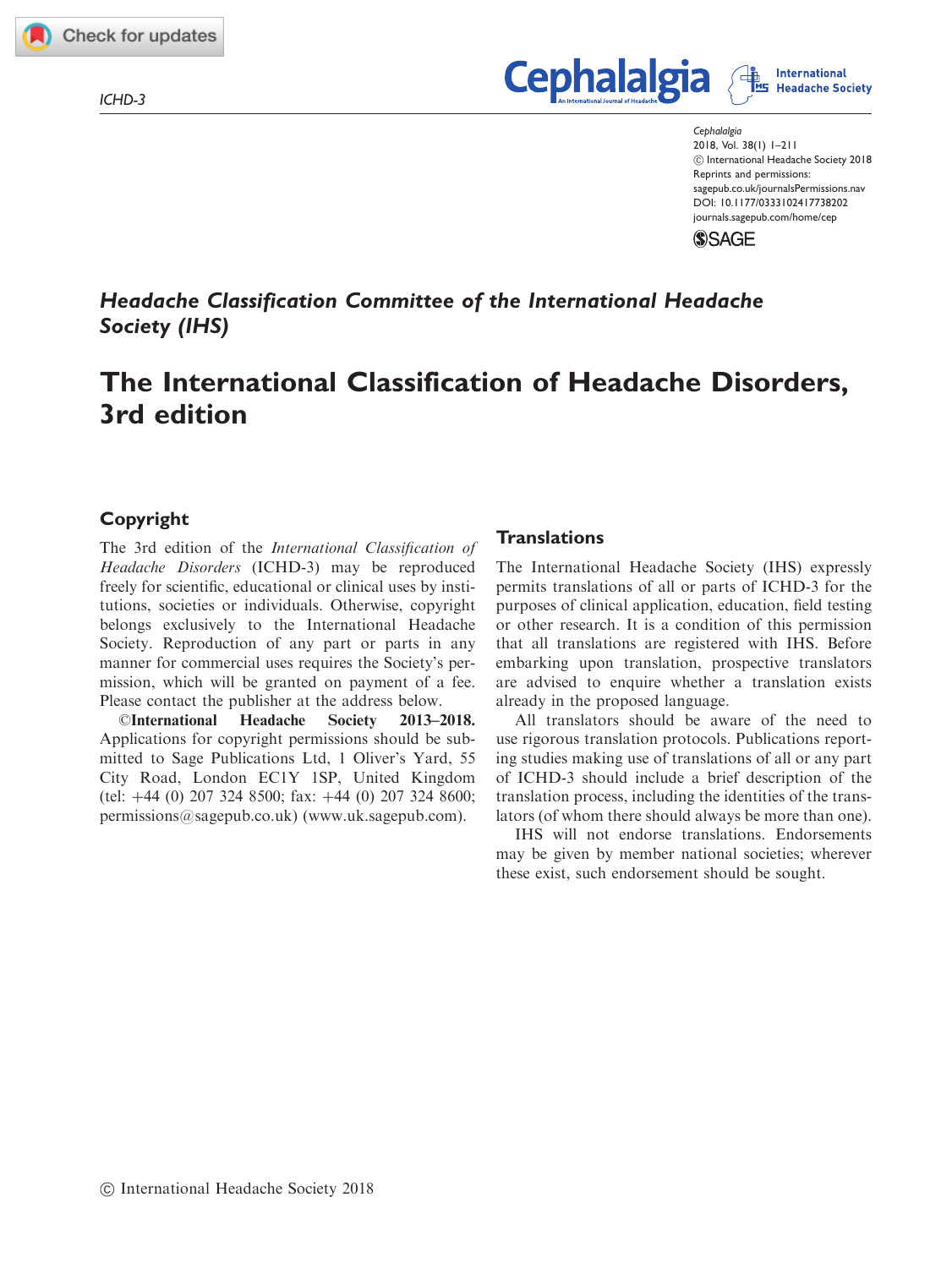## First Headache Classification **Committee**

### Jes Olesen, Denmark (Chairman)

André Bes, France (deceased) Robert Kunkel, USA James W Lance, Australia Giuseppe Nappi, Italy Volker Pfaffenrath, Germany Frank Clifford Rose, United Kingdom (deceased) Bruce S Schoenberg, USA (deceased) Dieter Soyka, Germany (deceased) Peer Tfelt-Hansen, Denmark (Secretary) K Michael A Welch, USA Marica Wilkinson, United Kingdom (deceased)

## Second Headache Classification **Committee**

### Jes Olesen, Denmark (Chairman)

Marie-Germaine Bousser, France Hans-Christoph Diener, Germany David Dodick, USA Michael First, USA Peter J Goadsby, United Kingdom Hartmut Göbel, Germany Miguel JA Lainez, Spain James W Lance, Australia Richard B Lipton, USA Giuseppe Nappi, Italy Fumihiko Sakai, Japan Jean Schoenen, Belgium Stephen D Silberstein, USA Timothy J Steiner, United Kingdom (Secretary)

## Third Headache Classification **Committee**

Jes Olesen, Denmark (Chairman) Lars Bendtsen, Denmark David Dodick, USA Anne Ducros, France Stefan Evers, Germany Michael First, USA Peter J Goadsby, USA / United Kingdom Andrew Hershey, USA Zaza Katsarava, Germany Morris Levin, USA Julio Pascual, Spain Michael B Russell, Norway Todd Schwedt, USA Timothy J Steiner, United Kingdom (Secretary) Cristina Tassorelli, Italy Gisela M Terwindt, The Netherlands

Maurice Vincent, Brazil Shuu-Jiun Wang, Taiwan

## Members of third headache classification working groups

Working group on migraine:

### J Olesen, Denmark (Chairman)

 $($ jes.olesen $@$ regionh.dk) H Bolay, Turkey; A Charles, USA; S Evers, Germany; M First, USA; A Hershey, USA; M Lantéri-Minet, France; R Lipton, USA; EA MacGregor, UK; HW Schytz, Denmark; T Takeshima, Japan.

### Working group on tension-type headache:

## L Bendtsen, Denmark (Chairman)

(lars.bendtsen@regionh.dk) S Ashina, USA; MT Goicochea, Argentina; K Hirata, Japan; K Holroyd, USA; C Lampl, Austria; RB Lipton, USA; DD Mitsikostas, Greece; J Schoenen, Belgium.

### Working group on trigeminal autonomic cephalalgias:

### P Goadsby, USA (Chairman)

(peter.goadsby@kcl.ac.uk) C Boes, USA; C Bordini, Brazil; E Cittadini, UK; A Cohen, UK; M Leone, Italy; A May, Germany; L Newman, USA; J-W Park, South Korea; T Rozen, USA; E Waldenlind, Sweden.

### Working group on other primary headache disorders:

### S-J Wang, Taiwan (Chairman) (sjwang@vghtpe.gov.tw) A Ducros, France; S Evers, Germany; J-L Fuh, Taiwan; A Özge, Turkey; JA Pareja, Spain; J Pascual, Spain; M Peres, Brazil; W Young, USA; S-Y Yu, China.

### Working group on headache attributed to trauma or injury to the head and/or neck:

T Schwedt, USA (Chairman) (Schwedt.Todd@mayo.edu) I Abu-Arafeh, UK; J Gladstone, Canada; R Jensen, Denmark; JMA Lainez, Spain; D Obelieniene, Lithuania; P Sandor, Switzerland; AI Scher, USA.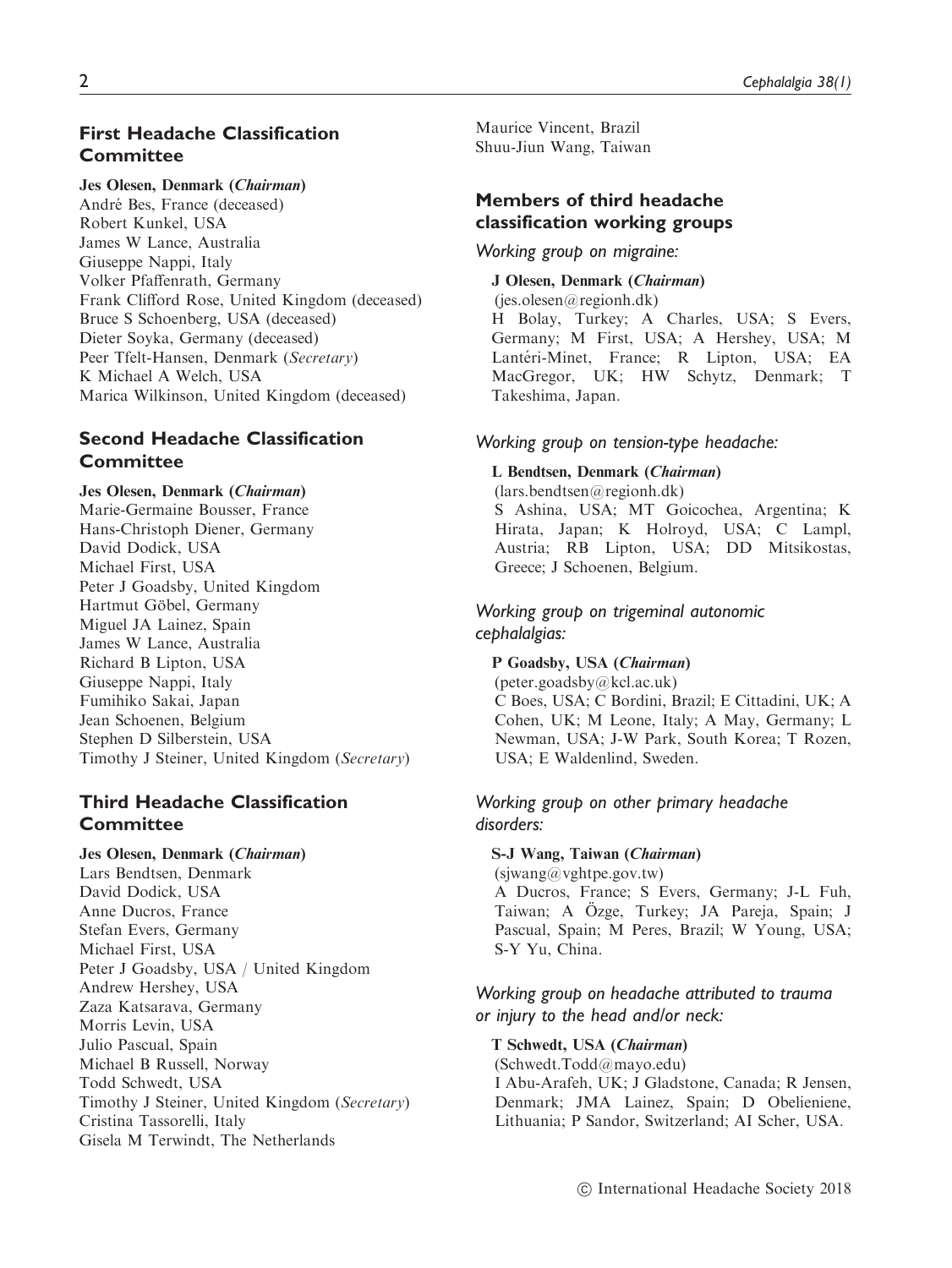Working group on headache attributed to cranial and/or cervical vascular disorder:

### A Ducros, France (Chairman)

 $(a$ -ducros $@$ chu-montpellier.fr) M Arnold, Switzerland; M Dichgans, Germany; J Ferro, Portugal; E Houdart, France; E Leroux, Canada; Y-S Li, China; A Singhal, USA; G Tietjen, USA.

### Working group on headache attributed to non-vascular intracranial disorder:

### DW Dodick, USA (Chairman)

(Dodick.David@mayo.edu) S Evers, Germany; D Friedman, USA; E Leroux, Canada; B Mokri, USA; J Pascual, Spain; M Peres, Brazil; A Purdy, Canada; K Ravishankar, India; W Schievink, USA; R Stark, Australia; J VanderPluym, USA.

### Working group on headache attributed to a substance or its withdrawal:

### MB Russell, Norway (Chairman)

(m.b.russell@medisin.uio.no)

L Bendtsen, Denmark; J-L Fuh, Taiwan; Z Katsarava, Germany; AV Krymchantowski, Brazil; M Leone, Italy; K Ravishankar, India; H Tugrul Atasoy, Turkey; NJ Wiendels, The Netherlands.

### Working group on headache attributed to infection:

### C Tassorelli, Italy (Chairman)

(cristina.tassorelli@mondino.it)

JR Berger, USA; E Marchioni, Italy; V Osipova, Russia; K Ravishankar, India; F Sakai, Japan; L Savi, Italy.

### Working group on headache attributed to disorder of homoeostasis:

### J Pascual, Spain (Chairman)

Dueñas, Ecuador.

 $(iuliopascualgamez@gmail.com)$ M Bigal, Brazil; C Bordini, Brazil; J González Menacho, Spain; F Mainardi, Italy; A Özge, Turkey; J Pereira-Monteiro, Portugal; M Serrano-

Working group on headache or facial pain attributed to disorder of the cranium, neck, eyes, ears, nose, sinuses, teeth, mouth or other facial or cervical structure:

#### M Levin, USA (Chairman)

(Morris.Levin@ucsf.edu) R Cady, USA; C Fernández de las Peñas, Spain; D Friedman, USA; V Guidetti, Italy; J Lance, Australia; P Svensson, Denmark.

### Working group on headache attributed to psychiatric disorder:

M Vincent, Brazil (Chairman)  $(maurice.vincent@me.com)$ JI Escobar, USA; M First, USA; AE Lake III, USA; E Loder, USA; F Radat, France.

Working group on painful lesions of the cranial nerves and other facial pain:

Z Katsarava, Germany and T Nurmikko, UK (Co-Chairmen) (zaza.katsarava@uni-due.de)

R Benoliel, Israel; Giorgio Cruccu, Italy; C Sommer, Germany; R-D Treede, Germany.

### Working group for Appendix disorders and criteria:

GM Terwindt, The Netherlands (Chairman) (G.M.Terwindt@lumc.nl)

### Acknowledgements

The work of the Headache Classification Committee of the International Headache Society is financially supported exclusively by the International Headache Society. There has been no commercial sponsorship of the International Classification of Headache Disorders, 3rd edition.

We gratefully acknowledge the support of Timothy Steiner, first for his efforts as honorary secretary of the Classification Committee and second for his work on copy-editing and preparation of this manuscript.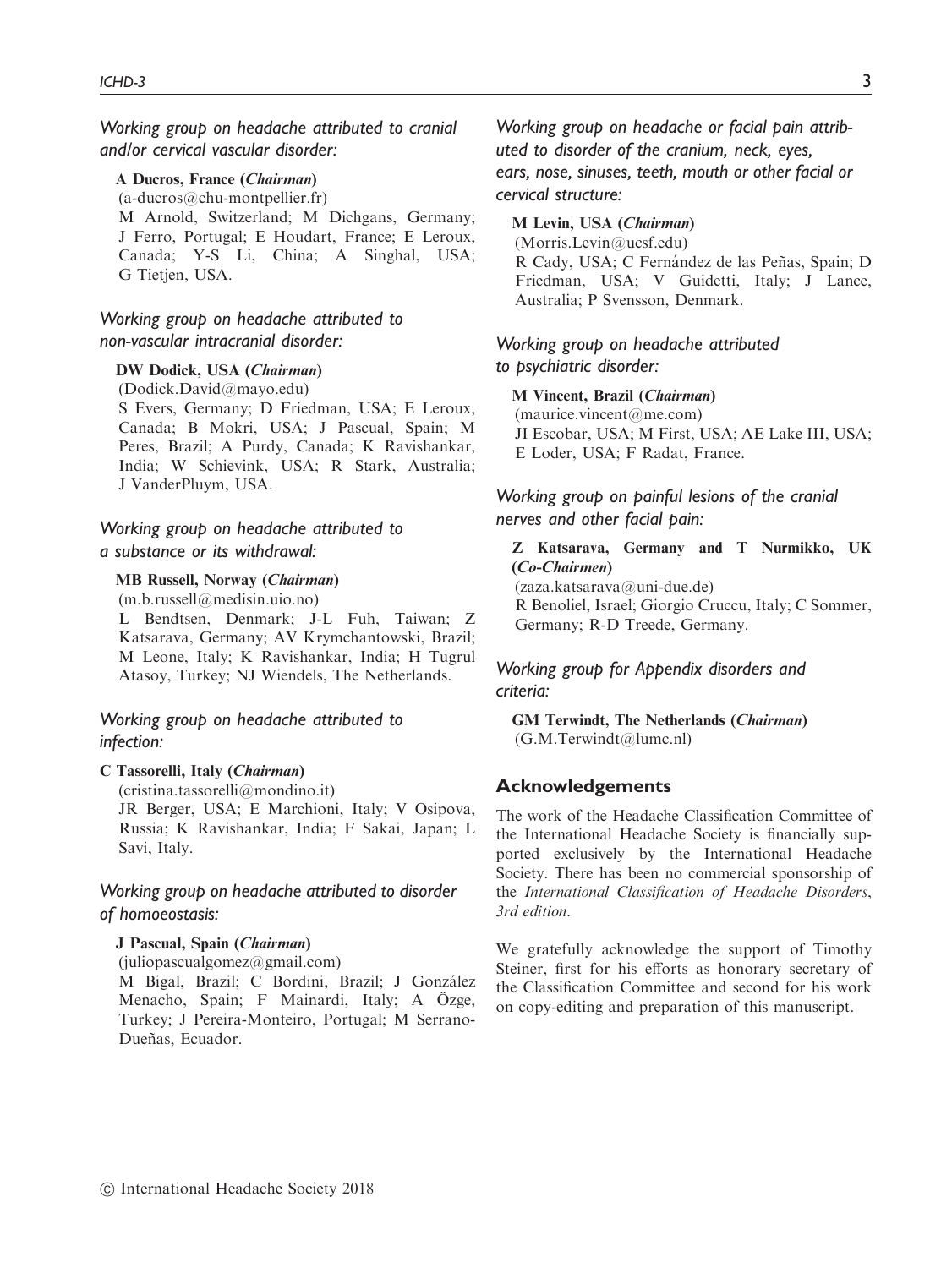## Table of Contents

| Preface                        |  |
|--------------------------------|--|
| How to use this classification |  |
| Classification                 |  |

## Part One: The Primary Headaches

| 1. Migraine                          |    |
|--------------------------------------|----|
| 2. Tension-type headache             |    |
| 3. Trigeminal autonomic cephalalgias | 41 |
| 4. Other primary headache disorders  | 48 |

## Part Two: The Secondary Headaches

Introduction

| 5. Headache attributed to trauma or injury to the head and/or neck                                  | 64  |
|-----------------------------------------------------------------------------------------------------|-----|
| 6. Headache attributed to cranial and/or cervical vascular disorder                                 | 73  |
| 7. Headache attributed to non-vascular intracranial disorder                                        | 99  |
| 8. Headache attributed to a substance or its withdrawal                                             | 115 |
| 9. Headache attributed to infection                                                                 | 129 |
| 10. Headache attributed to disorder of homoeostasis                                                 | 138 |
| 11. Headache or facial pain attributed to disorder of the cranium, neck, eyes, ears, nose, sinuses, |     |
| teeth, mouth or other facial or cervical structure                                                  | 149 |
| 12. Headache attributed to psychiatric disorder                                                     | 160 |

## Part Three: Painful Cranial Neuropathies, Other Facial Pain and Other Headaches

| 13. Painful lesions of the cranial nerves and other facial pain |     |
|-----------------------------------------------------------------|-----|
| 14. Other headache disorders                                    | 185 |

## Appendix

Definitions of terms 209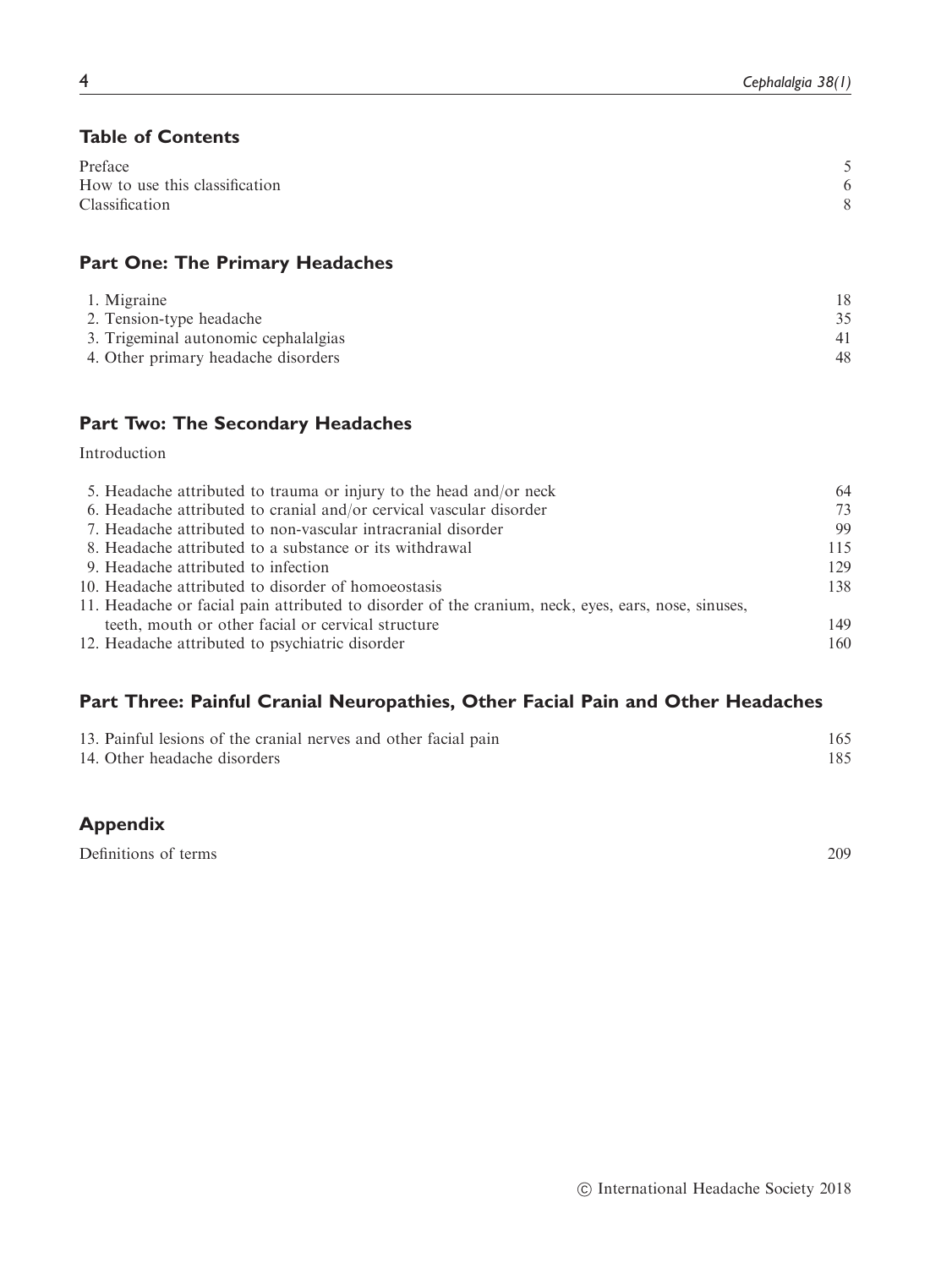### Preface

On behalf of the Classification Committee of The International Headache Society, I am proud to present the third edition of the International Classification of Headache Disorders (ICHD-3).

This follows the publication of ICHD-3 beta in 2013. The idea behind the beta version was to promote more field testing before presentation of the final ICHD-3, and this has worked well. There have been excellent field-testing studies published, in migraine with aura, cluster headache, idiopathic intracranial hypertension and trigeminal neuralgia among others. It was, for example, documented that the Appendix criteria for A1.2 Migraine with aura were superior to the criteria for 1.2 Migraine with aura in the main body of ICHD-3 beta, better distinguishing this disorder from transient ischaemic attacks. Field testing of the novel associated features in criterion C1 for 3.1. Cluster headache, facial flushing and aural fullness, revealed that they did not add to diagnostic discrimination. Consequently, these symptoms are included only in the Appendix of ICHD-3, where they invite further study. These are examples of the evidence-based process of disease classification that now underpins all future changes to the International Classification of Headache Disorders.

A contributing reason for the beta version was, as we thought, so that ICHD-3 could when published include the codes of the International Classification of Diseases, 11th Revision (ICD-11), from the World Health Organization (WHO). We expected that ICD-11 would be finished in 2016, but unfortunately there have been long and unexpected delays so that the final codes are still not available. We therefore have to publish ICHD-3 without them.

ICHD-3 is published as the first issue of Cephalalgia in 2018, exactly 30 years after the first edition of the International Classification of Headache Disorders, ICHD-I as we now call it. This first version was based primarily upon the opinions of experts, but proved nevertheless to be largely valid. ICHD-II, published in 2004, included a number of changes prompted partly by new evidence and partly by revised opinions of experts. New scientific evidence played a relatively greater role in the changes made in ICHD-3 beta, and all the further changes included in ICHD-3 are based on such evidence. Thus, headache classification is now and will in the future be driven entirely by research.

A long journey that started in 2010 has ended with the publication of ICHD-3, but the present committee has still much to do for a couple of years. ICHD-3 beta was translated into many languages, and these translations need updating before ICHD-3 can be published in those languages. Hopefully many additional translations will be published so that ICHD-3 becomes available in all major and even in many minor languages. An electronic version of ICHD-3 beta already developed under the leadership of Professor Hartmut Göbel will be updated to ICHD-3. A case book is planned in a collaboration between Professors Morris Levin and Jes Olesen. Finally, a cross-walk between ICHD-3 and WHO's ICD-11 will be made by Professors Timothy Steiner and Jes Olesen as soon as the codes for ICD-11 become available.

What then is the future of headache classification? Classification must in principle be a conservative discipline. When major changes are made to a classification, all previous studies using those parts of the classification that are changed must be revisited. Drug trials according to previous diagnostic criteria must, for example, be repeated if diagnostic criteria undergo major changes because patients falling under the new diagnosis will be different from those falling under the previous diagnosis. My hope is that the active field testing and scientific analysis that have been done for ICHD-3 will continue, allowing future changes to be entirely evidence-based. Following the tradition, it will be 10–15 years before ICHD-4, but a number of field-testing studies will be produced in the meantime. Modified ICHD-II diagnostic criteria for 1.3 Chronic migraine were published in Cephalalgia; the Classification Committee endorsed these changes, asking for their immediate use even though they were not integrated into the International Classification of Headache Disorders until ICHD-3 beta appeared years later. A future headache classification committee should similarly be able to endorse and support the adoption of new or revised diagnostic criteria before publishing ICHD-4 when they are substantiated by good field-testing studies published in Cephalalgia.

ICHD-I took headache classification from being one of the worst-classified neurological diseases to being the best. We have kept this momentum for 30 years, and the superiority of our classification became evident recently during the committee work in Geneva on the neurological section of ICD-11. No other discipline within neurology has such a systematic classification with explicit diagnostic criteria for every disease entity. I sincerely hope that this tradition can be upheld in the future, and that headache can continue to lead the way in the classification of neurological diseases.

### Jes Olesen

Chairman Headache Classification Committee International Headache Society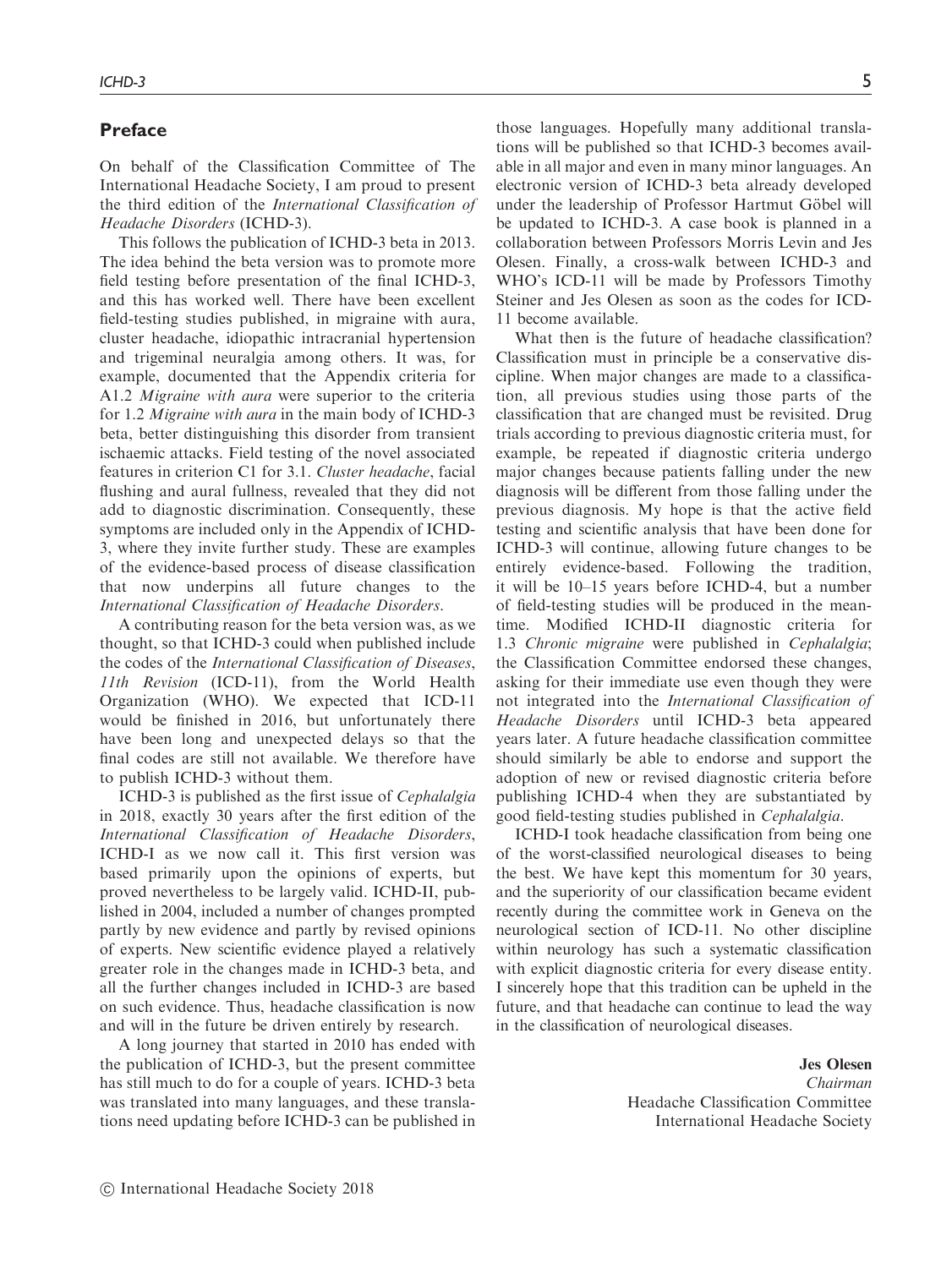### How to use this classification

This extensive document is not intended to be learned by heart. Even members of the Classification Committee are unable to remember all of it. It is a document that should be consulted time and time again. In this way, you will soon get to know the diagnostic criteria for 1.1 Migraine without aura, 1.2 Migraine with aura, the major types of 2. Tension-type headache, 3.1 Cluster headache and a few others. The rest will remain something to look up. In clinical practice, you do not need the classification for the obvious case of migraine or tension-type headache, but it is useful when the diagnosis is uncertain. For research, the classification is indispensable: every patient entered into a research project, be it a drug trial or a study of pathophysiology or biochemistry, must fulfil an agreed set of diagnostic criteria.

- 1. This classification is hierarchical, and you must decide how detailed you wish to make your diagnosis: from the first-digit level only to the fifth. First one forms an impression as to which group the patient belongs to. Is it, for example, 1. Migraine or 2. Tension-type headache or 3. Trigeminal autonomic cephalalgias? Then one obtains information allowing a more detailed diagnosis. The desired detail depends on the purpose. In general practice, only the first- or second-digit diagnoses are usually applied, while in specialist practice and headache centres a diagnosis at fourth- or fifth-digit levels is appropriate.
- 2. For most purposes, patients receive a diagnosis according to the headache phenotypes currently present, or that have presented within the last year. For genetic and some other uses, occurrence during the whole lifetime is used.
- 3. Each distinct type, subtype or subform of headache that the patient has must be separately diagnosed and coded. For example, a severely affected patient in a headache centre may receive three diagnoses and codes: 1.1 Migraine without aura, 1.2 Migraine with aura and 8.2 Medication-overuse headache.
- 4. When a patient receives more than one diagnosis, these should be listed in the order of importance to the patient.
- 5. When one type of headache in a particular patient fulfils two different sets of diagnostic criteria, all other available information should be used to decide which of the alternatives is the correct or more likely diagnosis. This could include the longitudinal headache history (how and when did the headache start?), the family history, the effect of drugs, menstrual relationship, age, gender and a range of other features. Fulfilment of the diagnostic

criteria for 1. Migraine, 2. Tension-type headache or 3. Trigeminal autonomic cephalalgias, or any of their types or subtypes, always trumps fulfilment of criteria for the probable diagnostic categories of each, which are last-described in the respective groups. In other words, a patient whose headache fulfils criteria for both 1.5 Probable migraine and 2.1 Infrequent episodic tension-type headache should be coded to the latter. Nevertheless, consideration should always be given to the possibility that some headache attacks meet one set of criteria while other attacks meet another set. In such cases, two diagnoses exist and both should be given and coded.

- 6. To receive a particular headache diagnosis the patient must, in many cases, experience a minimum number of attacks of (or days with) that headache. This number is specified in the diagnostic criteria for the headache type, subtype or subform. Further, the headache must fulfil a number of other requirements described within the criteria under separate letter headings: A, B, C, etc. Some letter headings are monothetic; that is, they express a single requirement. Other letter headings are polythetic, requiring, for example, any two out of four listed characteristics.
- 7. The full set of diagnostic criteria is provided for some headache disorders only at the first- and second-digit levels. Diagnostic criteria at the third-, fourth- and occasionally fifth-digit levels then demand, as criterion A, fulfilment of the criteria for levels one and/or two and, in criterion B and onwards, state the further specific criteria to be fulfilled.
- 8. The frequency of primary headache disorders varies widely, from attacks every one to two years to attacks daily. The severity of attacks also varies. ICHD-3 does not generally provide a possibility to code for frequency or severity, but recommends that frequency and severity be specified in free text.
- 9. Primary or secondary headache or both? When a new headache occurs for the first time in close temporal relation to another disorder known to cause headache, or fulfils other criteria for causation by that disorder, the new headache is coded as a secondary headache attributed to the causative disorder. This remains true even when the headache has the characteristics of a primary headache (migraine, tension-type headache, cluster headache or one of the other trigeminal autonomic cephalalgias). When a pre-existing primary headache becomes chronic in close temporal relation to such a causative disorder, both the primary and the secondary diagnoses should be given. When a pre-existing primary headache is made significantly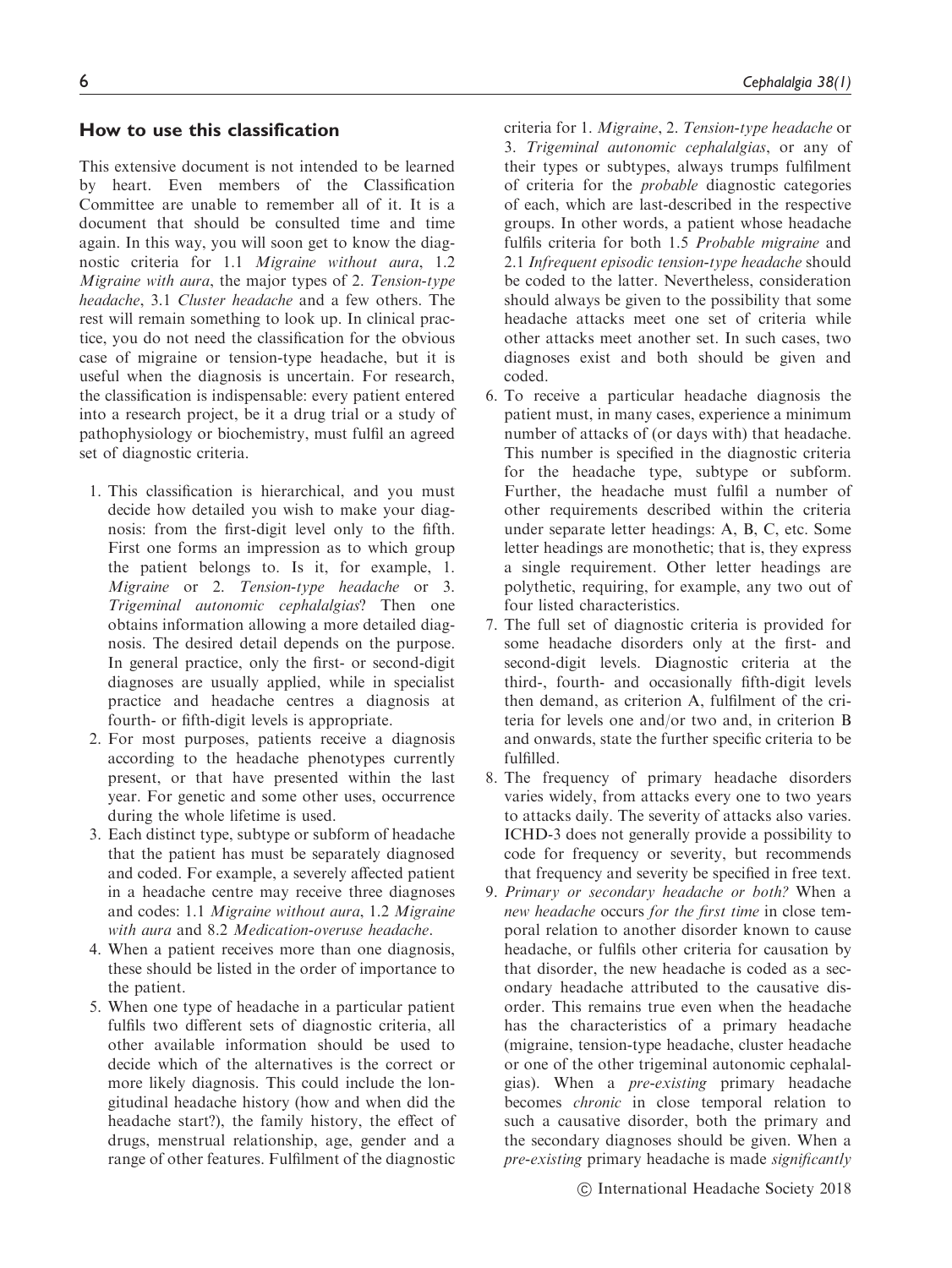worse (usually meaning a twofold or greater increase in frequency and/or severity) in close temporal relation to such a causative disorder, both the primary and the secondary headache diagnoses should be given, provided that there is good evidence that the disorder can cause headache.

10. The last criterion for almost every headache disorder is 'Not better accounted for by another ICHD-3 diagnosis'. Consideration of other possible diagnoses (the differential diagnosis) is a routine part of the clinical diagnostic process. When a headache appears to fulfil the criteria for a particular headache disorder, this last criterion is a reminder always to consider other diagnoses that might better explain the headache.

In particular, this applies to assessing whether headache is secondary or primary. It may also apply to alternative causative disorders: for example, headache occurring in close temporal relation to acute ischaemic stroke may be a consequence not of the stroke but of the cause of the stroke (e.g. dissection).

- 11. Many patients with headache attacks fulfilling one set of explicit diagnostic criteria also have attacks that, while similar, do not quite satisfy the criteria. This can be due to treatment, inability to recall symptoms exactly, or other factors. Ask the patient to describe a typical untreated or unsuccessfully treated attack and ascertain that there have been enough of these to establish the diagnosis. Then include the less typical attacks when describing attack frequency.
- 12. When a patient is suspected of having more than one headache type or subtype, it is highly recommended that he or she fill out a diagnostic headache diary in which, for each headache episode, the important characteristics are recorded. It has been shown that such a headache diary improves diagnostic accuracy as well as allowing a more precise judgement of medication consumption. The diary helps in judging the quantity of two or more different headache types or subtypes. Finally, it teaches the patient how to distinguish between different headaches: for example, between migraine without aura and episodic tension-type headache.
- 13. In each chapter on the secondary headaches, the most well-known and well-established causes are mentioned and criteria for the consequent headaches are given. However, in many chapters, for example 9. Headache attributed to infection, there are an almost endless number of possible

infective causes. In order to avoid a very long list, only the most important are mentioned. In the example, rarer causes are assigned to 9.2.3 Headache attributed to other systemic infection. The same system is used in the other chapters on secondary headaches.

- 14. The diagnostic criteria for the secondary headaches no longer require remission or substantial improvement of the underlying causative disorder before the headache diagnosis can be made. The diagnostic citeria of ICHD-3 can be applied already on presentation or as soon after as the underlying disorder is confirmed. Criterion A is presence of the headache; criterion B is presence of the causative disorder; criterion C is the evidence of causation. In acute conditions, a close temporal relation between onset of headache and onset of the presumed causative disorder is often sufficient to establish causation, while less acute conditions usually require more evidence of causation. In all cases, the last criterion must be applied as a check: 'Not better accounted for by another ICHD-3 diagnosis'.
- 15. In a few secondary headaches, 5.2 Persistent headache attributed to traumatic injury to the head being a good example, persistent headache types or subtypes are recognized to occur; that is, headache that was caused initially by another disorder fails to remit after that disorder has resolved. In such cases, the diagnosis changes from the acute type (e.g. 5.1 Acute headache attributed to traumatic injury to the head) to the persistent type  $(5.2)$ Persistent headache attributed to traumatic injury to the head) after a specified time interval (three months in this example). Evidence of causation depends upon earlier fulfilment of the criteria for diagnosis of the acute type, and persistence of the same headache. Most such diagnoses are in the Appendix because of insufficient evidence of their existence. They will not usually be applied, but are there to stimulate research into better criteria for causation.
- 16. The Appendix is for research. It helps clinical scientists study orphan entities for later inclusion in (or, in some cases, exclusion from) the main body of the classification. Most diagnoses and diagnostic criteria in the Appendix are either new or alternatives to criteria in the main body. Some are old entities not yet sufficiently validated; these are expected to be deleted in the next revision of ICHD if evidence is not produced.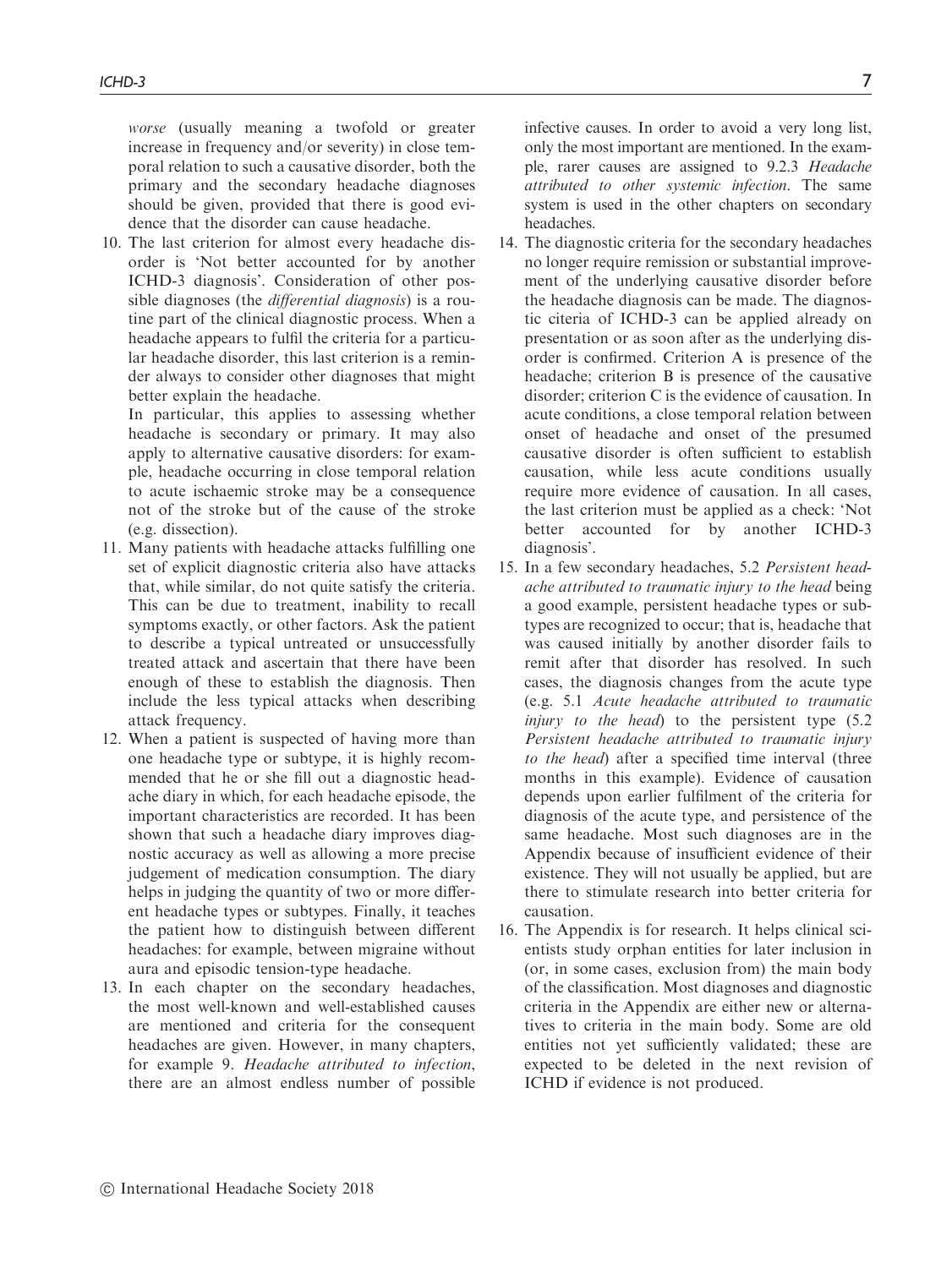## Classification

| ICHD-3 code | <b>Diagnosis</b>                                                                     |
|-------------|--------------------------------------------------------------------------------------|
| 1.          | <b>Migraine</b>                                                                      |
| 1.1         | Migraine without aura                                                                |
| 1.2         | Migraine with aura                                                                   |
| 1.2.1       | Migraine with typical aura                                                           |
| 1.2.1.1     | Typical aura with headache                                                           |
| 1.2.1.2     | Typical aura without headache                                                        |
| 1.2.2       | Migraine with brainstem aura                                                         |
| 1.2.3       | Hemiplegic migraine                                                                  |
| 1.2.3.1     | Familial hemiplegic migraine (FHM)                                                   |
| 1.2.3.1.1   | Familial hemiplegic migraine type 1 (FHM1)                                           |
| 1.2.3.1.2   | Familial hemiplegic migraine type 2 (FHM2)                                           |
| 1.2.3.1.3   | Familial hemiplegic migraine type 3 (FHM3)                                           |
| 1.2.3.1.4   | Familial hemiplegic migraine, other loci                                             |
| 1.2.3.2     | Sporadic hemiplegic migraine (SHM)                                                   |
| 1.2.4       | Retinal migraine                                                                     |
| 1.3         | Chronic migraine                                                                     |
| 1.4         | Complications of migraine                                                            |
| 1.4.1       | Status migrainosus                                                                   |
| 1.4.2       | Persistent aura without infarction                                                   |
| 1.4.3       | Migrainous infarction                                                                |
| 1.4.4       | Migraine aura-triggered seizure                                                      |
| 1.5         | Probable migraine                                                                    |
| 1.5.1       | Probable migraine without aura                                                       |
| 1.5.2       | Probable migraine with aura                                                          |
| 1.6         | Episodic syndromes that may be associated with migraine                              |
| 1.6.1       | Recurrent gastrointestinal disturbance                                               |
| 1.6.1.1     | Cyclical vomiting syndrome                                                           |
| 1.6.1.2     | Abdominal migraine                                                                   |
| 1.6.2       | Benign paroxysmal vertigo                                                            |
| 1.6.3       | Benign paroxysmal torticollis                                                        |
| 2.          | Tension-type headache (TTH)                                                          |
| 2.1         | Infrequent episodic tension-type headache                                            |
| 2.1.1       | Infrequent episodic tension-type headache associated with pericranial tenderness     |
| 2.1.2       | Infrequent episodic tension-type headache not associated with pericranial tenderness |
| 2.2         | Frequent episodic tension-type headache                                              |
| 2.2.1       | Frequent episodic tension-type headache associated with pericranial tenderness       |
| 2.2.2       | Frequent episodic tension-type headache not associated with pericranial tenderness   |
| 2.3         | Chronic tension-type headache                                                        |
| 2.3.1       | Chronic tension-type headache associated with pericranial tenderness                 |
| 2.3.2       | Chronic tension-type headache not associated with pericranial tenderness             |
| 2.4         | Probable tension-type headache                                                       |
| 2.4.1       | Probable infrequent episodic tension-type headache                                   |
| 2.4.2       | Probable frequent episodic tension-type headache                                     |
| 2.4.3       | Probable chronic tension-type headache                                               |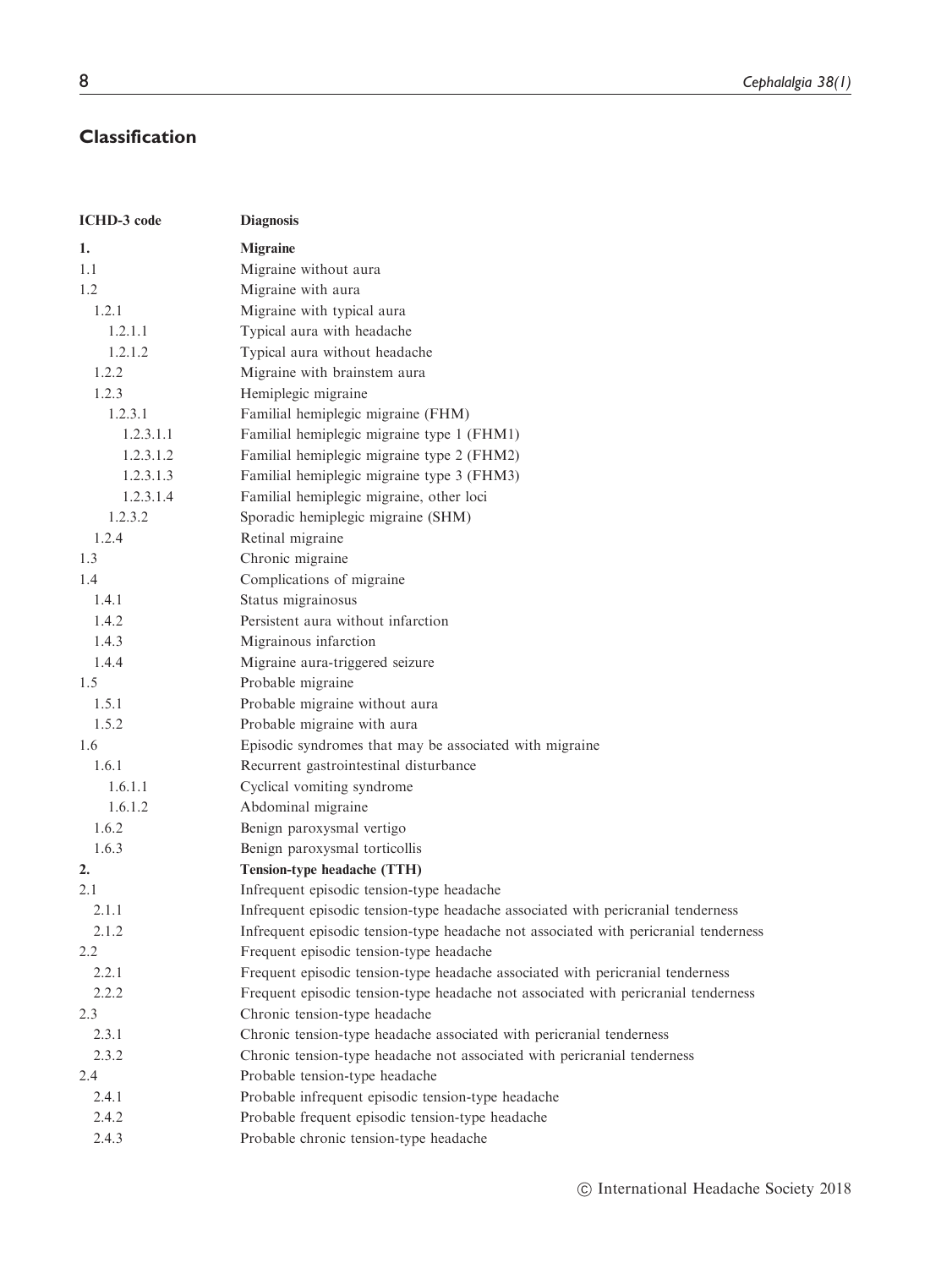| 3.      | Trigeminal autonomic cephalalgias (TACs)                                                                  |
|---------|-----------------------------------------------------------------------------------------------------------|
| 3.1     | Cluster headache                                                                                          |
| 3.1.1   | Episodic cluster headache                                                                                 |
| 3.1.2   | Chronic cluster headache                                                                                  |
| 3.2     | Paroxysmal hemicrania                                                                                     |
| 3.2.1   | Episodic paroxysmal hemicrania                                                                            |
| 3.2.2   | Chronic paroxysmal hemicrania                                                                             |
| 3.3     | Short-lasting unilateral neuralgiform headache attacks                                                    |
| 3.3.1   | Short-lasting unilateral neuralgiform headache attacks with conjunctival injection and tearing<br>(SUNCT) |
| 3.3.1.1 | Episodic SUNCT                                                                                            |
| 3.3.1.2 | Chronic SUNCT                                                                                             |
| 3.3.2   | Short-lasting unilateral neuralgiform headache attacks with cranial autonomic symptoms (SUNA)             |
| 3.3.2.1 | Episodic SUNA                                                                                             |
| 3.3.2.2 | Chronic SUNA                                                                                              |
| 3.4     | Hemicrania continua                                                                                       |
| 3.4.1   | Hemicrania continua, remitting subtype                                                                    |
| 3.4.2   | Hemicrania continua, unremitting subtype                                                                  |
| 3.5     | Probable trigeminal autonomic cephalalgia                                                                 |
| 3.5.1   | Probable cluster headache                                                                                 |
| 3.5.2   | Probable paroxysmal hemicrania                                                                            |
| 3.5.3   | Probable short-lasting unilateral neuralgiform headache attacks                                           |
| 3.5.4   | Probable hemicrania continua                                                                              |
| 4.      | Other primary headache disorders                                                                          |
| 4.1     | Primary cough headache                                                                                    |
| 4.1.1   | Probable primary cough headache                                                                           |
| 4.2     | Primary exercise headache                                                                                 |
| 4.2.1   | Probable primary exercise headache                                                                        |
| 4.3     | Primary headache associated with sexual activity                                                          |
| 4.3.1   |                                                                                                           |
|         | Probable primary headache associated with sexual activity                                                 |
| 4.4     | Primary thunderclap headache<br>Cold-stimulus headache                                                    |
| 4.5     |                                                                                                           |
| 4.5.1   | Headache attributed to external application of a cold stimulus                                            |
| 4.5.2   | Headache attributed to ingestion or inhalation of a cold stimulus                                         |
| 4.5.3   | Probable cold-stimulus headache                                                                           |
| 4.5.3.1 | Headache probably attributed to external application of a cold stimulus                                   |
| 4.5.3.2 | Headache probably attributed to ingestion or inhalation of a cold stimulus                                |
| 4.6     | External-pressure headache                                                                                |
| 4.6.1   | External-compression headache                                                                             |
| 4.6.2   | External-traction headache                                                                                |
| 4.6.3   | Probable external-pressure headache                                                                       |
| 4.6.3.1 | Probable external-compression headache                                                                    |
| 4.6.3.2 | Probable external-traction headache                                                                       |
| 4.7     | Primary stabbing headache                                                                                 |
| 4.7.1   | Probable primary stabbing headache                                                                        |
| 4.8     | Nummular headache                                                                                         |
| 4.8.1   | Probable nummular headache                                                                                |
| 4.9     | Hypnic headache                                                                                           |
| 4.9.1   | Probable hypnic headache                                                                                  |
| 4.10    | New daily persistent headache (NDPH)                                                                      |
| 4.10.1  | Probable new daily persistent headache                                                                    |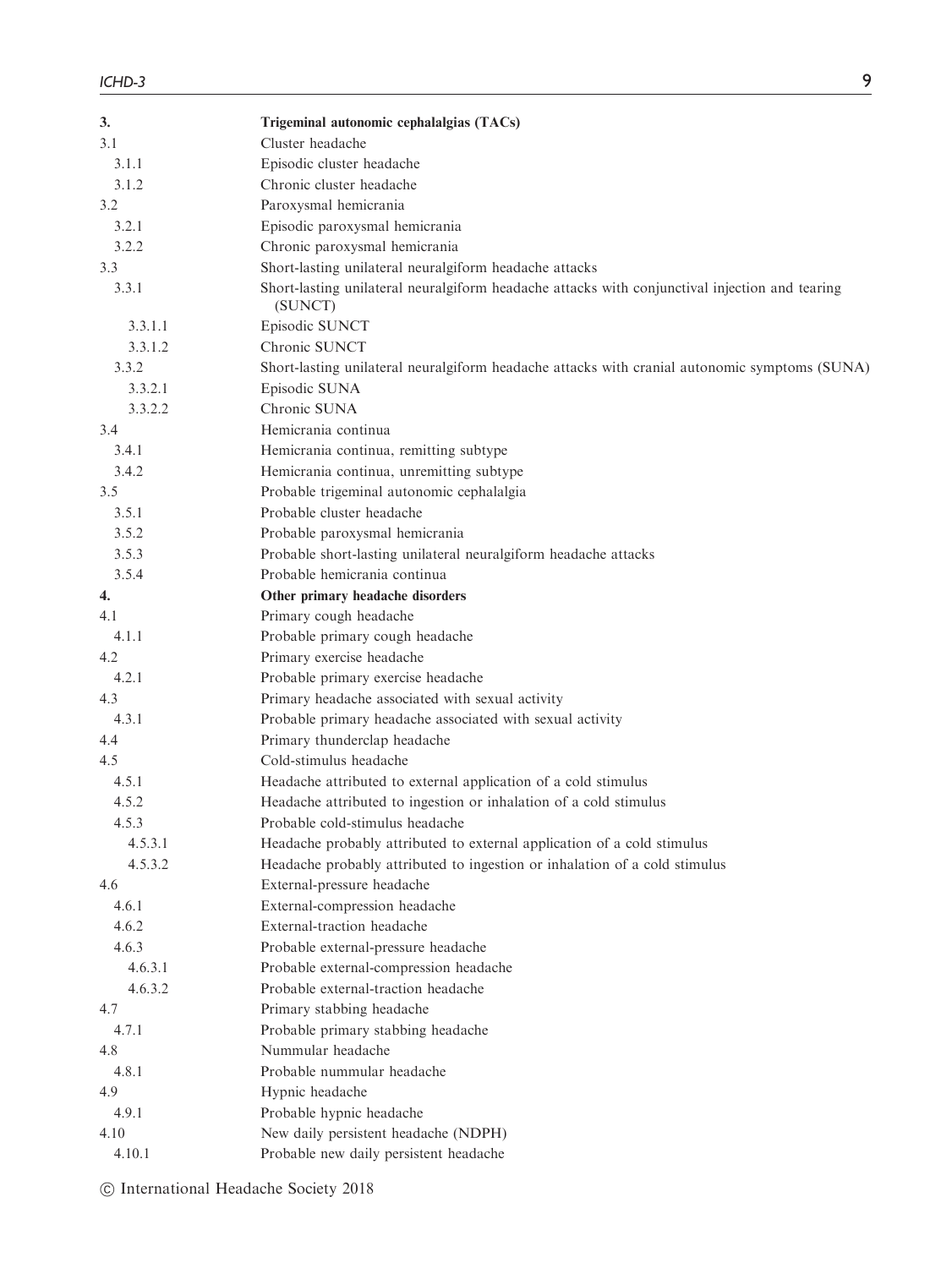| 5.      | Headache attributed to trauma or injury to the head and/or neck                                                  |
|---------|------------------------------------------------------------------------------------------------------------------|
| 5.1     | Acute headache attributed to traumatic injury to the head                                                        |
| 5.1.1   | Acute headache attributed to moderate or severe traumatic injury to the head                                     |
| 5.1.2   | Acute headache attributed to mild traumatic injury to the head                                                   |
| 5.2     | Persistent headache attributed to traumatic injury to the head                                                   |
| 5.2.1   | Persistent headache attributed to moderate or severe traumatic injury to the head                                |
| 5.2.2   | Persistent headache attributed to mild traumatic injury to the head                                              |
| 5.3     | Acute headache attributed to whiplash                                                                            |
| 5.4     | Persistent headache attributed to whiplash                                                                       |
| 5.5     | Acute headache attributed to craniotomy                                                                          |
| 5.6     | Persistent headache attributed to craniotomy                                                                     |
| 6.      | Headache attributed to cranial and/or cervical vascular disorder                                                 |
| 6.1     | Headache attributed to cerebral ischaemic event                                                                  |
| 6.1.1   | Headache attributed to ischaemic stroke (cerebral infarction)                                                    |
| 6.1.1.1 | Acute headache attributed to ischaemic stroke (cerebral infarction)                                              |
| 6.1.1.2 | Persistent headache attributed to past ischaemic stroke (cerebral infarction)                                    |
| 6.1.2   | Headache attributed to transient ischaemic attack (TIA)                                                          |
| 6.2     | Headache attributed to non-traumatic intracranial haemorrhage                                                    |
| 6.2.1   | Acute headache attributed to non-traumatic intracerebral haemorrhage                                             |
| 6.2.2   | Acute headache attributed to non-traumatic subarachnoid haemorrhage (SAH)                                        |
| 6.2.3   | Acute headache attributed to non-traumatic acute subdural haemorrhage (ASDH)                                     |
| 6.2.4   | Persistent headache attributed to past non-traumatic intracranial haemorrhage                                    |
| 6.2.4.1 | Persistent headache attributed to past non-traumatic intracerebral haemorrhage                                   |
| 6.2.4.2 | Persistent headache attributed to past non-traumatic subarachnoid haemorrhage                                    |
| 6.2.4.3 | Persistent headache attributed to past non-traumatic acute subdural haemorrhage                                  |
| 6.3     | Headache attributed to unruptured vascular malformation                                                          |
| 6.3.1   | Headache attributed to unruptured saccular aneurysm                                                              |
| 6.3.2   | Headache attributed to arteriovenous malformation (AVM)                                                          |
| 6.3.3   | Headache attributed to dural arteriovenous fistula (DAVF)                                                        |
| 6.3.4   | Headache attributed to cavernous angioma                                                                         |
| 6.3.5   | Headache attributed to encephalotrigeminal or leptomeningeal angiomatosis (Sturge Weber<br>syndrome)             |
| 6.4     | Headache attributed to arteritis                                                                                 |
| 6.4.1   | Headache attributed to giant cell arteritis (GCA)                                                                |
| 6.4.2   | Headache attributed to primary angiitis of the central nervous system (PACNS)                                    |
| 6.4.3   | Headache attributed to secondary angiitis of the central nervous system (SACNS)                                  |
| 6.5     | Headache attributed to cervical carotid or vertebral artery disorder                                             |
| 6.5.1   | Headache or facial or neck pain attributed to cervical carotid or vertebral artery dissection                    |
| 6.5.1.1 | Acute headache or facial or neck pain attributed to cervical carotid or vertebral artery dissection              |
| 6.5.1.2 | Persistent headache or facial or neck pain attributed to past cervical carotid or vertebral artery<br>dissection |
| 6.5.2   | Post-endarterectomy headache                                                                                     |
| 6.5.3   | Headache attributed to carotid or vertebral angioplasty or stenting                                              |
| 6.6     | Headache attributed to cranial venous disorder                                                                   |
| 6.6.1   | Headache attributed to cerebral venous thrombosis (CVT)                                                          |
| 6.6.2   | Headache attributed to cranial venous sinus stenting                                                             |
| 6.7     | Headache attributed to other acute intracranial arterial disorder                                                |
| 6.7.1   | Headache attributed to an intracranial endarterial procedure                                                     |
| 6.7.2   | Angiography headache                                                                                             |
| 6.7.3   | Headache attributed to reversible cerebral vasoconstriction syndrome (RCVS)                                      |
| 6.7.3.1 | Acute headache attributed to reversible cerebral vasoconstriction syndrome (RCVS)                                |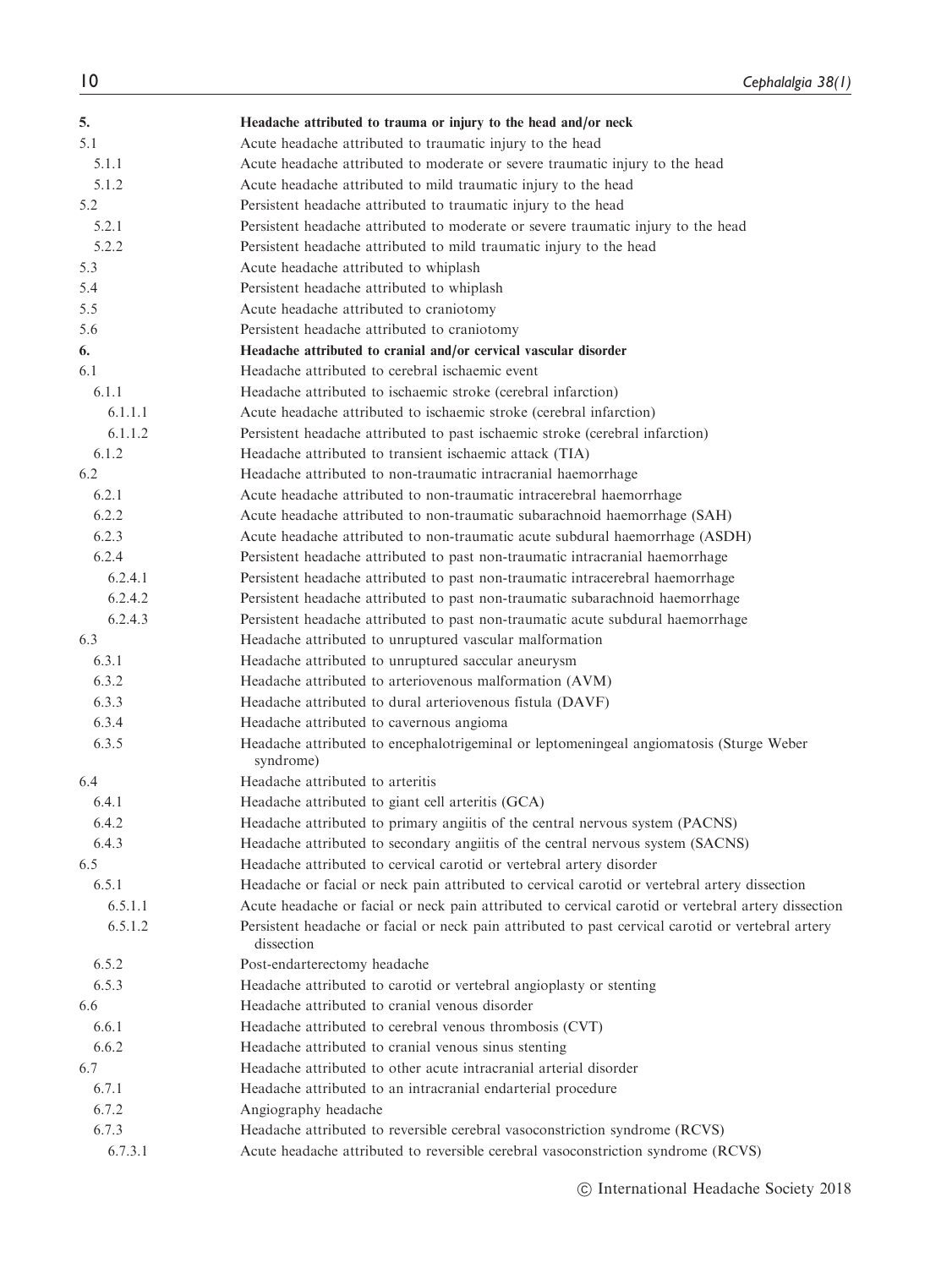| 6.7.3.2 | Acute headache probably attributed to reversible cerebral vasoconstriction syndrome (RCVS)                                        |
|---------|-----------------------------------------------------------------------------------------------------------------------------------|
| 6.7.3.3 | Persistent headache attributed to past reversible cerebral vasoconstriction syndrome (RCVS)                                       |
| 6.7.4   | Headache attributed to intracranial artery dissection                                                                             |
| 6.8     | Headache and/or migraine-like aura attributed to chronic intracranial vasculopathy                                                |
| 6.8.1   | Headache attributed to Cerebral Autosomal Dominant Arteriopathy with Subcortical Infarcts and<br>Leukoencephalopathy (CADASIL)    |
| 6.8.2   | Headache attributed to mitochondrial encephalopathy, lactic acidosis and stroke-like episodes<br>(MELAS)                          |
| 6.8.3   | Headache attributed to Moyamoya angiopathy (MMA)                                                                                  |
| 6.8.4   | Migraine-like aura attributed to cerebral amyloid angiopathy (CAA)                                                                |
| 6.8.5   | Headache attributed to syndrome of retinal vasculopathy with cerebral leukoencephalopathy and<br>systemic manifestations (RVCLSM) |
| 6.8.6   | Headache attributed to other chronic intracranial vasculopathy                                                                    |
| 6.9     | Headache attributed to pituitary apoplexy                                                                                         |
| 7.      | Headache attributed to non-vascular intracranial disorder                                                                         |
| 7.1     | Headache attributed to increased cerebrospinal fluid (CSF) pressure                                                               |
| 7.1.1   | Headache attributed to idiopathic intracranial hypertension (IIH)                                                                 |
| 7.1.2   | Headache attributed to intracranial hypertension secondary to metabolic, toxic or hormonal cause                                  |
| 7.1.3   | Headache attributed to intracranial hypertension secondary to chromosomal disorder                                                |
| 7.1.4   | Headache attributed to intracranial hypertension secondary to hydrocephalus                                                       |
| 7.2     | Headache attributed to low cerebrospinal fluid (CSF) pressure                                                                     |
| 7.2.1   | Post-dural puncture headache                                                                                                      |
| 7.2.2   | Cerebrospinal fluid (CSF) fistula headache                                                                                        |
| 7.2.3   | Headache attributed to spontaneous intracranial hypotension                                                                       |
| 7.3     | Headache attributed to non-infectious inflammatory intracranial disease                                                           |
| 7.3.1   | Headache attributed to neurosarcoidosis                                                                                           |
| 7.3.2   | Headache attributed to aseptic (non-infectious) meningitis                                                                        |
| 7.3.3   | Headache attributed to other non-infectious inflammatory intracranial disease                                                     |
| 7.3.4   | Headache attributed to lymphocytic hypophysitis                                                                                   |
| 7.3.5   | Syndrome of transient headache and neurological deficits with cerebrospinal fluid lymphocytosis<br>(HaNDL)                        |
| 7.4     | Headache attributed to intracranial neoplasia                                                                                     |
| 7.4.1   | Headache attributed to intracranial neoplasm                                                                                      |
| 7.4.1.1 | Headache attributed to colloid cyst of the third ventricle                                                                        |
| 7.4.2   | Headache attributed to carcinomatous meningitis                                                                                   |
| 7.4.3   | Headache attributed to hypothalamic or pituitary hyper- or hyposecretion                                                          |
| 7.5     | Headache attributed to intrathecal injection                                                                                      |
| 7.6     | Headache attributed to epileptic seizure                                                                                          |
| 7.6.1   | Ictal epileptic headache                                                                                                          |
| 7.6.2   | Post-ictal headache                                                                                                               |
| 7.7     | Headache attributed to Chiari malformation type I (CM1)                                                                           |
| 7.8     | Headache attributed to other non-vascular intracranial disorder                                                                   |
| 8.      | Headache attributed to a substance or its withdrawal                                                                              |
| 8.1     | Headache attributed to use of or exposure to a substance                                                                          |
| 8.1.1   | Nitric oxide (NO) donor-induced headache                                                                                          |
| 8.1.1.1 | Immediate NO donor-induced headache                                                                                               |
| 8.1.1.2 | Delayed NO donor-induced headache                                                                                                 |
| 8.1.2   | Phosphodiesterase (PDE) inhibitor-induced headache                                                                                |
| 8.1.3   | Carbon monoxide (CO)-induced headache                                                                                             |
| 8.1.4   | Alcohol-induced headache                                                                                                          |
| 8.1.4.1 | Immediate alcohol-induced headache                                                                                                |
| 8.1.4.2 | Delayed alcohol-induced headache                                                                                                  |
|         |                                                                                                                                   |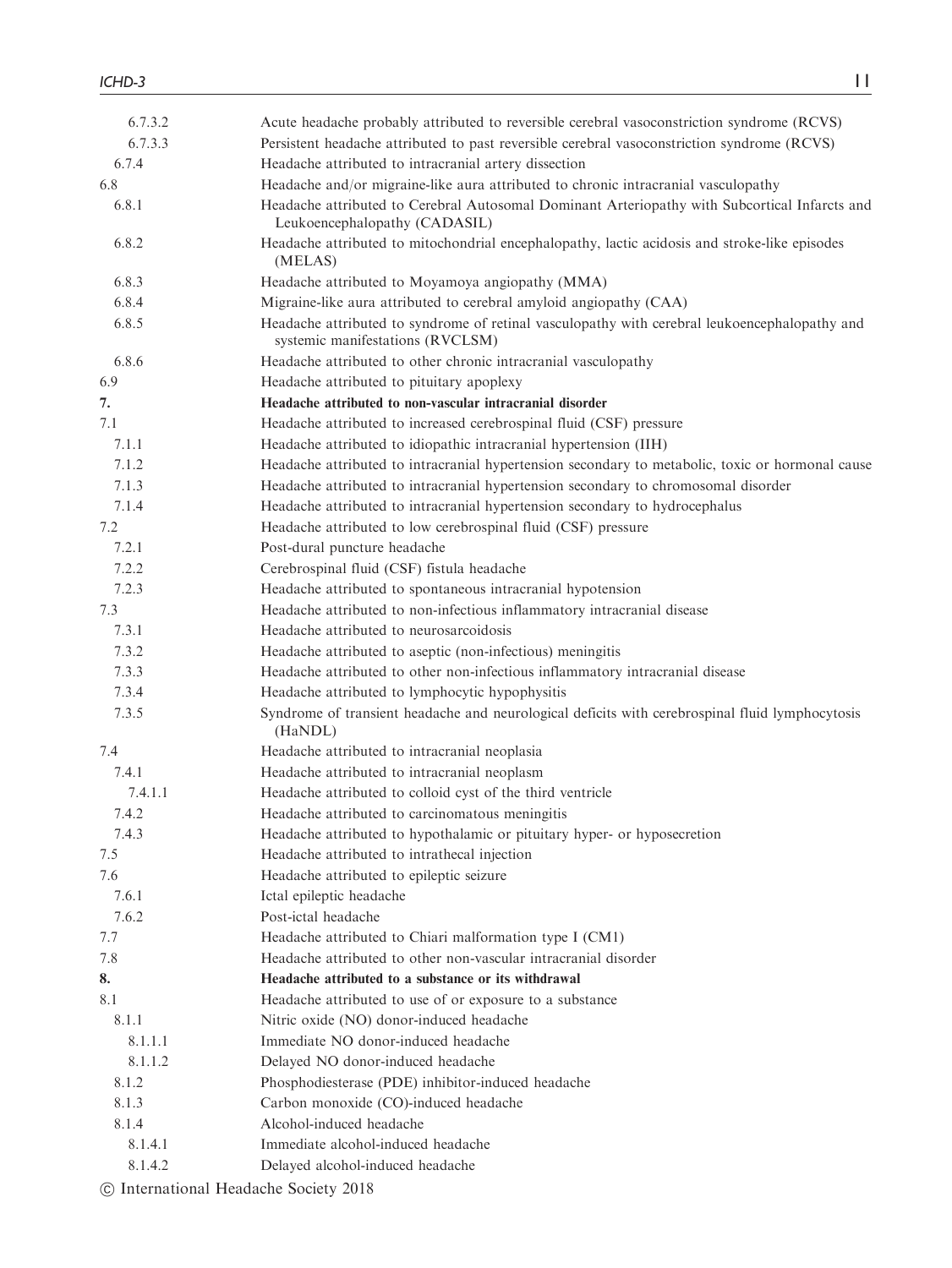| 8.1.5     | Cocaine-induced headache                                                                             |
|-----------|------------------------------------------------------------------------------------------------------|
| 8.1.6     | Histamine-induced headache                                                                           |
| 8.1.6.1   | Immediate histamine-induced headache                                                                 |
| 8.1.6.2   | Delayed histamine-induced headache                                                                   |
| 8.1.7     | Calcitonin gene-related peptide (CGRP)-induced headache                                              |
| 8.1.7.1   | Immediate CGRP-induced headache                                                                      |
| 8.1.7.2   | Delayed CGRP-induced headache                                                                        |
| 8.1.8     | Headache attributed to exogenous acute pressor agent                                                 |
| 8.1.9     | Headache attributed to occasional use of non-headache medication                                     |
| 8.1.10    | Headache attributed to long-term use of non-headache medication                                      |
| 8.1.11    | Headache attributed to use of or exposure to other substance                                         |
| 8.2       | Medication-overuse headache (MOH)                                                                    |
| 8.2.1     | Ergotamine-overuse headache                                                                          |
| 8.2.2     | Triptan-overuse headache                                                                             |
| 8.2.3     | Non-opioid analgesic-overuse headache                                                                |
| 8.2.3.1   | Paracetamol (acetaminophen)-overuse headache                                                         |
| 8.2.3.2   | Non-steroidal anti-inflammatory drug (NSAID)-overuse headache                                        |
| 8.2.3.2.1 | Acetylsalicylic acid-overuse headache                                                                |
| 8.2.3.3   | Other non-opioid analgesic-overuse headache                                                          |
| 8.2.4     | Opioid-overuse headache                                                                              |
| 8.2.5     | Combination-analgesic-overuse headache                                                               |
| 8.2.6     | Medication-overuse headache attributed to multiple drug classes not individually overused            |
| 8.2.7     | Medication-overuse headache attributed to unspecified or unverified overuse of multiple drug classes |
| 8.2.8     | Medication-overuse headache attributed to other medication                                           |
| 8.3       | Headache attributed to substance withdrawal                                                          |
| 8.3.1     | Caffeine-withdrawal headache                                                                         |
| 8.3.2     | Opioid-withdrawal headache                                                                           |
| 8.3.3     | Oestrogen-withdrawal headache                                                                        |
| 8.3.4     | Headache attributed to withdrawal from chronic use of other substance                                |
| 9.        | Headache attributed to infection                                                                     |
| 9.1       | Headache attributed to intracranial infection                                                        |
| 9.1.1     | Headache attributed to bacterial meningitis or meningoencephalitis                                   |
| 9.1.1.1   | Acute headache attributed to bacterial meningitis or meningoencephalitis                             |
| 9.1.1.2   | Chronic headache attributed to bacterial meningitis or meningoencephalitis                           |
| 9.1.1.3   | Persistent headache attributed to past bacterial meningitis or meningoencephalitis                   |
| 9.1.2     | Headache attributed to viral meningitis or encephalitis                                              |
| 9.1.2.1   | Headache attributed to viral meningitis                                                              |
| 9.1.2.2   | Headache attributed to viral encephalitis                                                            |
| 9.1.3     | Headache attributed to intracranial fungal or other parasitic infection                              |
| 9.1.3.1   | Acute headache attributed to intracranial fungal or other parasitic infection                        |
| 9.1.3.2   | Chronic headache attributed to intracranial fungal or other parasitic infection                      |
| 9.1.4     | Headache attributed to localized brain infection                                                     |
| 9.2       | Headache attributed to systemic infection                                                            |
| 9.2.1     | Headache attributed to systemic bacterial infection                                                  |
| 9.2.1.1   | Acute headache attributed to systemic bacterial infection                                            |
| 9.2.1.2   | Chronic headache attributed to systemic bacterial infection                                          |
| 9.2.2     | Headache attributed to systemic viral infection                                                      |
| 9.2.2.1   | Acute headache attributed to systemic viral infection                                                |
| 9.2.2.2   | Chronic headache attributed to systemic viral infection                                              |
| 9.2.3     | Headache attributed to other systemic infection                                                      |
| 9.2.3.1   | Acute headache attributed to other systemic infection                                                |
|           | © International Headache Society 2018                                                                |
|           |                                                                                                      |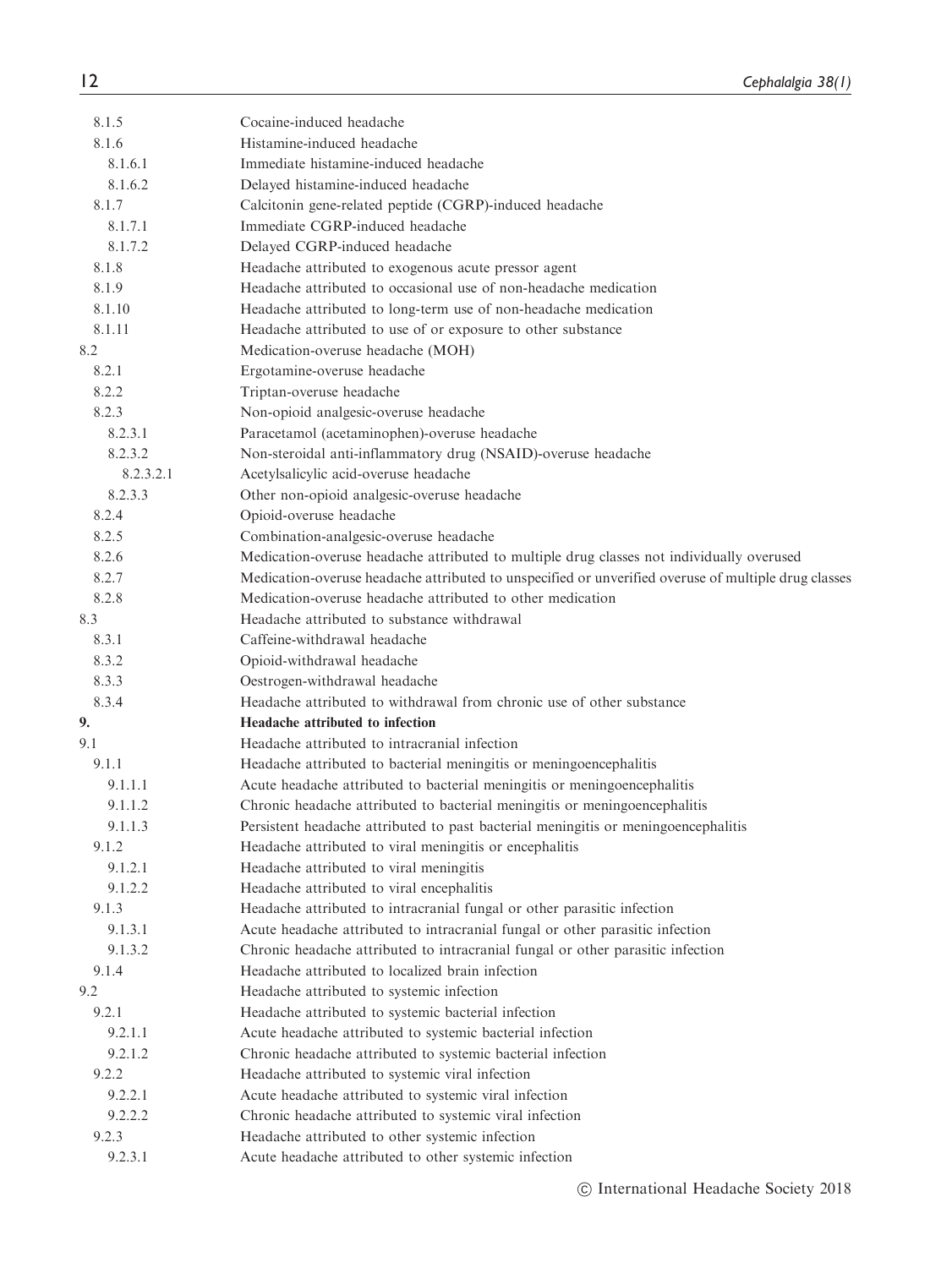| 9.2.3.2          | Chronic headache attributed to other systemic infection                                                                                               |
|------------------|-------------------------------------------------------------------------------------------------------------------------------------------------------|
| 10.              | Headache attributed to disorder of homoeostasis                                                                                                       |
| 10.1             | Headache attributed to hypoxia and/or hypercapnia                                                                                                     |
| 10.1.1           | High-altitude headache                                                                                                                                |
| 10.1.2           | Headache attributed to aeroplane travel                                                                                                               |
| 10.1.3           | Diving headache                                                                                                                                       |
| 10.1.4           | Sleep apnoea headache                                                                                                                                 |
| 10.2             | Dialysis headache                                                                                                                                     |
| 10.3             | Headache attributed to arterial hypertension                                                                                                          |
| 10.3.1           | Headache attributed to phaeochromocytoma                                                                                                              |
| 10.3.2           | Headache attributed to hypertensive crisis without hypertensive encephalopathy                                                                        |
| 10.3.3           | Headache attributed to hypertensive encephalopathy                                                                                                    |
| 10.3.4           | Headache attributed to pre-eclampsia or eclampsia                                                                                                     |
| 10.3.5           | Headache attributed to autonomic dysreflexia                                                                                                          |
| 10.4             | Headache attributed to hypothyroidism                                                                                                                 |
| 10.5             | Headache attributed to fasting                                                                                                                        |
| 10.6             | Cardiac cephalalgia                                                                                                                                   |
| 10.7             | Headache attributed to other disorder of homoeostasis                                                                                                 |
| 11.              | Headache or facial pain attributed to disorder of the cranium, neck, eyes, ears, nose, sinuses, teeth,<br>mouth or other facial or cervical structure |
|                  |                                                                                                                                                       |
| 11.1             | Headache attributed to disorder of cranial bone                                                                                                       |
| 11.2<br>11.2.1   | Headache attributed to disorder of the neck                                                                                                           |
|                  | Cervicogenic headache                                                                                                                                 |
| 11.2.2<br>11.2.3 | Headache attributed to retropharyngeal tendonitis                                                                                                     |
| 11.3             | Headache attributed to craniocervical dystonia<br>Headache attributed to disorder of the eyes                                                         |
| 11.3.1           | Headache attributed to acute angle-closure glaucoma                                                                                                   |
| 11.3.2           | Headache attributed to refractive error                                                                                                               |
| 11.3.3           | Headache attributed to ocular inflammatory disorder                                                                                                   |
| 11.3.4           | Trochlear headache                                                                                                                                    |
| 11.4             | Headache attributed to disorder of the ears                                                                                                           |
| 11.5             | Headache attributed to disorder of the nose or paranasal sinuses                                                                                      |
| 11.5.1           | Headache attributed to acute rhinosinusitis                                                                                                           |
| 11.5.2           | Headache attributed to chronic or recurring rhinosinusitis                                                                                            |
| 11.6             | Headache attributed to disorder of the teeth                                                                                                          |
| 11.7             | Headache attributed to temporomandibular disorder (TMD)                                                                                               |
| 11.8             | Head or facial pain attributed to inflammation of the stylohyoid ligament                                                                             |
| 11.9             | Headache or facial pain attributed to other disorder of cranium, neck, eyes, ears, nose, sinuses, teeth,                                              |
|                  | mouth or other facial or cervical structure                                                                                                           |
| 12.              | Headache attributed to psychiatric disorder                                                                                                           |
| 12.1             | Headache attributed to somatization disorder                                                                                                          |
| 12.2             | Headache attributed to psychotic disorder                                                                                                             |
| 13.              | Painful lesions of the cranial nerves and other facial pain                                                                                           |
| 13.1             | Pain attributed to a lesion or disease of the trigeminal nerve                                                                                        |
| 13.1.1           | Trigeminal neuralgia                                                                                                                                  |
| 13.1.1.1         | Classical trigeminal neuralgia                                                                                                                        |
| 13.1.1.1.1       | Classical trigeminal neuralgia, purely paroxysmal                                                                                                     |
| 13.1.1.1.2       | Classical trigeminal neuralgia with concomitant continuous pain                                                                                       |
| 13.1.1.2         | Secondary trigeminal neuralgia                                                                                                                        |
| 13.1.1.2.1       | Trigeminal neuralgia attributed to multiple sclerosis                                                                                                 |
| 13.1.1.2.2       | Trigeminal neuralgia attributed to space-occupying lesion                                                                                             |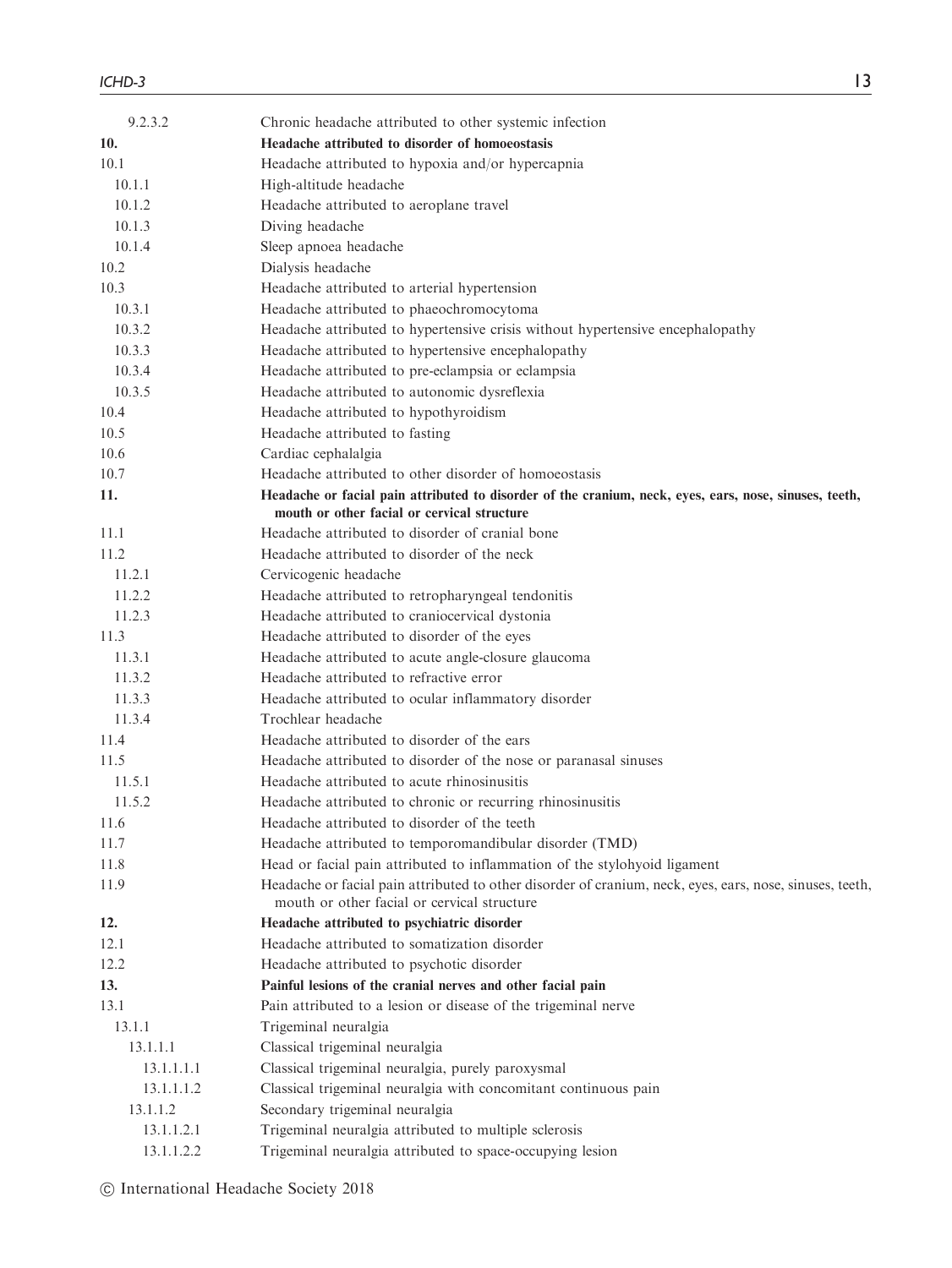| 13.1.1.2.3 | Trigeminal neuralgia attributed to other cause                       |
|------------|----------------------------------------------------------------------|
| 13.1.1.3   | Idiopathic trigeminal neuralgia                                      |
| 13.1.1.3.1 | Idiopathic trigeminal neuralgia, purely paroxysmal                   |
| 13.1.1.3.2 | Idiopathic trigeminal neuralgia with concomitant continuous pain     |
| 13.1.2     | Painful trigeminal neuropathy                                        |
| 13.1.2.1   | Painful trigeminal neuropathy attributed to herpes zoster            |
| 13.1.2.2   | Trigeminal post-herpetic neuralgia                                   |
| 13.1.2.3   | Painful post-traumatic trigeminal neuropathy                         |
| 13.1.2.4   | Painful trigeminal neuropathy attributed to other disorder           |
| 13.1.2.5   | Idiopathic painful trigeminal neuropathy                             |
| 13.2       | Pain attributed to a lesion or disease of the glossopharyngeal nerve |
| 13.2.1     | Glossopharyngeal neuralgia                                           |
| 13.2.1.1   | Classical glossopharyngeal neuralgia                                 |
| 13.2.1.2   | Secondary glossopharyngeal neuralgia                                 |
| 13.2.1.3   | Idiopathic glossopharyngeal neuralgia                                |
| 13.2.2     | Painful glossopharyngeal neuropathy                                  |
| 13.2.2.1   | Painful glossopharyngeal neuropathy attributed to a known cause      |
| 13.2.2.2   | Idiopathic painful glossopharyngeal neuropathy                       |
| 13.3       | Pain attributed to a lesion or disease of nervus intermedius         |
| 13.3.1     | Nervus intermedius neuralgia                                         |
| 13.3.1.1   | Classical nervus intermedius neuralgia                               |
| 13.3.1.2   | Secondary nervus intermedius neuralgia                               |
| 13.3.1.3   | Idiopathic nervus intermedius neuralgia                              |
| 13.3.2     | Painful nervus intermedius neuropathy                                |
| 13.3.2.1   | Painful nervus intermedius neuropathy attributed to herpes zoster    |
| 13.3.2.2   | Post-herpetic neuralgia of nervus intermedius                        |
| 13.3.2.3   | Painful nervus intermedius neuropathy attributed to other disorder   |
| 13.3.2.4   | Idiopathic painful nervus intermedius neuropathy                     |
| 13.4       | Occipital neuralgia                                                  |
| 13.5       | Neck-tongue syndrome                                                 |
| 13.6       | Painful optic neuritis                                               |
| 13.7       | Headache attributed to ischaemic ocular motor nerve palsy            |
| 13.8       | Tolosa-Hunt syndrome                                                 |
| 13.9       | Paratrigeminal oculosympathetic (Raeder's) syndrome                  |
| 13.10      | Recurrent painful ophthalmoplegic neuropathy                         |
| 13.11      | Burning mouth syndrome (BMS)                                         |
| 13.12      | Persistent idiopathic facial pain (PIFP)                             |
| 13.13      | Central neuropathic pain                                             |
| 13.13.1    | Central neuropathic pain attributed to multiple sclerosis (MS)       |
| 13.13.2    | Central post-stroke pain (CPSP)                                      |
| 14.        | Other headache disorders                                             |
| 14.1       | Headache not elsewhere classified                                    |
| 14.2       | Headache unspecified                                                 |
| А.         | <b>Appendix</b>                                                      |
| A1.        | <b>Migraine</b>                                                      |
| A1.1       | Migraine without aura                                                |
| A1.1.1     | Pure menstrual migraine without aura                                 |
| A1.1.2     | Menstrually related migraine without aura                            |
| A1.1.3     | Non-menstrual migraine without aura                                  |

A1.2 Migraine with aura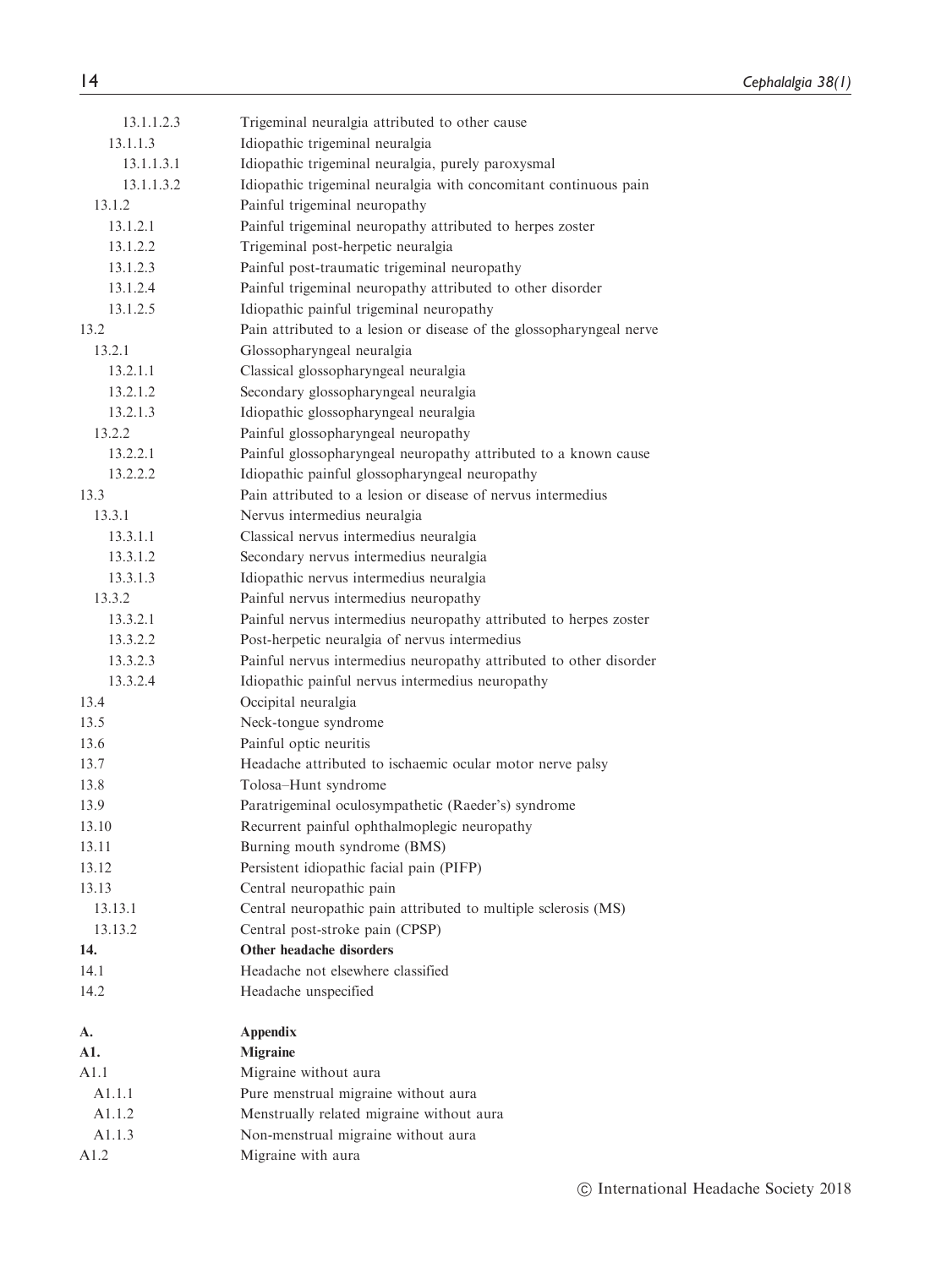| A1.2.0.1 | Pure menstrual migraine with aura                                                                                                                    |
|----------|------------------------------------------------------------------------------------------------------------------------------------------------------|
| A1.2.0.2 | Menstrually related migraine with aura                                                                                                               |
| A1.2.0.3 | Non-menstrual migraine with aura                                                                                                                     |
| A1.3     | Chronic migraine (alternative criteria)                                                                                                              |
| A1.3.1   | Chronic migraine with pain-free periods                                                                                                              |
| A1.3.2   | Chronic migraine with continuous pain                                                                                                                |
| A1.4     | Complications of migraine                                                                                                                            |
| A1.4.5   | Migraine aura status                                                                                                                                 |
| A1.4.6   | Visual snow                                                                                                                                          |
| A1.6     | Episodic syndromes that may be associated with migraine                                                                                              |
| A1.6.4   | Infantile colic                                                                                                                                      |
| A1.6.5   | Alternating hemiplegia of childhood                                                                                                                  |
| A1.6.6   | Vestibular migraine                                                                                                                                  |
| A2.      | Tension-type headache (alternative criteria)                                                                                                         |
| A2.1     | Infrequent episodic tension-type headache (alternative criteria)                                                                                     |
| A2.2     | Frequent episodic tension-type headache (alternative criteria)                                                                                       |
| A2.3     | Chronic tension-type headache (alternative criteria)                                                                                                 |
| A3.      | Trigeminal-autonomic cephalalgias (TACs)                                                                                                             |
| A3.1     | Cluster headache (alternative criteria)                                                                                                              |
| A3.2     | Paroxysmal hemicrania (alternative criteria)                                                                                                         |
| A3.3     | Short-lasting unilateral neuralgiform headache attacks (alternative criteria)                                                                        |
| A3.4     | Hemicrania continua (alternative criteria)                                                                                                           |
| A3.6     | Undifferentiated trigeminal autonomic cephalalgia                                                                                                    |
| A4.      | Other primary headache disorders                                                                                                                     |
| A4.11    | Epicrania fugax                                                                                                                                      |
| A5.      | Headache attributed to trauma or injury to the head and/or neck                                                                                      |
| A5.1     | Acute headache attributed to traumatic injury to the head                                                                                            |
| A5.1.1.1 | Delayed-onset acute headache attributed to moderate or severe traumatic injury to the head                                                           |
| A5.1.2.1 | Delayed-onset acute headache attributed to mild traumatic injury to the head                                                                         |
| A5.2     | Persistent headache attributed to traumatic injury to the head                                                                                       |
| A5.2.1.1 | Delayed-onset persistent headache attributed to moderate or severe traumatic injury to the head                                                      |
| A5.2.2.1 | Delayed-onset persistent headache attributed to mild traumatic injury to the head                                                                    |
| A5.7     | Headache attributed to radiosurgery of the brain                                                                                                     |
| A5.8     | Acute headache attributed to other trauma or injury to the head and/or neck                                                                          |
| A5.9     |                                                                                                                                                      |
| A6.      | Persistent headache attributed to other trauma or injury to the head and/or neck<br>Headache attributed to cranial and/or cervical vascular disorder |
| A6.10    | Persistent headache attributed to past cranial and/or cervical vascular disorder                                                                     |
| A7.      | Headache attributed to non-vascular intracranial disorder                                                                                            |
| A7.6     |                                                                                                                                                      |
|          | Headache attributed to epileptic seizure                                                                                                             |
| A7.6.3   | Post-electroconvulsive therapy (ECT) headache                                                                                                        |
| A7.9     | Persistent headache attributed to past non-vascular intracranial disorder                                                                            |
| A8.      | Headache attributed to a substance or its withdrawal                                                                                                 |
| A8.4     | Persistent headache attributed to past use of or exposure to a substance                                                                             |
| A9.      | Headache attributed to infection                                                                                                                     |
| A9.1     | Headache attributed to intracranial infection                                                                                                        |
| A9.1.3.3 | Persistent headache attributed to past intracranial fungal or other parasitic infection                                                              |
| A9.3     | Headache attributed to human immunodeficiency virus (HIV) infection                                                                                  |
| A10.     | Headache attributed to disorder of homoeostasis                                                                                                      |
| A10.7    | Head and/or neck pain attributed to orthostatic (postural) hypotension                                                                               |
| A10.8    | Headache attributed to other disorder of homeostasis                                                                                                 |
| A10.8.1  | Headache attributed to travel in space                                                                                                               |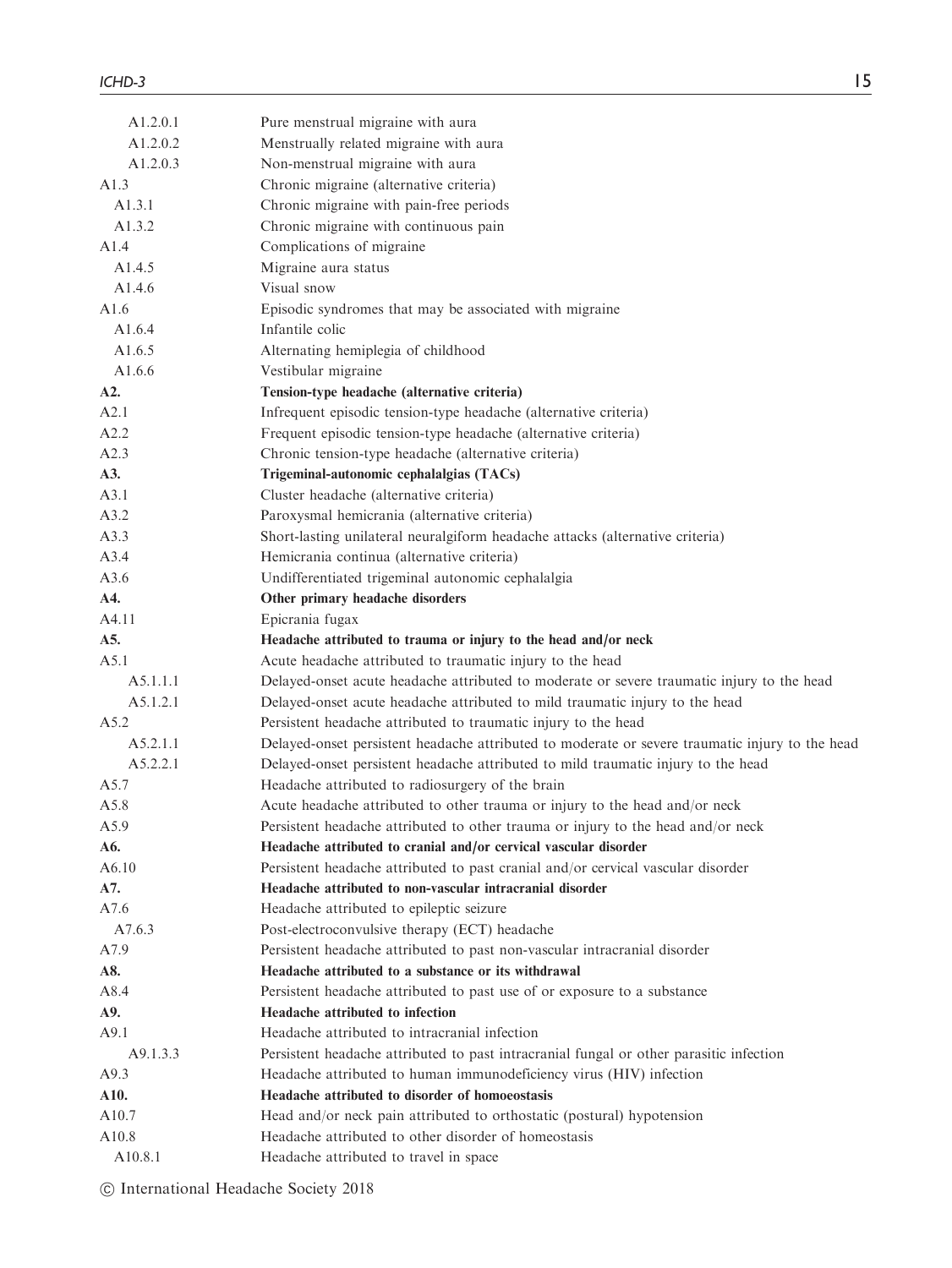| A <sub>10.8.2</sub> | Headache attributed to other metabolic or systemic disorder                                                                                           |  |  |  |
|---------------------|-------------------------------------------------------------------------------------------------------------------------------------------------------|--|--|--|
| A10.9               | Persistent headache attributed to past disorder of homoeostasis                                                                                       |  |  |  |
| A11.                | Headache or facial pain attributed to disorder of the cranium, neck, eyes, ears, nose, sinuses, teeth,<br>mouth or other facial or cervical structure |  |  |  |
| A11.2               | Headache attributed to disorder of the neck                                                                                                           |  |  |  |
| A11.2.4             | Headache attributed to upper cervical radiculopathy                                                                                                   |  |  |  |
| A11.2.5             | Headache attributed to cervical myofascial pain                                                                                                       |  |  |  |
| A11.3               | Headache attributed to disorder of the eyes                                                                                                           |  |  |  |
| A <sub>11.3.5</sub> | Headache attributed to heterophoria or heterotropia                                                                                                   |  |  |  |
| A11.5               | Headache attributed to disorder of the nose or paranasal sinuses                                                                                      |  |  |  |
| A <sub>11.5.3</sub> | Headache attributed to disorder of the nasal mucosa, turbinates or septum                                                                             |  |  |  |
| A12.                | Headache attributed to psychiatric disorder                                                                                                           |  |  |  |
| A12.3               | Headache attributed to depressive disorder                                                                                                            |  |  |  |
| A12.4               | Headache attributed to separation anxiety disorder                                                                                                    |  |  |  |
| A12.5               | Headache attributed to panic disorder                                                                                                                 |  |  |  |
| A12.6               | Headache attributed to specific phobia                                                                                                                |  |  |  |
| A12.7               | Headache attributed to social anxiety disorder (social phobia)                                                                                        |  |  |  |
| A12.8               | Headache attributed to generalized anxiety disorder                                                                                                   |  |  |  |
| A12.9               | Headache attributed to post-traumatic stress disorder (PTSD)                                                                                          |  |  |  |
|                     |                                                                                                                                                       |  |  |  |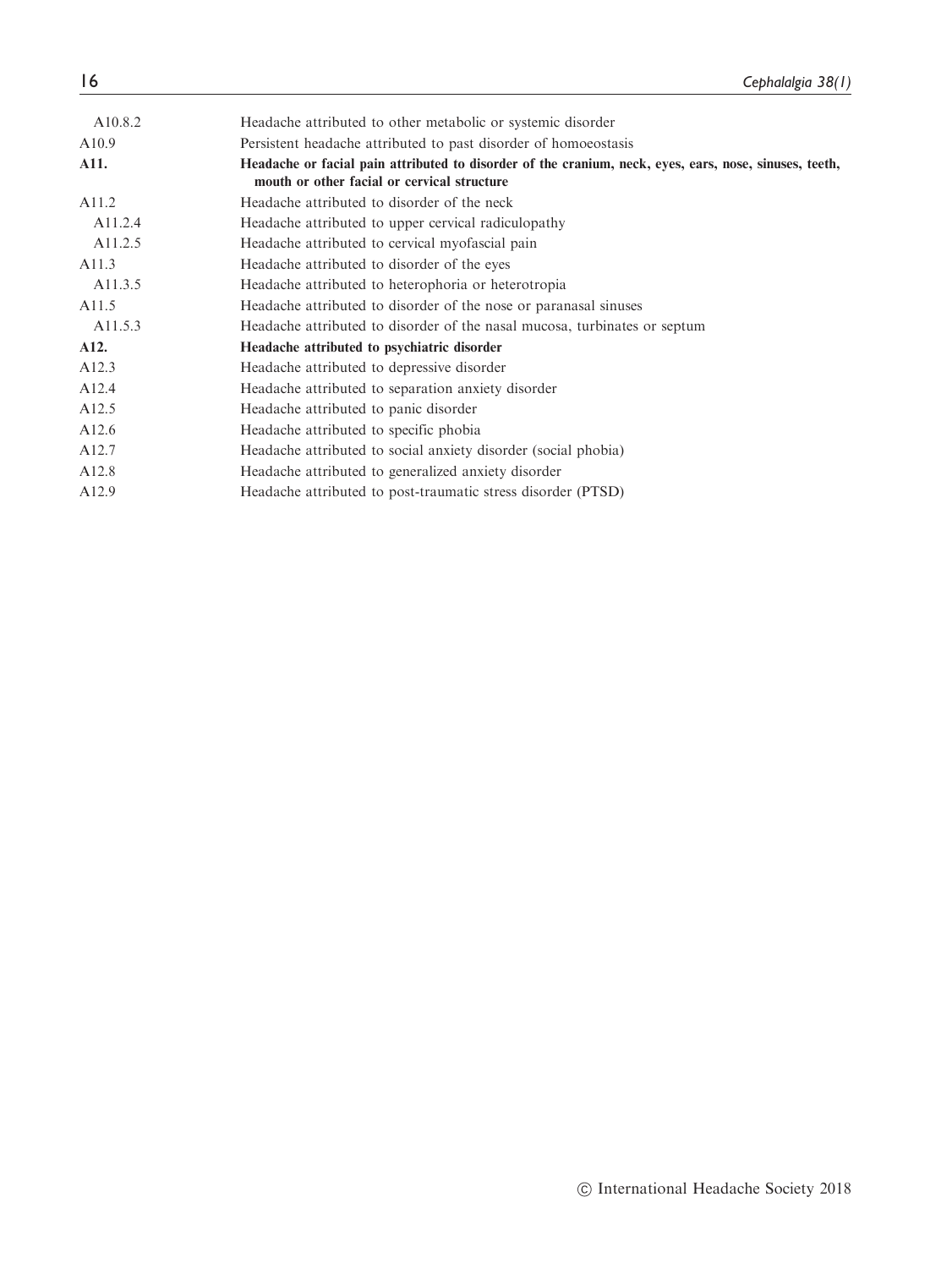## Part One

### The primary headaches

1. Migraine

- 2. Tension-type headache
- 3. Trigeminal autonomic cephalalgias
- 4. Other primary headache disorders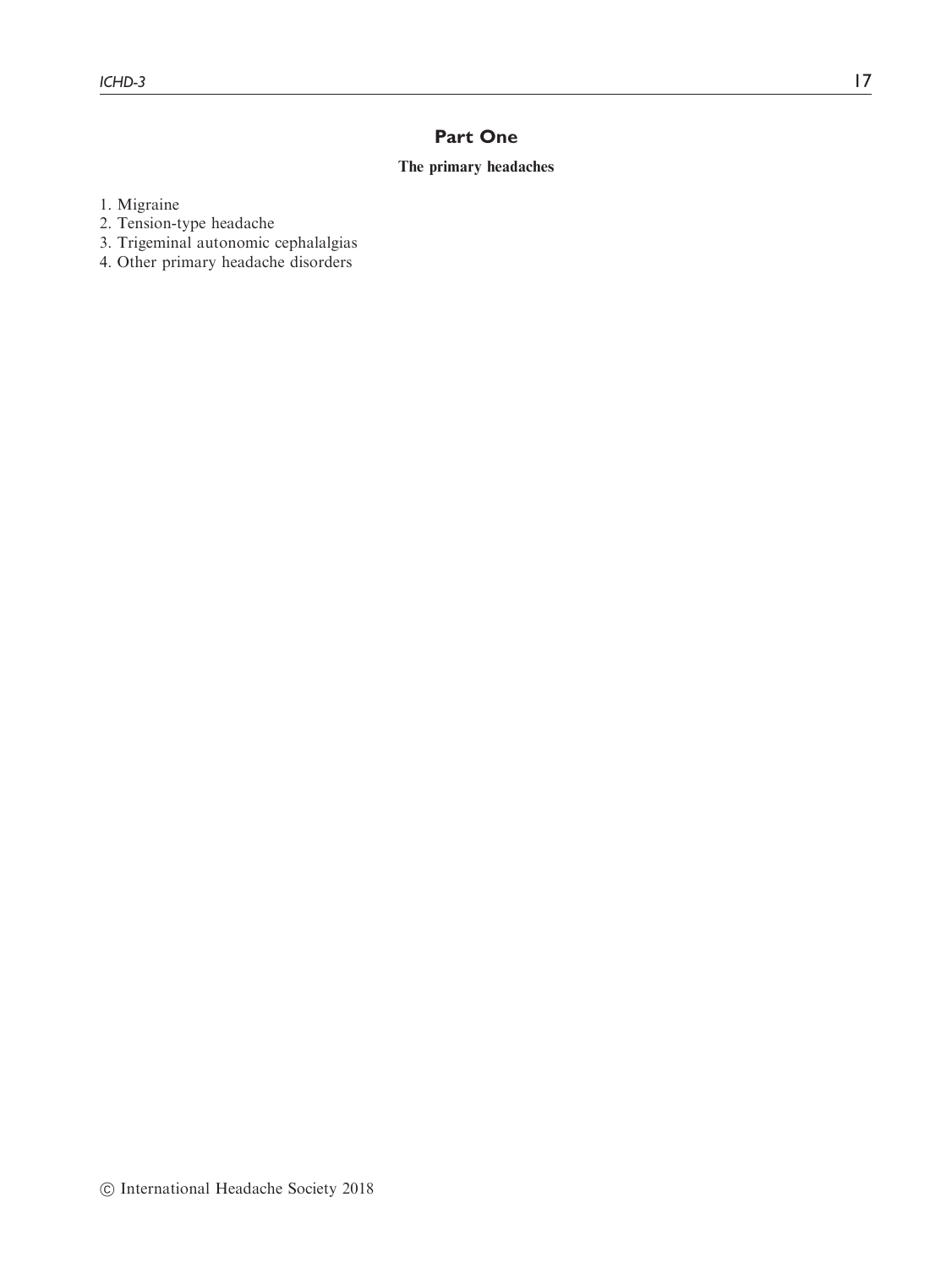### 1. Migraine

- 1.1 Migraine without aura
- 1.2 Migraine with aura
	- 1.2.1 Migraine with typical aura
		- 1.2.1.1 Typical aura with headache
		- 1.2.1.2 Typical aura without headache
	- 1.2.2 Migraine with brainstem aura
	- 1.2.3 Hemiplegic migraine
		- 1.2.3.1 Familial hemiplegic migraine (FHM)
			- 1.2.3.1.1 Familial hemiplegic migraine type 1 (FHM1)
			- 1.2.3.1.2 Familial hemiplegic migraine type 2 (FHM2)
			- 1.2.3.1.3 Familial hemiplegic migraine type 3 (FHM3)
		- 1.2.3.1.4 Familial hemiplegic migraine, other loci
		- 1.2.3.2 Sporadic hemiplegic migraine (SHM)
	- 1.2.4 Retinal migraine
- 1.3 Chronic migraine
- 1.4 Complications of migraine
	- 1.4.1 Status migrainosus
	- 1.4.2 Persistent aura without infarction
	- 1.4.3 Migrainous infarction
	- 1.4.4 Migraine aura-triggered seizure
- 1.5 Probable migraine
	- 1.5.1 Probable migraine without aura
	- 1.5.2 Probable migraine with aura
- 1.6 Episodic syndromes that may be associated with migraine
	- 1.6.1 Recurrent gastrointestinal disturbance
		- 1.6.1.1 Cyclical vomiting syndrome
		- 1.6.1.2 Abdominal migraine
	- 1.6.2 Benign paroxysmal vertigo
	- 1.6.3 Benign paroxysmal torticollis

### Coded elsewhere:

Migraine-like headache secondary to another disorder (symptomatic migraine) is coded as a secondary headache attributed to that disorder.

### General comment

Primary or secondary headache or both? Three rules apply to migraine-like headache, according to circumstances.

- 1. When a new headache with the characteristics of migraine occurs for the first time in close temporal relation to another disorder known to cause headache, or fulfils other criteria for causation by that disorder, the new headache is coded as a secondary headache attributed to the causative disorder.
- 2. When pre-existing migraine becomes chronic in close temporal relation to such a causative disorder, both the initial migraine diagnosis and the secondary diagnosis should be given. 8.2 Medication-overuse headache is a particularly important example of this: both

the migraine diagnosis (episodic or chronic) and the diagnosis 8.2 Medication-overuse headache should be given when medication overuse is present.

3. When pre-existing migraine is made significantly worse (usually meaning a twofold or greater increase in frequency and/or severity) in close temporal relation to such a causative disorder, both the initial migraine diagnosis and the secondary headache diagnosis should be given, provided that there is good evidence that the disorder can cause headache.

### Introduction

Migraine is a common disabling primary headache disorder. Many epidemiological studies have documented its high prevalence and socio-economic and personal impacts. In the Global Burden of Disease Study 2010 (GBD2010), it was ranked as the third most prevalent disorder in the world. In GBD2015, it was ranked the third-highest cause of disability worldwide in both males and females under the age of 50 years.

Migraine has two major types: 1.1 Migraine without aura is a clinical syndrome characterized by headache with specific features and associated symptoms; 1.2 *Migraine with aura* is primarily characterized by the transient focal neurological symptoms that usually precede or sometimes accompany the headache. Some patients also experience a prodromal phase, occurring hours or days before the headache, and/or a postdromal phase following headache resolution. Prodromal and postdromal symptoms include hyperactivity, hypoactivity, depression, cravings for particular foods, repetitive yawning, fatigue and neck stiffness and/or pain.

When a patient fulfils criteria for more than one type, subtype or subform of migraine, all should be diagnosed and coded. For example, a patient who has frequent attacks with aura but also some attacks without aura should be coded as 1.2 Migraine with aura and 1.1 Migraine without aura. However, since the diagnostic criteria for 1.3 Chronic migraine subsume attacks of all types, subtypes or subforms, additional coding is unnecessary for episodic subtypes of migraine.

### 1.1 Migraine without aura

Previously used terms: Common migraine; hemicrania simplex

Description: Recurrent headache disorder manifesting in attacks lasting 4–72 hours Typical characteristics of the headache are unilateral location, pulsating quality, moderate or severe intensity, aggravation by routine physical activity and association with nausea and/or photophobia and phonophobia.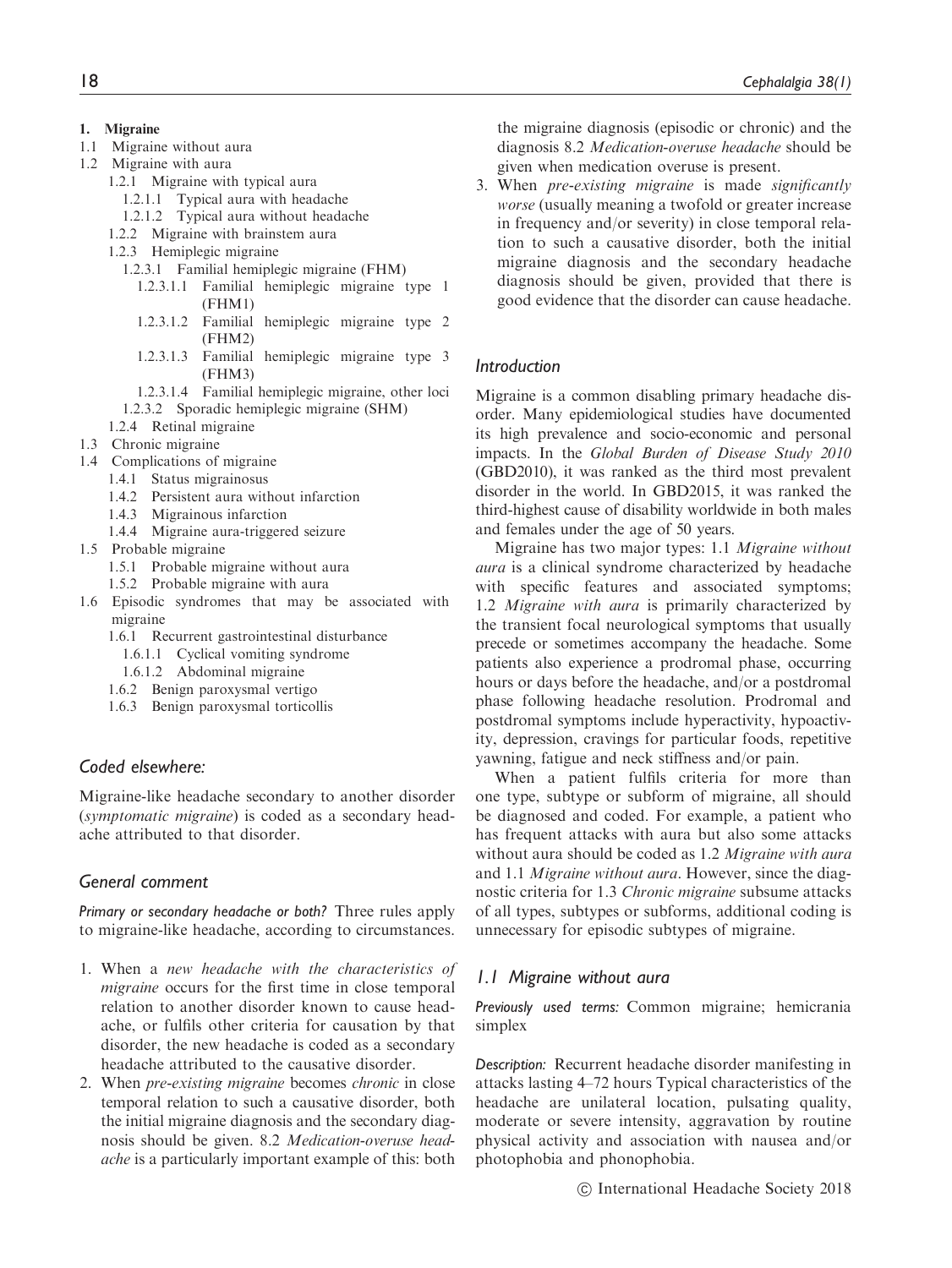#### Diagnostic criteria:

- A. At least five attacks<sup>1</sup> fulfilling criteria B–D
- B. Headache attacks lasting 4–72 hours (when untreated or unsuccessfully treated) $^{2,3}$
- C. Headache has at least two of the following four characteristics:
	- 1. unilateral location
	- 2. pulsating quality
	- 3. moderate or severe pain intensity
	- 4. aggravation by or causing avoidance of routine physical activity (e.g. walking or climbing stairs)
- D. During headache at least one of the following:
	- 1. nausea and/or vomiting
	- 2. photophobia and phonophobia
- E. Not better accounted for by another ICHD-3 diagnosis.

### Notes:

- 1. One or a few migraine attacks may be difficult to distinguish from symptomatic migraine-like attacks. Furthermore, the nature of a single or a few attacks may be difficult to understand. Therefore, at least five attacks are required. Individuals who otherwise meet criteria for 1.1 Migraine without aura but have had fewer than five attacks should be coded 1.5.1 Probable migraine without aura.
- 2. When the patient falls asleep during a migraine attack and wakes up without it, duration of the attack is reckoned until the time of awakening.
- 3. In children and adolescents (aged under 18 years), attacks may last 2–72 hours (the evidence for untreated durations of less than two hours in children has not been substantiated).

Comments: Migraine headache in children and adolescents (aged under 18 years) is more often bilateral than is the case in adults; unilateral pain usually emerges in late adolescence or early adult life. Migraine headache is usually frontotemporal. Occipital headache in children is rare and calls for diagnostic caution. A subset of otherwise typical patients have facial location of pain, which is called 'facial migraine' in the literature; there is no evidence that these patients form a separate subgroup of migraine patients.

Prodromal symptoms may begin hours or a day or two before the other symptoms of a migraine attack without aura. They include various combinations of fatigue, difficulty in concentrating, neck stiffness, sensitivity to light and/or sound, nausea, blurred vision, yawning and pallor. Postdromal symptoms, most commonly feeling tired or weary, difficulty with concentration and neck stiffness, may follow resolution of the headache, persisting for up to 48 hours; these are less well studied.

Migraine attacks can be associated with cranial autonomic symptoms and symptoms of cutaneous allodynia.

In young children, photophobia and phonophobia may be inferred from their behaviour.

A minority  $(<10\%)$  of women have attacks of migraine in association with the majority of their menstrual cycles; most such attacks are without aura. Attacks during menstruation tend to be longer and accompanied by more severe nausea than attacks outside the menstrual cycle. ICHD-3 offers criteria for A1.1.1 Pure menstrual migraine without aura, A1.1.2 Menstrually related migraine without aura and A1.1.3 Non-menstrual migraine without aura, but in the Appendix because of uncertainty over whether they should be regarded as separate entities. Criteria are also offered for A1.2.0.1 Pure menstrual migraine with aura, A1.2.0.2 Menstrually related migraine with aura and A1.2.0.3 Non-menstrual migraine with aura to encourage better characterization of these uncommon subforms if they are separate entities.

Very frequent migraine attacks are distinguished as 1.3 Chronic migraine. When there is associated medication overuse, both of the diagnoses 1.3 Chronic migraine and 8.2 Medication-overuse headache should be applied. 1.1 Migraine without aura is the disease most prone to accelerate with frequent use of symptomatic medication.

Regional cerebral blood flow imaging shows no changes suggestive of cortical spreading depression (CSD) during attacks of 1.1 Migraine without aura, although blood flow changes in the brainstem may occur, as may cortical changes secondary to pain activation. This contrasts with the pathognomonic spreading oligaemia of 1.2Migraine with aura.While the bulk of the literature suggests that CSD does not occur in 1.1 Migraine without aura, some recent studies disagree. Furthermore, it has been suggested that glial waves or other cortical phenomena may be involved in 1.1 Migraine without aura. The messenger molecules nitric oxide (NO), serotonin (5-hydroxytryptamine; 5-HT) and calcitonin gene-related peptide (CGRP) are involved. While the disease was previously regarded as primarily vascular, the importance of sensitization of pain pathways, and the possibility that attacks may originate in the central nervous system, have gained increasing attention over the last decades. At the same time, the circuitry of migraine pain, the trigeminovascular system, and several aspects of its neurotransmission peripherally and in the trigeminal nucleus caudalis, central mesencephalic grey and thalamus, have been recognized. Highly receptorspecific acute medications including  $5-HT_{1B/D}$  receptor agonists (triptans),  $5-HT_{1F}$  receptor agonists and CGRP receptor antagonists have demonstrated efficacy in the

<sup>!</sup> International Headache Society 2018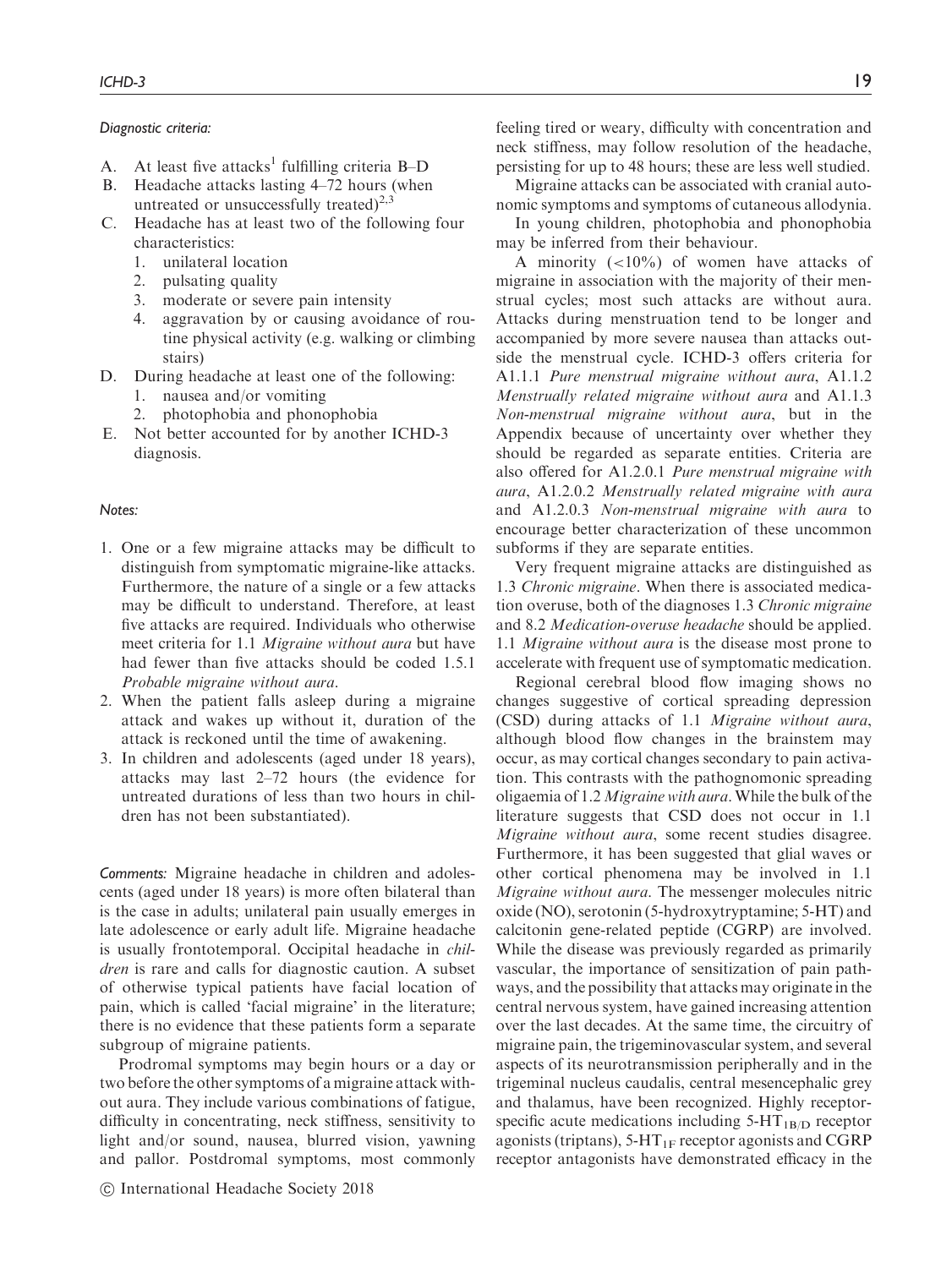acute treatment of migraine attacks. Because of their high receptor-specificity, their mechanisms of action provide new insight into migraine mechanisms. It is now clear that 1.1 Migraine without aura is a neurobiological disorder, while clinical as well as basic neuroscience studies continue to advance our knowledge of migraine mechanisms.

### 1.2 Migraine with aura

Previously used terms: Classic or classical migraine; ophthalmic, hemiparaesthetic, hemiplegic or aphasic migraine; migraine accompagnée; complicated migraine.

Description: Recurrent attacks, lasting minutes, of unilateral fully reversible visual, sensory or other central nervous system symptoms that usually develop gradually and are usually followed by headache and associated migraine symptoms.

### Diagnostic criteria:

- A. At least two attacks fulfilling criteria B and C
- B. One or more of the following fully reversible aura symptoms:
	- 1. visual
	- 2. sensory
	- 3. speech and/or language
	- 4. motor
	- 5. brainstem
	- 6. retinal
- C. At least three of the following six characteristics:
	- 1. at least one aura symptom spreads gradually over  $\geq$ 5 minutes
	- 2. two or more aura symptoms occur in succession
	- 3. each individual aura symptom lasts 5–60  $minutes<sup>1</sup>$
	- 4. at least one aura symptom is unilateral<sup>2</sup>
	- 5. at least one aura symptom is positive<sup>3</sup>
	- 6. the aura is accompanied, or followed within 60 minutes, by headache
- D. Not better accounted for by another ICHD-3 diagnosis.

#### Notes:

- 1. When, for example, three symptoms occur during an aura, the acceptable maximal duration is  $3\times60$  minutes. Motor symptoms may last up to 72 hours.
- 2. Aphasia is always regarded as a unilateral symptom; dysarthria may or may not be.
- 3. Scintillations and pins and needles are positive symptoms of aura.

Comments: Many patients who have migraine attacks with aura also have attacks without aura; they should be coded as both 1.2 Migraine with aura and 1.1 Migraine without aura.

Field testing has compared the diagnostic criteria for 1.2 Migraine with aura in the main body of ICHD-3 beta with those for A1.2 Migraine with aura in the Appendix. The latter performed better in distinguishing migraine with aura from transient ischaemic attacks. These are now adopted in ICHD-3, which no longer has Appendix criteria for this disorder.

The aura is the complex of neurological symptoms that occurs usually before the headache of 1.2 Migraine with aura, but it may begin after the headache phase has commenced, or continue into the headache phase.

Visual aura is the most common type of aura, occurring in over 90% of patients with 1.2 Migraine with aura, at least in some attacks. It often presents as a fortification spectrum: a zigzag figure near the point of fixation that may gradually spread right or left and assume a laterally convex shape with an angulated scintillating edge, leaving absolute or variable degrees of relative scotoma in its wake. In other cases, scotoma without positive phenomena may occur; this is often perceived as being of acute onset but, on scrutiny, usually enlarges gradually. In children and adolescents, less typical bilateral visual symptoms occur that may represent an aura. A visual aura rating scale with high specificity and sensitivity has been developed and validated.

Next in frequency are sensory disturbances, in the form of pins and needles moving slowly from the point of origin and affecting a greater or smaller part of one side of the body, face and/or tongue. Numbness may occur in its wake, but numbness may also be the only symptom.

Less frequent are speech disturbances, usually aphasic but often hard to categorize.

Systematic studies have demonstrated that many patients with visual aura occasionally have symptoms in the extremities and/or speech symptoms. Conversely, patients with symptoms in the extremities and/or speech or language symptoms almost always also experience visual aura symptoms at least during some attacks. A distinction between migraine with visual aura, migraine with hemiparaesthetic aura and migraine with speech and/or language aura is probably artificial, and therefore not recognized in this classification: they are all coded as 1.2.1 Migraine with typical aura.

When aura symptoms are multiple, they usually follow one another in succession, beginning with visual, then sensory, then aphasic; but the reverse and other orders have been noted. The accepted duration for most aura symptoms is one hour, but motor symptoms are often longer lasting.

Patients with aura symptoms arising from the brainstem are coded as 1.2.2 Migraine with brainstem aura, but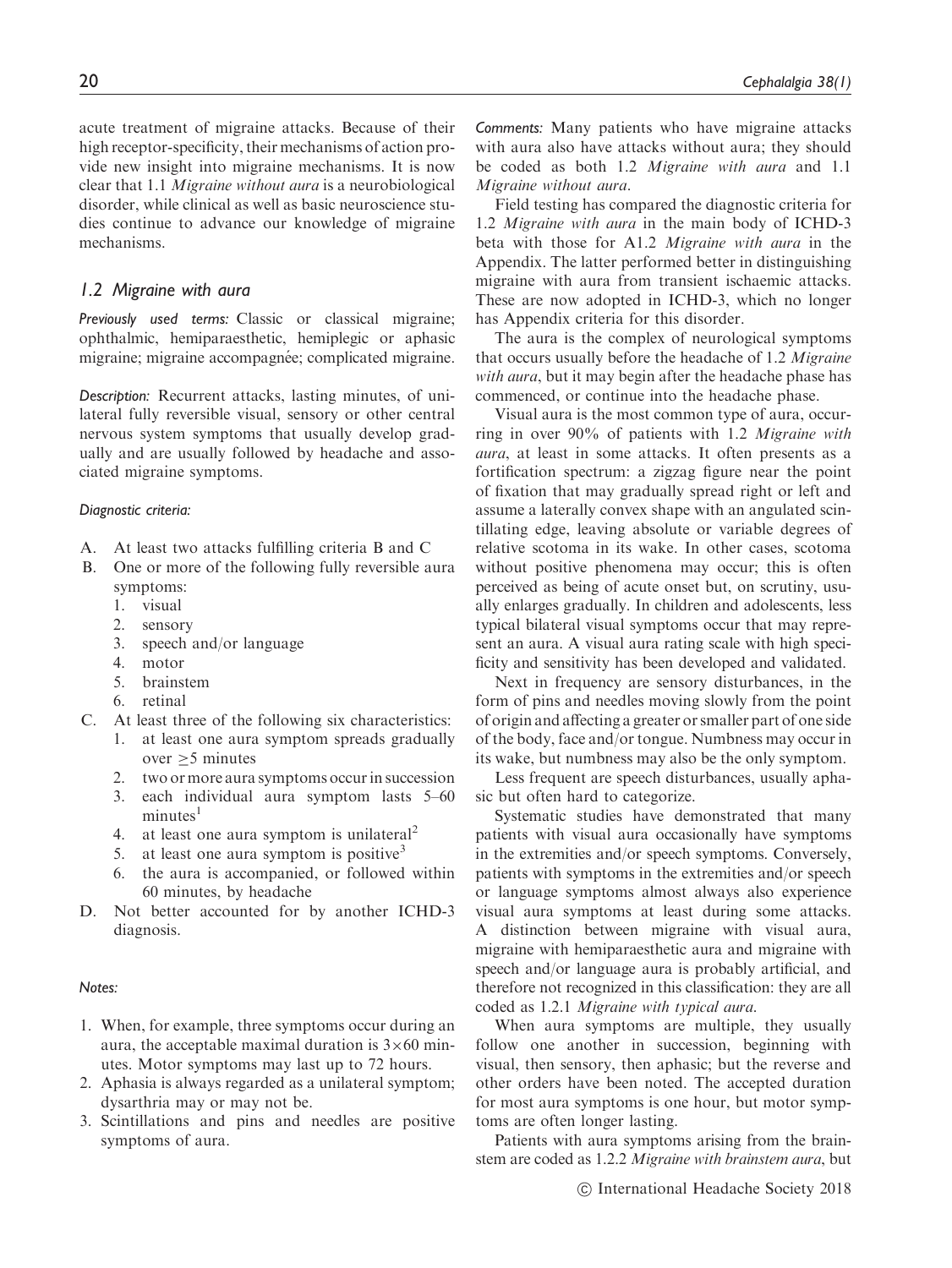they almost always have additional typical aura symptoms. When the aura includes motor weakness, the disorder should be coded as 1.2.3 Hemiplegic migraine or one of its subforms. 1.2.3 Hemiplegic migraine is classified as a separate subtype because of genetic and pathophysiological differences from 1.2.1 Migraine with typical aura. Patients with 1.2.3 Hemiplegic migraine often have brainstem symptoms in addition.

Patients often find it hard to describe their aura symptoms, in which case they should be instructed to time and record them prospectively. The clinical picture then becomes clearer. Common mistakes are incorrect reports of lateralization, of sudden rather than gradual onset and of monocular rather than homonymous visual disturbances, as well as of duration of aura and mistaking sensory loss for weakness. After an initial consultation, use of an aura diary may clarify the diagnosis.

Migraine aura is sometimes associated with a headache that does not fulfil criteria for 1.1 Migraine without aura, but this is still regarded as a migraine headache because of its relation to the aura. In other cases, migraine aura may occur without headache.

Before or simultaneously with the onset of aura symptoms, regional cerebral blood flow is decreased in the cortex corresponding to the clinically affected area and often over a wider area. Blood flow reduction usually starts posteriorly and spreads anteriorly, and is usually above the ischaemic threshold. After one to several hours, gradual transition into hyperaemia occurs in the same region. Cortical spreading depression of Leão is the likely underlying mechanism.

The previously defined syndromes, migraine with prolonged aura and migraine with acute-onset aura, have been abandoned. It is not rare for aura to last more than one hour but, in most such cases, patients have at least two of the other characteristics of criterion C. Even when most of a patient's attacks do not fulfil criterion C, it is usual that other attacks fulfil criteria for one of the recognized subtypes or subforms of 1.2 Migraine with aura, and this should be the diagnosis. The few other cases should be coded to 1.5.2 Probable migraine with aura, specifying the atypical feature (prolonged aura or acute-onset aura) in parenthesis. The diagnosis is usually evident after a careful history alone, although there are rare secondary mimics including carotid dissection, arteriovenous malformation and seizure.

Prodromal symptoms may begin hours or a day or two before the other symptoms of a migraine attack with aura. They include various combinations of fatigue, difficulty in concentrating, neck stiffness, sensitivity to light and/or sound, nausea, blurred vision, yawning and pallor. The term 'prodrome', which has replaced 'premonitory phase' or 'premonitory symptoms', does not include aura. Postdromal symptoms, most commonly feeling tired or weary, difficulty with concentration and neck stiffness, may follow resolution of the headache, persisting for up to 48 hours; these are less well studied.

#### 1.2.1 Migraine with typical aura

Description: Migraine with aura, in which aura consists of visual and/or sensory and/or speech/language symptoms, but no motor weakness, and is characterized by gradual development, duration of each symptom no longer than one hour, a mix of positive and negative features and complete reversibility

### Diagnostic criteria:

- A. Attacks fulfilling criteria for 1.2 Migraine with aura and criterion B below
- B. Aura with both of the following:
	- 1. fully reversible visual, sensory and/or speech/ language symptoms
	- 2. no motor, brainstem or retinal symptoms.

### 1.2.1.1 Typical aura with headache

Description: Migraine with typical aura in which aura is accompanied or followed within 60 minutes by headache with or without migraine characteristics.

#### Diagnostic criteria:

- A. Attacks fulfilling criteria for 1.2.1 Migraine with typical aura and criterion B below
- B. Headache, with or without migraine characteristics, accompanies or follows the aura within 60 minutes.

#### 1.2.1.2 Typical aura without headache

Description: Migraine with typical aura in which aura is neither accompanied nor followed by headache of any sort.

### Diagnostic criteria:

- A. Attacks fulfilling criteria for 1.2.1 Migraine with typical aura and criterion B below
- B. No headache accompanies or follows the aura within 60 minutes.

Comments: In some patients, a typical aura is always followed by migraine headache, but many patients have, in addition, attacks with aura followed by a less distinct headache or even without headache. A number of patients have, exclusively, 1.2.1.2 Typical aura without headache.

<sup>!</sup> International Headache Society 2018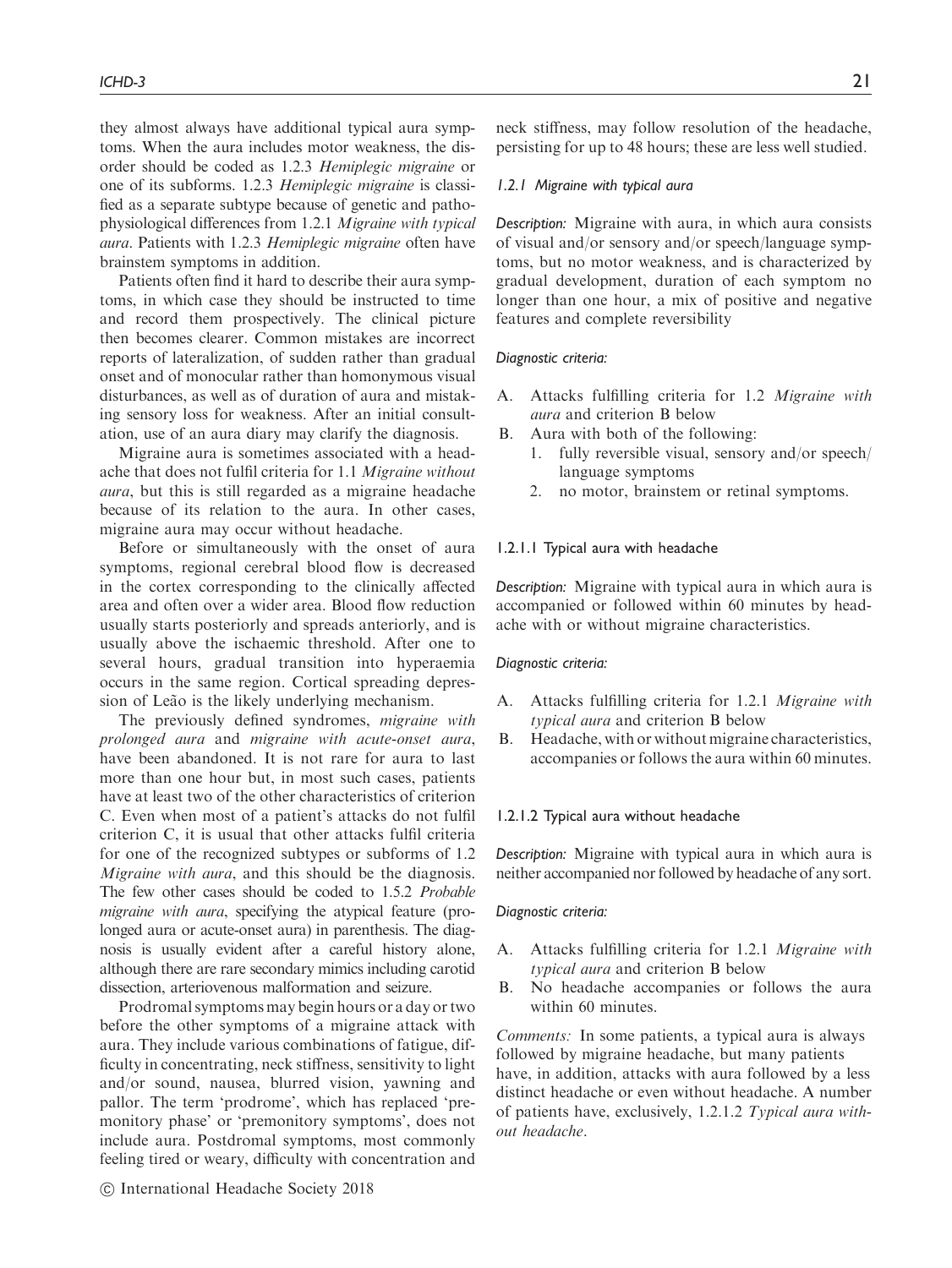In the absence of headache fulfilling criteria for 1.1 Migraine without aura, the precise diagnosis of aura and its distinction from mimics that may signal serious disease (e.g. transient ischaemic attack) becomes more difficult and often requires investigation. When aura occurs for the first time after age 40, when symptoms are exclusively negative (e.g. hemianopia) or when aura is prolonged or very short, other causes, particularly transient ischaemic attacks, should be ruled out.

### 1.2.2 Migraine with brainstem aura

Previously used terms: Basilar artery migraine; basilar migraine; basilar-type migraine.

Description: Migraine with aura symptoms clearly originating from the brainstem, but no motor weakness.

#### Diagnostic criteria:

- A. Attacks fulfilling criteria for 1.2 Migraine with aura and criterion B below
- B. Aura with both of the following:
	- 1. at least two of the following fully reversible brainstem symptoms:
		- a. dysarthria<sup>1</sup>
		- b. vertigo $^2$
		- c. tinnitus
		- d. hypacusis $3$
		- e. diplopia<sup>4</sup>
		- f. ataxia not attributable to sensory deficit
		- g. decreased level of consciousness (GCS  $\leq$ 13)<sup>5</sup>
	- 2. no motor<sup>6</sup> or retinal symptoms.

#### Notes:

- 1. Dysarthria should be distinguished from aphasia.
- 2. Vertigo does not embrace and should be distinguished from dizziness.
- 3. This criterion is not fulfilled by sensations of ear fullness.
- 4. Diplopia does not embrace (or exclude) blurred vision.
- 5. The Glasgow Coma Scale (GCS) score may have been assessed during admission; alternatively, deficits clearly described by the patient allow GCS estimation.
- 6. When motor symptoms are present, code as 1.2.3 Hemiplegic migraine.

Comments: Originally the terms basilar artery migraine or basilar migraine were used but, since involvement of the basilar artery is unlikely, the term migraine with brainstem aura is preferred.

There are typical aura symptoms in addition to the brainstem symptoms during most attacks. Many patients who have attacks with brainstem aura also report other attacks with typical aura and should be coded for both 1.2.1 Migraine with typical aura and 1.2.2 Migraine with brainstem aura.

Many of the symptoms listed under criterion B1 may occur with anxiety and hyperventilation, and are therefore subject to misinterpretation.

### $1.2.3$  Hemiplegic<sup>1</sup> migraine

Description: Migraine with aura including motor weakness.

#### Diagnostic criteria:

- A. Attacks fulfilling criteria for 1.2 Migraine with aura and criterion B below
- B. Aura consisting of both of the following:
	- 1. fully reversible motor weakness<sup>2</sup>
	- 2. fully reversible visual, sensory and/or speech/ language symptoms.

#### Notes:

- 1. The term plegic means paralysis in most languages, but most attacks are characterized by motor weakness.
- 2. Motor symptoms generally last less than 72 hours but, in some patients, motor weakness may persist for weeks.

Comment: It may be difficult to distinguish weakness from sensory loss.

#### 1.2.3.1 Familial hemiplegic migraine (FHM)

Description: Migraine with aura including motor weakness, and at least one first- or second-degree relative has migraine aura including motor weakness.

#### Diagnostic criteria:

- A. Attacks fulfilling criteria for 1.2.3 Hemiplegic migraine
- B. At least one first- or second-degree relative has had attacks fulfilling criteria for 1.2.3 Hemiplegic migraine.

Comments: New genetic data have allowed a more precise definition of 1.2.3.1 Familial hemiplegic migraine than was previously possible. Specific genetic subforms have been identified: in FHM1 there are mutations in the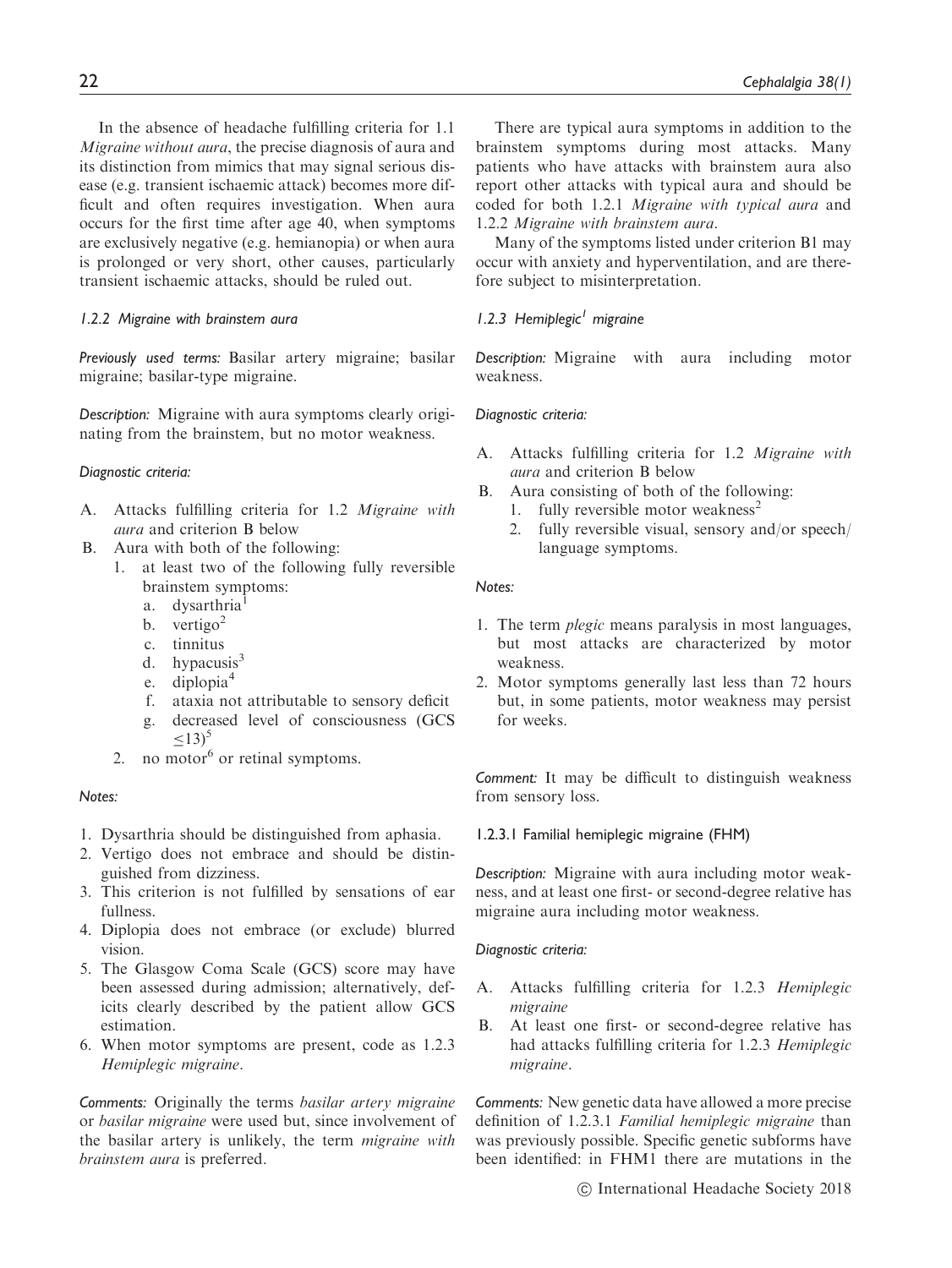CACNA1A gene (coding for a calcium channel) on chromosome 19; in FHM2 there are mutations in the ATP1A2 gene (coding for a K/Na-ATPase) on chromosome 1; and in FHM3 there are mutations in the SCN1A gene (coding for a sodium channel) on chromosome 2. There may be other loci not yet identified. When genetic testing is done, the genetic subform (if discovered) should be specified at the fifth digit.

It has been shown that 1.2.3.1 Familial hemiplegic migraine very often presents with brainstem symptoms in addition to the typical aura symptoms, and that headache almost always occurs. Rarely, during FHM attacks, disturbances of consciousness (sometimes including coma), confusion, fever and cerebrospinal fluid (CSF) pleocytosis can occur.

1.2.3.1 Familial hemiplegic migraine may be mistaken for epilepsy and treated (unsuccessfully) as such. FHM attacks can be triggered by (mild) head trauma. In approximately 50% of FHM families, chronic progressive cerebellar ataxia occurs independently of the migraine attacks.

1.2.3.1.1 Familial hemiplegic migraine type 1 (FHM1)

#### Diagnostic criteria:

- A. Attacks fulfilling criteria for 1.2.3.1 Familial hemiplegic migraine
- B. A mutation on the CACNA1A gene has been demonstrated.

1.2.3.1.2 Familial hemiplegic migraine type 2 (FHM2)

#### Diagnostic criteria:

- A. Attacks fulfilling criteria for 1.2.3.1 Familial hemiplegic migraine
- B. A mutation on the *ATP1A2* gene has been demonstrated.

1.2.3.1.3 Familial hemiplegic migraine type 3 (FHM3)

#### Diagnostic criteria:

- A. Attacks fulfilling criteria for 1.2.3.1 Familial hemiplegic migraine
- B. A mutation on the SCN1A gene has been demonstrated.

### 1.2.3.1.4 Familial hemiplegic migraine, other loci

#### Diagnostic criteria:

- A. Attacks fulfilling criteria for 1.2.3.1 Familial hemiplegic migraine
- ! International Headache Society 2018

B. Genetic testing has demonstrated no mutation on the CACNA1A, ATP1A2 or SCN1A genes.

#### 1.2.3.2 Sporadic hemiplegic migraine (SHM)

Description: Migraine with aura including motor weakness, and no first- or second-degree relative has migraine aura including motor weakness.

#### Diagnostic criteria:

- A. Attacks fulfilling criteria for 1.2.3 Hemiplegic migraine
- B. No first- or second-degree relative fulfils criteria for 1.2.3 Hemiplegic migraine.

Comments: Epidemiological studies have shown that sporadic cases occur with approximately the same prevalence as familial cases.

The attacks in 1.2.3.2 Sporadic hemiplegic migraine have the same clinical characteristics as those in 1.2.3.1 Familial hemiplegic migraine. Some apparently sporadic cases have known FHM mutations and, in some, a firstor second-degree relative later develops hemiplegic migraine, thus completing fulfilment of the criteria for 1.2.3.1 Familial hemiplegic migraine and requiring a change of diagnosis.

Sporadic cases usually require neuroimaging and other tests to rule out other causes. A lumbar puncture may be necessary to rule out 7.3.5 Syndrome of transient headache and neurological deficits with cerebrospinal fluid lymphocytosis (HaNDL).

#### 1.2.4 Retinal migraine

Description: Repeated attacks of monocular visual disturbance, including scintillations, scotomata or blindness, associated with migraine headache.

### Diagnostic criteria:

- A. Attacks fulfilling criteria for 1.2 Migraine with aura and criterion B below
- B. Aura characterized by both of the following:
	- fully reversible, monocular, positive and/or negative visual phenomena (e.g. scintillations, scotomata or blindness) confirmed during an attack by either or both of the following:
		- a. clinical visual field examination
		- b. the patient's drawing of a monocular field defect (made after clear instruction)
	- 2. at least two of the following:
		- a. spreading gradually over  $\geq$ 5 minutes
		- b. symptoms last 5–60 minutes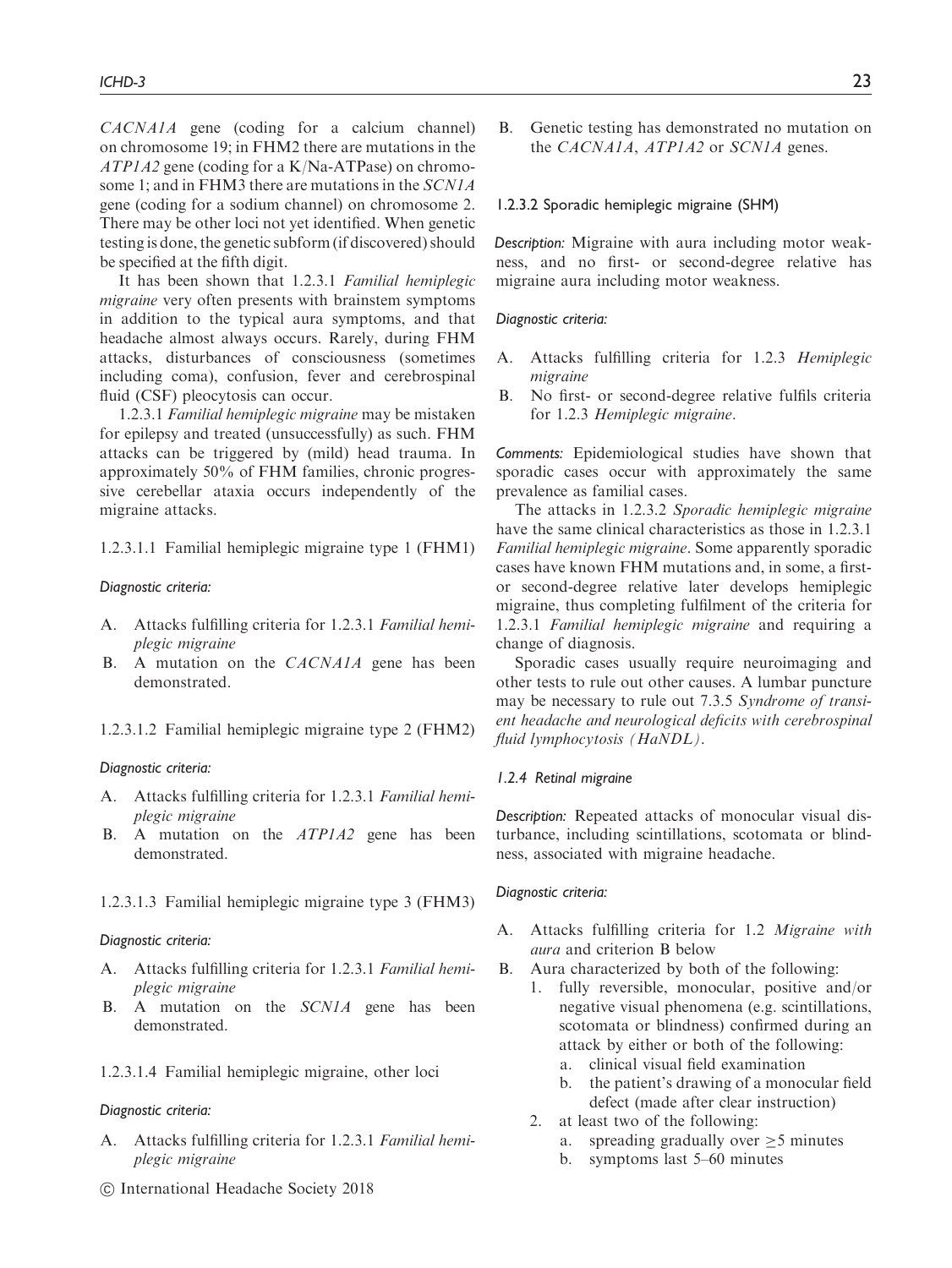- c. accompanied, or followed within 60 minutes, by headache
- C. Not better accounted for by another ICHD-3 diagnosis, and other causes of amaurosis fugax have been excluded.

Comments: Some patients who complain of monocular visual disturbance in fact have hemianopia. Some cases without headache have been reported, but migraine as the underlying aetiology cannot be ascertained.

1.2.4 Retinal migraine is an extremely rare cause of transient monocular visual loss. Cases of permanent monocular visual loss associated with migraine have been described. Appropriate investigations are required to exclude other causes of transient monocular blindness.

### 1.3 Chronic migraine

Description: Headache occurring on 15 or more days/ month for more than three months, which, on at least eight days/month, has the features of migraine headache.

#### Diagnostic criteria:

- A. Headache (migraine-like or tension-type-like<sup>1</sup>) on  $\geq$ 15 days/month for >3 months, and fulfilling criteria B and C
- B. Occurring in a patient who has had at least five attacks fulfilling criteria B–D for 1.1 Migraine without aura and/or criteria B and C for 1.2 Migraine with aura
- C. On  $\geq 8$  days/month for  $> 3$  months, fulfilling any of the following<sup>2</sup>:
	- 1. criteria C and D for 1.1 Migraine without aura
	- 2. criteria B and C for 1.2 Migraine with aura
	- 3. believed by the patient to be migraine at onset and relieved by a triptan or ergot derivative
- D. Not better accounted for by another ICHD-3 diagnosis. $3-5$

#### Notes:

1. The reason for singling out 1.3 Chronic migraine from types of episodic migraine is that it is impossible to distinguish the individual episodes of headache in patients with such frequent or continuous headaches. In fact, the characteristics of the headache may change not only from day to day but even within the same day. Such patients are extremely difficult to keep medication-free in order to observe the natural history of the headache. In this situation, attacks with and those without aura are both counted, as are both migraine-like and tension-type-like headaches (but not secondary headaches).

- 2. Characterization of frequently recurring headache generally requires a headache diary to record information on pain and associated symptoms day by day for at least one month.
- 3. Because tension-type-like headache is within the diagnostic criteria for 1.3 Chronic migraine, this diagnosis excludes the diagnosis of 2. Tension-type headache or its types.
- 4. 4.10 New daily persistent headache may have features suggestive of 1.3 Chronic migraine. The latter disorder evolves over time from 1.1 Migraine without aura and/ or 1.2 Migraine with aura; therefore, when these criteria A–C are fulfilled by headache that, unambiguously, is daily and unremitting from <24 hours after its first onset, code as 4.10 New daily persistent headache. When the manner of onset is not remembered or is otherwise uncertain, code as 1.3 Chronic migraine.
- 5. The most common cause of symptoms suggestive of chronic migraine is medication overuse, as defined under 8.2 Medication-overuse headache. Around 50% of patients apparently with 1.3 Chronic migraine revert to an episodic migraine type after drug withdrawal; such patients are in a sense wrongly diagnosed as 1.3 Chronic migraine. Equally, many patients apparently overusing medication do not improve after drug withdrawal; the diagnosis of 8.2 Medication-overuse headache may be inappropriate for these (assuming that chronicity induced by drug overuse is always reversible). For these reasons, and because of the general rule to apply all relevant diagnoses, patients meeting criteria for 1.3 Chronic migraine and for 8.2 Medication-overuse headache should be coded for both. After drug withdrawal, migraine will either revert to an episodic type or remain chronic, and should be re-diagnosed accordingly; in the latter case, the diagnosis of 8.2 Medication-overuse headache may be rescinded.

### 1.4 Complications of migraine

Comment: Code separately for both the migraine type, subtype or subform and for the complication.

#### 1.4.1 Status migrainosus

Description: A debilitating migraine attack lasting for more than 72 hours.

#### Diagnostic criteria:

- A. A headache attack fulfilling criteria B and C
- B. Occurring in a patient with 1.1 Migraine without aura and/or 1.2 Migraine with aura, and typical of previous attacks except for its duration and severity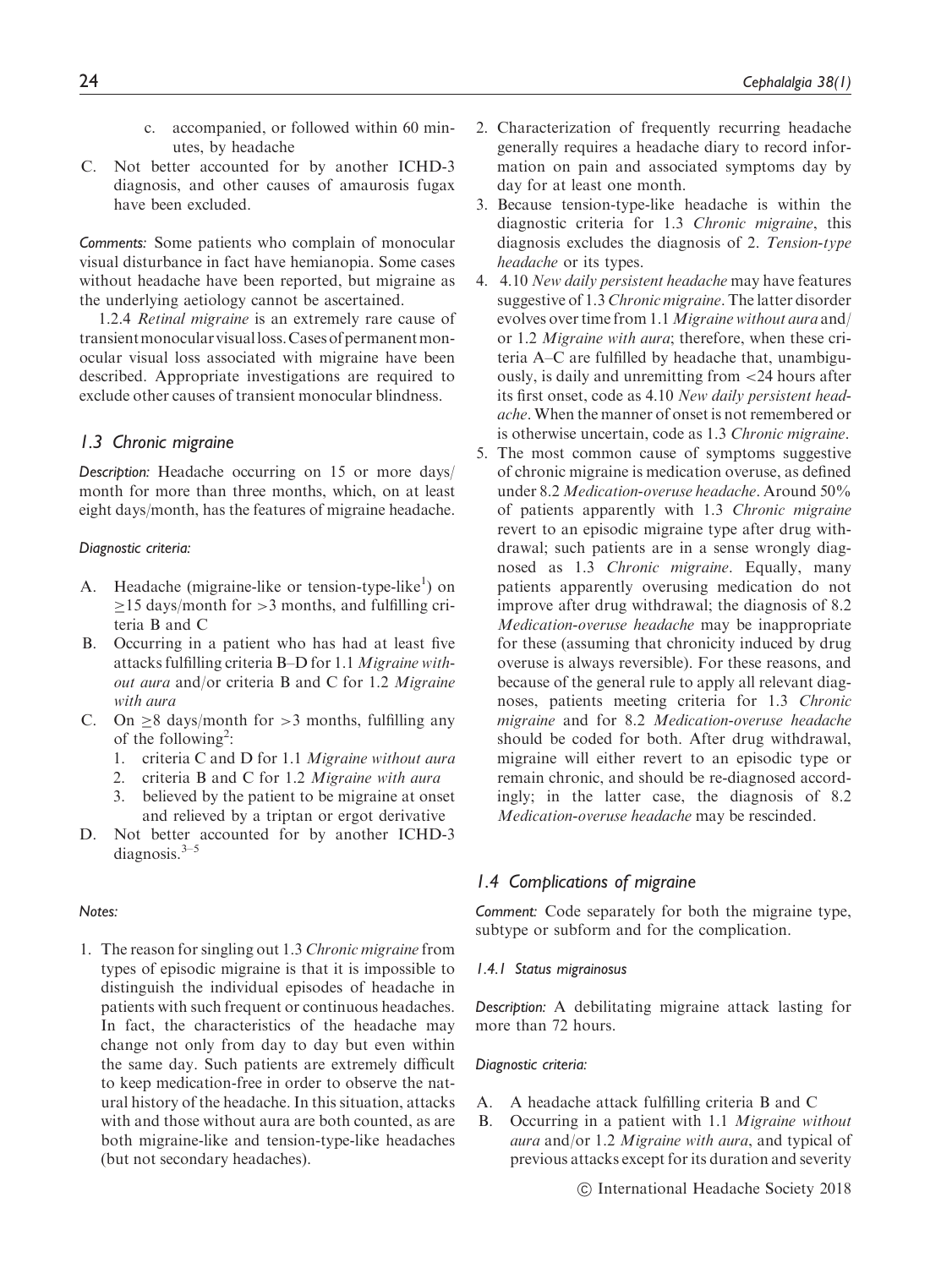- C. Both of the following characteristics:
	- 1. unremitting for  $>72$  hours<sup>1</sup>
	- 2. pain and/or associated symptoms are  $debilitating<sup>2</sup>$
- D. Not better accounted for by another ICHD-3 diagnosis.

### Notes:

- 1. Remissions of up to 12 hours due to medication or sleep are accepted.
- 2. Milder cases, not meeting criterion C2, are coded 1.5.1 Probable migraine without aura.

Comment: Headache with the features of 1.4.1 Status migrainosus may often be caused by medication overuse. When headache in these circumstances meets the criteria for 8.2 Medication-overuse headache, code for this disorder and the relevant type or subtype of migraine but not for 1.4.1 Status migrainosus. When overuse of medication is of shorter duration than three months, code for the appropriate migraine type or subtype(s) only.

### 1.4.2 Persistent aura without infarction

Description: Aura symptoms persisting for one week or more without evidence of infarction on neuroimaging.

### Diagnostic criteria:

- A. Aura fulfilling criterion B
- B. Occurring in a patient with 1.2 Migraine with aura and typical of previous auras except that one or more aura symptoms persists for  $\geq 1$  week
- C. Neuroimaging shows no evidence of infarction
- D. Not better accounted for by another ICHD-3 diagnosis.

Comments: Persistent aura symptoms are rare but well documented. They are often bilateral and may last for months or years. The one-week minimum in criterion B is based on the opinion of experts and should be formally studied.

Diagnostic work-up must distinguish 1.4.2 Persistent aura without infarction from 1.4.3 Migrainous infarction, and exclude symptomatic aura due to cerebral infarction of other causes. Attacks with prolonged aura lasting less than one week and not fulfilling criteria for 1.2.1 Migraine with typical aura are coded 1.5.2 Probable migraine with aura.

#### 1.4.3 Migrainous infarction

Description: One or more migraine aura symptoms occurring in association with an ischaemic brain

! International Headache Society 2018

lesion in the appropriate territory demonstrated by neuroimaging, with onset during the course of a typical migraine with aura attack.

#### Diagnostic criteria:

- A. A migraine attack fulfilling criteria B and C
- B. Occurring in a patient with 1.2 Migraine with aura and typical of previous attacks except that one or more aura symptoms persists for  $>60$  minutes<sup>1</sup>
- C. Neuroimaging demonstrates ischaemic infarction in a relevant area
- D. Not better accounted for by another ICHD-3 diagnosis.

### Note:

1. There may be additional symptoms attributable to the infarction.

Comments: Ischaemic stroke in a migraine sufferer may be categorized as cerebral infarction of other cause coexisting with 1. Migraine, cerebral infarction of other cause presenting with symptoms resembling 1.2 Migraine with aura, or cerebral infarction occurring during the course of a typical attack of 1.2 Migraine with aura. Only the last fulfils criteria for 1.4.3 Migrainous infarction.

1.4.3 Migrainous infarction mostly occurs in the posterior circulation and in younger women.

A twofold increased risk of ischaemic stroke in patients with 1.2 Migraine with aura has been demonstrated in several population-based studies. However, it should be noted that these infarctions are not migrainous infarctions. The mechanisms of the increased risk of ischaemic stroke in migraine sufferers remain unclear; likewise, the relationship between increased risk and frequency of aura and the nature of aura symptoms denoting the increase in risk are unknown. Most studies have shown a lack of association between 1.1 Migraine without aura and ischaemic stroke.

#### 1.4.4 Migraine aura-triggered seizure

Description: A seizure triggered by an attack of migraine with aura.

#### Diagnostic criteria:

- A. A seizure fulfilling diagnostic criteria for one type of epileptic attack, and criterion B below
- B. Occurring in a patient with 1.2 Migraine with aura, and during or within one hour after an attack of migraine with aura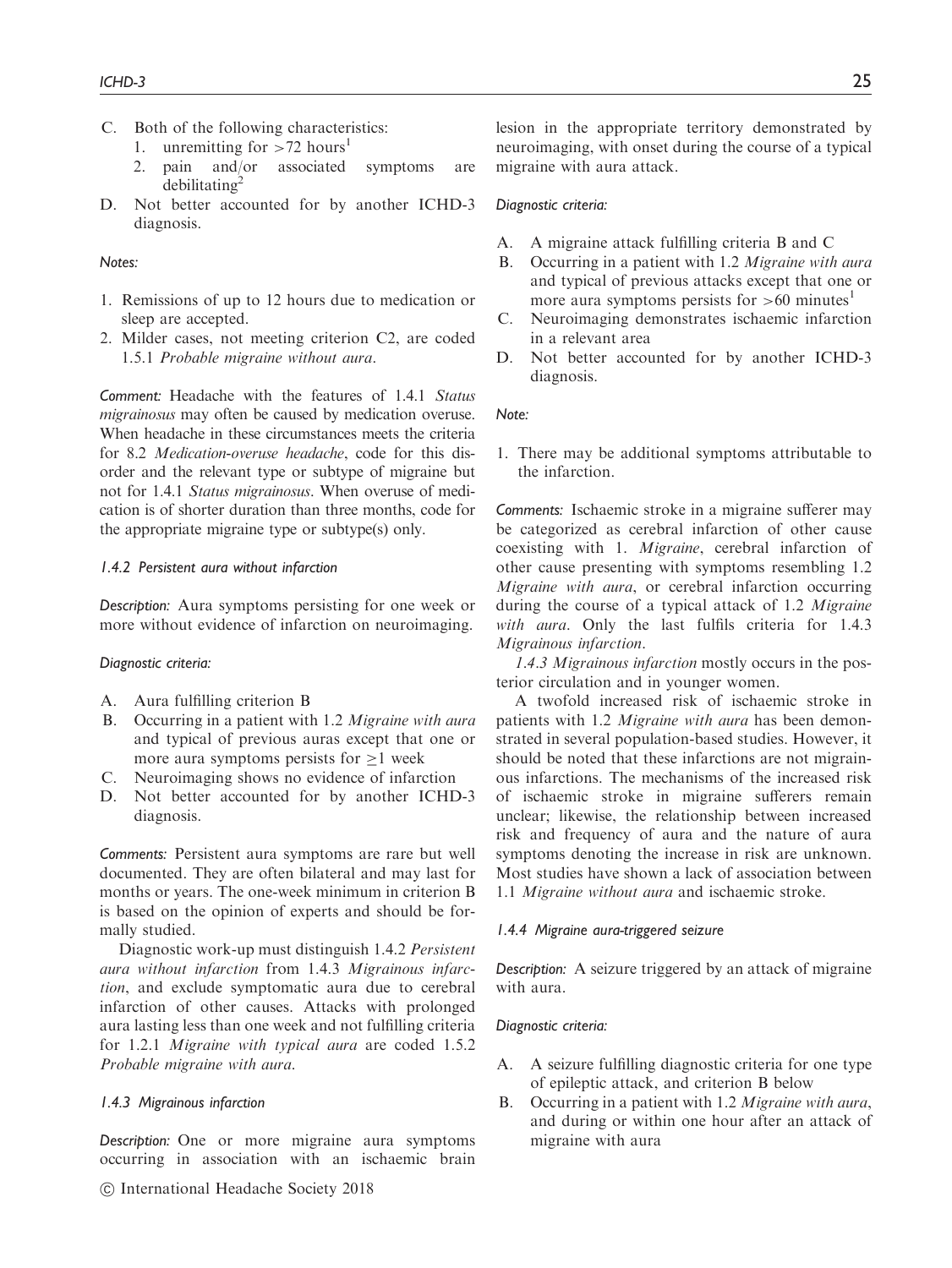C. Not better accounted for by another ICHD-3 diagnosis.

Comment: Migraine and epilepsy are prototypical examples of paroxysmal brain disorders. While migraine-like headaches are quite frequently seen in the epileptic post-ictal period, sometimes a seizure occurs during or following a migraine attack. This phenomenon, sometimes referred to as *migralepsy*, is a rare event, originally described in patients with 1.2 Migraine with aura. Evidence of an association with 1.1 Migraine without aura is lacking.

### 1.5 Probable migraine

Previously used term: Migrainous disorder.

Coded elsewhere: Migraine-like headache secondary to another disorder (symptomatic migraine) is coded according to that disorder.

Description: Migraine-like attacks missing one of the features required to fulfil all criteria for a type or subtype of migraine coded above, and not fulfilling criteria for another headache disorder.

#### Diagnostic criteria:

- A. Attacks fulfilling all but one of criteria A–D for 1.1 Migraine without aura, or all but one of criteria A–C for 1.2 Migraine with aura
- B. Not fulfilling ICHD-3 criteria for any other headache disorder
- C. Not better accounted for by another ICHD-3 diagnosis.

Comment: In making a headache diagnosis, attacks that fulfil criteria for both 2. Tension-type headache and 1.5 Probable migraine are coded as the former in accordance with the general rule that a definite diagnosis always trumps a probable diagnosis. However, in patients who already have a migraine diagnosis, and where the issue is to count the number of attacks they are having (e.g. as an outcome measure in a drug trial), attacks fulfilling criteria for 1.5 Probable migraine should be counted as migraine. The reason for this is that mild migraine attacks, or attacks treated early, often do not achieve all characteristics necessary for a migraine attack diagnosis but nevertheless respond to specific migraine treatments.

### 1.5.1 Probable migraine without aura

#### Diagnostic criteria:

- A. Attacks fulfilling all but one of criteria A–D for 1.1 Migraine without aura
- B. Not fulfilling ICHD-3 criteria for any other headache disorder
- C. Not better accounted for by another ICHD-3 diagnosis.

#### 1.5.2 Probable migraine with aura

#### Diagnostic criteria:

- A. Attacks fulfilling all but one of criteria A–C for 1.2 Migraine with aura or any of its subtypes
- B. Not fulfilling ICHD-3 criteria for any other headache disorder
- C. Not better accounted for by another ICHD-3 diagnosis.

### 1.6 Episodic syndromes that may be associated with migraine

Previously used terms: Childhood periodic syndromes; periodic syndromes of childhood.

Comments: This group of disorders occurs in patients who also have 1.1 Migraine without aura or 1.2 Migraine with aura, or who have an increased likelihood to develop either of these disorders. Although historically noted to occur in childhood, they may also occur in adults.

Additional conditions that may also occur in these patients include episodes of motion sickness and periodic sleep disorders including sleep walking, sleep talking, night terrors and bruxism.

#### 1.6.1 Recurrent gastrointestinal disturbance

Previously used terms: Chronic abdominal pain; functional abdominal pain; functional dyspepsia; irritable bowel syndrome; functional abdominal pain syndrome.

Description: Recurrent episodic attacks of abdominal pain and/or discomfort, nausea and/or vomiting, occurring infrequently, chronically or at predictable intervals, that may be associated with migraine.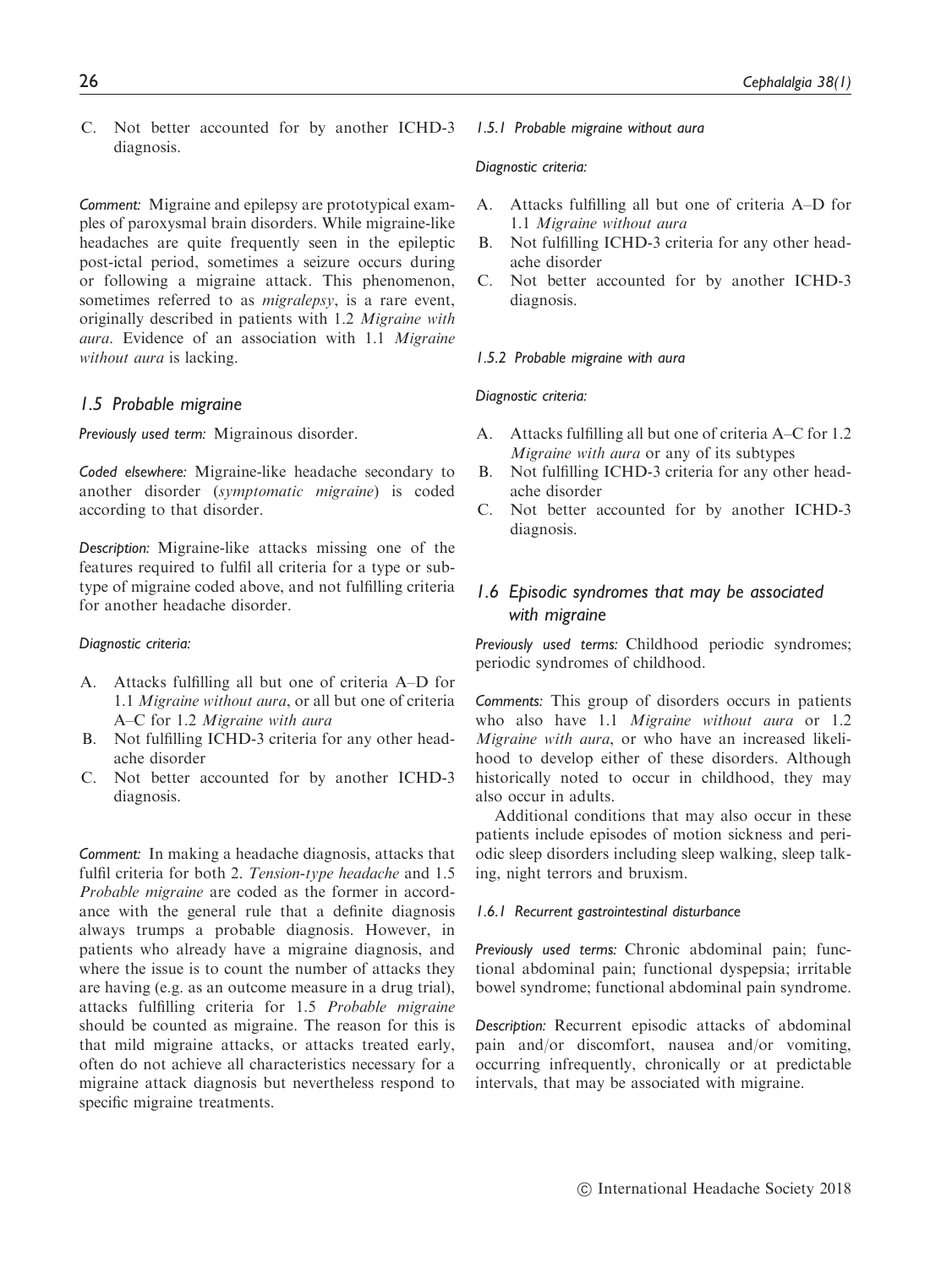### Diagnostic criteria:

- A. At least five attacks with distinct episodes of abdominal pain and/or discomfort and/or nausea and/or vomiting
- B. Normal gastrointestinal examination and evaluation
- C. Not attributed to another disorder.

### 1.6.1.1 Cyclic vomiting syndrome

Description: Recurrent episodic attacks of intense nausea and vomiting, usually stereotypical in the individual and with predictable timing of episodes. Attacks may be associated with pallor and lethargy. There is complete resolution of symptoms between attacks.

### Diagnostic criteria:

- A. At least five attacks of intense nausea and vomiting, fulfilling criteria B and C
- B. Stereotypical in the individual patient and recurring with predictable periodicity
- C. All of the following:
	- 1. nausea and vomiting occur at least four times per hour
	- 2. attacks last for  $\geq 1$  hour, up to 10 days
	- 3. attacks occur  $\geq$ 1 week apart
- D. Complete freedom from symptoms between attacks
- E. Not attributed to another disorder.<sup>1</sup>

### Note:

1. In particular, history and physical examination do not show signs of gastrointestinal disease.

Comments: 1.6.1.1 Cyclic vomiting syndrome is typically a self-limiting episodic condition occurring in childhood, with periods of complete normality between episodes. The cyclic nature is the hallmark, and attacks are predictable.

This disorder was first included as a childhood periodic syndrome in ICHD-II. The clinical features of this syndrome resemble those found in association with migraine headaches, and multiple threads of research over the last years have suggested that 1.6.1.1 Cyclic vomiting syndrome is a condition related to migraine.

### 1.6.1.2 Abdominal migraine

Description: An idiopathic disorder seen mainly in children as recurrent attacks of moderate to severe midline

### Diagnostic criteria:

- A. At least five attacks of abdominal pain, fulfilling criteria B–D
- B. Pain has at least two of the following three characteristics:
	- 1. midline location, periumbilical or poorly localized
	- 2. dull or 'just sore' quality
	- 3. moderate or severe intensity
- C. At least two of the following four associated symptoms or signs:
	- 1. anorexia
	- 2. nausea
	- 3. vomiting
	- 4. pallor
- D. Attacks last 2–72 hours when untreated or unsuccessfully treated
- E. Complete freedom from symptoms between attacks
- F. Not attributed to another disorder.<sup>1</sup>

### Note:

1. In particular, history and physical examination do not show signs of gastrointestinal or renal disease, or such disease has been ruled out by appropriate investigations.

Comments: Pain of 1.6.1.2 Abdominal migraine is severe enough to interfere with normal daily activities.

In young children, the presence of headache is often overlooked. A careful history of presence or absence of headache must be taken and, when headache or head pain during attacks is identified, a diagnosis of 1.1 Migraine without aura should be considered.

Children may find it difficult to distinguish anorexia from nausea. Pallor is often accompanied by dark shadows under the eyes. In a few patients, flushing is the predominant vasomotor phenomenon.

Most children with abdominal migraine will develop migraine headache later in life.

### 1.6.2 Benign paroxysmal vertigo

Description: A disorder characterized by recurrent brief attacks of vertigo, occurring without warning and resolving spontaneously, in otherwise healthy children.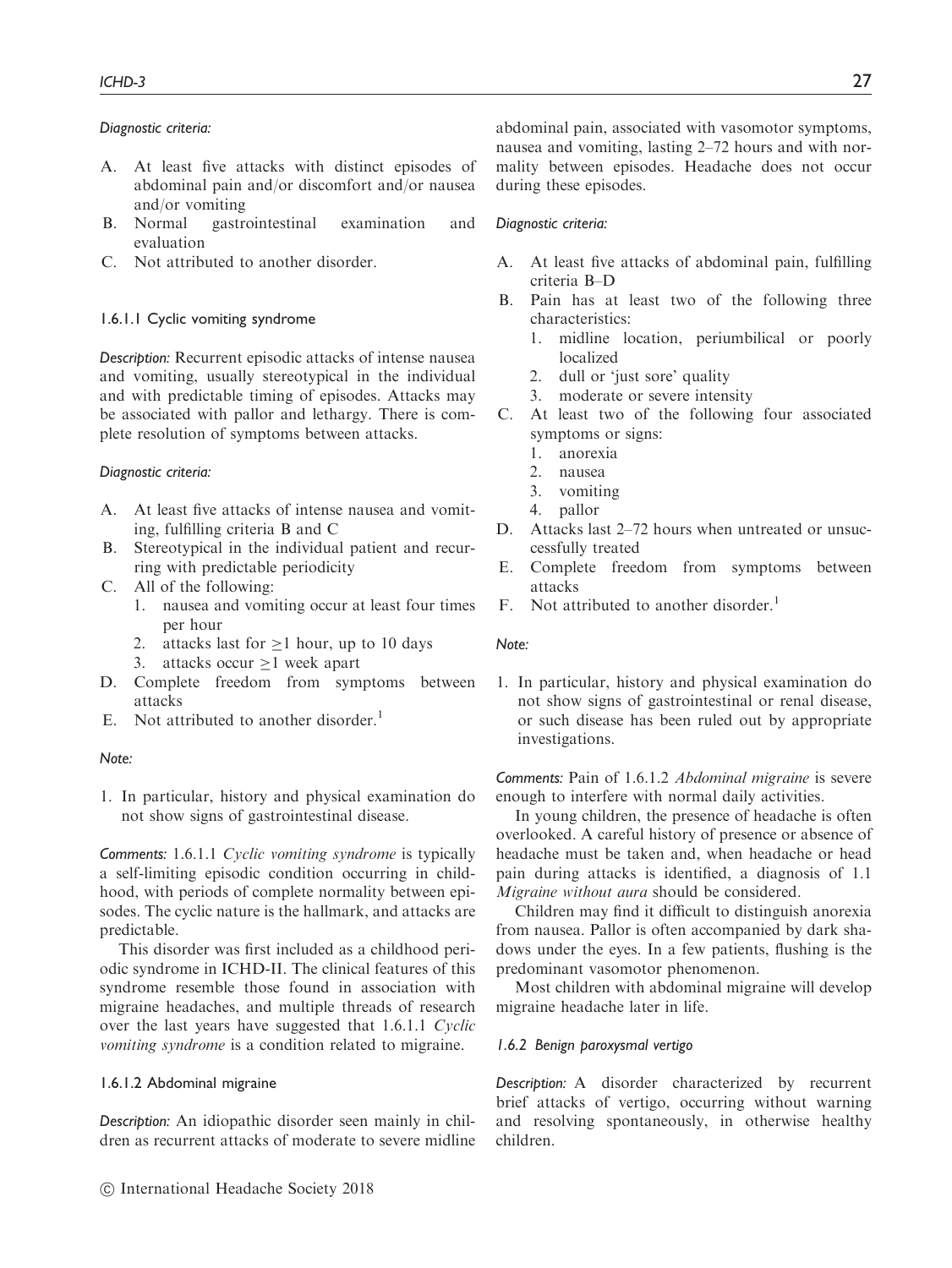### Diagnostic criteria:

- A. At least five attacks fulfilling criteria B and C
- B. Vertigo<sup>1</sup> occurring without warning, maximal at onset and resolving spontaneously after minutes to hours without loss of consciousness
- C. At least one of the following five associated symptoms or signs:
	- 1. nystagmus
	- 2. ataxia
	- 3. vomiting
	- 4. pallor
	- 5. fearfulness
- D. Normal neurological examination and audiometric and vestibular functions between attacks
- E. Not attributed to another disorder.<sup>2</sup>

### Notes:

- 1. Young children with vertigo may not be able to describe vertiginous symptoms. Parental observation of episodic periods of unsteadiness may be interpreted as vertigo in young children.
- 2. In particular, posterior fossa tumours, seizures and vestibular disorders have been excluded.

Comment: The relationship between 1.6.2 Benign paroxysmal vertigo and A1.6.6 Vestibular migraine (see Appendix) needs to be further examined.

### 1.6.3 Benign paroxysmal torticollis

Description: Recurrent episodes of head tilt to one side, perhaps with slight rotation, which remit spontaneously. The condition occurs in infants and small children, with onset in the first year.

### Diagnostic criteria:

- A. Recurrent attacks<sup>1</sup> in a young child, fulfilling criteria B and C
- B. Tilt of the head to either side, with or without slight rotation, remitting spontaneously after minutes to days
- C. At least one of the following five associated symptoms or signs:
	- 1. pallor
	- 2. irritability
	- 3. malaise
	- 4. vomiting
	- 5. ataxia<sup>2</sup>
- D. Normal neurological examination between attacks
- E. Not attributed to another disorder.<sup>3</sup>

### Notes:

- 1. Attacks tend to recur monthly.
- 2. Ataxia is more likely in older children within the affected age group.
- 3. The differential diagnosis includes gastro-oesophageal reflux, idiopathic torsional dystonia and complex partial seizure, but particular attention must be paid to the posterior fossa and craniocervical junction where congenital or acquired lesions may produce torticollis.

Comments: The child's head can be returned to the neutral position during attacks: some resistance may be encountered, but can be overcome.

These observations need further validation by patient diaries, structured interviews and longitudinal data collection.

1.6.3 Benign paroxysmal torticollis may evolve into 1.6.2 Benign paroxysmal vertigo or 1.2 Migraine with aura (particularly 1.2.2 Migraine with brainstem aura), or cease without further symptoms.

## **Bibliography**

### 1. Migraine in general

- Arruda MA, Guidetti V, Galli F, et al. Primary headaches in childhood – a population-based study. Cephalalgia 2010; 30: 1056–1064.
- Diener HC and Silberstein SD. Medication overuse headache. In: Olesen J, Goadsby PJ, Ramadan NM, et al. (eds) The headaches, 3rd edition. Philadelphia: Lippincott Williams & Wilkins, 2006, pp.971–979.
- GBD 2015 Disease and Injury Incidence and Prevalence Collaborators. Global, regional, and national incidence, prevalence, and years lived with disability for 310 diseases and injuries, 1990– 2015: a systematic analysis for the Global Burden of Disease Study 2015. Lancet 2016; 388: 1545–1602.
- Gelfand AA, Fullerton HJ and Goadsby PJ. Child neurology: migraine with aura in children. Neurology 2010; 75(5): e16–e19.
- Goadsby PJ. Migraine pathophysiology. Headache 2005; 45(Suppl 1): S14–S24.
- Goadsby PJ. Recent advances in the diagnosis and management of migraine. BMJ 2006; 332: 25–29.
- Katsarava Z, Manack A, Yoon MS, et al. Chronic migraine: classification and comparisons. Cephalalgia 2011; 31: 520–529.
- Lipton RB, Bigal ME, Steiner TJ, et al. Classification of primary headaches. Neurology 2004; 63: 427–435.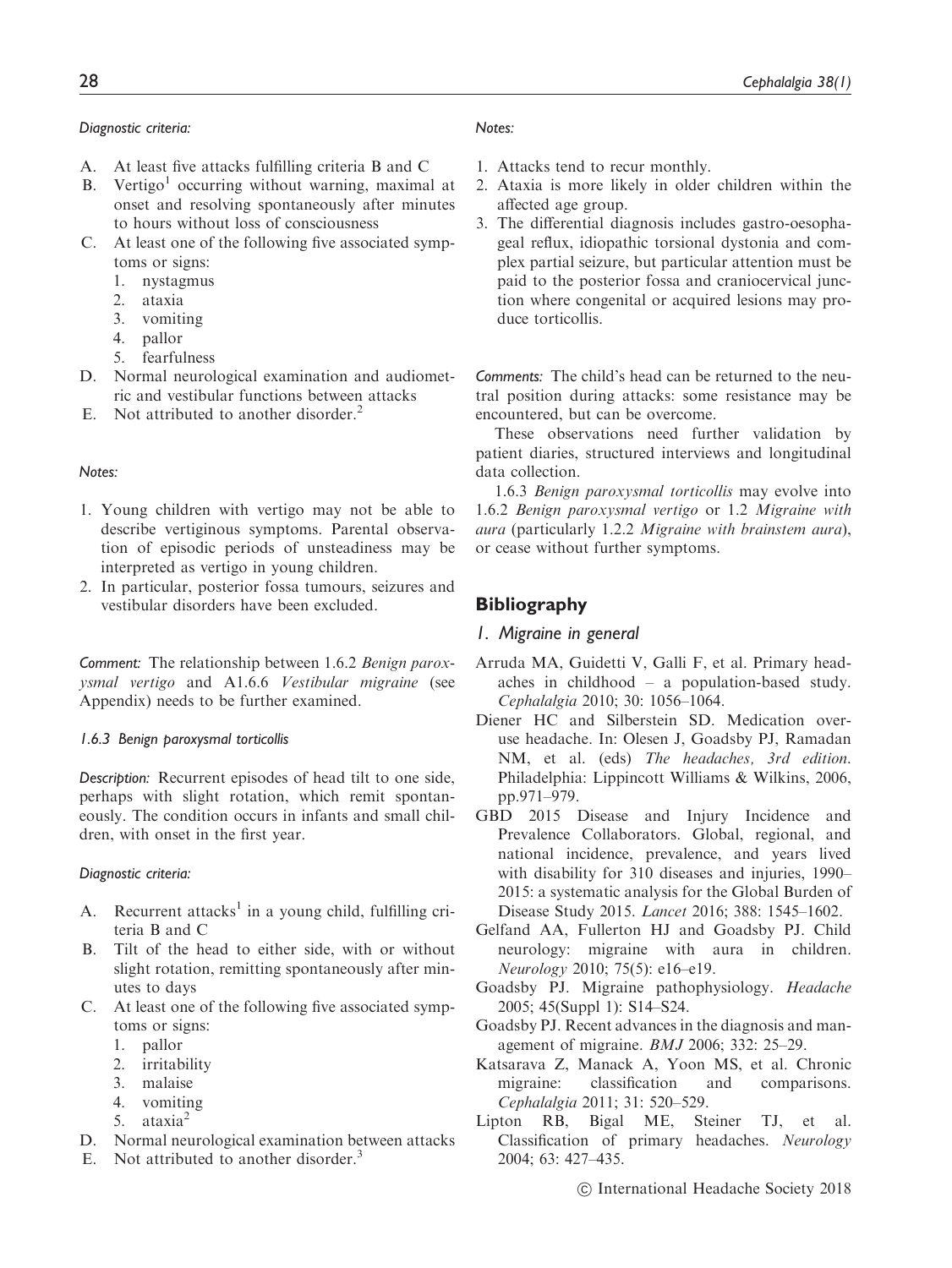Martelletti P, Haimanot RT, Lainez MJ, et al. The Global Campaign (GC) to Reduce the Burden of Headache Worldwide. The International Team for Specialist Education (ITSE). J Headache Pain 2005; 6: 261–263.

Silberstein SD. Migraine. Lancet 2004; 363: 381–391.

- Vetvik KG, Macgregor EA, Lundqvist C, et al. Prevalence of menstrual migraine: a populationbased study. Cephalalgia 2014; 34: 280–288.
- Vetvik KG, Benth JŠ, MacGregor EA, et al. Menstrual versus non-menstrual attacks of migraine without aura in women with and without menstrual migraine. Cephalalgia 2015; 35: 1261–1268.
- Vos T, Flaxman AD, Naghavi M, et al. Years lived with disability (YLD) for 1160 sequelae of 289 diseases and injuries 1990–2010: a systematic analysis for the global burden of disease study 2010. Lancet 2012; 380: 2163–2196.

### 1.2 Migraine with aura

- Cao Y, Welch KM, Aurora S, et al. Functional MRI-BOLD of visually triggered headache in patients with migraine. Arch Neurol 1999; 56: 548–554.
- Charles A and Brennan K. Cortical spreading depression – new insights and persistent questions. Cephalalgia 2009; 29: 1115–1124.
- Cologno D, Torelli P and Manzoni GC. Migraine with aura: a review of 81 patients at 10–20 years' followup. Cephalalgia 1998; 18: 690–696.
- Cutrer FM, Sorensen AG, Weisskoff RM, et al. Perfusion-weighted imaging defects during spontaneous migrainous aura. Ann Neurol 1998; 43: 25–31.
- Eriksen MK, Thomsen LL, Andersen I, et al. Clinical characteristics of 362 patients with familial migraine with aura. Cephalalgia 2004; 24: 564–575.
- Eriksen MK, Thomsen LL and Olesen J. The Visual Aura Rating Scale (VARS) for migraine aura diagnosis. Cephalalgia 2005; 25: 801–810.
- Giffin NJ, Lipton RB, Silberstein SD, et al. The migraine postdrome: an electronic diary study. Neurology 2016; 87: 309–313.
- Hadjikhani N, Sanchez del Rio M, Wu O, et al. Mechanisms of migraine aura revealed by functional MRI in human visual cortex. PNAS 2001; 98: 4687–4692.
- Hansen JM, Lipton R, Dodick D, et al. Migraine headache is present in the aura phase – a prospective study. Neurology 2012; 79: 2044–2049.
- Jensen K, Tfelt-Hansen P, Lauritzen M, et al. Classic migraine. A prospective recording of symptoms. Acta Neurol Scand 1986; 73: 359–362.
- Kallela M, Wessman M, Farkkila M, et al. Clinical characteristics of migraine in a population-based twin sample: similarities and differences between

! International Headache Society 2018

migraine with and without aura. Cephalalgia 1999; 19: 151–158.

- Kelman L. The premonitory symptoms (prodrome): a tertiary care study of 893 migraineurs. Headache 2004; 44: 865–872.
- Lauritzen M. Pathophysiology of the migraine aura. The spreading depression theory. Brain 1994; 117(Pt 1): 199–210.
- Leao AAP. Spreading depression of activity in the cerebral cortex. J Neurophysiol 1944; 7: 359–390.
- Lebedeva ER, Gurary NM, Gilev DV, et al. Prospective testing of ICHD-3 beta diagnostic criteria for migraine with aura and migraine with typical aura in patients with transient ischemic attacks. Cephalalgia. Epub ahead of print 1 January 2017. DOI: 10.1177/0333102417702121.
- Li D, Christensen AF and Olesen J. Field-testing of the ICHD-3 beta/proposed ICD-11 diagnostic criteria for migraine with aura. Cephalalgia 2015; 35: 748– 756.
- Olesen J, Friberg L, Olsen TS, et al. Timing and topography of cerebral blood flow, aura, and headache during migraine attacks. Ann Neurol 1990; 28: 791– 798.
- Queiroz LP, Friedman DI, Rapoport AM, et al. Characteristics of migraine visual aura in Southern Brazil and Northern USA. Cephalalgia 2011; 31: 1652–1658.
- Rasmussen BK and Olesen J. Migraine with aura and migraine without aura: an epidemiological study. Cephalalgia 1992; 12: 221–228 (discussion 186).
- Salhofer-Polanyi S, Frantal S, Brannath W, et al. Prospective analysis of factors related to migraine aura – The PAMINA Study. Headache 2012; 52: 1236–1245.
- Schoonman GG, Evers DJ, Terwindt GM, et al. The prevalence of premonitory symptoms in migraine: a questionnaire study in 461 patients. Cephalalgia 2006; 26: 1209–1213.
- Ulrich V, Gervil M, Kyvik KO, et al. Evidence of a genetic factor in migraine with aura: A population-based Danish twin study. Ann Neurol 1999; 45: 242–246.

#### 1.2.1 Migraine with typical aura

- Eriksen MK, Thomsen LL and Olesen J. Implications of clinical subtypes of migraine with aura. Headache 2006; 46: 286–297.
- Hansen JM, Goadsby PJ and Charles AC. Variability of clinical features in attacks of migraine with aura. Cephalalgia 2016; 36: 216–224.
- Matharu MJ and Goadsby PJ. Post-traumatic chronic paroxysmal hemicrania (CPH) with aura. Neurology 2001; 56: 273–275.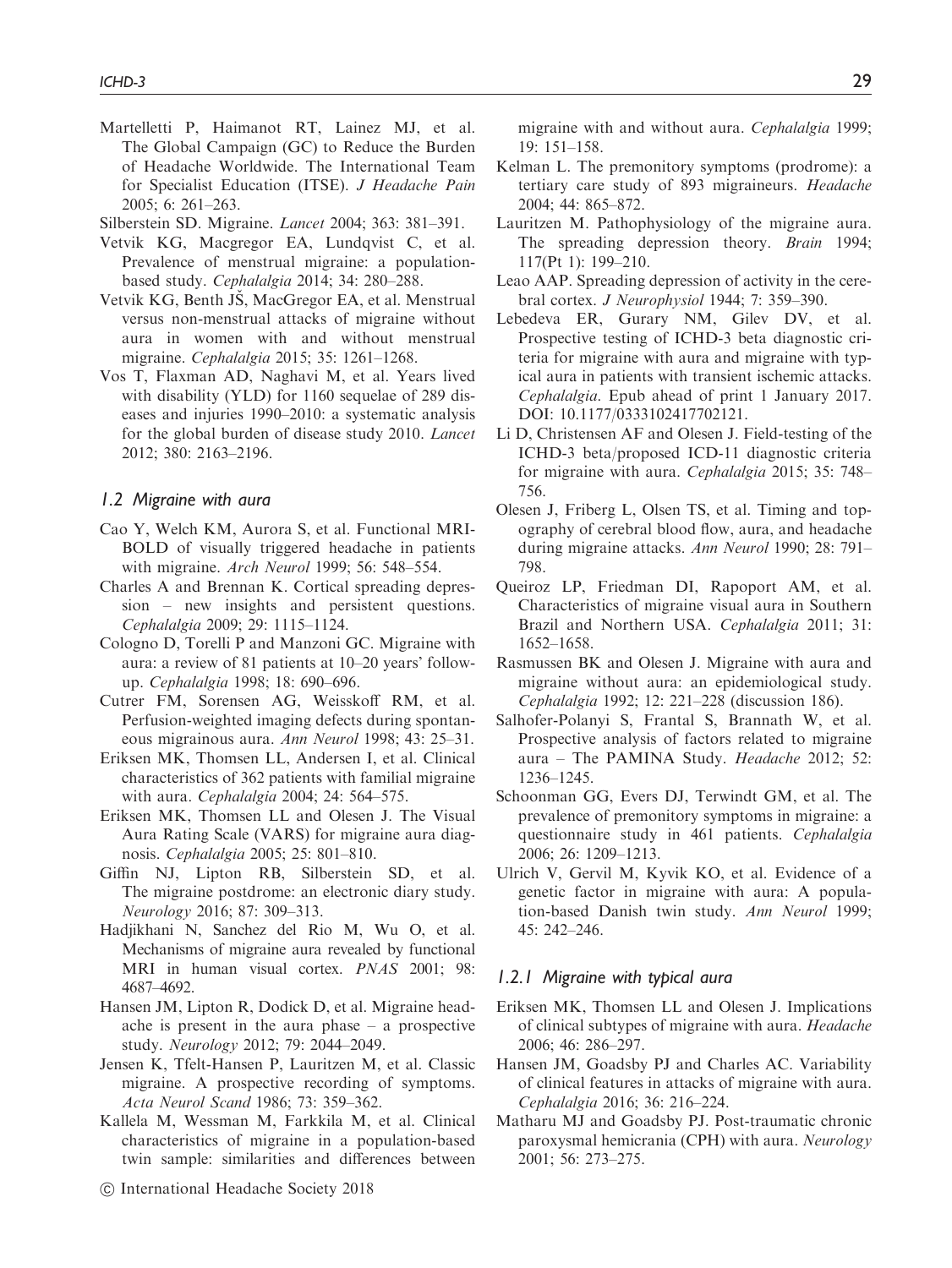- Morrison DP. Abnormal perceptual experiences in migraine. Cephalalgia 1990; 10: 273–277.
- Silberstein SD, Niknam R, Rozen TD, et al. Cluster headache with aura. Neurology 2000; 54: 219–221.
- Viana M, Linde M, Sances G, et al. Migraine aura symptoms: duration, succession and temporal relationship to headache. Cephalalgia 2016; 36: 413– 421.
- Wijman CA, Wolf PA, Kase CS, et al. Migrainous visual accompaniments are not rare in late life: the Framingham Study. Stroke 1998; 29: 1539–1543.

#### 1.2.2 Migraine with brainstem aura

- Ambrosini A, D'Onofrio M, Grieco GS, et al. Familial basilar migraine associated with a new mutation in the ATP1A2 gene. Neurology 2005; 65: 1826–1828.
- Bickerstaff ER. Basilar artery migraine. Lancet 1961; i: 15–17.
- Caplan LR. Migraine and vertebrobasilar ischemia. Neurology 1991; 41: 55–61.
- Eriksen MK, Thomsen LL and Olesen J. Implications of clinical subtypes of migraine with aura. Headache 2006; 46: 286–297.
- Kirchmann M, Thomsen LL and Olesen J. Basilar-type migraine: clinical, epidemiologic, and genetic features. Neurology 2006; 66: 880–886.
- Lempert T, Neuhauser H and Daroff RB. Vertigo as a symptom of migraine. Ann NY Acad Sci 2009; 1164: 242–251.
- Li D, Christensen AF and Olesen J. Field-testing of the ICHD-3 beta/proposed ICD-11 diagnostic criteria for migraine with aura. Cephalalgia 2015; 35: 748– 756.
- Sturzenegger MH and Meienberg O. Basilar artery migraine: a follow-up study of 82 cases. Headache 1985; 25: 408–415.
- Swanson JW and Vick NA. Basilar artery migraine 12 patients, with an attack recorded electroencephalographically. Neurology 1978; 28: 782–786.
- Thomsen LL, Eriksen MK, Roemer SF, et al. A population-based study of familial hemiplegic migraine suggests revised diagnostic criteria. Brain 2002; 125: 1379–1391.
- Thomsen LL, Ostergaard E, Olesen J, et al. Evidence for a separate type of migraine with aura: sporadic hemiplegic migraine. Neurology 2003; 60: 595–601.

### 1.2.3 Hemiplegic migraine

- Ambrosini A, D'Onofrio M, Grieco GS, et al. Familial basilar migraine associated with a new mutation in the ATP1A2 gene. Neurology 2005; 65: 1826–1828.
- De Fusco M, Marconi R, Silvestri L, et al. Haploinsufficiency of  $ATPIA2$  encoding the Na<sup>+</sup>/

 $K^+$  pump  $\alpha$ 2 subunit associated with familial hemiplegic migraine type 2. Nat Genet 2003; 33: 192–196.

- De Vries B, Frants RR, Ferrari M, et al. Molecular genetics of migraine. Hum Genet 2009; 126: 115–132.
- Dichgans M, Freilinger T, Eckstein G, et al. Mutation in the neuronal voltage-gated sodium channel SCN1A in familial hemiplegic migraine. Lancet 2005; 366: 371–377.
- Dreier JP, Jurkat-Rott K, Petzold GC, et al. Opening of the blood–brain barrier preceding cortical edema in a severe attack of FHM type II. Neurology 2005; 64: 2145–2147.
- Eriksen MK, Thomsen LL and Olesen J. Implications of clinical subtypes of migraine with aura. Headache 2006; 46: 286–297.
- Hansen JM, Schytz HW, Larsen VA, et al. Hemiplegic migraine aura begins with cerebral hypoperfusion: imaging in the acute phase. Headache 2011; 51: 1289–1296.
- Hansen JM, Thomsen LL, Olesen J, et al. Coexisting typical migraine in familial hemiplegic migraine. Neurology 2010; 74: 594–600.
- Iizuka T, Takahashi Y, Sato M, et al. Neurovascular changes in prolonged migraine aura in FHM with a novel *ATP1A2* gene mutation. *J Neurol Neurosurg* Psychiatry 2012; 83: 205–212.
- Jurkat-Rott K, Freilinger T, Dreier JP, et al. Variability of familial hemiplegic migraine with novel A1A2  $Na^{+}/K^{+}$ -ATPase variants. Neurology 2004; 62: 1857–1861.
- Kirchmann M, Thomsen LL and Olesen J. Basilar-type migraine: clinical, epidemiologic, and genetic features. Neurology 2006; 66: 880–886.
- Leo L, Gherardini L, Barone V, et al. Increased susceptibility to cortical spreading depression in the mouse model of familial hemiplegic migraine type 2. PloS Genet 2011; 7: e1002129.
- Thomsen LL, Eriksen MK, Roemer SF, et al. A population-based study of familial hemiplegic migraine suggests revised diagnostic criteria. Brain 2002; 125: 1379–1391.
- Thomsen LL, Kirchmann M, Bjornsson A, et al. The genetic spectrum of a population-based sample of familial hemiplegic migraine. Brain 2007; 130: 346– 356.
- Thomsen LL, Ostergaard E, Olesen J, et al. Evidence for a separate type of migraine with aura: sporadic hemiplegic migraine. Neurology 2003; 60: 595–601.
- Vanmolkot KRJ, Kors EE, Turk U, et al. Two de novo mutations in the Na,K-ATPase gene ATP1A2 associated with pure familial hemiplegic migraine. Eur J Hum Genet 2006; 14: 555–560.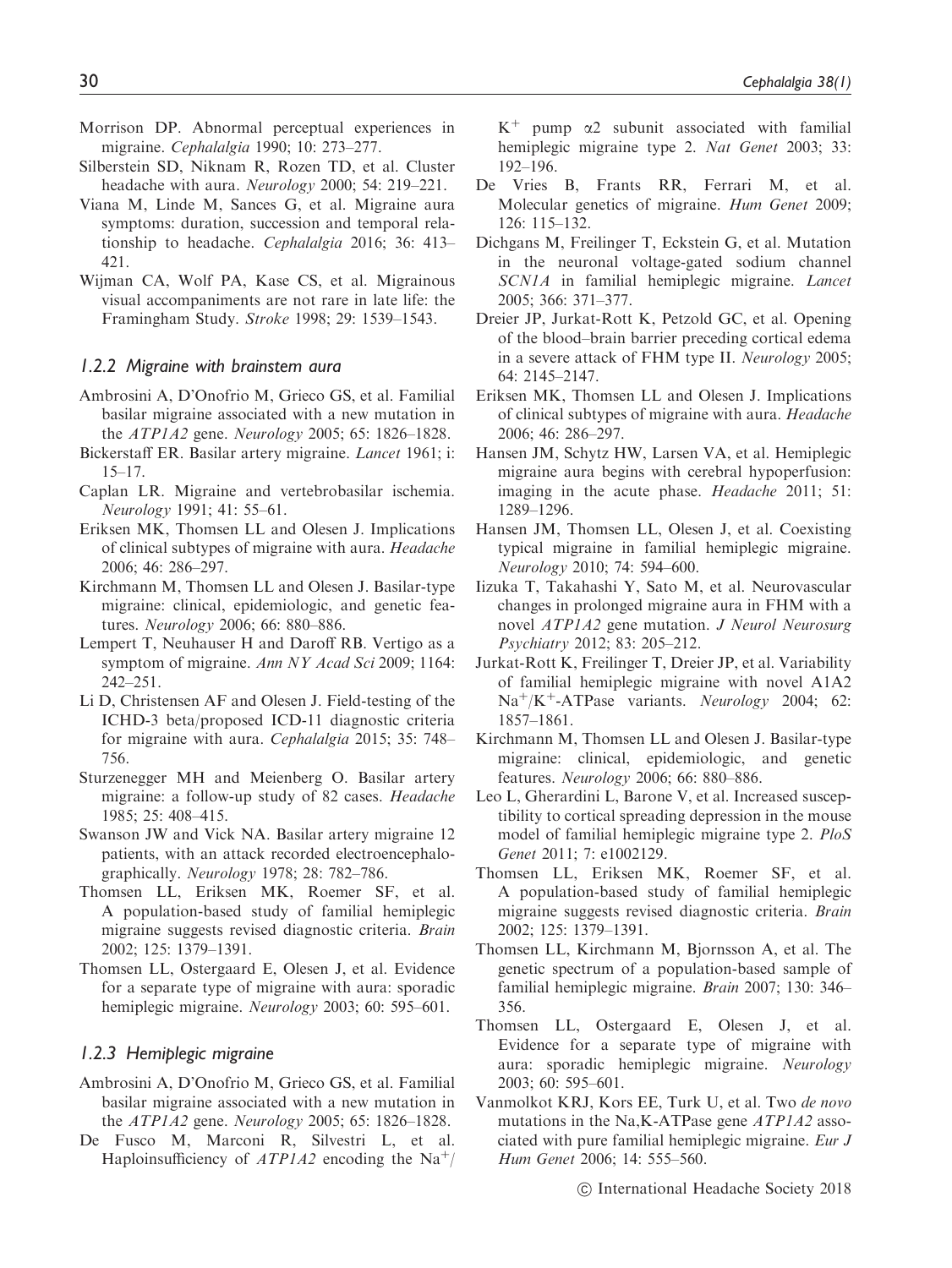### 1.2.4 Retinal migraine

- Carroll D. Retinal migraine. Headache 1970; 10: 9–13.
- Chronicle EP and Mulleners WM. Visual system dysfunction in migraine: a review of clinical and psychophysical findings. Cephalalgia 1996; 16: 525–535.
- Grosberg BM, Solomon S, Friedman DI, et al. Retinal migraine reappraised. Cephalalgia 2006; 26: 1275– 1286.
- Hedges TR. Isolated ophthalmic migraine in the differential diagnosis of cerebro-ocular ischemia. Stroke 1976; 7: 379–381.
- Hill DL, Daroff RB, Ducros A, et al. Most cases labeled as ''retinal migraine'' are not migraine. J Neuroophthalmol 2007; 27: 3–8.
- Martin TJ and Corbett JJ. Disorders of the eye. In: Silberstein SD, Lipton RB and Dalessio DJ (eds) Wolff's headache and other head pain. New York: Oxford University Press, 2001, pp.459–474.
- Troost T and Zagami AS. Ophthalmoplegic migraine and retinal migraine. In: Olesen J, Tfelt-Hansen P and Welch KMA (eds) The headaches, 2nd edition. Philadelphia: Lippincott Williams & Wilkins, 2000, pp.511–516.

### 1.3 Chronic migraine

- Aurora SK. Is chronic migraine one end of a spectrum of migraine or a separate entity? Cephalalgia 2009; 29: 597–605.
- Bigal ME and Lipton RB. Concepts and mechanisms of migraine chronification. Headache 2008; 48: 7–15.
- Bigal M, Rapoport A, Sheftell F, et al. The International Classification of Headache Disorders revised criteria for chronic migraine – field testing in a headache specialty clinic. Cephalalgia 2007; 27: 230–234.
- Bigal ME, Serrano D, Reed M, et al. Chronic migraine in the population: burden, diagnosis, and satisfaction with treatment. Neurology 2008; 71: 559–566.
- Bigal ME, Sheftell FD, Rapoprt AM, et al. Chronic daily headache in a tertiary care population: correlation between the International Headache Society diagnostic criteria and proposed revisions of criteria for chronic daily headache. Cephalalgia 2002; 22: 432–438.
- Bloudek LM, Stokes M, Buse DC, et al. Cost of healthcare for patients with migraine in five European countries: results from the International Burden of Migraine Study (IBMS). J Headache Pain 2012; 13: 361–378.
- Buse DC, Manack AN, Fanning KM, et al. Chronic migraine prevalence, disability, and sociodemographic factors. Results from the American Migraine Prevalence and Prevention Study. Headache 2012; 52: 1456–1470.
- Buse D, Manack A, Serrano D, et al. Headache impact of chronic and episodic migraine: results from the American Migraine Prevalence and Prevention study. Headache 2012; 52: 3–17.
- Diamond S. A view of chronic daily headache. Headache Q 2000; 11: 177.
- Diener HC, Dodick DW, Goadsby PJ, et al. Chronic migraine – classification, characteristics and treatment. Nat Rev Neurol 2012; 8: 162–171.
- Goadsby PJ and Hargreaves R. Refractory migraine and chronic migraine: pathophysiological mechanisms. Headache 2008; 48: 799–804.
- Katsarava Z, Manack A, Yoon MS, et al. Chronic migraine: classification and comparisons. Cephalalgia 2011; 31: 520–529.
- Manzoni GC, Bonavita V, Bussone G, et al.; ANIRCEF (Associazione Neurologica Italiana Ricerca Cefalee). Chronic migraine classification: current knowledge and future perspectives. J Headache Pain 2001; 12: 585–592.
- Mathew NT, Stubits E and Nigam MP. Transformed or evolutive migraine. Headache 1987; 27: 102–106.
- Natoli JL, Manack A, Dean B, et al. Global prevalence of chronic migraine: a systematic review. Cephalalgia 2010; 30: 599–609.
- Scher AI, Stewart WF, Liberman J, et al. Prevalence of frequent headache in a population sample. Headache 1998; 38: 497–506.
- Scher AI, Stewart WF, Ricci JA, et al. Factors associated with the onset and remission of chronic daily headache in a population-based study. Pain 2003; 106: 81–89.
- Silberstein SD, Lipton RB and Sliwinski M. Classification of daily and near-daily headaches: field trial of revised IHS criteria. Neurology 1996; 47: 871–875.
- Silberstein SD, Lipton RB, Solomon S, et al. Classification of daily and near-daily headaches: proposed revisions to the IHS criteria. Headache 1994; 34: 1–7.
- Stewart WF, Scher AI and Lipton RB. Stressful life events and risk of chronic daily headache: results from the frequent headache epidemiology study. Cephalalgia 2001; 21: 279. Abstract no: OR32.
- Yalın OÖ, Uluduz D, Özge A, et al. Phenotypic features of chronic migraine. J Headache Pain 2016; 17: 26.
- Zeeberg P, Olesen J and Jensen R. Probable medication-overuse headache: the effect of a 2-month drugfree period. Neurology 2006; 66: 1894–1898.
- Zeeberg P, Olesen J and Jensen R. Medication overuse headache and chronic migraine in a specialized headache centre: field-testing proposed new appendix criteria. Cephalalgia 2009; 29: 214–220.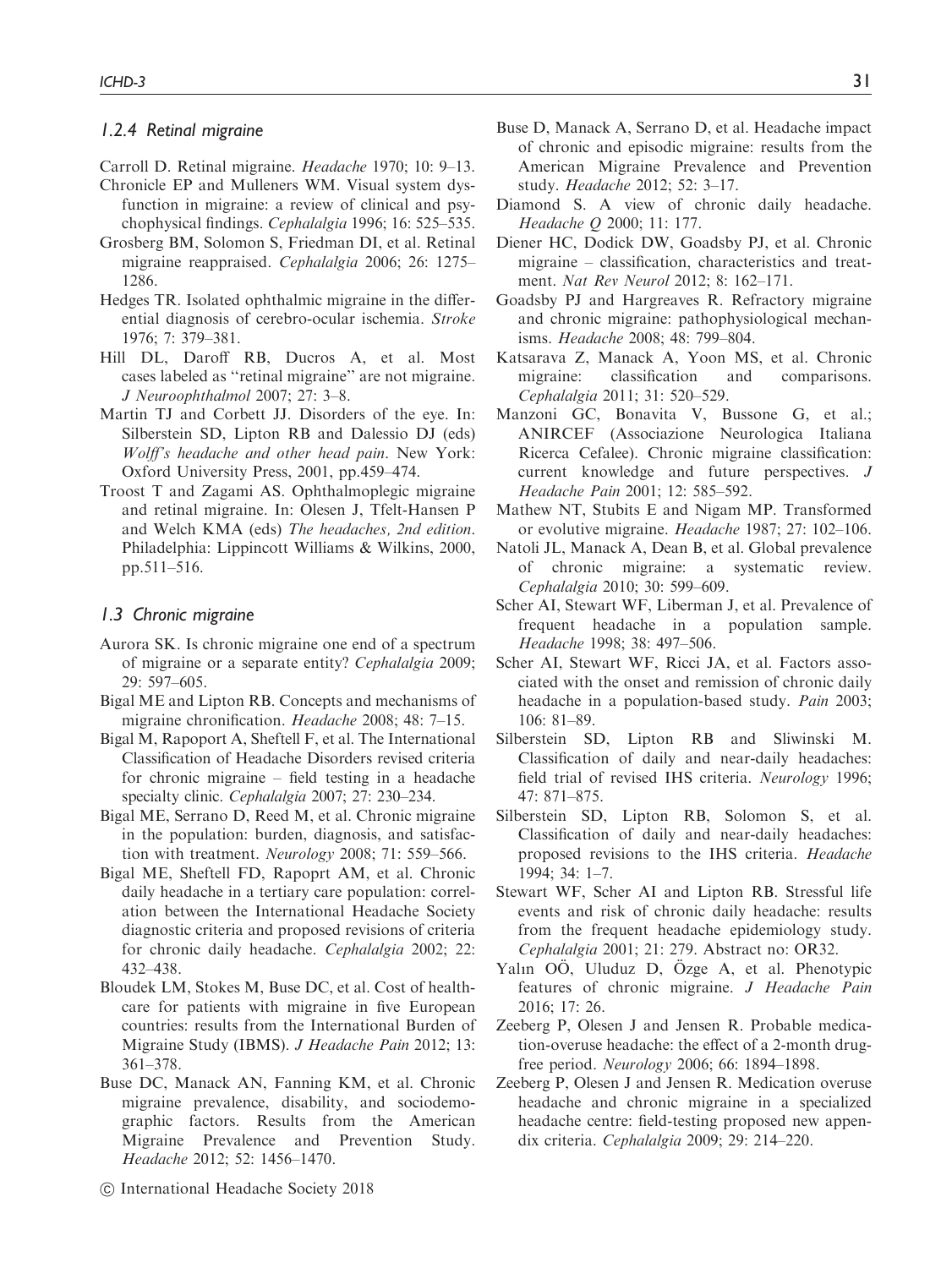### 1.4.1 Status migrainosus

- Akhtar ND, Murray MA and Rothner AD. Status migrainosus in children and adolescents. Semin Pediatr Neurol 2001; 8: 27–33.
- Beltramone M and Donnet A. Status migrainosus and migraine aura status in a French tertiary-care center: An 11-year retrospective analysis. Cephalalgia 2014; 34: 633–637.
- Couch JR and Diamond S. Status migrainosus. Causative and therapeutic aspects. Headache 1983; 23: 94–101.
- Cure J and Rothrock J. Prolonged status migrainosus complicated by cerebellar infarction. Headache 2007; 47: 1091–1092.
- Gentile S, Rainero I, Daniele D, et al. Reversible MRI abnormalities in a patient with recurrent status migrainosus. Cephalalgia 2009; 29: 687–690.
- Lanfranconi S, Corti S, Bersano A, et al. Aphasic and visual aura with increased vasogenic leakage: an atypical migrainosus status. J Neurol Sci 2009; 285: 227–229.
- Perucca P, Terzaghi M and Manni R. Status epilepticus migrainosus: clinical, electrophysiologic, and imaging characteristics. Neurology 2010; 75: 373–374.
- Raskin NH. Treatment of status migrainosus: the American experience. Headache 1990; 30(Suppl 2): 550–553.

### 1.4.2 Persistent aura without infarction

- Ambrosini A, de Noordhout AM and Schoenen J. Neuromuscular transmission in migraine patients with prolonged aura. Acta Neurol Belg 2001; 101: 166–170.
- Bento MS and Esperanca P. Migraine with prolonged aura. Headache 2000; 40: 52–53.
- Chen WT, Fuh JL, Lu SR, et al. Persistent migrainous visual phenomena might be responsive to lamotrigine. Headache 2001; 41: 823–825.
- Chen WT, Lin YY, Fuh JL, et al. Sustained visual cortex hyperexcitability in migraine with persistent visual aura. Brain 2011; 134(Pt 8): 2387–2395.
- Evans RW and Lay CL. A persistent migraine aura. Headache 2000; 40: 696–698.
- Haan J, Sluis P, Sluis IH, et al. Acetazolamide treatment for migraine aura status. Neurology 2000; 55: 1588–1589.
- Haas DC. Prolonged migraine aura status. Ann Neurol 1982; 11: 197–199.
- Lebedeva ER, Gurary NM, Gilev DV, et al. Prospective testing of ICHD-3 beta diagnostic criteria for migraine with aura and migraine with

typical aura in patients with transient ischemic attacks. Cephalalgia. Epub ahead of print 1 January 2017. DOI: 10.1177/0333102417702121.

- Liu GT, Schatz NJ, Galetta SK, et al. Persistent positive visual phenomena in migraine. Neurology 1995; 45: 664–668.
- Luda E, Bo E, Sicuro L, et al. Sustained visual aura: a totally new variation of migraine. Headache 1991; 31: 582–583.
- Relja G, Granato A, Ukmar M, et al. Persistent aura without infarction: decription of the first case studied with both brain SPECT and perfusion MRI. Cephalalgia 2005; 25: 56–59.
- Rothrock JF. Successful treatment of persistent migraine aura with divalproex sodium. Neurology 1997; 48: 261–262.
- San-Juan OD and Zermeño PF. Migraine with persistent aura in a Mexican patient: case report and review of the literature. Cephalalgia 2007; 27: 456–460.
- Smith M, Cros D and Sheen V. Hyperperfusion with vasogenic leakage by fMRI in migraine with prolonged aura. Neurology 2002; 58: 1308–1310.
- Wang YF, Fuh JL, Chen WT, et al. The visual aura rating scale as an outcome predictor for persistent visual aura without infarction. Cephalalgia 2008; 28: 1298–1304.

### 1.4.3 Migrainous infarction

- Bono G, Minonzio G, Mauri M, et al. Complications of migraine: migrainous infarction. Clin Exp Hypertens 2006; 28: 233–242.
- Bousser MG, Conard J, Kittner S, et al. Recommendations on the risk of ischemic stroke associated with use of combined oral contraceptives and hormone replacement therapy in women with migraine. The International Headache Society Task Force on Combined Oral Contraceptives & Hormone Replacement Therapy. Cephalalgia 2000; 20: 155–156.
- Chang CL, Donaghy M and Poulter N. Migraine and stroke in young women: case–control study. The World Health Organization Collaborative Study of Cardiovascular Disease and Steroid Hormone Contraception. BMJ 1999; 318: 13–18.
- Connor CCR. Complicated migraine. A study of permanent neurological and visual defects. Lancet 1962; ii: 1072–1075.
- Laurell K, Artto V, Bendtsen L, et al. Migrainous infarction: a Nordic multicenter study. Eur J Neurol 2011; 18: 1220–1226.
- MacGregor EA and Guillebaud J. Combined oral contraceptives, migraine and ischemic stroke. Clinical and Scientific Committee of the Faculty of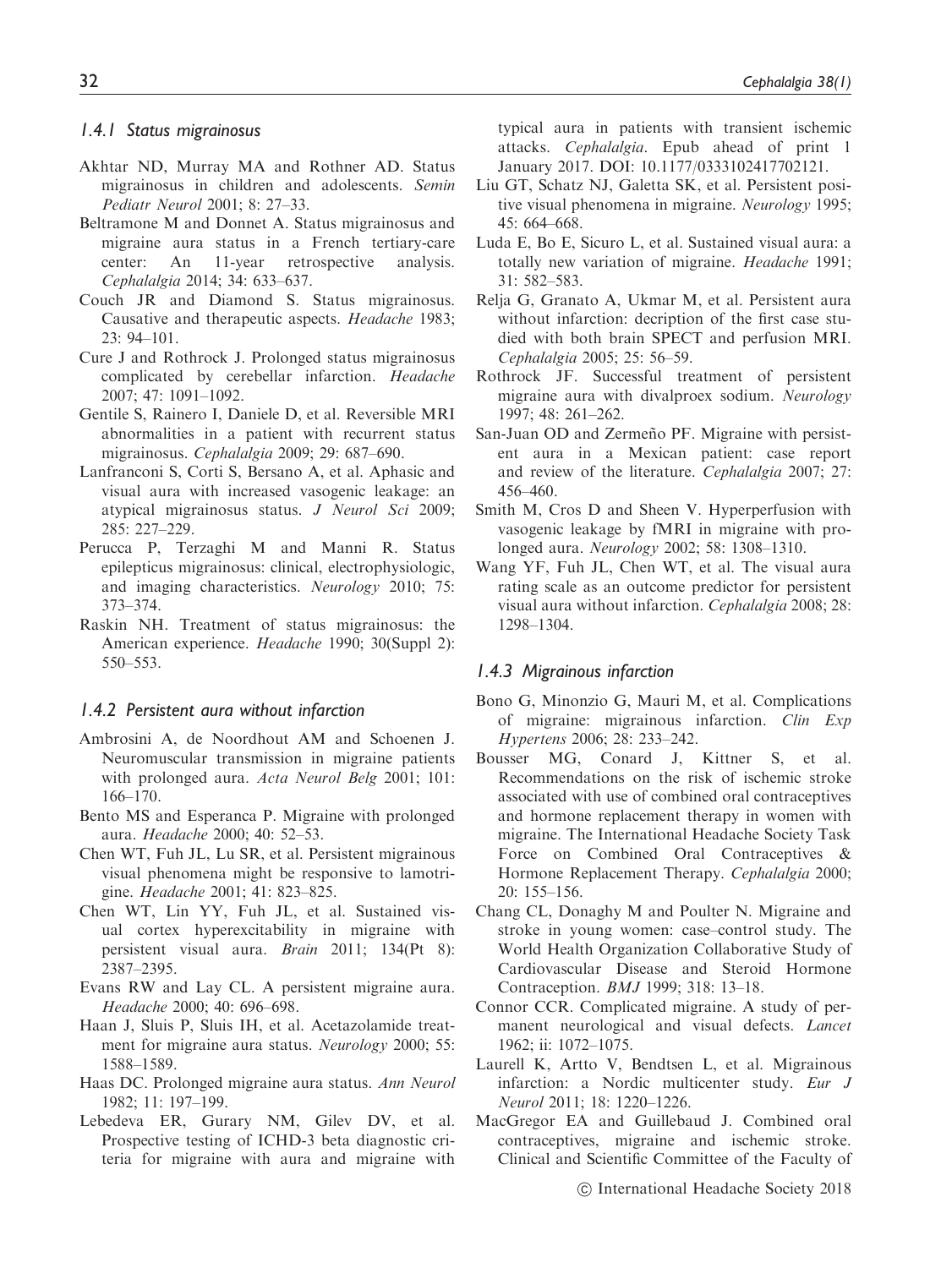Family Planning and Reproductive Health Care and the Family Planning Association. Br J Fam Plann 1998; 24: 55–60.

- Olesen J, Friberg L, Olsen TS, et al. Ischaemia-induced (symptomatic) migraine attacks may be more frequent than migraine induced ischemic insults. Brain 1993; 116: 187–202.
- Rothrock JF, Walicke P, Swenson MR, et al. Migrainous stroke. Arch Neurol 1988; 45: 63–67.
- Schulz UG, Blamire AM, Davies P, et al. Normal cortical energy metabolism in migrainous stroke: A 31P-MR spectroscopy study. Stroke 2009; 40: 3740–3744.
- Tietjen GE. The relationship of migraine and stroke. Neuroepidemiology 2000; 19: 13–19.
- Tzourio C, Kittner SJ, Bousser MG, et al. Migraine and stroke in young women. Cephalalgia 2000; 20: 190–199.
- Vollbracht S, Robbins MS and Kister I. Classification challenge in migrainous infarction. Headache 2014; 54: 170–171.
- Wolf ME, Szabo K, Griebe M, et al. Clinical and MRI characteristics of acute migrainous infarction. Neurology 2011; 76: 1911–1917.

### 1.4.4 Migraine aura-triggered seizure

- Belcastro V, Striano P, Kasteleijn-Nolst Trenité DG, et al. Migralepsy, hemicrania epileptica, postictal headache and ''ictal epileptic headache'': a proposal for terminology and classification revision. J Headache Pain 2011; 12: 289–294.
- Davies PT and Panayiotopoulos CP. Migraine triggered seizures and epilepsy triggered headache and migraine attacks: a need for re-assessment. J Headache Pain 2011; 12: 287–288.
- Friedenberg S and Dodick DW. Migraine-associated seizure: a case of reversible MRI abnormalities and persistent nondominant hemisphere syndrome. Headache 2000; 40: 487–490.
- Maggioni F, Mampreso E, Ruffatti S, et al. Migralepsy: is the current definion too narrow? Headache 2008; 48: 1129–1132.
- Marks DA and Ehrenberg BL. Migraine-related seizures in adults with epilepsy, with EEG correlation. Neurology 1993; 43: 2476–2483.
- Merlino G, Valente MR, D'Anna S, et al. Seizures with prolonged EEG abnormalities during an attack of migraine without aura. Headache 2007; 47: 919–922.
- Parisi P and Kasteleijn-Nolst Trenite DGA. ''Migralepsy'': a call for revision of the definition. Epilepsia 2010; 51: 932–933.
- Rogawski MA. Common pathophysiologic mechanisms in migraine and epilepsy. Arch Neurol 2008; 65: 709–714.
- ! International Headache Society 2018
- Sances G, Guaschino E, Perucca P, et al. Migralepsy: a call for revision of the definition. Epilepsia 2009; 50: 2487–2496.
- Ter Berg HW. Migraine-associated seizure: a case of reversible MRI abnormalities and persistent nondominant hemisphere syndrome. Headache 2001; 41: 326–328.
- Velioglu SK and Ozmenoglu M. Migraine-related seizures in an epileptic population. Cephalalgia 1999; 19: 797–801.
- Verrotti A, Coppola G, Di Fonzo A, et al. Should ''migralepsy'' be considered an obsolete concept? A multicenter retrospective clinical/EEG study and review of the literature. Epilepsy Behav 2011; 21: 52–59.

### 1.5 Probable migraine

- Granella F, Alessandro RD, Manzoni GC, et al. International Headache Society classification: interobserver reliability in the diagnosis of primary headaches. Cephalalgia 1994; 14: 16–20.
- Rains JC, Penzien DB, Lipchik GL, et al. Diagnosis of migraine: empirical analysis of a large clinical sample of atypical migraine (IHS 1.7) patients and proposed revision of the IHS criteria. Cephalalgia 2001, 21: 584–595.
- Rasmussen BK, Jensen R and Olesen J. A populationbased analysis of the diagnostic criteria of the International Headache Society. Cephalalgia 1991; 11: 129–134.
- Russell MB and Olesen J. Migrainous disorder and its relation to migraine without aura and migraine with aura. A genetic epidemiological study. Cephalalgia 1996; 16: 431–435.

### 1.6.1 Recurrent gastrointestinal disturbance

- Abu-Arafeh I and Russel G. Prevalence and clinical features of abdominal migraine compared with those of migraine headache. Arch Dis Child 1995; 72: 413–417.
- Al-Twaijri WA and Shevell MI. Pediatric migraine equivalents: occurrence and clinical features in practice. Pediatr Neurol 2002; 26: 365–368.
- Dignan F, Abu-Arafeh I and Russell G. The prognosis of childhood abdominal migraine. Arch Dis Child 2001; 84: 415–418.
- Drossman DA and Dumitrascu DL. Rome III: new standard for functional gastrointestinal disorders. J Gastrointestin Liver Dis 2006; 15: 237–241.
- Farquar HA. Abdominal migraine in children. BMJ 1956; i: 1082–1085.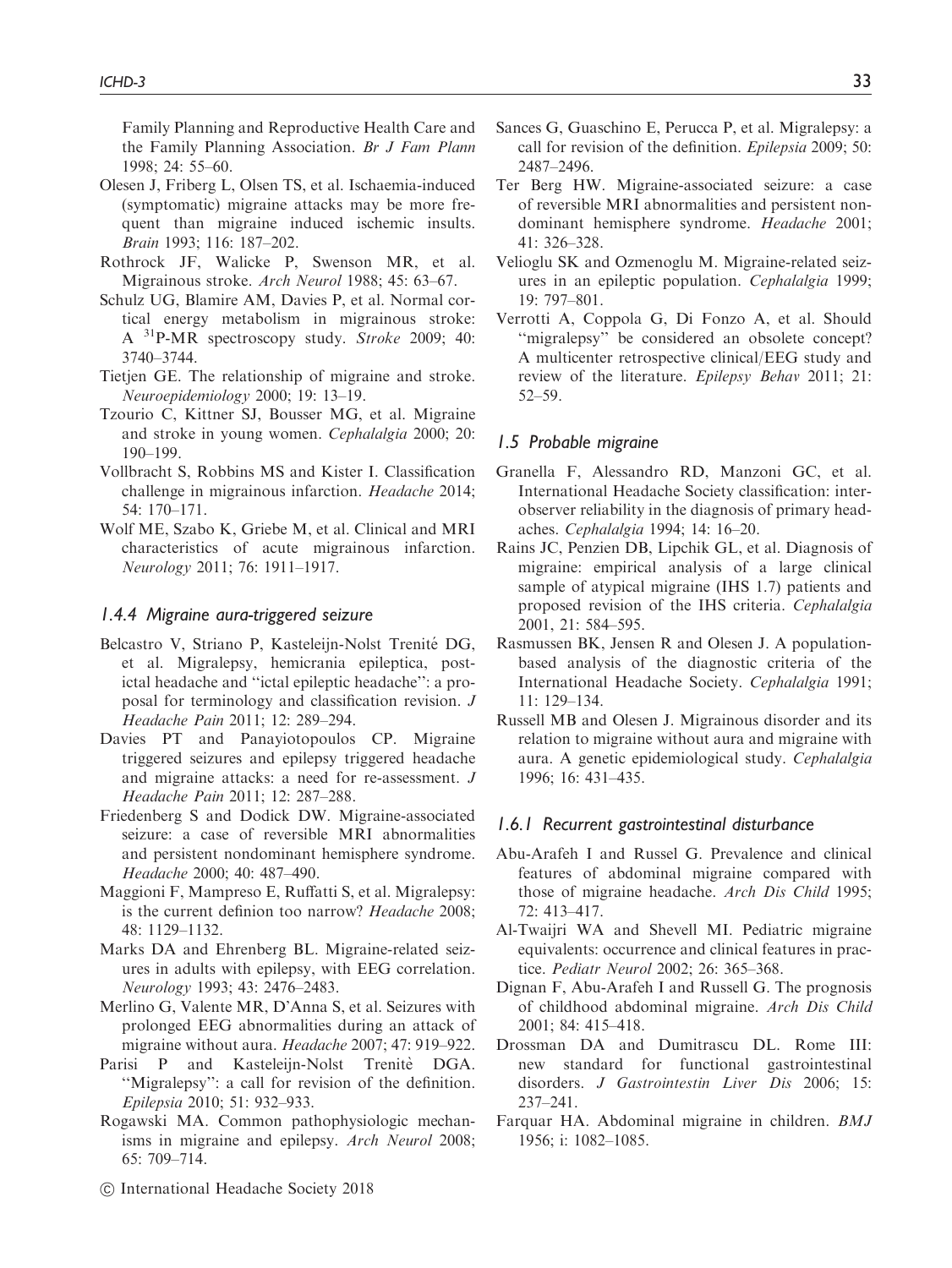- Fleisher DR. Cyclic vomiting syndrome and migraine. J Pediatr 1999; 134: 533–535.
- Haan J, Kors EE and Ferrari MD. Familial cyclic vomiting syndrome. Cephalalgia 2002; 22: 552–554.
- Li BU. Cyclic vomiting syndrome: age-old syndrome and new insights. Semin Pediatr Neurol 2001; 8: 13–21.
- Li BUK, Lefevre F, Chelimsky GG, et al. North American Society for Pediatric Gastroenterlogy, Hepatology, and Nutrition consensus statement on the diagnosis and management of cyclic vomiting syndrome. J Pediatr Gastroenterol Nutr 2008; 47: 379–393.
- Rashed H, Abell TL, Familoni BO, et al. Autonomic function in cyclic vomiting syndrome and classic migraine. Dig Dis Sci 1999; 44(Suppl 8): 74S–78S.
- Russell G, Abu-Arafeh I and Symon DN. Abdominal migraine: evidence for existence and treatment options. Paediatr Drugs 2002; 4: 1–8.
- Thiessen PN. Recurrent abdominal pain. Pediatr Rev 2002; 23: 39–46.
- Welch KM. Scientific basis of migraine: speculation on the relationship to cyclic vomiting. Dig Dis Sci 1999; 44(Suppl 8): 26S–30S.

### 1.6.2 Benign paroxysmal vertigo

- Drigo P, Carli G and Laverda AM. Benign paroxysmal vertigo of childhood. Brain Dev 2001; 23: 38–41.
- Dunn DW and Snyder CH. Benign paroxysmal vertigo of childhood. Am J Dis Child 1976; 130: 1099–1100.
- Fenichel GM. Migraine as a cause of benign paroxysmal vertigo of childhood. J Pediatr 1967; 71: 114–115.

#### 1.6.3 Benign paroxysmal torticollis

- Drigo P, Carli G and Laverda AM. Benign paroxysmal torticollis of infancy. Brain Dev 2000; 22: 169–172.
- Giffin NJ, Benton S and Goadsby PJ. Benign paroxysmal torticollis of infancy: four new cases and linkage to CACNA1A mutation. Dev Med Child Neurol 2002; 44: 490–493.
- Rosman NP, Douglass LM, Sharif UM, et al. The neurology of benign paroxysmal torticollis of infancy: report of 10 new cases and review of the literature. J Child Neurol 2009; 24: 155–160.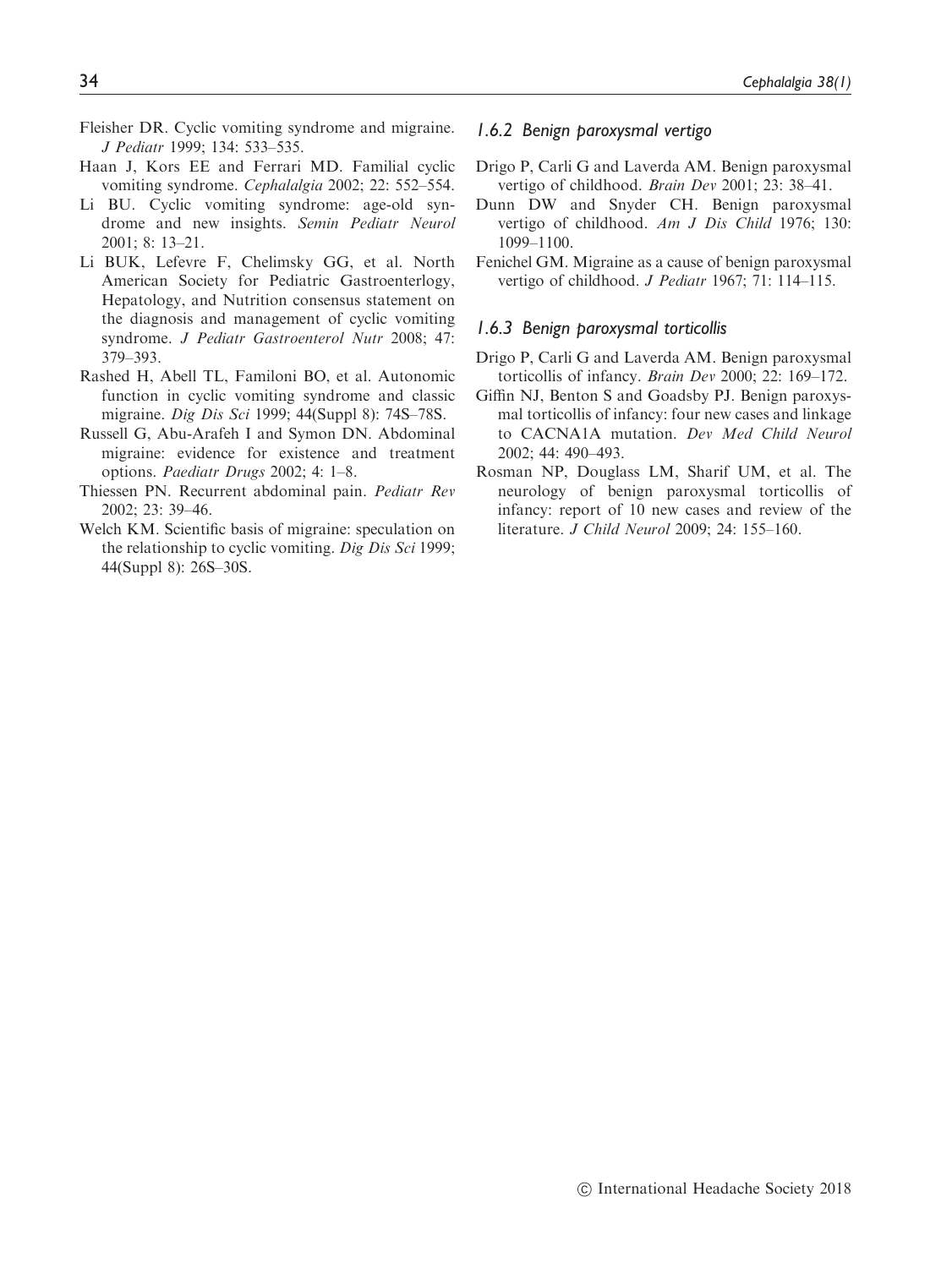## 2. Tension-type headache (TTH)

- 2.1 Infrequent episodic tension-type headache
	- 2.1.1 Infrequent episodic tension-type headache associated with pericranial tenderness
	- 2.1.2 Infrequent episodic tension-type headache not associated with pericranial tenderness
- 2.2 Frequent episodic tension-type headache
	- 2.2.1 Frequent episodic tension-type headache associated with pericranial tenderness
	- 2.2.2 Frequent episodic tension-type headache not associated with pericranial tenderness
- 2.3 Chronic tension-type headache
	- 2.3.1 Chronic tension-type headache associated with pericranial tenderness
	- 2.3.2 Chronic tension-type headache not associated with pericranial tenderness
- 2.4 Probable tension-type headache
	- 2.4.1 Probable infrequent episodic tension-type headache
	- 2.4.2 Probable frequent episodic tension-type headache
	- 2.4.3 Probable chronic tension-type headache

### Previously used terms:

Tension headache; muscle contraction headache; psychomyogenic headache; stress headache; ordinary headache; essential headache; idiopathic headache; psychogenic headache.

### Coded elsewhere:

Tension-type-like headache attributed to another disorder is coded to that disorder.

#### General comment

Primary or secondary headache or both? Three rules apply to tension-type-like headache, according to circumstances:

- 1. When a new headache with the characteristics of tension-type headache occurs for the first time in close temporal relation to another disorder known to cause headache, or fulfils other criteria for causation by that disorder, the new headache is coded as a secondary headache attributed to the causative disorder.
- 2. When pre-existing tension-type headache becomes chronic in close temporal relation to such a causative disorder, both the initial tension-type headache diagnosis and the secondary diagnosis should be given.
- 3. When pre-existing tension-type headache is made significantly worse (usually meaning a twofold or
- ! International Headache Society 2018

greater increase in frequency and/or severity) in close temporal relation to such a causative disorder, both the initial tension-type headache diagnosis and the secondary diagnosis should be given, provided that there is good evidence that the disorder can cause headache.

In the case of chronic tension-type headache in association with medication overuse, a close temporal relation is often difficult to establish. Both diagnoses, 2.3 Chronic tension-type headache and 8.2 Medicationoveruse headache, should therefore be given in all such cases.

### Introduction

2. Tension-type headache is very common, with a lifetime prevalence in the general population ranging in different studies between 30% and 78%. It has a high socio-economic impact.

While it was previously considered to be primarily psychogenic, a number of studies since ICHD-I strongly suggest a neurobiological basis to 2. Tensiontype headache, at least for its more severe subtypes.

The division of 2. Tension-type headache into episodic and *chronic* types, introduced in ICHD-I, has proved extremely useful. In ICHD-II, the episodic type was further divided into an infrequent type, with headache episodes less than once per month, and a frequent type. 2.2 Frequent episodic tension-type headache can be associated with considerable disability, and sometimes warrants treatment with expensive drugs. In contrast, 2.1 Infrequent episodic tension-type headache, which occurs in almost the entire population, usually has very little impact on the individual and, in most instances, requires no attention from the medical profession. The distinction of 2.1 Infrequent episodic tension-type headache from 2.2 Frequent episodic tension-type headache thus separates individuals who typically do not require medical management, and avoids categorizing almost the entire population as having a significant headache disorder, yet allows their headaches to be classified. 2.3 Chronic tension-type headache is a serious disease, causing greatly decreased quality of life and high disability.

The exact mechanisms of 2. Tension-type headache are not known. Peripheral pain mechanisms are most likely to play a role in 2.1 Infrequent episodic tension-type headache and 2.2 Frequent episodic tension-type headache, whereas central pain mechanisms play a more important role in 2.3 Chronic tension-type headache. Increased pericranial tenderness is the most significant abnormal finding in patients with any type of 2. Tension-type headache: it is typically present interictally, is exacerbated during actual headache and increases with the intensity and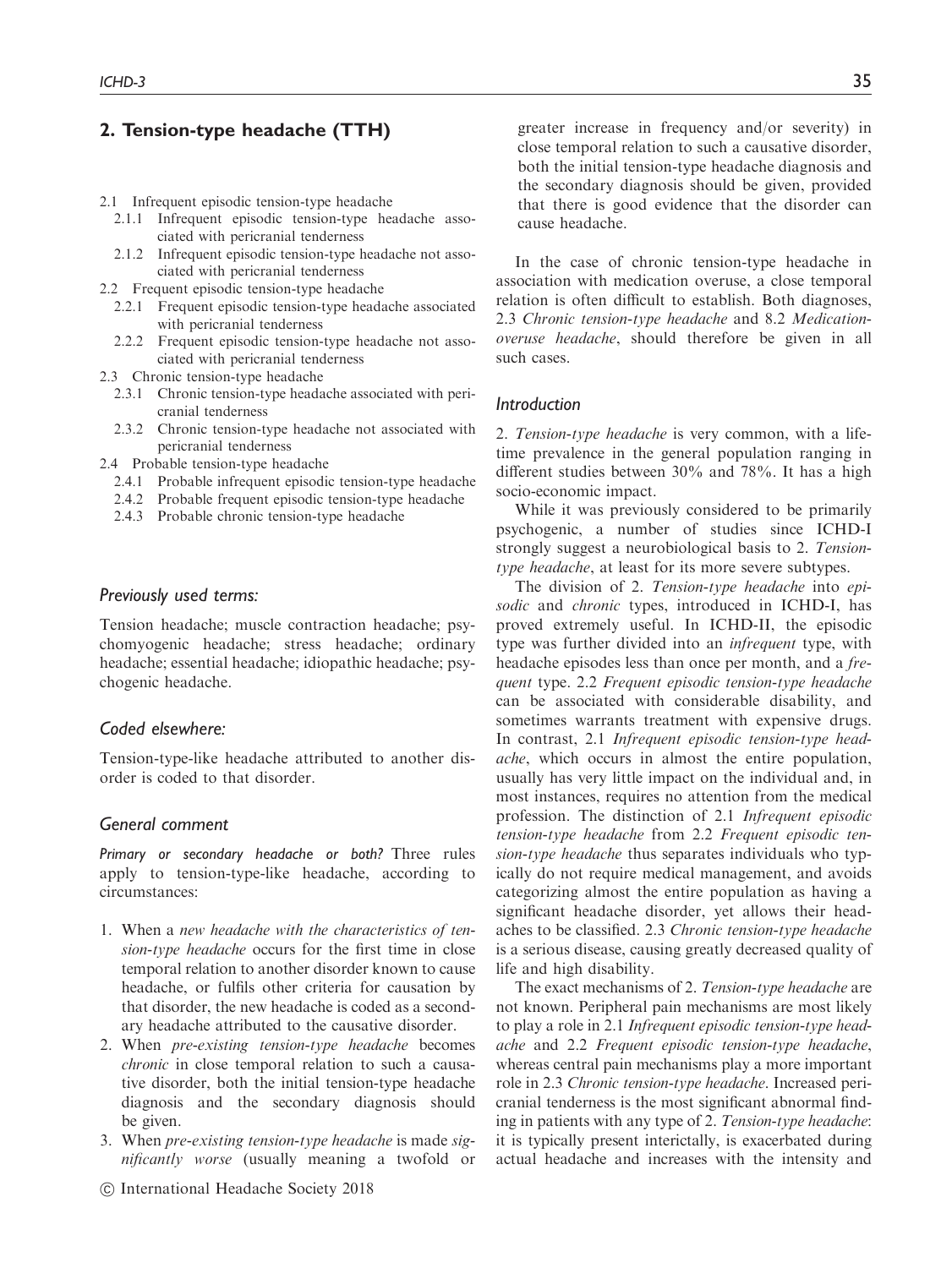frequency of headaches. Increased tenderness is very probably of pathophysiological importance. ICHD-II therefore distinguished patients with and without such disorder of the pericranial muscles, a subdivision maintained in ICHD-3 to stimulate further research in this area.

Pericranial tenderness is easily detected and recorded by manual palpation. Small rotating movements with the index and middle fingers, and firm pressure (preferably aided by use of a palpometer), provide local tenderness scores of 0–3 for frontal, temporal, masseter, pterygoid, sternocleidomastoid, splenius and trapezius muscles. These can be summed to yield a total tenderness score for each patient. These measures are a useful guide for treatment, and add value and credibility to explanations given to the patient.

The diagnostic difficulty most often encountered among the primary headache disorders is in discriminating between 2. Tension-type headache and mild forms of 1.1 Migraine without aura. This is more so because patients with frequent headaches often suffer from both disorders. Stricter diagnostic criteria have been suggested for 2. Tension-type headache in the hope of excluding migraine that phenotypically resembles tension-type headache. Such criteria were proposed in the Appendix of ICHD-II as A2. Tension-type headache. However, the increase in specificity of the criteria reduces their sensitivity, resulting in larger proportions of patients whose headaches can be classified only as 2.4 Probable tension-type headache or 1.5 Probable migraine. With still no evidence that such a change would be beneficial, these stricter diagnostic criteria remain in the Appendix, for research purposes only. The Classification Committee recommends comparisons between patients diagnosed according to each set of criteria, not only for characterization of clinical features but also for enquiry into pathophysiological mechanisms and response to treatments.

### 2.1 Infrequent episodic tension-type headache

Description: Infrequent episodes of headache, typically bilateral, pressing or tightening in quality and of mild to moderate intensity, lasting minutes to days. The pain does not worsen with routine physical activity and is not associated with nausea, although photophobia or phonophobia may be present.

### Diagnostic criteria:

- A. At least 10 episodes of headache occurring on <1 day/month on average (<12 days/year) and fulfilling criteria B–D
- B. Lasting from 30 minutes to seven days
- C. At least two of the following four characteristics: 1. bilateral location
	- 2. pressing or tightening (non-pulsating) quality
	- 3. mild or moderate intensity
	- 4. not aggravated by routine physical activity such as walking or climbing stairs
- D. Both of the following:
	- 1. no nausea or vomiting
	- 2. no more than one of photophobia or phonophobia
- E. Not better accounted for by another ICHD-3 diagnosis. $<sup>1</sup>$ </sup>

#### Note:

1. When headache fulfils criteria for both 1.5 Probable migraine and 2.1 Infrequent episodic tension-type headache, code as 2.1 Infrequent episodic tensiontype headache (or as either subtype of it for which the criteria are fulfilled) under the general rule that definite diagnoses always trump probable diagnoses.

### 2.1.1 Infrequent episodic tension-type headache associated with pericranial tenderness

### Diagnostic criteria:

- A. Episodes fulfilling criteria for 2.1 Infrequent episodic tension-type headache
- B. Increased pericranial tenderness on manual palpation.
- 2.1.2 Infrequent episodic tension-type headache not associated with pericranial tenderness

### Diagnostic criteria:

- A. Episodes fulfilling criteria for 2.1 Infrequent episodic tension-type headache
- B. No increase in pericranial tenderness.

### 2.2 Frequent episodic tension-type headache

Description: Frequent episodes of headache, typically bilateral, pressing or tightening in quality and of mild to moderate intensity, lasting minutes to days. The pain does not worsen with routine physical activity and is not associated with nausea, although photophobia or phonophobia may be present.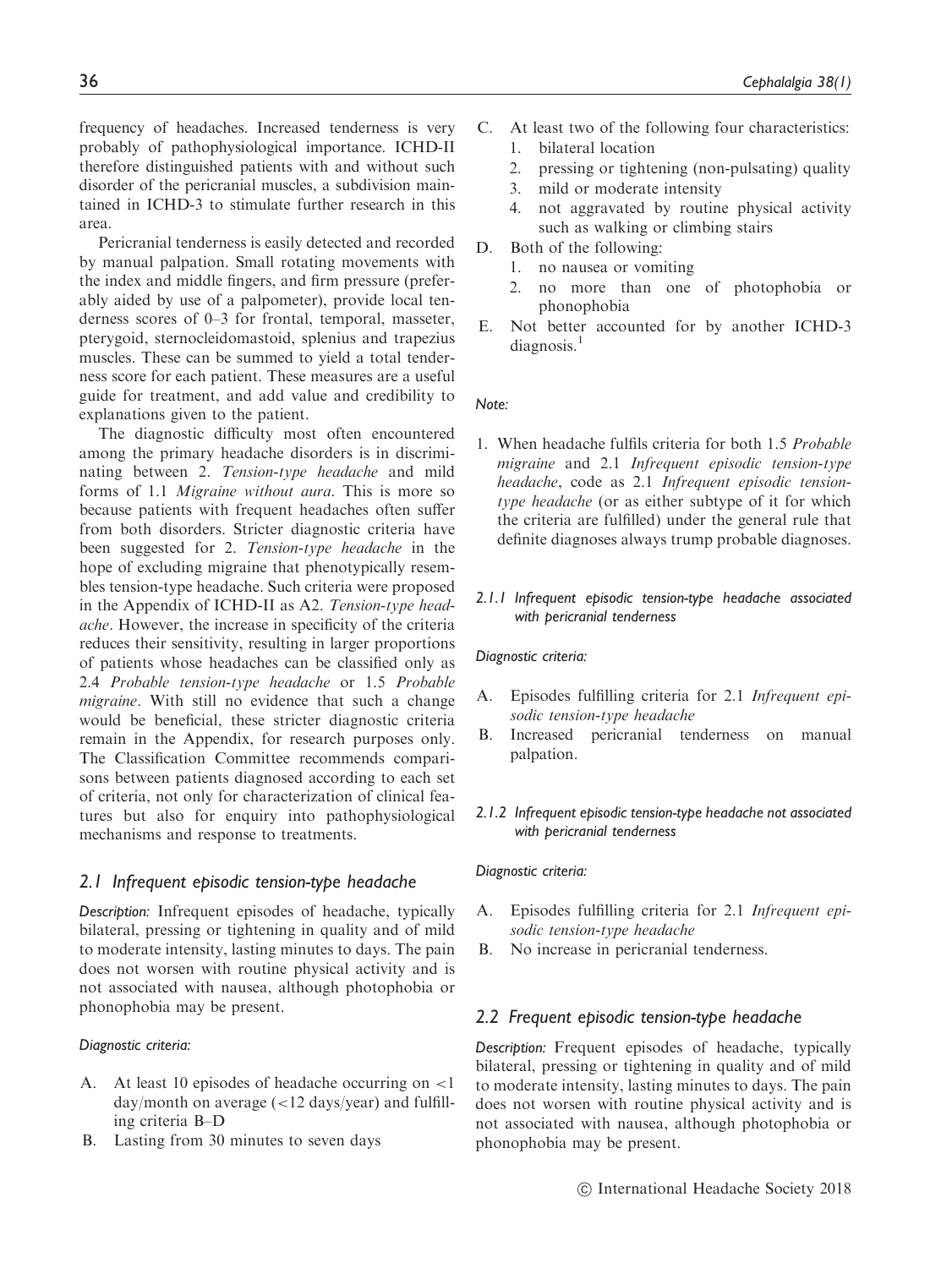## Diagnostic criteria:

- A. At least 10 episodes of headache occurring on 1– 14 days/month on average for  $>3$  months ( $\geq$ 12 and <180 days/year) and fulfilling criteria B–D
- B. Lasting from 30 minutes to seven days
- C. At least two of the following four characteristics:
	- 1. bilateral location
	- 2. pressing or tightening (non-pulsating) quality
	- 3. mild or moderate intensity
	- 4. not aggravated by routine physical activity such as walking or climbing stairs
- D. Both of the following:
	- 1. no nausea or vomiting
	- 2. nomorethanoneofphotophobiaorphonophobia
- E. Not better accounted for by another ICHD-3 diagnosis.<sup>1</sup>

#### Note:

1. When headache fulfils criteria for both 1.5 Probable migraine and 2.2 Frequent episodic tension-type headache, code as 2.2 Frequent episodic tension-type headache (or as either subtype of it for which the criteria are fulfilled) under the general rule that definite diagnoses always trump probable diagnoses.

Comment: 2.2 Frequent episodic tension-type headache often coexists with 1.1 Migraine without aura. Both disorders need to be identified, preferably through use of a diagnostic headache diary, because the treatments of each differ considerably. It is important to educate patients to distinguish between these headache types if they are to select the right treatment for each while avoiding medication overuse and its adverse consequence of 8.2 Medication-overuse headache.

## 2.2.1 Frequent episodic tension-type headache associated with pericranial tenderness

#### Diagnostic criteria:

- A. Episodes fulfilling criteria for 2.2 Frequent episodic tension-type headache
- B. Increased pericranial tenderness on manual palpation.
- 2.2.2 Frequent episodic tension-type headache not associated with pericranial tenderness

#### Diagnostic criteria:

- A. Episodes fulfilling criteria for 2.2 Frequent episodic tension-type headache
- B. No increase in pericranial tenderness.
- ! International Headache Society 2018

## 2.3 Chronic tension-type headache

## Coded elsewhere: 4.10 New daily persistent headache.

Description: A disorder evolving from frequent episodic tension-type headache, with daily or very frequent episodes of headache, typically bilateral, pressing or tightening in quality and of mild to moderate intensity, lasting hours to days, or unremitting. The pain does not worsen with routine physical activity, but may be associated with mild nausea, photophobia or phonophobia.

#### Diagnostic criteria:

- A. Headache occurring on  $\geq 15$  days/month on average for  $>3$  months ( $\geq$ 180 days/year), fulfilling criteria B–D
- B. Lasting hours to days, or unremitting
- C. At least two of the following four characteristics: 1. bilateral location
	-
	- 2. pressing or tightening (non-pulsating) quality
	- 3. mild or moderate intensity
	- 4. not aggravated by routine physical activity such as walking or climbing stairs
- D. Both of the following:
	- 1. no more than one of photophobia, phonophobia or mild nausea
	- 2. neither moderate or severe nausea nor vomiting
- E. Not better accounted for by another ICHD-3 diagnosis. $1-3$

#### Notes:

- 1. Both 2.3 Chronic tension-type headache and 1.3 Chronic migraine require headache on 15 or more days/month. For 2.3 Chronic tension-type headache, headache must, on at least 15 days, meet criteria B– D for 2.2 Frequent episodic tension-type headache; for 1.3 Chronic migraine, headache must, on at least eight days, meet criteria B–D for 1.1 Migraine without aura. A patient can therefore fulfil all criteria for both these diagnoses; for example, by having headache on 25 days/month meeting migraine criteria on eight days and tension-type headache criteria on 17 days. In these cases, only the diagnosis 1.3 Chronic migraine should be given.
- 2. 2.3 Chronic tension-type headache evolves over time from 2.2 Frequent episodic tension-type headache; when these criteria A–E are fulfilled by headache that, unambiguously, is daily and unremitting from less than 24 hours after its first onset, code as 4.10 New daily persistent headache. When the manner of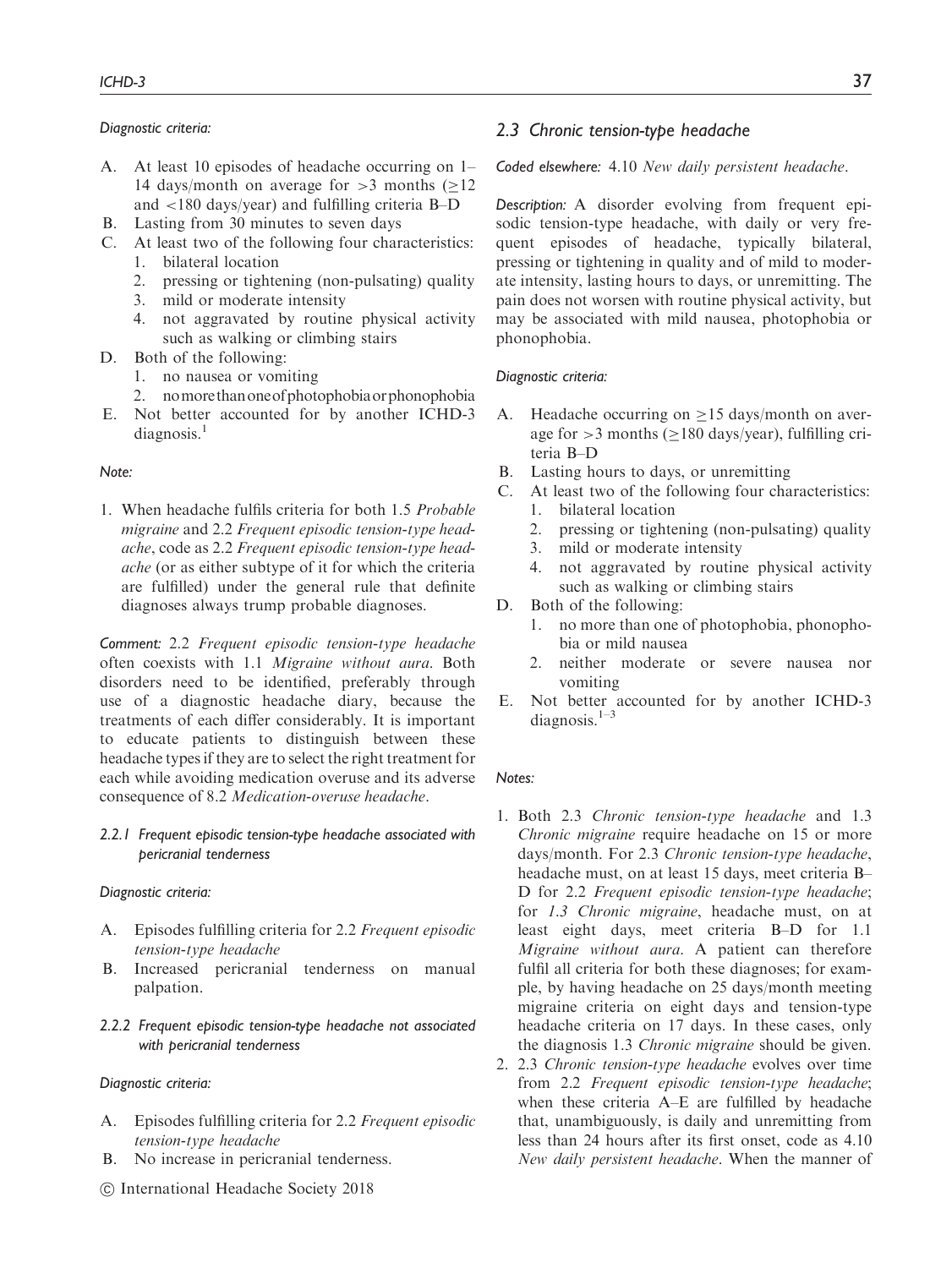onset is not remembered or is otherwise uncertain, code as 2.3 Chronic tension-type headache.

- 3. In many uncertain cases there is overuse of medication. When this fulfils criterion B for any of the subtypes of 8.2 Medication-overuse headache and the criteria for 2.3 Chronic tension-type headache are also fulfilled, the rule is to code for both 2.3 Chronic tension-type headache and 8.2 Medicationoveruse headache. After drug withdrawal, the diagnosis should be re-evaluated: not uncommonly, the criteria for 2.3 Chronic tension-type headache will no longer be fulfilled, with reversion to one or other episodic type. When the disorder remains chronic after withdrawal, the diagnosis of 8.2 Medicationoveruse headache may be rescinded.
- 2.3.1 Chronic tension-type headache associated with pericranial tenderness

## Diagnostic criteria:

- A. Headache fulfilling criteria for 2.3 Chronic tensiontype headache
- B. Increased pericranial tenderness on manual palpation.
- 2.3.2 Chronic tension-type headache not associated with pericranial tenderness

#### Diagnostic criteria:

- A. Headache fulfilling criteria for 2.3 Chronic tensiontype headache
- B. No increase in pericranial tenderness.

## 2.4 Probable tension-type headache

Description: Tension-type-like headache missing one of the features required to fulfil all criteria for a type or subtype of tension-type headache coded above, and not fulfilling criteria for another headache disorder.

Comment: Patients meeting one of the sets of criteria below may also meet the criteria for 1.5.1 Probable migraine without aura. In such cases, the general rule of hierarchy applies, putting 1. Migraine and its types and subtypes before 2. Tension-type headache and its types and subtypes.

#### 2.4.1 Probable infrequent episodic tension-type headache

#### Diagnostic criteria:

- A. One or more episodes of headache fulfilling all but one of criteria A–D for 2.1 Infrequent episodic tension-type headache
- B. Not fulfilling ICHD-3 criteria for any other headache disorder
- C. Not better accounted for by another ICHD-3 diagnosis.

## 2.4.2 Probable frequent episodic tension-type headache

#### Diagnostic criteria:

- A. Episodes of headache fulfilling all but one of criteria A–D for 2.2 Frequent episodic tension-type headache
- B. Not fulfilling ICHD-3 criteria for any other headache disorder
- C. Not better accounted for by another ICHD-3 diagnosis.

#### 2.4.3 Probable chronic tension-type headache

## Diagnostic criteria:

- A. Headache fulfilling all but one of criteria A–D for 2.3 Chronic episodic tension-type headache
- B. Not fulfilling ICHD-3 criteria for any other headache disorder
- C. Not better accounted for by another ICHD-3 diagnosis.

# **Bibliography**

- Ashina M. Nitric oxide synthase inhibitors for the treatment of chronic tension-type headache. Expert Opin Pharmacother 2002; 3: 395–399.
- Ashina M. Neurobiology of chronic tension-type headache. Cephalalgia 2004; 24: 161–172.
- Ashina M, Bendtsen L, Jensen R, et al. Muscle hardness in patients with chronic tension-type headache: Relation to actual headache state. Pain 1999; 79: 201–205.
- Ashina M, Bendtsen L, Jensen R, et al. Possible mechanisms of glyceryl-trinitrate-induced immediate headache in patients with chronic tension-type headache. Cephalalgia 2000; 20: 919–924.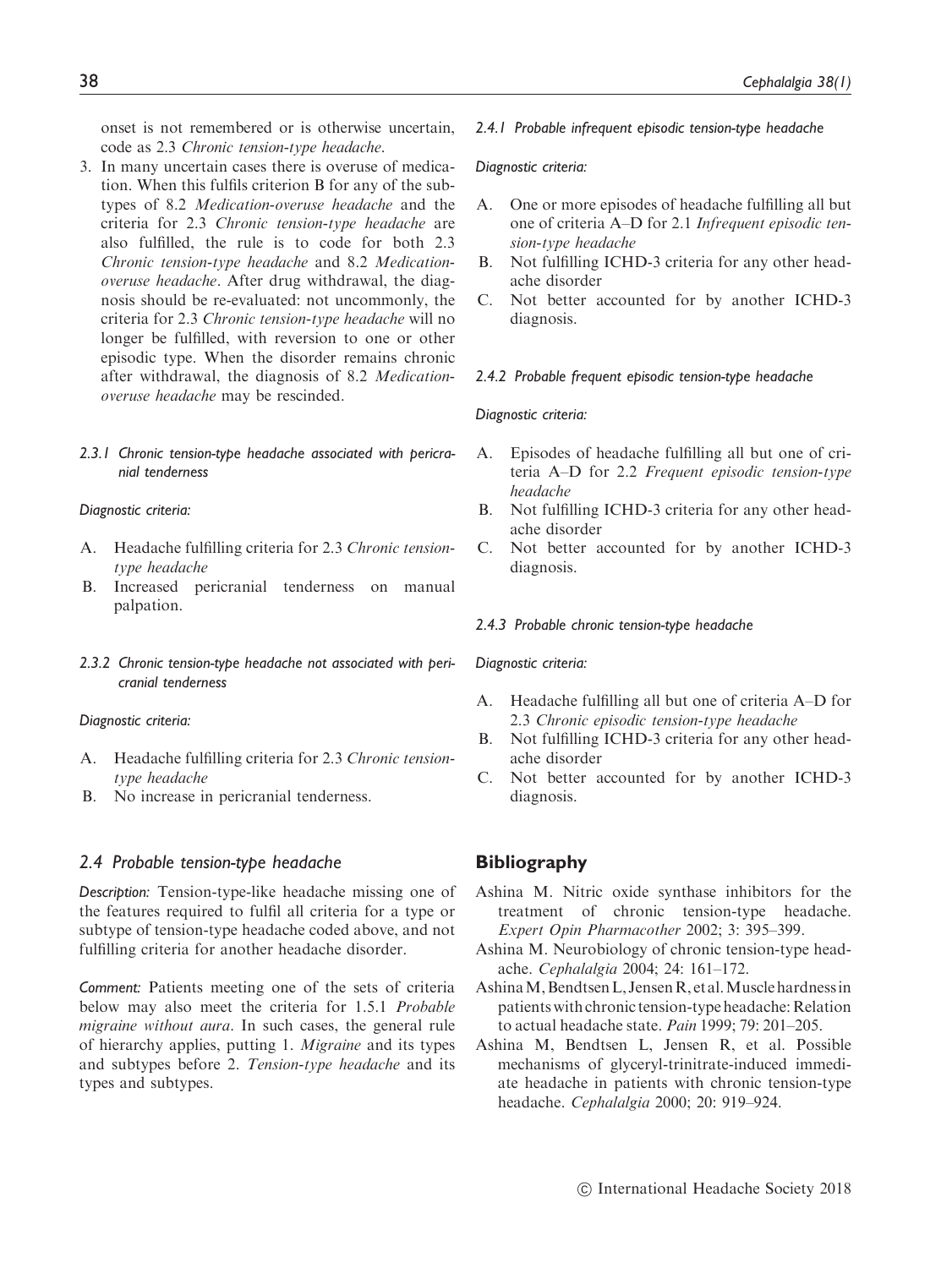- Ashina M, Lassen LH, Bendtsen L, et al. Effect of inhibition of nitric oxide synthase on chronic tension-type headache: A randomised crossover trial. Lancet 1999; 353: 287–289.
- Ashina M, Stallknecht B, Bendtsen L, et al. In vivo evidence of altered skeletal muscle blood flow in chronic tension-type headache. Brain 2002; 125: 320–326.
- Ashina M, Stallknecht B, Bendtsen L, et al. Tender points are not sites of ongoing inflammation – In vivo evidence in patients with chronic tensiontype headache. Cephalalgia 2003; 23: 109–116.
- Ashina S, Babenko L, Jensen R, et al. Increased muscular and cutaneous pain sensitivity in cephalic region in patients with chronic tension-type headache. Eur J Neurol 2005; 12: 543–549.
- Ashina S, Bendtsen L, Ashina M, et al. Generalized hyperalgesia in patients with chronic tension-type headache. Cephalalgia 2006; 26: 940–948.
- Ashina S, Bendtsen L and Jensen R. Analgesic effect of amitriptyline in chronic tension-type headache is not directly related to serotonin reuptake inhibition. Pain 2004; 108: 108-114.
- Bendtsen L. Central sensitization in tension-type headache – Possible pathophysiological mechanisms. Cephalalgia 2000; 20: 486–508.
- Bendtsen L and Jensen R. Amitriptyline reduces myofascial tenderness in patients with chronic tensiontype headache. Cephalalgia 2000; 20: 603–610.
- Bendtsen L and Jensen R. Mirtazapine is effective in the prophylactic treatment of chronic tension-type headache. Neurology 2004; 62: 1706–1711.
- Bendtsen L and Jensen R. Tension-type headache: The most common, but also the most neglected, headache disorder. Curr Opin Neurol 2006; 19: 305–309.
- Bendtsen L, Bigal ME, Cerbo R, et al. Guidelines for controlled trials of drugs in tension-type headache: Second edition. Cephalalgia 2010; 30: 1-16.
- Bendtsen L, Evers S, Linde M, et al. EFNS guideline on the treatment of tension-type headache – Report of an EFNS task force. Eur J Neurol 2010; 17: 1318–1325.
- Bendtsen L, Jensen R, Jensen NK, et al. Pressure-controlled palpation: A new technique which increases the reliability of manual palpation. Cephalalgia 1995; 15: 205–210.
- Bendtsen L, Jensen R and Olesen J. A non-selective (amitriptyline), but not a selective (citalopram), serotonin reuptake inhibitor is effective in the prophylactic treatment of chronic tension-type headache. J Neurol Neurosurg Psychiatry 1996; 61: 285–290.
- Bendtsen L, Jensen R and Olesen J. Decreased pain detection and tolerance thresholds in chronic tension-type headache. Arch Neurol 1996; 53: 373–376.
- Bendtsen L, Jensen R and Olesen J. Qualitatively altered nociception in chronic myofascial pain. Pain 1996; 65: 259-264.
- ! International Headache Society 2018
- Buchgreitz L, Egsgaard LL, Jensen R, et al. Abnormal pain processing in chronic tension-type headache: A high-density EEG brain mapping study. Brain 2008; 131: 3232–3238.
- Buchgreitz L, Lyngberg AC, Bendtsen L, et al. Frequency of headache is related to sensitization: A population study. Pain 2006; 123: 19–27.
- Buchgreitz L, Lyngberg AC, Bendtsen L, et al. Increased pain sensitivity is not a risk factor but a consequence of frequent headache: A populationbased follow-up study. Pain 2008; 137: 623–630.
- Cathcart S, Petkov J and Pritchard D. Effects of induced stress on experimental pain sensitivity in chronic tension-type headache sufferers. Eur J Neurol 2008; 15: 552–558.
- Cathcart S, Petkov J, Winefield AH, et al. Central mechanisms of stress-induced headache. Cephalalgia 2010; 30: 285–295.
- Cathcart S, Winefield AH, Lushington K, et al. Noxious inhibition of temporal summation is impaired in chronic tension-type headache. Headache 2010; 50: 403–412.
- Christensen M, Bendtsen L, Ashina M, et al. Experimental induction of muscle tenderness and headache in tension-type headache patients. Cephalalgia 2005; 25: 1061–1067.
- Clark GT, Sakai S, Merrill R, et al. Crosscorrelation between stress, pain, physical activity, and temporalis muscle EMG in tension-type headache. Cephalalgia 1995; 15: 511–518.
- Fernández-de-Las-Peñas C and Schoenen J. Chronic tension-type headache: What is new? Curr Opin Neurol 2009; 22: 254–261.
- Fernández-de-Las-Peñas C, Alonso-Blanco C, Cuadrado ML, et al. Myofascial trigger points and their relationship to headache clinical parameters in chronic tension-type headache. Headache 2006; 46: 1264–1272.
- Fernández-de-Las-Peñas C, Alonso-Blanco C, Cuadrado ML, et al. Myofascial trigger points in the suboccipital muscles in episodic tension-type headache. Man Ther 2006; 11: 225–230.
- Fernández-de-Las-Peñas C, Cuadrado ML, Arendt-Nielsen L, et al. Increased pericranial tenderness, decreased pressure pain threshold, and headache clinical parameters in chronic tension-type headache patients. Clin J Pain 2007; 23: 346–352.
- Fernández-de-Las-Peñas C, Cuadrado ML, Arendt-Nielsen L, et al. Myofascial trigger points and sensitization: An updated pain model for tension-type headache. Cephalalgia 2007; 27: 383–393.
- Fernández-de-Las-Peñas C, Cuadrado ML and Pareja JA. Myofascial trigger points, neck mobility, and forward head posture in episodic tension-type headache. Headache 2007; 47: 662-672.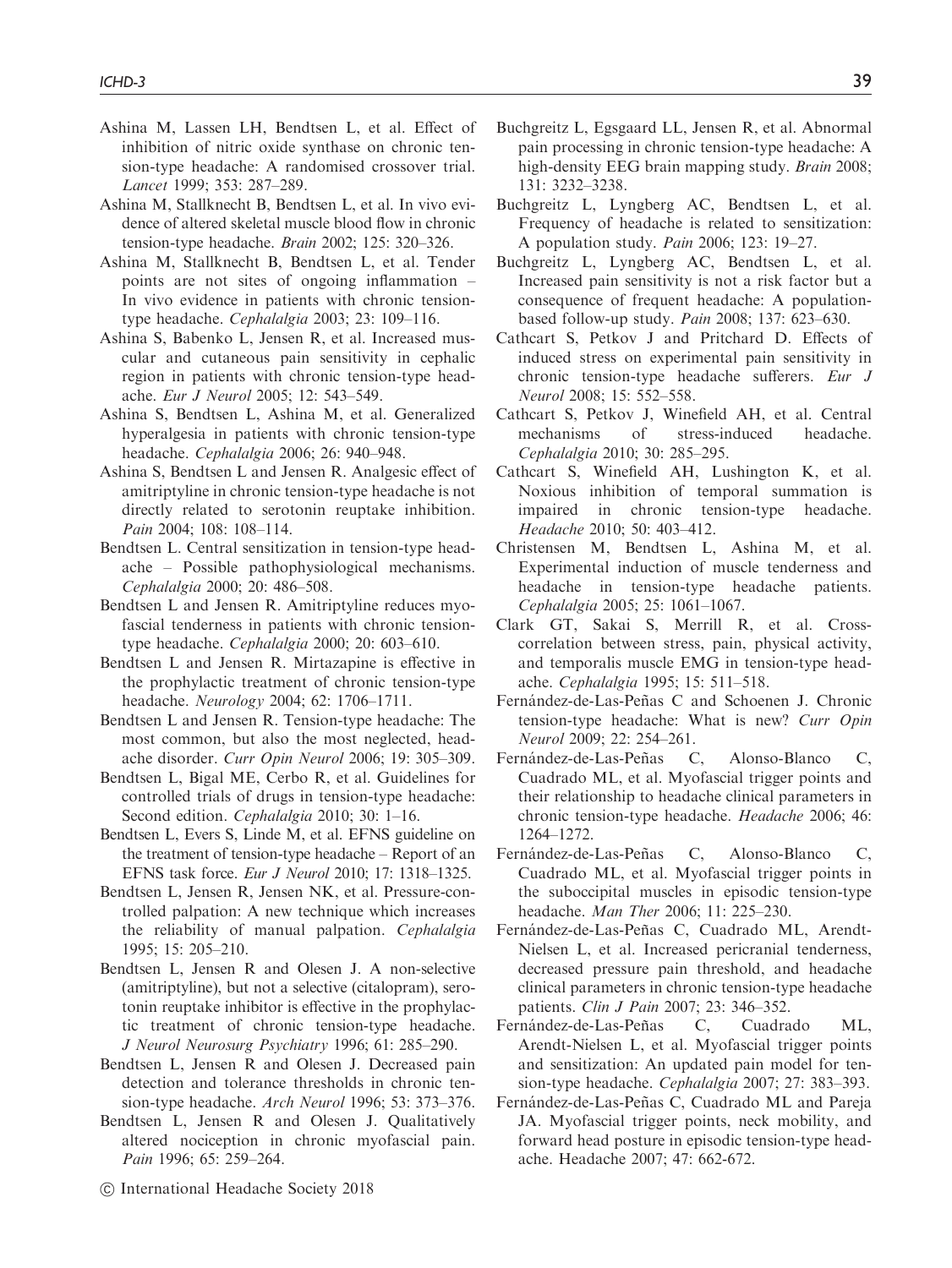- Fumal A and Schoenen J. Tension-type headache: Current research and clinical management. Lancet Neurol 2008; 7: 70–83.
- Heckman BD and Holroyd KA. Tension-type headache and psychiatric comorbidity. Curr Pain Headache Rep 2006; 10: 439–447.
- Holroyd KA, O'Donnell FJ, Stensland M, et al. Management of chronic tension-type headache with tricyclic antidepressant medication, stress management therapy, and their combination: A randomized controlled trial. JAMA 2001; 285: 2208–2215.
- Holroyd KA, Stensland M, Lipchik GL, et al. Psychosocial correlates and impact of chronic tension-type headaches. Headache 2000; 40: 3–16.
- Hubbard DR and Berkoff GM. Myofascial trigger points show spontaneous needle EMG activity. Spine 1993; 18: 1803–1807.
- Janke EA, Holroyd KA and Romanek K. Depression increases onset of tension-type headache following laboratory stress. Pain 2004; 111: 230–238.
- Jensen R. Mechanisms of spontaneous tension-type headaches: An analysis of tenderness, pain thresholds and EMG. Pain 1996; 64: 251–256.
- Jensen R. Pathophysiological mechanisms of tensiontype headache: A review of epidemiological and experimental studies. Cephalalgia 1999; 19: 602–621.
- Jensen R and Stovner LJ. Epidemiology and comorbidity of headache. Lancet Neurol 2008; 7: 354–361.
- Jensen R, Bendtsen L and Olesen J. Muscular factors are of importance in tension-type headache. Headache 1998; 38: 10–17.
- Jensen R, Rasmussen BK, Pedersen B, et al. Cephalic muscle tenderness and pressure pain threshold in a general population. Pain 1992; 48: 197–203.
- Jensen R, Rasmussen BK, Pedersen B, et al. Muscle tenderness and pressure pain thresholds in headache. A population study. Pain 1993; 52: 193–199.
- Jensen R, Zeeberg P, Dehlendorff C, et al. Predictors of outcome of the treatment programme in a multidisciplinary headache centre. Cephalalgia 2010; 30: 1214–1224.
- Langemark M and Olesen J. Pericranial tenderness in tension headache. A blind, controlled study. Cephalalgia 1987; 7: 249–255.
- Langemark M, Bach FW, Jensen TS, et al. Decreased nociceptive flexion reflex threshold in chronic tension-type headache. Arch Neurol 1993; 50: 1061–1064.
- Langemark M, Jensen K, Jensen TS, et al. Pressure pain thresholds and thermal nociceptive thresholds in chronic tension-type headache. Pain 1989; 38: 203–210.
- Leistad R, Sand T, Westgaard R, et al. Stress-induced pain and muscle activity in patients with migraine and tension-type headache. Cephalalgia 2006; 26: 64–73.
- Lindelof K, Ellrich J, Jensen R, et al. Central pain processing in chronic tension-type headache. Clin Neurophysiol 2009; 120: 1364–1370.
- Lindelof K, Jung K, Ellrich J, et al. Low-frequency electrical stimulation induces long-term depression in patients with chronic tension-type headache. Cephalalgia 2010; 30: 860–867.
- Lyngberg AC, Rasmussen BK, Jorgensen T, et al. Has the prevalence of migraine and tension-type headache changed over a 12-year period? A Danish population survey. Eur J Epidemiol 2005; 20: 243-249.
- Mathew NT. Tension-type headache. Curr Neurol Neurosci Rep 2006; 6: 100–105.
- Mork H, Ashina M, Bendtsen L, et al. Induction of prolonged tenderness in patients with tension-type headache by means of a new experimental model of myofascial pain. Eur J Neurol 2003; 10: 249–256.
- Mork H, Ashina M, Bendtsen L, et al. Possible mechanisms of pain perception in patients with episodic tension-type headache. A new experimental model of myofascial pain. Cephalalgia 2004; 24: 466–475.
- Nestoriuc Y, Rief W and Martin A. Meta-analysis of biofeedback for tension-type headache: Efficacy, specificity, and treatment moderators. J Consult Clin Psychol 2008; 76: 379–396.
- Olesen J. Clinical and pathophysiological observations in migraine and tension-type headache explained by integration of vascular, supraspinal and myofascial inputs. Pain 1991; 46: 125–132.
- Pielsticker A, Haag G, Zaudig M, et al. Impairment of pain inhibition in chronic tension-type headache. Pain 2005; 118(1-2): 215-223.
- Rasmussen BK, Jensen R, Schroll M, et al. Epidemiology of headache in a general population – A prevalence study. J Clin Epidemiol 1991; 44: 1147–1157.
- Sandrini G, Rossi P, Milanov I, et al. Abnormal modulatory influence of diffuse noxious inhibitory controls in migraine and chronic tension-type headache patients. Cephalalgia 2006; 26: 782–789.
- Schmidt-Hansen PT, Svensson P, Bendtsen L, et al. Increased muscle pain sensitivity in patients with tension-type headache. Pain 2007; 129: 113–121.
- Schmidt-Wilcke T, Leinisch E, Straube A, et al. Gray matter decrease in patients with chronic tension type headache. Neurology 2005; 65: 1483–1486.
- Schoenen J, Bottin D, Hardy F, et al. Cephalic and extracephalic pressure pain thresholds in chronic tension-type headache. Pain 1991; 47: 145–149.
- Schoenen J, Gerard P, De Pasqua V, et al. Multiple clinical and paraclinical analyses of chronic tension-type headache associated or unassociated with disorder of pericranial muscles. Cephalalgia 1991; 11: 135–139.
- Schwartz BS, Stewart WF, Simon D, et al. Epidemiology of tension-type headache. JAMA 1998; 4: 381–383.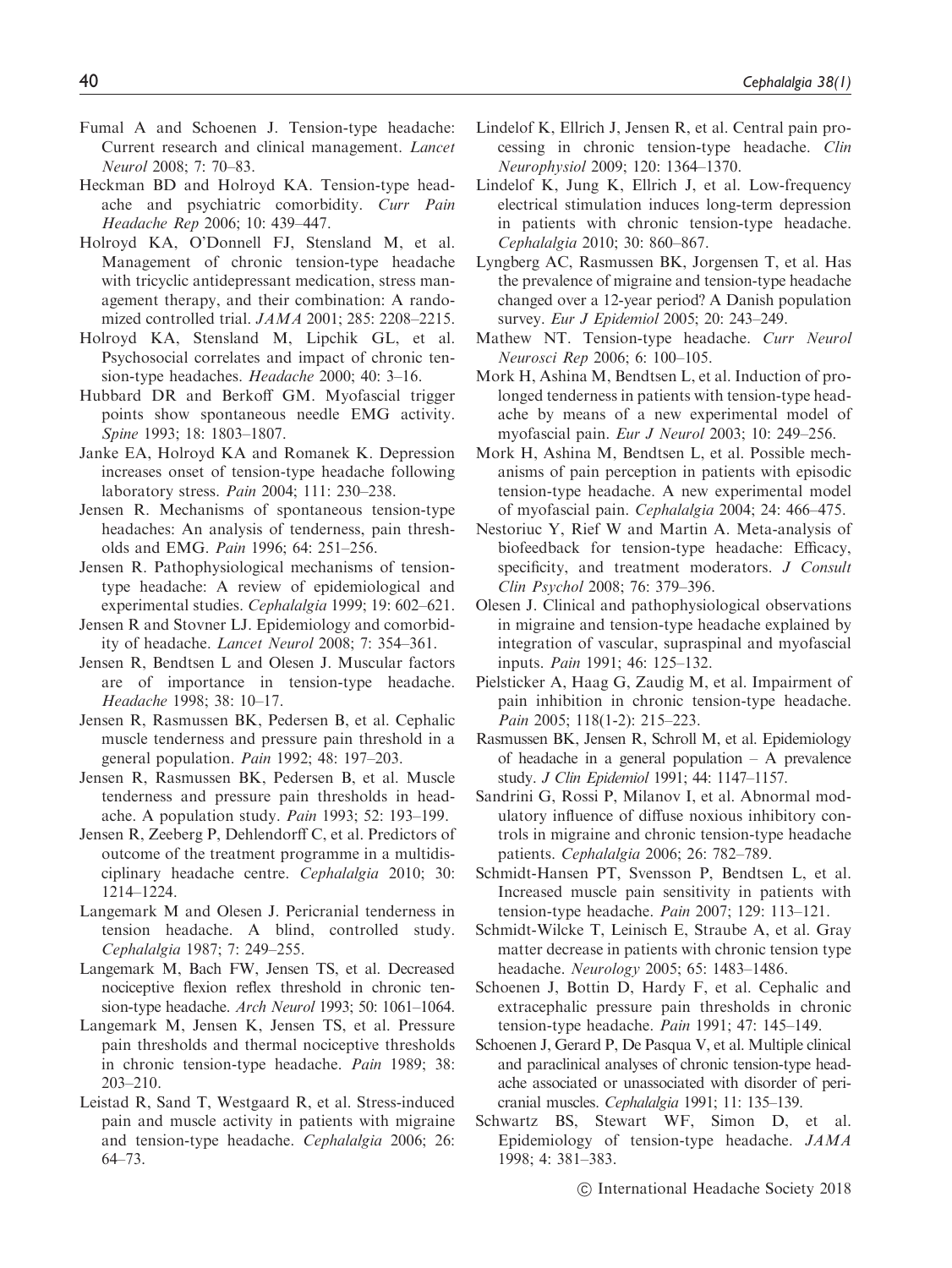# 3. Trigeminal autonomic cephalalgias (TACs)

- 3.1 Cluster headache
	- 3.1.1 Episodic cluster headache
	- 3.1.2 Chronic cluster headache
- 3.2 Paroxysmal hemicrania
	- 3.2.1 Episodic paroxysmal hemicrania
	- 3.2.2 Chronic paroxysmal hemicrania
- 3.3 Short-lasting unilateral neuralgiform headache attacks 3.3.1 Short-lasting unilateral neuralgiform headache attacks with conjunctival injection and tearing (SUNCT)
	-
	- 3.3.1.1 Episodic SUNCT
	- 3.3.1.2 Chronic SUNCT
	- 3.3.2 Short-lasting unilateral neuralgiform headache attacks with cranial autonomic symptoms (SUNA)
		- 3.3.2.1 Episodic SUNA
	- 3.3.2.2 Chronic SUNA
- 3.4 Hemicrania continua
	- 3.4.1 Hemicrania continua, remitting subtype
	- 3.4.2 Hemicrania continua, unremitting subtype
- 3.5 Probable trigeminal autonomic cephalalgia
	- 3.5.1 Probable cluster headache
	- 3.5.2 Probable paroxysmal hemicrania
	- 3.5.3 Probable short-lasting unilateral neuralgiform headache attacks
	- 3.5.4 Probable hemicrania continua

## General comment

Primary or secondary headache or both? Three rules apply to headache with the characteristics of a trigeminal autonomic cephalalgia (TAC), according to circumstances.

- 1. When a new headache with the characteristics of a TAC occurs for the first time in close temporal relation to another disorder known to cause headache, or fulfils other criteria for causation by that disorder, the new headache is coded as a secondary headache attributed to the causative disorder.
- 2. When a pre-existing TAC becomes chronic in close temporal relation to such a causative disorder, both the initial TAC diagnosis and the secondary diagnosis should be given.
- 3. When a pre-existing TAC is made significantly worse (usually meaning a twofold or greater increase in frequency and/or severity) in close temporal relation to such a causative disorder, both the initial TAC diagnosis and the secondary headache diagnosis should be given, provided that there is good evidence that the disorder can cause headache.

# Introduction

The TACs share the clinical features of unilateral headache and, usually, prominent cranial parasympathetic autonomic features, which are lateralized and ipsilateral to the headache.Experimental and human functional imaging suggests these syndromes activate a normal human trigeminal-parasympathetic reflex, with the clinical signs of cranial sympathetic dysfunction being secondary.

Typical migraine aura can be seen, rarely, in association with TACs.

# 3.1 Cluster headache

Previously used terms: Ciliary neuralgia; erythromelalgia of the head; erythroprosopalgia of Bing; hemicrania angioparalytica; hemicrania neuralgiformis chronica; histaminic cephalalgia; Horton's headache; Harris-Horton's disease; migrainous neuralgia (of Harris); petrosal neuralgia (of Gardner); Sluder's neuralgia; sphenopalatine neuralgia; vidian neuralgia.

Coded elsewhere: Symptomatic cluster headache, secondary to another disorder, is coded as a secondary headache attributed to that disorder.

Description: Attacks of severe, strictly unilateral pain which is orbital, supraorbital, temporal or in any combination of these sites, lasting 15–180 minutes and occurring from once every other day to eight times a day. The pain is associated with ipsilateral conjunctival injection, lacrimation, nasal congestion, rhinorrhoea, forehead and facial sweating, miosis, ptosis and/or eyelid oedema, and/or with restlessness or agitation.

#### Diagnostic criteria:

- A. At least five attacks fulfilling criteria B–D
- B. Severe or very severe unilateral orbital, supraorbital and/or temporal pain lasting 15–180 minutes (when untreated) $<sup>1</sup>$ </sup>
- C. Either or both of the following:
	- 1. at least one of the following symptoms or signs, ipsilateral to the headache:
		- a) conjunctival injection and/or lacrimation
		- b) nasal congestion and/or rhinorrhoea
		- c) eyelid oedema
		- d) forehead and facial sweating
		- e) miosis and/or ptosis
	- 2. a sense of restlessness or agitation
- D. Occurring with a frequency between one every other day and eight per day<sup>2</sup>
- E. Not better accounted for by another ICHD-3 diagnosis.

#### Notes:

1. During part, but less than half, of the active time-course of 3.1 Cluster headache, attacks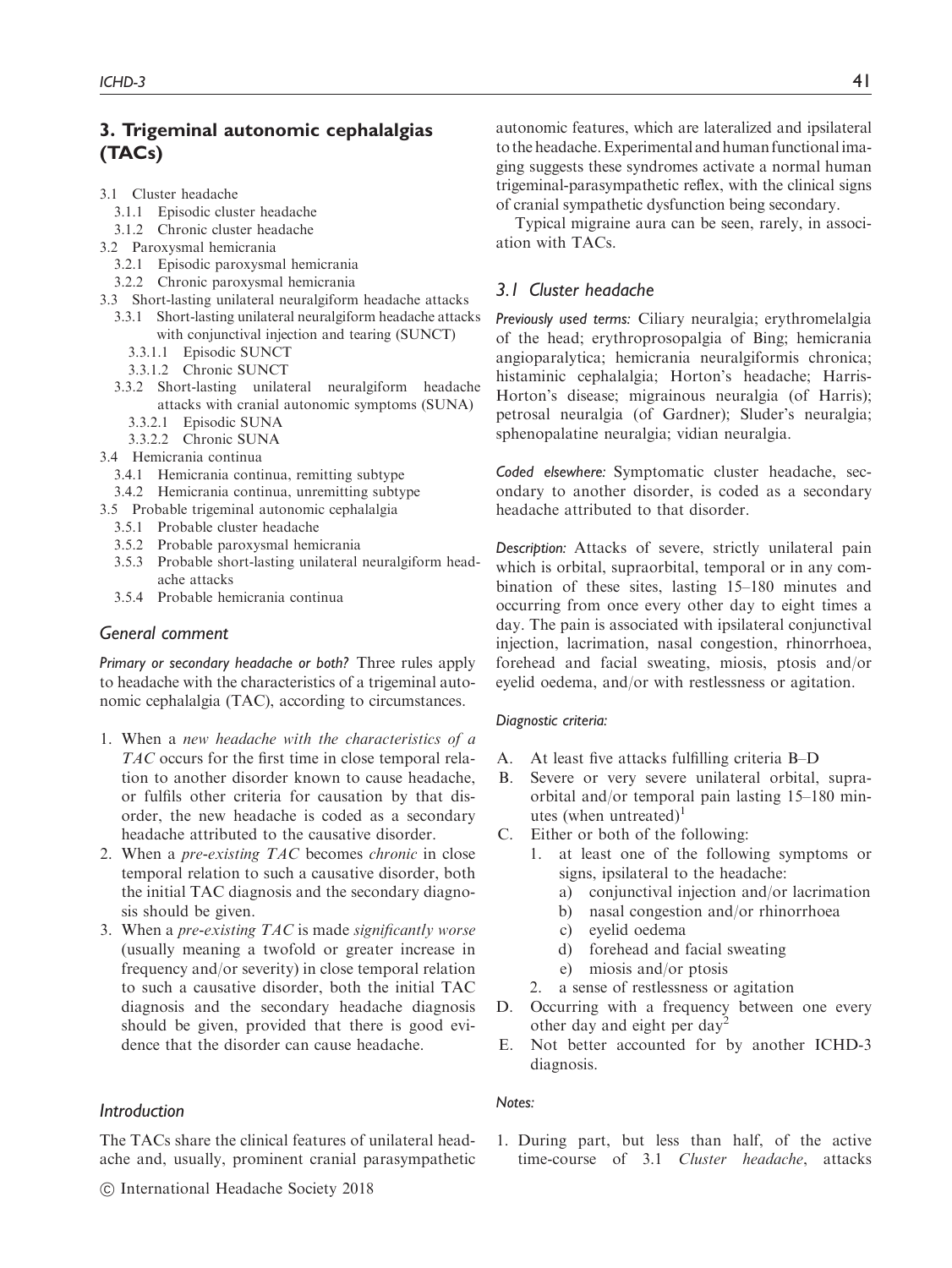may be less severe and/or of shorter or longer duration.

2. During part, but less than half, of the active timecourse of 3.1 Cluster headache, attacks may be less frequent.

Comments: Attacks occur in series lasting for weeks or months (so-called cluster periods or bouts) separated by remission periods usually lasting months or years. About 10–15% of patients have 3.1.2 Chronic cluster headache, without such remission periods. In a large series with good follow-up, one quarter of patients had only a single cluster period. Such patients meet the criteria for and should be coded as 3.1 Cluster headache.

During a cluster period in 3.1.1 Episodic cluster headache, and at any time in 3.1.2 Chronic cluster headache, attacks occur regularly and may be provoked by alcohol, histamine or nitroglycerin.

The pain of 3.1 Cluster headache is maximal orbitally, supraorbitally, temporally or in any combination of these sites, but may spread to other regions. During the worst attacks, the intensity of pain is excruciating. Patients are usually unable to lie down, and characteristically pace the floor. Pain usually recurs on the same side of the head during a single cluster period.

Age at onset is usually 20–40 years. For unknown reasons, men are afflicted three times more often than women.

Acute attacks involve activation in the region of the posterior hypothalamic grey matter. 3.1 Cluster headache may be autosomal dominant in about 5% of cases.

Some patients have been described who have both 3.1 Cluster headache and 13.1.1 Trigeminal neuralgia (sometimes referred to as cluster-tic syndrome). They should receive both diagnoses. The importance of this observation is that both conditions must be treated for the patient to become headache free.

## 3.1.1 Episodic cluster headache

Description: Cluster headache attacks occurring in periods lasting from seven days to one year, separated by pain-free periods lasting at least three months.

#### Diagnostic criteria:

A. Attacks fulfilling criteria for 3.1 Cluster headache and occurring in bouts (cluster periods)

B. At least two cluster periods lasting from seven days to one year (when untreated) and separated by pain-free remission periods of  $\geq$ 3 months.

Comment: Cluster periods usually last between two weeks and three months.

#### 3.1.2 Chronic cluster headache

Description: Cluster headache attacks occurring for one year or longer without remission, or with remission periods lasting less than three months.

#### Diagnostic criteria:

- A. Attacks fulfilling criteria for 3.1 Cluster headache, and criterion B below
- B. Occurring without a remission period, or with remissions lasting <3 months, for at least one year.

Comment: 3.1.2 Chronic cluster headache may arise de novo (previously referred to as primary chronic cluster headache), or evolve from 3.1.1 Episodic cluster headache (previously secondary chronic cluster headache). In some patients, change occurs from 3.1.2 Chronic cluster headache to 3.1.1 Episodic cluster headache.

## 3.2 Paroxysmal hemicrania

Description: Attacks of severe, strictly unilateral pain, which is orbital, supraorbital, temporal or in any combination of these sites, lasting 2–30 minutes and occurring several or many times a day. The attacks are usually associated with ipsilateral conjunctival injection, lacrimation, nasal congestion, rhinorrhoea, forehead and facial sweating, miosis, ptosis and/or eyelid oedema. They respond absolutely to indomethacin.

#### Diagnostic criteria:

- A. At least 20 attacks fulfilling criteria B–E
- B. Severe unilateral orbital, supraorbital and/or temporal pain lasting 2–30 minutes
- C. Either or both of the following:
	- 1. at least one of the following symptoms or signs, ipsilateral to the headache:
		- a) conjunctival injection and/or lacrimation
		- b) nasal congestion and/or rhinorrhoea
		- c) eyelid oedema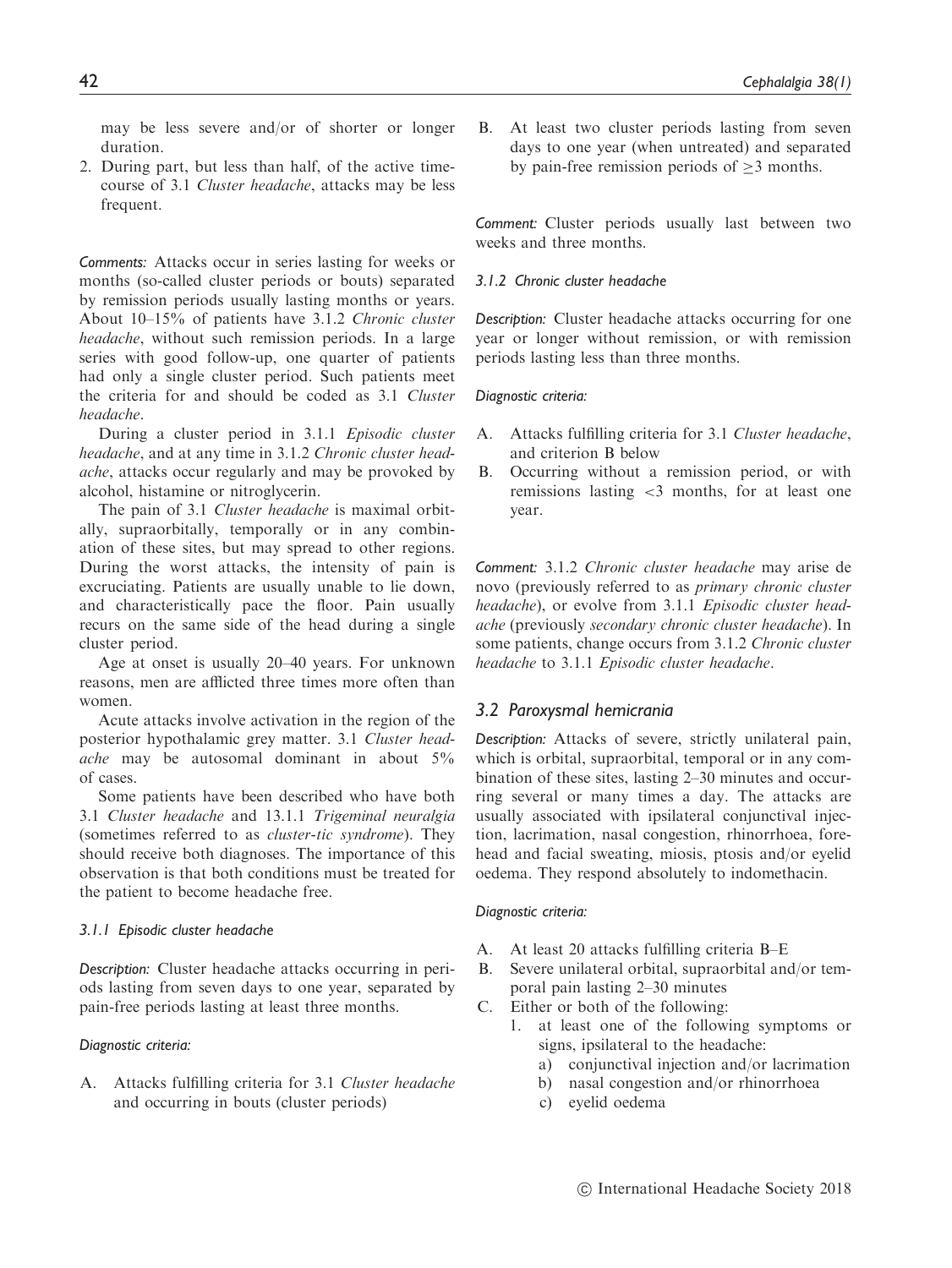- d) forehead and facial sweating
- e) miosis and/or ptosis
- 2. a sense of restlessness or agitation
- D. Occurring with a frequency of  $>5$  per day<sup>1</sup>
- E. Prevented absolutely by therapeutic doses of indomethacin<sup>2</sup>
- F. Not better accounted for by another ICHD-3 diagnosis.

#### Notes:

- 1. During part, but less than half, of the active timecourse of 3.2 Paroxysmal hemicrania, attacks may be less frequent.
- 2. In an adult, oral indomethacin should be used initially in a dose of at least 150 mg daily and increased if necessary up to 225 mg daily. The dose by injection is 100–200 mg. Smaller maintenance doses are often employed.

Comment: In contrast to cluster headache, there is no male predominance. Onset is usually in adulthood, although childhood cases are reported.

#### 3.2.1 Episodic paroxysmal hemicrania

Description: Attacks of paroxysmal hemicrania occurring in periods lasting from seven days to one year, separated by pain-free periods lasting at least three months.

### Diagnostic criteria:

- A. Attacks fulfilling criteria for 3.2 Paroxysmal hemicrania and occurring in bouts
- B. At least two bouts lasting from seven days to one year (when untreated) and separated by pain-free remission periods of  $\geq$ 3 months.

## 3.2.2 Chronic paroxysmal hemicrania (CPH)

Description: Attacks of paroxysmal hemicrania occurring for more than one year without remission, or with remission periods lasting less than three months.

#### Diagnostic criteria:

- A. Attacks fulfilling criteria for 3.2 Paroxysmal hemicrania, and criterion B below
- B. Occurring without a remission period, or with remissions lasting <3 months, for at least one year.
- ! International Headache Society 2018

Comment: Patients who fulfil criteria for both 3.2.2 Chronic paroxysmal hemicrania (CPH) and 13.1.1 Trigeminal neuralgia (sometimes referred to as CPHtic syndrome ) should receive both diagnoses. Their recognition is important, since both disorders require treatment. The pathophysiological significance of the association is not yet clear.

# 3.3 Short-lasting unilateral neuralgiform headache attacks

Description: Attacks of moderate or severe, strictly unilateral head pain lasting seconds to minutes, occurring at least once a day and usually associated with prominent lacrimation and redness of the ipsilateral eye.

#### Diagnostic criteria:

- A. At least 20 attacks fulfilling criteria B–D
- B. Moderate or severe unilateral head pain, with orbital, supraorbital, temporal and/or other trigeminal distribution, lasting for 1–600 seconds and occurring as single stabs, series of stabs or in a saw-tooth pattern
- C. At least one of the following five cranial autonomic symptoms or signs, ipsilateral to the pain:
	- 1. conjunctival injection and/or lacrimation
	- 2. nasal congestion and/or rhinorrhoea
	- 3. eyelid oedema
	- 4. forehead and facial sweating
	- 5. miosis and/or ptosis
- D. Occurring with a frequency of at least one a day<sup>1</sup>
- E. Not better accounted for by another ICHD-3 diagnosis.

### Note:

1. During part, but less than half, of the active timecourse of 3.3 Short-lasting unilateral neuralgiform headache attacks, attacks may be less frequent.

Comments: Longer-duration attacks are characterized by multiple stabs or a saw-tooth pain pattern.

Two subtypes of 3.3 Short-lasting unilateral neuralgiform headache attacks are recognized: 3.3.1 Shortlasting unilateral neuralgiform headache attacks with conjunctival injection and tearing (SUNCT) and 3.3.2 Short-lasting unilateral neuralgiform headache attacks with cranial autonomic symptoms (SUNA). 3.3.1 SUNCT may be a subform of 3.3.2 SUNA, although this requires further study. Meanwhile, each is classified as a separate subtype, described below.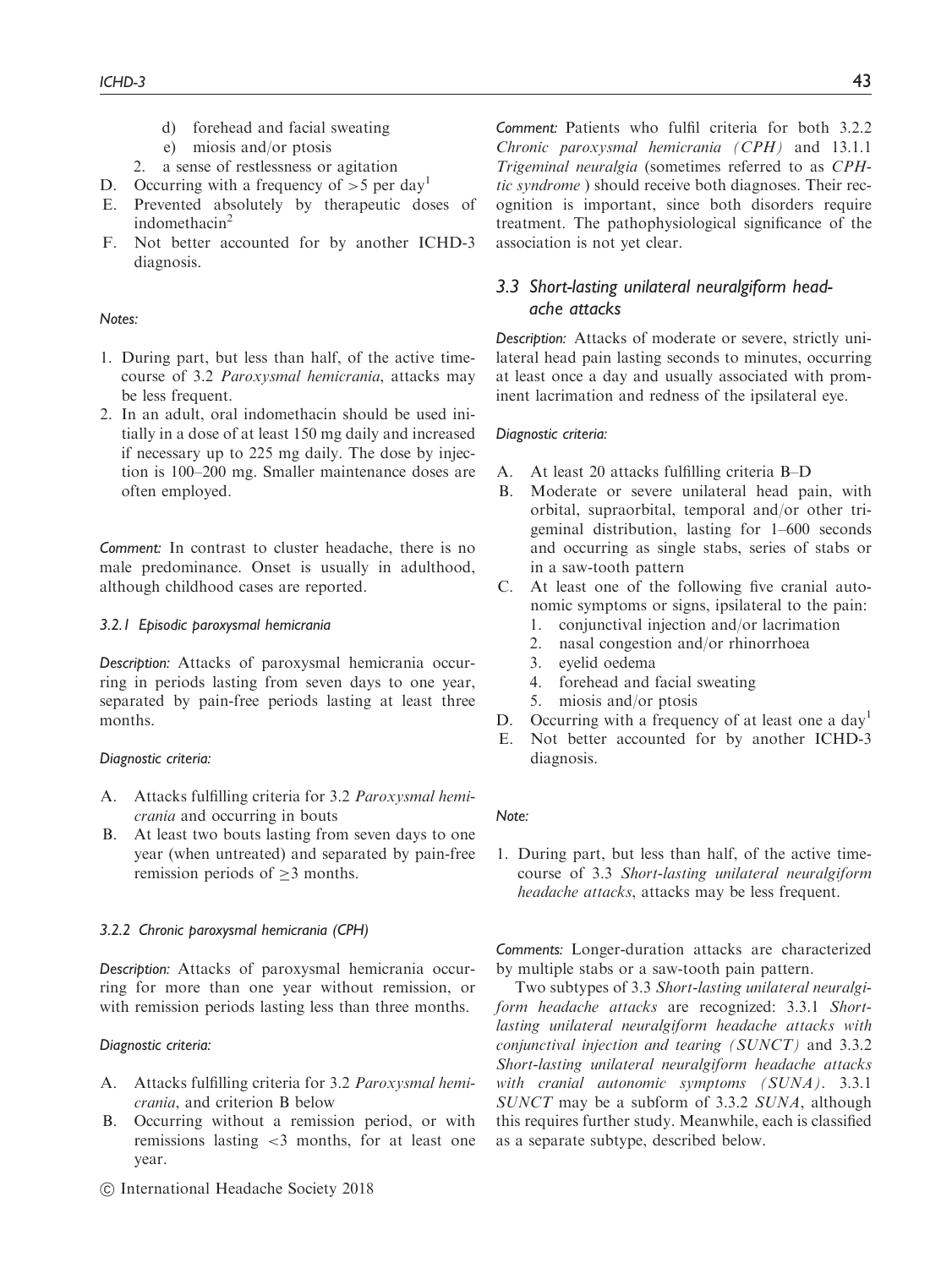3.3.1 SUNCT and 3.3.2 SUNA can usually be triggered without a refractory period. This is in contrast to 13.1.1 Trigeminal neuralgia, which usually has a refractory period after each attack.

3.3.1 Short-lasting unilateral neuralgiform headache attacks with conjunctival injection and tearing (SUNCT)

### Diagnostic criteria:

- A. Attacks fulfilling criteria for 3.3 Short-lasting unilateral neuralgiform headache attacks, and criterion B below
- B. Both of the following, ipsilateral to the pain:
	- 1. conjunctival injection
	- 2. lacrimation (tearing).

Comments: The literature suggests that the most common mimic of 3.3.1 SUNCT is a lesion in the posterior fossa.

Patients have been described in whom there is overlap between 3.3.1 SUNCT and 13.1.1 Trigeminal neuralgia. Differentiation is clinically complex. Such patients should receive both diagnoses.

Patients with both 3.3.1 SUNCT and 3.1 Cluster headache have been reported; the pathophysiological significance of this overlap is yet to be determined.

## 3.3.1.1 Episodic SUNCT

Description: Attacks of SUNCT occurring in periods lasting from seven days to one year, separated by pain-free periods lasting three months or more.

### Diagnostic criteria:

- A. Attacks fulfilling criteria for 3.3.1 Short-lasting unilateral neuralgiform headache attacks with conjunctival injection and tearing and occurring in bouts
- B. At least two bouts lasting from seven days to one year (when untreated) and separated by pain-free remission periods of  $\geq$ 3 months.

## 3.3.1.2 Chronic SUNCT

Description: Attacks of SUNCT occurring for more than one year without remission, or with remission periods lasting less than three months.

#### Diagnostic criteria:

- A. Attacks fulfilling criteria for 3.3.1 Short-lasting unilateral neuralgiform headache attacks with conjunctival injection and tearing, and criterion B below
- B. Occurring without a remission period, or with remissions lasting <3 months, for at least one year.

## 3.3.2 Short-lasting unilateral neuralgiform headache attacks with cranial autonomic symptoms (SUNA)

- A. Attacks fulfilling criteria for 3.3 Short-lasting unilateral neuralgiform headache attacks, and criterion B below
- B. Not more than one of the following, ipsilateral to the pain:
	- 1. conjunctival injection
	- 2. lacrimation (tearing).

## 3.3.2.1 Episodic SUNA

Description: Attacks of SUNA occurring in periods lasting from seven days to one year, separated by pain-free periods lasting at least three months.

#### Diagnostic criteria:

- A. Attacks fulfilling criteria for 3.3.2 Short-lasting unilateral neuralgiform headache attacks with cranial autonomic symptoms and occurring in bouts
- B. At least two bouts lasting from seven days to one year (when untreated) and separated by pain-free remission periods of  $\geq$ 3 months.

### 3.3.2.2 Chronic SUNA

Description: Attacks of SUNA occurring for more than one year without remission, or with remission periods lasting less than three months.

#### Diagnostic criteria:

- A. Attacks fulfilling criteria for 3.3.2 Short-lasting unilateral neuralgiform headache attacks with cranial autonomic symptoms, and criterion B below
- B. Occurring without a remission period, or with remissions lasting <3 months, for at least one year.

## 3.4 Hemicrania continua

Description: Persistent, strictly unilateral headache, associated with ipsilateral conjunctival injection,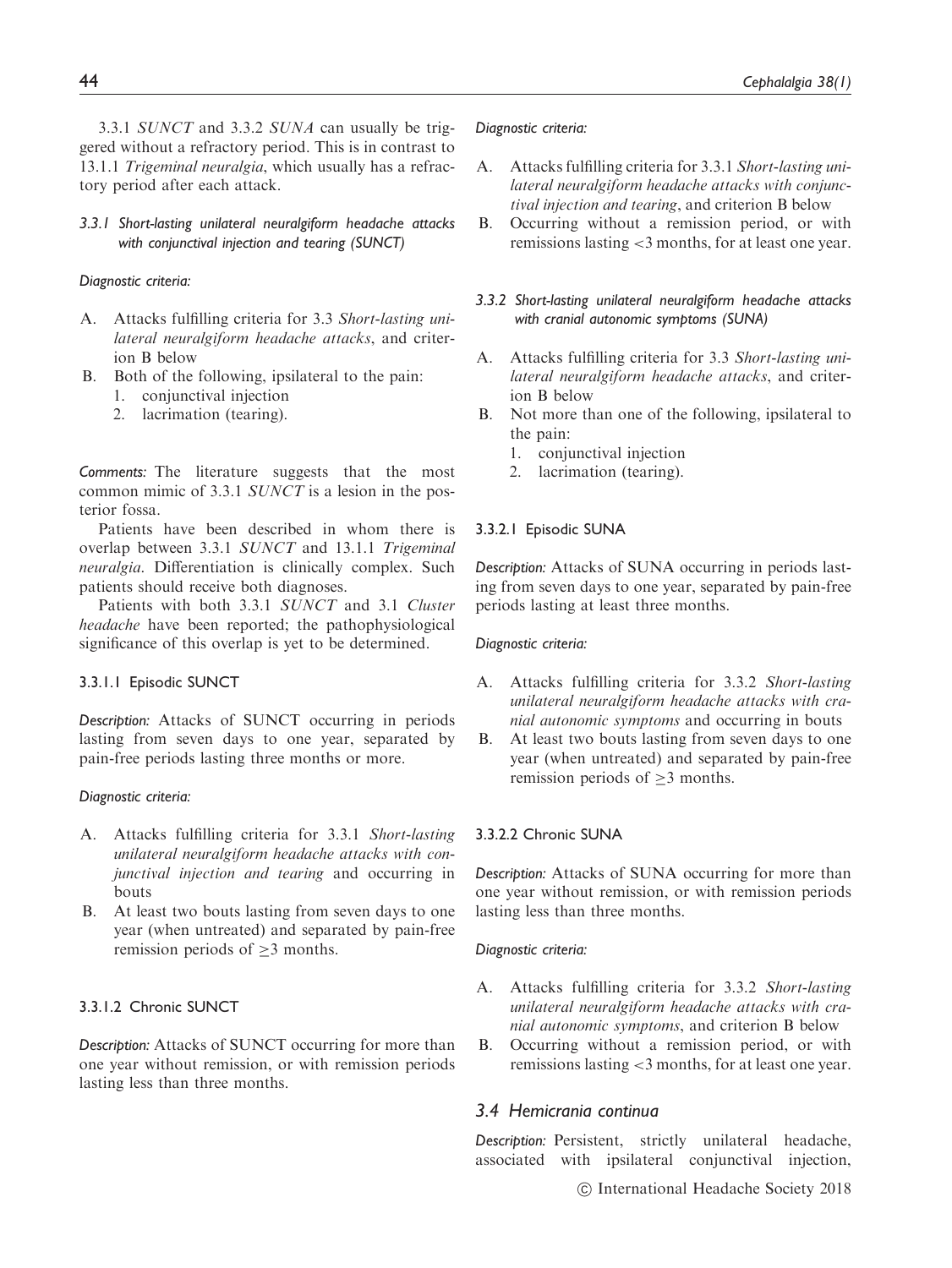lacrimation, nasal congestion, rhinorrhoea, forehead and facial sweating, miosis, ptosis and/or eyelid oedema, and/or with restlessness or agitation. The headache is absolutely sensitive to indomethacin.

## Diagnostic criteria:

- A. Unilateral headache fulfilling criteria B–D
- B. Present for  $>3$  months, with exacerbations of moderate or greater intensity
- C. Either or both of the following:
	- 1. at least one of the following symptoms or signs, ipsilateral to the headache:
		- a) conjunctival injection and/or lacrimation
		- b) nasal congestion and/or rhinorrhoea
		- c) eyelid oedema
		- d) forehead and facial sweating
		- e) miosis and/or ptosis
	- 2. a sense of restlessness or agitation, or aggravation of the pain by movement
- D. Responds absolutely to therapeutic doses of indomethacin<sup>1</sup>
- E. Not better accounted for by another ICHD-3 diagnosis.

### Note:

1. In an adult, oral indomethacin should be used initially in a dose of at least 150 mg daily and increased if necessary up to 225 mg daily. The dose by injection is 100–200 mg. Smaller maintenance doses are often employed.

Comments: Migrainous symptoms such as photophobia and phonophobia are often seen in 3.4 Hemicrania continua.

3.4 Hemicrania continua is included under 3. Trigeminal autonomic cephalalgias in ICHD-3 on the basis that the pain is typically unilateral, as are the cranial autonomic symptoms when present (in ICHD-II it was under 4. Other primary headache disorders).

Brain imaging studies show important overlaps between all disorders included here, notably activation in the region of the posterior hypothalamic grey. In addition, the absolute response to indomethacin of 3.4 Hemicrania continua is shared with 3.2 Paroxysmal hemicrania.

#### 3.4.1 Hemicrania continua, remitting subtype

Description: Hemicrania continua characterized by pain that is not continuous but is interrupted by remission periods of at least 24 hours' duration.

! International Headache Society 2018

## Diagnostic criteria:

- A. Headache fulfilling criteria for 3.4 Hemicrania continua, and criterion B below
- B. Headache is not daily or continuous, but interrupted (without treatment) by remission periods of  $\geq 24$ hours.

Comment: 3.4.1 Hemicrania continua, remitting subtype can arise de novo or from 3.4.2 Hemicrania continua, unremitting subtype.

#### 3.4.2 Hemicrania continua, unremitting subtype

Description: Hemicrania continua characterized by continuous pain for at least one year, without remission periods of at least 24 hours.

### Diagnostic criteria:

- A. Headache fulfilling criteria for 3.4 Hemicrania continua, and criterion B below
- B. Headache is daily and continuous for at least one year, without remission periods of  $\geq$ 24 hours.

Comment: 3.4.2 Hemicrania continua, unremitting subtype can arise de novo or evolve from 3.4.1 Hemicrania continua, remitting subtype. The majority of patients have the unremitting subtype from onset.

## 3.5 Probable trigeminal autonomic cephalalgia

Description: Headache attacks that are believed to be a type or subtype of 3. Trigeminal autonomic cephalalgias, but which are missing one of the features required to fulfil all criteria for any of the types and subtypes coded above, and do not fulfil all criteria for another headache disorder.

## Diagnostic criteria:

- A. Headache attacks fulfilling all but one of criteria A–D for 3.1 Cluster headache, criteria A–E for 3.2 Paroxysmal hemicrania, criteria A–D for 3.3 Shortlasting unilateral neuralgiform headache attacks or criteria A–D for 3.4 Hemicrania continua
- B. Not fulfilling ICHD-3 criteria for any other headache disorder
- C. Not better accounted for by another ICHD-3 diagnosis.

Comment: Patients may be coded 3.5.1 Probable cluster headache, 3.5.2 Probable paroxysmal hemicrania, 3.5.3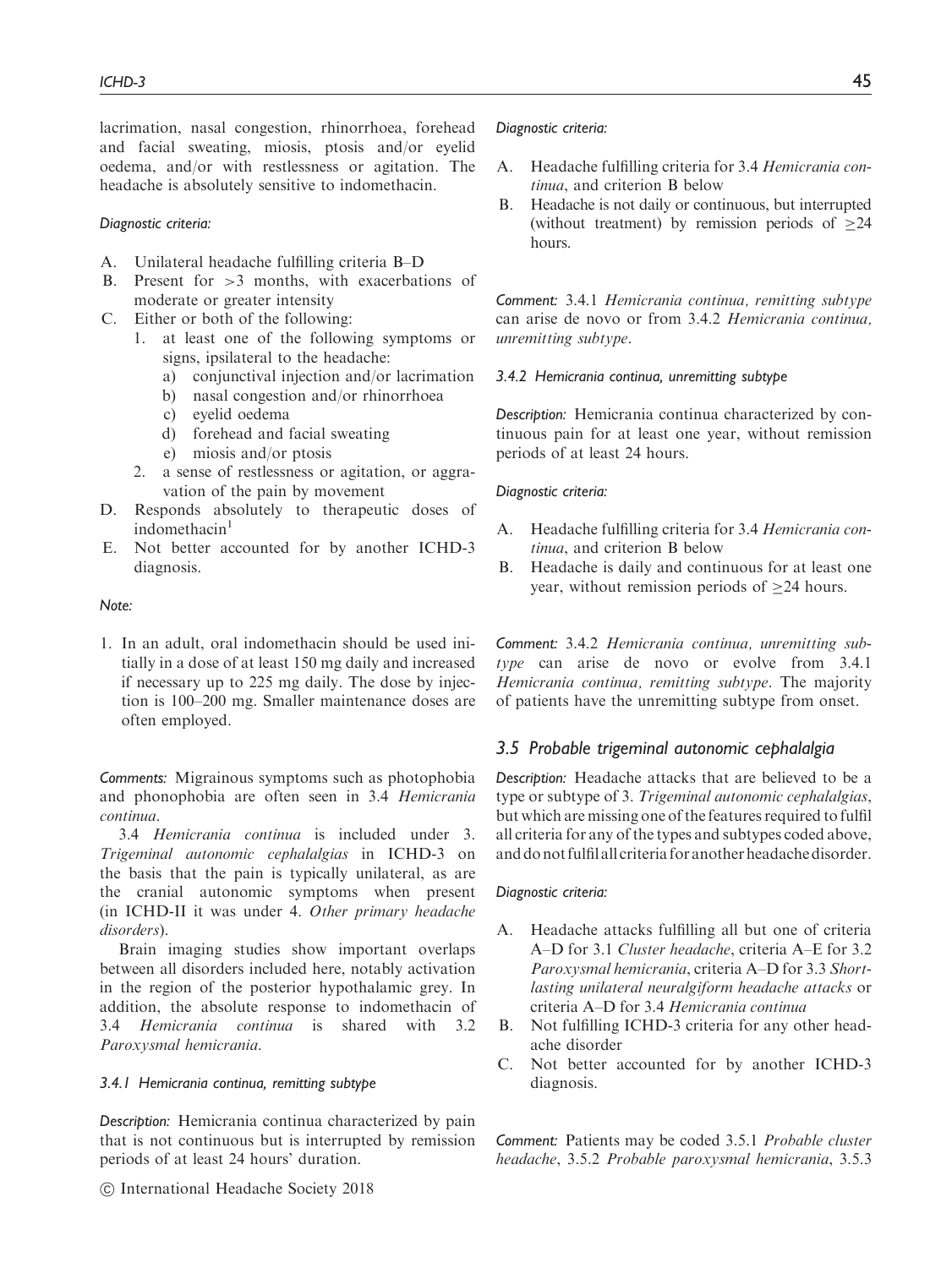Probable short-lasting unilateral neuralgiform headache attacks or 3.5.4 Probable hemicrania continua. Such patients either have not had a sufficient number of typical attacks (e.g. only a first bout of cluster headache), or have had a sufficient number but fail to fulfil one of the other criteria.

# **Bibliography**

- Bahra A, May A and Goadsby PJ. Cluster headache: A prospective clinical study in 230 patients with diagnostic implications. Neurology 2002; 58: 354–361.
- Benoliel R and Sharav Y. Trigeminal neuralgia with lacrimation or SUNCT syndrome? Cephalalgia 1998; 18: 85–90.
- Bing R. Uber traumatische Erythromelalgie und Erthroprosopalgie. Nervenarzt 1930; 3: 506–512.
- Boes CJ, Matharu MS and Goadsby PJ. The paroxysmal hemicrania-tic syndrome. Cephalalgia 2003; 23: 24–28.
- Bordini C, Antonaci F, Stovner LJ, et al. ''Hemicrania continua'': A clinical review. Headache 1991; 31: 20– 26.
- Bouhassira D, Attal N, Esteve M, et al. SUNCT syndrome. A case of transformation from trigeminal neuralgia. Cephalalgia 1994; 14: 168–170.
- Broeske D, Lenn NJ and Cantos E. Chronic paroxysmal hemicrania in a young child: Possible relation to ipsilateral occipital infarction. J Child Neurol 1993; 8: 235–236.
- Bussone G, Leone M, Volta GD, et al. Short-lasting unilateral neuralgiform headache attacks with tearing and conjunctival injection: The first symptomatic case. Cephalalgia 1991; 11: 123–127.
- Caminero AB, Pareja JA and Dobato JL. Chronic paroxysmal hemicrania-tic syndrome. Cephalalgia 1998; 18: 159–161.
- Cittadini E and Goadsby PJ. Hemicrania continua: A clinical study of 39 patients with diagnostic implications. Brain 2010; 133: 1973–1986.
- Cittadini E, Matharu MS and Goadsby PJ. Paroxysmal hemicrania: A prospective clinical study of thirtyone cases. Brain 2008; 131: 1142–1155.
- Cohen AS, Matharu MS and Goadsby PJ. Short-lasting unilateral neuralgiform headache attacks with conjunctival injection and tearing (SUNCT) or cranial autonomic features (SUNA). A prospective clinical study of SUNCT and SUNA. Brain 2006; 129: 2746–2760.
- De Benedittis G. SUNCT syndrome associated with cavernous angioma of the brain stem. Cephalalgia 1996; 16: 503–506.
- Ekbom K. Ergotamine tartrate orally in Horton's 'histaminic cephalalgia' (also called Harris's ciliary neuralgia). Acta Psychiatr Scand 1947; 46: 106–113.
- Ekbom K. Nitroglycerin as a provocative agent in cluster headache. Arch Neurol 1968; 19: 487–493.
- Empl M, Goadsby PJ and Kaube H. Migraine with aura, episodic cluster headache, and SUNCT syndrome consecutively in a patient: Trigemino-vascular trinity. Cephalalgia 2003; 23: 584.
- Eulenberg A. Lehrbuch der Nervenkrankheiten, 2nd edition. Berlin: Hirschwald, 1878.
- Goadsby PJ. Pathophysiology of cluster headache: A trigeminal autonomic cephalgia. Lancet Neurol 2002; 1: 37–43.
- Goadsby PJ and Lipton RB. A review of paroxysmal hemicranias, SUNCT syndrome and other shortlasting headaches with autonomic features, including new cases. Brain 1997; 120: 193–209.
- Goadsby PJ and Lipton RB. Paroxysmal hemicraniatic syndrome. Headache 2001; 41: 608–609.
- Goadsby PJ, Matharu MS and Boes CJ. SUNCT syndrome or trigeminal neuralgia with lacrimation. Cephalalgia 2001; 21: 82–83.
- Hannerz J. Trigeminal neuralgia with chronic paroxysmal hemicrania: The CPH-tic syndrome. Cephalalgia 1993; 13: 361–364.
- Hannerz J. The second case of chronic paroxysmal hemicrania-tic syndrome [Editorial comment]. Cephalalgia 1998; 18: 124.
- Harris W. Ciliary (migrainous) neuralgia and its treatment. BMJ 1936; 1: 457–460.
- Horton BT. Histaminic cephalgia. Lancet 1952; 72: 92– 98.
- Irimia P, Cittadini E, Paemeleire K, et al. Unilateral photophobia or phonophobia in migraine compared with trigeminal autonomic cephalalgias. Cephalalgia 2008; 28: 626–630.
- Klimek A. Cluster-tic syndrome. Cephalalgia 1987; 7: 161–162.
- Kreiner M. Use of streptomycin-lidocaine injections in the treatment of the cluster-tic syndrome. Clinical perspectives and a case report. J Craniomaxillofac Surg 1996; 24: 289–292.
- Kudrow L. Cluster Headache: Mechanisms and Management. Oxford: Oxford University Press, 1980.
- Kudrow DB and Kudrow L. Successful aspirin prophylaxis in a child with chronic paroxysmal hemicrania. Headache 1989; 29: 280–281.
- Manzoni GC. Gender ratio of cluster headache over the years: A possible role of changes in lifestyle. Cephalalgia 1998; 18: 138–142.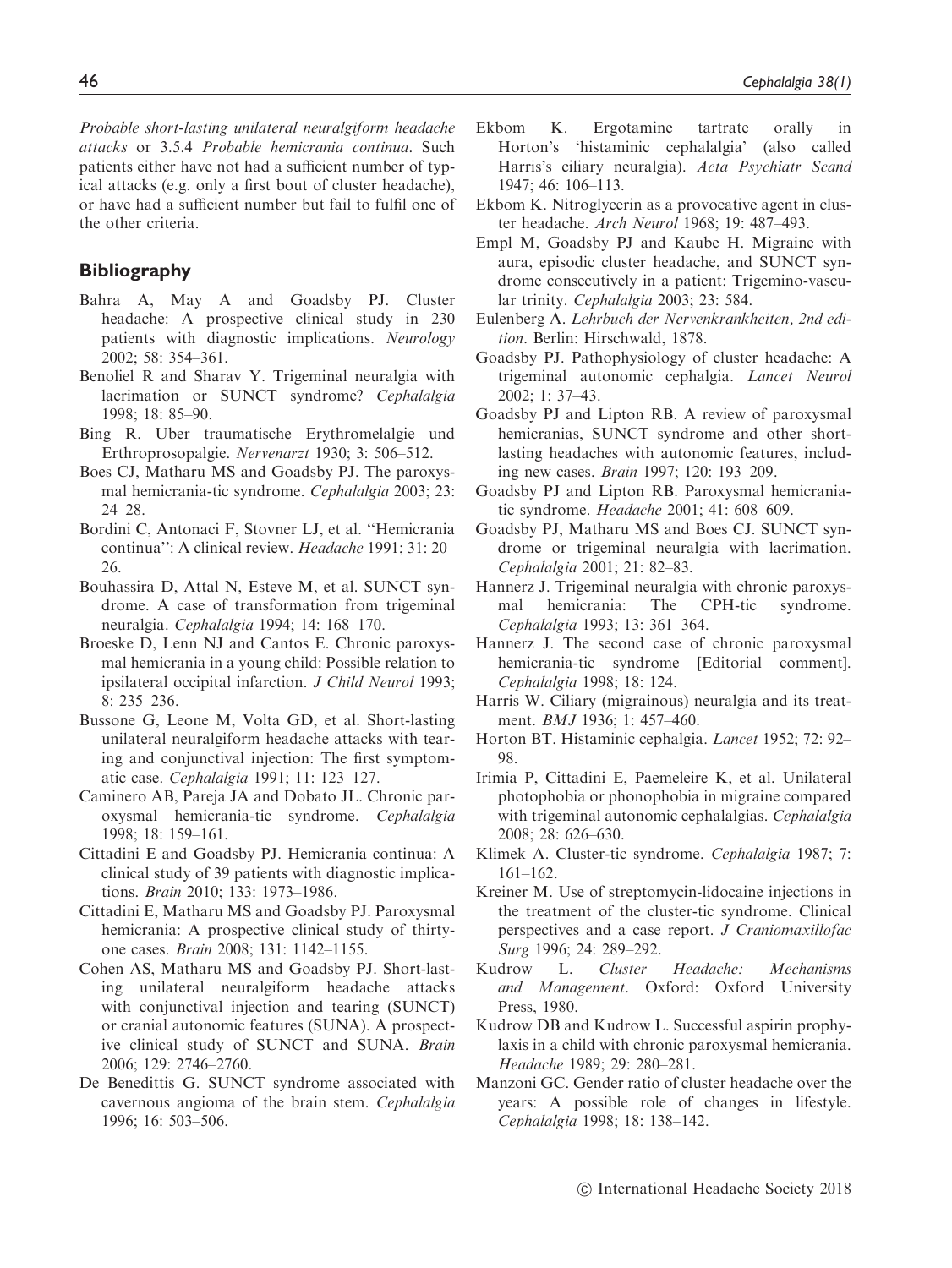- Manzoni GC, Micieli G, Granella F, et al. Cluster headache course over ten years in 189 patients. Cephalalgia 1991; 11: 169–174.
- Manzoni GC, Terzano MG, Bono G, et al. Cluster headache – Clinical findings in 180 patients. Cephalalgia 1983; 3: 21–30.
- Martinez-Salio A, Porta-Etessam J, Perez-Martinez D, et al. Chronic paroxysmal hemicrania-tic syndrome. Headache 2000; 40: 682–685.
- May A and Goadsby PJ. The trigeminovascular system in humans: Pathophysiological implications for primary headache syndromes of the neural influences on the cerebral circulation. J Cereb Blood Flow Metab 1999; 19: 115–127.
- May A, Bahra A, Buchel C, et al. Hypothalamic activation in cluster headache attacks. Lancet 1998; 352: 275–278.
- Monzillo PH, Sanvito WL and Da Costa AR. Clustertic syndrome: Report of five new cases. Arq Neuropsiquiatr 2000; 58: 518–521.
- Morales F, Mostacero E, Marta J, et al. Vascular malformation of the cerebellopontine angle associated with SUNCT syndrome. Cephalalgia 1994; 14: 301–302.
- Mulleners WM and Verhagen WIM. Cluster-tic syndrome. Neurology 1996; 47: 302.
- Newman LC, Lipton RB and Solomon S. Hemicrania continua: Ten new cases and a review of the literature. Neurology 1994; 44: 2111–2114.
- Obermann M, Yoon M-S, Dommes P, et al. Prevalence of trigeminal autonomic symptoms in migraine: A population-based study. Cephalalgia 2007; 27: 504– 509.
- Pascual J and Berciano J. Relief of cluster-tic syndrome by the combination of lithium and carbamazepine. Cephalalgia 1993; 13: 205–206.
- Romberg MH. Lehrbuch der Nervenkrankheiten des Menschen. Berlin: Dunker, 1840.
- Russell MB, Andersson PG, Thomsen LL, et al. Cluster headache is an autosomal dominantly inherited disorder in some families: A complex segregation analysis. J Med Genetics 1995; 32: 954–956.
- Sanahuja J, Vazquez P and Falguera M. Paroxysmal hemicrania-tic syndrome responsive to acetazolamide. Cephalalgia 2005; 25: 547–549.
- Silberstein SD, Niknam R, Rozen TD, et al. Cluster headache with aura. Neurology 2000; 54: 219–221.
- Sjaastad O and Dale I. Evidence for a new (?), treatable headache entity. Headache 1974; 14: 105–108.
- Sjaastad O, Saunte C, Salvesen R, et al. Shortlasting unilateral neuralgiform headache attacks with conjunctival injection, tearing, sweating, and rhinorrhea. Cephalalgia 1989; 9: 147–156.
- Sjostrand C, Waldenlind E and Ekbom K. A follow up study of 60 patients after an assumed first period of cluster headache. Cephalalgia 2000; 20: 653–657.
- Sluder G. The syndrome of sphenopalatine ganglion neurosis. Am J Med 1910; 140: 868–878.
- Solomon S, Apfelbaum RI and Guglielmo KM. The cluster-tic syndrome and its surgical therapy. Cephalalgia 1985; 5: 83–89.
- Sprenger T and Goadsby PJ. What has functional neuroimaging done for primary headache ... and for the clinical neurologist? J Clin Neurosci 2010; 17: 547–553.
- Vail HH. Vidian neuralgia. Ann Otol Rhinol Laryngol 1932; 41: 837–856.
- Watson P and Evans R. Cluster-tic syndrome. Headache 1985; 25: 123–126.
- Zukerman E, Peres MFP, Kaup AO, et al. Chronic paroxysmal hemicrania-tic syndrome. Neurology 2000; 54: 1524–1526.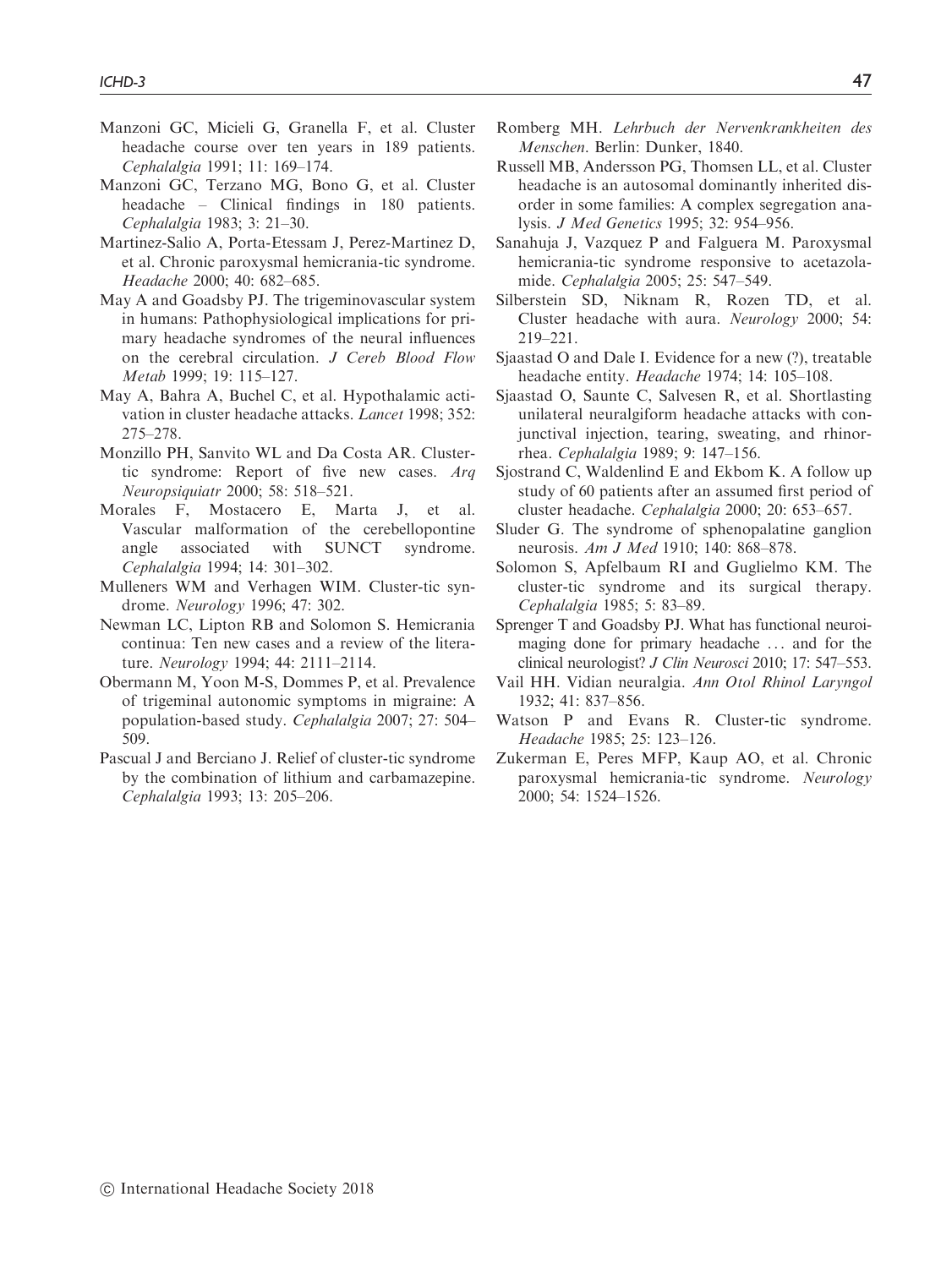# 4. Other primary headache disorders

- 4.1 Primary cough headache
	- 4.1.1 Probable primary cough headache
- 4.2 Primary exercise headache
- 4.2.1 Probable primary exercise headache
- 4.3 Primary headache associated with sexual activity
	- 4.3.1 Probable primary headache associated with sexual activity
- 4.4 Primary thunderclap headache
- 4.5 Cold-stimulus headache
	- 4.5.1 Headache attributed to external application of a cold stimulus
	- 4.5.2 Headache attributed to ingestion or inhalation of a cold stimulus
	- 4.5.3 Probable cold-stimulus headache
		- 4.5.3.1 Headache probably attributed to external application of a cold stimulus
		- 4.5.3.2 Headache probably attributed to ingestion or inhalation of a cold stimulus
- 4.6 External-pressure headache
	- 4.6.1 External-compression headache
	- 4.6.2 External-traction headache
	- 4.6.3 Probable external-pressure headache
		- 4.6.3.1 Probable external-compression headache
	- 4.6.3.2 Probable external-traction headache
- 4.7 Primary stabbing headache
- 4.7.1 Probable primary stabbing headache
- 4.8 Nummular headache
- 4.8.1 Probable nummular headache
- 4.9 Hypnic headache
- 4.9.1 Probable hypnic headache
- 4.10 New daily persistent headache (NDPH)
	- 4.10.1 Probable new daily persistent headache

## General comment

Primary or secondary headache or both? Two rules apply to 4. Other primary headache disorders, according to circumstances.

- 1. When a new headache with the characteristics of any of the disorders classified here occurs for the first time in close temporal relation to another disorder known to cause headache, or fulfils other criteria for causation by that disorder, the new headache is coded as a secondary headache attributed to the causative disorder.
- 2. When a pre-existing headache with the characteristics of any of the disorders classified here becomes chronic, or is made significantly worse (usually meaning a twofold or greater increase in frequency and/or severity), in close temporal relation to such a

causative disorder, both the initial headache diagnosis and the secondary headache diagnosis should be given, provided that there is good evidence that the disorder can cause headache.

# Introduction

This chapter includes a number of primary headache disorders that are clinically heterogeneous. They are grouped into four categories and coded in sequence in ICHD-3 accordingly.

- 1. Headaches associated with physical exertion, including 4.1 Primary cough headache, 4.2 Primary exercise headache, 4.3 Primary headache associated with sexual activity and 4.4 Primary thunderclap headache.
- 2. Headaches attributed to direct physical stimuli (considered to be primary headache disorders because they are brought on by physiological [non-damaging] stimuli), including 4.5 Cold-stimulus headache and 4.6 External-pressure headache.
- 3. Epicranial headaches (i.e. head pain over the scalp), including 4.7 Primary stabbing headache and 4.8 Nummular headache (as well as A4.11 Epicrania fugax in the Appendix).
- 4. Other miscellaneous primary headache disorders including 4.9 Hypnic headache and 4.10 New daily persistent headache.

The pathogenesis of these disorders is still poorly understood, and their treatments are suggested on the basis of anecdotal reports or uncontrolled trials.

Headaches with similar characteristics to several of these disorders can be symptomatic of another disorder (i.e. secondary headaches); when they first present, they demand careful evaluation by imaging and/or other appropriate tests. The onset of some of these headaches (e.g. 4.2 Primary exercise headache, 4.3 Primary headache associated with sexual activity and 4.4 Primary thunderclap headache) can be acute, and affected patients are sometimes assessed in emergency departments. Appropriate and full investigation (neuroimaging, in particular) is mandatory in these cases.

# 4.1 Primary cough headache

Previously used terms: Benign cough headache; Valsalvamanœuvre headache.

Description: Headache precipitated by coughing or other Valsalva (straining) manœuvre, but not by prolonged physical exercise, in the absence of any intracranial disorder.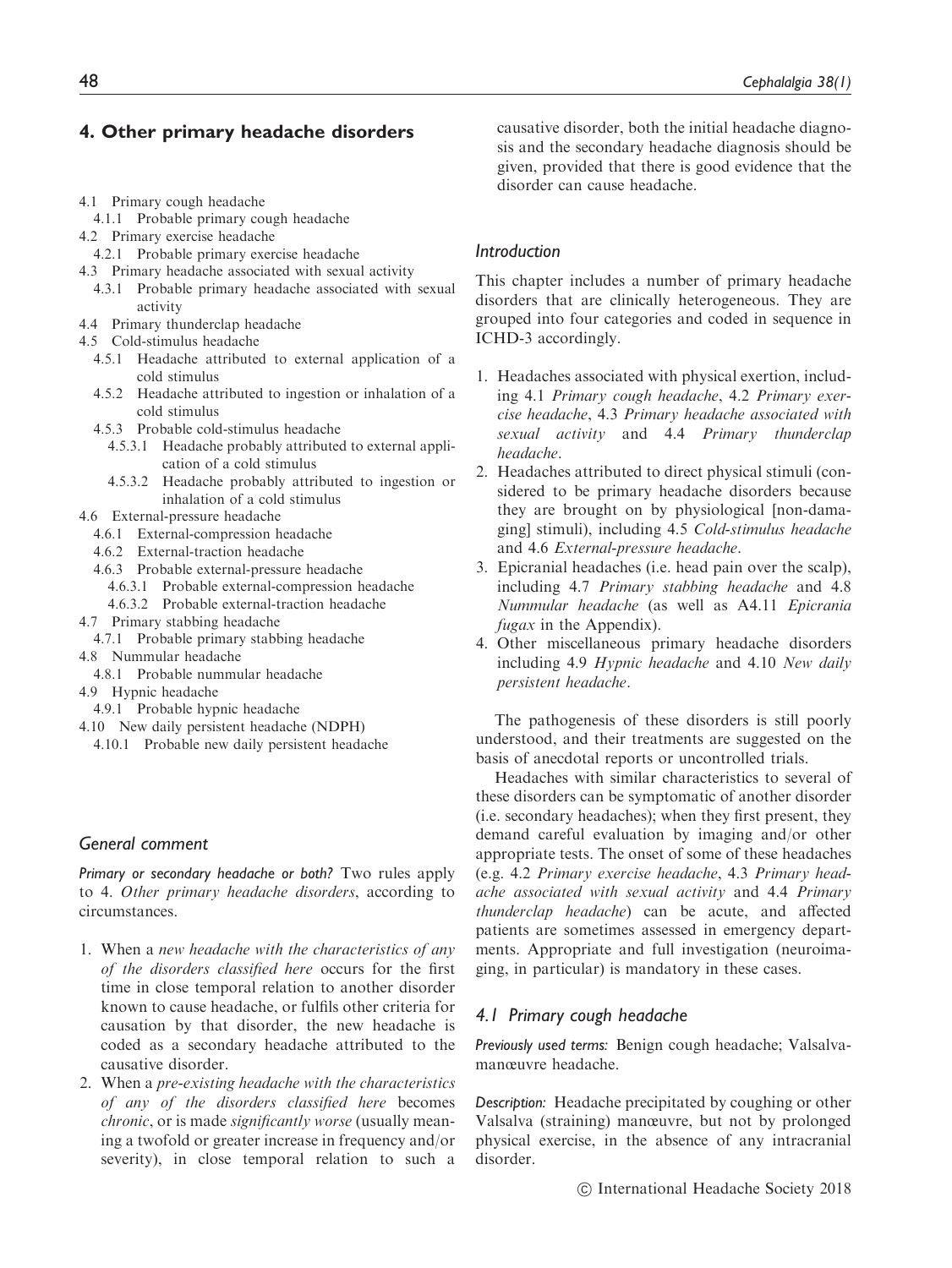Diagnostic criteria:

- A. At least two headache episodes fulfilling criteria  $R$ – $D$
- B. Brought on by and occurring only in association with coughing, straining and/or other Valsalva  $m$ anœuvre $<sup>1</sup>$ </sup>
- $C.$  Sudden onset<sup>2</sup>
- D. Lasting between one second and two hours<sup>2</sup>
- E. Not better accounted for by another ICHD-3 diagnosis.<sup>3</sup>

## Notes:

- 1. Headache arises moments after the cough or other stimulus.
- 2. Headache reaches its peak almost immediately, and then subsides over several seconds to a few minutes (although some patients experience mild to moderate headache for two hours).
- 3. The syndrome of cough headache is symptomatic in about 40% of cases, and the majority of patients in whom this is so have Arnold–Chiari malformation type I. Other reported causes include spontaneous intracranial hypotension, carotid or vertebrobasilar diseases, middle cranial fossa or posterior fossa tumours, midbrain cyst, basilar impression, platybasia, subdural haematoma, cerebral aneurysms and reversible cerebral vasoconstriction syndrome. Diagnostic neuroimaging plays an important role in the search for possible intracranial lesions or abnormalities. Since subtentorial tumours accounted for more than 50% of intracranial space-occupying lesions in children, cough headache in paediatric patients should be considered symptomatic until proved otherwise.

Comments: 4.1 Primary cough headache is a rare condition, accounting for 1% or fewer of all headache patients consulting neurological clinics. However, one report found one-fifth of patients with cough seen in a chest medicine clinic had cough headache.

4.1 Primary cough headache is usually bilateral and posterior, and predominantly affects patients older than 40 years of age. There is a significant correlation between the frequency of the cough and the severity of the headache. Associated symptoms such as vertigo, nausea and sleep abnormality have been reported by up to two-thirds of patients with 4.1 Primary cough headache.

While indomethacin (50–200 mg/day) is usually effective in treating 4.1 Primary cough headache, a few symptomatic cases have been reported to respond to this treatment.

## 4.1.1 Probable primary cough headache

#### Diagnostic criteria:

- A. Either of the following:
	- 1. a single headache episode fulfilling criteria B–D
	- 2. at least two headache episodes fulfilling criterion B and either of criteria C and D
- B. Brought on by and occurring only in association with coughing, straining and/or other Valsalva manœuvre
- C. Sudden onset
- D. Lasting between one second and two hours
- E. Not fulfilling ICHD-3 criteria for any other headache disorder
- F. Not better accounted for by another ICHD-3 diagnosis.

## 4.2 Primary exercise headache

Previously used terms: Primary exertional headache; benign exertional headache.

Coded elsewhere: Exercise-induced migraine is coded under 1. Migraine according to its type or subtype.

Description: Headache precipitated by any form of exercise in the absence of any intracranial disorder.

## Diagnostic criteria:

- A. At least two headache episodes fulfilling criteria B and C
- B. Brought on by and occurring only during or after strenuous physical exercise
- C. Lasting <48 hours
- D. Not better accounted for by another ICHD-3 diagnosis.<sup>1</sup>

## Note:

1. Symptomatic cases occur. On first occurrence of headache with these characteristics, it is mandatory to exclude subarachnoid haemorrhage, arterial dissection and reversible cerebral vasoconstriction syndrome.

Comments: 4.2 Primary exercise headache occurs particularly in hot weather or at high altitude. Subtypes such as 'weightlifter's headache' are recognized but not individually classified. Unlike 4.1 Primary cough headache, which can be triggered by short-lasting trains of efforts (i.e. Valsalva-like manœuvres), 4.2 Primary

<sup>!</sup> International Headache Society 2018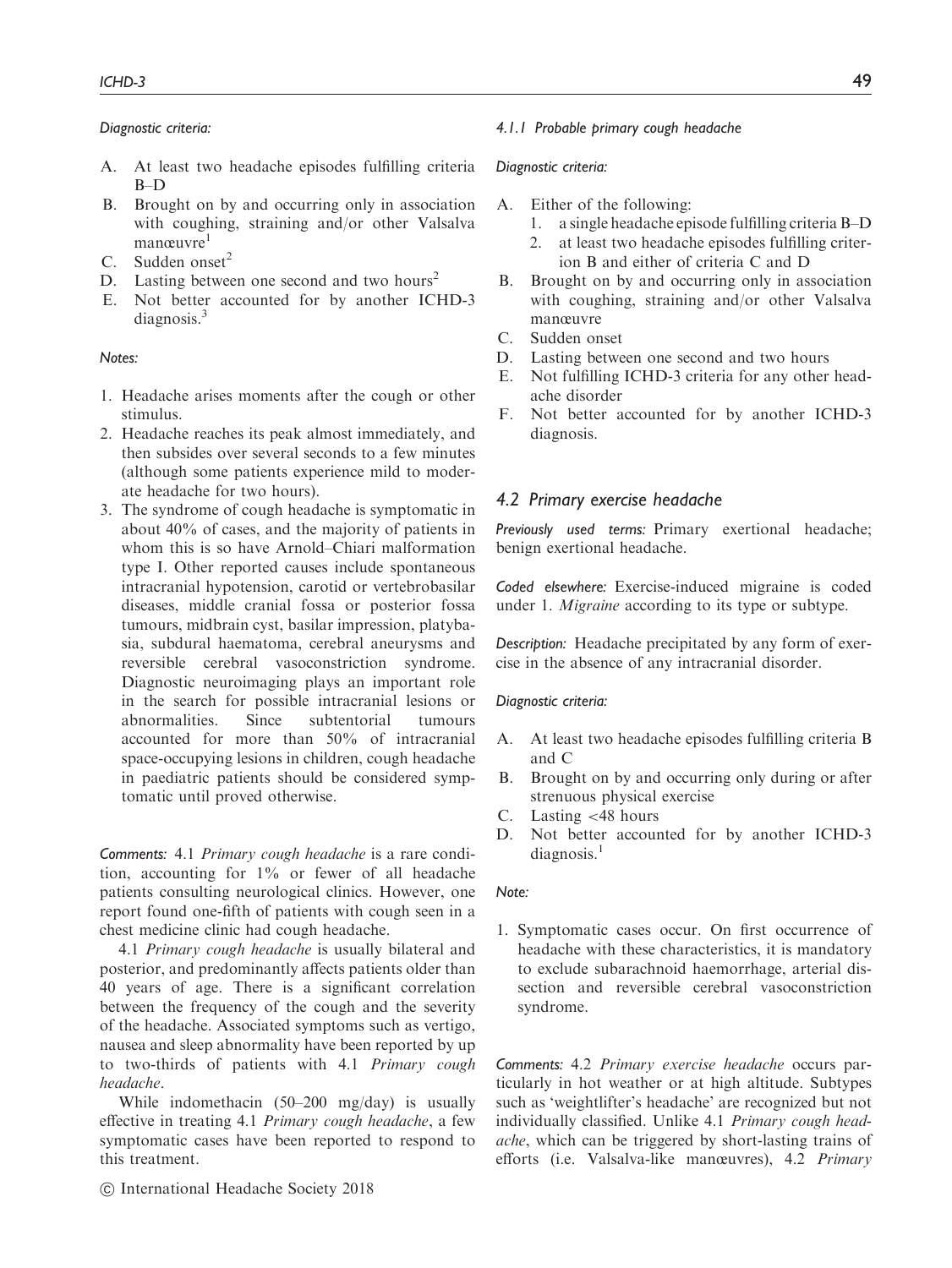exercise headache is usually precipitated by sustained physically strenuous exercise.

Headache had a pulsating character in most respondents with exercise headache in the Vågå study (less so among adolescent sufferers, of whom almost half had headache durations of less than five minutes).

There are reports of prevention in some patients by ergotamine tartrate. Indomethacin has been found effective in the majority of the cases.

The pathophysiological mechanisms underlying 4.2 Primary exercise headache are unknown. Most investigators believe it is vascular in origin, hypothesizing that venous or arterial distension, secondary to physical exercise, is the pain-inducing mechanism. The recent finding that patients with 4.2 Primary exercise headache have a significantly higher prevalence of internal jugular venous valve incompetence (70% compared with 20% of controls) suggests that intracranial venous congestion caused by retrograde jugular venous flow may play a role in the pathophysiology of this disorder.

#### 4.2.1 Probable primary exercise headache

#### Diagnostic criteria:

- A. Either of the following:
	- 1. a single headache episode fulfilling criteria B and C
	- 2. at least two headache episodes fulfilling criterion B but not criterion C
- B. Brought on by and occurring only during or after strenuous physical exercise
- C. Lasting <48 hours
- D. Not fulfilling ICHD-3 criteria for any other headache disorder
- E. Not better accounted for by another ICHD-3 diagnosis.

# 4.3 Primary headache associated with sexual activity

Previously used terms: Benign sex headache; benign vascular sexual headache; coital cephalalgia; coital headache; intercourse headache; orgasmic cephalalgia; orgasmic headache; sexual headache.

Coded elsewhere: Postural headache occurring after coitus should be coded as 7.2.3 Headache attributed to spontaneous intracranial hypotension because it is most probably due to CSF leakage.

Description: Headache precipitated by sexual activity, usually starting as a dull bilateral ache as sexual excitement increases and suddenly becoming intense at orgasm, in the absence of any intracranial disorder.

#### Diagnostic criteria:

- A. At least two episodes of pain in the head and/or neck fulfilling criteria B–D
- B. Brought on by and occurring only during sexual activity
- C. Either or both of the following:
	- 1. increasing in intensity with increasing sexual excitement
	- 2. abrupt explosive intensity just before or with orgasm
- D. Lasting from one minute to 24 hours with severe intensity and/or up to 72 hours with mild intensity
- E. Not better accounted for by another ICHD-3 diagnosis. $1,2$

#### Notes:

- 1. 4.3 Primary headache associated with sexual activity is not associated with disturbance of consciousness, vomiting or visual, sensory or motor symptoms, whereas symptomatic sexual headache may be. On the first onset of headache with sexual activity, it is mandatory to exclude subarachnoid haemorrhage, intra- and extracranial arterial dissection and reversible cerebral vasoconstriction syndrome (RCVS).
- 2. Multiple explosive headaches during sexual activities should be considered as 6.7.3 Headache attributed to reversible cerebral vasoconstriction syndrome (qv) until proven otherwise by angiographic studies (including conventional, magnetic resonance (MR) or computed tomography (CT) angiography) or transcranial Doppler ultrasonography. Of note, vasoconstrictions may not be observed in the early stage of RCVS; therefore, follow-up studies may be needed.

Comments: Two subtypes (preorgasmic headache and orgasmic headache) were included in ICHD-I and ICHD-II, but clinical studies have since been unable to distinguish these; therefore, 4.3 Primary headache associated with sexual activity is now regarded as a single entity with variable presentation.

Recent studies have shown that up to 40% of all cases run a chronic course over more than a year.

Some patients experience only one attack of 4.3 Primary headache attributed with sexual activity during their lives; they should be diagnosed as 4.3.1 Probable primary headache associated with sexual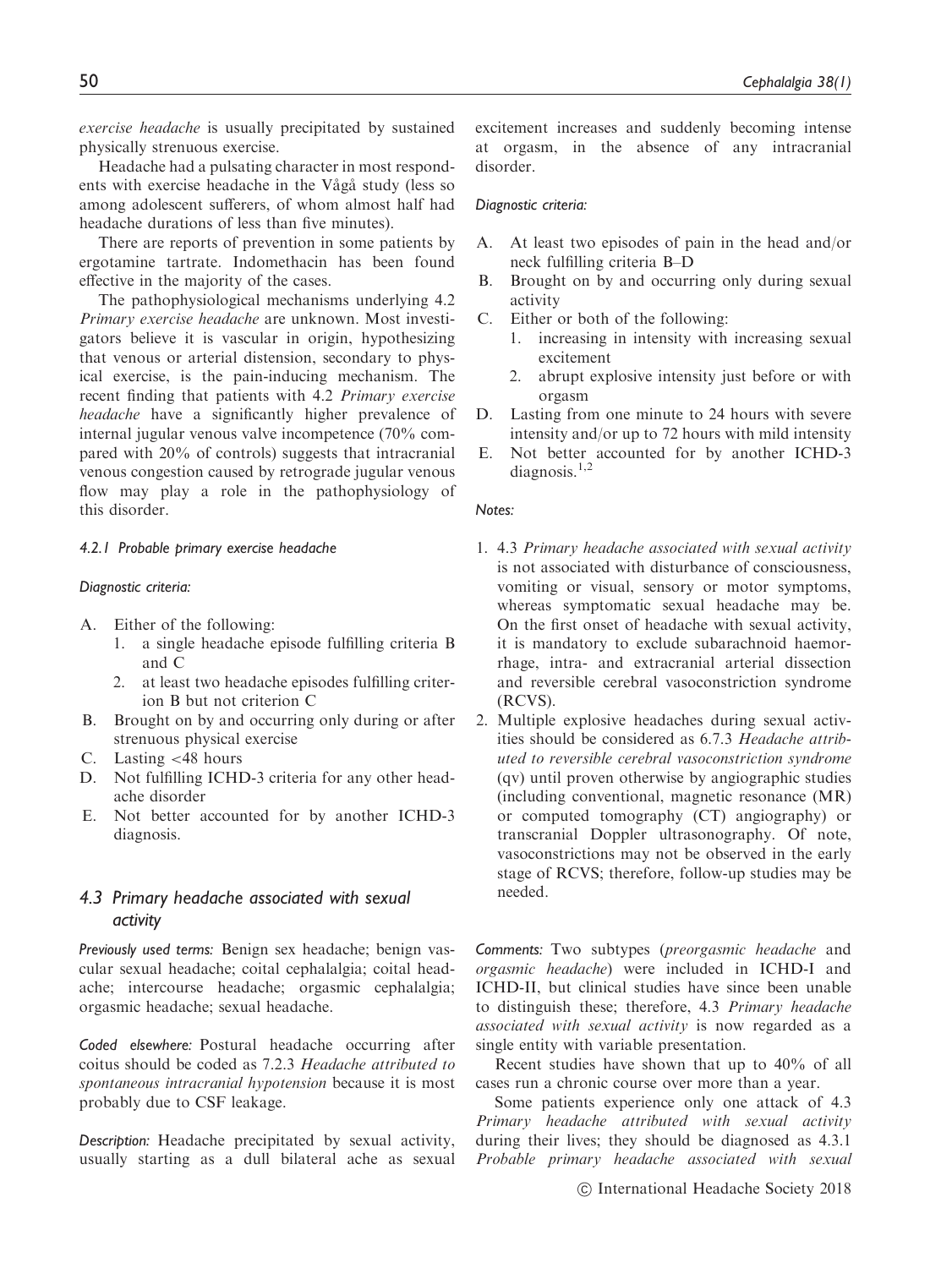activity. For further research on this headache type, it is recommended to include only patients with at least two attacks.

Epidemiological research has further shown that 4.3 Primary headache associated with sexual activity can occur at any sexually active age, is more prevalent in males than in females (ratios range from 1.2:1 to 3:1), occurs independently of the type of sexual activity, is not accompanied by autonomic or vegetative symptoms in most cases, is bilateral in two-thirds and unilateral in one-third of cases and is diffuse or occipitally localized in 80% of cases. Attack frequency of 4.3 Primary headache associated with sexual activity should always be related to the frequency of sexual activity.

## 4.3.1 Probable primary headache associated with sexual activity

## Diagnostic criteria:

- A. Either of the following:
	- 1. a single headache episode fulfilling criteria B–D
	- 2. at least two headache episodes fulfilling criterion B and either but not both of criteria C and D
- B. Brought on by and occurring only during sexual activity
- C. Either or both of the following:
	- 1. increasing in intensity with increasing sexual excitement
	- 2. abrupt explosive intensity just before or with orgasm
- D. Lasting from one minute to 24 hours with severe intensity and/or up to 72 hours with mild intensity
- E. Not fulfilling ICHD-3 criteria for any other headache disorder
- F. Not better accounted for by another ICHD-3 diagnosis.

## 4.4 Primary thunderclap headache

Previously used term: Benign thunderclap headache.

Coded elsewhere: 4.1 Primary cough headache, 4.2 Primary exercise headache and 4.3 Primary headache associated with sexual activity can all present as thunderclap headache. When such headache is attributed uniquely to one of these triggers, it should be coded accordingly as one of these headache types.

Description: High-intensity headache of abrupt onset, mimicking that of ruptured cerebral aneurysm, in the absence of any intracranial pathology.

## ! International Headache Society 2018

#### Diagnostic criteria:

- A. Severe head pain fulfilling criteria B and C
- B. Abrupt onset, reaching maximum intensity in  $\lt 1$ minute
- C. Lasting for  $\geq 5$  minutes
- D. Not better accounted for by another ICHD-3 diagnosis.<sup>1,2</sup>

#### Notes:

- 1. Thunderclap headache is frequently associated with serious vascular intracranial vascular disorders, particularly subarachnoid haemorrhage: it is mandatory to exclude this and a range of other such conditions including intracerebral haemorrhage, cerebral venous thrombosis, unruptured vascular malformation (mostly aneurysm), arterial dissection (intra- and extracranial), reversible cerebral vasoconstriction syndrome (RCVS) and pituitary apoplexy. Other organic causes of thunderclap headache are meningitis, colloid cyst of the third ventricle, spontaneous intracranial hypotension and acute sinusitis (particularly with barotrauma). 4.4 Primary thunderclap headache should be a diagnosis of last resort, reached only when all organic causes have been demonstrably excluded. This implies normal brain imaging, including the brain vessels, and/or normal CSF.
- 2. Vasoconstrictions may not be observed in the early stage of RCVS. For this reason, probable primary thunderclap headache is not a diagnosis that should be made even temporarily.

Comment: Evidence that thunderclap headache exists as a primary disorder is poor: the search for an underlying cause should be both expedited and exhaustive.

# 4.5 Cold-stimulus headache

Description: Headache brought on by a cold stimulus applied externally to the head or ingested or inhaled.

## 4.5.1 Headache attributed to external application of a cold stimulus

Description: Headache following exposure of the unprotected head to a very low environmental temperature.

#### Diagnostic criteria:

A. At least two acute headache episodes fulfilling criteria B and C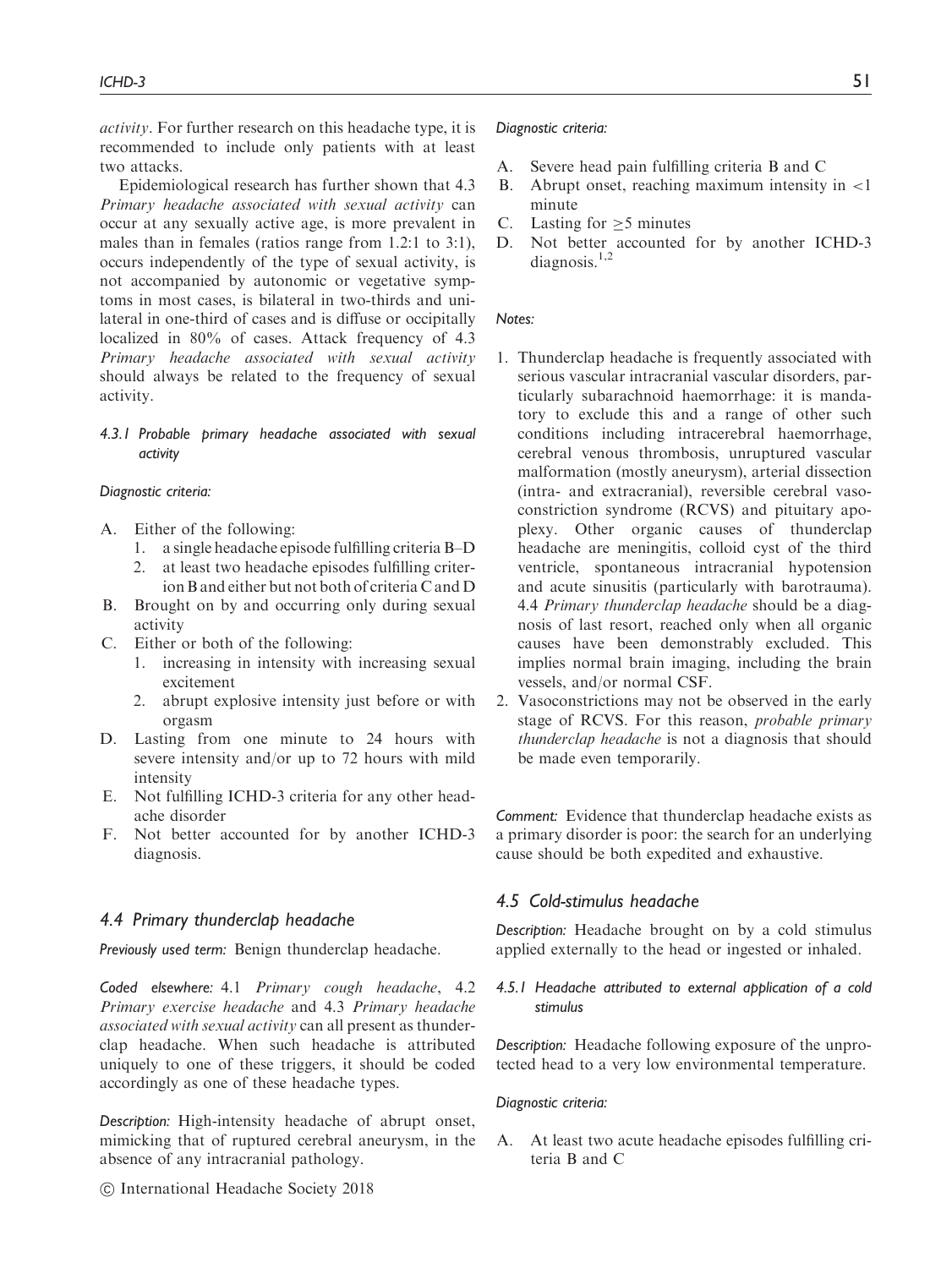- B. Brought on by and occurring only during application of an external cold stimulus to the head
- C. Resolving within 30 minutes after removal of the cold stimulus
- D. Not better accounted for by another ICHD-3 diagnosis.

Comment: This headache is due to external cooling of the head, such as occurs during exposure in very cold weather, when diving into cold water or when receiving cryotherapy. Some patients develop intense, short-lasting, stabbing headache midfrontally, although the pain can be unilateral and temporal, frontal or retro-orbital.

## 4.5.2 Headache attributed to ingestion or inhalation of a cold stimulus

Previously used terms: Ice-cream headache; brain-freeze headache.

Description: Short-lasting frontal or temporal pain, which may be intense, induced in susceptible people by passage of cold material (solid, liquid or gaseous) over the palate and/or posterior pharyngeal wall.

## Diagnostic criteria:

- A. At least two episodes of acute frontal or temporal headache fulfilling criteria B and C
- B. Brought on by and occurring immediately after a cold stimulus to the palate and/or posterior pharyngeal wall from ingestion of cold food or drink or inhalation of cold air
- C. Resolving within 10 minutes after removal of the cold stimulus
- D. Not better accounted for by another ICHD-3 diagnosis.

Comments: 4.5.2 Headache attributed to ingestion or inhalation of a cold stimulus is common in the general population, especially among those with 1. Migraine. Rapid ingestion of crushed ice slurry is particularly likely to provoke this headache, but eating ice-cream even slowly can do so.

Headache is frontal or temporal, and most commonly bilateral (but may be lateralized to the side of usual migraine headache in those who have unilateral headache as part of 1. Migraine).

#### 4.5.3 Probable cold-stimulus headache

#### Diagnostic criteria:

A. A single headache episode fulfilling criteria B and C

- B. Brought on by and occurring only during or immediately after a cold stimulus applied externally to the head or ingested or inhaled
- C. Resolving within 10 minutes after removal of the cold stimulus
- D. Not fulfilling ICHD-3 criteria for any other headache disorder
- E. Not better accounted for by another ICHD-3 diagnosis.

Comment: Codable subforms are 4.5.3.1 Headache probably attributed to external application of a cold stimulus and 4.5.3.2 Headache probably attributed to ingestion or inhalation of a cold stimulus.

## 4.6 External-pressure headache

Description: Headache resulting from sustained compression of or traction upon pericranial soft tissues.

Comment: 4.6 External-pressure headache is a primary headache disorder because compression and traction are too subtle to cause damage to the scalp; in other words, they are physiological stimuli.

#### 4.6.1 External-compression headache

Description: Headache resulting from sustained compression of pericranial soft tissues; for example, by a tight band around the head, hat or helmet, or goggles worn during swimming or diving, without damage to the scalp.

### Diagnostic criteria:

- A. At least two episodes of headache fulfilling criteria B–D
- B. Brought on by and occurring within one hour during sustained external compression of the forehead or scalp
- C. Maximal at the site of external compression
- D. Resolving within one hour after external compression is relieved
- E. Not better accounted for by another ICHD-3 diagnosis.

#### 4.6.2 External-traction headache

Previously used term: Ponytail headache.

Description: Headache resulting from sustained traction on pericranial soft tissues, without damage to the scalp.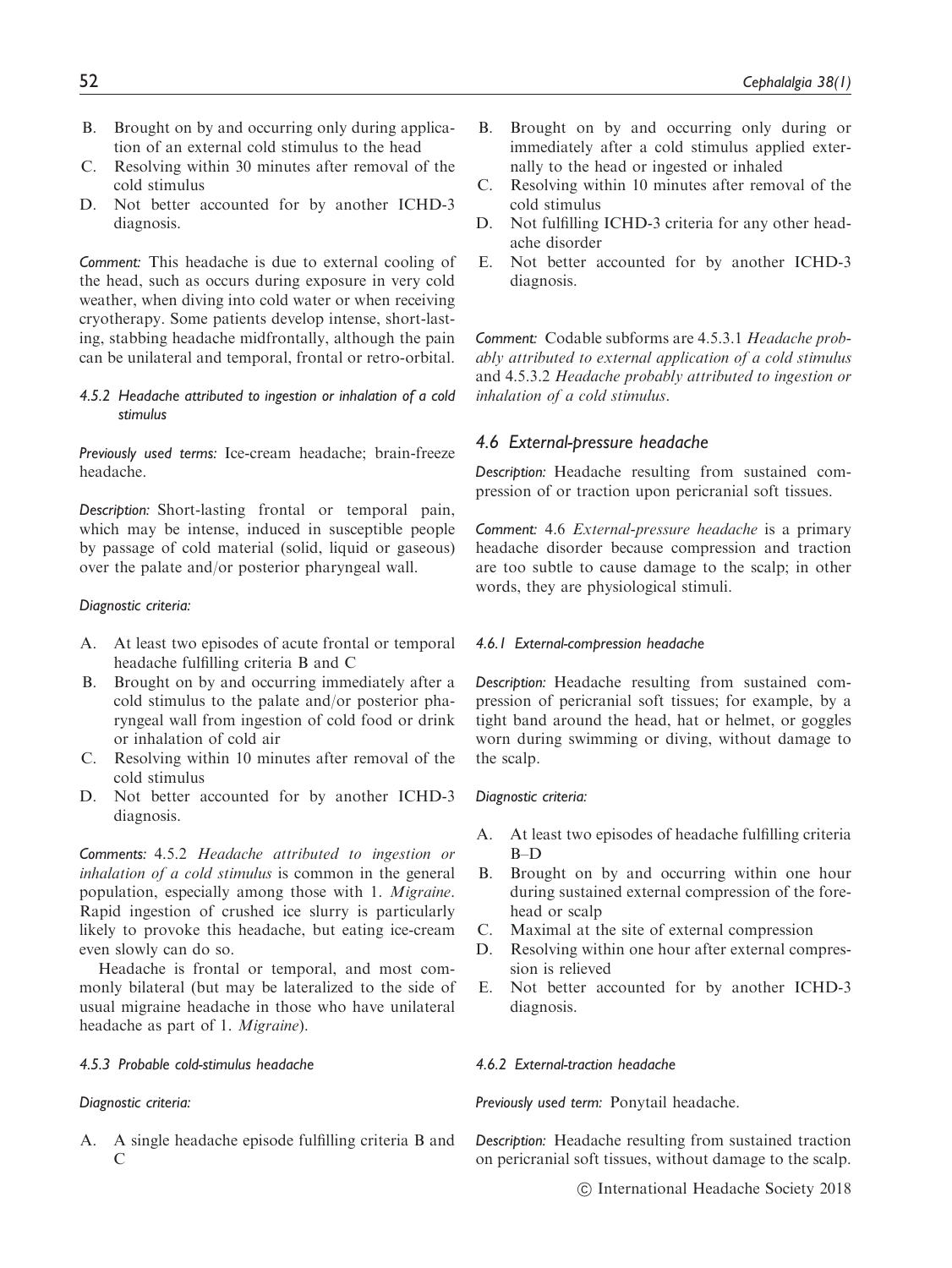## Diagnostic criteria:

- A. At least two episodes of headache fulfilling criteria B–D
- B. Brought on by and occurring only during sustained external traction on the scalp
- C. Maximal at the traction site
- D. Resolving within one hour after traction is relieved
- E. Not better accounted for by another ICHD-3 diagnosis.

Comment: The duration of headache varies with the severity and duration of the external traction. While headache is maximal at the site of traction, it often extends to other areas of the head.

## 4.6.3 Probable external-pressure headache

## Diagnostic criteria:

- A. Either of the following:
	- 1. a single episode of headache fulfilling criteria B–D
	- 2. at least two episodes of headache fulfilling criterion B and either but not both of criteria C and D
- B. Brought on by and occurring only during sustained external compression of or traction on the forehead and/or scalp
- C. Maximal at the compression or traction site
- D. Resolving within one hour after compression or traction is relieved
- E. Not fulfilling ICHD-3 criteria for any other headache disorder
- F. Not better accounted for by another ICHD-3 diagnosis.

Comment: Codable subforms are 4.6.3.1 Probable external-compression headache and 4.6.3.2 Probable externaltraction headache.

# 4.7 Primary stabbing headache

Previously used terms: Ice-pick pains; jabs and jolts; needle-in-the-eye syndrome; ophthalmodynia periodica; sharp short-lived head pain.

Description: Transient and localized stabs of pain in the head that occur spontaneously in the absence of organic disease of underlying structures or of the cranial nerves.

#### ! International Headache Society 2018

## Diagnostic criteria:

- A. Head pain occurring spontaneously as a single stab or series of stabs and fulfilling criteria B and C
- B. Each stab lasts for up to a few seconds<sup>1</sup>
- C. Stabs recur with irregular frequency, from one to many per day<sup>2</sup>
- D. No cranial autonomic symptoms
- E. Not better accounted for by another ICHD-3 diagnosis.

## Notes:

- 1. Studies show 80% of stabs last three seconds or less; rarely, stabs last for 10–120 seconds.
- 2. Attack frequency is generally low, with one or a few per day. In rare cases, stabs occur repetitively over days, and there has been one description of status lasting one week.

Comments: Field testing has confirmed the validity of these diagnostic criteria for 4.7 Primary stabbing headache. They enable the diagnosis of most primary headaches characterized by stabbing pain, which were not classified in ICHD-II.

4.7 Primary stabbing headache involves extratrigeminal regions in 70% of cases. It may move from one area to another, in either the same or the opposite hemicranium: in only one-third of patients it has a fixed location. When stabs are strictly localized to one area, structural changes at this site and in the distribution of the affected cranial nerve must be excluded.

A few patients have accompanying symptoms, but not including cranial autonomic symptoms. The latter help to differentiate 4.7 Primary stabbing headache from 3.3 Short-lasting unilateral neuralgiform headache attacks.

4.7 Primary stabbing headache is more commonly experienced by people with 1. Migraine, in which cases the stabs tend to be localized to the site habitually affected by migraine headaches.

#### 4.7.1 Probable primary stabbing headache

#### Diagnostic criteria:

- A. Head pain occurring spontaneously as a single stab or series of stabs
- B. Two only of the following:
	- 1. each stab lasts for up to a few seconds
	- 2. stabs recur with irregular frequency, from one to many per day
	- 3. no cranial autonomic symptoms
- C. Not fulfilling ICHD-3 criteria for any other headache disorder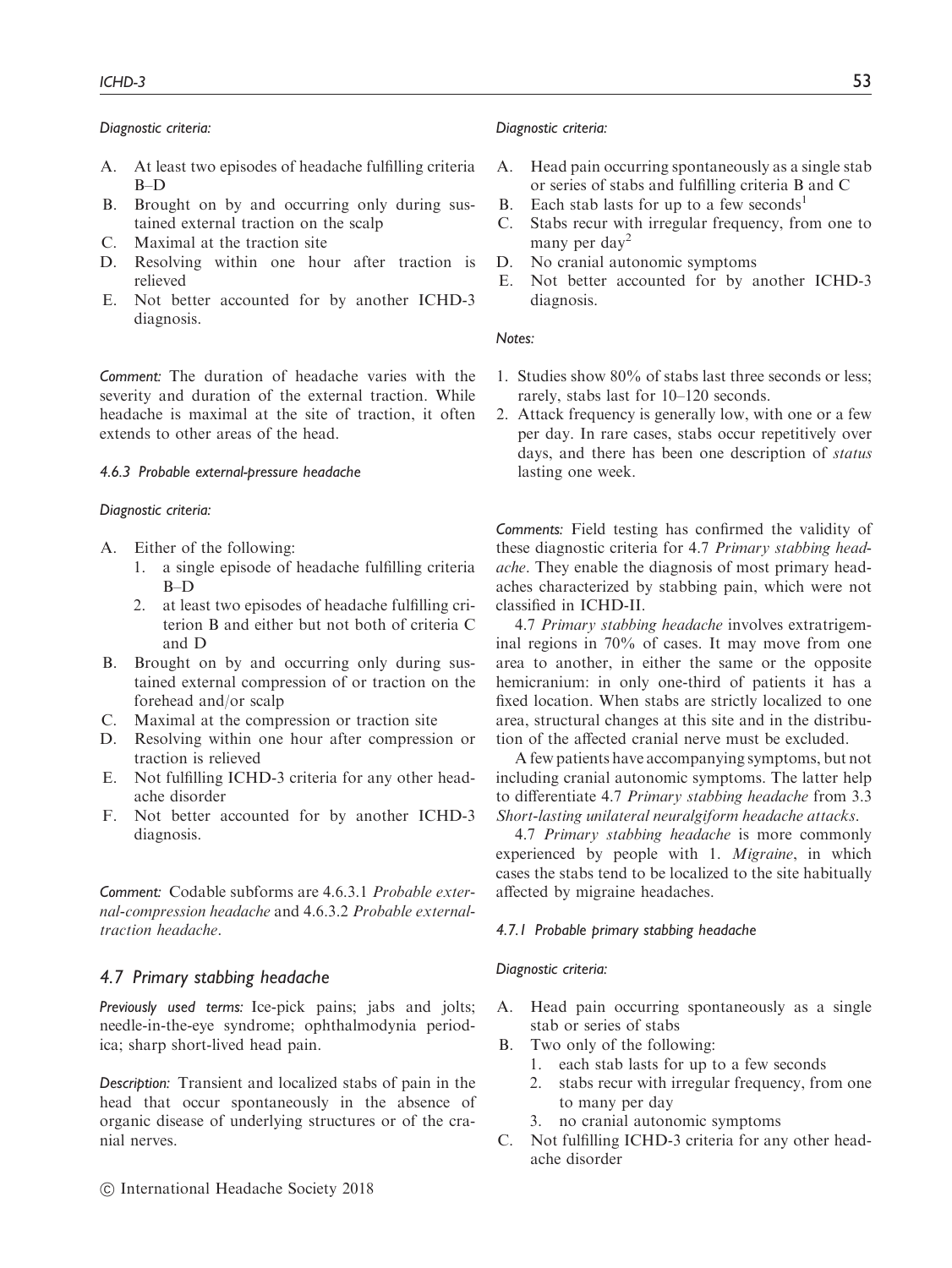D. Not better accounted for by another ICHD-3 diagnosis.

## 4.8 Nummular headache

Previously used term: Coin-shaped headache.

Description: Pain of highly variable duration, but often chronic, in a small circumscribed area of the scalp and in the absence of any underlying structural lesion.

#### Diagnostic criteria:

- A. Continuous or intermittent head pain fulfilling criterion B
- B. Felt exclusively in an area of the scalp, with all of the following four characteristics:
	- 1. sharply contoured
	- 2. fixed in size and shape
	- 3. round or elliptical
	- 4. 1–6 cm in diameter
- C. Not better accounted for by another ICHD-3 diagnosis.<sup>1</sup>

#### Note:

1. Other causes, in particular structural and dermatologic lesions, have been excluded by history, physical examination and appropriate investigations.

Comments: The painful area may be localized in any part of the scalp, but is usually in the parietal region. Rarely, 4.8 Nummular headache is bi- or multifocal, each symptomatic area retaining all the characteristics of nummular headache.

Pain intensity is generally mild to moderate, but occasionally severe. Superimposed on the background pain, spontaneous or triggered exacerbations may occur.

Duration is highly variable: in up to 75% of published cases, the disorder has been chronic (present for longer than three months), but cases have also been described with durations of seconds, minutes, hours or days.

The affected area commonly shows variable combinations of hypaesthesia, dysaesthesia, paraesthesia, allodynia and/or tenderness.

## 4.8.1 Probable nummular headache

#### Diagnostic criteria:

A. Continuous or intermittent head pain fulfilling criterion B

- B. Felt exclusively in an area of the scalp, with three only of the following four characteristics:
	- 1. sharply contoured
	- 2. fixed in size and shape
	- 3. round or elliptical
	- 4. 1–6 cm in diameter
- C. Not fulfilling ICHD-3 criteria for any other headache disorder
- D. Not better accounted for by another ICHD-3 diagnosis.

## 4.9 Hypnic headache

Previously used terms: Hypnic headache syndrome; 'alarm clock' headache.

Description: Frequently recurring headache attacks developing only during sleep, causing wakening and lasting for up to four hours, without characteristic associated symptoms and not attributed to other pathology.

## Diagnostic criteria:

- A. Recurrent headache attacks fulfilling criteria B–E
- B. Developing only during sleep, and causing wakening
- C. Occurring on  $\geq 10$  days/month for  $>3$  months
- D. Lasting from 15 minutes up to four hours after waking
- E. No cranial autonomic symptoms or restlessness
- F. Not better accounted for by another ICHD-3 diagnosis. $1,2$

#### Notes:

- 1. Distinction from one of the types or subtypes of 3. Trigeminal autonomic cephalalgias, especially 3.1 Cluster headache, is necessary for effective management.
- 2. Other possible causes of headache developing during and causing wakening from sleep should be ruled out, with particular attention given to sleep apnoea, nocturnal hypertension, hypoglycaemia and medication overuse; intracranial disorders must also be excluded. However, the presence of sleep apnoea syndrome does not necessarily exclude the diagnosis of 4.9 Hypnic headache.

Comments: A recent study has suggested these criteria, introduced in ICHD-3 beta, are more sensitive for 4.9 Hypnic headache than those of ICHD-II.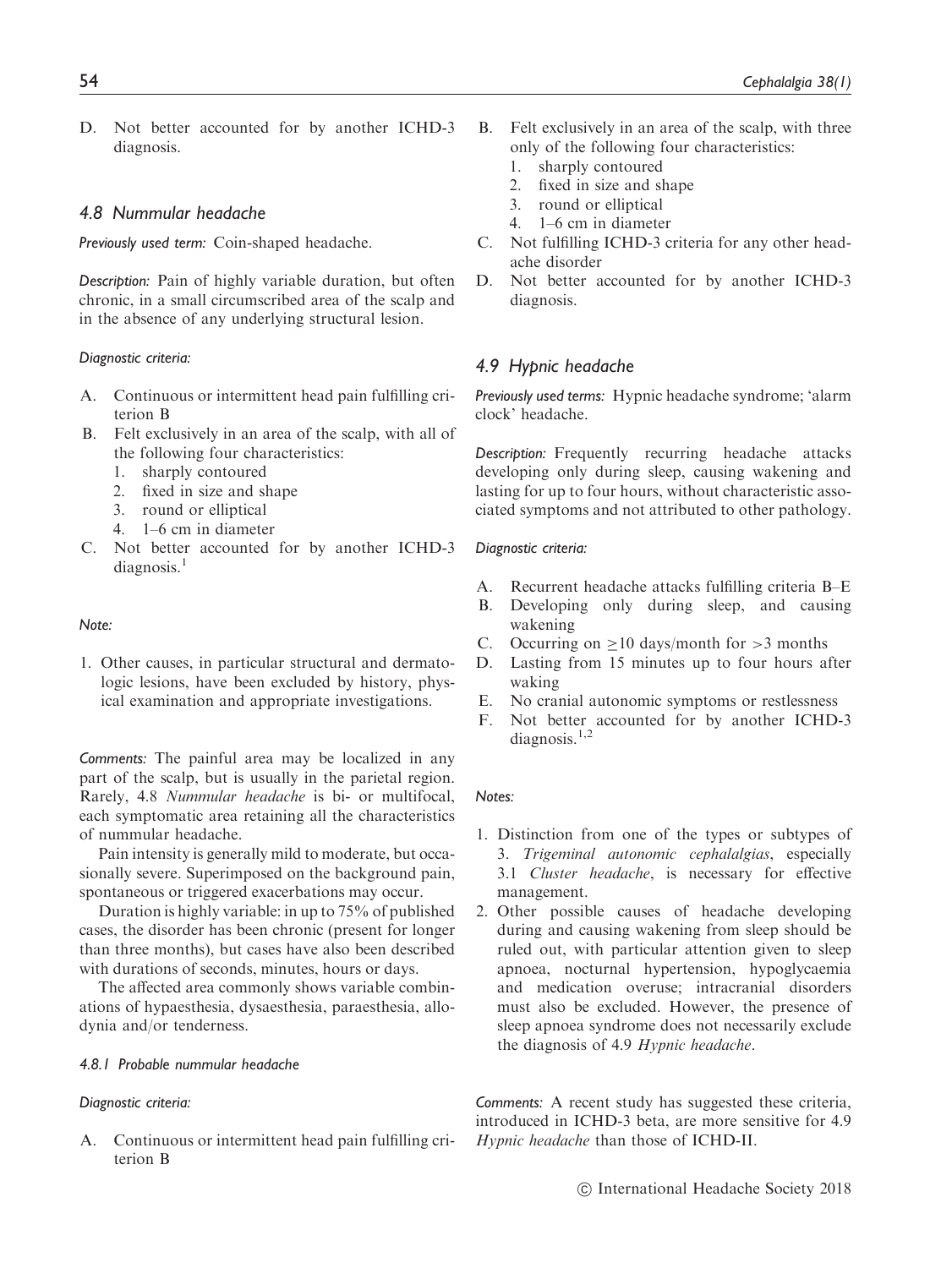4.9 Hypnic headache usually begins after age 50 years, but may occur in younger people.

The pain is usually mild to moderate, but severe pain is reported by one-fifth of patients. Pain is bilateral in about two-thirds of cases. Attacks usually last from 15 to 180 minutes, but longer durations have been described.

Most cases are persistent, with daily or near daily headaches, but an episodic subtype (on  $\lt 15$  days/ month) may occur.

Although it was thought that the features of 4.9 Hypnic headache were generally tension-type-like, recent studies found patients could present with migraine-like features and some patients had nausea during attacks.

Onset of 4.9 Hypnic headache is not related to sleep stage. A recent magnetic resonance imaging (MRI) study showed grey matter volume reduction in the hypothalamus in patients with 4.9 Hypnic headache.

Lithium, caffeine, melatonin and indomethacin have been effective treatments in several reported cases.

#### 4.9.1 Probable hypnic headache

#### Diagnostic criteria:

- A. Recurrent headache attacks fulfilling criteria B and C
- B. Developing only during sleep, and causing wakening
- C. Two only of the following:
	- 1. occurring on  $\geq 10$  days/month for  $>3$  months
	- 2. lasting from 15 minutes up to four hours after waking
	- 3. no cranial autonomic symptoms or restlessness
- D. Not fulfilling ICHD-3 criteria for any other headache disorder
- E. Not better accounted for by another ICHD-3 diagnosis.

## 4.10 New daily persistent headache (NDPH)

Previously used terms: Chronic headache with acute onset; de novo chronic headache.

Description: Persistent headache, daily from its onset, which is clearly remembered. The pain lacks characteristic features, and may be migraine-like or tension-typelike, or have elements of both.

### Diagnostic criteria:

- A. Persistent headache fulfilling criteria B and C
- ! International Headache Society 2018
- B. Distinct and clearly remembered onset, with pain becoming continuous and unremitting within 24 hours
- C. Present for  $>3$  months
- D. Not better accounted for by another ICHD-3 diagnosis.<sup>1-4</sup>

## Notes:

- 1. 4.10 New daily persistent headache is unique in that headache is daily from onset, and very soon unremitting, typically occurring in individuals without a prior headache history. Patients with this disorder invariably recall and can accurately describe such an onset; if they cannot do so, another diagnosis should be made. Nevertheless, patients with prior headache (1. Migraine or 2. Tension-type headache) are not excluded from this diagnosis, but they should not describe increasing headache frequency prior to its onset. Similarly, patients with prior headache should not describe exacerbation associated with or followed by medication overuse.
- 2. 4.10 New daily persistent headache may have features suggestive of either 1. Migraine or 2. Tension-type headache. Even though criteria for 1.3 Chronic migraine and/or 2.3 Chronic tension-type headache may also be fulfilled, the default diagnosis is 4.10 New daily persistent headache whenever the criteria for this disorder are met. In contrast, when the criteria for both 4.10 New daily persistent headache and 3.4 Hemicrania continua are met, then the latter is the default diagnosis.
- 3. Abortive drug use may exceed the limits defined as causative of 8.2 Medication-overuse headache. In such cases, the diagnosis of 4.10 New daily persistent headache cannot be made unless the onset of daily headache clearly predates the medication overuse. When this is so, both diagnoses, 4.10 New daily persistent headache and 8.2 Medication-overuse headache, should be given.
- 4. In all cases, other secondary headaches such as 5.1 Acute headache attributed to traumatic injury to the head, 7.1 Headache attributed to increased cerebrospinal fluid pressure and 7.2 Headache attributed to low cerebrospinal fluid pressure should be ruled out by appropriate investigations.

Comment: 4.10 New daily persistent headache has two subtypes: a self-limiting subtype that typically resolves within several months without therapy, and a refractory subtype that is resistant to aggressive treatment regimens. These are not separately coded.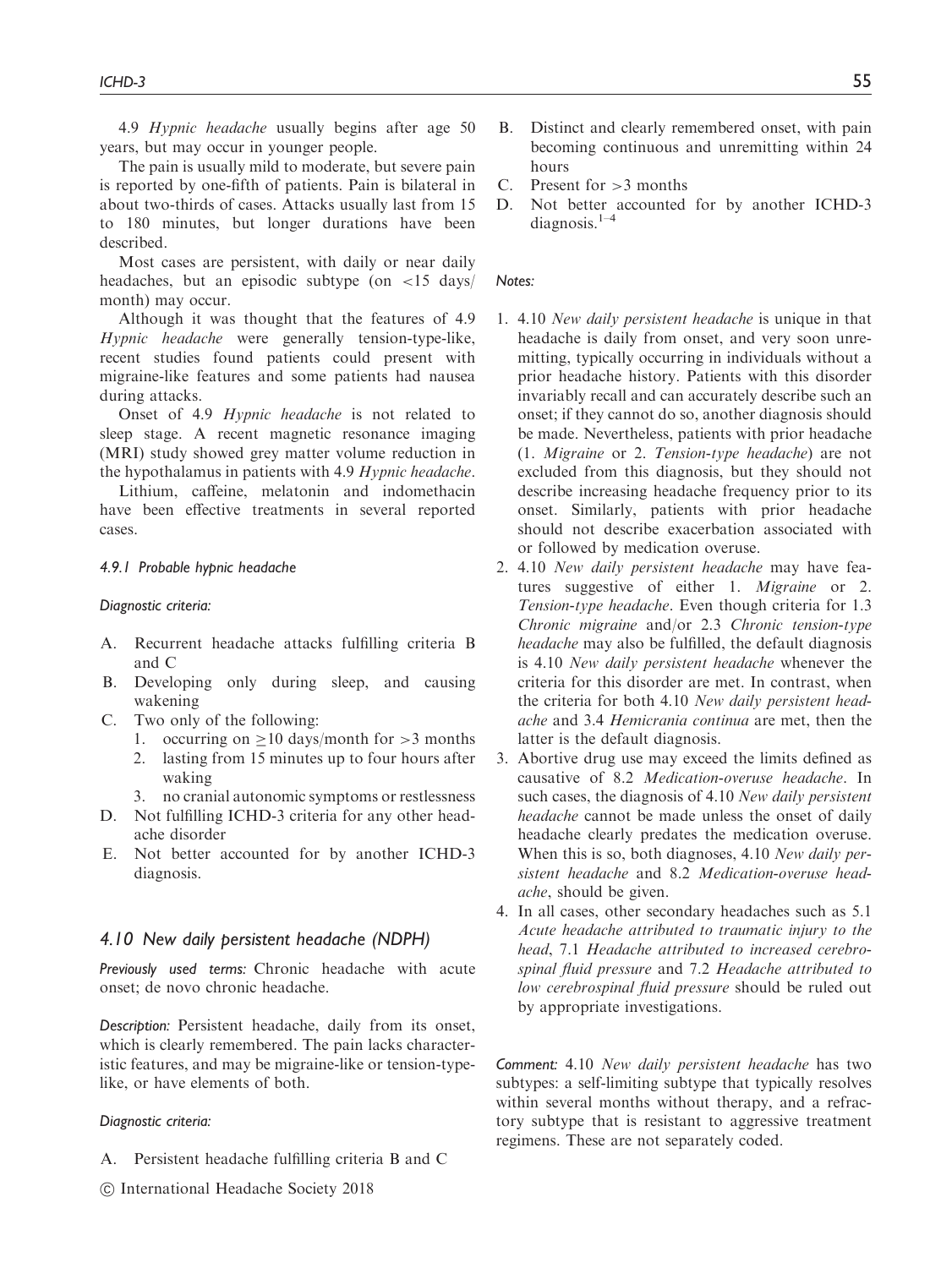4.10.1 Probable new daily persistent headache

#### Diagnostic criteria:

- A. Persistent headache fulfilling criteria B and C
- B. Distinct and clearly remembered onset, with pain becoming continuous and unremitting within 24 hours
- C. Present for  $\leq$ 3 months
- D. Not fulfilling ICHD-3 criteria for any other headache disorder
- E. Not better accounted for by another ICHD-3 diagnosis.

# **Bibliography**

## 4.1 Primary cough headache

- Chen PK, Fuh JL and Wang SJ. Cough headache: a study of 83 consecutive patients. Cephalalgia 2009; 29: 1079–1085.
- Chen YY, Lirng JF, Fuh JL, et al. Primary cough headache is associated with posterior fossa crowdedness: a morphometric MRI study. Cephalalgia 2004; 24: 694–699.
- Cohen ME and Duffner PK (eds). Brain tumors in children. Principles of diagnosis and treatment. New York: Raven Press, 1994.
- Cutrer FM and Boes CJ. Cough, exertional, and sex headaches. Neurol Clin 2004; 22: 133–149.
- Ozge C, Atiş S, Ozge A, et al. Cough headache: frequency, characteristics and the relationship with the characteristics of cough. Eur J Pain 2005; 9: 383– 388.
- Pascual J. Primary cough headache. Curr Pain Headache Rep 2005; 9: 272–276.
- Pascual J, González-Mandly A, Martín R, et al. Headaches precipitated by cough, prolonged exercise or sexual activity: a prospective etiological and clinical study. J Headache Pain 2008; 9: 259–266.
- Pascual J, Iglesias F, Oterino A, et al. Cough, exertional, and sexual headaches: an analysis of 72 benign and symptomatic cases. Neurology 1996; 46: 1520–1524.
- Perini F and Toso V. Benign cough ''cluster'' headache. Cephalalgia 1998; 18: 493–494.
- Raskin NH. The cough headache syndrome: treatment. Neurology 1995; 45: 1784.

#### 4.2 Primary exercise headache

Buzzi MG, Formisano R, Colonnese C, et al. Chiari-associated exertional, cough and sneeze headache responsive to medical therapy. Headache 2003; 43: 404–406.

- Chen SP, Fuh JL, Lu SR, et al. Exertional headache: a survey of 1963 adolescents. Cephalalgia 2009; 29: 401–407.
- Doepp F, Valdueza JM and Schreiber SJ. Incompetence of internal jugular valve in patients with primary exertional headache: a risk factor? Cephalalgia 2008; 28: 182–185.
- Edis RH and Silbert PL. Sequential benign sexual headache and exertional headache (letter). Lancet 1988; 30: 993.
- Green MW. A spectrum of exertional headaches. Headache 2001; 4: 1085–1092.
- Heckmann JG, Hilz MJ, Muck-Weymann M, et al. Benign exertional headache/benign sexual headache: a disorder of myogenic cerebrovascular autoregulation? Headache 1997; 37: 597–598.
- Lance JW and Lambros J. Unilateral exertional headache as a symptom of cardiac ischemia. Headache 1998; 38: 315–316.
- Lipton RB, Lowenkopf T, Bajwa ZH, et al. Cardiac cephalgia: a treatable form of exertional headache. Neurology 1997; 49: 813–816.
- McCrory P. Recognizing exercise-induced headache. Phys Sports Med 1997; 25: 33–43.
- Pascual J, Iglesias F, Oterino A, et al. Cough, exertional, and sexual headaches: an analysis of 72 benign and symptomatic cases. Neurology 1996; 46: 1520–1524.
- Silbert PL, Edis RH, Stewart-Wynne EG, et al. Benign vascular sexual headache and exertional headache: interrelationships and long term prognosis. J Neurol Neurosurg Psychiatr 1991; 54: 417–421.
- Sjaastad O and Bakketeig LS. Exertional headache. I. Vågå study of headache epidemiology. Cephalalgia 2002; 22: 784–790.
- Sjaastad O and Bakketeig LS. Exertional headache II. Clinical features Vågå study of headache epidemiology. Cephalalgia 2003; 23: 803–807.
- Wang SJ and Fuh JL. The ''other'' headaches: Primary cough, exertion, sex, and primary stabbing headaches. Curr Pain Headache Rep 2010; 14: 41–46.

# 4.3 Primary headache associated with sexual activity

- Biehl K, Evers S and Frese A. Comorbidity of migraine and headache associated with sexual activity. Cephalalgia 2007; 27: 1271–1273.
- Chakravarty A. Primary headaches associated with sexual activity – some observations in Indian patients. Cephalalgia 2006; 26: 202–207.
- Frese A, Eikermann A, Frese K, et al. Headache associated with sexual activity: demography, clinical features, and comorbidity. Neurology 2003; 61: 796–800.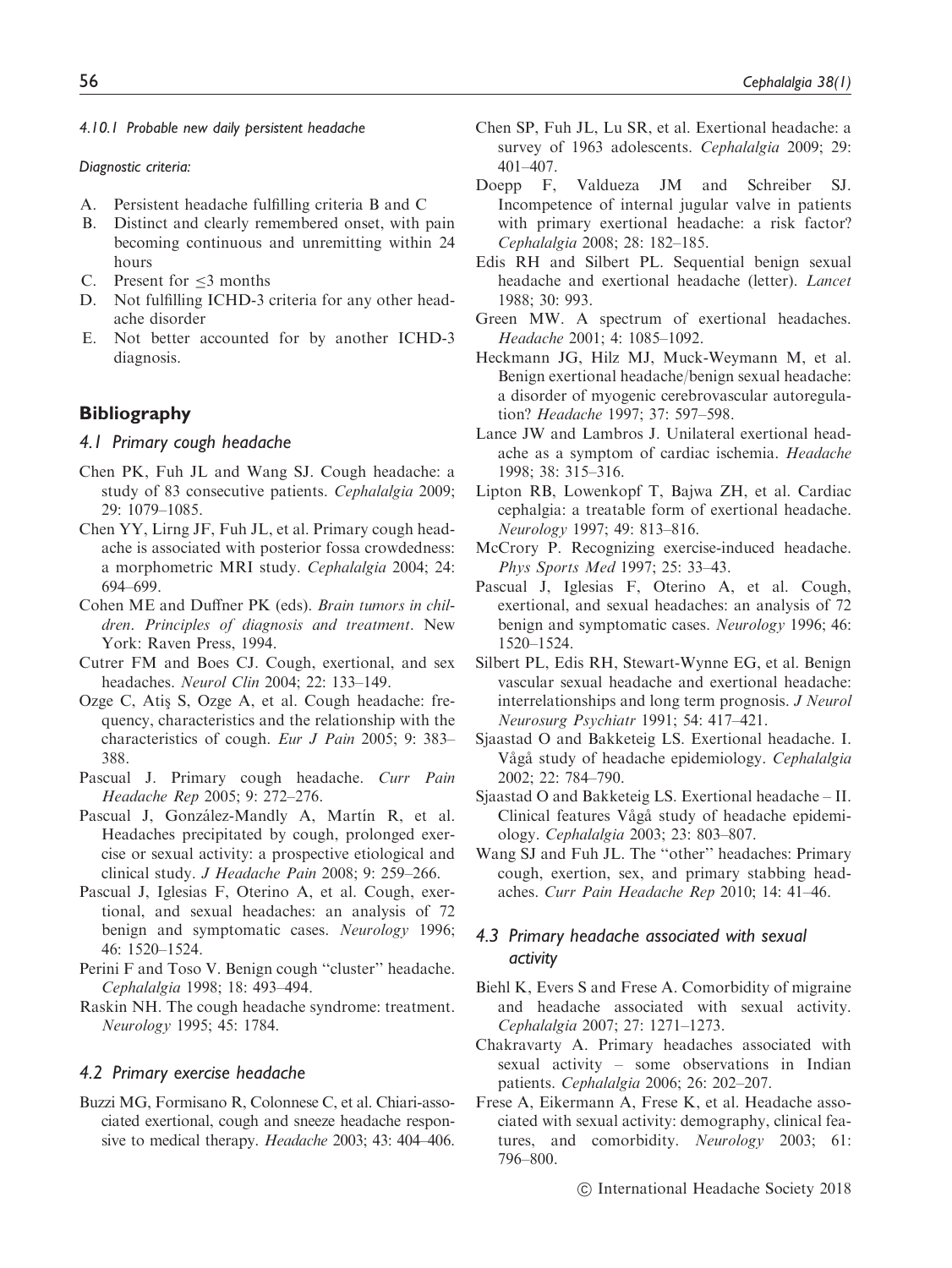- Frese A, Rahmann A, Gregor N, et al. Headache associated with sexual activity: prognosis and treatment options. Cephalalgia 2007; 27: 1265–1270.
- Kumar KL and Reuler JB. Uncommon headaches: diagnosis and treatment. J Gen Intern Med 1993; 8: 333–341.
- Lance JW. Headaches related to sexual activity. J Neurol Neurosurg Psychiatr 1976; 39: 1226–1230.
- Landtblom AM, Fridriksson S, Boivie J, et al. Sudden onset headache: a prospective study of features, incidence and causes. Cephalalgia 2002; 22: 354–360.
- Lundberg PO and Osterman PO. Intercourse and headache. In: Genazzani AR, Nappi G, Facchinetti F, et al. (eds) Pain and reproduction. Nashville, TN: Parthenon Publishing, 1988, pp.149–153.
- Pascual J, González-Mandly A, Martín R, et al. Headaches precipitated by cough, prolonged exercise or sexual activity: a prospective etiological and clinical study. J Headache Pain 2008; 9: 259–266.
- Pascual J, Iglesias F, Oterino A, et al. Cough, exertional, and sexual headaches: an analysis of 72 benign and symptomatic cases. Neurology 1996; 46: 1520–1524.
- Yeh YC, Fuh JL, Chen SP, et al. Clinical features, imaging findings and outcomes of headache associated with sexual activity. Cephalalgia 2010; 30: 1329–1335.

## 4.4 Primary thunderclap headache

- Bassi P, Bandera R, Loiero M, et al. Warning signs in subarachnoid hemorrhage: a cooperative study. Acta Neurol Scand 1991; 84: 277–281.
- Chen SP, Fuh JL, Liang JF, et al. Recurrent primary thunderclap headache and benign CNS angiopathy: spectra of the same disorder? Neurology 2006; 67: 2164–2169.
- Dodick DW, Brown RD, Britton JW, et al. Nonaneurysmal thunderclap headache with diffuse, multifocal, segmental and reversible vasospasm. Cephalalgia 1999; 19: 118–123.
- Garg RK. Recurrent thunderclap headache associated with reversible vasospasm causing stroke. Cephalalgia 2001; 21: 78–79.
- Landtblom AM, Fridriksson S, Boivie J, et al. Sudden onset headache: a prospective study of features, incidence and causes. Cephalalgia 2002; 22: 354–360.
- Linn FHH and Wijdicks EFM. Causes and management of thunderclap headache: a comprehensive review. Neurologist 2002; 8: 279–289.
- Linn FHH, Rinkel GJE, Algra A, et al. Headache characteristics in subarachnoid haemorrhage and benign thunderclap headache. J Neurol Neurosurg Psychiatr 1998; 65: 791–793.
- Linn FHH, Rinkel GJE, Algra A, et al. Follow-up of idiopathic thunderclap headache in general practice. J Neurol 1999; 246: 946–948.
- Lu SR, Liao YC, Fuh JL, et al. Nimodipine for treatment of primary thunderclap headache. Neurology 2004; 62: 1414–1416.
- Markus HS. A prospective follow-up of thunderclap headache mimicking subarachnoid haemorrhage. J Neurol Neurosurg Psychiatr 1991; 54: 1117–1125.
- Mauriño J, Saposnik G, Lepera S, et al. Multiple simultaneous intracerebral haemorrhages. Arch Neurol 2001; 58: 629–632.
- Nowak DA, Rodiek SO, Henneken S, et al. Reversible segmental cerebral vasoconstriction (Call–Fleming syndrome): are calcium channel inhibitors a potential treatment option? Cephalalgia 2003; 23: 218– 222.
- Schwedt TJ, Matharu MS and Dodick DW. Thunderclap headache. Lancet Neurol 2006; 5: 621–631.
- Slivka A and Philbrook B. Clinical and angiographic features of thunderclap headache. Headache 1995; 35: 1–6.
- Sturm JW and Macdonell RAL. Recurrent thunderclap headache associated with reversible intracerebral vasospasm causing stroke. Cephalalgia 2000; 20: 132–135.
- Wijdicks EFM, Kerkhoff H and van Gjin J. Cerebral vasospasm and unruptured aneurysm in thunderclap headache. Lancet 1988; ii: 1020.
- Witham TF and Kaufmann AM. Unruptured cerebral aneurysm producing a thunderclap headache. Am J Emerg Med 2000; 1: 88–90.

## 4.5 Cold-stimulus headache

- Bird N, MacGregor A and Wilkinson MIP. Ice-cream headache – site, duration, and relationship to migraine. Headache 1992; 32: 35–38.
- Burkhart CG and Burkhart CN. Ice cream headaches with cryotherapy of actinic keratoses. Int J Dermatol 2006; 45: 1116–1117.
- Drummond PD and Lance JW. Neurovascular disturbances in headache patients. Clin Exp Neurol 1984; 20: 93–99.
- Fasano VA, Broggi G, Lo Russo G, et al. Headache induced by freezing external carotid artery branches. Adv Neurol 1982; 33: 399.
- Fuh JL, Wang SJ, Lu SR, et al. Ice-cream headache a large survey of 8359 adolescents. Cephalalgia 2003; 23: 977–981.
- Kaczorowski M and Kaczorowski J. Ice-cream evoked headaches (ICE-H) study: randomised trial of accelerated versus cautious ice-cream eating regimen. BMJ 2002; 21: 1445–1446.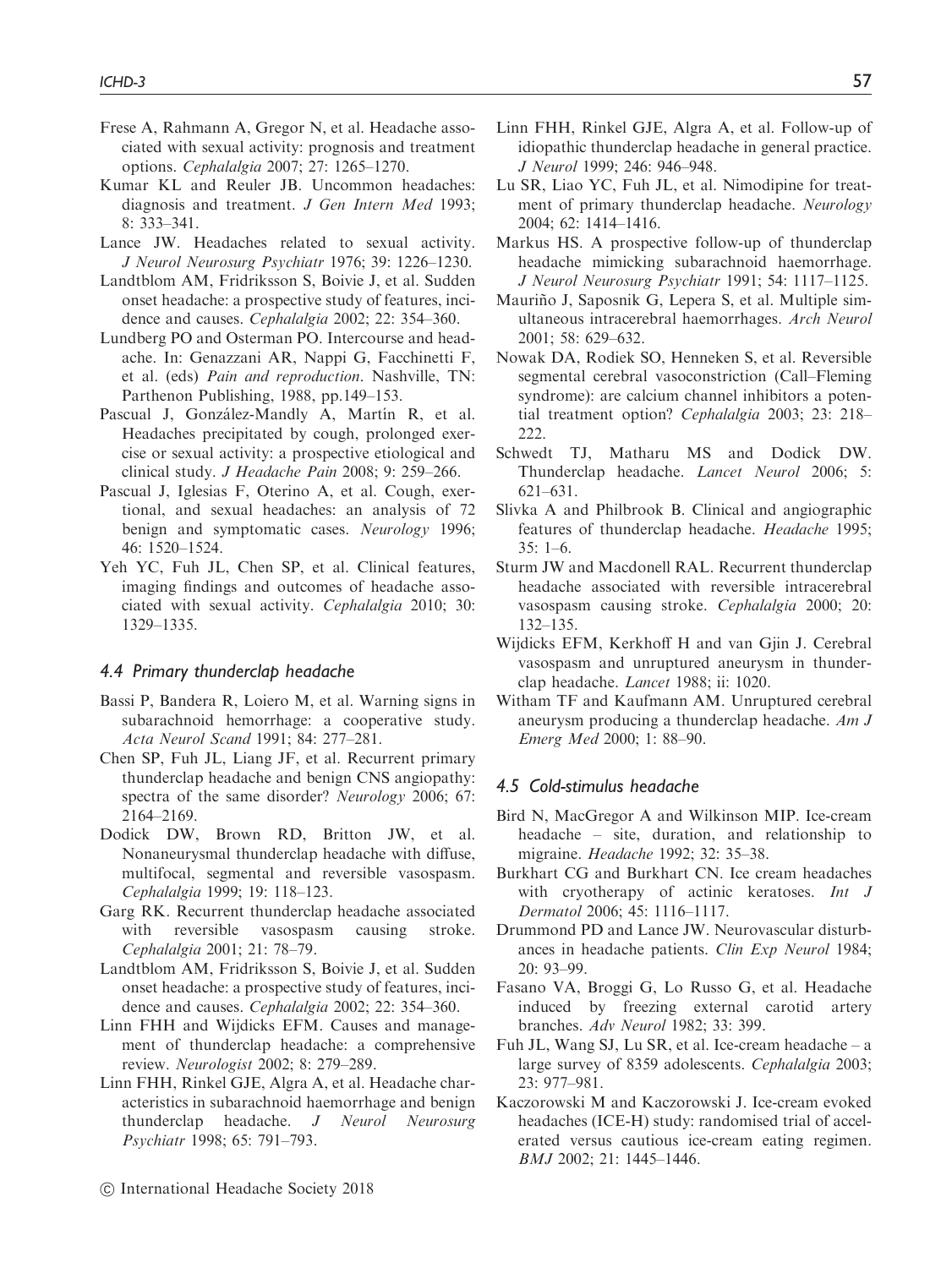- Mattsson P. Headache caused by drinking cold water is common and related to active migraine. Cephalalgia 2001; 21: 230–235.
- Raskin NH and Knittle SC. Ice cream headache and orthostatic symptoms in patients with migraine. Headache 1976; 16: 222–225.
- Selekler HM, Erdogan MS and Budak F. Prevalence and clinical characteristics of an experimental model of 'ice-cream headache' in migraine and episodic tension-type headache patients. Cephalalgia 2004; 24: 293–297.

## 4.6 External-pressure headache

- Blau JN. Ponytail headache: a pure extracranial headache. Headache 2004; 44: 411–413.
- Krymchantowski AV. Headaches due to external compression. Curr Pain Headache Rep 2010; 14: 321–324.
- Pestronk A and Pestronk S. Goggle migraine. N Engl J Med 1983; 308: 226–227.

## 4.7 Primary stabbing headache

- Dangond F and Spierings EL. Idiopathic stabbing headaches lasting a few seconds. Headache 1993; 33: 257–258.
- Fuh JL, Kuo KH and Wang SJ. Primary stabbing headache in a headache clinic. Cephalalgia 2007; 27: 1005–1009.
- Fusco C, Pisani F and Faienza C. Idiopathic stabbing headache: clinical characteristics of children and adolescents. Brain Dev 2003; 25: 237–240.
- Lee M, Chu MK, Lee J, et al. Field testing primary stabbing headache criteria according to the 3rd beta edition of International Classification of Headache Disorders: a clinic-based study. J Headache Pain 2016; 17: 21.
- Martins IP, Parreira E and Costa I. Extratrigeminal ice-pick status. Headache 1995; 35: 107–110.
- Pareja JA, Ruiz J, de Isla C, et al. Idiopathic stabbing headache (jabs and jolts syndrome). Cephalalgia 1996; 16: 93–96.
- Raskin NH and Schwartz RK. Icepick-like pain. Neurology 1980; 30: 203–205.
- Selekler HM and Budak F. Idiopathic stabbing headache and experimental ice cream headache (shortlived headaches). Eur Neurol 2004; 51: 6-9.
- Shin JH, Song HK, Lee JH, et al. Paroxysmal stabbing headache in the multiple dermatomes of the head and neck: a variant of primary stabbing headache or occipital neuralgia? Cephalalgia 2007; 27: 1101–1108.
- Sjaastad O, Pettersen H and Bakketeig LS. The Vågå study; epidemiology of headache I: the prevalence of ultrashort paroxysms. Cephalalgia 2001; 21: 207– 215.
- Sjaastad O, Pettersen H and Bakketeig LS. Long-lasting cephalic jabs (?) The Vågå study of headache epidemiology. Cephalalgia 2005; 25: 581–592.
- Soriani S, Battistella PA, Arnaldi C, et al. Juvenile idiopathic stabbing headache. Headache 1996; 36: 565–567.

## 4.8 Nummular headache

- Cuadrado ML, Valle B, Fernández de las Peñas C, et al. Bifocal nummular headache: the first three cases. Cephalalgia 2009; 29: 583-586.
- Cuadrado ML, Valle B, Fernández-de-las-Peñas C, et al. Pressure pain sensitivity of the head in patients with nummular headache: a cartographic study. Cephalalgia 2010; 30: 200-206.
- Fernández-de-las Peñas C, Cuadrado ML, Barriga FJ, et al. Local decrease of pressure pain threshold in nummular headache. Headache 2006; 46: 1195- 1198.
- Fernández-de-las-Peñas C, Cuadrado ML, Barriga FJ, et al. Pericranial tenderness is not related to nummular headache. Cephalalgia 2007; 27: 182-186.
- Grosberg BM, Solomon S and Lipton RB. Nummular headache. Curr Pain Headache Rep 2007; 11: 310- 312.
- Guerrero AL, Cortijo E, Herrero-Velázquez S, et al. Nummular headache with and without exacerbations: comparative characteristics in a series of 72 patients. Cephalalgia 2012; 32: 649-653.
- Moon J, Ahmed K and Garza I. Case series of sixteen patients with nummular headache. Cephalalgia 2010; 12: 1527-1530.
- Pareja JA, Caminero AB, Serra J, et al. Numular headache: a coin-shaped cephalgia. Neurology 2002; 58: 1678-1679.
- Pareja JA, Cuadrado ML, Fernández de las Peñas C, et al. Nummular headache with trophic changes inside the painful area. Cephalalgia 2008; 28: 186- 190.
- Pareja JA, Montojo T and Alvarez M. Nummular Headache Update. Curr Neurol Neurosci Rep. 2012; 12: 118-124.
- Pareja JA, Pareja J, Barriga FJ, et al. Nummular headache. A prospective series of 14 new cases. Headache 2004; 44: 611-614.
- Ruscheweyh R, Buchheister A, Gregor N, et al. Nummular headache: six new cases and lancinating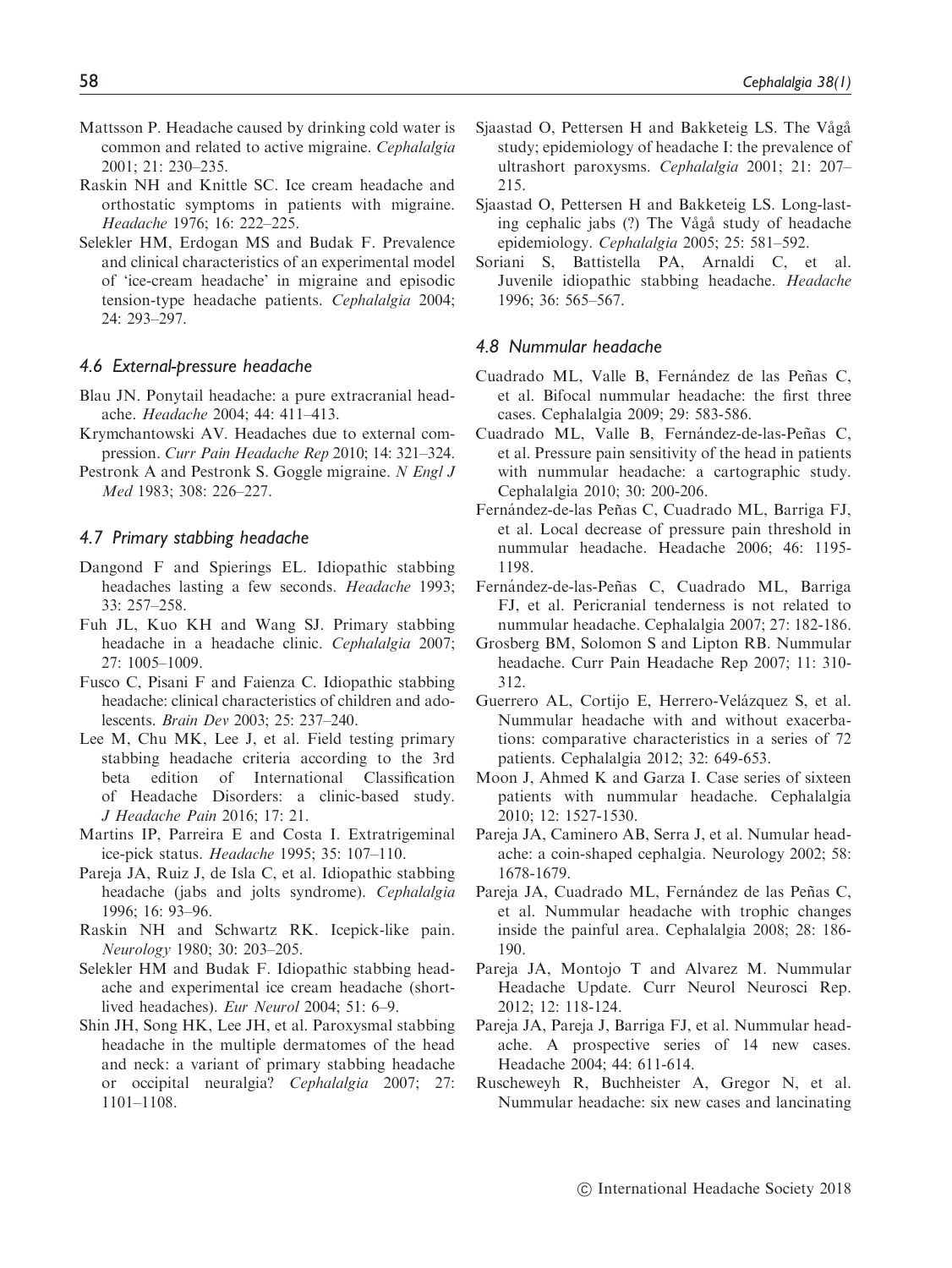pain attacks as possible manifestation. Cephalalgia 2010; 30: 249-253.

## 4.9 Hypnic headache

- Centonze V, D'Amico D, Usai S, et al. First Italian case of hypnic headache, with literature review and discussion of nosology. Cephalalgia 2001; 21: 71–74.
- Dodick DW. Polysomnography in hypnic headache syndrome. Headache 2000; 40: 748–752.
- Dodick DW, Jones JM and Capobianco DJ. Hypnic headache: another indomethacin-responsive headache syndrome? Headache 2000; 40: 830–835.
- Donnet A and Lantéri-Minet M. A consecutive series of 22 cases of hypnic headache in France. Cephalalgia 2009; 29: 928–934.
- Evers S and Goadsby PJ. Hypnic headache: clinical features, pathophysiology, and treatment. Neurology 2003; 60: 905–909.
- Gil-Gouveia R and Goadsby PJ. Secondary ''hypnic headache''. J Neurol 2007; 254: 646–654.
- Holle D, Naegel S, Krebs S, et al. Clinical characteristics and therapeutic options in hypnic headache. Cephalalgia 2010; 30: 1435–1442.
- Holle D, Naegel S, Krebs S, et al. Hypothalamic gray matter volume loss in hypnic headache. Ann Neurol 2011; 69: 533–539.
- Holle D, Wessendorf TE, Zaremba S, et al. Serial polysomnography in hypnic headache. Cephalalgia 2011; 31: 286–290.
- Liang JF and Wang SJ. Hypnic headache: A review of clinical features, therapeutic options and outcomes. Cephalalgia 2014; 34: 795–805.
- Liang JF, Fuh JL, Yu HY, et al. Clinical features, polysomnography and outcome in patients with hypnic headache. Cephalalgia 2008; 28: 209–215.
- Newman LC, Lipton RB and Solomon S. The hypnic headache syndrome: a benign headache disorder of the elderly. Neurology 1990; 40: 1904–1905.
- Peres MF, Masruha MR, Zukerman E, et al. Potential therapeutic use of melatonin in migraine and other headache disorders. Expert Opin Investig Drugs 2006; 15: 367–375.
- Raskin NH. The hypnic headache syndrome. Headache 1988; 28: 534–536.

## 4.10 New daily persistent headache

Bigal ME, Lipton RB, Tepper SJ, et al. Primary chronic daily headache and its subtypes in adolescents and adults. Neurology 2004; 14: 843–847.

- Bigal ME, Rapoport AM, Tepper SJ, et al. The classification of chronic daily headache in adolescents – a comparison between the second edition of the international classification of headache disorders and alternative diagnostic criteria. Headache 2005; 45: 582–589.
- Castillo J, Munoz P, Guitera V, et al. Epidemiology of chronic daily headache in the general population. Headache 1999; 39: 190–196.
- Chakravarty A. Chronic daily headache in children and adolescents: a clinic based study from India. Cephalalgia 2005; 25: 795–800.
- Donnet A and Levrier O. A consecutive series of ten cases of new daily persistent headache: clinical presentation and morphology of the venous system. Neurology 2009; 72: A419.
- Evans RW. New daily persistent headache. Curr Pain Headache Rep 2003; 7: 303–307.
- Evans RW and Rozen TD. Etiology and treatment of new daily persistent headache. Headache 2001; 41: 830–832.
- Goadsby PJ and Boes C. New daily persistent headache. J Neurol Neurosurg Psychiatr 2002; 72(Suppl 2): ii6–ii9.
- Grande RB, Aaseth K, Lundqvist C, et al. Prevalence of new daily persistent headache in the general population. The Akershus study of chronic headache. Cephalalgia 2009; 29: 1149–1155.
- Kung E, Tepper SJ, Rapoport AM, et al. New daily persistent headache in the pediatric population. Cephalalgia 2009; 29: 17–22.
- Li D and Rozen TD. The clinical characteristics of new daily persistent headache. Cephalalgia 2002; 22: 66– 69.
- Mack KJ. What incites new daily persistent headache in children? Pediatr Neurol 2004; 31: 122–125.
- Mack KJ. New daily persistent headache in children and adults. Curr Pain Headache Rep 2009; 13: 47–51.
- Meineri P, Torre E, Rota E, et al. New daily persistent headache: clinical and serological characteristics in a retrospective study. Neurol Sci 2004; 25(Suppl 3): S281–S282.
- Peng KP, Fuh JL, Yuan HK, et al. New daily persistent headache: should migrainous features be incorporated? Cephalalgia 2011; 31: 1561–1569.
- Peres MF, Lucchetti G, Mercante JP, et al. New daily persistent headache and panic disorder. Cephalalgia 2011; 31: 250–253.
- Prakash S and Shah ND. Postinfectious new daily persistent headache may respond to intravenous methylprednisolone. J Headache Pain 2010; 11: 59–66.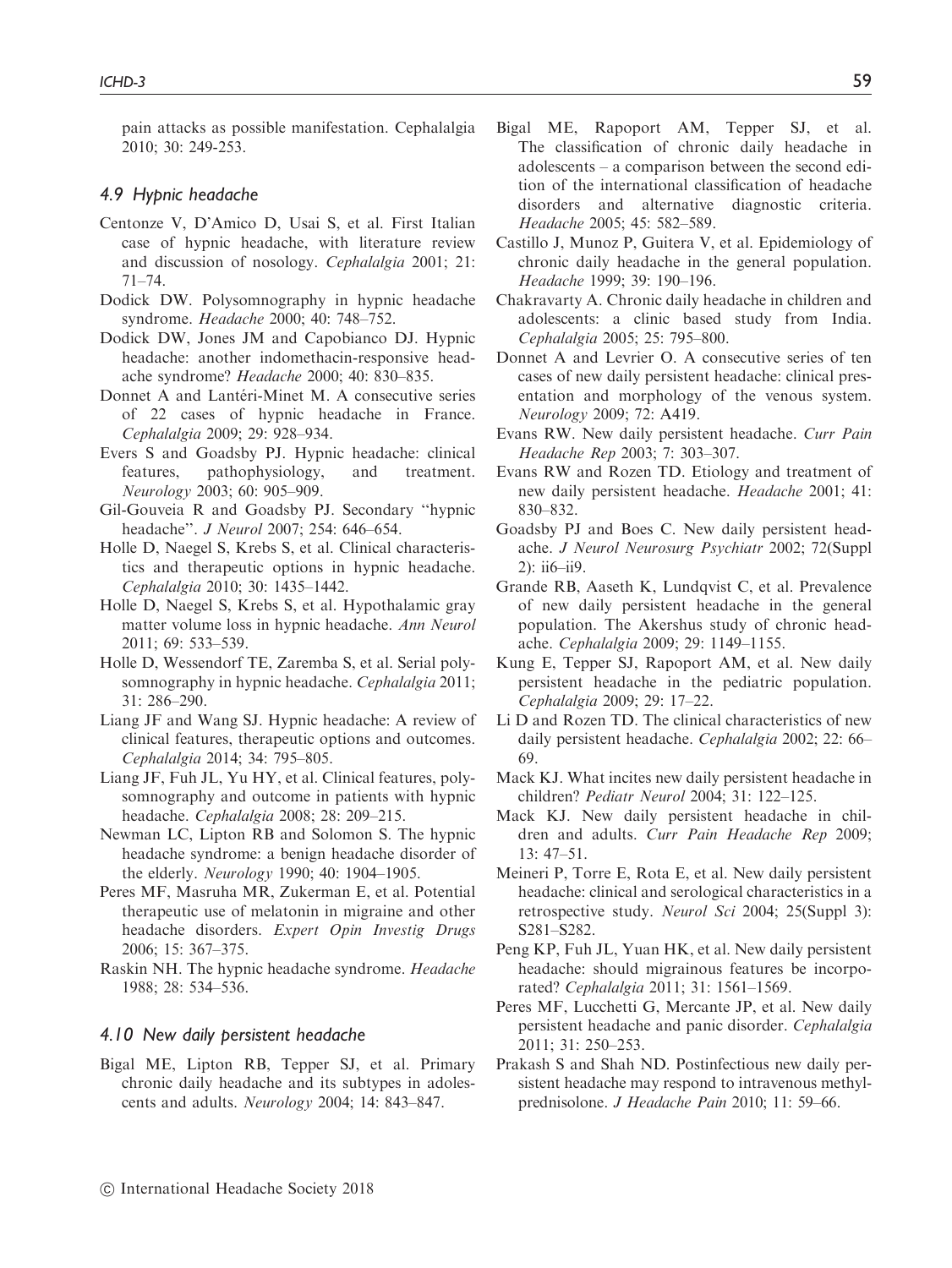- Robbins MS, Grosberg BM, Napchan U, et al. Clinical and prognostic subforms of new daily-persistent headache. Neurology 2010; 74: 1358–1364.
- Rozen T and Swidan SZ. Elevation of CSF tumor necrosis factor alpha levels in new daily persistent headache and treatment refractory chronic migraine. Headache 2007; 47: 1050–1055.
- Rozen TD, Roth JM and Denenberg N. Cervical spine joint hypermobility: a possible predisposing factor for new daily persistent headache. Cephalalgia 2006; 26: 1182–1185.
- Santoni JR and Santoni-Williams CJ. Headache and painful lymphadenopathy in extracranial or systemic infection: etiology of new daily persistent headaches. Intern Med 1993; 32: 530–532.
- Silberstein SD, Lipton RB, Solomon S, et al. Classification of daily and near daily headaches: proposed revisions to the IHS classification. Headache 1994; 34: 1–7.
- Takase Y, Nakano M, Tatsumi C, et al. Clinical features, effectiveness of drug-based treatment, and prognosis of new daily persistent headache (NDPH): 30 cases in Japan. Cephalalgia 2004; 24: 955–959.
- Vanast WJ. New daily persistent headaches: definition of a benign syndrome. Headache 1986; 26: 317.
- Young WB and Swanson JW. New daily-persistent headache: the switched-on headache. Neurology 2010; 74: 1338–1339.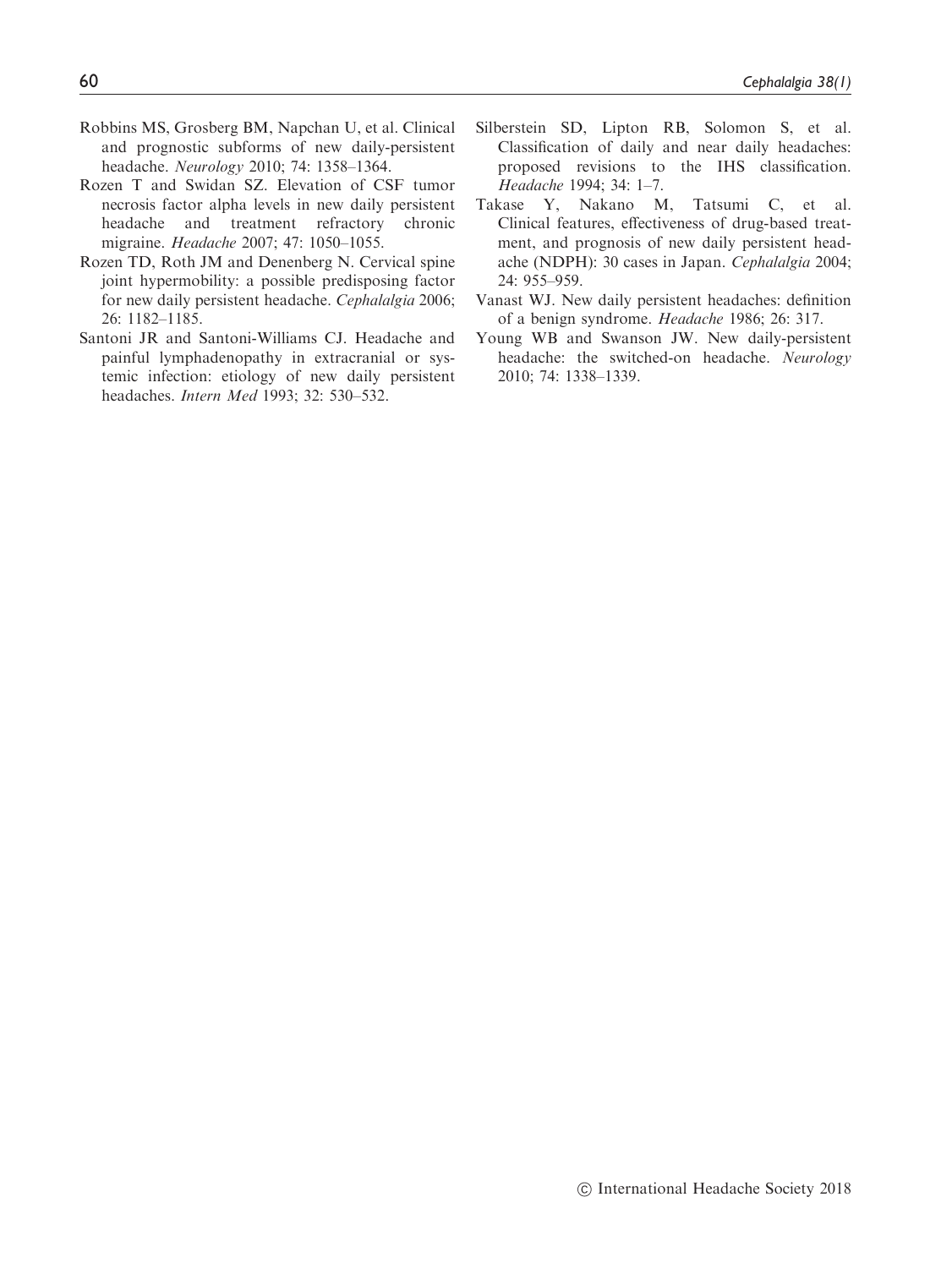# Part Two

# The secondary headaches

- 5. Headache attributed to trauma or injury to the head and/or neck
- 6. Headache attributed to cranial and/or cervical vascular disorder
- 7. Headache attributed to non-vascular intracranial disorder
- 8. Headache attributed to a substance or its withdrawal
- 9. Headache attributed to infection
- 10. Headache attributed to disorder of homoeostasis
- 11. Headache or facial pain attributed to disorder of the cranium, neck, eyes, ears, nose, sinuses, teeth, mouth or other facial or cranial structure
- 12. Headache attributed to psychiatric disorder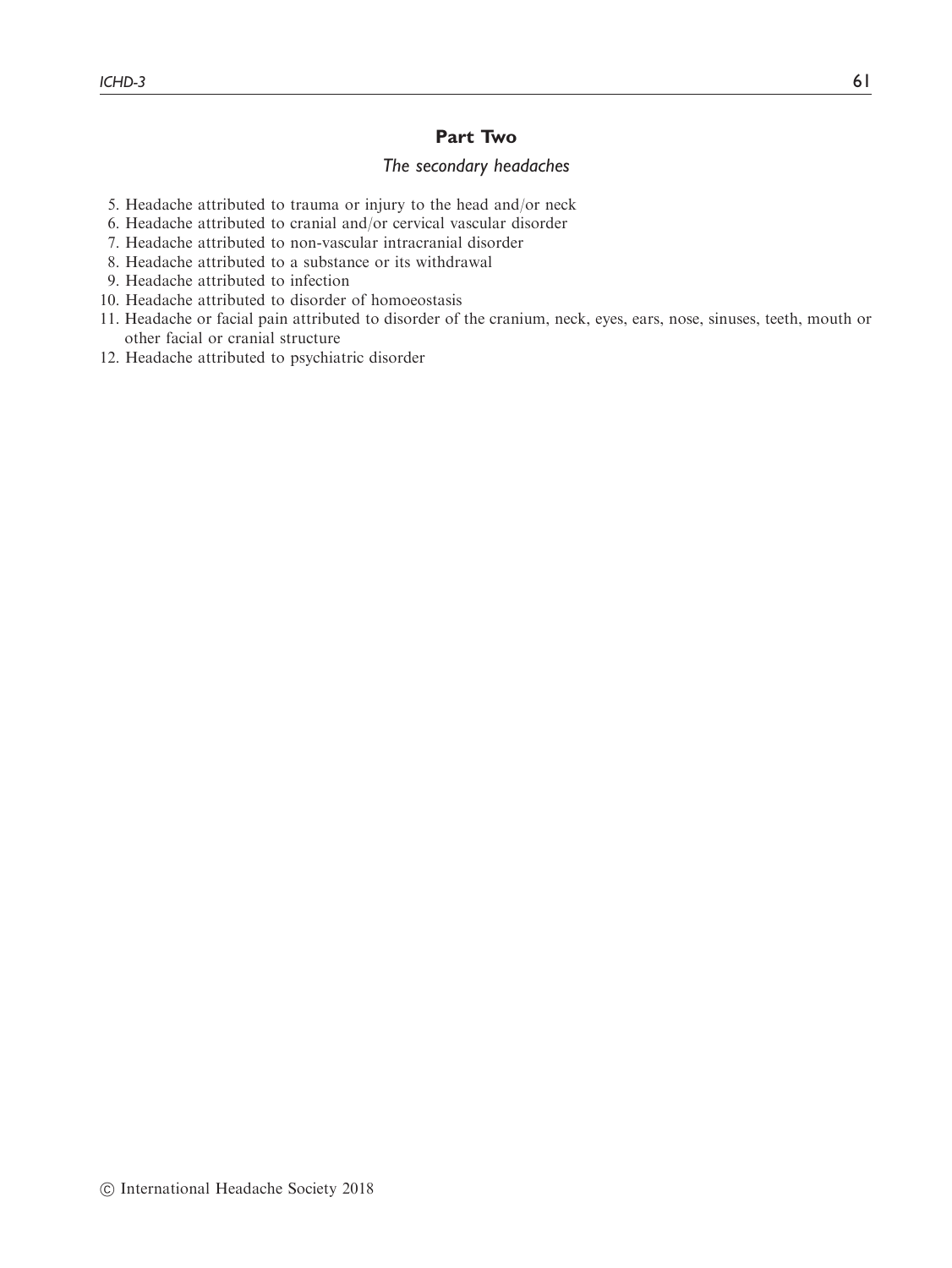# Introduction to the secondary headaches

When a patient has headache for the first time, or a new headache type, and at the same time develops a brain tumour, it is straightforward to conclude that headache is secondary to the tumour. Such patients shall be given only one headache diagnosis – 7.4 Headache attributed to intracranial neoplasia (or one of its subtypes) – even when the headache phenomenologically appears to be migraine, tension-type headache or cluster headache. In other words, a de novo headache occurring with another disorder recognized to be capable of causing it is always diagnosed as secondary.

The situation is different when the patient has previously had a type of primary headache that becomes worse in close temporal relation to the occurrence of another disorder. Three possible explanations for this worsening exist: that it is coincidental; that it is an aggravation of the primary headache, causally related to the other disorder; that it represents a new headache, again causally related to the other disorder. The general rules for attribution developed in ICHD-II allowed one or two diagnoses in such circumstances, but relied on judgement. They were modified in ICHD-3 beta to be less open to interpretation, and these modifications are retained.

- 1. When a new headache occurs for the first time in close temporal relation to another disorder that is known to cause headache, or fulfils other criteria for causation by that disorder, the new headache is coded as a secondary headache attributed to the causative disorder. This remains true even when the headache has the characteristics of a primary headache (migraine, tension-type headache, cluster headache or one of the other trigeminal autonomic cephalalgias).
- 2. When a pre-existing primary headache becomes chronic or is made significantly worse (usually meaning a twofold or greater increase in frequency and/or severity) in close temporal relation to such a causative disorder, both the primary and the secondary headache diagnoses should be given, provided that there is good evidence that the disorder can cause headache.

ICHD-II standardized the format of the diagnostic criteria for secondary headaches, but this was not without problems. A revision was adopted in ICHD-3 beta, and this too is retained:

# General diagnostic criteria for secondary headaches

A. Any headache fulfilling criterion C

- B. Another disorder scientifically documented to be able to cause headache has been diagnosed<sup>1</sup>
- C. Evidence of causation demonstrated by at least two of the following<sup>2</sup>:
	- 1. headache has developed in temporal relation to the onset of the presumed causative disorder
	- 2. either or both of the following:
		- a) headache has significantly worsened in parallel with worsening of the presumed causative disorder
		- b) headache has significantly improved in parallel with improvement of the presumed causative disorder
	- 3. headache has characteristics typical for the causative disorder<sup>3</sup>
	- 4. other evidence exists of causation<sup>4</sup>
- D. Not better accounted for by another ICHD-3 diagnosis.

## Notes:

- 1. Since headache is extremely prevalent, it can occur simultaneously with another disorder by chance and without a causal relation. Therefore, a secondary headache can be definitely diagnosed only when solid evidence exists from published scientific studies that the disorder specified in criterion B is capable of causing headache. Scientific evidence can come from large clinical studies observing close temporal relationships between the disorder and headache outcomes after treatment of the disorder, or from smaller studies using advanced scanning methods, blood tests or other paraclinical tests, even if these are not readily available to the diagnosing physician who will use these criteria. In other words, study methods that are not useful in routine use of the diagnostic criteria may nonetheless be useful for establishing general causal relationships as the basis of criterion B. Throughout ICHD-3, however, diagnostic criteria restrict themselves to information reasonably available to the diagnosing physician in a typical clinical situation.
- 2. The general criteria require at least two separate evidential features to be present, and allow up to four types of evidence, as set out. Not all of these four types are appropriate for all disorders, and not all four need form part of the specific criteria for a particular secondary headache when this is so. There are a few secondary headaches for which evidence of causation depends very heavily upon onset in temporal relation to the presumed cause. Examples are the subtypes of 7.2 Headache attributed to low cerebrospinal fluid pressure, which are usually orthostatic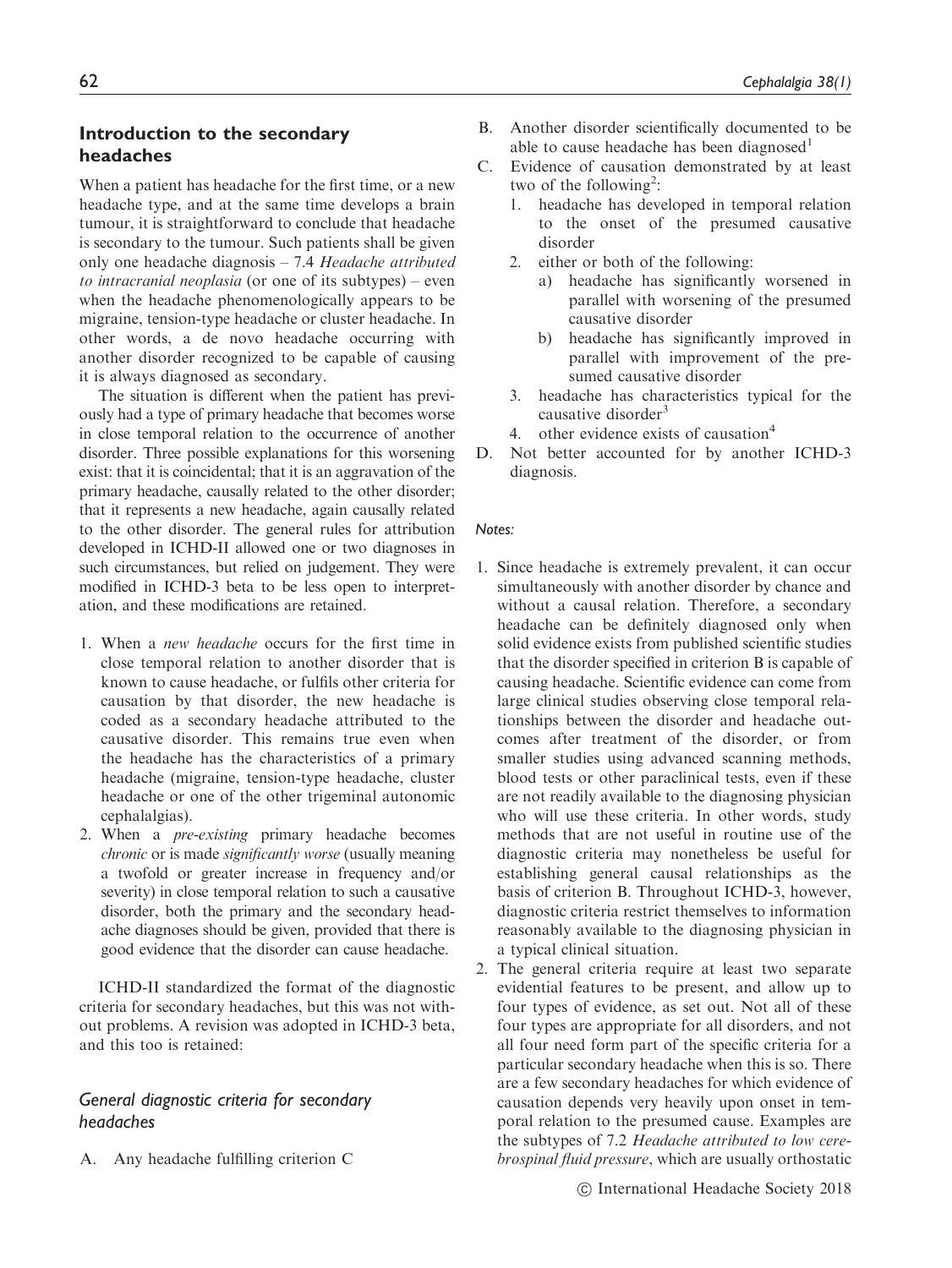but not invariably, so that this characteristic cannot be relied upon as a diagnostic criterion. In such cases, criterion D is of particular importance.

- 3. An example is very sudden (thunderclap) onset of headache in 6.2.2 Acute headache attributed to nontraumatic subarachnoid haemorrhage. The characteristics (if any) must be specified for each secondary headache.
- 4. This is to be specified (if appropriate) for each secondary headache. One example of this kind of

evidence is accordance between the site of the headache and the location of a presumed causative disorder. Another is variations in parallel between headache features (such as intensity) and markers of activity of the presumed causative disorder (e.g. changes on neuroimaging, or in other laboratory measures [such as erythrocyte sedimentation rate in 6.4.1 Headache attributed to giant cell arteritis]).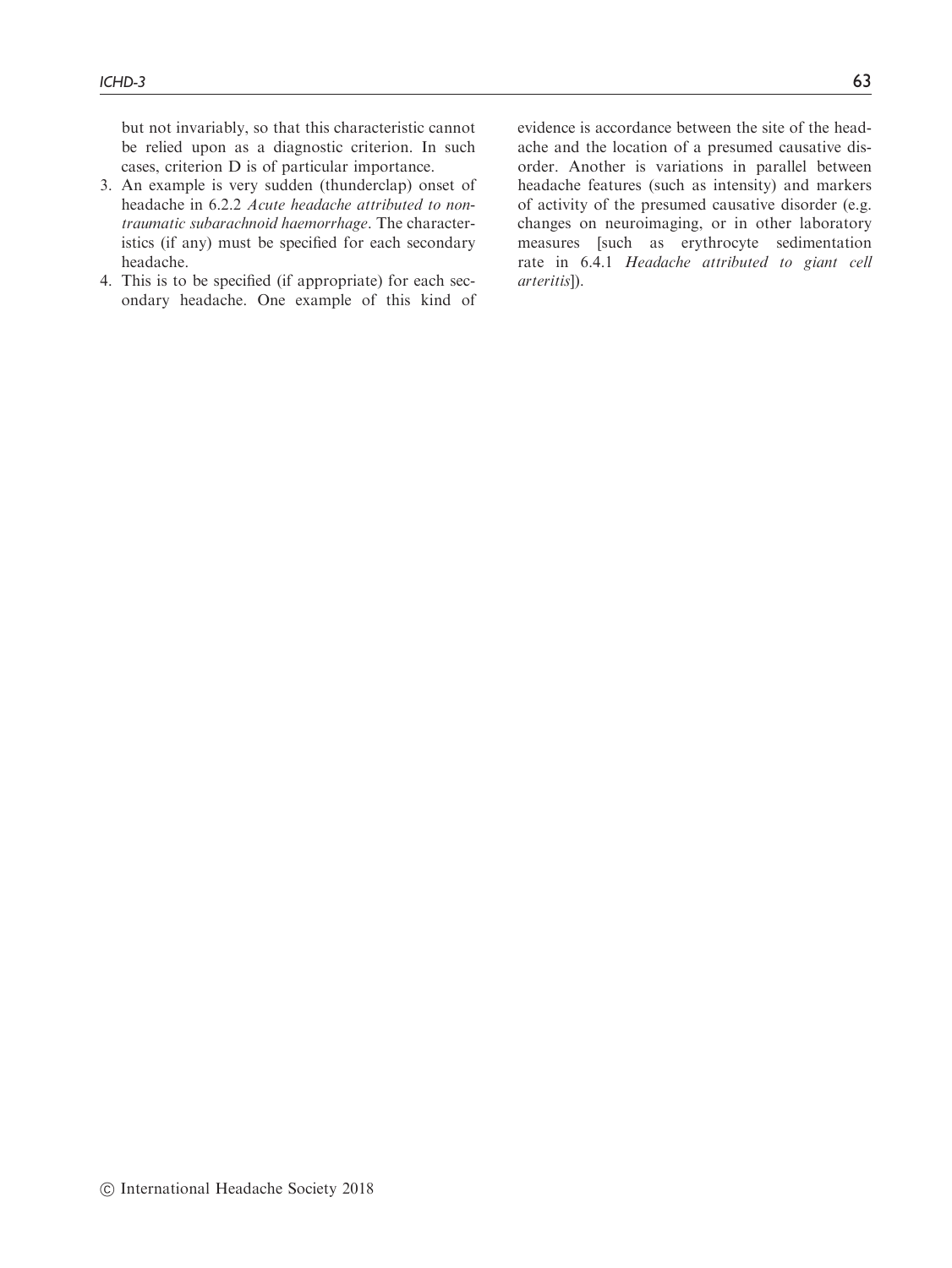# 5. Headache attributed to trauma or injury to the head and/or neck

- 5.1 Acute headache attributed to traumatic injury to the head
	- 5.1.1 Acute headache attributed to moderate or severe traumatic injury to the head
	- 5.1.2 Acute headache attributed to mild traumatic injury to the head
- 5.2 Persistent headache attributed to traumatic injury to the head
	- 5.2.1 Persistent headache attributed to moderate or severe traumatic injury to the head
	- 5.2.2 Persistent headache attributed to mild traumatic injury to the head
- 5.3 Acute headache attributed to whiplash
- 5.4 Persistent headache attributed to whiplash
- 5.5 Acute headache attributed to craniotomy
- 5.6 Persistent headache attributed to craniotomy

## General comment

Primary or secondary headache or both? The general rules for attribution to another disorder apply to 5. Headache attributed to trauma or injury to the head and/or neck.

- 1. When a new headache occurs for the first time in close temporal relation to trauma or injury to the head and/or neck, it is coded as a secondary headache attributed to the trauma or injury. This remains true when the new headache has the characteristics of any of the primary headache disorders classified in Part One of ICHD-3.
- 2. When a pre-existing headache with the characteristics of a primary headache disorder becomes chronic or is made significantly worse (usually meaning a twofold or greater increase in frequency and/or severity) in close temporal relation to such trauma or injury, both the initial headache diagnosis and a diagnosis of 5. Headache attributed to trauma or injury to the head and/or neck (or one of its types or subtypes) should be given, provided that there is good evidence that the disorder can cause headache.

### Introduction

The types of 5. Headache attributed to trauma or injury to the head and/or neck are among the most common secondary headache disorders. During the first three months from onset they are considered *acute*; if they continue beyond that period they are designated persistent. This time period is consistent with ICHD-II diagnostic criteria, although the term persistent has been adopted in place of chronic.

There are no specific headache features known to distinguish the types of 5. Headache attributed to trauma or injury to the head and/or neck from other headache disorders; most often these resemble 2. Tension-type headache or 1. Migraine. Consequently, their diagnosis is largely dependent upon the close temporal relation between the trauma or injury and headache onset. Consistently with those of ICHD-II, the diagnostic criteria of ICHD-3 for all types of 5. Headache attributed to trauma or injury to the head and/or neck require that headache must be reported to have developed within seven days following trauma or injury, or within seven days after regaining consciousness and/or within seven days after recovering the ability to sense and report pain. Although this sevenday interval is somewhat arbitrary, and some experts argue that headache may develop after a longer interval in a minority of patients, there is not enough evidence at this time to change this requirement. Research is encouraged that tests the diagnostic criteria for A5.1.1.1 Delayed-onset acute headache attributed to moderate or severe traumatic injury to the head and A5.1.2.1 Delayed-onset acute headache attributed to mild traumatic injury to the head (see Appendix).

Headache may occur as an isolated symptom following trauma or injury or as one of a constellation of symptoms, commonly including dizziness, fatigue, reduced ability to concentrate, psychomotor slowing, mild memory problems, insomnia, anxiety, personality changes and irritability. When several of these symptoms follow head injury, the patient may be considered to have a post-concussion syndrome.

The pathogenesis of 5. Headache attributed to trauma or injury to the head and/or neck is often unclear. Numerous factors that may contribute to its development include, but are not limited to, axonal injury, alterations in cerebral metabolism, neuroinflammation, alterations in cerebral haemodynamics, an underlying genetic predisposition, psychopathology and a patient's expectations of developing headache after head injury. Recent research, using advanced neuroimaging modalities, suggests a potential for detecting brain structural, functional and metabolic abnormalities following minor trauma that are not detectable through conventional diagnostic tests. Post-traumatic sleep disturbances, mood disturbances and psychosocial and other stressors can plausibly influence the development and perpetuation of headache. The overuse of abortive headache medications may contribute to the persistence of headache after head injury through the development of 8.2 Medication-overuse headache. Clinicians must consider this possibility whenever a post-traumatic headache persists beyond the initial post-trauma phase.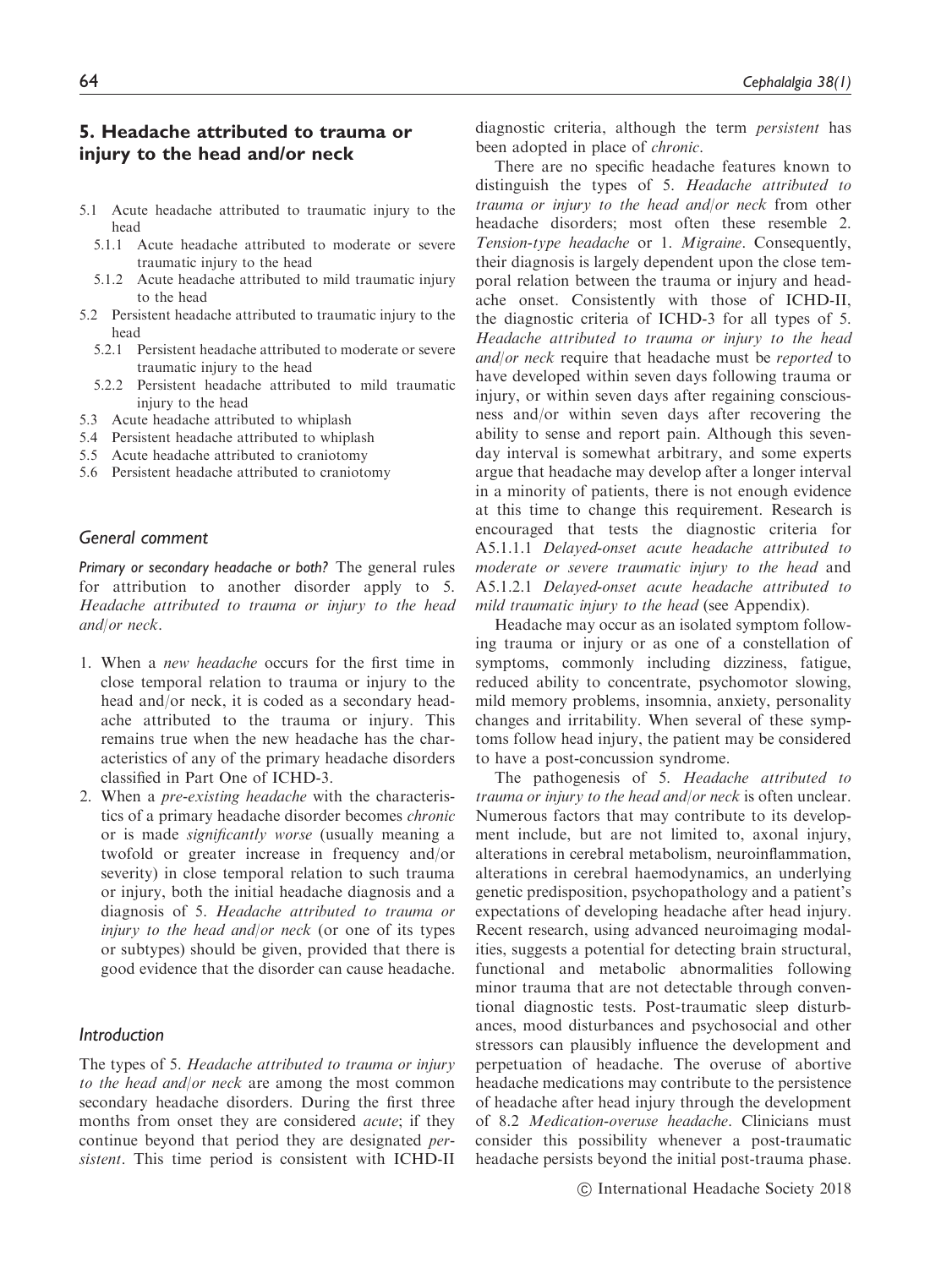Risk factors for the development of 5. Headache attributed to trauma or injury to the head and/or neck may include a previous history of headache, less severe injury, female gender and the presence of comorbid psychiatric disorders. The association between repetitive head trauma and the development of headache should be investigated further. The degree to which a patient's expectation of headache following head injury and litigation regarding such headache promote its development and persistence is still widely debated. The majority of evidence suggests that malingering is a factor in only a small minority of patients.

It is recognized that some patients develop headache following very minor trauma to the head – so minor that it does not meet criteria even for mild traumatic brain injury. These headaches may begin after a single trauma or following repetitive minor head impacts (e.g. in players of rugby or American football). However, headache due to very minor head trauma has not been adequately studied, so there are insufficient data to support its recognition and inclusion in ICHD-3. Research on headache following very minor trauma to the head, perhaps guided by the diagnostic criteria for A5.8 Acute headache attributed to other trauma or injury to the head and/or neck and A5.9 Persistent headache attributed to other trauma or injury to the head and/ or neck, is encouraged.

5. Headache attributed to trauma or injury to the head and/or neck is also reported in children, although less often than in adults. The clinical presentations of the types are similar in children and adults, and the diagnostic criteria in children are the same.

# 5.1 Acute headache attributed to traumatic injury to the head

Coded elsewhere: Trauma due to acceleration/deceleration movements of the head, with flexion/extension of the neck, is classified as whiplash. Acute headache attributed to such trauma is coded as 5.3 Acute headache attributed to whiplash. Acute headache attributed to surgical craniotomy performed for reasons other than traumatic head injury is coded as 5.5 Acute headache attributed to craniotomy.

Description: Headache of less than three months' duration caused by traumatic injury to the head.

## Diagnostic criteria:

- A. Any headache fulfilling criteria C and D
- B. Traumatic injury to the head<sup>1</sup> has occurred
- C. Headache is reported to have developed within seven days after one of the following: 1. the injury to the head
- ! International Headache Society 2018
- 2. regaining of consciousness following the injury to the head
- 3. discontinuation of medication(s) impairing ability to sense or report headache following the injury to the head
- D. Either of the following:
	- 1. headache has resolved within three months after its onset
	- 2. headache has not yet resolved but three months have not yet passed since its onset
- E. Not better accounted for by another ICHD-3 diagnosis.

#### Note:

1. Traumatic injury to the head is defined as a structural or functional injury resulting from the action of external forces upon the head. These include impact between the head and an object, penetration of the head by a foreign body, forces generated from blasts or explosions, and other forces yet to be defined.

Comment: The stipulation that headache must be reported to have developed within seven days is somewhat arbitrary (see 'Introduction' above). Compared to longer intervals, a seven-day interval yields diagnostic criteria with higher specificity for 5.1 Acute headache attributed to traumatic injury to the head (i.e. stronger evidence of causation) but a correlative loss of sensitivity. Further research is needed into whether or not a different interval might be more appropriate. In the meantime, Appendix criteria for A5.1.1.1 Delayedonset acute headache attributed to moderate or severe traumatic injury to the head and A5.1.2.1 Delayedonset acute headache attributed to mild traumatic injury to the head may be used when the interval between injury and headache onset is greater than seven days.

## 5.1.1 Acute headache attributed to moderate or severe traumatic injury to the head

#### Diagnostic criteria:

- A. Headache fulfilling criteria for 5.1 Acute headache attributed to traumatic injury to the head
- B. Injury to the head associated with at least one of the following:
	- 1. loss of consciousness for >30 minutes
	- 2. Glasgow Coma Scale (GCS) score <13
	- 3. post-traumatic amnesia lasting  $>24$  hours<sup>1</sup>
	- 4. alteration in level of awareness for >24 hours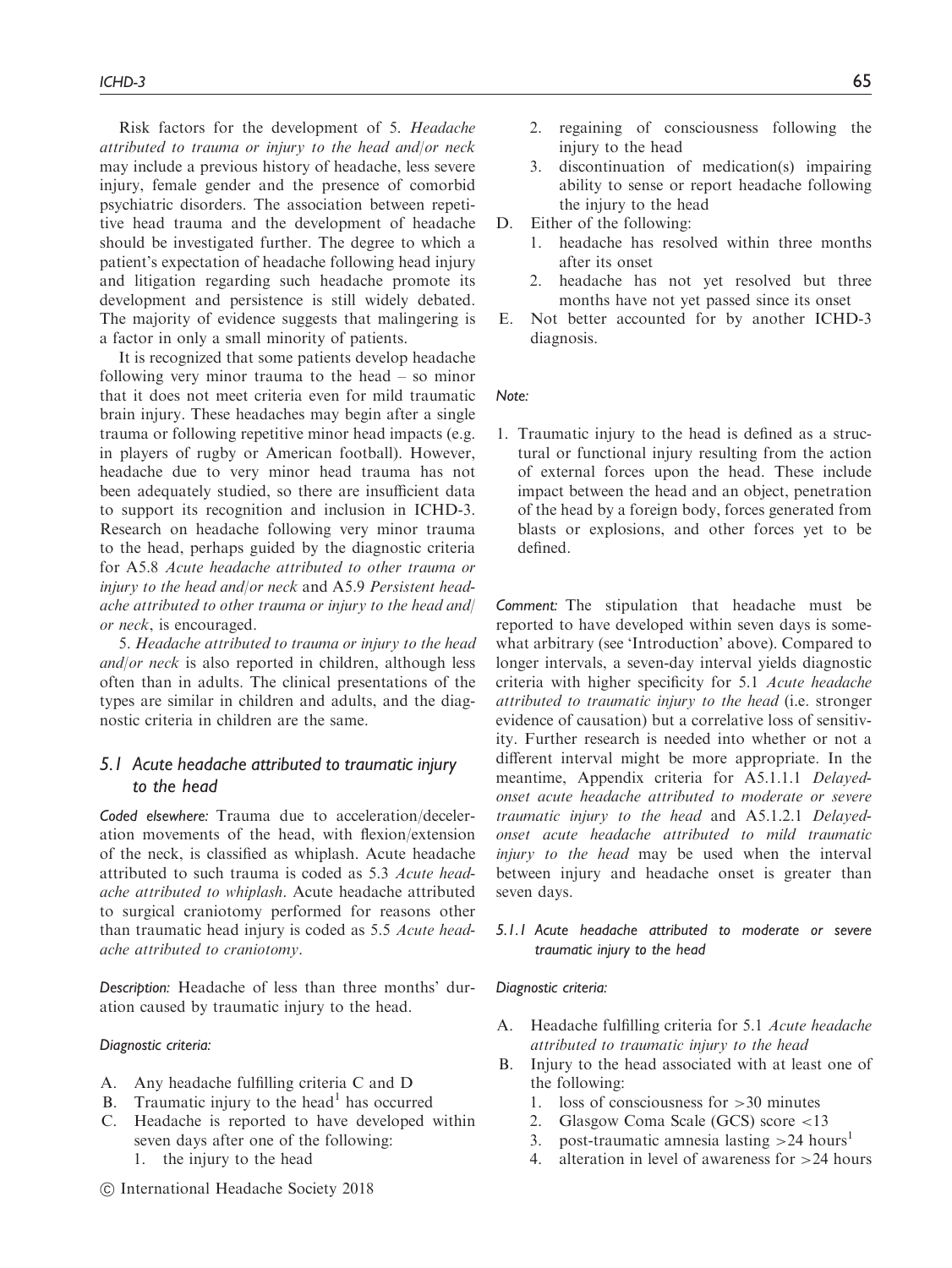- 5. imaging evidence of a traumatic head injury such as skull fracture, intracranial haemorrhage and/or brain contusion.
- Note:
- 1. The duration of post-traumatic amnesia is defined as the time between head injury and resumption of normal continuous recall of events.
- 5.1.2 Acute headache attributed to mild traumatic injury to the head

## Diagnostic criteria:

- A. Headache fulfilling criteria for 5.1 Acute headache attributed to traumatic injury to the head
- B. Injury to the head fulfilling both of the following: 1. associated with none of the following:
	- a) loss of consciousness for  $>30$  minutes
	- b) Glasgow Coma Scale (GCS) score <13
	- c) post-traumatic amnesia lasting >24  $hours<sup>1</sup>$
	- d) altered level of awareness for >24 hours
	- e) imaging evidence of a traumatic head injury such as skull fracture, intracranial haemorrhage and/or brain contusion
	- 2. associated with one or more of the following symptoms and/or signs:
		- a) transient confusion, disorientation or impaired consciousness
		- b) loss of memory for events immediately before or after the head injury
		- c) two or more of the following symptoms suggestive of mild traumatic brain injury:
			- i. nausea
			- ii. vomiting
			- iii. visual disturbances
			- iv. dizziness and/or vertigo
			- v. gait and/or postural imbalance
			- vi. impaired memory and/or concentration.

#### Note:

1. The duration of post-traumatic amnesia is defined as the time between head injury and resumption of normal continuous recall of events.

Comment: The diagnostic criteria for mild and those for moderate or severe traumatic injury to the head allow

for substantial variability in the severity of the injury classified into each category. This has led some experts to suggest inclusion of additional categories: headache attributed to very mild traumatic injury to the head and headache attributed to very severe traumatic injury to the head. There is insufficient evidence for adding these categories at present, but future studies should investigate the utility of doing so.

# 5.2 Persistent headache attributed to traumatic injury to the head

Coded elsewhere: Trauma due to acceleration/deceleration movements of the head, with flexion/extension of the neck, is classified as whiplash. Persistent headache attributed to such trauma is coded as 5.4 Persistent headache attributed to whiplash. Persistent headache attributed to surgical craniotomy performed for reasons other than traumatic head injury is coded as 5.6 Persistent headache attributed to craniotomy.

Description: Headache of more than three months' duration caused by traumatic injury to the head.

## Diagnostic criteria:

- A. Any headache fulfilling criteria C and D
- B. Traumatic injury to the head<sup>1</sup> has occurred
- C. Headache is reported to have developed within seven days after one of the following:
	- 1. the injury to the head
	- 2. regaining of consciousness following the injury to the head
	- 3. discontinuation of medication(s) impairing ability to sense or report headache following the injury to the head
- D. Headache persists for  $>3$  months after its onset
- E. Not better accounted for by another ICHD-3 diagnosis.<sup>2</sup>

#### Notes:

- 1. Traumatic injury to the head is defined as a structural or functional injury resulting from the action of external forces upon the head. These include impact between the head and an object, penetration of the head by a foreign body, forces generated from blasts or explosions, and other forces yet to be defined.
- 2. When headache following head injury becomes persistent, the possibility of 8.2 Medication-overuse headache needs to be considered.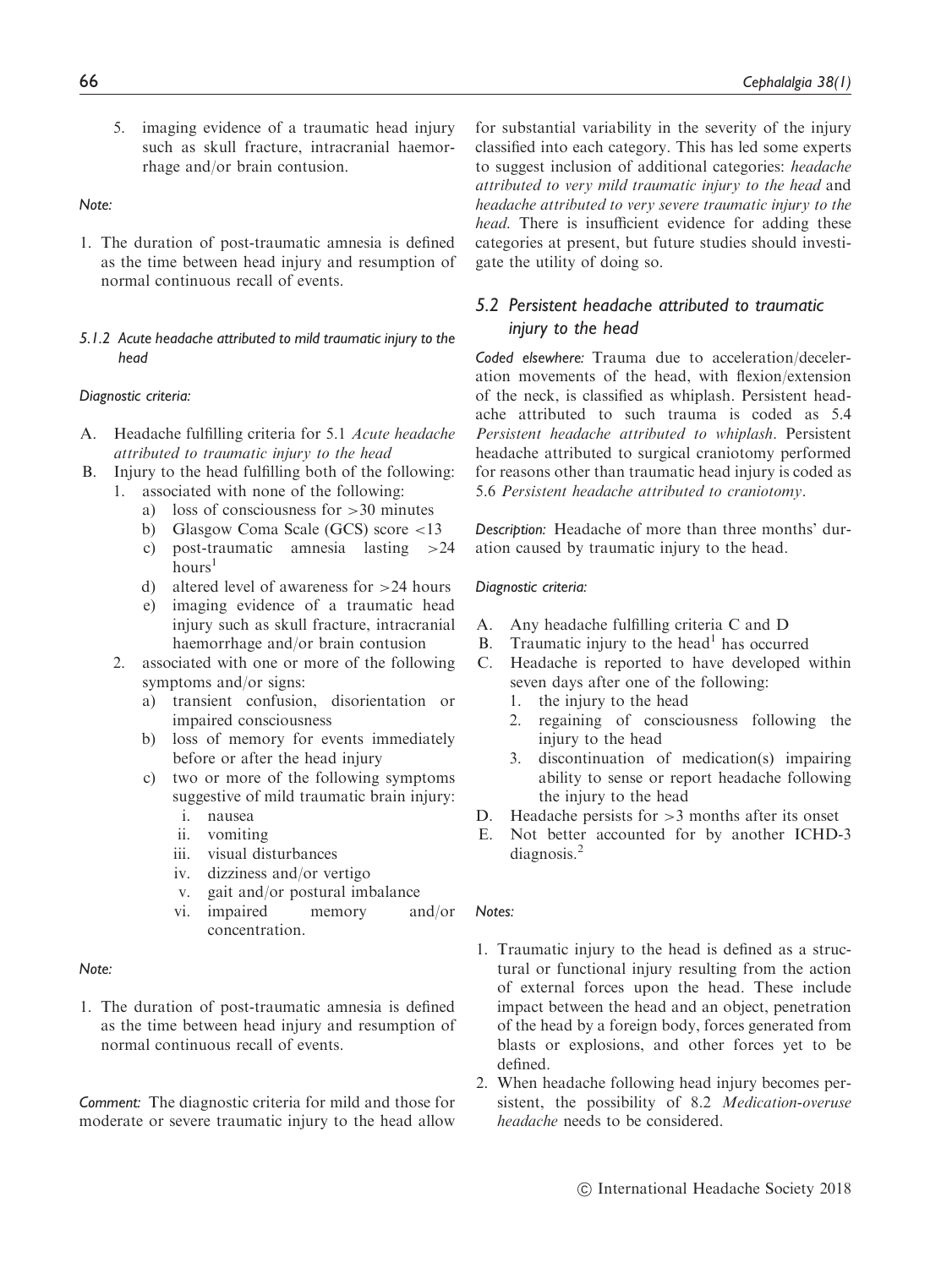Comments: The stipulation that headache must be reported to have developed within seven days is somewhat arbitrary (see 'Introduction' above). Compared to longer intervals, a seven-day interval yields diagnostic criteria with higher specificity for 5.2 Persistent headache attributed to traumatic injury to the head (i.e. stronger evidence of causation) but a correlative loss of sensitivity. Further research is needed into whether or not a different interval might be more appropriate. In the meantime, Appendix criteria for A5.2.1.1 Delayed-onset persistent headache attributed to moderate or severe traumatic injury to the head and A5.2.2.1 Delayed-onset persistent headache attributed to mild traumatic injury to the head may be used when the interval between injury and headache onset is greater than seven days.

To be consistent with ICHD-II diagnostic criteria for chronic post-traumatic headache and with the time interval used in the diagnoses of other secondary headache disorders, three months is the time interval after which headache attributed to trauma or injury to the head is considered persistent. Further research is needed to investigate whether shorter or longer intervals may be more appropriately adopted.

## 5.2.1 Persistent headache attributed to moderate or severe traumatic injury to the head

#### Diagnostic criteria:

- A. Headache fulfilling criteria for 5.2 Persistent headache attributed to traumatic injury to the head
- B. Injury to the head associated with at least one of the following:
	- 1. loss of consciousness for >30 minutes
	- 2. Glasgow Coma Scale (GCS) score <13
	- 3. post-traumatic amnesia lasting  $>24$  hours<sup>1</sup>
	- 4. alteration in level of awareness for >24 hours
	- 5. imaging evidence of a traumatic head injury such as skull fracture, intracranial haemorrhage and/or brain contusion.

#### Note:

1. The duration of post-traumatic amnesia is defined as the time between head injury and resumption of normal continuous recall of events.

## 5.2.2 Persistent headache attributed to mild traumatic injury to the head

#### Diagnostic criteria:

- A. Headache fulfilling criteria for 5.2 Persistent headache attributed to traumatic injury to the head
- B. Head injury fulfilling both of the following:
	- 1. associated with none of the following:
		- a) loss of consciousness for  $>30$  minutes
		- b) Glasgow Coma Scale (GCS) score <13
		- c) post-traumatic amnesia lasting >24  $h$ ours<sup>1</sup>
		- d) altered level of awareness for >24 hours
		- e) imaging evidence of a traumatic head injury such as skull fracture, intracranial haemorrhage and/or brain contusion
	- 2. associated with one or more of the following symptoms and/or signs:
		- a) transient confusion, disorientation or impaired consciousness
		- b) loss of memory for events immediately before or after the head injury
		- c) two or more of the following symptoms suggestive of mild traumatic brain injury: i. nausea
			-
			- ii. vomiting
			- iii. visual disturbances iv. dizziness and/or vertigo
			- v. gait and/or postural imbalance
			- vi. impaired memory and/or concentration.

#### Note:

1. The duration of post-traumatic amnesia is defined as the time between head injury and resumption of normal continuous recall of events.

# 5.3 Acute headache attributed to whiplash<sup>1</sup>

Description: Headache of less than three months' duration caused by whiplash.

## Diagnostic criteria:

- A. Any headache fulfilling criteria C and D
- B. Whiplash, $\frac{1}{2}$  associated at the time with neck pain and/or headache, has occurred
- C. Headache has developed within seven days after the whiplash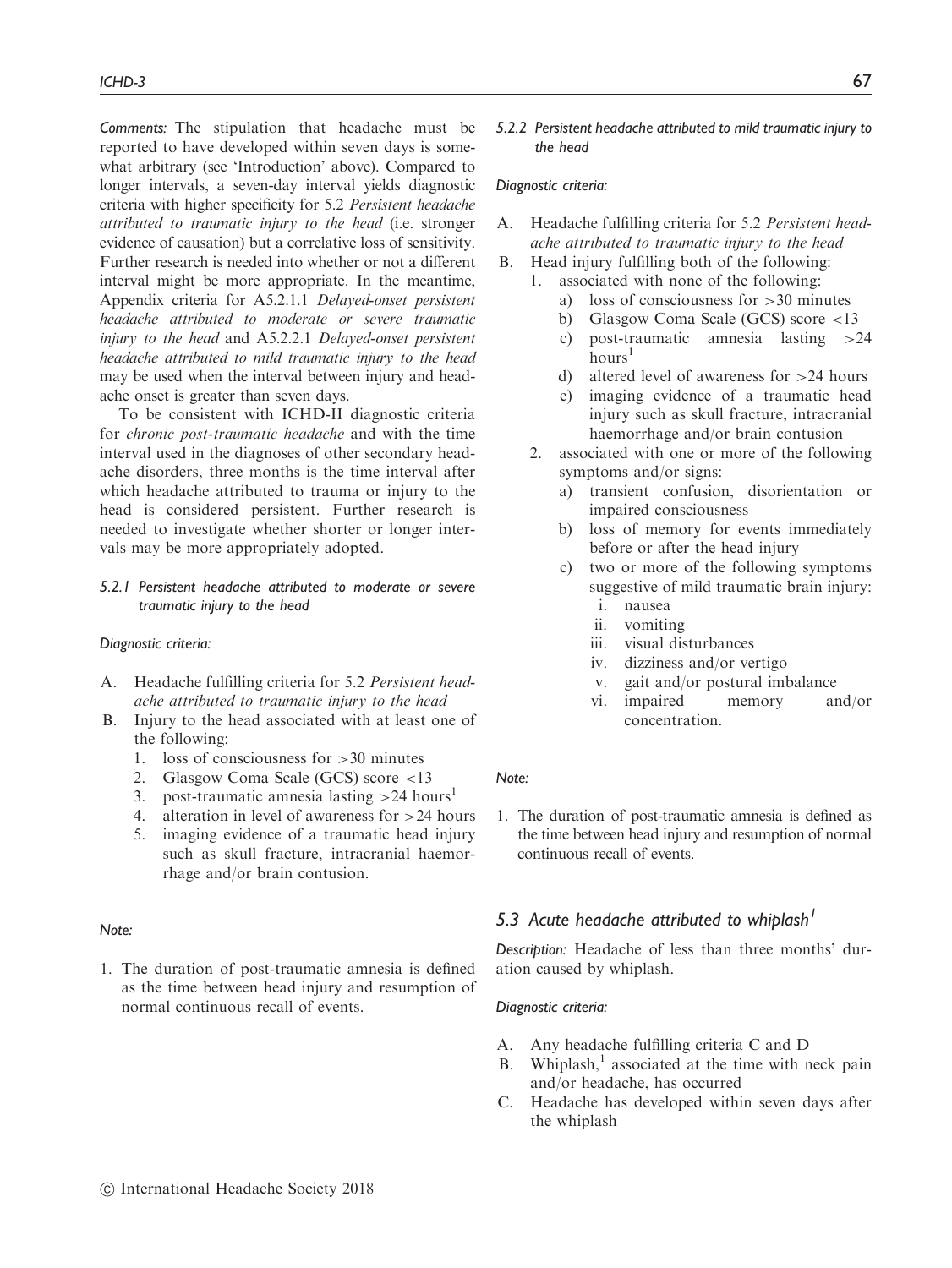- D. Either of the following:
	- 1. headache has resolved within three months after its onset
	- 2. headache has not yet resolved but three months have not yet passed since its onset
- E. Not better accounted for by another ICHD-3 diagnosis.

## Note:

1. Whiplash is defined as sudden and inadequately restrained acceleration/deceleration movements of the head with flexion/extension of the neck. Whiplash may occur after either high or low impact forces.

Comments: Whiplash most commonly occurs in the context of a motor vehicle accident.

5.3 Acute headache attributed to whiplash may occur as an isolated symptom or with a constellation of other symptoms that relate to the neck, as well as somatic extracervical, neurosensory, behavioural, cognitive and/or mood symptoms. Whiplash itself may be classified according to the severity of the clinical presentation, using a scheme such as that presented by the Quebec Task Force on Whiplash-Associated Disorders.

# 5.4 Persistent headache attributed to whiplash

Description: Headache of more than three months' duration caused by whiplash.

## Diagnostic criteria:

- A. Any headache fulfilling criteria C and D
- B. Whiplash, $<sup>1</sup>$  associated at the time with neck pain</sup> and/or headache, has occurred
- C. Headache developed within seven days after the whiplash
- D. Headache persists for  $>3$  months after its onset
- E. Not better accounted for by another ICHD-3 diagnosis.<sup>2</sup>

#### Notes:

- 1. Whiplash is defined as sudden and inadequately restrained acceleration/deceleration movements of the head with flexion/extension of the neck. Whiplash may occur after either high or low impact forces.
- 2. When headache following whiplash becomes persistent, the possibility of 8.2 Medication-overuse headache needs to be considered.

## 5.5 Acute headache attributed to craniotomy

Description: Headache of less than three months' duration caused by surgical craniotomy.

## Diagnostic criteria:

- A. Any headache fulfilling criteria C and D
- B. Surgical craniotomy<sup>1</sup> has been performed
- C. Headache is reported to have developed within seven days after one of the following:
	- 1. the craniotomy
	- 2. regaining of consciousness following the craniotomy
	- 3. discontinuation of medication(s) impairing ability to sense or report headache following the craniotomy
- D. Either of the following:
	- 1. headache has resolved within three months after its onset
	- 2. headache has not yet resolved but three months have not yet passed since its onset
- E. Not better accounted for by another ICHD-3 diagnosis.<sup>1,2</sup>

#### Notes:

- 1. When the craniotomy was performed following and because of head injury, code as 5.1.1 Acute headache attributed to moderate or severe traumatic injury to the head.
- 2. Exclusion of other secondary headache disorders that may occur following craniotomy is necessary prior to assigning the diagnosis of 5.5 Acute headache attributed to craniotomy. Although there are numerous potential aetiologies of headache following craniotomy, consideration should particularly include cervicogenic headache (due to positioning during surgery), headache from cerebrospinal fluid leak, infections, hydrocephalus and intracranial haemorrhage.

Comments: 5.5 Acute headache attributed to craniotomy occurs in a substantial proportion of patients undergoing surgical craniotomy. In the majority of cases, it begins within the first few days after craniotomy and resolves within the acute postoperative period. It is more common after surgery of the skull base compared to other locations.

Although the pain of 5.5 Acute headache attributed to craniotomy is often felt maximally at the site of craniotomy, it may be more diffuse and resemble tensiontype headache or migraine.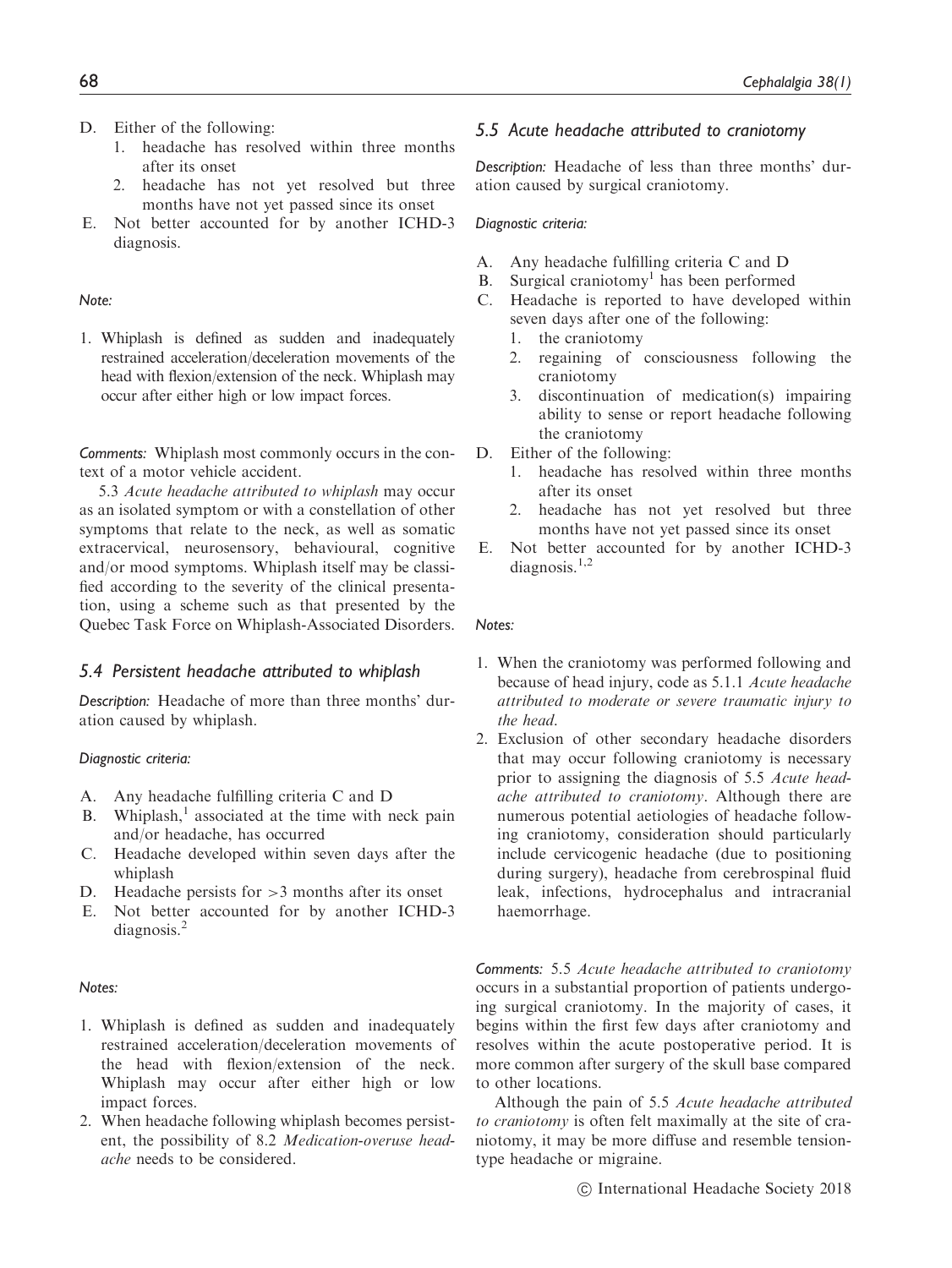# 5.6 Persistent headache attributed to craniotomy

Description: Headache of more than three months' duration caused by surgical craniotomy.

Diagnostic criteria:

- A. Any headache fulfilling criteria C and D
- B. Surgical craniotomy<sup>1</sup> has been performed
- C. Headache is reported to have developed within seven days after one of the following:
	- 1. the craniotomy
	- 2. regaining of consciousness following the craniotomy
	- 3. discontinuation of medication(s) impairing ability to sense or report headache following the craniotomy
- D. Headache persists for  $>3$  months after its onset
- E. Not better accounted for by another ICHD-3 diagnosis. $1,2$

#### Notes:

- 1. When the craniotomy was performed following and because of head injury, code as 5.2.1 Persistent headache attributed to moderate or severe traumatic injury to the head.
- 2. When headache following craniotomy becomes persistent, the possibility of 8.2 Medication-overuse headache needs to be considered.

Comment: About a quarter of patients who develop 5.5 Acute headache attributed to craniotomy go on to experience 5.6 Persistent headache attributed to craniotomy.

# **Bibliography**

Traumatic Brain Injury (TBI) Task Force for the US Department of the Army. Report to the Surgeon General, https://www.hsdl.org/?view&did=482727 (2008, accessed 19 September 2017).

## Introduction

- Aoki Y, Inokuchi R, Gunshin M, et al. Diffusion tensor imaging studies of mild traumatic brain injury: a meta-analysis. J Neurol Neurosurg Psychiatr 2012; 83: 870–876.
- Chong CD and Schwedt TJ. White matter damage and brain network alterations in concussed patients: a review of recent diffusion tensor imaging and
- the prevalence of posttraumatic headache following mild traumatic brain injury. Pain Med 2008; 9: 1001–1011.
- Heyer GL, Young JA, Rose SC, et al. Posttraumatic headaches correlate with migraine symptoms in youths with concussion. Cephalalgia 2016; 36: 309–316.
- Kirk C, Naquib G and Abu-Arafeh I. Chronic post-traumatic headache after head injury in children and adolescents. Dev Med Child Neurol 2008; 50: 422–425.
- Kjeldgaard D, Forchhammer H, Teasdale T, et al. Chronic post-traumatic headache after mild head injury: a descriptive study. Cephalalgia 2014; 34: 191–200.
- Lucas S, Hoffman JM, Bell KR, et al. Characterization of headache after traumatic brain injury. Cephalalgia 2012; 32: 600–606.
- Lucas S, Hoffman JM, Bell KR, et al. A prospective study of prevalence and characterization of headache following mild traumatic brain injury. Cephalalgia 2014; 34: 93–102.
- Mayer CL, Huber BR and Peskind E. Traumatic brain injury, neuroinflammation, and post-traumatic headaches. Headache 2013; 53: 1523–1530.
- Nampiaparampil DE. Prevalence of chronic pain after traumatic brain injury: a systematic review. JAMA 2008; 300: 711–719.
- Olesen J. Problem areas in the International Classification of Headache Disorders, 3rd edition (beta). Cephalalgia 2014; 34: 1193–1199.
- Russell MB and Olesen J. Migraine associated with head trauma. Eur J Neurol 1996; 3: 424–428.
- Theeler BJ, Flynn FG and Erickson JC. Headaches after concussion in US soldiers returning from Iraq or Afghanistan. Headache 2010; 50: 1262–1272.
- Theeler B, Lucas S, Riechers RG, et al. Posttraumatic headaches in civilians and military personnel: a comparative, clinical review. Headache 2013; 53: 881–900.
- Walker WC, Marwitz JH, Wilk AR, et al. Prediction of headache severity (density and functional impact) after traumatic brain injury: a longitudinal multicentre study. Cephalalgia 2013; 33: 998–1008.
- Xu H, Pi H, Ma L, et al. Incidence of headache after traumatic brain injury in China: a large prospective study. World Neurosurg 2016; 88: 289–296.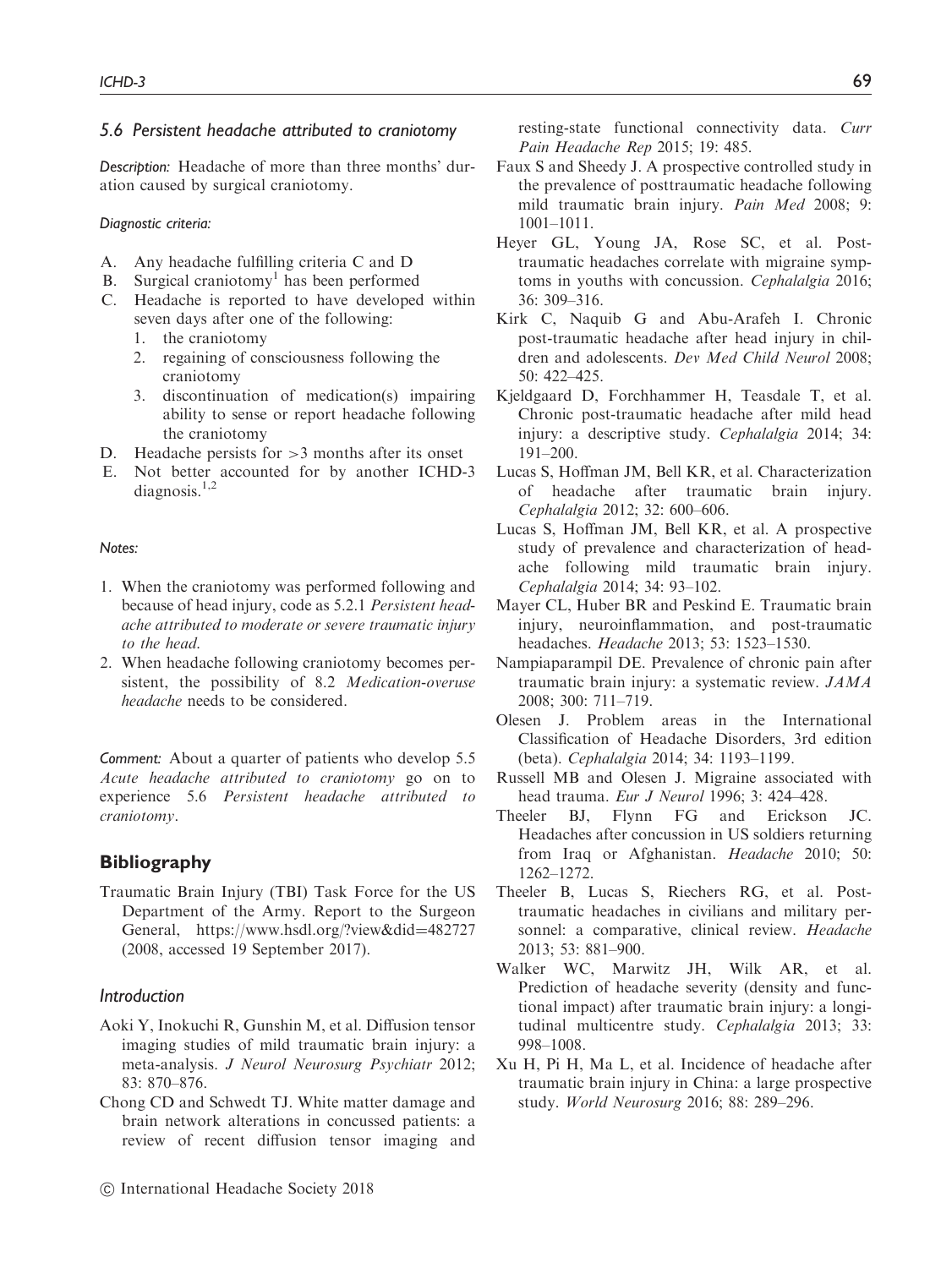# 5.1, 5.2 Acute or persistent headache attributed to traumatic injury to the head

- Afari N, Harder LH, Madra NJ, et al. PTSD, combat injury, and headache in Veterans Returning from Iraq/Afghanistan. Headache 2009; 49: 1267–1276.
- Alfano DP. Emotional and pain-related factors in neuropsychological assessment following mild traumatic brain injury. Brain Cogn 2006; 60: 194–196.
- Bazarian JJ, Wong T, Harris M, et al. Epidemiology and predictors of post-concussive syndrome after minor head injury in an emergency population. Brain Inj 1999; 13: 173–189.
- Bazarian JJ, Zhong J, Blyth B, et al. Diffusion tensor imaging detects clinically important axonal damage after mild traumatic brain injury: a pilot study. J Neurotrauma 2007; 24: 1447–1459.
- Borgaro SR, Prigatano GP, Kwasnica C, et al. Cognitive and affective sequelae in complicated and uncomplicated mild traumatic brain injury. Brain Inj 2003; 17: 189–198.
- Buzzi MG, Bivona U, Matteis M, et al. Cognitive and psychological patterns in post-traumatic headache following severe traumatic brain injury. Cephalalgia 2003; 23: 672 (P4L22).
- Carney N, Ghajar J, Jagoda A, et al. Concussion guidelines step 1: systematic review of prevalent indicators. Neurosurgery 2014; 75: S2–S15.
- Couch JR and Bearss C. Chronic daily headache in the posttrauma syndrome: relation to extent of head injury. Headache 2001; 41: 559–564.
- Couch JR, Lipton RB, Stewart WF, et al. Head or neck injury increases the risk of chronic daily headache: a population-based study. Neurology 2007; 69: 1169– 1177.
- Couch JR, Lipton R and Stewart WF. Is posttraumatic headache classifiable and does it exist? Eur J Neurol 2009; 16: 12–13.
- De Benedittis G and De Santis A. Chronic post-traumatic headache: clinical, psychopathological features and outcome determinants. J Neurosurg Sci 1983; 27: 177–186.
- De Kruijk JR, Leffers P, Menheere PP, et al. Prediction of post-traumatic complaints after mild traumatic brain injury: early symptoms and biochemical markers. J Neurol Neurosurg Psychiatr 2002; 73: 727– 732.
- Evans RW. Post-traumatic headaches. Neurol Clin N Am 2004; 22: 237–249.
- Formisano R, Bivona U, Catani S, et al. Posttraumatic headache: facts and doubts. J Headache Pain 2009; 10: 145-152.
- Gladstone J. From psychoneurosis to ICHD-2: an overview of the state of the art in post-traumatic headache. Headache 2009; 49: 1097–1111.
- Jensen OK and Nielsen FF. The influence of sex and pre-traumatic headache on the incidence and severity of headache after head injury. Cephalalgia 1990; 10: 285–293.
- King NS. Emotional, neuropsychological, and organic factors: their use in the prediction of persisting postconcussion symptoms after moderate and mild head injuries. J Neurol Neurosurg Psychiatr 1996; 61: 75–81.
- King NS, Crawford S, Wenden FJ, et al. Early prediction of persisting post-concussion symptoms following mild and moderate head injuries. Br J Clin Psychol 1999; 38(Pt 1): 15–25.
- Lahz S and Bryant RA. Incidence of chronic pain following traumatic brain injury. Arch Phys Med Rehabil 1996; 77: 889–891.
- Leininger BE, Gramling SE, Farrell AD, et al. Neuropsychological deficits in symptomatic minor head injury patients after concussion and mild concussion. J Neurol Neurosurg Psychiatr 1990; 53: 293–296.
- Lenaerts ME. Post-traumatic headache: from classification challenges to biological underpinnings. Cephalalgia 2008; 28(Suppl 1): 12–15.
- Lew HL, Lin PH, Fuh JL, et al. Characteristics and treatment of headache after traumatic brain injury: a focused review. Am J Phys Med Rehabil 2006; 85: 619–627.
- McAllister TW, Saykin AJ, Flashman LA, et al. Brain activation during working memory 1 month after mild traumatic brain injury: a functional MRI study. Neurology 1999; 53: 1300–1308.
- Martins HA, Ribas VR, Martins BB, et al. Post-traumatic headache. Arq Neuropsiquiatr 2009; 67: 43–45.
- Metting Z, Rodiger LA, De Keyser J, et al. Structural and functional neuroimaging in mildto-moderate head injury. Lancet Neurol 2007; 6: 699–710.
- Mickeviciene D, Schrader H, Nestvold K, et al. A controlled historical cohort study on the postconcussion syndrome. Eur J Neurol 2002; 9: 581– 587.
- Mickeviciene D, Schrader H, Obelieniene D, et al. A controlled prospective inception cohort study on the post-concussion syndrome outside the medicolegal context. Eur J Neurol 2004; 11: 411–419.
- Nampiaparampil DE. Prevalence of chronic pain after traumatic brain injury: a systematic review. JAMA 2008; 300: 711–719.
- Neely ET, Midgette LA and Scher AI. Clinical review and epidemiology of headache disorders in US service members: with emphasis on post-traumatic headache. Headache 2009; 49: 1089–1096.
- Obermann M, Holle D and Katsarava Z. Posttraumatic headache. Expert Rev Neurother 2009; 9: 1361–1370.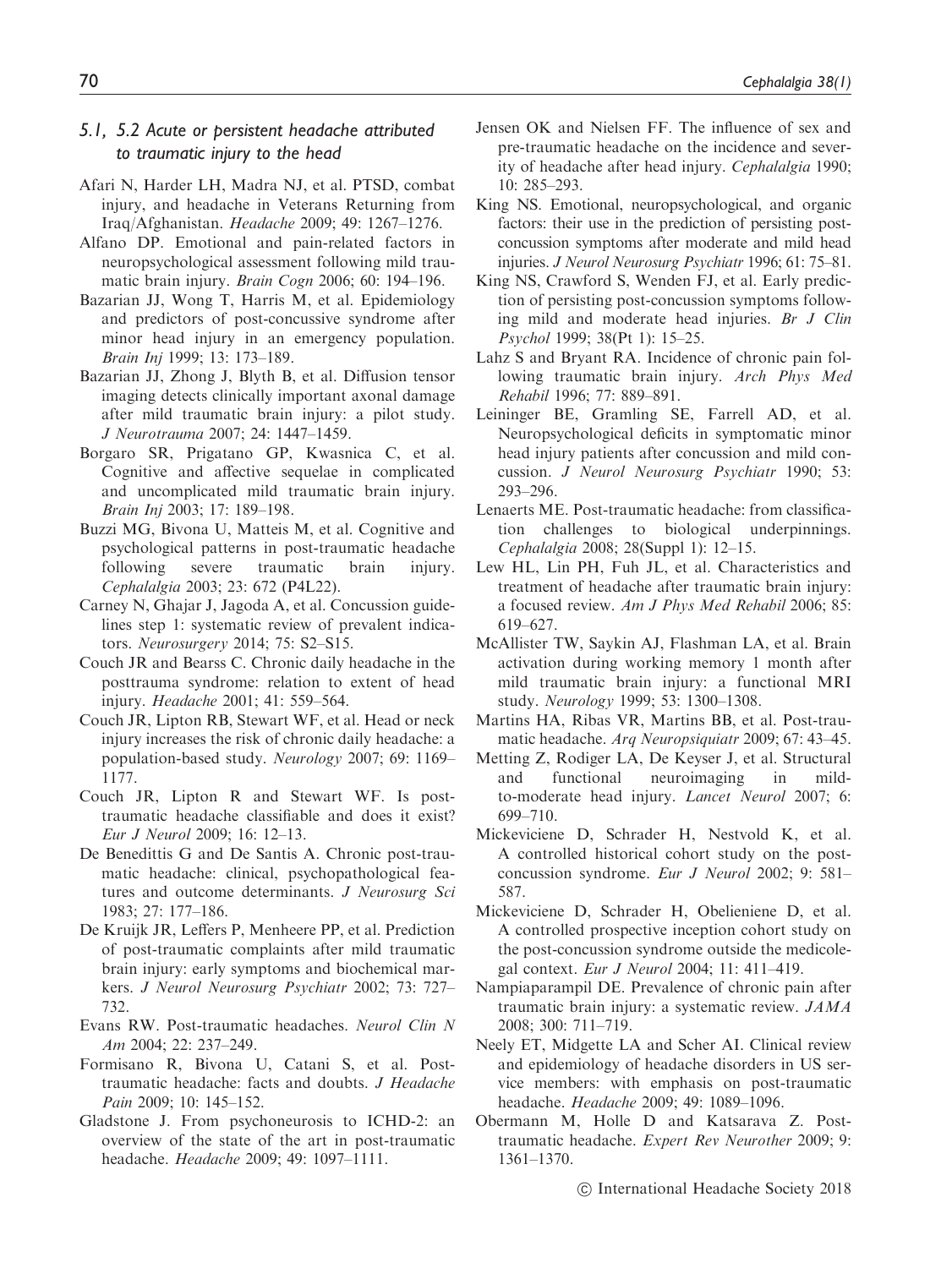- Obermann M, Nebel K, Schumann C, et al. Gray matter changes related to chronic posttraumatic headache. Neurology 2009; 73: 978–983.
- Packard RC. Posttraumatic headache: permanency and relationship to legal settlement. Headache 1992; 32: 496–500.
- Packard RC. Epidemiology and pathogenesis of posttraumatic headache. J Head Trauma Rehabil 1999; 14: 9–21.
- Packard RC. Current concepts in chronic posttraumatic headache. Curr Pain Headache Rep 2005; 9: 59–64.
- Rimel RW, Giordani B, Barth JT, et al. Disability caused by minor head injury. Neurosurgery 1981; 9: 221–228.
- Ruff RL, Ruff SS and Wang XF. Headaches among Operation Iraqi Freedom/Operation Enduring Freedom veterans with mild traumatic brain injury associated with exposures to explosions. J Rehabil Res Dev 2008; 45: 941–952.
- Sarmento E, Moreira P, Brito C, et al. Proton spectroscopy in patients with post-traumatic headache attributed to mild head injury. Headache 2009; 49: 1345–1352.
- Schaumann-von Stosch R, Schmidt H and Sandor P. Posttraumatic headache – IHS chapter 5. Cephalalgia 2008; 28: 908–909.
- Sheedy J, Harvey E, Faux S, et al. Emergency department assessment of mild traumatic brain injury and the prediction of postconcussive symptoms: a 3-month prospective study. J Head Trauma Rehabil 2009; 24: 333–343.
- Sheftell FD, Tepper SJ, Lay CL, et al. Posttraumatic headache: emphasis on chronic types following mild closed head injury. Neurol Sci 2007; 28: S203–S207.
- Solomon S. Post-traumatic headache: commentary: an overview. Headache 2009; 49: 1112–1115.
- Stovner LJ, Schrader H, Mickeviciene D, et al. Headache after concussion. Eur J Neurol 2009; 16: 112–120.
- Stovner LJ, Schrader H, Mickeviciene D, et al. Postconcussion headache: reply to editorial. Eur J Neurol 2009; 16: e14.
- Tatrow K, Blanchard EB, Hickling EJ, et al. Posttraumatic headache: biopsychosocial comparisons with multiple control groups. Headache 2003; 43: 755–766.
- Theeler BJ and Erickson JC. Mild head trauma and chronic headaches in returning US soldiers. Headache 2009; 49: 529–534.
- Theeler BJ, Flynn FG and Erickson JC. Headaches after concussion in US soldiers returning from Iraq or Afghanistan. Headache 2010; 50: 1262–1272.
- ! International Headache Society 2018
- Thornhill S, Teasdale GM, Murray GD, et al. Disability in young people and adults one year after head injury: prospective cohort study. BMJ 2000; 320: 1631–1635.
- Uomoto JM and Esselman PC. Traumatic brain injury and chronic pain: differential types and rates by head injury severity. Arch Phys Med Rehabil 1993; 74: 61–64.
- Walker WC, Seel RT, Curtiss G, et al. Headache after moderate and severe traumatic brain injury: a longitudinal analysis. Arch Phys Med Rehabil 2005; 86: 1793–1800.
- Yamaguchi M. Incidence of headache and severity of head injury. Headache 1992; 32: 427–431.
- Yang CC, Hua MS, Tu YK, et al. Early clinical characteristics of patients with persistent post-concussion symptoms: a prospective study. Brain Inj 2009; 23: 299–306.
- Yang CC, Tu YK, Hua MS, et al. The association between the postconcussion symptoms and clinical outcomes for patients with mild traumatic brain injury. J Trauma 2007; 62: 657–663.
- Zasler ND. Posttraumatic headache: caveats and controversies. J Head Trauma Rehabil 1999; 14: 1–8.

# 5.3, 5.4 Acute or persistent headache attributed to whiplash

- Obelieniene D, Schrader H, Bovim G, et al. Pain after whiplash: a prospective controlled inception cohort study. J Neurol Neurosurg Psychiatr 1999; 66: 279–283.
- Obermann M, Nebel K, Riegel A, et al. Incidence and predictors of chronic headache attributed to whiplash injury. Cephalalgia 2010; 30: 528–534.
- O'Neill B, Haddon W Jr, Kelley AB, et al. Automobile head restraints – frequency of neck injury claims in relation to the presence of head restraints. Am J Public Health 1972; 62: 399–406.
- Richter M, Otte D, Pohlemann T, et al. Whiplash-type neck distortion in restrained car drivers: frequency, causes and long-term results. Eur Spine J 2000; 9: 109–117.
- Spitzer WO, Skovron ML, Salmi LR, et al. Scientific monograph of the Quebec Task Force on Whiplash-Associated Disorders: redefining "whiplash" and its management. Spine 1995; 20(Suppl 8): 1S–73S.

# 5.5, 5.6 Acute or persistent headache attributed to craniotomy

De Benedittis G, Lorenzetti A, Spagnoli D, et al. Postoperative pain in neurosurgery: a pilot study in brain surgery. Neurosurgery 1996; 38: 466–470.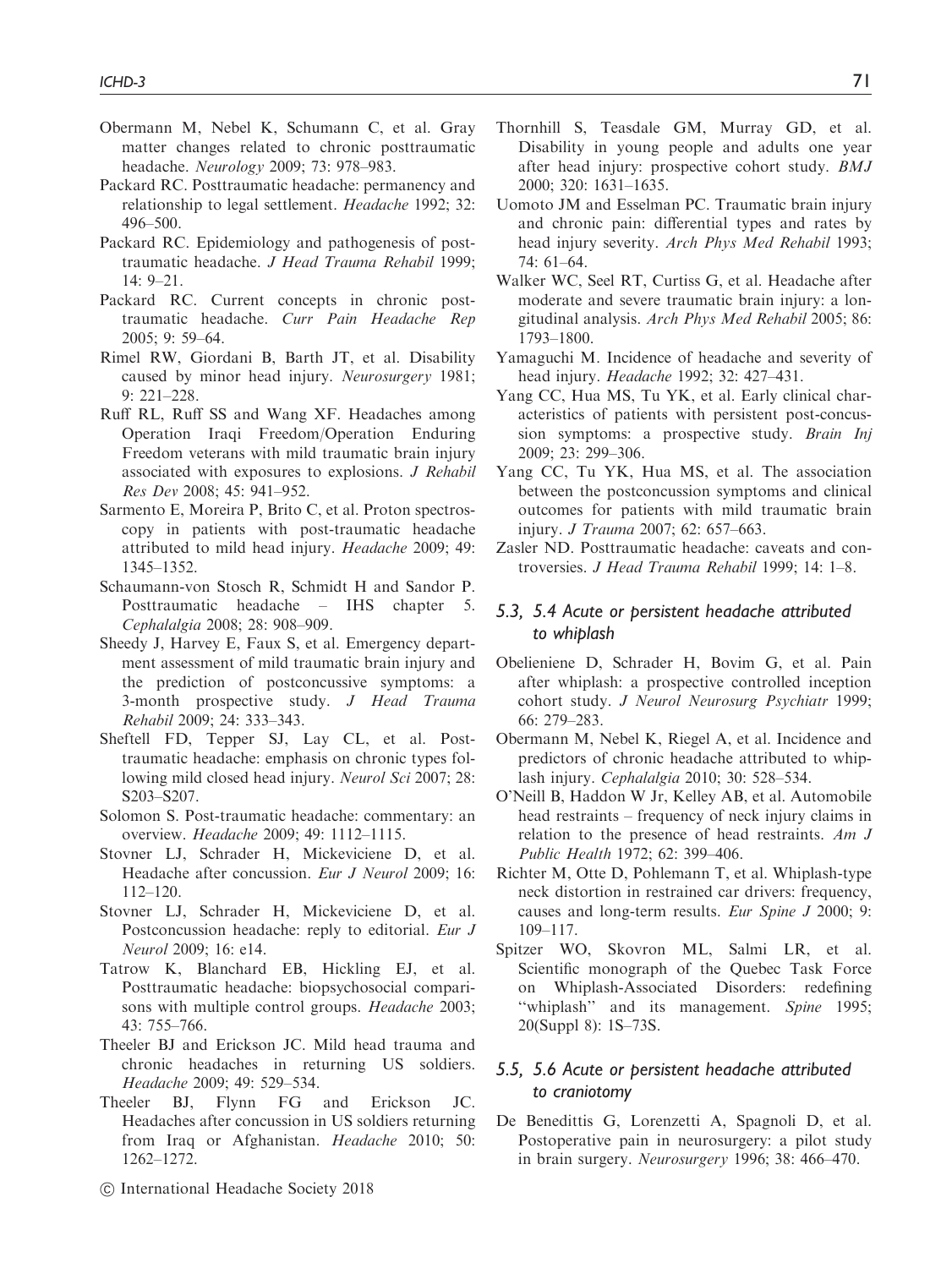- De Gray LC and Matta BF. Acute and chronic pain following craniotomy: a review. Anaesthesia 2005;  $60.693 - 704$
- De Oliveira Ribeiro MDC, Pereira CU, Sallum AM, et al. Immediate post-craniotomy headache. Cephalalgia 2013; 33: 897–905.
- Gee JR, Ishaq Y and Vijayan N. Post craniotomy headache. Headache 2003; 43: 276–278.
- Harner SG, Beatty CW and Ebersold MJ. Headache after acoustic neuroma excision. Am J Otology 1993; 14: 552–555.
- Kaur A, Selwa L, Fromes G, et al. Persistent headache after supratentorial craniotomy. Neurosurgery 2000; 47: 633–636.
- Rocha Filho P. Post-craniotomy headache after acoustic neuroma surgery. Cephalalgia 2010; 30: 509–510.
- Rocha-Filho PA. Post-craniotomy headache: a clinical view with a focus on the persistent form. Headache 2015; 55: 733–738.
- Rocha-Filho PAS, Gherpelli JLD, de Siqueira JTT, et al. Post-craniotomy headache: characteristics, behavior and effect on quality of life in patients operated for treatment of supratentorial intracranial aneurysms. Cephalalgia 2008; 28: 41–48.
- Rocha-Filho PAS, Gherpelli JLD, de Siqueira JTT, et al. Post-craniotomy headache: a proposed revision of IHS diagnostic criteria. Cephalalgia 2010; 30: 560–566.
- Schaller B and Baumann A. Headache after removal of vestibular schwannoma via the retrosigmoid approach: a long-term follow-up study. Otolaryngol Head Neck Surgery 2003; 128: 387–395.
- Thibault M, Girard F, Moumdijian R, et al. Craniotomy site influences postoperative pain following neurosurgical procedures: a retrospective study. Can J Anesth 2007; 54: 544–548.
- Vijayan N. Postoperative headache in acoustic neuroma. Headache 1995; 2: 98–100.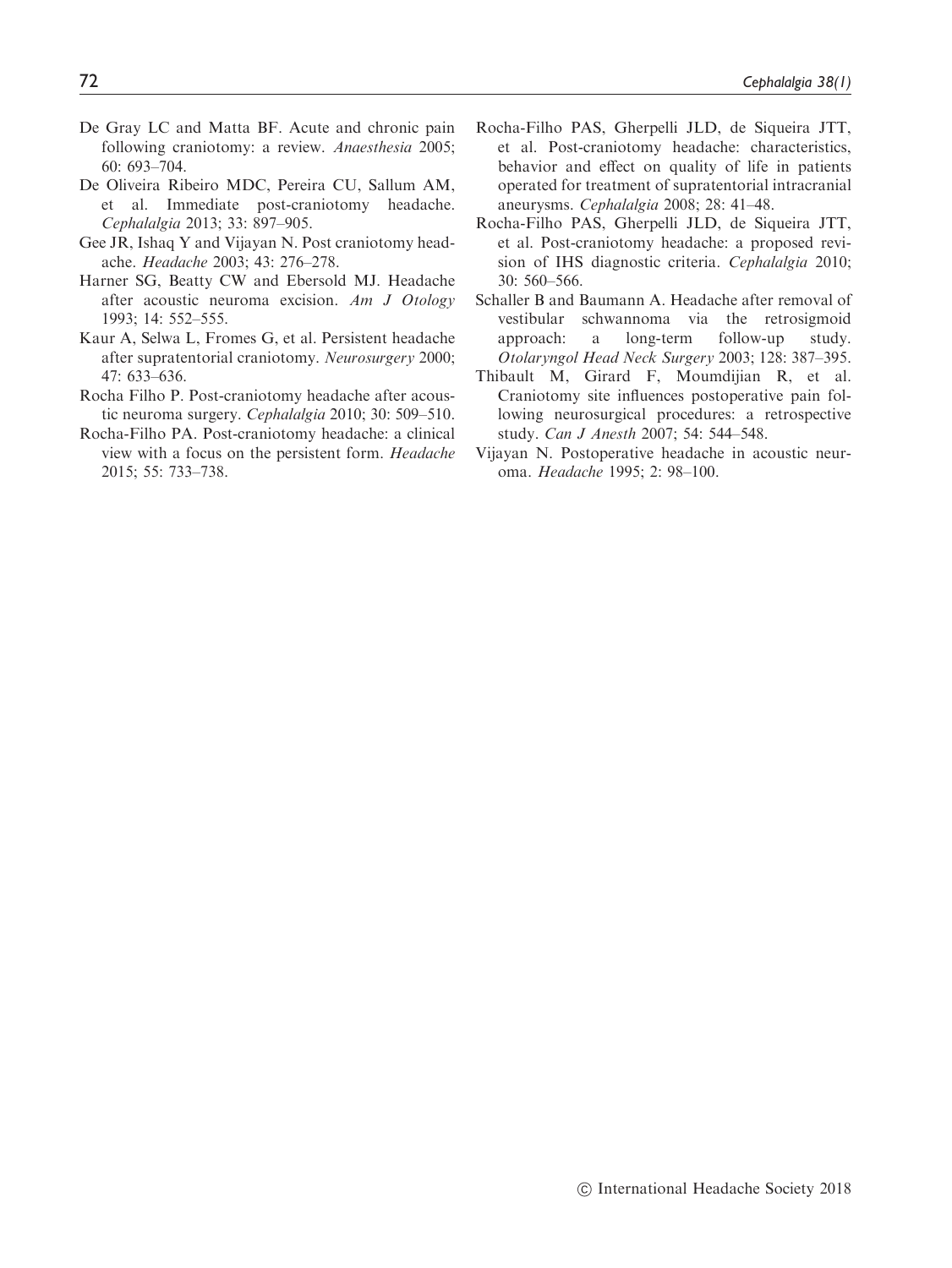# 6. Headache attributed to cranial and/or cervical vascular disorder

- 6.1 Headache attributed to cerebral ischaemic event
	- 6.1.1 Headache attributed to ischaemic stroke (cerebral infarction)
		- 6.1.1.1 Acute headache attributed to ischaemic stroke (cerebral infarction)
		- 6.1.1.2 Persistent headache attributed to past ischaemic stroke (cerebral infarction)
	- 6.1.2 Headache attributed to transient ischaemic attack  $(TIA)$
- 6.2 Headache attributed to non-traumatic intracranial haemorrhage
	- 6.2.1 Acute headache attributed to non-traumatic intracerebral haemorrhage
	- 6.2.2 Acute headache attributed to non-traumatic subarachnoid haemorrhage (SAH)
	- 6.2.3 Acute headache attributed to non-traumatic acute subdural haemorrhage (ASDH)
	- 6.2.4 Persistent headache attributed to past non-traumatic intracranial haemorrhage
		- 6.2.4.1 Persistent headache attributed to past non-traumatic intracerebral haemorrhage
		- 6.2.4.2 Persistent headache attributed to past non-traumatic subarachnoid haemorrhage
		- 6.2.4.3 Persistent headache attributed to past non-traumatic acute subdural haemorrhage
- 6.3 Headache attributed to unruptured vascular malformation
	- 6.3.1 Headache attributed to unruptured saccular aneurysm
	- 6.3.2 Headache attributed to arteriovenous malformation (AVM)
	- 6.3.3 Headache attributed to dural arteriovenous fistula (DAVF)
	- 6.3.4 Headache attributed to cavernous angioma
	- 6.3.5 Headache attributed to encephalotrigeminal or leptomeningeal angiomatosis (Sturge Weber syndrome)
- 6.4 Headache attributed to arteritis
	- 6.4.1 Headache attributed to giant cell arteritis (GCA)
	- 6.4.2 Headache attributed to primary angiitis of the central nervous system (PACNS)
	- 6.4.3 Headache attributed to secondary angiitis of the central nervous system (SACNS)
- 6.5 Headache attributed to cervical carotid or vertebral artery disorder
	- 6.5.1 Headache or facial or neck pain attributed to cervical carotid or vertebral artery dissection
		- 6.5.1.1 Acute headache or facial or neck pain attributed to cervical carotid or vertebral artery dissection
		- 6.5.1.2 Persistent headache or facial or neck pain attributed to past cervical carotid or vertebral artery dissection
	- 6.5.2 Post-endarterectomy headache
	- 6.5.3 Headache attributed to carotid or vertebral angioplasty or stenting
- 6.6 Headache attributed to cranial venous disorder
- ! International Headache Society 2018
- 6.6.1 Headache attributed to cerebral venous thrombosis (CVT)
- 6.6.2 Headache attributed to cranial venous sinus stenting
- 6.7 Headache attributed to other acute intracranial arterial disorder
	- 6.7.1 Headache attributed to an intracranial endarterial procedure
	- 6.7.2 Angiography headache
	- 6.7.3 Headache attributed to reversible cerebral vasoconstriction syndrome (RCVS)
		- 6.7.3.1 Acute headache attributed to reversible cerebral vasoconstriction syndrome (RCVS)
		- 6.7.3.2 Acute headache probably attributed to reversible cerebral vasoconstriction syndrome (RCVS)
		- 6.7.3.3 Persistent headache attributed to past reversible cerebral vasoconstriction syndrome (RCVS)
- 6.7.4 Headache attributed to intracranial artery dissection
- 6.8 Headache and/or migraine-like aura attributed to chronic intracranial vasculopathy
	- 6.8.1 Headache attributed to Cerebral Autosomal Dominant Arteriopathy with Subcortical Infarcts and Leukoencephalopathy (CADASIL)
	- 6.8.2 Headache attributed to mitochondrial encephalopathy, lactic acidosis and stroke-like episodes (MELAS)
	- 6.8.3 Headache attributed to Moyamoya angiopathy (MMA)
	- 6.8.4 Migraine-like aura attributed to cerebral amyloid angiopathy (CAA)
	- 6.8.5 Headache attributed to syndrome of retinal vasculopathy with cerebral leukoencephalopathy and systemic manifestations (RVCLSM)
	- 6.8.6 Headache attributed to other chronic intracranial vasculopathy
- 6.9 Headache attributed to pituitary apoplexy

## General comment

Primary or secondary headache or both? The general rules for attribution to another disorder apply to 6. Headache attributed to cranial and/or cervical vascular disorder.

- 1. When a new headache occurs for the first time in close temporal relation to a cranial or cervical vascular disorder, it is coded as a secondary headache attributed to that disorder. This remains true when the new headache has the characteristics of any of the primary headache disorders classified in Part One of ICHD-3. This rule applies similarly to new migraine-aura-like symptoms occurring for the first time in close temporal relation to a cranial or cervical vascular disorder.
- 2. When a pre-existing headache with the characteristics of a primary headache disorder becomes chronic, or is made *significantly worse* (usually meaning a twofold or greater increase in frequency and/or severity), in close temporal relation to a cranial or cervical vascular disorder, both the initial headache diagnosis and a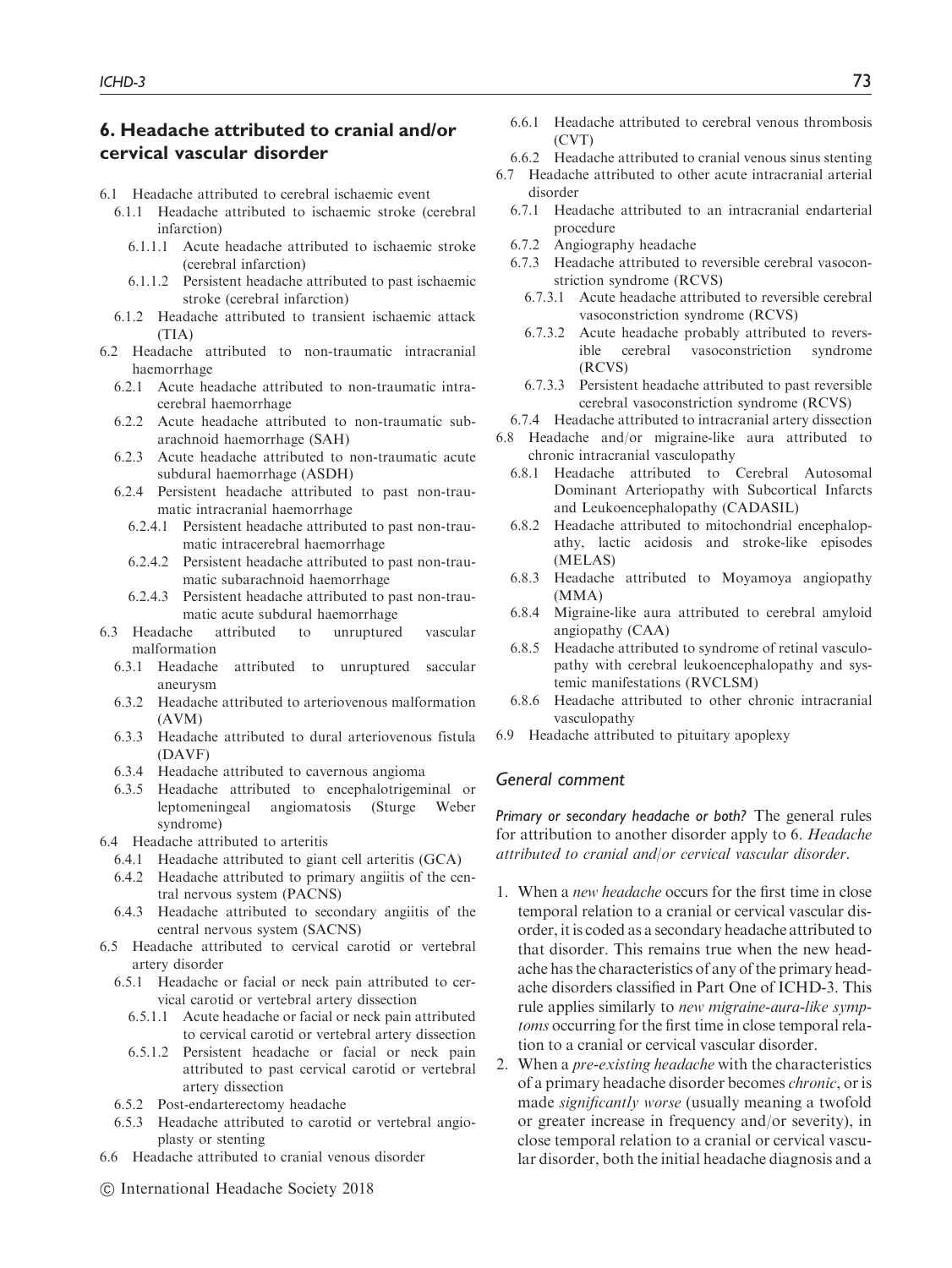diagnosis of 6. Headache attributed to cranial and/or cervical vascular disorder (or one of its types or subtypes) should be given, provided that there is good evidence that the disorder can cause headache.

# Introduction

The diagnosis of headache and its causal link is easy in most of the vascular conditions listed below because the headache presents both acutely and with neurological signs and because it often remits rapidly. The close temporal relationship between the headache and these neurological signs is therefore crucial to establishing causation.

In many of these conditions, such asischaemic or haemorrhagic stroke, headache is overshadowed by focal signs and/or disorders of consciousness. In others, such as subarachnoid haemorrhage, headache is usually the prominent symptom. In a number of other conditions that can induce both headache and stroke, such as dissections, cerebral venous thrombosis, giant cell arteritis and central nervous system angiitis, headache is often an initial warning symptom. It is therefore crucial to recognize the association of headache with these disorders in order to diagnose correctly the underlying vascular disease and start appropriate treatment as early as possible, thus preventing potentially devastating neurological consequences.

All of these conditions can occur in patients who have previously suffered a primary headache of any type. A clue that points to an underlying vascular condition is the onset, usually sudden, of a new headache, so far unknown to the patient. Whenever this occurs, vascular conditions should urgently be looked for.

For headache attributed to any of the vascular disorders listed here, the diagnostic criteria include, whenever possible:

- A. Headache fulfilling criterion C
- B. A cranial and/or cervical vascular disorder known to be able to cause headache has been demonstrated
- C. Evidence of causation demonstrated by at least two of the following:
	- 1. headache has developed in temporal relation to the onset of the cranial and/or cervical vascular disorder
	- 2. either or both of the following:
		- a) headache has significantly worsened in parallel with worsening of the cranial and/or cervical vascular disorder
		- b) headache has significantly improved in parallel with improvement of the cranial and/or cervical vascular disorder
	- 3. headache has characteristics typical for the cranial and/or cervical vascular disorder
	- 4. other evidence exists of causation

D. Not better accounted for by another ICHD-3 diagnosis.

# 6.1 Headache attributed to cerebral ischaemic event

6.1.1 Headache attributed to ischaemic stroke (cerebral infarction)

## 6.1.1.1 Acute headache attributed to ischaemic stroke (cerebral infarction)

Description: New and usually acute-onset headache caused by ischaemic stroke and associated with focal neurological signs of the stroke. It is very rarely the presenting or a prominent feature of ischaemic stroke. It usually has a self-limiting course.

#### Diagnostic criteria:

- A. Any new headache fulfilling criteria C and D
- B. Acute ischaemic stroke has been diagnosed
- C. Evidence of causation demonstrated by either or both of the following:
	- 1. headache has developed in very close temporal relation to other symptoms and/or clinical signs of ischaemic stroke, or has led to the diagnosis of ischaemic stroke
	- 2. headache has significantly improved in parallel with stabilization or improvement of other symptoms or clinical or radiological signs of ischaemic stroke
- D. Either of the following:
	- 1. headache has resolved within three months<sup>1</sup>
	- 2. headache has not yet resolved but three months have not yet passed<sup>1</sup>
- E. Not better accounted for by another ICHD-3 diagnosis.

### Note:

1. The three months should be counted from stabilization, spontaneously or through treatment, rather than onset of the ischaemic stroke.

Comments: 6.1.1.1 Acute headache attributed to ischaemic stroke (cerebral infarction) is accompanied by focal neurological signs and/or alterations in consciousness, which in most cases allows easy differentiation from the primary headaches. It is usually of moderate intensity, and has no specific characteristics. It can be ipsilateral to the stroke or bilateral. Rarely, an acute ischaemic stroke, notably an embolic cerebellar or supratentorial infarction, can present with an isolated sudden (even thunderclap) headache.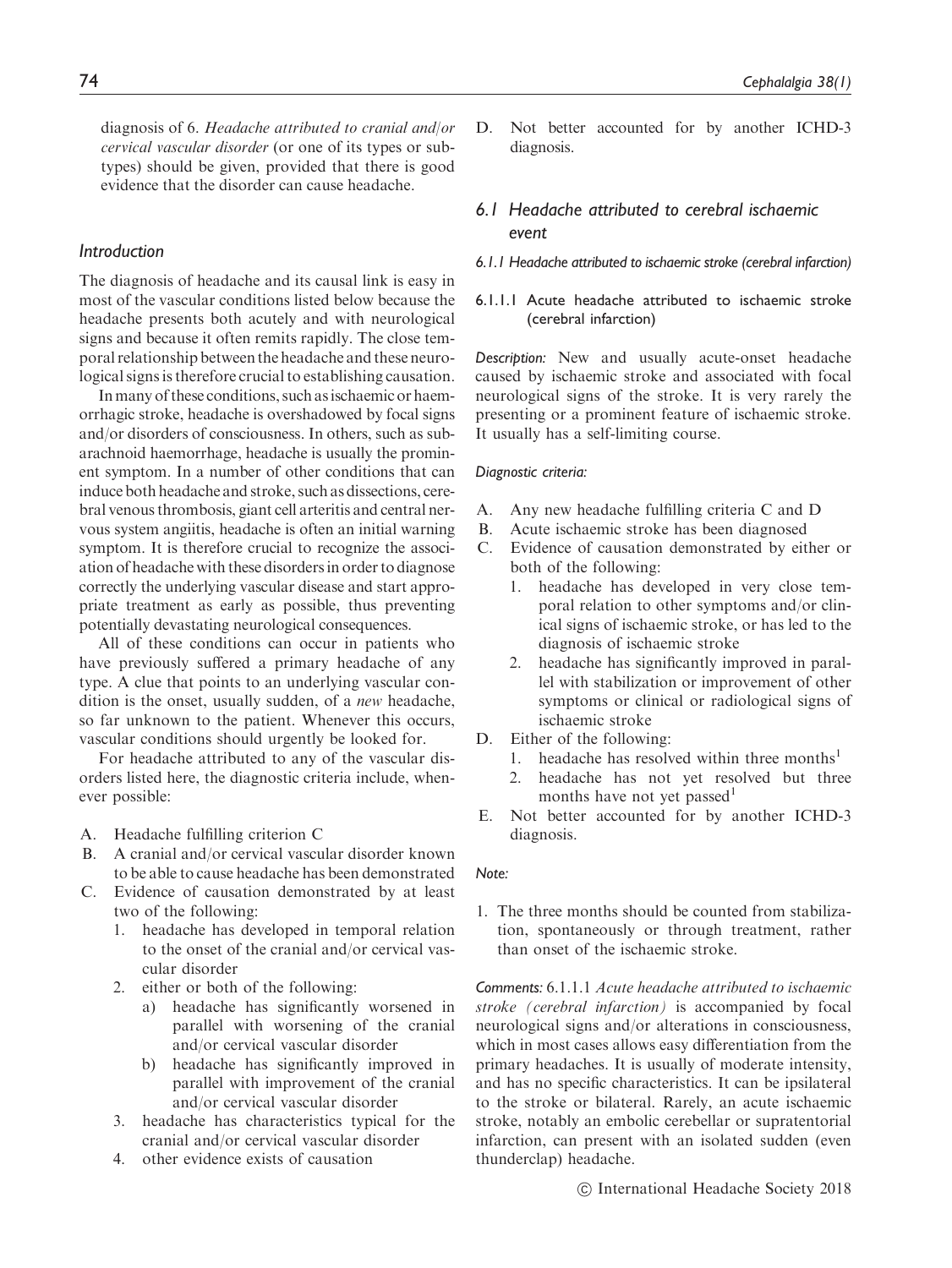Headache accompanies ischaemic stroke in up to one-third of cases; it is more frequent in basilar- than in carotid-territory strokes. It is of little practical value in establishing stroke aetiology, except that headache is very rarely associated with lacunar infarcts.

Headache is, however, extremely common in acute arterial wall disorders that may lead to ischaemic stroke, such as arterial dissection or reversible cerebral vasoconstriction syndrome. In these latter conditions, headache may be directly caused by the arterial wall lesions, and may precede ischaemic stroke; it is then more correctly coded to the arterial wall disorder.

## 6.1.1.2 Persistent headache attributed to past ischaemic stroke (cerebral infarction)

Description: Headache caused by ischaemic stroke and persisting for more than three months after the stroke has stabilized.

### Diagnostic criteria:

- A. Headache previously diagnosed as 6.1.1.1 Acute headache attributed to ischaemic stroke (cerebral infarction), and fulfilling criterion C
- B. The ischaemic stroke has stabilized, spontaneously or through treatment
- C. Headache has persisted for  $>3$  months after stabilization of the ischaemic stroke
- D. Not better accounted for by another ICHD-3 diagnosis.

Comments: A few studies have documented headaches meeting the criteria for 6.1.1.2 Persistent headache attributed to past ischaemic stroke (cerebral infarction). Research is needed to identify risk factors for such persistent headache; previous history of 1. Migraine may play a role, as may anxiety/depression.

### 6.1.2 Headache attributed to transient ischaemic attack (TIA)

Description: Headache caused by a transient ischaemic attack (TIA) and accompanied by the sudden-onset transient focal signs of a TIA. It lasts less than 24 hours

#### Diagnostic criteria:

- A. Any new headache fulfilling criterion C
- B. A transient ischaemic attack (TIA) has been diagnosed
- C. Evidence of causation demonstrated by both of the following:
	- 1. headache has developed simultaneously with other symptoms and/or clinical signs of TIA
- ! International Headache Society 2018
- 2. headache resolves within 24 hours
- D. Not better accounted for by another ICHD-3  $diapnosis.$ <sup>1,2</sup>

### Notes:

- 1. The differential diagnosis between 6.1.2 Headache attributed to transient ischaemic attack and an attack of 1.2 Migraine with aura may be particularly difficult. The mode of onset is crucial: the focal deficit is typically sudden in TIA and more frequently progressive in migrainous aura. Furthermore, positive phenomena (e.g. scintillating scotoma) are far more common in migrainous aura than in TIA, whereas negative phenomena are more usual in TIA.
- 2. The coincidence of otherwise typical TIA and severe headache should prompt the search for some arterial disorders that can directly induce severe headache (arterial dissection, among others).

Comments: A transient ischaemic attack (TIA) is a transient episode of neurological dysfunction caused by focal brain or retinal ischaemia without clinical, imaging or other evidence of acute cerebral or retinal infarction. Symptoms of a TIA typically, but not invariably, last less than one hour.

While more common with basilar- than carotidterritory TIA, headache is very rarely a prominent symptom of TIA.

# 6.2 Headache attributed to non-traumatic intracranial haemorrhage

Coded elsewhere: Headache attributed to traumatic intracerebral and/or subarachnoid haemorrhage or to traumatic intracerebral, subdural or epidural haematoma is coded as 5.1.1 Acute headache attributed to moderate or severe traumatic injury to the head or 5.2.1 Persistent headache attributed to moderate or severe traumatic injury to the head.

Description: Headache caused by non-traumatic intracranial haemorrhage, generally with sudden (even thunderclap) onset. Depending on the type of haemorrhage, it may be isolated or associated with focal neurological deficits.

## 6.2.1 Acute headache attributed to non-traumatic intracerebral haemorrhage

Description: New and usually acute-onset headache caused by non-traumatic intracerebral haemorrhage, associated with focal neurological signs of the intracerebral haemorrhage. It can, rarely, be the presenting and prominent feature of non-traumatic intracerebral haemorrhage.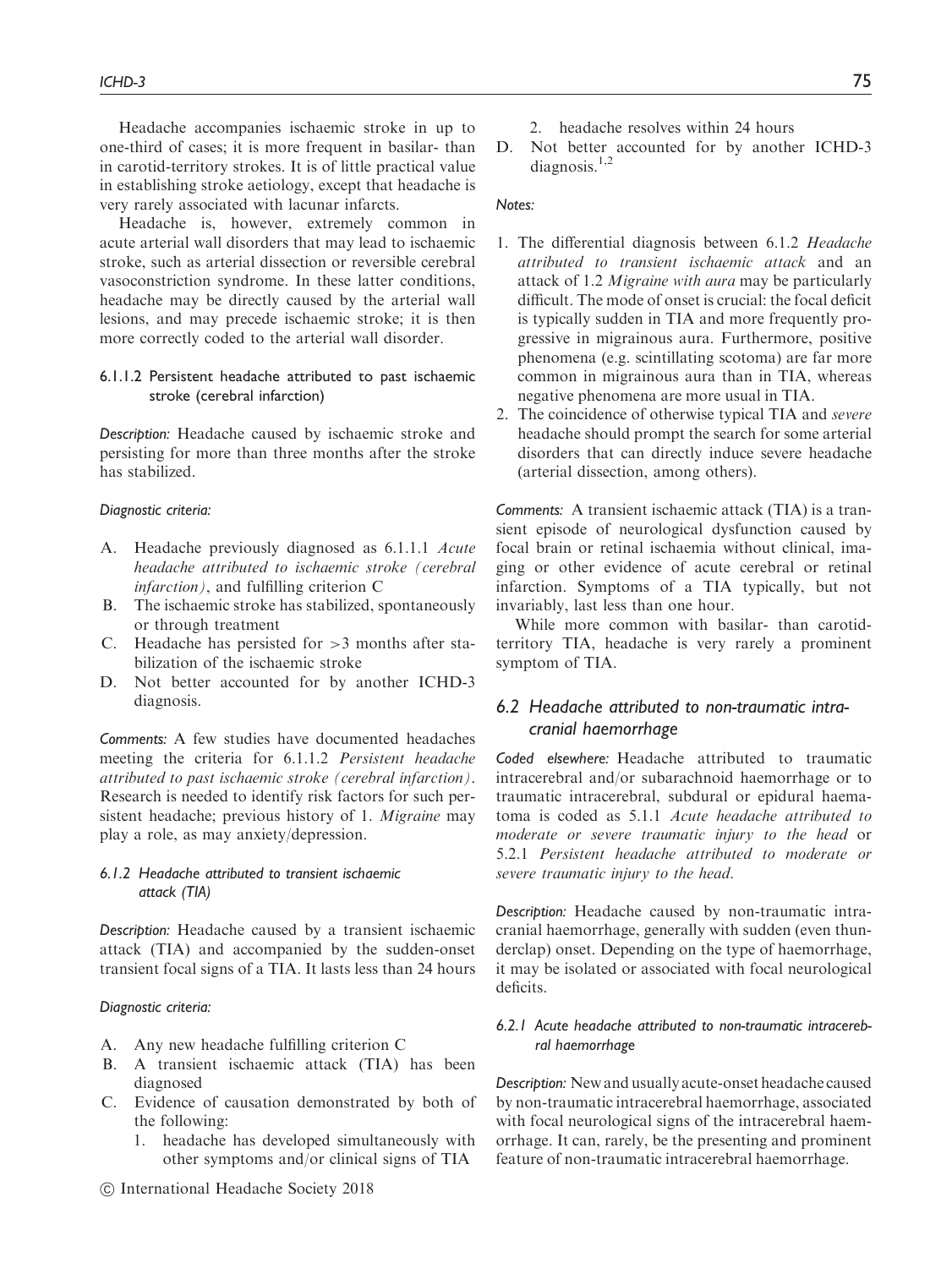- A. Any new headache fulfilling criteria C and D
- B. Intracerebral haemorrhage  $(ICH)^1$  in the absence of head trauma has been diagnosed
- C. Evidence of causation demonstrated by at least two of the following:
	- 1. headache has developed in close temporal relation to other symptoms and/or clinical signs of ICH, or has led to the diagnosis of ICH
	- 2. headache has significantly improved in parallel with stabilization or improvement of other symptomsorclinicalor radiologicalsignsofICH
	- 3. headache has at least one of the following three characteristics:
		- a) sudden or thunderclap onset
		- b) maximal on the day of its onset
		- c) localized in accordance with the site of the haemorrhage
- D. Either of the following:
	- 1. headache has resolved within three months<sup>2</sup>
	- 2. headache has not yet resolved but three months have not yet passed<sup>2</sup>
- E. Not better accounted for by another ICHD-3 diagnosis.

#### Notes:

- 1. Through usage, the term intracerebral is taken in this context to include *intracerebellar*
- 2. The three months should be counted from stabilization, spontaneously or through treatment, rather than onset of the intracerebral haemorrhage.

Comments: 6.2.1 Acute headache attributed to non-traumatic intracerebral haemorrhage is more often due to subarachnoid blood and local compression than to intracranial hypertension. It can occasionally present as thunderclap headache.

Headache is more usual and more severe in haemorrhagic than in ischaemic stroke. When occurring at stroke onset, headache is associated with a higher risk of early mortality in intracerebral haemorrhage but not in ischaemic stroke.

The headache is usually overshadowed by focal deficits or coma, but it can be the prominent early feature of some intracerebral haemorrhages, notably cerebellar haemorrhage; this may require emergency surgical decompression.

### 6.2.2 Acute headache attributed to non-traumatic subarachnoid haemorrhage (SAH)

Coded elsewhere: Non-traumatic subarachnoid haemorrhage (SAH) is distinguished from non-traumatic convexal subarachnoid haemorrhage (cSAH). The latter disorder can present with highly variable clinical and radiological features according to its various underlying causes, which include reversible cerebral vasoconstriction syndrome (RCVS), cerebral amyloid angiopathy (CAA), endocarditis and cerebral venous thrombosis. Patients with aura-like attacks, cSAH and CAA should be coded as 6.8.4 Migraine-like aura attributed to cerebral amyloid angiopathy. Patients with headache, cSAH and RCVS should be coded as 6.7.3 Headache attributed to reversible cerebral vasoconstriction syndrome.

Description: Headache caused by non-traumatic subarachnoid haemorrhage (SAH), typically severe and sudden in onset, peaking in seconds (thunderclap headache) or minutes. It can be the sole symptom of nontraumatic SAH.

### Diagnostic criteria:

- A. Any new headache fulfilling criteria C and D
- B. Subarachnoid haemorrhage (SAH) in the absence of head trauma has been diagnosed
- C. Evidence of causation demonstrated by at least two of the following:
	- 1. headache has developed in close temporal relation to other symptoms and/or clinical signs of SAH, or has led to the diagnosis of SAH
	- 2. headache has significantly improved in parallel with stabilization or improvement of other symptoms or clinical or radiological signs of SAH
	- 3. headache has sudden or thunderclap onset
- D. Either of the following:
	- 1. headache has resolved within three months<sup>1</sup>
	- 2. headache has not yet resolved but three months have not yet passed<sup>1</sup>
- E. Not better accounted for by another ICHD-3 diagnosis. $2,3$

#### Notes:

- 1. The three months should be counted from stabilization, spontaneously or through treatment, rather than onset of the subarachnoid haemorrhage (SAH).
- 2. Diagnosis of SAH is confirmed by non-contrastenhanced CT scan: sensitivity is close to 99% in the first six hours after onset, 98% at 12 hours and 93% at 24 hours (but dropping to 50% at seven days). When CT results are non-diagnostic, lumbar puncture is essential: xanthochromia is present in all cases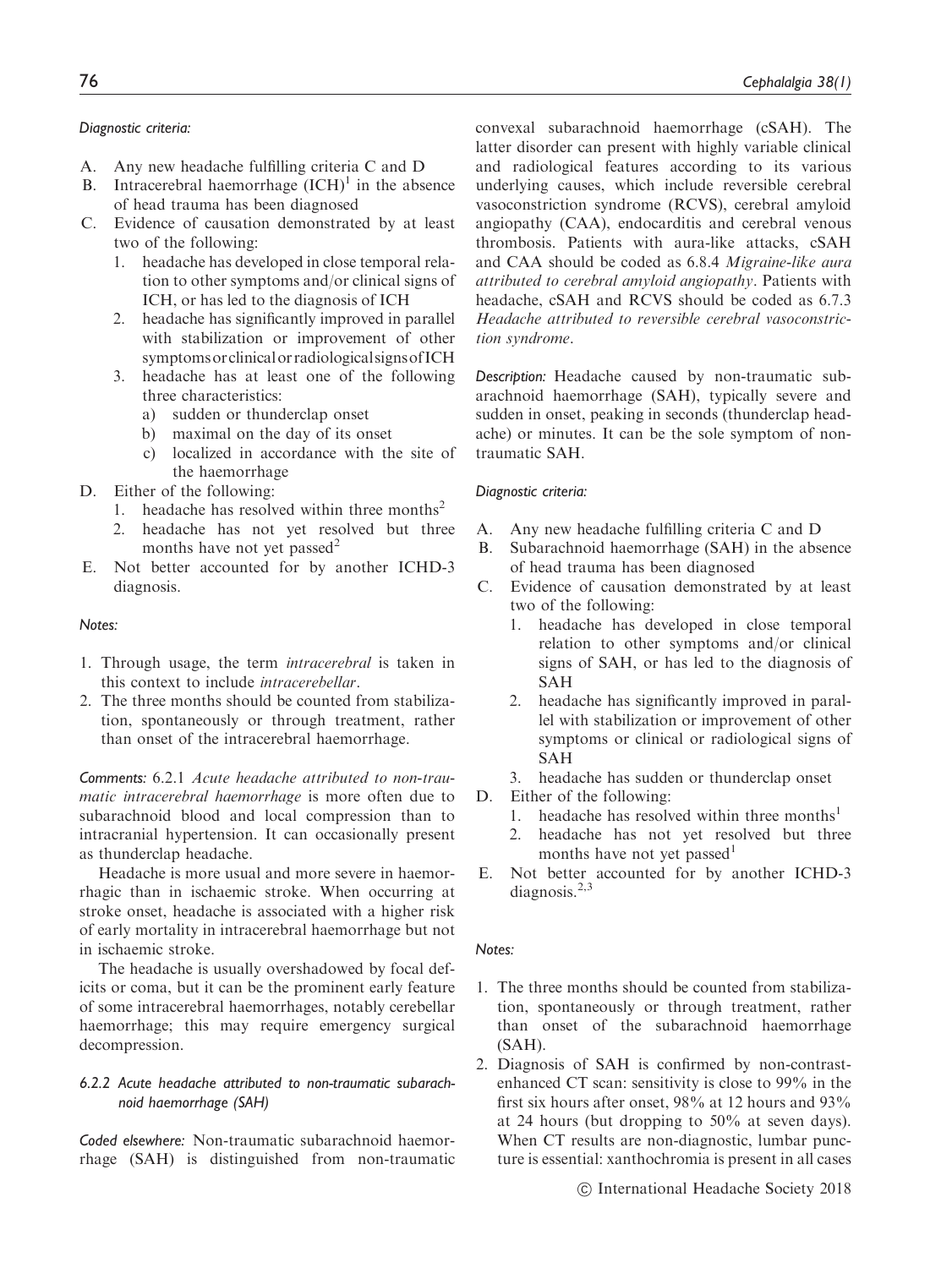with aneurysmal SAH when cerebrospinal fluid (CSF) is collected between 12 hours and two weeks after the onset of symptoms and analysed spectrophotometrically. MRI is not indicated as an initial diagnostic test for SAH; however, fluid-attenuated inversion recovery (FLAIR) and gradient-echo T2 weighted images may be useful when the CT is normal and the CSF abnormal.

3. In the presence of non-traumatic convexal subarachnoid haemorrhage, older age, sensorimotor dysfunction, stereotyped aura-like spells and absence of significant headache suggest cerebral amyloid angiopathy as the underlying cause. Younger age and recurrent thunderclap headache predict reversible cerebral vasoconstriction syndrome.

Comments: Non-traumatic subarachnoid haemorrhage (SAH) is one of the most common causes of persistent, intense and incapacitating headache of abrupt onset (thunderclap headache), and is a serious condition (mortality is 40–50%, with 10–20% of patients dying before arriving at hospital; 50% of survivors are left disabled).

6.2.2 Acute headache attributed to non-traumatic subarachnoid haemorrhage may nonetheless be moderate and without any associated signs. The abrupt onset is the key feature. Accordingly, any patient with headache of abrupt onset or thunderclap headache should be evaluated for SAH.

Delayed diagnosis often has a catastrophic outcome: SAH is a neurointerventional emergency. However, initial misdiagnosis occurs in one quarter to one half of patients, the most common specific misdiagnosis being migraine. The most common reasons for misdiagnosis are failure to obtain appropriate neuroimaging, or misinterpretation of it, or failure to perform lumbar puncture in cases where this is required.

After diagnosis of SAH, the next urgent step is to identify a ruptured aneurysm (80% of cases of spontaneous SAH result from ruptured saccular aneurysms). In patients who are initially misdiagnosed and in whom SAH is belatedly recognized when they present again a few days later, there is often no aneurysm and no cause identifiable for the SAH.

## 6.2.3 Acute headache attributed to non-traumatic acute subdural haemorrhage (ASDH)

Coded elsewhere: Most cases of acute subdural haemorrhage occur after head trauma; headache in such cases should be coded accordingly.

Description: Headache caused by non-traumatic acute subdural haemorrhage, typically severe and sudden, peaking in seconds (thunderclap headache) or minutes. It is usually accompanied or rapidly followed by focal signs and a decrease in consciousness.

#### Diagnostic criteria:

- A. Any new headache fulfilling criteria C and D
- B. Acute subdural haemorrhage (ASDH) in the absence of head trauma has been diagnosed
- C. Evidence of causation demonstrated by at least two of the following:
	- 1. headache has developed in very close temporal relation to other symptoms and/or clinical signs of ASDH, or has led to the diagnosis of ASDH
	- 2. either or both of the following:
		- a) headache has significantly worsened in parallel with worsening of ASDH
		- b) headache has significantly improved in parallel with improvement of other symptoms or clinical or radiological signs of ASDH
	- 3. headache has either or both of the following characteristics:
		- a) sudden or thunderclap onset
		- b) localized in accordance with the site of the haemorrhage
- D. Either of the following:
	- 1. headache has resolved within three months<sup>1</sup>
	- 2. headache has not yet resolved but three months have not yet passed<sup>1</sup>
- E. Not better accounted for by another ICHD-3 diagnosis.

### Note:

1. The three months should be counted from stabilization, spontaneously or through treatment, rather than onset of the acute subdural haemorrhage.

Comments: Non-traumatic acute subdural haemorrhage (ASDH) without other intracranial haemorrhage ('pure ASDH') is rare. It represents a life-threatening condition and is a neurosurgical emergency.

The bleeding may be from arterial or venous origin. Reported causes include 'spontaneous' cortical artery rupture, aneurysm rupture, arteriovenous malformations and dural arteriovenous fistulae, tumours or metastasis, coagulopathies, Moyamoya disease, cerebral venous thrombosis and intracranial hypotension. Isolated cases or small series have mostly been reported by neurosurgeons. Headache is described in 25–100% of cases depending on the series and the underlying cause. Isolated headache can be the presenting sign,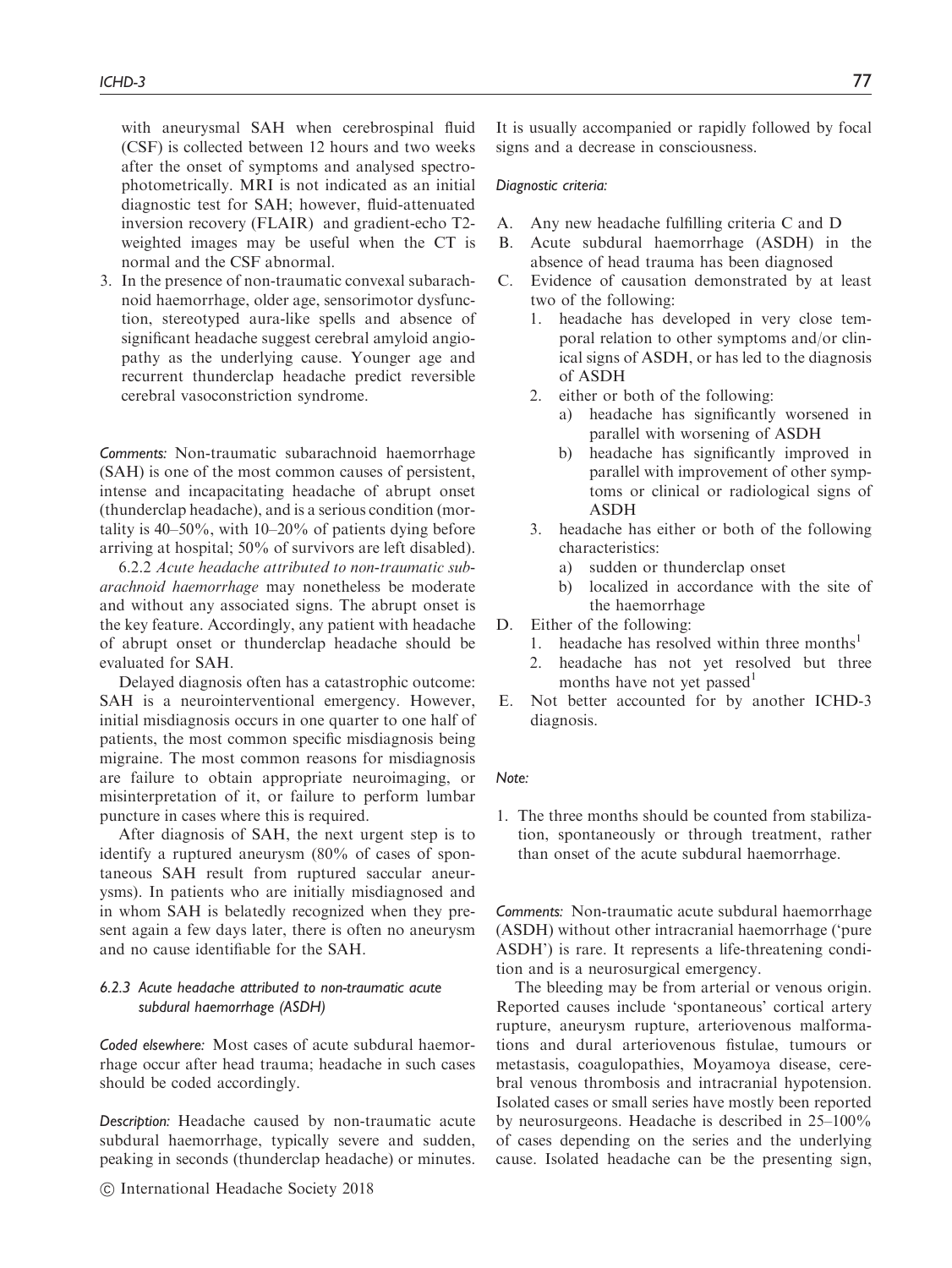but usually it is associated or followed by a rapid neurological deterioration.

### 6.2.4 Persistent headache attributed to past non-traumatic intracranial haemorrhage

Description: Headache caused by non-traumatic intracranial haemorrhage and persisting for more than three months after the haemorrhage has stabilized.

#### Diagnostic criteria:

- A. Headache previously diagnosed as 6.2.1 Acute headache attributed to non-traumatic intracerebral haemorrhage, 6.2.2 Acute headache attributed to non-traumatic subarachnoid haemorrhage or 6.2.3 Acute headache attributed to non-traumatic acute subdural haemorrhage and fulfilling criterion C
- B. The intracranial haemorrhage (of whichever type) has stabilized, spontaneously or through treatment
- C. Headache has persisted for >3 months after stabilization of the intracranial haemorrhage
- D. Not better accounted for by another ICHD-3 diagnosis.

Comments: A few studies have documented headaches meeting the criteria for 6.2.4 Persistent headache attributed to past non-traumatic intracranial haemorrhage. Research is needed to identify risk factors for such a persistent headache; previous history of 1. Migraine may play a role, as may anxiety/depression.

Codable subforms are 6.2.4.1 Persistent headache attributed to past non-traumatic intracerebral haemorrhage, 6.2.4.2 Persistent headache attributed to past non-traumatic subarachnoid haemorrhage and 6.2.4.3 Persistent headache attributed to past non-traumatic acute subdural haemorrhage.

# 6.3 Headache attributed to unruptured vascular malformation

Coded elsewhere: New headache attributed to ruptured vascular malformation is coded as 6.2.1 Acute headache attributed to non-traumatic intracerebral haemorrhage, 6.2.2 Acute headache attributed to non-traumatic subarachnoid haemorrhage or, rarely, 6.2.3 Acute headache attributed to non-traumatic acute subdural haemorrhage.

Description: Headache secondary to an unruptured intracranial vascular malformation (occurring without haemorrhage). Depending on the type of malformation, the headache may have a chronic course with recurrent attacks mimicking episodic primary headaches, or an acute and self-limiting course.

### 6.3.1 Headache attributed to unruptured saccular aneurysm

#### Diagnostic criteria:

- A. Any new headache fulfilling criterion C
- B. An unruptured saccular aneurysm has been diagnosed
- C. Evidence of causation demonstrated by at least two of the following:
	- 1. headache has developed in close temporal relation to other symptoms and/or clinical signs of unruptured saccular aneurysm, or has led to its diagnosis
	- 2. either or both of the following:
		- a) headache has significantly worsened in parallel with other symptoms or clinical or radiological signs of growth of the saccular aneurysm
		- b) headache has resolved after treatment of the saccular aneurysm
	- 3. either or both of the following:
		- a) headache has sudden or thunderclap onset
		- b) headache is associated with a painful IIIrd nerve palsy
- D. Not better accounted for by another ICHD-3  $diagonosis.<sup>1</sup>$

#### Note:

1. In particular, intracranial haemorrhage and reversible cerebral vasoconstriction syndrome have been excluded by appropriate investigations.

Comments: Headache is reported by approximately onefifth of patients with unruptured cerebral aneurysm, but whether this association is incidental or causal is an unresolved issue.

6.3.1 Headache attributed to unruptured saccular aneurysm usually has no specific features. Any newonset headache can reveal a symptomatic but unruptured saccular aneurysm. A classic variety is acute IIIrd nerve palsy with retro-orbital pain and a dilated pupil, indicating an aneurysm of the posterior communicating cerebral artery or termination of the carotid artery. Such painful IIIrd nerve palsy is an emergency, signalling impending rupture or progressive enlargement of the arterial malformation.

Several retrospective studies have shown that about half of patients with an aneurysmal subarachnoid haemorrhage reported the occurrence of a sudden and severe headache within the four weeks prior to diagnosis of aneurysmal rupture. Setting aside the possibility of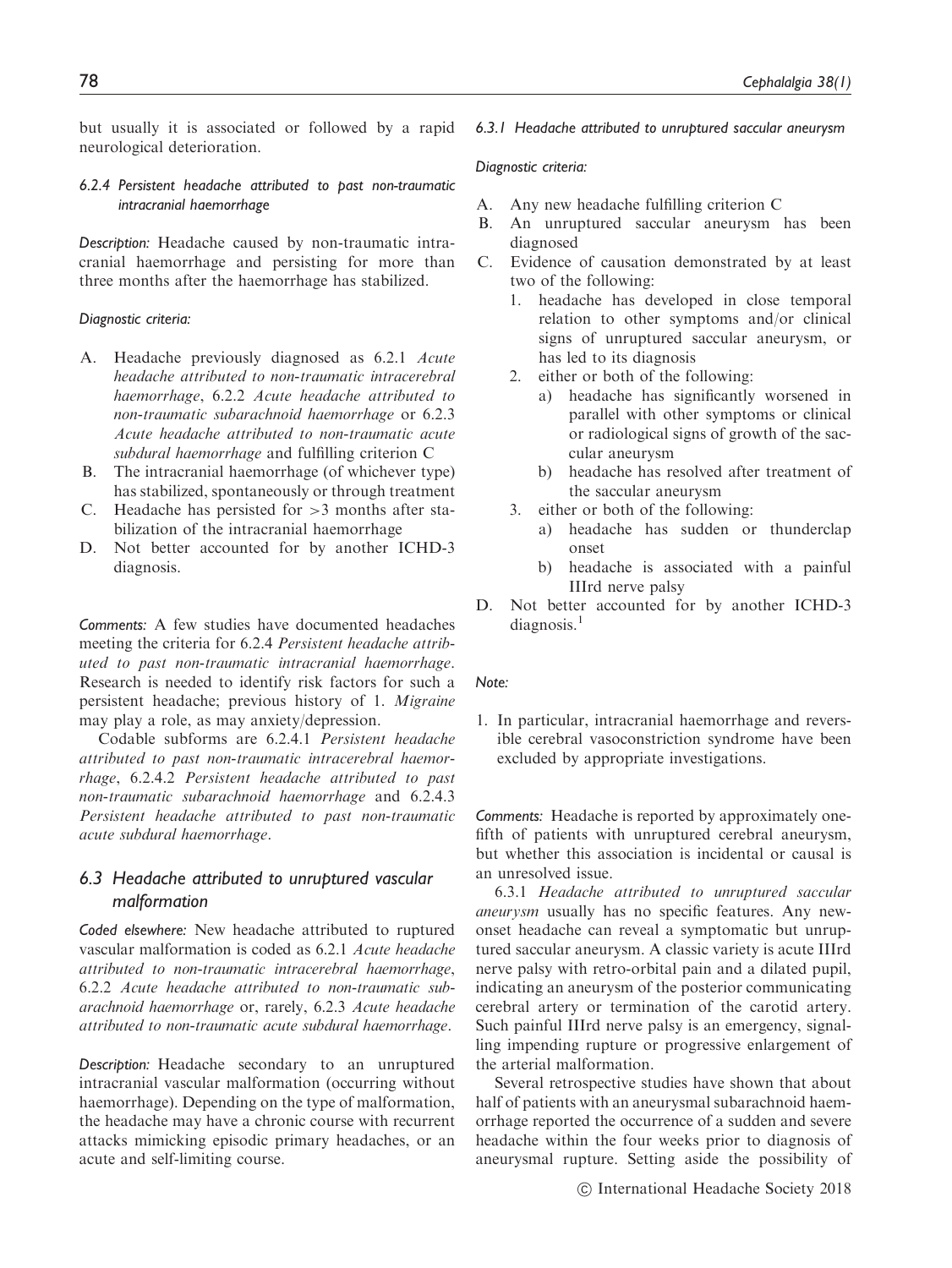memory biases, this suggests these headaches are due to sudden enlargement of the arterial malformation (sentinel headache) or to mild subarachnoid haemorrhage that is not diagnosed as such ('warning leak'). Evidence for the existence of sentinel headaches is poor.Moreover, the term 'warning leak' should not be used because a leak indicates a subarachnoid haemorrhage. Given that at least one in three patients with aneurysmal subarachnoid haemorrhage is initially misdiagnosed, and the risks of re-bleeding, patients with sudden severe headaches should undergo complete investigation, including cerebral imaging, CSF study and cerebral angiography (MR or CT angiography).

6.3.2 Headache attributed to arteriovenous malformation (AVM)

### Diagnostic criteria:

- A. Any headache fulfilling criterion C
- B. An arteriovenous malformation (AVM) has been diagnosed
- C. Evidence of causation demonstrated by at least two of the following:
	- 1. headache has developed in close temporal relation to other symptoms and/or clinical signs of AVM, or has led to the discovery of an AVM
	- 2. either or both of the following:
		- a) headache has significantly worsened in parallel with growth of the AVM
		- b) headache has significantly improved or resolved in parallel with effective treatment of the AVM
	- 3. headache is localized to the site of the AVM
- D. Not better accounted for by another ICHD-3 diagnosis.<sup>1</sup>

#### Note:

1. In particular, intracranial haemorrhage has been excluded by appropriate investigations.

Comments: Cases have been reported highlighting the association of arteriovenous malformation (AVM) with different types of 3. Trigeminal autonomic cephalalgias including 3.1 Cluster headache, 3.2.2 Chronic paroxysmal hemicrania and 3.3.1 Short-lasting unilateral neuralgiform headache attacks with conjunctival injection and tearing (SUNCT), but these cases had atypical features. There is no good evidence of a relationship between AVM and these primary headache disorders.

1.2 Migraine with aura has been reported in up to 58% of women with AVM. A strong argument in favour of a causal relationship is the overwhelming correlation between the side of the headache, or of the aura, and the side of the AVM. There is thus a strong suggestion that AVM can cause attacks of migraine with aura (symptomatic migraine). Yet in a large AVM series, presenting features frequently included epilepsy or focal deficits with or without haemorrhage and migraine-like symptoms much more rarely.

## 6.3.3 Headache attributed to dural arteriovenous fistula (DAVF)

#### Diagnostic criteria:

- A. Any new headache fulfilling criterion C
- B. A dural arteriovenous fistula (DAVF) has been diagnosed
- C. Evidence of causation demonstrated by at least two of the following:
	- 1. headache has developed in close temporal relation to other symptoms and/or clinical signs of DAVF, or has led to the diagnosis of DAVF
	- 2. either or both of the following:
		- a) headache has significantly worsenedin parallel with other symptoms or clinical or radiological signs of growth of the DAVF
		- b) headache has significantly improved or resolved after effective treatment of the DAVF
	- 3. at least one of the following:
		- a) headache is accompanied by pulsatile tinnitus
		- b) headache is accompanied by ophthalmoplegia
		- c) headache is both progressive and worse in the morning and/or during coughing and/ or bending over
	- 4. headache is localized to the site of the DAVF
- D. Not better accounted for by another ICHD-3 diagnosis.

#### Note:

1. In particular, intracerebral haemorrhage and cerebral venous thrombosis have been excluded by appropriate investigations.

Comment: Studies devoted to 6.3.3 Headache attributed to dural arteriovenous fistula are lacking. A painful pulsatile tinnitus can be a presenting symptom, as well as headache with features of intracranial hypertension due to decrease in venous outflow and sometimes to sinus thrombosis. Carotidocavernous fistulae may present as painful ophthalmoplegia.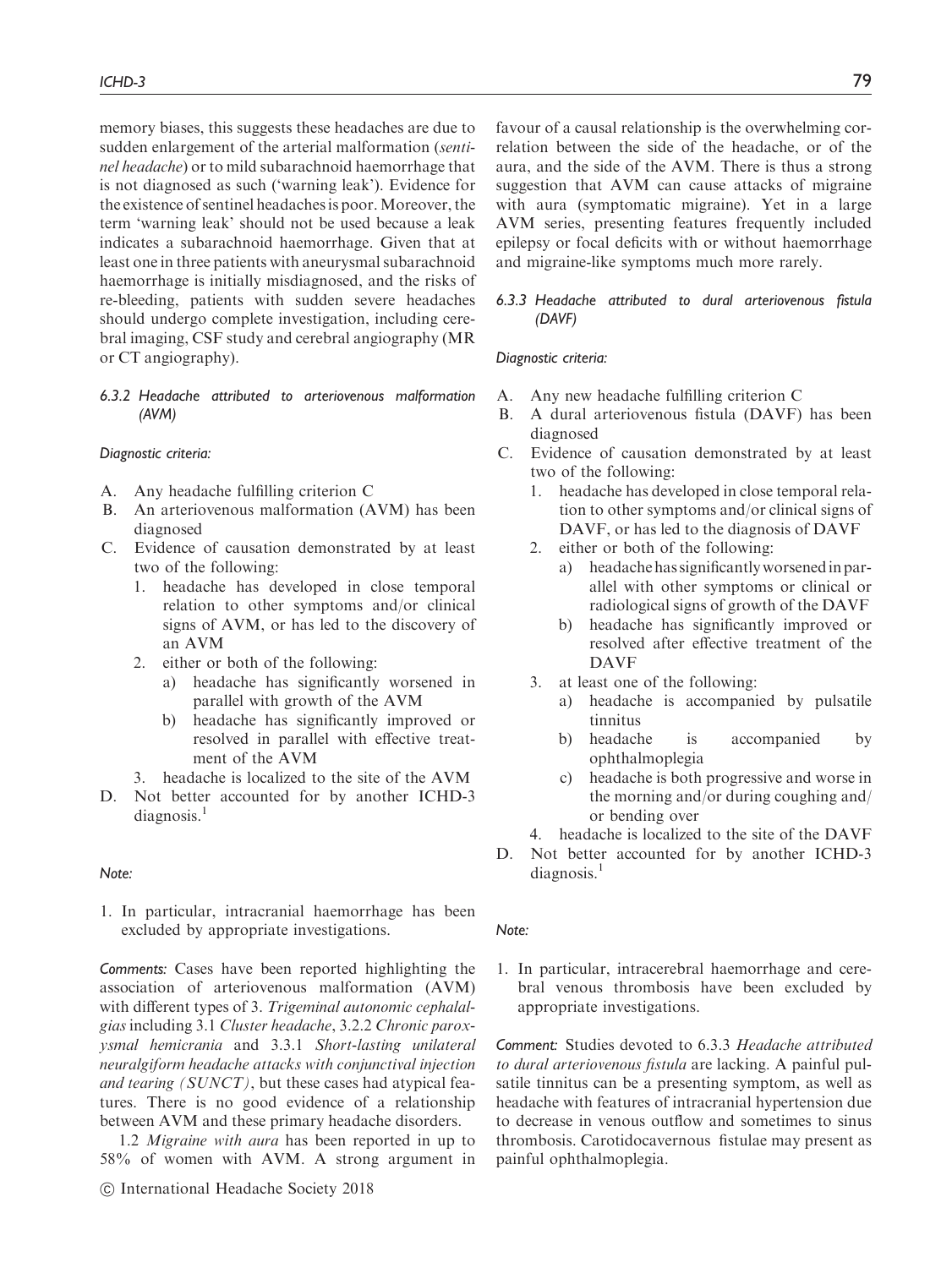### 6.3.4 Headache attributed to cavernous angioma

Coded elsewhere: Headache attributed to cerebral haemorrhage or seizure secondary to cavernous angioma is coded as 6.2.1 Acute headache attributed to non-traumatic intracerebral haemorrhage or 7.6 Headache attributed to epileptic seizure.

### Diagnostic criteria:

- A. Any new headache fulfilling criterion C
- B. A cavernous angioma has been diagnosed
- C. Evidence of causation demonstrated by at least two of the following:
	- 1. headache has developed in close temporal relation to other symptoms and/or clinical signs of cavernous angioma, or led to its discovery
	- 2. either or both of the following:
		- a) headache has significantly worsened in parallel with other symptoms or clinical or radiological signs of growth of the cavernous angioma
		- b) headache has significantly improved or resolved after removal of the cavernous angioma
	- 3. headache is localized to the site of the cavernous angioma
- D. Not better accounted for by another ICHD-3  $diagonosis.<sup>1</sup>$

#### Note:

1. In particular, intracerebral haemorrhage has been excluded by appropriate investigations.

Comments: Cavernous angiomas are increasingly recognized on MRI. Isolated case reports suggest that some cavernous angiomas may trigger cluster headache-like, SUNCT-like or migraine-like attacks. However, there is still no good study devoted to 6.3.4 Headache attributed to cavernous angioma.

In a series of 126 symptomatic patients with cavernous angiomas and KRIT1 mutations, only 4% reported headache as a presenting symptom. On the contrary, headache is commonly reported as a consequence of cerebral haemorrhage or of seizures, which are the two main manifestations of cavernous angiomas; such headache should be coded to either of these accordingly.

## 6.3.5 Headache attributed to encephalotrigeminal or leptomeningeal angiomatosis (Sturge Weber syndrome)

Coded elsewhere: Headache attributed to seizure secondary to Sturge Weber syndrome is coded as 7.6 Headache attributed to epileptic seizure.

#### Diagnostic criteria:

- A. Any new headache fulfilling criterion C
- B. Facial angioma is present, together with neuroimaging evidence of meningeal angioma ipsilateral to it
- C. Evidence of causation demonstrated by at least two of the following:
	- 1. headache has developed in close temporal relation to other symptoms and/or clinical signs and/or imaging evidence of the meningeal angioma
	- 2. headache has significantly worsened in parallel with other symptoms or clinical or radiological signs of growth of the meningeal angioma
	- 3. headache is migraine-like, either bilateral or localized to the site of the angioma, and associated with aura contralateral to the site of the angioma
- D. Not better accounted for by another ICHD-3 diagnosis.

Comments: Sturge Weber syndrome occurs exclusively sporadically, resulting from a somatic mosaic mutation in the GNAQ gene (guanine nucleotide-binding protein, Q polypeptide).

6.3.5 Headache attributed to encephalotrigeminal or leptomeningeal angiomatosis (Sturge Weber syndrome) is poorly documented. More than 90% of cases of Sturge Weber syndrome have seizures, and half report post-seizure headaches, which should be coded accordingly. Isolated reports suggest that encephalotrigeminal or leptomeningeal angiomatosis may be a cause of symptomatic migraine, particularly of attacks with prolonged and/ or motor auras (possibly related to chronic oligaemia).

### 6.4 Headache attributed to arteritis

Description: Headache caused by and symptomatic of an inflammation of cervical, cranial and/or brain arteries. Headache may be the sole symptom of arteritis.

### Diagnostic criteria:

- A. Any new headache fulfilling criterion C
- B. Arteritis has been diagnosed
- C. Evidence of causation demonstrated by either or both of the following:
	- 1. headache has developed in close temporal relation to other symptoms and/or clinical signs of onset of arteritis, or has led to the diagnosis of arteritis
	- 2. either or both of the following:
		- a) headache has significantly worsened in parallel with worsening of arteritis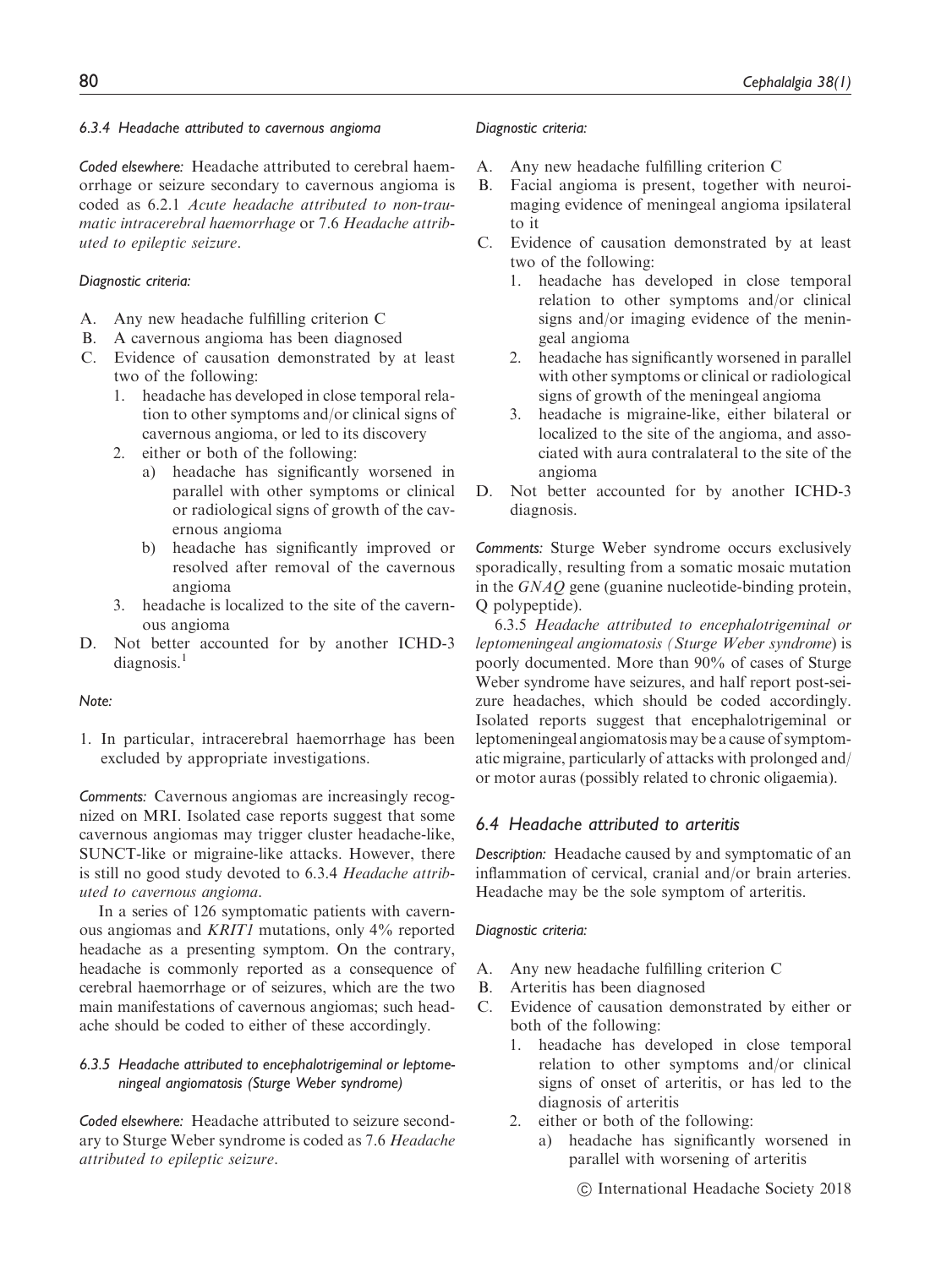- b) headache has significantly improved in parallel with improvement of arteritis
- D. Not better accounted for by another ICHD-3 diagnosis.

#### 6.4.1 Headache attributed to giant cell arteritis (GCA)

Previously used term: Headache attributed to temporal arteritis.

Description: Headache caused by and symptomatic of giant cell arteritis (GCA). Headache may be the sole symptom of GCA, a disease most conspicuously associated with headache. The features of the headache are variable.

### Diagnostic criteria:

- A. Any new headache fulfilling criterion C
- B. Giant cell arteritis (GCA) has been diagnosed
- C. Evidence of causation demonstrated by at least two of the following:
	- 1. headache has developed in close temporal relation to other symptoms and/or clinical or biological signs of onset of GCA, or has led to the diagnosis of GCA
	- 2. either or both of the following:
		- a) headache has significantly worsened in parallel with worsening of GCA
		- b) headache has significantly improved or resolved within three days of high-dose steroid treatment
	- 3. headache is associated with scalp tenderness and/or jaw claudication
- D. Not better accounted for by another ICHD-3 diagnosis.

Comments: Of all arteritides and collagen vascular diseases, giant cell arteritis (GCA) is the disease most conspicuously associated with headache, which is due to inflammation of cranial arteries, especially branches of the external carotid artery. The variability in the features of 6.4.1 Headache attributed to giant cell arteritis and in the other symptoms of GCA (polymyalgia rheumatica, jaw claudication) are such that any recent persisting headache in a patient over 60 years of age should suggest GCA and lead to appropriate investigations.

Recent repeated attacks of amaurosis fugax associated with headache are very suggestive of GCA and should prompt urgent investigations. The major risk is of blindness due to anterior ischaemic optic neuropathy, which can be prevented by immediate steroid treatment; the time interval between visual loss in one eye and in the other is usually less than one week. Patients with GCA are also at risk of cerebral ischaemic events and of dementia.

Histological diagnosis can be difficult because the temporal artery may appear uninvolved in some areas (skip lesions), pointing to the necessity of serial sectioning.

## 6.4.2 Headache attributed to primary angiitis of the central nervous system (PACNS)

Previously used term: Headache attributed to isolated CNS angiitis or granulomatous CNS angiitis.

Description: Headache caused by and symptomatic of primary angiitis of the central nervous system (PACNS). Headache is the dominant symptom of this disorder, but lacks specific features.

### Diagnostic criteria:

- A. Any new headache fulfilling criterion C
- B. Primary angiitis of the central nervous system (PACNS) has been diagnosed
- C. Evidence of causation demonstrated by either or both of the following:
	- 1. headache has developed in close temporal relation to other symptoms and/or clinical signs of onset of PACNS, or has led to the diagnosis of PACNS
	- 2. either or both of the following:
		- a) headache has significantly worsened in parallel with worsening of PACNS
		- b) headache has significantly improved in parallel with improvement in PACNS resulting from steroid and/or immunosuppressive treatment
- D. Not better accounted for by another ICHD-3  $diagonosis.<sup>1</sup>$

#### Note:

1. In particular, central nervous system (CNS) infection, CNS neoplasia and reversible cerebral vasoconstriction syndrome have been excluded by appropriate investigations.

Comments: Headache is the dominant symptom in CNS angiitis (either primary or secondary). It is present in 50–80% of cases according to the diagnostic methods used, respectively angiography and histology. Nevertheless, it has no specific features and is therefore of little diagnostic value until other signs are present, such as focal deficits, seizures, altered cognition or disorders of consciousness. However, the absence of both headache and CSF pleocytosis makes CNS angiitis unlikely.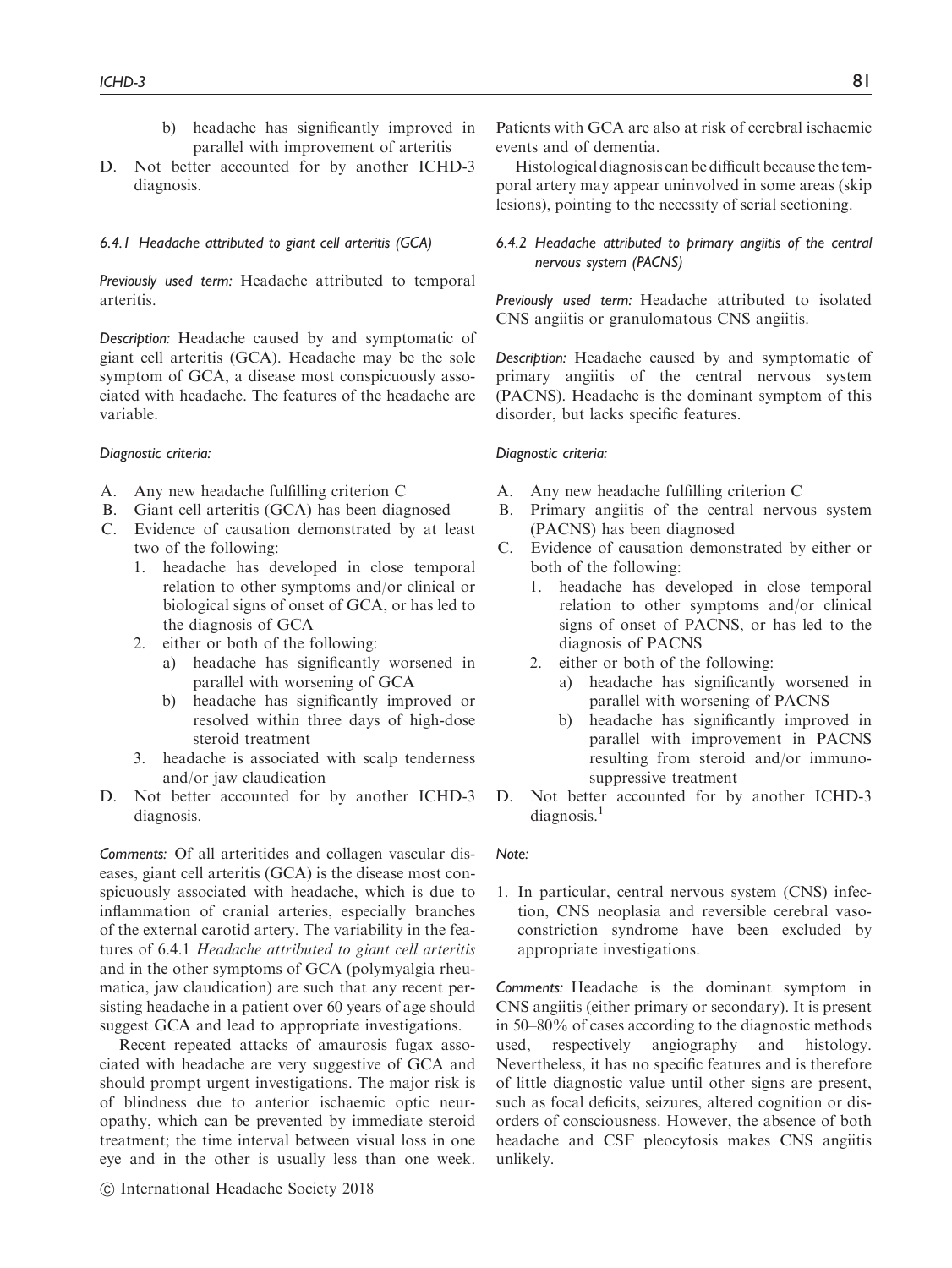Primary angiitis of the central nervous system (PACNS) can present with angiographic findings quite similar to those of reversible cerebral vasoconstriction syndrome (RCVS), including multifocal stenosis of the intracranial arteries; recurrent thunderclap headaches should suggest a diagnosis of RCVS and not PACNS.

The pathogenesis of 6.4.2 Headache attributed to primary angiitis of the central nervous systemis multifactorial: inflammation, stroke (ischaemic or haemorrhagic), raised intracranial pressure and/or subarachnoid haemorrhage.

The effect of treatment is far less dramatic than in 6.4.1 Headache attributed to giant cell arteritis. Histologically proven primary CNS angiitis remains a serious and not infrequently lethal condition.

## 6.4.3 Headache attributed to secondary angiitis of the central nervous system (SACNS)

Description: Headache caused by and symptomatic of secondary angiitis of the central nervous system (SACNS). Headache is the dominant symptom of this disorder, but lacks specific features.

### Diagnostic criteria:

- A. Any new headache fulfilling criterion C
- B. Secondary angiitis of the central nervous system (SACNS) (angiitis of the CNS in the presence of systemic angiitis) has been diagnosed
- C. Evidence of causation demonstrated by either or both of the following:
	- 1. headache has developed in close temporal relation to other symptoms and/or clinical signs of onset of SACNS
	- 2. either or both of the following:
		- a) headache has significantly worsenedin parallel with worsening of the systemic angiitis
		- b) headache has significantly improved in parallel with improvement in the systemic angiitis resulting from steroid and/or immunosuppressive treatment
- D. Not better accounted for by another ICHD-3 diagnosis.

Comments: Headache is the dominant symptom in CNS angiitis (either primary or secondary). It is present in 50–80% of cases according to the diagnostic methods used, respectively angiography and histology. Nevertheless, it has no specific features and is therefore of little diagnostic value until other signs are present such as focal deficits, seizures, altered cognition or disorders of consciousness. However, the absence of both headache and CSF pleocytosis makes CNS angiitis unlikely.

The difficulty here is twofold: (1) diagnosing CNS angiitis in a patient known to have one of the

many conditions that can cause angiitis; (2) finding the underlying condition (inflammatory, infectious, malignant, toxic) in a patient presenting with CNS angiitis.

The pathogenesis of 6.4.3 Headache attributed to secondary angiitis of the central nervous system is multifactorial: inflammation, stroke (ischaemic or haemorrhagic), raised intracranial pressure and/or subarachnoid haemorrhage.

# 6.5 Headache attributed to cervical carotid or vertebral artery disorder

Description: Headache and/or pain in the face and/or neck caused by non-inflammatory lesions affecting the cervical carotid and/or vertebral arteries. The pain generally has a sudden (even thunderclap) onset. It can remain isolated or be a warning symptom preceding the focal deficits of ischaemic stroke.

### Diagnostic criteria:

- A. Any new headache and/or facial or neck pain fulfilling criterion C
- B. A cervical artery lesion has been demonstrated, or a surgical or radiological intervention has been performed on a cervical artery
- C. Evidence of causation demonstrated by at least two of the following:
	- 1. pain has developed in close temporal relation to other local signs of a cervical artery disorder, or has led to the diagnosis of a cervical artery disorder
	- 2. either or both of the following:
		- a) pain has significantly worsened in parallel with other signs of the cervical artery lesion
		- b) pain has significantly improved or resolved within one month of its onset
	- 3. pain is unilateral and ipsilateral to the affected cervical artery
- D. Not better accounted for by another ICHD-3 diagnosis.

### 6.5.1 Headache or facial or neck pain attributed to cervical carotid or vertebral artery dissection

6.5.1.1 Acute headache or facial or neck pain attributed to cervical carotid or vertebral artery dissection

Description: Headache and/or pain in the face and/or neck caused by dissection of a cervical carotid or vertebral artery. The pain is usually ipsilateral to the dissected vessel and generally has a sudden (even thunderclap) onset. It can remain isolated or be a warning symptom preceding ischaemic stroke.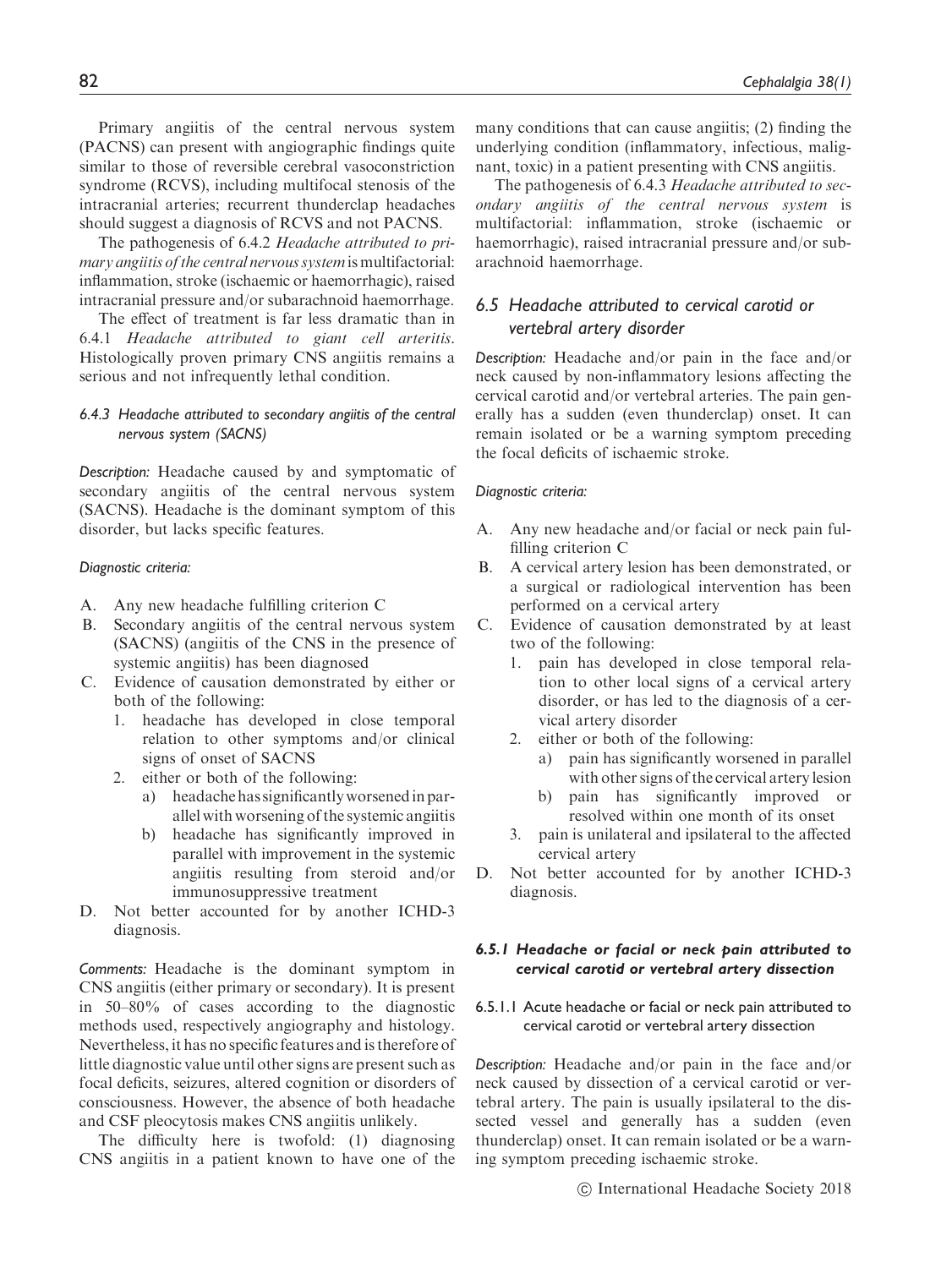- A. Any new headache and/or facial or neck pain fulfilling criteria C and D
- B. Cervical carotid or vertebral dissection has been diagnosed
- C. Evidence of causation demonstrated by at least two of the following:
	- 1. pain has developed in close temporal relation to other local signs of the cervical artery dissection, or has led to its diagnosis
	- 2. either or both of the following:
		- a) pain has significantly worsened in parallel with other signs of the cervical artery dissection
		- b) pain has significantly improved or resolved within one month of its onset
	- 3. either or both of the following:
		- a) pain is severe and continuous for days or longer
		- b) pain precedes signs of acute retinal and/ or cerebral ischaemia
	- 4. pain is unilateral and ipsilateral to the affected cervical artery
- D. Either of the following:
	- 1. headache has resolved within three months<sup>1</sup>
	- 2. headache has not yet resolved but three months have not yet passed<sup>1</sup>
- E. Not better accounted for by another ICHD-3 diagnosis.

## Note:

1. The three months should be counted from stabilization, spontaneously or through treatment, rather than onset of the cervical artery dissection.

Comments: Headache with or without neck pain can be the only manifestation of cervical artery dissection. It is by far the most frequent symptom (55–100% of cases), and the most frequent inaugural symptom (33–86% of cases), of this disorder.

6.5.1.1 Acute headache or facial or neck pain attributed to cervical carotid or vertebral artery dissection is usually unilateral (ipsilateral to the dissected artery), severe and prolonged (for a mean of four days). However, it has no constant specific pattern and it can sometimes be very misleading, mimicking other headaches such as 1. Migraine, 3.1 Cluster headache or 4.4 Primary thunderclap headache. Associated signs (of cerebral or retinal ischaemia and local signs) are common: a painful Horner's syndrome, painful tinnitus of sudden onset, or painful XIIth nerve palsy are highly suggestive of carotid artery dissection.

Cervical artery dissection may be associated with intracranial artery dissection, which is a potential cause of subarachnoid haemorrhage. 6.7.4 Headache attributed to intracranial artery dissection may be present in addition to 6.5.1.1 Acute headache or facial or neck pain attributed to cervical carotid or vertebral artery dissection.

6.5.1.1 Acute headache or facial or neck pain attributed to cervical carotid or vertebral artery dissection usually precedes the onset of ischaemic signs, and therefore requires early diagnosis and treatment. Diagnosis is based on cervical MRI with fat suppression, duplex scanning,MR and/or CT angiography and, in doubtful cases, conventional angiography.Severalof theseinvestigations are commonly needed since any of them can be normal.

There have been no randomized trials of treatment, but there is a consensus in favour of heparin followed by warfarin for three to six months according to the quality of the arterial recovery.

## 6.5.1.2 Persistent headache or facial or neck pain attributed to past cervical carotid or vertebral artery dissection

Description: Headache caused by cervical carotid or vertebral artery dissection and persisting for more than three months after the dissection has stabilized.

#### Diagnostic criteria:

- A. Headache previously diagnosed as 6.5.1.1 Acute headache or facial or neck pain attributed to cervical carotid or vertebral artery dissection and fulfilling criterion C
- B. The dissection has stabilized, spontaneously or through treatment
- C. Headache has persisted for >3 months after stabilization of the dissection
- D. Not better accounted for by another ICHD-3 diagnosis.

Comment: A few studies have documented headaches meeting the criteria for 6.5.1.2 Persistent headache or facial or neck pain attributed to past cervical carotid or vertebral artery dissection. Research is needed to identify risk factors for such persistent headache; a previous history of 1. *Migraine* may play a role, as may anxiety/ depression.

#### 6.5.2 Post-endarterectomy headache

Description: Headache caused by the surgical procedure of carotid endarterectomy. Pain can also involve the neck and face. It can remain isolated or be a warning symptom preceding the focal deficits of (mostly haemorrhagic) stroke.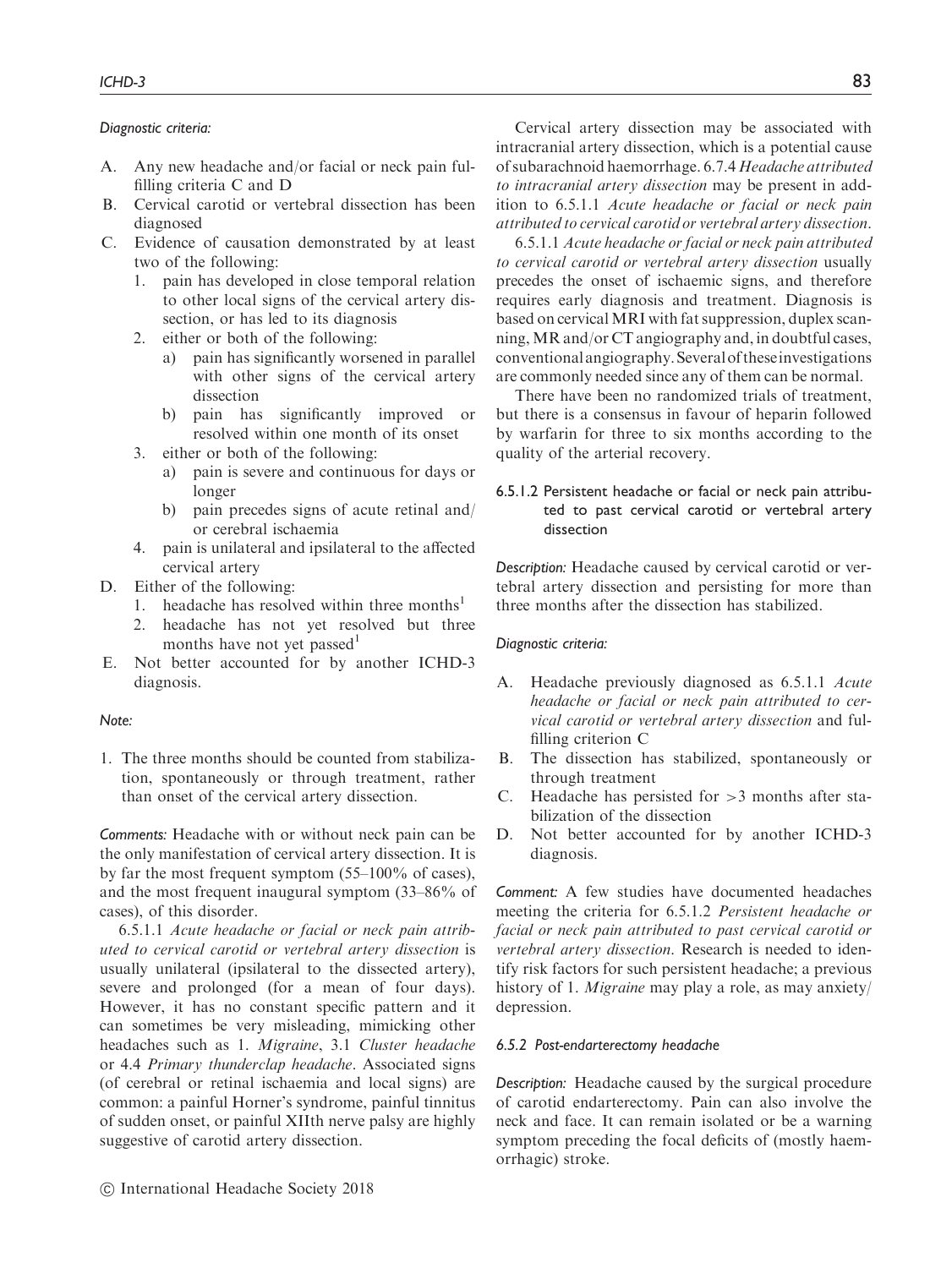- A. Any new headache fulfilling criterion C
- B. Carotid endarterectomy has been performed
- C. Evidence of causation demonstrated by at least two of the following:
	- 1. headache develops within one week of the carotid endarterectomy
	- 2. headache resolves within one month after the carotid endarterectomy
	- 3. both of the following:
		- a) headache is unilateral, on the side of the carotid endarterectomy
		- b) headache has one of the following three distinct characteristics<sup>1</sup>:
			- i. diffuse mild pain
			- ii. cluster headache-like pain occurring once or twice a day in attacks lasting two to three hours
			- iii. pulsating severe pain
- D. Not better accounted for by another ICHD-3 diagnosis.<sup>2</sup>

# Notes:

- 1. Three subforms of 6.5.2 Post-endarterectomy headachehavebeendescribed, butarenot separatelycoded:
	- a) a diffuse, mild, isolated headache occurring in the first few days after surgery
	- b) a unilateral cluster headache-like pain with attacks, lasting two to three hours, occurring once or twice a day
	- c) unilateral pulsating and severe pain occurring three days after surgery.
- 2. In particular, arterial dissection has been excluded by appropriate investigations.

Comment: Of the three subforms of 6.5.2 Post-endarterectomy headache, the first and most frequent (up to 60% of cases) is a benign self-limiting condition, while the second (reported in up to 38% of cases) resolves in about two weeks. The third subform is part of the rare hyperperfusion syndrome, often preceding a rise in blood pressure and the onset of seizures or neurological deficits on or about the seventh day. Urgent treatment is required, since these symptoms can herald cerebral haemorrhage.

# 6.5.3 Headache attributed to carotid or vertebral angioplasty or stenting

Description: Headache caused by the endovascular procedures of cervical angioplasty and/or stenting. Pain can also involve the neck and face. It can remain isolated or be a warning symptom preceding the focal deficits of (mostly haemorrhagic) stroke.

# Diagnostic criteria:

- A. Any new headache, fulfilling criterion C
- B. Carotid or vertebral angioplasty and/or stenting has been performed
- C. Evidence of causation demonstrated by all of the following:
	- 1. headache has developed within one week of the angioplasty and/or stenting
	- 2. headache has resolved within one month after the angioplasty and/or stenting
	- 3. headache is on the same side as the angioplasty and/or stenting
- D. Not better accounted for by another ICHD-3 diagnosis.<sup>1</sup>

## Note:

1. In particular, arterial dissection has been excluded by appropriate investigations.

Comments: Carotid and vertebral angioplasty and/or stenting are performed to treat cervical artery stenosis.

In a series of 64 patients who had carotid stenting, headache occurred in one-third, usually within 10 minutes after the procedure, and was mild, ipsilateral, frontotemporal and pressing in nature; it mostly disappeared within 10 minutes. Otherwise, data on 6.5.3 Headache attributed to carotid or vertebral angioplasty or stenting remain scarce. Headache is not mentioned in large trials comparing carotid stenting and endarterectomy.

6.5.3 Headache attributed to carotid or vertebral angioplasty or stenting has been reported as part of the rare hyperperfusion syndrome.

# 6.6 Headache attributed to cranial venous disorder

6.6.1 Headache attributed to cerebral venous thrombosis (CVT)

Description: Headache caused by cerebral venous thrombosis (CVT). It has no specific characteristics: it is most often diffuse, progressive and severe, but can be unilateral and sudden (even thunderclap), or mild, and sometimes is migraine-like.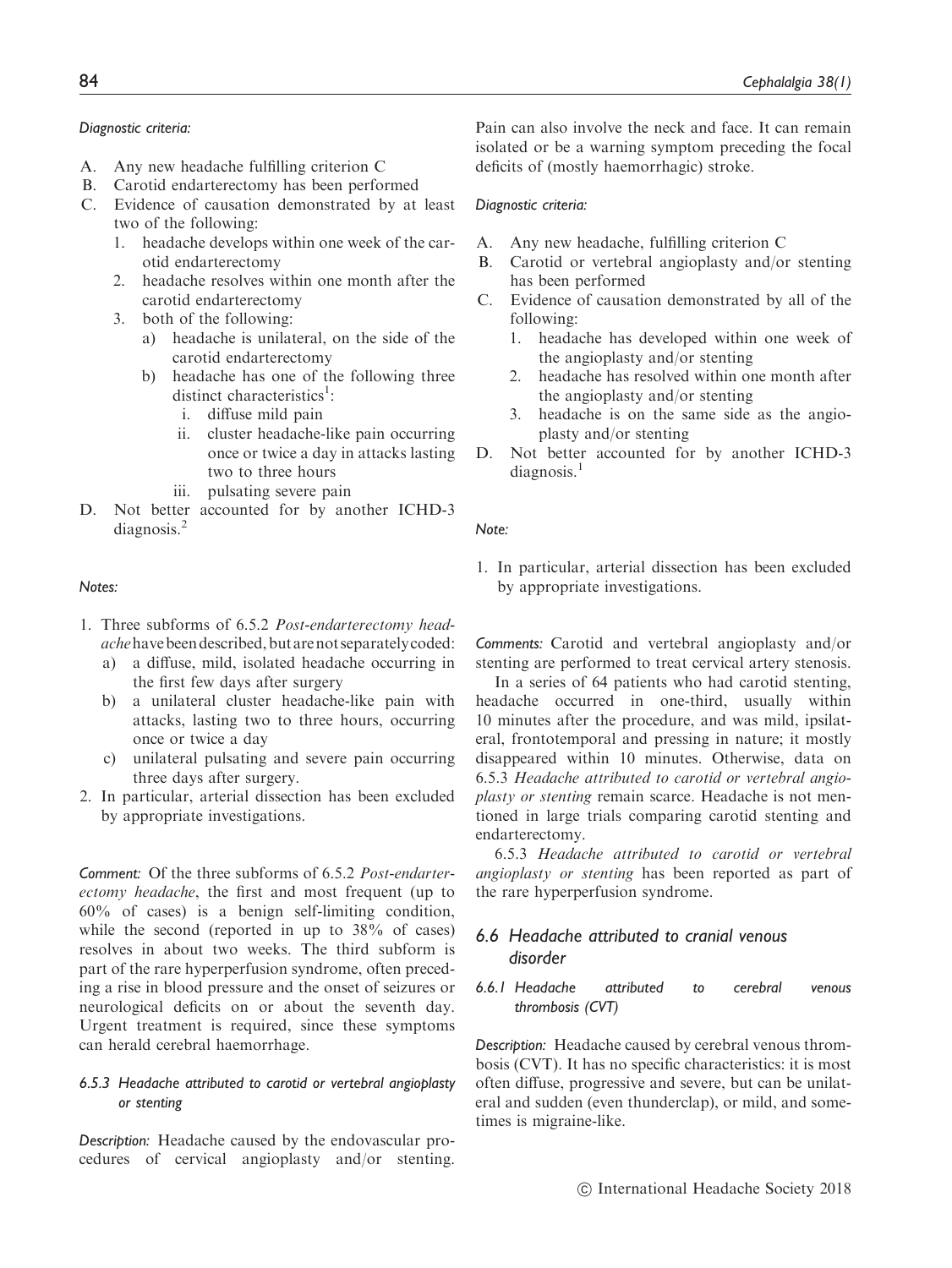- A. Any new headache, fulfilling criterion C
- B. Cerebral venous thrombosis (CVT) has been diagnosed
- C. Evidence of causation demonstrated by both of the following:
	- 1. headache has developed in close temporal relation to other symptoms and/or clinical signs of CVT, or has led to the discovery of CVT
	- 2. either or both of the following:
		- a) headache has significantly worsened in parallel with clinical or radiological signs of extension of the CVT
		- b) headache has significantly improved or resolved after improvement of the CVT
- D. Not better accounted for by another ICHD-3 diagnosis.

Comments: Headache is by far the most frequent symptom of cerebral venous thrombosis (CVT), present in 80–90% of cases, and also the most frequent inaugural symptom.

6.6.1 Headache attributed to cerebral venous thrombosis has no specific characteristics, but most often is diffuse, progressive and severe, and associated with other signs of intracranial hypertension. It can also be unilateral and sudden, and sometimes very misleading, mimicking 1.1 Migraine without aura, 1.2 Migraine with aura, 3.1 Cluster headache, 3.4 Hemicrania continua, 4.4 Primary thunderclap headache, 7.2 Headache attributed to low cerebrospinal fluid pressure or 6.2.2 Acute headache attributed to non-traumatic subarachnoid haemorrhage (SAH) (CVT can be a cause of SAH).

Headache can be the only manifestation of CVT but, in over 90% of cases, it is associated with focal signs (neurological deficits or seizures) and/or signs of intracranial hypertension, subacute encephalopathy or cavernous sinus syndrome.

Given the absence of specific characteristics of 6.6.1 Headache attributed to cerebral venous thrombosis, any recent persisting headache should raise suspicion, particularly in the presence of an underlying prothrombotic condition. Diagnosis is based on neuroimaging (MRI with T2\*-weighted images plus MRA, or CT scan plus CT angiography, and intra-arterial angiography in doubtful cases). Treatment should be started as early as possible and includes symptomatic treatment, heparin followed by at least six months of oral anticoagulation and, whenever indicated, treatment of the underlying cause.

#### 6.6.2 Headache attributed to cranial venous sinus stenting

Description: Unilateral headache caused by and on the same side as cranial venous sinus stenting.

! International Headache Society 2018

#### Diagnostic criteria:

- A. New unilateral headache, fulfilling criterion C
- B. Jugular or cranial venous stenting has been performed
- C. Evidence of causation demonstrated by all of the following:
	- 1. headache has developed within one week of the stenting
	- 2. headache has resolved within three months after the stenting
	- 3. headache is ipsilateral to the stenting
- D. Not better accounted for by another ICHD-3  $diagonosis.<sup>1</sup>$

Note:

1. In particular, within-stent venous thrombosis has been excluded.

Comments: Over the past decade, stenting of lateral sinus stenosis has been used to treat idiopathic intracranial hypertension.

Data about 6.6.2 Headache attributed to cranial venous sinus stenting are scarce. In one series of 21 patients stented for idiopathic intracranial hypertension, 10 patients exhibited 'stent-headaches' differing from those experienced before treatment, located at the site of the stent, in the mastoid region, and lasting about three weeks.

# 6.7 Headache attributed to other acute intracranial arterial disorder

## 6.7.1 Headache attributed to an intracranial endarterial procedure

Description: Unilateral headache caused directly by an intracranial endarterial procedure, ipsilateral to the procedure and lasting less than 24 hours.

- A. Any new headache fulfilling criterion C
- B. An intracranial endarterial procedure has been  $performed<sup>1</sup>$
- C. Evidence of causation demonstrated by at least three of the following:
	- 1. headache has developed within one week of the procedure
	- 2. headache has resolved within one month after the procedure
	- 3. headache is ipsilateral to the procedure, or bilateral
	- 4. headache has one of the following sets of characteristics<sup>2</sup>: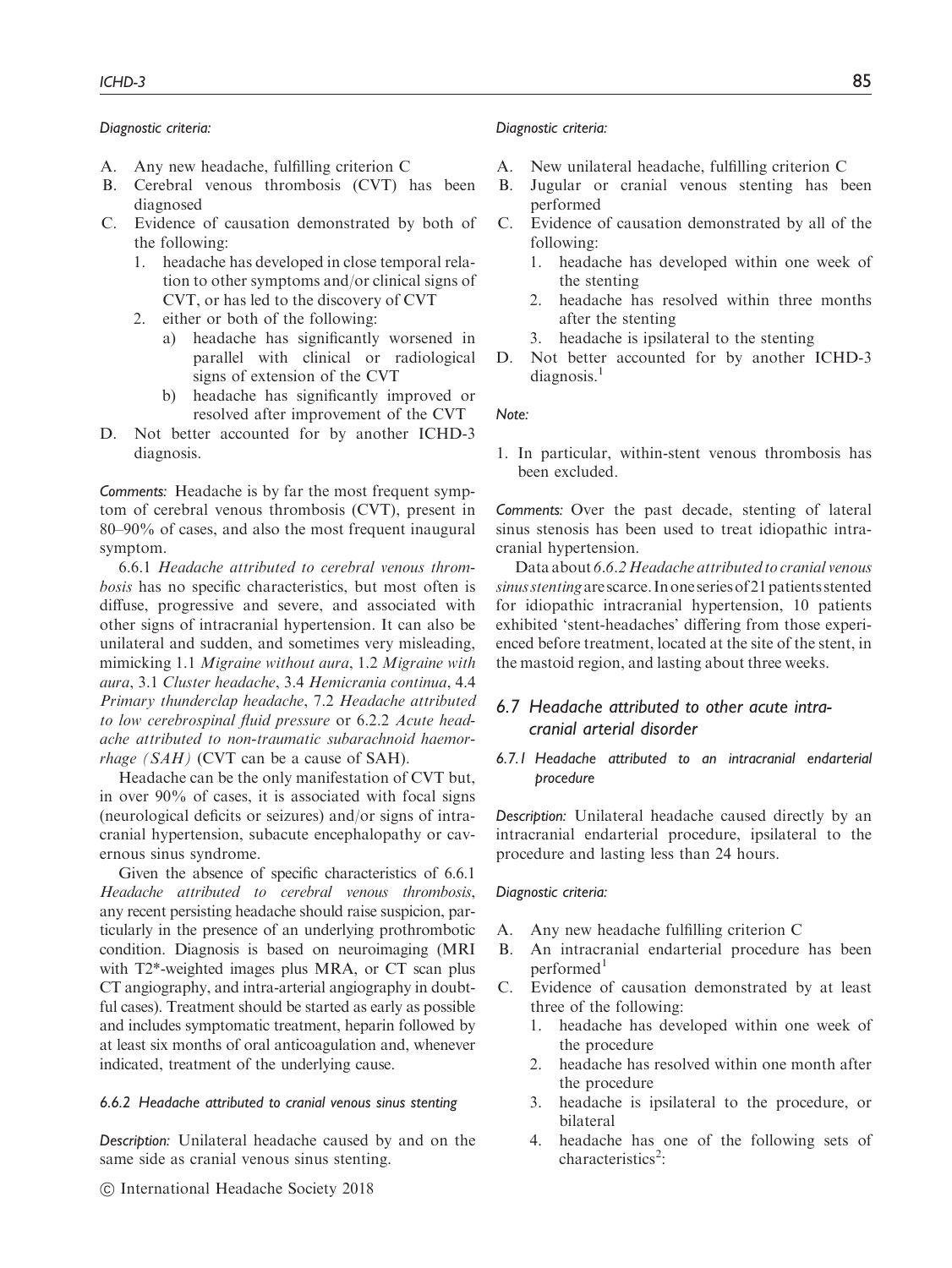- a) severe, occurring abruptly within seconds of the procedure and lasting <1 hour
- b) moderate to severe, developing within hours of the procedure and lasting  $>24$ hours
- c) occurring in a patient with 1. Migraine and having the features of 1.1 Migraine without aura or 1.2 Migraine with aura
- D. Not better accounted for by another ICHD-3 diagnosis.<sup>3</sup>

### Notes:

- 1. For example, angioplasty, embolization or stent placement.
- 2. There are three recognized (but not separately coded) subforms of 6.7.1 Headache attributed to an intracranial endarterial procedure:
	- a) a very specific subform reported after balloon inflation or embolization of an arteriovenous malformation or aneurysm: severe pain localized according to the artery involved, developing abruptly within a few seconds of the procedure, and disappearing rapidly
	- b) headache developing within hours to one day following the procedure and lasting a few days
	- c) a migraine attack, occurring in a person who has 1. *Migraine* and triggered by the intracranial endarterial procedure; this is sometimes followed by recurrent intermittent headache during several weeks (in these cases, the patient should have both diagnoses: the appropriate type or subtype of 1. Migraine and 6.7.1 Headache attributed to an intracranial endarterial procedure).
- 3. In particular, arterial dissection and arterial rupture have been excluded by appropriate investigations.

# 6.7.2 Angiography headache

Description: Headache caused directly by cerebral angiography.

### Diagnostic criteria:

- A. Any new headache fulfilling criterion C
- B. Intra-arterial carotid or vertebral angiography has been performed
- C. Evidence of causation demonstrated by at least two of the following:
	- 1. headache has developed during or within 24 hours of the angiography
	- 2. headache has resolved within 72 hours after the angiography
- 3. headache has one of the following sets of characteristics<sup>1</sup>:
	- a) developing during contrast injection and lasting <1 hour
	- b) developing a few hours after the angiography and lasting >24 hours
	- c) occurring in a patient with 1. Migraine and having the features of 1.1 Migraine without aura or 1.2 Migraine with aura
- D. Not better accounted for by another ICHD-3 diagnosis.

### Note:

- 1. There are three recognized (but not separately coded) subforms of 6.7.2 Angiography headache.
	- a) occurring during angiography, and closely related to contrast injection
	- b) occurring later, but within 24 hours (both these subforms are more common in patients with a history of primary headache, but are distinctly different in character from the primary headache)
	- c) a migraine attack, occurring in a person who has 1. *Migraine* and triggered by angiography (in these cases, the patient should have both diagnoses: the appropriate type or subtype of 1. Migraine and 6.7.2 Angiography headache).

Comment: Contrast angiography is contraindicated in patients affected by any subform of 1.2.3 Hemiplegic migraine because it may trigger a life-threatening attack, with prolonged hemiplegia and coma.

6.7.3 Headache attributed to reversible cerebral vasoconstriction syndrome (RCVS)

## 6.7.3.1 Acute headache attributed to reversible cerebral vasoconstriction syndrome (RCVS)

Description: Headache caused by reversible cerebral vasoconstriction syndrome (RCVS), typically thunderclap headache recurring over one to two weeks, often triggered by sexual activity, exertion, Valsalva manœuvres and/or emotion. Headache can remain the sole symptom of RCVS or be a warning symptom preceding haemorrhagic or ischaemic stroke.

- A. Any new headache fulfilling criterion C
- B. Reversible cerebral vasoconstriction syndrome (RCVS) has been diagnosed
- C. Evidence of causation demonstrated by either or both of the following: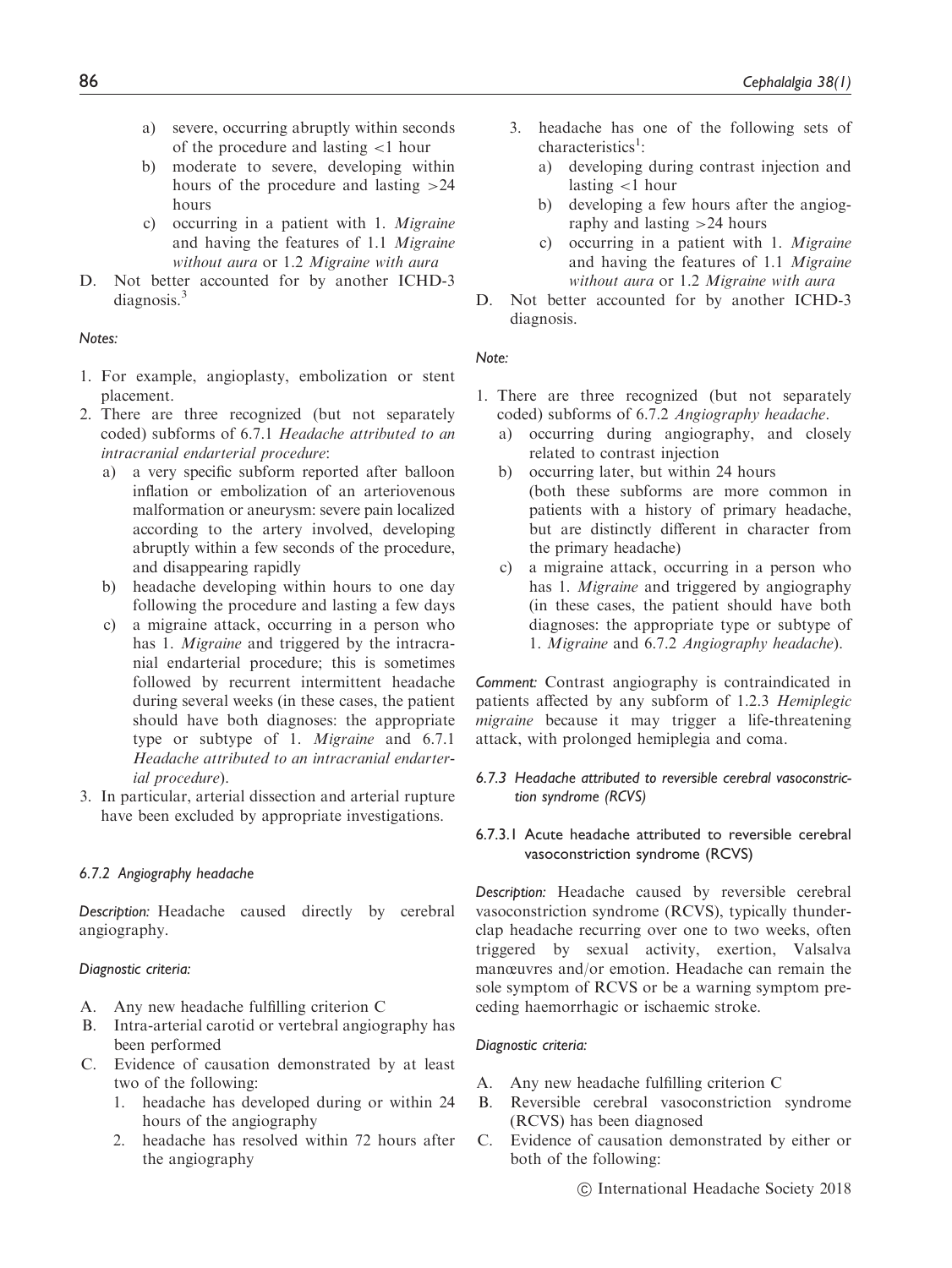- 1. headache, with or without focal deficits and/or seizures, has led to angiography (with 'string of beads' appearance) and diagnosis of RCVS
- 2. headache has one or more of the following characteristics:
	- a) thunderclap onset
	- b) triggered by sexual activity, exertion, Valsalva manœuvres, emotion, bathing and/or showering
	- c) present or recurrent during  $\leq 1$  month after onset, with no new significant headache after  $>1$  month
- D. Either of the following:
	- 1. headache has resolved within three months of onset
	- 2. headache has not yet resolved but three months from onset have not yet passed
- E. Not better accounted for by another ICHD-3 diagnosis.<sup>1</sup>

### Note:

1. In particular, aneurysmal subarachnoid haemorrhage has been excluded by appropriate investigations.

Comments: Reversible cerebral vasoconstriction syndrome (RCVS) is a poorly understood condition, characterized clinically by severe diffuse headaches that typically are of the thunderclap type, mimicking aneurysmal subarachnoid haemorrhage.

RCVS is the most frequent cause of thunderclap headache recurring over a few days or weeks. 6.7.3.1 Acute headache attributed to reversible cerebral vasoconstriction syndrome may rarely have other modes of onset: progressing rapidly over hours or more slowly over days.

Large series of patients with confirmed RCVS have shown that up to 75% present with headache as the only symptom, but the condition can be associated with fluctuating focal neurological deficits and sometimes seizures. 6.7.3.1 Acute headache attributed to reversible cerebral vasoconstriction syndrome may be a warning symptom preceding haemorrhagic or ischaemic stroke. Headache is absent in a minority of cases of RCVS.

Angiography in RCVS is, by definition, abnormal, with alternating segments of arterial constriction and dilatation ('string of beads' or 'sausage on a string' appearance). However, MR-, CT- and even catheterangiography can be normal during the first week after clinical onset. Patients with recurring thunderclap headache and a normal angiogram, but fulfilling all other criteria for RCVS, should be considered as having 6.7.3.2 Acute headache probably attributed to reversible cerebral vasoconstriction syndrome. Brain MRI is abnormal in 30% to 80% of cases, showing various patterns of lesions including intracranial

! International Headache Society 2018

haemorrhages (convexity subarachnoid, intracerebral and/or subdural), cerebral infarctions and/or cerebral oedema corresponding to 'posterior reversible encephalopathy syndrome'.

At least half of cases of RCVS are secondary, mainly postpartum and/or attributable to exposure to vasoactive substances including illicit drugs, alpha-sympathomimetics and serotoninergic drugs. The disease is selflimiting in one to three months, with disappearance of the arterial abnormalities (hence 'reversible') and, almost always, resolution of the headache. However, strokes due to RCVS can produce permanent impairment.

### 6.7.3.2 Acute headache probably attributed to reversible cerebral vasoconstriction syndrome (RCVS)

Description: Headache typical for reversible cerebral vasoconstriction syndrome (RCVS), namely thunderclap headache, recurring over one to two weeks and triggered by sexual activity, exertion, Valsalva manœuvres and/or emotion, but the intracranial arterial beading typical of RCVS has not been demonstrated by cerebral angiography.

- A. Any new headache fulfilling criterion C
- B. Reversible cerebral vasoconstriction syndrome (RCVS) is suspected, but cerebral angiography is normal
- C. Probability of causation demonstrated by all of the following:
	- 1. at least two headaches within one month, with all three of the following characteristics:
		- a) thunderclap onset, and peaking in  $\lt 1$ minute
		- b) severe intensity
		- c) lasting  $\geq$ 5 minutes
	- 2. at least one thunderclap headache has been triggered by one of the following:
		- a) sexual activity (just before or at orgasm)
		- b) exertion
		- c) Valsalva-like manœuvre<br>d) emotion
		- emotion
		- e) bathing and/or showering
		- f) bending
	- 3. no new thunderclap or other significant headache occurs >1 month after onset
- D. Either of the following:
	- 1. headache has resolved within three months of its onset
	- 2. headache has not yet resolved but three months from its onset have not yet passed
- E. Not better accounted for by another ICHD-3 diagnosis.<sup>1</sup>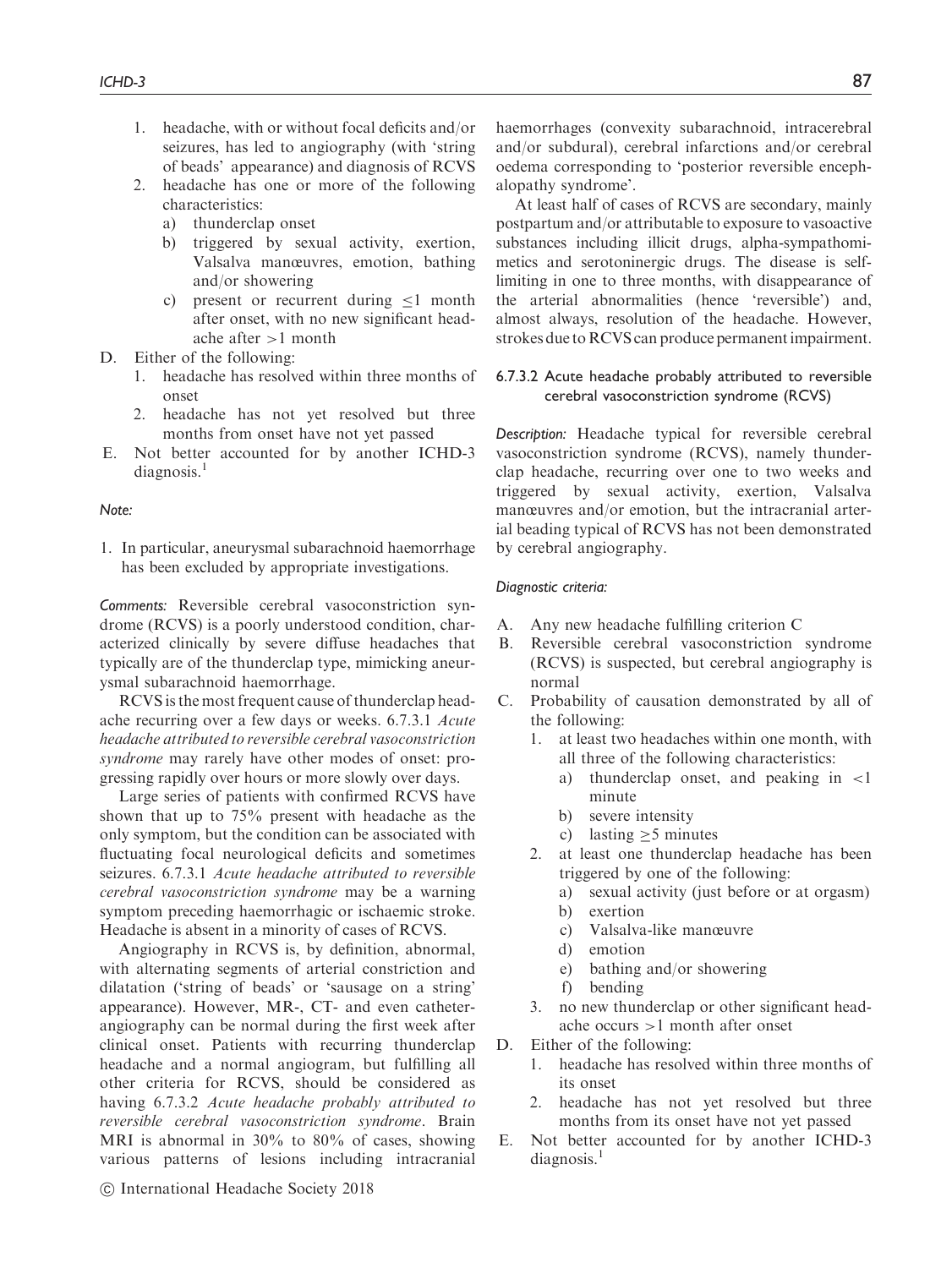### Note:

1. In particular, aneurysmal subarachnoid haemorrhage has been excluded by appropriate investigations.

Comment: ICHD-3 does not generally propose criteria for probable secondary headaches. However, the arterial abnormalities of reversible cerebral vasoconstriction syndrome (RCVS) may be difficult to demonstrate. Some RCVS cases need repeated CT- or MR-angiography during two to three weeks after headache onset and others need invasive conventional angiography to be detected. In patients who have recurrent, triggered thunderclap headaches typical for RCVS over a period of less than one month but normal initial cerebral angiography, and in whom another cause of the headaches has been excluded by appropriate investigations, a temporary diagnosis of 6.7.3.2 Headache probably attributed to reversible cerebral vasoconstriction syndrome can be made.

## 6.7.3.3 Persistent headache attributed to past reversible cerebral vasoconstriction syndrome (RCVS)

Description: Headache caused by reversible cerebral vasoconstriction syndrome (RCVS) and persisting for more than three months after onset.

### Diagnostic criteria:

- A. Headache previously diagnosed as 6.7.3.1 Acute headache attributed to reversible cerebral vasoconstriction syndrome (RCVS) and fulfilling criterion C
- B. Normalization of cerebral arteries, shown by follow-up indirect or direct angiography, within three months of onset of RCVS
- C. Headache has persisted for  $>3$  months after its onset
- D. Not better accounted for by another ICHD-3 diagnosis.

Comment: A few studies have documented headaches meeting the criteria for 6.7.3.3 Persistent headache attributed to past reversible cerebral vasoconstriction syndrome. Research is needed to identify risk factors for such persistent headache; a previous history of 1. Migraine may play a role, as may anxiety/depression.

#### 6.7.4 Headache attributed to intracranial artery dissection

Description: Headache caused by dissection of an intracranial artery. The pain is mostly unilateral, ipsilateral to the dissected vessel, and generally has a sudden (even thunderclap) onset. It can remain isolated or be a warning symptom preceding subarachnoid haemorrhage or stroke.

## Diagnostic criteria:

- A. Any new headache fulfilling criterion C
- B. Anintracranial arterial dissection has been diagnosed
- C. Evidence of causation demonstrated by at least two of the following:
	- 1. headache has developed in close temporal relation to other symptoms and/or clinical signs of intracranial arterial dissection, or has led to its diagnosis
	- 2. headache resolves within one month of its onset
	- headache has either or both of the following characteristics:
		- a) sudden or thunderclap onset
		- b) severe intensity
	- 4. headache is unilateral and ipsilateral to the dissection
- D. Not better accounted for by another ICHD-3 diagnosis.

Comments: Dissection can affect any intracranial artery and may induce subarachnoid haemorrhage, ischaemic infarcts, compression of adjacent structures or, less commonly, intracerebral haemorrhage. In Asians, intracranial arterial dissection is more frequent than cervical artery dissection.

Acute headache is often the presenting symptom and can be the sole symptom of this disorder.

# 6.8 Headache and/or migraine-like aura attributed to chronic intracranial vasculopathy

6.8.1 Headache attributed to cerebral autosomal dominant arteriopathy with subcortical infarcts and leukoencephalopathy (CADASIL)

Description: Headache recurring in attacks resembling 1.2 Migraine with aura, except for an unusual frequency of prolonged aura, caused by cerebral autosomal dominant arteriopathy with subcortical infarcts and leukoencephalopathy (CADASIL). It is associated with the other clinical features of CADASIL or, often, the first symptom of it.

#### Diagnostic criteria:

- A. Recurrent attacks of migraine with typical, hemiplegic or prolonged aura, fulfilling criterion C
- B. Cerebral autosomal dominant arteriopathy with subcortical infarcts and leukoencephalopathy  $(CADASIL)$  has been demonstrated<sup>1</sup>
- C. Either or both of the following:
	- 1. migraine with aura was the earliest clinical manifestation of CADASIL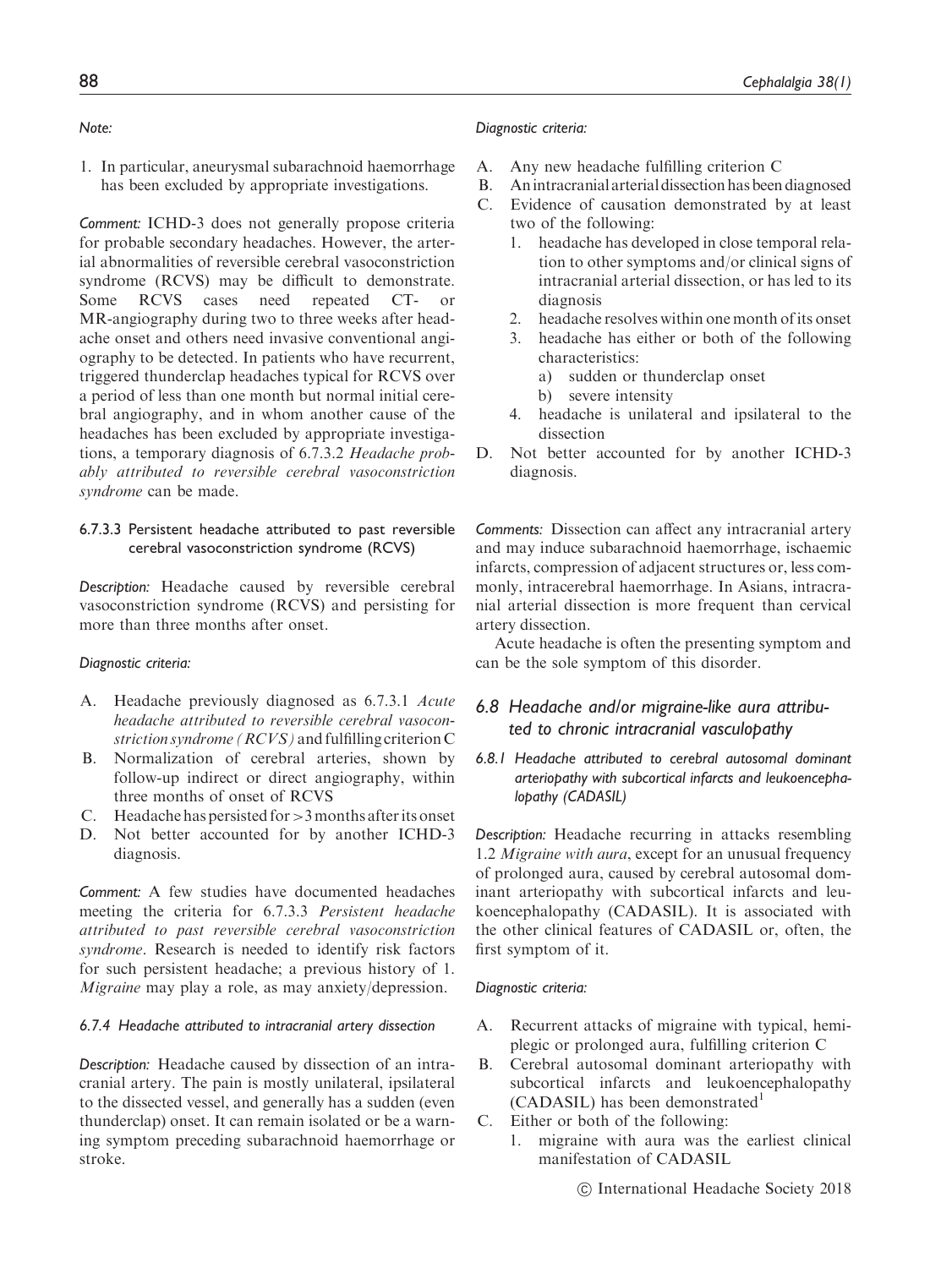- 2. attacks of migraine with aura improve or cease when other manifestations of CADASIL (e.g. ischaemic stroke, mood disturbances and/or cognitive dysfunction) appear and worsen
- D. Not better accounted for by another ICHD-3 diagnosis.

## Note:

1. The diagnosis is made by screening for *NOTCH3* mutations, by a simple skin biopsy with immunostaining of NOTCH3 antibodies, or with electron microscopy to assess for extracellular granular osmiophilic material (GOM) within the arterial media.

Comments: Cerebral autosomal dominant arteriopathy with subcortical infarcts and leukoencephalopathy (CADASIL) is an autosomal dominant disease, with some sporadic cases, involving the smooth muscle cells in the media of small arteries of the brain. It is due to mutations of the *NOTCH3* gene.

CADASIL is characterized clinically by recurrent small deep infarcts, subcortical dementia, mood disturbances and, in one-third of cases, by attacks typical of 1.2 Migraine with aura except for an unusual frequency of prolonged aura. In such cases, these are usually the first symptom of the disease, appearing at a mean age of 30 years, some 15 years before ischaemic strokes and 20–30 years before death.

MRI is always abnormal, with striking white matter changes on T2-weighted images.

## 6.8.2 Headache attributed to mitochondrial encephalopathy, lactic acidosis and stroke-like episodes (MELAS)

Description: Headache, which is either recurrent in migraine-like attacks or a presenting symptom of stroke-like episodes, caused by and associated with the other clinical features of mitochondrial encephalopathy, lactic acidosis and stroke-like episodes (MELAS).

### Diagnostic criteria:

- A. Recurrent attacks of headache fulfilling criterion C
- B. A mitochondrial genetic abnormality associated with mitochondrial encephalopathy, lactic acidosis and stroke-like episodes (MELAS) has been demonstrated
- C. Either or both of the following:
	- 1. recurrent migraine attacks with or without aura
	- 2. acute headache preceding or associated with focal neurological deficits and/or seizures
- D. Not better accounted for by another ICHD-3 diagnosis.
- ! International Headache Society 2018

Comments: Mitochondrial encephalopathy, lactic acidosis and stroke-like episodes (MELAS) is a genetically heterogeneous mitochondrial disorder with a variable clinical phenotype, including features of central nervous system involvement (seizures, hemiparesis, hemianopia, cortical blindness, sensorineural deafness and/or episodic vomiting). Headache is common in MELAS, either as recurrent migraine-like attacks or as the presenting symptom of stroke-like episodes.

The high frequency of migraine-like attacks as part of MELAS has led to the hypothesis that mitochondrial mutations play a role in migraine with aura, but the 3243 mutation was not detected in two groups of subjects with 1.2 Migraine with aura. Other yet-undetected mutations may play a role in both migraine and ischaemic stroke, since migraine attacks, mostly with aura, also occur in other mitochondrial disorders.

#### 6.8.3 Headache attributed to Moyamoya angiopathy (MMA)

Description: Chronic recurrent headache, which may be migraine-like, caused by and associated with the other clinical features of Moyamoya angiopathy.

#### Diagnostic criteria:

- A. Recurrent headache fulfilling criterion C
- B. Neuroimaging evidence of Moyamoya angiopathy (MMA)
- C. Evidence of causation demonstrated by both of the following:
	- 1. headache has developed in close temporal relation to other symptoms and/or clinical signs and/or imaging evidence of MMA, or led to its discovery
	- 2. either or both of the following:
		- a) headache has significantly worsened in parallel with other symptoms and/or clinical and/or radiological signs of worsening of MMA
		- b) headache has significantly improved after revascularization surgery
- D. Not better accounted for by another ICHD-3 diagnosis.

Comments: Moyamoya angiopathy (MMA) is characterized by bilateral progressive narrowing and occlusion of the intracranial portion of the internal carotid, middle cerebral and anterior cerebral arteries. Several susceptibility genes have been identified or localized for MMA. In some other patients, MMA is associated with other conditions (sickle cell anaemia, Down syndrome and radiation therapy amongst others) and is referred to as Moyamoya syndrome.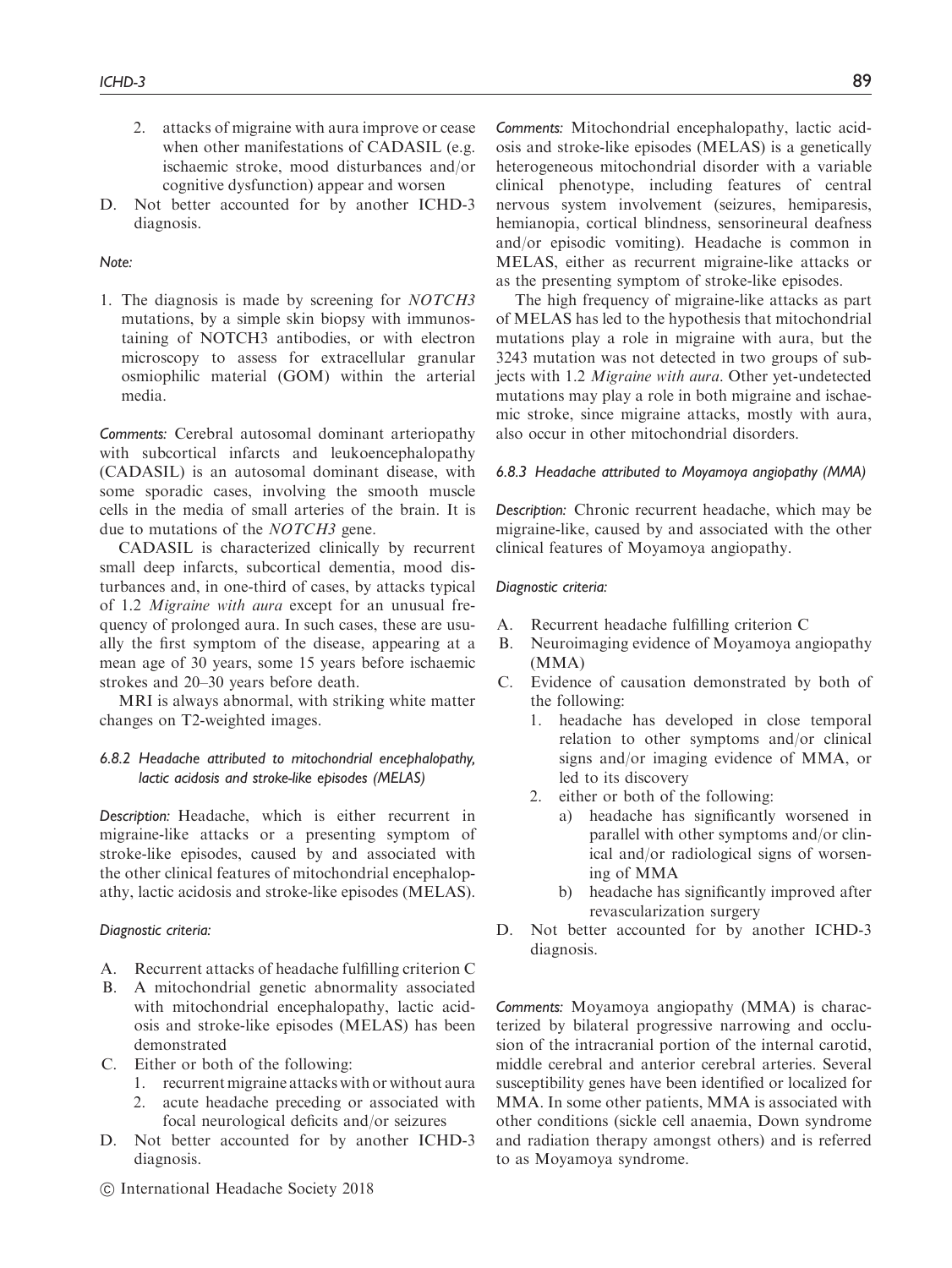MMA usually presents early in childhood or adolescence with ischaemic or haemorrhagic stroke that can cause acute headache. Outside of these acute vascular events, headache is highly common in both children and adults with MMA, phenotypically most commonly resembling 1.1 Migraine without aura, 1.2 Migraine with aura, 1.2.3 Hemiplegic migraine or 2. Tension-type headache; cluster headache-like attacks have been rarely reported.

Revascularization surgery has variable effects on headache in MMA, with improvement in some patients, persistence in others, and postoperative newonset headache in another subset.

## 6.8.4 Migraine-like aura attributed to cerebral amyloid angiopathy (CAA)

Description Late-onset migraine-like aura attacks without headache or with mild headache, also termed 'amyloid spells', caused by and associated with the other clinical features of cerebral amyloid angiopathy, often in the setting of convexal subarachnoid haemorrhage.

### Diagnostic criteria:

- A. New attacks of migraine-like aura, with or without mild headache, fulfilling criterion C
- B. Neuroimaging or brain biopsy evidence of cerebral amyloid angiopathy (CAA)
- C. Evidence of causation demonstrated by one or more of the following:
	- 1. aura has developed in close temporal relation to other symptoms and/or clinical signs of CAA, or led to its discovery
	- 2. aura has significantly worsened in parallel with clinical and/or radiological signs of worsening of the CAA
	- 3. onset after 50 years of age
- D. Not better accounted for by another ICHD-3 diagnosis.<sup>1</sup>

#### Note:

1. Blood-sensitive MRI sequences are important in diagnosing cerebral amyloid angiopathy, and should be performed in any patient with late-onset migraine-like aura.

Comments: Cerebral amyloid angiopathy (CAA) is a small-vessel disorder associated with progressive amyloid deposition in the walls of cortical and leptomeningeal vessels. Sporadic forms are more common than inherited familial forms.

CAA is a major cause of lobar symptomatic intracerebral haemorrhage, transient focal neurologic episodes in the elderly and cognitive impairment. Transient focal neurological episodes include both positive migraine aura-like (spreading paraesthesias and/or positive visual phenomena) and negative TIA-like neurological symptoms, and may be caused by superficial cortical siderosis or convexal subarachnoid haemorrhage. These episodes are associated with a high early risk of symptomatic intracerebral haemorrhage.

# 6.8.5. Headache attributed to syndrome of retinal vasculopathy with cerebral leukoencephalopathy and systemic manifestations (RVCLSM)

Description: Headache recurring as migraine-like attacks, mainly without aura, caused by the syndrome of retinal vasculopathy with cerebral leukoencephalopathy and systemic manifestations (RVCLSM). It may be associated with the other clinical features of RVCLSM or be the earliest clinical manifestation of it.

### Diagnostic criteria:

- A. Recurrent migraine-like attacks, with or without aura, fulfilling criterion C
- B. The syndrome of retinal vasculopathy with cerebral leukoencephalopathy and systemic manifestations (RVCLSM) has been demonstrated<sup>1</sup>
- C. Migraine-like attacks are secondary to and part of the clinical manifestations of the syndrome
- D. Not better accounted for by another ICHD-3 diagnosis.

#### Note:

1. Diagnosis is made by genetic testing for TREX1 mutations.

Comment: The syndrome of retinal vasculopathy with cerebral leukoencephalopathy and systemic manifestations (RVCLSM) is an autosomal dominant systemic small-vessel disease caused by C-terminal frame-shift mutations in TREX1. It is characterized clinically by focal neurological deficits, cognitive impairment, psychiatric disturbances, seizures, various systemic manifestations and, in at least half of cases, by migraine-like attacks. Other clinical manifestations are visual impairment from vascular retinopathy, and neurological decline and premature death due to progressive enhancing cerebral white matter lesions. The clinical spectrum also includes impaired liver and kidney function, anaemia sometimes associated with gastrointestinal bleeding and hypertension. In younger patients, in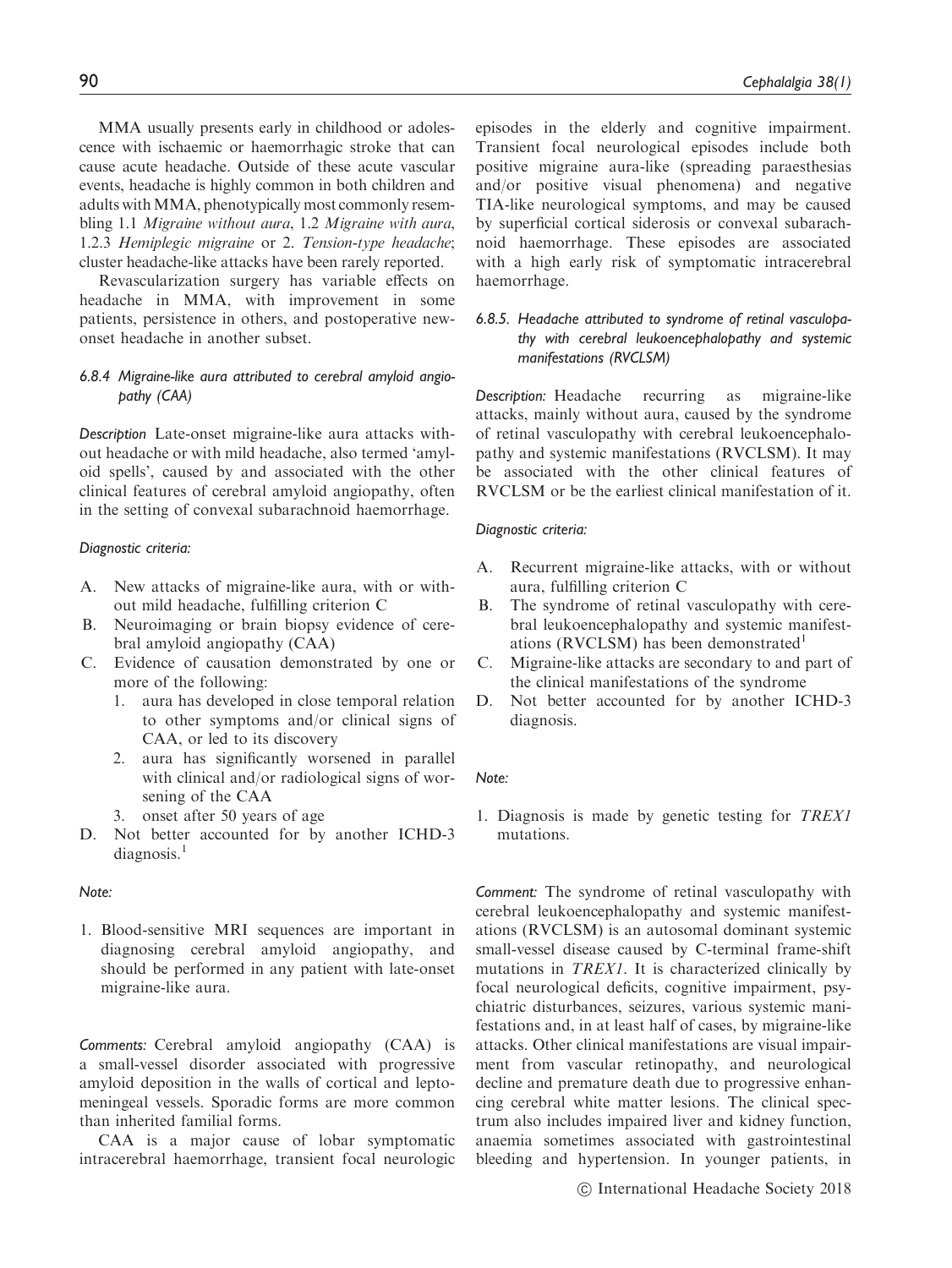whom brain MRI may be normal, the clinical manifestations include mild Raynaud's phenomenon (54%), migraine (mainly without aura: 42%) and psychiatric disturbances (23%). The diagnosis in such cases may be suspected from family history.

# 6.8.6 Headache attributed to other chronic intracranial vasculopathy

Description: Migraine-like attacks, with or without aura, caused by and occurring as part of the clinical manifestations of a genetic or non-genetic chronic intracranial vasculopathy other than those described above.

Diagnostic criteria:

- A. Recurrent migraine-like attacks, with or without aura, fulfilling criterion C
- B. A genetic or non-genetic chronic intracranial vasculopathy has been demonstrated
- C. Migraine-like attacks are secondary to and part of the clinical manifestations of the chronic intracranial vasculopathy
- D. Not better accounted for by another ICHD-3 diagnosis.

Comments: Recurrent migraine-like attacks have been reported as part of the clinical manifestations of the autosomal dominant hereditary infantile hemiparesis, retinal arterial tortuosity and leucoencephalopathy (HIHRATL), a condition due to COL4A1 mutations. Only a few families with this disorder have been reported. Because of the other severe manifestations, these migraine-like attacks have not been systematically investigated in HIHRATL but they appear mainly to resemble 1.2 Migraine with aura.

All of the other rare genetic and non-genetic chronic intracranial vasculopathies can, potentially, cause migraine-like attacks.

# 6.9 Headache attributed to pituitary apoplexy

Description: Headache caused by pituitary apoplexy, usually with sudden (even thunderclap) onset and severe intensity, and accompanied from onset or later by visual symptoms and/or hypopituitarism.

### Diagnostic criteria:

- A. Any new headache fulfilling criterion C
- B. Acute haemorrhagic pituitary infarction has been diagnosed
- C. Evidence of causation demonstrated by at least two of the following:
- ! International Headache Society 2018
- 1. headache has developed in close temporal relation to other symptoms and/or clinical signs of pituitary apoplexy, or has led to the diagnosis of pituitary apoplexy
- 2. either or both of the following:
	- a) headache has significantly worsened in parallel with other symptoms and/or clinical signs of pituitary apoplexy
	- b) headache has significantly improved in parallel with other symptoms and/or clinical signs of improvement of pituitary apoplexy
- 3. headache is severe and of sudden or thunderclap onset
- D. Not better accounted for by another ICHD-3 diagnosis.

Comments: The rare clinical syndrome of pituitary apoplexy is an acute, life-threatening condition. It is one of the causes of non-aneurysmal subarachnoid haemorrhage.

It is also one of the causes of thunderclap headache. Most cases occur as the first presentation of rapid enlargement of non-functioning pituitary macroadenomas due to haemorrhage and/or infarction.

MRI is more sensitive than CT scan for detecting intrasellar pathology.

# **Bibliography**

- 6.1.1 Headache attributed to ischaemic stroke (cerebral infarction)
- Ferro JM, Melo TP, Oliveira V, et al. A multivariate study of headache associated with ischemic stroke. Headache 1995; 35: 315–319.
- Gorelick PB, Hier DB, Caplan LR, et al. Headache in acute cerebrovascular disease. Neurology 1986; 36: 1445–1450.
- Hansen AP, Marcussen NS, Klit H, et al. Development of persistent headache following stroke: a 3-year follow-up. Cephalalgia 2015; 35: 399–409.
- Lopes Azevedo L, Breder R, de A Santos DP, et al. Ischemic stroke presenting as thunderclap headache: report of two cases and review of the literature. Eur Neurol 2011; 66: 133–135.
- Portenoy RK, Abissi CJ, Lipton RB, et al. Headache in cerebrovascular disease. Stroke 1984; 15: 1009–1012.
- Schwedt TJ and Dodick DW. Thunderclap stroke: embolic cerebellar infarcts presenting as thunderclap headache. Headache 2006; 46: 520–522.
- Verdelho A, Ferro JM, Melo T, et al. Headache in acute stroke. A prospective study in the first 8 days. Cephalalgia 2008; 28: 346–354.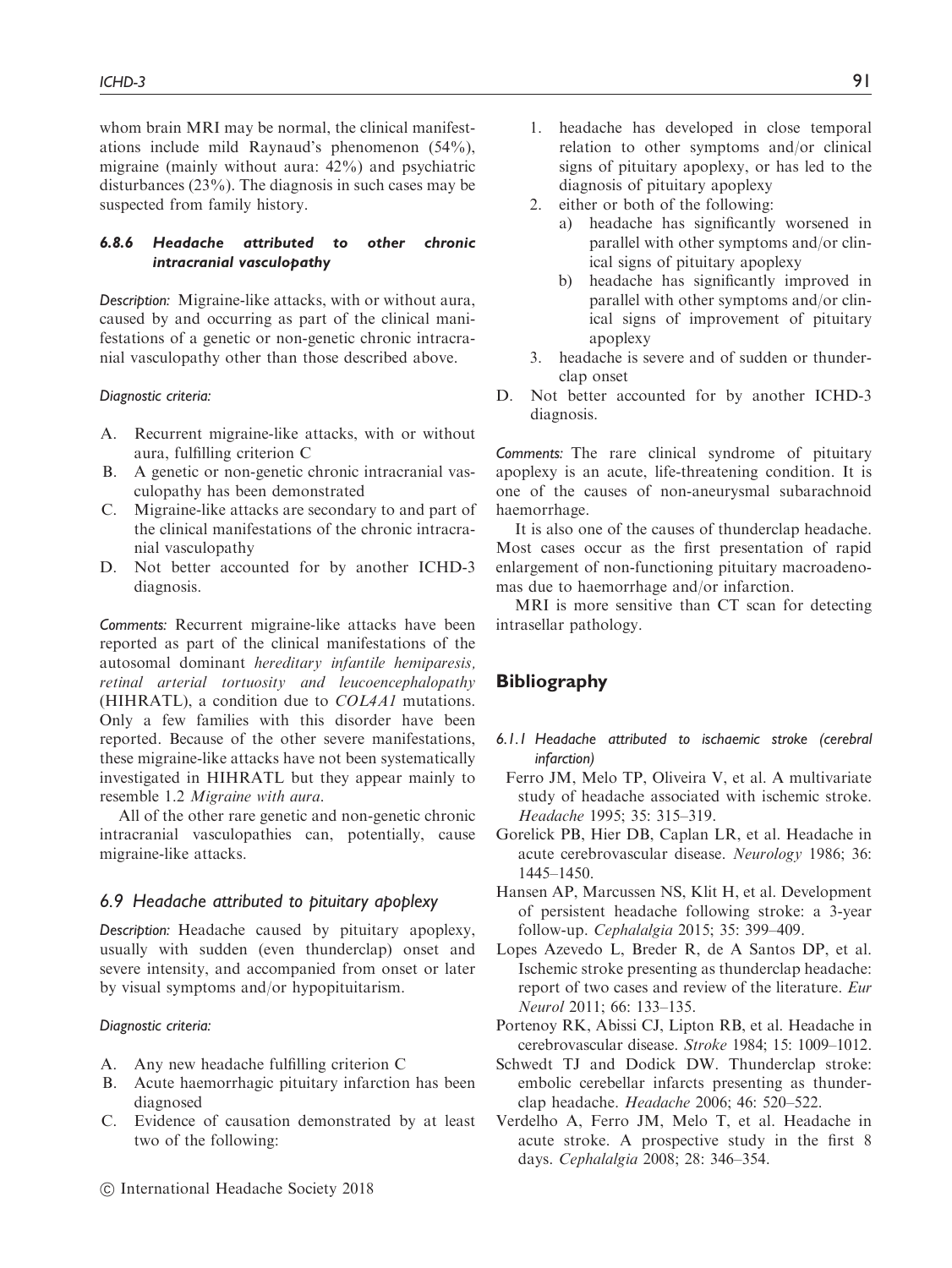# 6.1.2 Headache attributed to transient ischaemic attack (TIA)

- Caplan LR. Migraine and vertebrobasilar ischemia. Neurology 1991; 41: 55–61.
- Ferro JM, Costa I, Melo TP, et al. Headache associated with transient ischemic attacks. Headache 1995; 35: 544–548.
- Fisher CM. Migraine accompaniments versus arteriosclerotic ischemia. Trans Am Neurol Assoc 1968; 93: 211–213.
- Fisher CM. Cerebral ischemia: less familiar types. Clin Neurosurg 1971; 18: 267–336.
- Fisher CM. Late-life migraine accompaniments as a cause of unexplained transient ischemic attacks. Can J Med Sci 1980; 7: 9–17.
- Martsen BH, Sorensen PS and Marquardsen J. Transient ischemic attacks in young patients: a thromboembolic or migrainous manifestation? A ten-year follow-up of 46 patients. J Neurol Neurosurg Psychiatry 1990; 53: 1029–1033.

# 6.2.1 Acute headache attributed to non-traumatic intracerebral haemorrhage

- Abadie V, Jacquin A, Daubail B, et al. Prevalence and prognostic value of headache on early mortality in acute stroke: the Dijon Stroke Registry. Cephalalgia 2014; 34: 887–894.
- Ferro JM, Melo TP and Guerreiro M. Headaches in intracerebral hemorrhage survivors. Neurology 1998; 50: 203–207.
- Jensen TS and Gorrelick PB. Headache associated with stroke and intracranial hematoma. In: Olesen J, Tfelt-Hansen P and Welch KMA (eds) The headaches, 2nd edition. Philadelphia: Lippincott Williams & Wilkins, 2000, pp.781–787.
- Melo TP, Pinto AN and Ferro JM. Headache in intracerebral hematomas. Neurology 1996; 47: 494–500.
- Schuaib A, Metz L and Hing T. Migraine and intracerebral hemorrhage. Cephalalgia 1989; 9: 59–61.
- Verdelho A, Ferro JM, Melo T, et al. Headache in acute stroke. A prospective study in the first 8 days. Cephalalgia 2008; 28: 346–354.

# 6.2.2 Acute headache attributed to non-traumatic subarachnoid haemorrhage (SAH)

- Bassi P, Bandera R, Loiero M, et al. Warning signs in subarachnoid hemorrhage: a cooperative tudy. Acta Neurol Scand 1991; 84: 277–281.
- Edlow JA and Caplan LR. Avoiding pitfalls in the diagnosis of subarachnoid hemorrhage. N Engl J Med 2000; 342: 29–36.
- Evans RW. Diagnostic testing for the evaluation of headaches. Neurol Clin 1996; 14: 1–26.
- Graff-Radford J, Fugate JE, Klaas J, et al. Distinguishing clinical and radiological features of non-traumatic convexal subarachnoid hemorrhage. Eur J Neurol 2016; 23: 839–846.
- Linn FHH, Rinkel GJE, Algra A, et al. Headache characteristics in subarachnoid haemorrhage and benign thunderclap headache. J Neurol Neurosurg Psychiatry 1998; 65: 791–793.
- Mayberg MR, Batjer HH, Dacey R, et al. Guidelines for the management of aneurysmal subarachnoid hemorrhage. A statement for healthcare professionals from a special writing group of the Stroke Council of the American Heart Association. Stroke 1994; 25: 2315–2328.
- Ramirez-Lassepas M, Espinosa CE, Cicero JJ, et al. Predictors of intracranial pathologic findings in patients who seek emergency care because of headache. Arch Neurol 1997; 54: 1506–1509.
- Rico M, Benavente L, Para M, et al. Headache as a crucial symptom in the etiology of convexal subarachnoid hemorrhage. Headache 2014; 54: 545–550.
- Seymour JJ, Moscati RM and Jehle DV. Response of headaches to non-narcotic analgesics resulting in missed intracranial hemorrhage. Am J Emerg Med 1995; 13: 43–45.
- Sidman R, Vconnolly E and Lemke T. Subarachnoid hemorrhage diagnosis: lumbar puncture is still needed when the computed tomography scan is normal. Acad Emerg Med 1996; 3: 827–831.
- Van der Wee N, Rinkel GJE, Hasan D, et al. Detection of subarachnoid hemorrhage on early CT: is lumbar puncture still needed after a negative scan? J Neurol Neurosurg Psychiatry 1995; 58: 357–359.
- Verweij RD, Wijdicks EFM and van Gijn J. Warning headache in aneurysmal subarachnoid hemorrhage. A case control study. Arch Neurol 1988; 45: 1019– 1020.
- Weir B. Diagnostic aspects of SAH. In: Weir B (ed) Subarachnoid hemorrhage: causes and cures. New York: Oxford University Press, 1998, pp.144–176.

# 6.2.3 Acute headache attributed to nontraumatic acute subdural haemorrhage (ASDH)

- Chhiber SS and Singh JP. Acute spontaneous subdural hematoma of arterial origin: a report of four cases and review of literature. Neurol India 2010; 58: 654–658.
- De Noronha RJ, Sharrack B, Hadjivassiliou M, et al. Subdural haematoma: a potentially serious consequence of spontaneous intracranial hypotension. J Neurol Neurosurg Psychiatry 2003; 74: 752–755.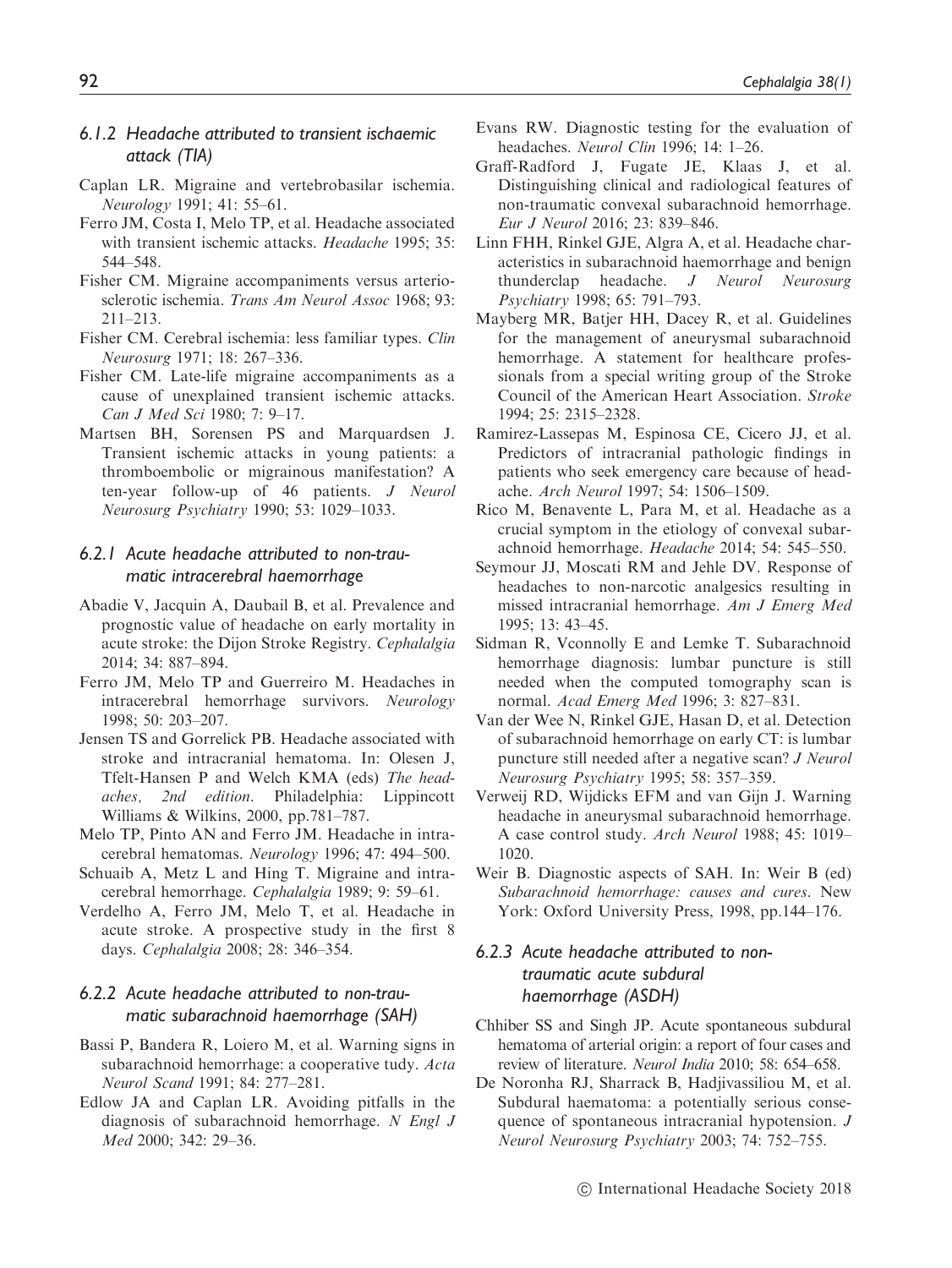- Depreitere B, Van Calenbergh F and van Loon J. A clinical comparison of non-traumatic acute subdural haematomas either related to coagulopathy or of arterial origin without coagulopathy. Acta Neurochir (Wien) 2003; 145: 541–546
- Koerbel A, Ernemann U and Freudenstein D. Acute subdural hematoma without subarachnoid hemorrhage caused by rupture of internal carotid artery bifurcation aneurysm: case report and review of literature. Br J Radiol 2005; 78: 646–650.
- Missori P, Fenga L, Maraglino C, et al. Spontaneous acute subdural hematomas. A clinical comparison with traumatic acute subdural hematomas. Acta Neurochir (Wien) 2000; 142: 697–701.
- Ogawa K, Oishi M, Mizutani T, et al. Dural arteriovenous fistula on the convexity presenting with pure acute subdural hematoma. Acta Neurol Belg 2010; 110: 190–192.
- Takahashi S, Shinoda J and Hayashi T. Cerebral venous sinus thrombosis in an adult patient presenting as headache and acute subdural hematoma. J Stroke Cerebrovasc Dis 2010; 21: 338–340.

# 6.2.4 Persistent headache attributed to past nontraumatic intracranial haemorrhage

Hansen AP, Marcussen NS, Klit H, et al. Development of persistent headache following stroke: a 3-year follow-up. Cephalalgia 2015; 35: 399–409.

# 6.3.1 Headache attributed to unruptured saccular aneurysm

- Byruma EP, McGregor JM and Christoforidisa GA. Thunderclap headache without subarachnoid hemorrhage associated with regrowth of previously coil-occluded aneurysms. Am J Neuroradiol 2009; 30: 1059–1061.
- Day JW and Raskin NH. Thunderclap headache: symptom of unruptured cerebral aneurysm. Lancet 1986; ii: 1247–1248.
- Linn FHH, Wijdicks EFM, van der Graaf Y, et al. Prospective study of sentinel headache in aneurysmal subarachnoid haemorrhage. Lancet 1994; 344: 590–593.
- Markus HS. A prospective follow-up of thunderclap headache mimicking subarachnoid haemorrhage. J Neurol Neurosurg Psychiatry 1991; 54: 1117–1125.
- Mas JL, Baron JC, Bousser MG, et al. Stroke, migraine and intracranial aneurysm: a case report. Stroke 1986; 17: 1019–1021.
- Ostergard JR and Ramadan N. Unruptured vascular malformations and subarachnoid

hemorrhage. In: Olesen J, Tfelt-Hansen P and Welch KMA (eds) The headaches, 2nd edition. Philadelphia: Lippincott Williams & Wilkins, 2000, pp.789–796.

- Raps EC, Rogers JD, Galetta DL, et al. The clinical spectrum of unruptured intracranial aneurysms. Arch Neurol 1993; 50: 265–268.
- Schievink WI. Intracranial aneurysms. N Engl J Med 1997; 336: 28–40.
- Wijdicks EFM, Kerkhoff H and van Gijn J. Long-term follow-up of 71 patients with thunderclap headache mimicking subarachnoid haemorrhage. Lancet 1988; ii: 68–70.

# 6.3.2 Headache attributed to arteriovenous malformation (AVM)

- Bruyn GW. Intracranial arteriovenous malformation and migraine. Cephalalgia 1984; 4: 191–207.
- Haas DC. Arteriovenous malformations and migraine: case reports and an analysis of the relationship. Headache 1991; 31: 509–513.
- Nomura M, Mori K, Tamase A, et al. Cavernous sinus dural arteriovenous fistula patients presenting with headache as an initial symptom. J Clin Med Res 2016; 8: 342–345.
- Troost BT, Mark LE and Maroon JC. Resolution of classic migraine after removal of an occipital lobe AVM. Ann Neurol 1979; 5: 199–201.

# 6.3.3 Headache attributed to dural arteriovenous fistula (DAVF)

- Garza I. Images from headache: a ''noisy'' headache: dural arteriovenous fistula resembling new daily persistent headache. Headache 2008; 48: 1120–1121.
- Malek AM, Halbach VV, Dowd CF, et al. Diagnosis and treatment of dural arteriovenous fistulas. Neuroimaging Clin N Am 1998; 8: 445–468.

# 6.3.4 Headache attributed to cavernous angioma

- Afridi S and Goadsby PJ. New onset migraine with a brain stem cavernous angioma. J Neurol Neurosurg Psychiatry 2003; 74: 680–682.
- Bellamio M, Anglani M, Mainardi F, et al. Cluster headache: when to worry? Two case reports. Cephalalgia 2017; 37: 491–495.
- De Benedittis G. SUNCT syndrome associated with cavernous angioma of the brain stem. Cephalalgia 1996; 16: 503–506.
- Denier C, Labauge P, Brunereau L, et al. Clinical features of cerebral cavernous malformations patients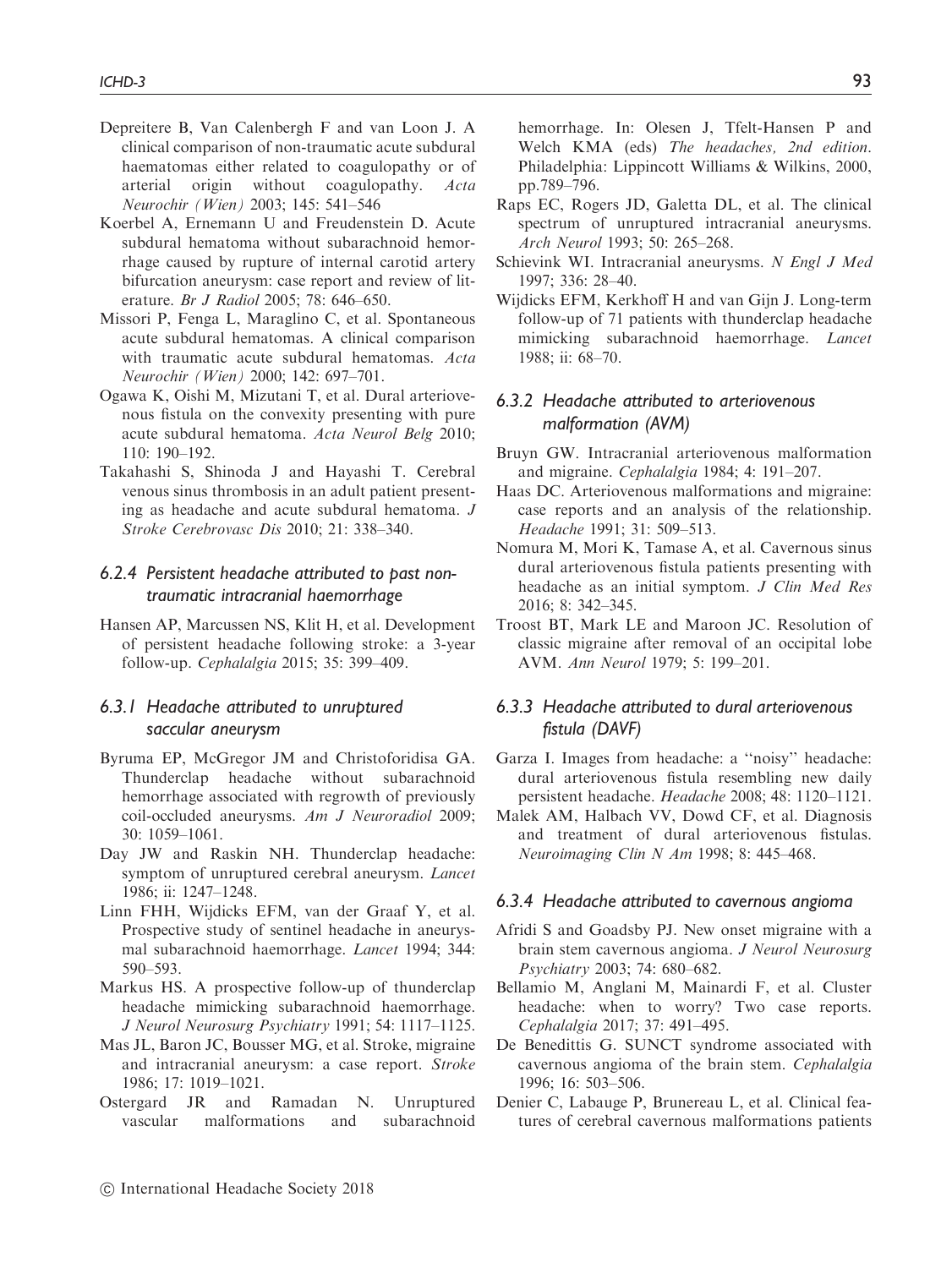with *KRIT1* mutations. Ann Neurol 2004: 55: 213– 220.

- Epstein MA, Beerman PH and Schut L. Cavernous angioma presenting as atypical facial and head pain. J Child Neurol 1990; 5: 27–30.
- Kivelev J, Niemela M, Kivisaari R, et al. Intraventricular cerebral cavernomas: a series of 12 patients and review of the literature. J Neurosurg 2010; 112: 140–149.
- Robinson JR, Awad IA and Little JR. Natural history of the cavernous angioma. J Neurosurg 1991; 75: 709–714.

# 6.3.5 Headache attributed to encephalotrigeminal or leptomeningeal angiomatosis (Sturge Weber syndrome)

- Chabriat H, Pappata S, Traykov L, et al. Angiomatose de Sturge Weber responsable d'une hémiplégie sans infarctus cérébral en fin de grossesse. Rev Neurol (Paris) 1996; 152: 536–541.
- Klapper J. Headache in Sturge–Weber syndrome. Headache 1994; 34: 521–522.
- Lisotto C, Mainardi F, Maggioni F, et al. Headache in Sturge–Weber syndrome: a case report and review of the Literature. Cephalalgia 2004; 24: 1001–1004.
- Pascual-Castroviejo I, Pascual-Pascual SI, Velazquez-Fragua R, et al. Sturge–Weber syndrome: study of 55 patients. Can J Neurol Sci 2008; 35: 301–307.
- Planche V, Chassin O, Leduc L, et al. Sturge–Weber syndrome with late onset hemiplegic migraine-like attacks and progressive unilateral cerebral atrophy. Cephalalgia 2014; 34: 73–77.
- Shirley MD, Tang H, Gallione CJ, et al. Sturge–Weber syndrome and port-wine stains caused by somatic mutation in GNAQ. N Engl J Med 2013; 368: 1971–1979.

# 6.4.1 Headache attributed to giant cell arteritis (GCA)

- Caselli RJ and Hunder GG. Neurologic aspects of giant cell (temporal) arteritis. Rheum Dis Clin North Am 1993; 19: 941–953.
- Gonzalez-Gay MA, Barros S, Lopez-Diaz MJ, et al. (2005) Giant cell arteritis: disease patterns of clinical presentation in a series of 240 patients. Medicine (Baltimore) 84: 269–276.
- Hunder GG. Giant cell (temporal) arteritis. Rheum Dis Clin North Am 1990; 16: 399–409.
- Lee AG and Brazis PW. Temporal arteritis: a clinical approach. J Am Geriatr Soc 1999; 47: 1364–1370.
- Mukhtyar C, Guillevin L, Cid MC, et al. EULAR recommendations for the management of large vessel vasculitis. Ann Rheum Dis 2009; 68: 318–323.
- Solomon S and Cappa KG. The headache of temporal arteritis. J Am Geriatr Soc 1987; 35: 163–165.
- Thielen KR, Wydicks EFM and Nichols DA. Giant cell (temporal) arteritis: involvement of the vertebral and internal carotid arteries. Mayo Clin Proc 1998; 73: 444–446.

# 6.4.2, 6.4.3 Headache attributed to primary or secondary angiitis of the central nervous system

- Calabrese LH, Duna GF and Lie JT. Vasculitis in the central nervous system; Arthritis Rheumatol 1997; 40: 1189–1201.
- Calabrese LH, Furlan AH, Gragg LA, et al. Primary angiitis of the central nervous system: diagnostic criteria and clinical approach. Cleve Clin J Med 1992: 59: 293–306.
- Hajj-Ali RA, Singhal AB, Benseler S, et al. Primary angiitis of the CNS. Lancet Neurol 2011; 10: 561– 572.
- Harris KG, Tran DD, Sickels WJ, et al. Diagnosing intracranial vasculitis: the roles or MR and angiography. Am J Neuroradiol 1994; 15: 317–330.
- Kumar R, Wijdicks EFM, Brown RD, et al. Isolated angiitis of the CNS presenting as subarachnoid haemorrhage. J Neurol Neurosurg Psychiatry 1997; 62: 649–651.
- Lie JT. Primary (granulomatous) angiitis of the central nervous system: a clinicopathologic analysis of 15 new cases and a review of the literature. Hum Pathol 1992; 23: 164–171.
- Moore PM. Vasculitis of the central nervous system. Semin Neurol 1994; 14: 313–319.
- Salvarani C, Brown RD Jr, Calamia KT, et al. Primary central nervous system vasculitis: analysis of 101 patients. Ann Neurol 2007; 62: 442–451.
- Savage COS, Harper L, Cockwell P, et al. ABC of arterial and vascular disease: vasculitis. BMJ 2000; 320: 1325–1328.

# 6.5.1 Headache or facial or neck pain attributed to cervical carotid or vertebral artery dissection

- Arnold M, Cumurciuc R, Stapf C, et al. Pain as the only symptom of cervical artery dissection. J Neurol Neurosurg Psychiatry 2006; 77: 1021–1024.
- Biousse V, D'Anglejan-Chatillon J, Touboul PJ, et al. Time course of symptoms in extracranial carotid artery dissections. A series of 80 patients. Stroke 1995; 26: 235–239.
- Debette S and Leys D. Cervical-artery dissections: predisposing factors, diagnosis, and outcome. Lancet Neurol 2009; 8: 668–678.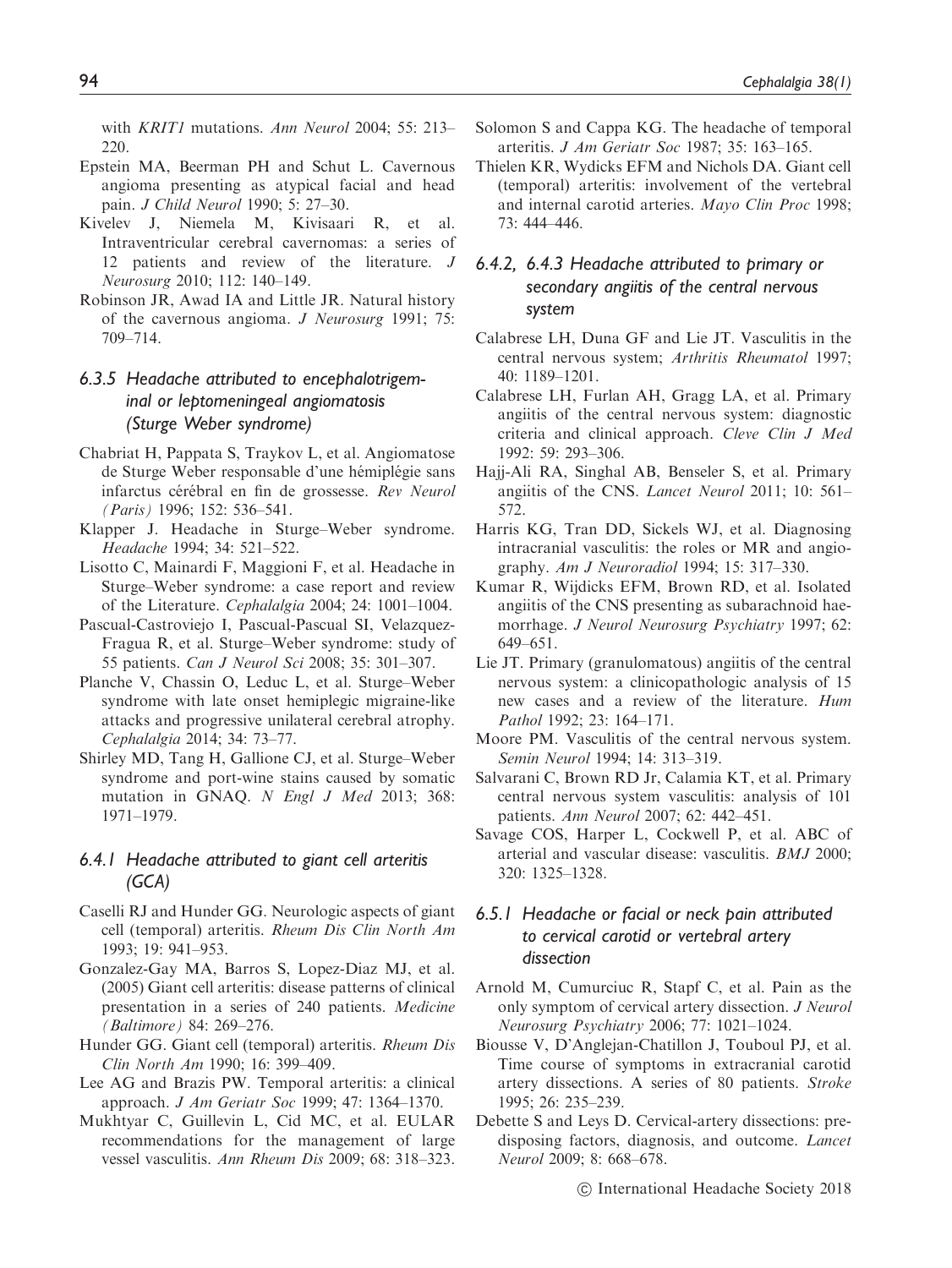- Fisher CM. The headache and pain of spontaneous carotid dissection. Headache 1982; 22: 60–65.
- Guillon B, Lévy C and Bousser MG. Internal carotid artery dissection: an update. J Neurol Sci 1998; 153: 146–158.
- Nakatomi H, Nagata K, Kawamoto S, et al. Ruptured dissecting aneurysm as a cause of subarachnoid hemorrhage of unverified etiology. Stroke 1997; 28: 1278– 1282.
- Ramadan NM, Tietjen GE, Levine SR, et al. Scintillating scotomata associated with internal carotid artery dissection: report of three cases. Neurology 1991; 41: 1084–1087.
- Schytz HW, Ashina M, Magyari M, et al. Acute headache and persistent headache attributed to cervical artery dissection: field testing of ICHD-III beta. Cephalalgia 2014; 34: 712–716.
- Silbert PL, Mokri B, Schievink WI. Headache and neck pain in spontaneous internal carotid and verterbral artery dissections. Neurology 1995; 45: 1517–1522.
- Sturzenegger M. Headache and neck pain. The warning symptoms of vertebral artery dissection. Headache 1994; 34: 187–193.
- Tzourio C, Benslamia L, Guillon B, et al. Migraine and the risk of cervical artery dissection: a case–control study. Neurology 2002; 59: 435–437.

### 6.5.2 Post-endarterectomy headache

- Breen JC, Caplan LR, DeWitt LD, et al. Brain edema after carotid surgery. Neurology 1996; 46: 175–181.
- De Marinis M, Zaccaria A, Faraglia V, et al. Post endarterectomy headache and the role of the oculo-sympathetic system. J Neurol Neurosurg Psychiatry 1991; 54: 314–317.
- Ille O, Woimant F, Pruna A, et al. Hypertensive encephalopathy after bilateral carotid endarterectomy. Stroke 1995; 26: 488–491.
- Leviton A, Caplan L and Salzman E. Severe headache after carotid endarterectomy. Headache 1975; 15: 207–209.
- Tehindrazanarivelo A, Lutz G, Petitjean C, et al. Headache following carotid endarterectomy: a prospective study. Cephalalgia 1991; 11(Suppl 11): 353.

# 6.5.3 Headache attributed to carotid or vertebral angioplasty or stenting

- Brott TG, Howard G, Roubin GS, et al.; CREST Investigators. Long-term results of stenting versus endarterectomy for carotid-artery stenosis. N Engl J Med 2016; 374: 1021–1031.
- Gündüz A, Göksan B, Koçer N, et al. Headache in carotid artery stenting and angiography. Headache 2012; 52: 544–549.
- ! International Headache Society 2018
- McCabe DJH, Brown MM and Clifton A. Fatal cerebral reperfusion hemorrhage after carotid stenting. Stroke 1999; 30: 2483–2486.
- Munari LM, Belloni G, Moschini L, et al. Carotid pain during percutaneous angioplasty. Pathophysiology and clinical features. Cephalalgia 1994; 14: 127–131.
- Rosenfield K, Matsumura JS, Chaturvedi S, et al.; ACT I Investigators. Randomized trial of stent versus surgery for asymptomatic carotid stenosis. N Engl J Med 2016; 374: 1011–1020.
- Schoser BG, Heesen C, Eckert B, et al. Cerebral hyperperfusion injury after percutaneous transluminal angioplasty of extracranial arteries. J Neurol 1997; 244: 101–104.

# 6.6.1 Headache attributed to cerebral venous thrombosis (CVT)

- Agrawal K, Burger K and Rothrock JF. Cerebral sinus thrombosis. Headache 2016; 56: 1380–1389.
- Aidi S, Chaunu MP, Biousse V, et al. Changing pattern of headache pointing to cerebral venous thrombosis after lumbar puncture and intra venous high dose cortico-steroids. Headache 1999; 39: 559–564.
- Biousse V, Ameri A and Bousser MG. Isolated intracranial hypertension as the only sign of cerebral venous thrombosis. Neurology 1999; 53: 1537–1542.
- Bousser MG and Ferro JM. Cerebral venous thrombosis: an update. Lancet Neurol 2007; 6: 162–170.
- Cumurciuc R, Crassard I, Sarov M, et al. Headache as the only neurological sign of cerebral venous thrombosis: a series of 17 cases. J Neurol Neurosurg Psychiatry 2005; 76: 1084–1087.
- De Bruijn SFTM, Stam J, Kappelle LJ, for CVST study group. Thunderclap headache as first symptom of cerebral venous sinus thrombosis. Lancet 1996; 348: 1623–1625.
- Leker RR and Steiner I. Features of dural sinus thrombosis simulating pseudotumor cerebri. Eur J Neurol 1999; 6: 601–604.
- Newman DS, Levine SR, Curtis VL, et al. Migraine like visual phenomena associated with cerebral venous thrombosis. Headache 1989; 29: 82–85.
- Wasay M, Kojan S, Dai AI, et al. Headache in cerebral venous thrombosis: incidence, pattern and location in 200 consecutive patients. J Headache Pain 2011; 11: 137–139.

# 6.6.2 Headache attributed to cranial venous sinus stenting

Lenck S, Vallée F, Labeyrie MA, et al. Stenting of the lateral sinus in idiopathic intracranial hypertension according to the type of stenosis. Neurosurgery 2017; 80: 393–400.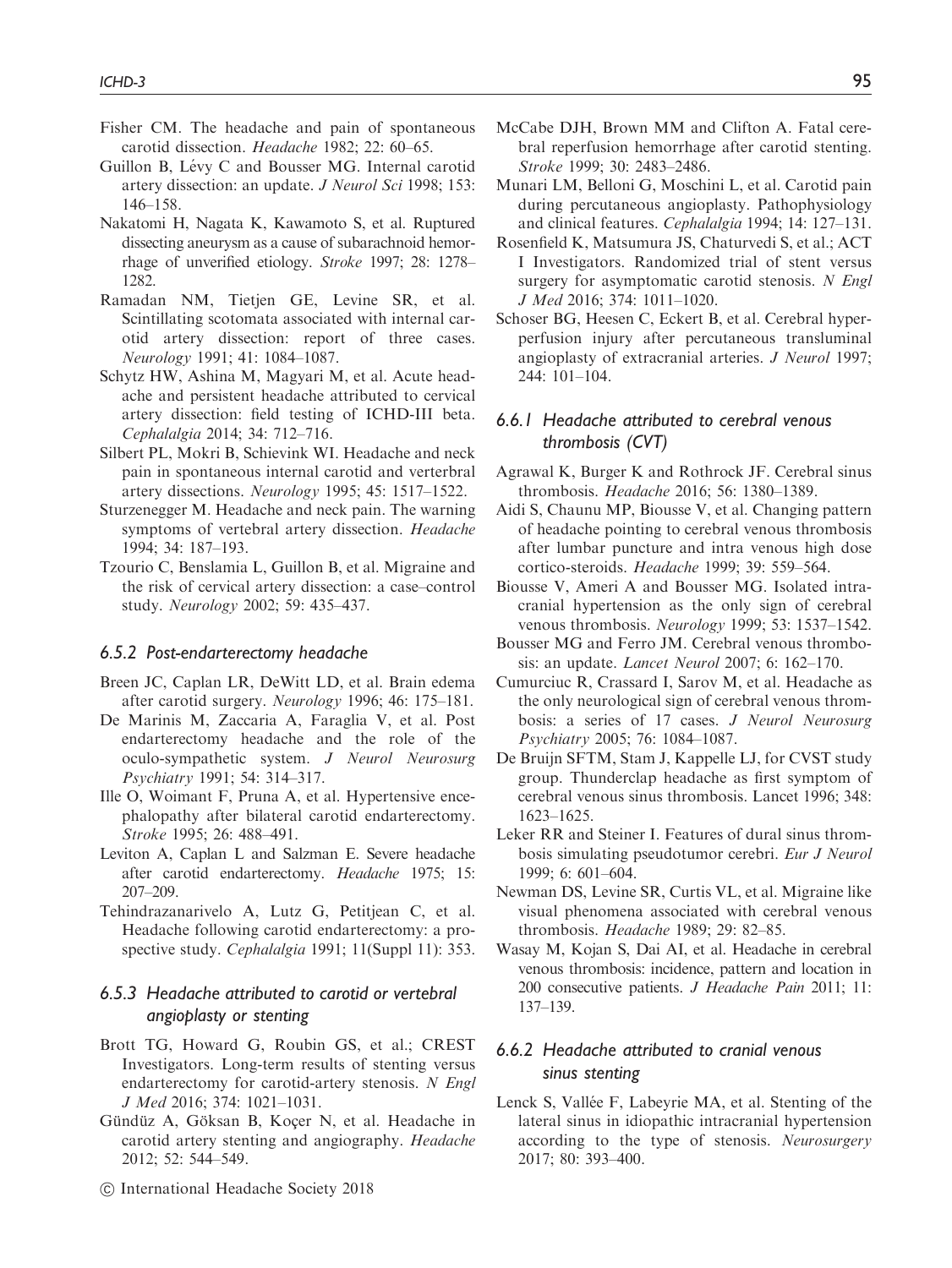# 6.7.1 Headache attributed to an intracranial endarterial procedure

- Beekman R, Nijssen PC, van Rooij WJ, et al. Migraine with aura after intracranial endovascular procedures. Headache 2001; 41: 410–413.
- Choi KS, Lee JH, Yi HJ, et al. Incidence and risk factors of postoperative headache after endovascular coil embolization of unruptured intracranial aneurysms. Acta Neurochir (Wien) 2014; 156: 1281–1287.
- Gil-Gouveia R, Fernandes Sousa R, Lopes L, et al. Headaches during angiography and endovascular procedures. J Neurol 2007; 254: 591–596.
- Martins IP, Baeta E, Paiva T, et al. Headaches during intracranial endovascular procedures: a possible model for vascular headache. Headache 1993; 23: 227–233.
- Nichols FT, Mawad M, Mohr JP, et al. Focal headache during balloon inflation in the internal carotid and middle cerebral arteries. Stroke 1990; 21: 555–559.
- Nichols FT, Mawad M, Mohr JP, et al. Focal headache during balloon inflation in the vertebral and basilar arteries. Headache 1993; 33: 87–89.

# 6.7.2 Angiography headache

- Aktan Ç, Özgür Ö, Sindel T, et al. Characteristics of headache during and after digital substraction angiography: a critical re-appraisal of the ICHD-3 criteria. Cephalalgia 2017; 37: 1074–1081.
- Gil-Gouveia RS, Sousa RF, Lopes L, et al. Post-angiography headaches. J Headache Pain 2008; 9: 327–330.
- Gündüz A, Göksan B, Koçer N, et al. Headache in carotid artery stenting and angiography. Headache 2012; 52: 544–549.
- Ramadan NM, Gilkey SJ, Mitchell M, et al. Postangiography headache. Headache 1995; 35: 21–24.
- Shuaib A and Hachinski VC. Migraine and the risks from angiography. Arch Neurol 1988; 45: 911-912.

# 6.7.3 Headache attributed to reversible cerebral vasoconstriction syndrome (RCVS)

- Calabrese LH, Dodick DW, Schwedt TJ, et al. Narrative review: reversible cerebral vasoconstriction syndromes. Ann Intern Med 2007; 146: 34–44.
- Call GK, Fleming MC, Sealfon S, et al. Reversible cerebral segmental vasoconstriction. Stroke 1988; 19: 1159–1170.
- Chen SP, Fuh JL, Lirng JF, et al. Recurrent primary thunderclap headache and benign CNS angiopathy: spectra of the same disorder? Neurology 2006; 67: 2164–2169.
- Chen SP, Fuh JL, Wang SJ, et al. Magnetic resonance angiography in reversible cerebral vasoconstriction syndromes. Ann Neurol 2010; 67: 648–656.
- Dodick DW, Brown RD, Britton JW, et al. Non aneurysmal thunderclap headache with diffuse, multifocal segmental and reversible vasospasm. Cephalalgia 1999; 19: 118–123.
- Ducros A and Bousser MG. Thunderclap headache. BMJ 2012; 345: e8557.
- Ducros A, Boukobza M, Porcher R, et al. The clinical and radiological spectrum of reversible cerebral vasoconstriction syndrome. A prospective series of 67 patients. Brain 2007; 130: 3091–3101.
- Ducros A, Fiedler U, Porcher R, et al. Hemorrhagic manifestations of reversible cerebral vasoconstriction syndrome. Frequency, features, and risk factors. Stroke 2010; 41: 2505–2511.
- John S, Singhal AB, Calabrese L, et al. Long-term outcomes after reversible cerebral vasoconstriction syndrome. Cephalalgia 2016; 36: 387–394.
- Singhal AB, Hajj-Ali RA, Topcuoglu MA, et al. Reversible cerebral vasoconstriction syndromes: analysis of 139 cases. Arch Neurol 2011; 68: 1005–1012.

# 6.7.4 Headache attributed to intracranial artery dissection

- Debette S, Compter A, Labeyrie MA, et al. Epidemiology, pathophysiology, diagnosis, and management of intracranial artery dissection. Lancet Neurol 2015; 14: 640–654.
- Dlamini N, Freeman JL, Mackay MT, et al. Intracranial dissection mimicking transient cerebral arteriopathy in childhood arterial ischemic stroke. J Child Neurol 2011; 26: 1203–1206.
- Kim JG, Choi JY, Kim SU, et al. Headache characteristics of uncomplicated intracranial vertebral artery dissection and validation of ICHD-3 beta diagnostic criteria for headache attributed to intracranial artery dissection. Cephalalgia 2015; 35: 516–526.
- Sharif AA, Remley KB and Clark HB. Middle cerebral artery dissection. A clinicopathologic study. Neurology 1995; 45: 1929–1931.
- Szatmary Z, Boukobza M, Vahedi K, et al. Orgasmic headache and middle cerebral artery dissection. J Neurol Neurosurg Psychiatry 2006; 77: 693–694.

# 6.8.1 Headache attributed to cerebral autosomal dominant arteriopathy with subcortical infarcts and leukoencephalopathy (CADASIL)

- Chabriat H, Vahedi K, Iba-Zizen MT, et al. Clinical spectrum of CADASIL: a study of 7 families. Lancet 1995; 346: 934–939.
- Choi JC, Song SK, Lee JS, et al. Headache among CADASIL patients with R544C mutation: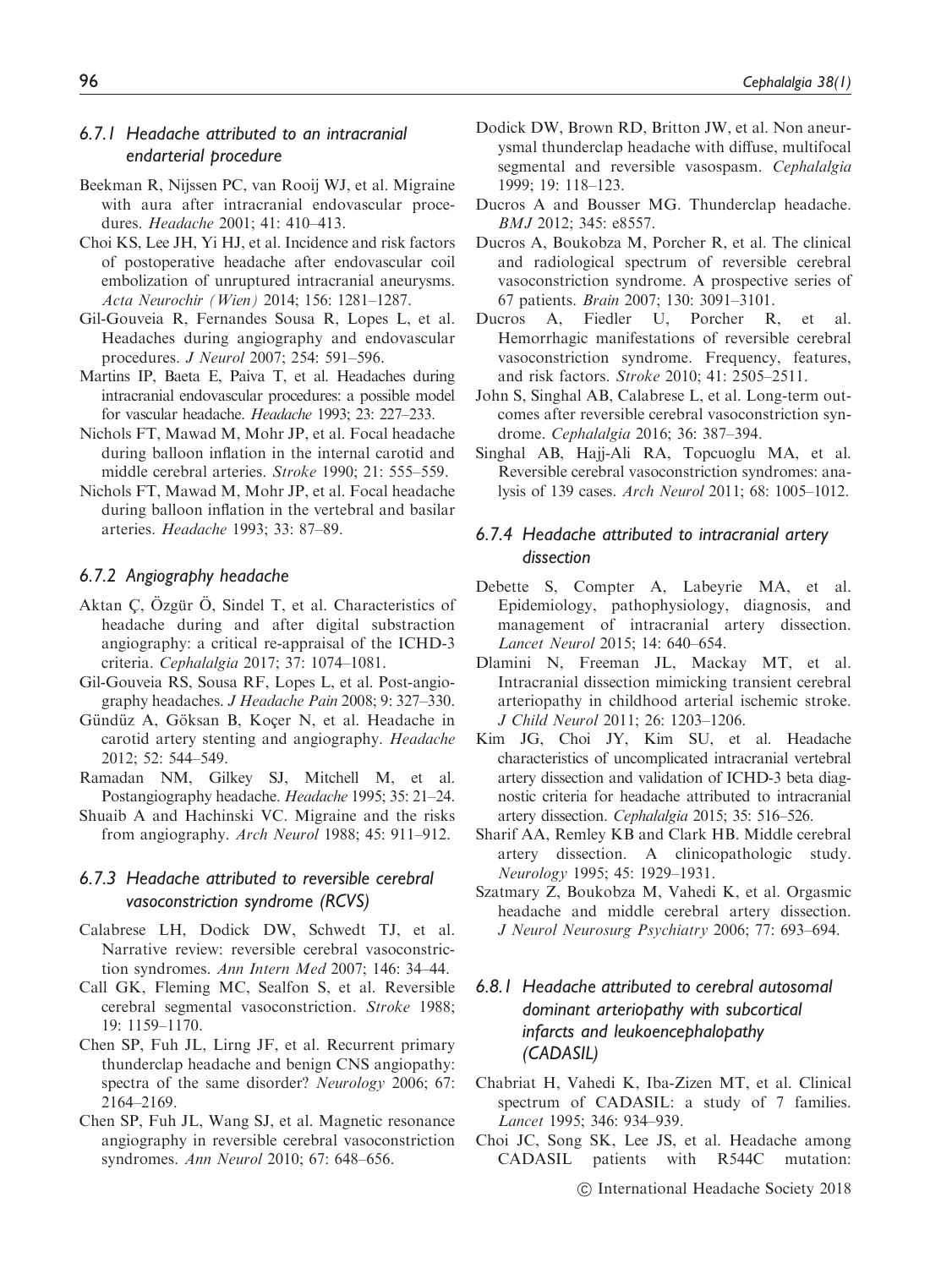prevalence, characteristics, and associations. Cephalalgia 2014; 34: 22–28.

- Guey S, Mawet J, Hervé D, et al. Prevalence and characteristics of migraine in CADASIL. Cephalalgia 2016; 36: 1038–1047.
- Joutel A, Corpechot C, Ducros A, et al. ''Notch 3'' mutations in CADASIL, a hereditary adult-onset condition causing stroke and dementia. Nature 1996; 383: 707–710.
- Vahedi K, Chabriat H, Levy C, et al. Migraine with aura and brain magnetic resonance imaging abnormalities in patients with CADASIL. Arch Neurol 2004; 61: 1237–1240.

# 6.8.2 Headache attributed to mitochondrial encephalopathy, lactic acidosis and stroke-like episodes (MELAS)

- Klopstock A, May P, Siebel E, et al. Mitochondrial DNA in migraine with aura. Neurology 1996; 46: 1735–1738.
- Koo B, Becker L, Chuang S, et al. Mitochondrial encephalomyopathy, lactic acidosis, stroke-like episodes (MELAS): clinical, radiological, pathological and genetic observations. Ann Neurol 1993; 34: 25–32.
- Ojaimi J, Katsabanis S, Bower S, et al. Mitochondrial DNA in stroke and migraine with aura. Cerebrovasc Dis 1998; 8: 102–106.
- Pavlakis SG, Phillips PC, Di Mauro S, et al. Mitochondrial myopathy, encephalopathy, lactic acidosis and stroke-like episodes: a distinct clinical syndrome. Ann Neurol 1984; 16: 481–488.

# 6.8.3 Headache attributed to Moyamoya angiopathy (MMA)

- Bohara M, Sugata S, Nishimuta Y, et al. Effect of revascularization on headache associated with Moyamoya disease in pediatric patients. Hiroshima J Med Sci 2015; 64: 39–44.
- Kraemer M, Lee SI, Ayzenberg I, et al. Headache in Caucasian patients with Moyamoya angiopathy – a systematic cohort study. Cephalalgia 2017; 37: 496–500.
- Seol HJ, Wang KC, Kim SK, et al. Headache in pediatric moyamoya disease: review of 204 consecutive cases. J Neurosurg 2005; 103(5 Suppl): 439–442.
- Zach V, Bezov D, Lipton RB, et al. Headache associated with moyamoya disease: a case story and literature review. J Headache Pain 2010; 11: 79–82.

# 6.8.4 Migraine-like aura attributed to cerebral amyloid angiopathy (CAA)

- Charidimou A, Peeters A, Fox Z, et al. Spectrum of transient focal neurological episodes in cerebral
- ! International Headache Society 2018

amyloid angiopathy: multicentre magnetic resonance imaging cohort study and meta-analysis. Stroke 2012; 43: 2324–2330.

- Paterson RW, Uchino K, Emsley HC, et al. Recurrent stereotyped episodes in cerebral amyloid angiopathy: response to migraine prophylaxis in two patients. Cerebrovasc Dis Extra 2013; 3: 81–84.
- Samanci B, Coban O and Baykan B. Late onset aura may herald cerebral amyloid angiopathy: a case report. Cephalalgia 2016; 36: 998–1001.

# 6.8.5 Headache attributed to syndrome of retinal vasculopathy with cerebral leukoencephalopathy and systemic manifestations (RVCLSM)

- Hottenga JJ, Vanmolkot KR, Kors EE, et al. The 3p21.1-p21.3 hereditary vascular retinopathy locus increases the risk for Raynaud's phenomenon and migraine. Cephalalgia 2005; 25: 1168–1172.
- Richards A, van den Maagdenberg AM, Jen JC, et al. C-terminal truncations in human 3'-5' DNA exonuclease TREX1 cause autosomal dominant retinal vasculopathy with cerebral leukodystrophy. Nat Genet 2007; 39: 1068–1070.
- Stam AH, Kothari PH, Shaikh A, et al. Retinal vasculopathy with cerebral leukoencephalopathy and systemic manifestations. Brain 2016; 139: 2909–2922.
- Terwindt GM, Haan J, Ophoff RA, et al. Clinical and genetic analysis of a large Dutch family with autosomal dominant vascular retinopathy, migraine and Raynaud's phenomenon. Brain 1998; 121: 303–316.

# 6.8.6 Headache attributed to other chronic intracranial vasculopathy

- Gould DB, Phalan FC, van Mil SE, et al. Role of COL4A1 in small-vessel disease and hemorrhagic stroke. N Engl J Med 2006; 354: 1489–1496.
- Vahedi K, Boukobza M, Massin P, et al. Clinical and brain MRI follow-up study of a family with COL4A1 mutation. Neurology 2007; 69: 1564–1568.
- Vahedi K, Massin P, Guichard JP, et al. Hereditary infantile hemiparesis, retinal arteriolar tortuosity, and leukoencephalopathy. Neurology 2003; 60: 57–63.

# 6.9 Headache attributed to pituitary apoplexy

- Carral F. Pituitary apoplexy. Arch Neurol 2001; 58: 1143–1144.
- Chakeres DW, Curtin A and Ford G. Magnetic resonance imaging of pituitary and parasellar abnormalities. Radiol Clin North Am 1989; 27: 265–281.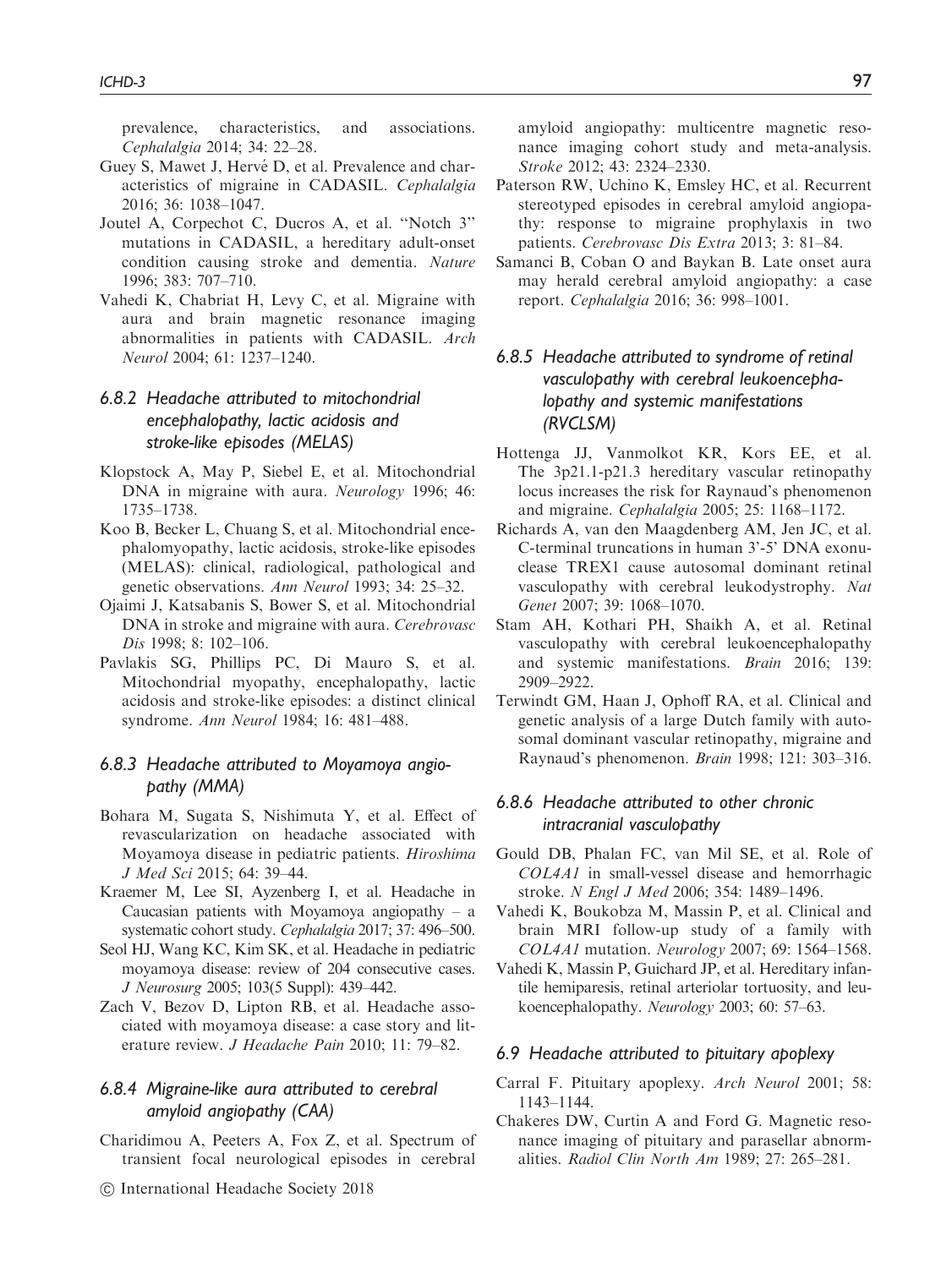- Da Motta LA, de Mello PA, de Lacerda CM, et al. Pituitary apoplexy. Clinical course, endocrine evaluations and treatment analysis. J Neurosurg Sci 1991; 43: 25–36.
- Dodick DW and Wijdicks EFM. Pituitary apoplexy presenting as thunderclap headache. Neurology 1998; 50: 1510–1511.
- Hernandez A, Angeles Del Real M, Aguirre M, et al. Pituitary apoplexy: a transient benign presentation mimicking with subarachnoid hemorrhage with

negative angiography. Eur J Neurol 1998; 5: 499–501.

- Lee CC, Cho AS and Carter WA. Emergency department presentation of pituitary apoplexy. Am J Emerg Med 2000; 18: 328–331.
- McFadzean RM, Doyle D, Rampling R, et al. Pituitary apoplexy and its effect on vision. Neurosurgery 1991; 29: 669–675.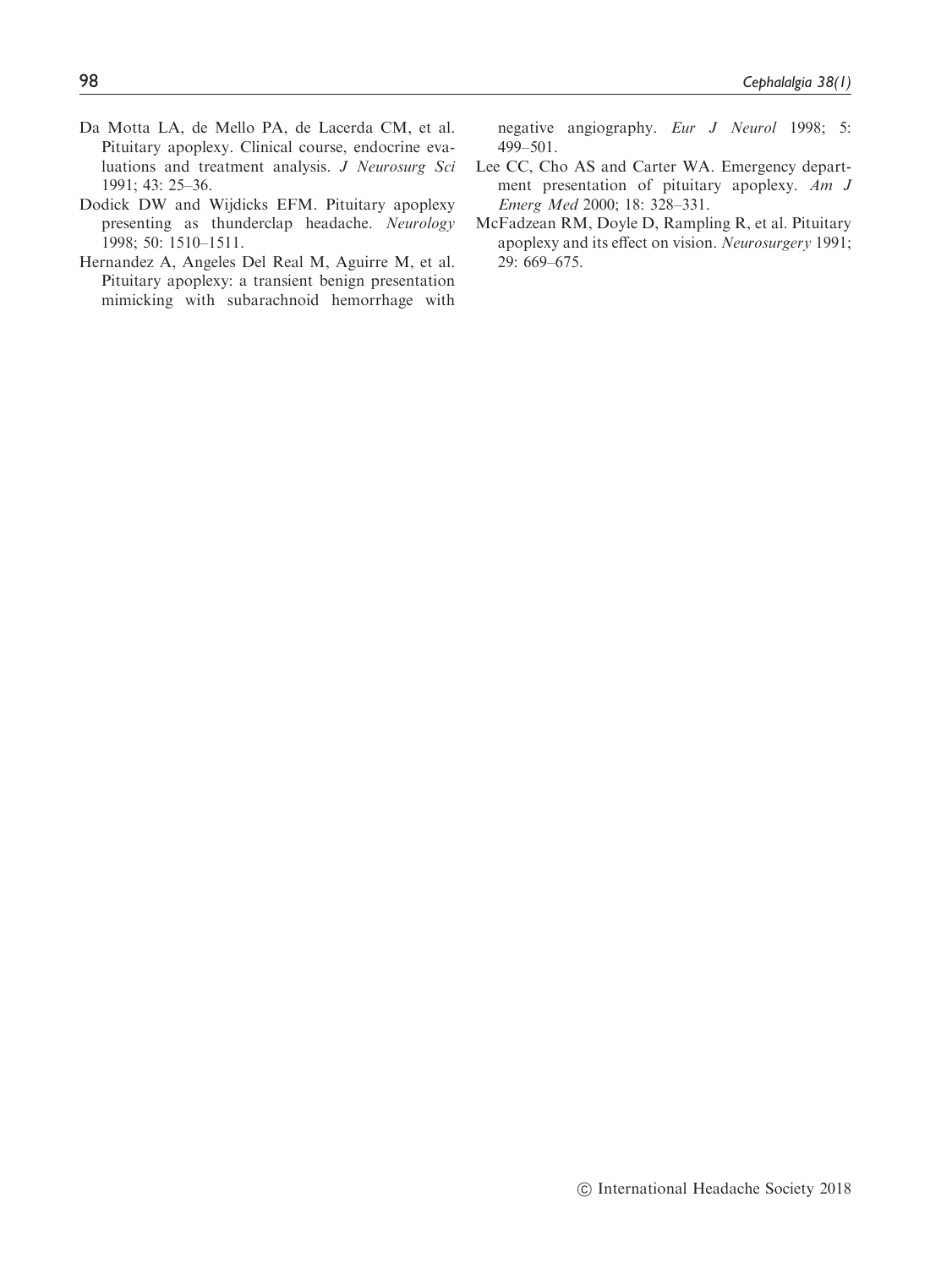# 7. Headache attributed to non-vascular intracranial disorder

- 7.1 Headache attributed to increased cerebrospinal fluid (CSF) pressure
	- 7.1.1 Headache attributed to idiopathic intracranial hypertension (IIH)
	- 7.1.2 Headache attributed to intracranial hypertension secondary to metabolic, toxic or hormonal cause
	- 7.1.3 Headache attributed to intracranial hypertension secondary to chromosomal disorder
	- 7.1.4 Headache attributed to intracranial hypertension secondary to hydrocephalus
- 7.2 Headache attributed to low cerebrospinal fluid (CSF) pressure
	- 7.2.1 Post-dural puncture headache
	- 7.2.2 Cerebrospinal fluid (CSF) fistula headache
	- 7.2.3 Headache attributed to spontaneous intracranial hypotension
- 7.3 Headache attributed to non-infectious inflammatory intracranial disease
	- 7.3.1 Headache attributed to neurosarcoidosis
	- 7.3.2 Headache attributed to aseptic (non-infectious) meningitis
	- 7.3.3 Headache attributed to other non-infectious inflammatory intracranial disease
	- 7.3.4 Headache attributed to lymphocytic hypophysitis
	- 7.3.5 Syndrome of transient headache and neurological deficits with cerebrospinal fluid lymphocytosis (HaNDL)
- 7.4 Headache attributed to intracranial neoplasia
	- 7.4.1 Headache attributed to intracranial neoplasm
		- 7.4.1.1 Headache attributed to colloid cyst of the third ventricle
	- 7.4.2 Headache attributed to carcinomatous meningitis
	- 7.4.3 Headache attributed to hypothalamic or pituitary hyper- or hyposecretion
- 7.5 Headache attributed to intrathecal injection
- 7.6 Headache attributed to epileptic seizure
	- 7.6.1 Ictal epileptic headache
	- 7.6.2 Post-ictal headache
- 7.7 Headache attributed to Chiari malformation type I (CM1)
- 7.8 Headache attributed to other non-vascular intracranial disorder

### General comment

Primary or secondary headache or both? The general rules for attribution to another disorder apply to 7. Headache attributed to non-vascular intracranial disorder.

- 1. When a new headache occurs for the first time in close temporal relation to a non-vascular intracranial disorder, it is coded as a secondary headache attributed to that disorder. This remains true when the new headache has the characteristics of any of
- ! International Headache Society 2018

the primary headache disorders classified in Part One of ICHD-3.

2. When a pre-existing headache with the characteristics of a primary headache disorder becomes chronic, or is made significantly worse (usually meaning a twofold or greater increase in frequency and/or severity), in close temporal relation to a non-vascular intracranial disorder, both the initial headache diagnosis and a diagnosis of 7. Headache attributed to non-vascular intracranial disorder (or one of its types or subtypes) should be given, provided that there is good evidence that the disorder can cause headache.

## Introduction

In this chapter are the headaches attributed to changes in intracranial pressure. Both increased and decreased cerebrospinal fluid (CSF) pressure can lead to headache. Other causes of headache here are non-infectious inflammatory diseases, intracranial neoplasia, seizures, rare conditions such as intrathecal injections and Chiari malformation type I, and other non-vascular intracranial disorders.

Compared to those on primary headaches, there are few epidemiological studies of these headache types. Controlled trials of therapy are almost non-existent.

For headache attributed to any of the non-vascular intracranial disorders listed here, the diagnostic criteria include, whenever possible:

- A. Headache fulfilling criterion C
- B. A non-vascular intracranial disorder known to be able to cause headache has been diagnosed
- C. Evidence of causation demonstrated by at least two of the following:
	- 1. headache has developed in temporal relation to the onset of the non-vascular intracranial disorder, or has led to its discovery
	- 2. either or both of the following:
		- a) headache has significantly worsened in parallel with worsening of the non-vascular intracranial disorder
		- b) headache has significantly improved in parallel with improvement in the non-vascular intracranial disorder
	- 3. headache has characteristics typical for the non-vascular intracranial disorder
	- 4. other evidence exists of causation
- D. Not better accounted for by another ICHD-3 diagnosis.

Headache persisting for more than one month after successful treatment or spontaneous resolution of the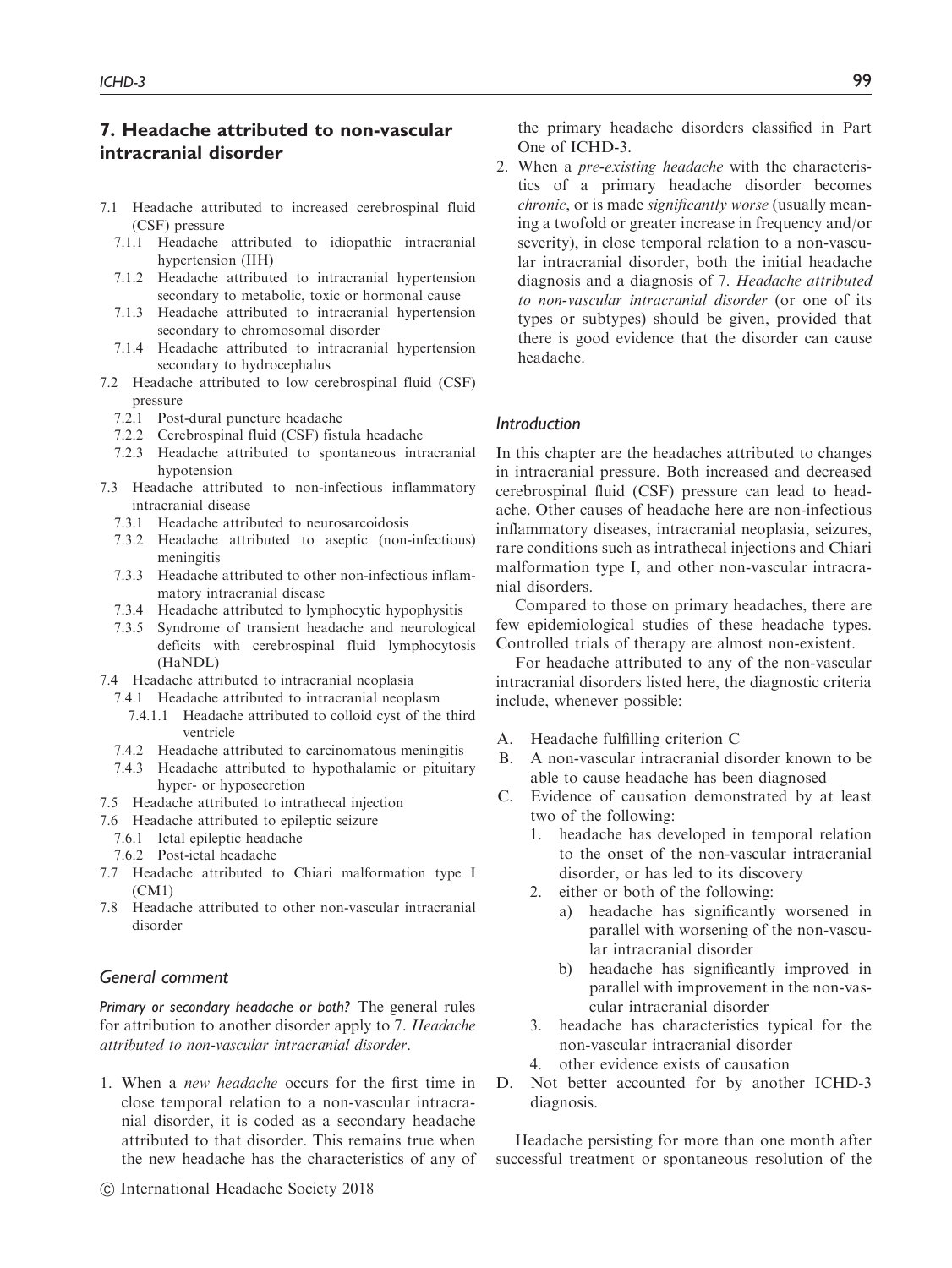intracranial disorder usually has other mechanisms. Headache persisting for more than three months after treatment or remission of intracranial disorders is defined in the Appendix for research purposes. Such headache exists but has been poorly studied; Appendix entries are intended to stimulate further research into such headaches and their mechanisms.

# 7.1 Headache attributed to increased cerebrospinal fluid (CSF) pressure

Coded elsewhere: Headache attributed to increased intracranial pressure or hydrocephalus secondary to an intracranial neoplasm is coded as 7.4.1 Headache attributed to intracranial neoplasm.

Description: Headache caused by increased cerebrospinal fluid (CSF) pressure, usually accompanied by other symptoms and/or clinical signs of intracranial hypertension.

### Diagnostic criteria:

- A. New headache, or a significant worsening<sup>1</sup> of a pre-existing headache, fulfilling criterion C
- B. Intracranial hypertension has been diagnosed, with both of the following:
	- 1. cerebrospinal fluid (CSF) pressure exceeds 250 mm CSF (or 280 mm CSF in obese children)<sup>2</sup>
	- 2. normal CSF composition
- C. Evidence of causation demonstrated by at least two of the following:
	- headache has developed in temporal relation to the intracranial hypertension, or led to its discovery
	- 2. headache is relieved by reducing the intracranial hypertension
	- 3. papilloedema
- D. Not better accounted for by another ICHD-3 diagnosis.<sup>3</sup>

#### Notes:

- 1. 'Significant worsening' implies a twofold or greater increase in frequency and/or severity in accordance with the general rule on distinguishing secondary from primary headache.
- 2. For diagnostic purposes, CSF pressure should be measured in the absence of treatment to lower intracranial pressure. CSF pressure may be measured by lumbar puncture performed in the lateral decubitus position without sedative medications or by epidural or intraventricular monitoring. Because CSF pressure varies during the course of a day, a single measurement may not be indicative of the average CSF

pressure over 24 hours: prolonged lumbar or intraventricular pressure monitoring may be required in cases of diagnostic uncertainty.

3. Intracranial neoplasm has been excluded.

Comment: 7.1 Headache attributed to increased cerebrospinal fluid  $(CSF)$  pressure is a headache type. The diagnosis, when made, should be temporary only, pending determination of the cause of raised CSF pressure; the headache should then be recoded to the appropriate subtype.

## 7.1.1 Headache attributed to idiopathic intracranial hypertension (IIH)

Previously used terms: Headache attributed to benign intracranial hypertension (BIH); pseudotumour cerebri; meningeal hydrops; serous meningitis.

Description: New headache, or a significant worsening of a pre-existing headache, caused by and accompanied by other symptoms and/or clinical and/or neuroimaging signs of idiopathic intracranial hypertension (IIH), with typical features suggestive of IIH.

#### Diagnostic criteria:

- A. New headache, or a significant worsening of a pre-existing headache, fulfilling criterion C
- B. Both of the following:
	- 1. idiopathic intracranial hypertension (IIH) has been diagnosed $2$
	- 2. cerebrospinal fluid (CSF) pressure exceeds 250 mm CSF (or 280 mm CSF in obese children) $3$
- C. Either or both of the following:
	- 1. headache has developed or significantly worsened<sup>1</sup> in temporal relation to the IIH, or led to its discovery
	- 2. headache is accompanied by either or both of the following:
		- a) pulsatile tinnitus
		- b) papilloedema<sup>4</sup>
- D. Not better accounted for by another ICHD-3 diagnosis. $5,6$

#### Notes:

- 1. 'Significant worsening' implies a twofold or greater increase in frequency and/or severity in accordance with the general rule on distinguishing secondary from primary headache.
- 2. IIH should be diagnosed with caution in those with altered mental status.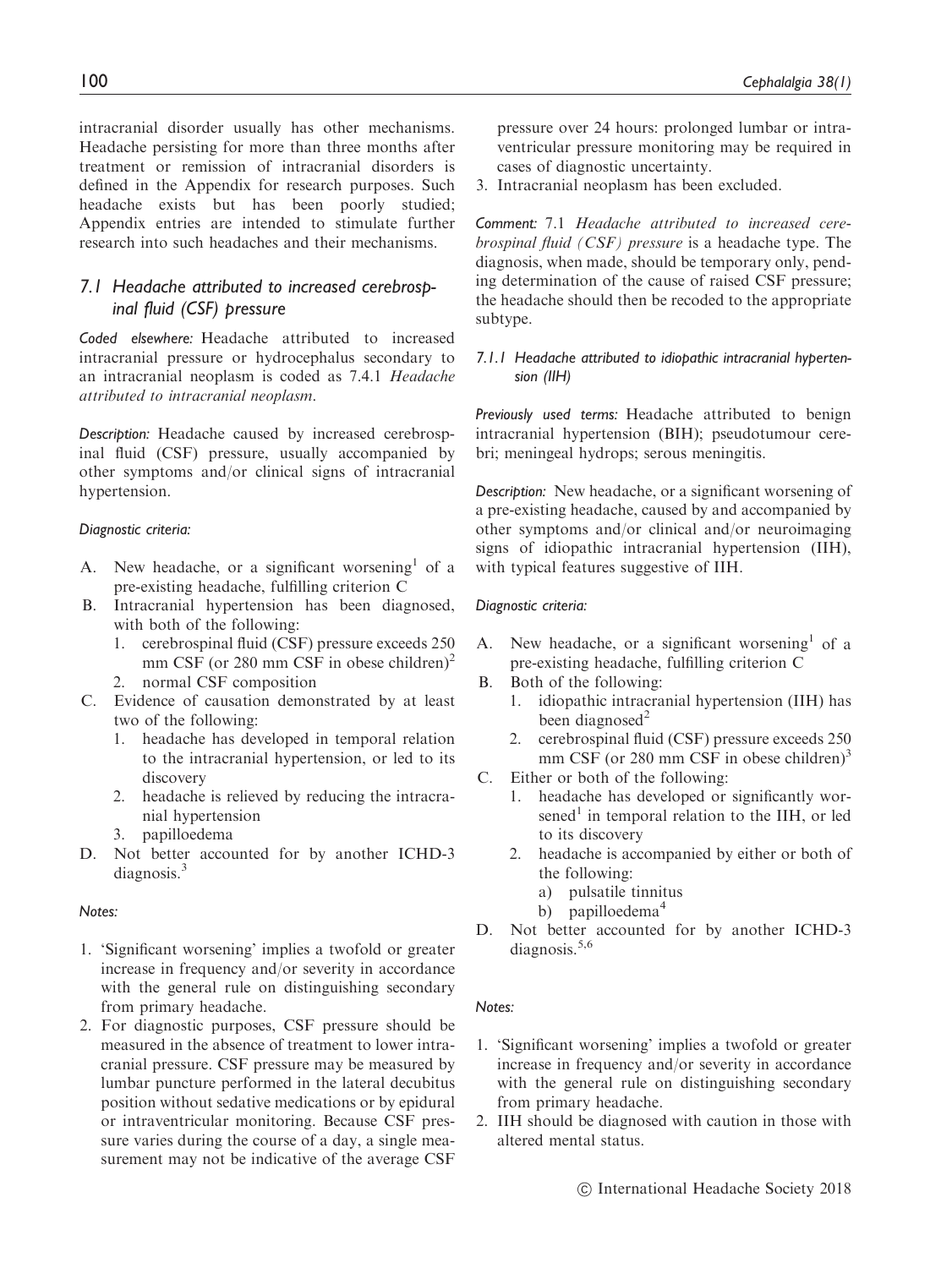- 3. For diagnostic purposes, CSF pressure should be measured in the absence of treatment to lower intracranial pressure. CSF pressure may be measured by lumbar puncture performed in the lateral decubitus position without sedative medications or by epidural or intraventricular monitoring. Because CSF pressure varies during the course of a day, a single measurement may not be indicative of the average CSF pressure over 24 hours: prolonged lumbar or intraventricular pressure monitoring may be required in cases of diagnostic uncertainty.
- 4. Papilloedema must be distinguished from pseudopapilloedema or optic disc oedema. The majority of patients with IIH have papilloedema, and IIH should be diagnosed with caution in patients without this sign.
- 5. 7.1.1 Headache attributed to idiopathic intracranial hypertension may mimic the primary headaches, especially 1.3 Chronic migraine and 2.3 Chronic tension-type headache; on the other hand, these disorders commonly coexist with IIH.
- 6. 8.2 Medication-overuse headache should be excluded in patients lacking papilloedema, abducens palsy or the characteristic neuroimaging signs of IIH.

Comments: Idiopathic intracranial hypertension (IIH) most commonly occurs in obese females of childbearing age (who are also the most likely to be misdiagnosed with IIH).

7.1.1 Headache attributed to idiopathic intracranial hypertension lacks specific features, and commonly resembles 1. Migraine or 2. Tension-type headache. Daily occurrence is not required for diagnosis.

Relief of the headache after cerebrospinal fluid (CSF) removal is supportive of the diagnosis but not on its own diagnostic: it may be seen in patients with other headache types (sensitivity 72% and specificity 77% for 7.1.1 Headache attributed to idiopathic intracranial hypertension).

Neuroimaging findings consistent with the diagnosis of IIH include empty sella turcica, distention of the perioptic subarachnoid space, flattening of the posterior sclerae, protrusion of the optic nerve papillae into the vitreous and transverse cerebral venous sinus stenosis.

## 7.1.2 Headache attributed to intracranial hypertension secondary to metabolic, toxic or hormonal cause

Coded elsewhere: Headache attributed to increased intracranial pressure due to head trauma, vascular disorder or intracranial infection is coded to whichever of these is the cause. Headache attributed to raised intracranial pressure occurring as a side effect of medication

is coded as 8.1.10 Headache attributed to long-term use of non-headache medication.

Description: Headache caused by intracranial hypertension secondary to any of a variety of systemic disorders and accompanied by other symptoms and/or clinical and/or neuroimaging signs both of the intracranial hypertension and of the underlying causative disorder. It usually remits with resolution of the systemic disorder.

#### Diagnostic criteria:

- A. Headache fulfilling criteria for 7.1 Headache attributed to increased cerebrospinal fluid (CSF) pressure and criterion C below
- B. Intracranial hypertension has been attributed to a metabolic, toxic or hormonal disorder<sup>1</sup>
- C. Evidence of causation demonstrated by either or both of the following:
	- 1. headache has developed in temporal relation to the increase in CSF pressure, or led to its discovery
	- 2. either or both of the following:
		- a) headache has significantly worsened in parallel with increasing CSF pressure
		- b) headache has significantly improved in parallel with reduction in CSF pressure
- D. Not better accounted for by another ICHD-3 diagnosis.

#### Note:

1. Potential metabolic, toxic or hormonal causes of intracranial hypertension include acute hepatic failure, renal failure, hypercarbia, acute hypertensive crisis, Reye's hepatocerebral syndrome, cerebral venous sinus thrombosis, right heart failure, a range of substances (including thyroid hormone as replacement in children, all-trans retinoic acid, retinoids, tetracyclines and chlordecone), vitamin A toxicity and corticosteroid withdrawal.

Comment: Removal of the inciting agent or treatment of the underlying causative disorder may not be sufficient to normalize the high intracranial pressure; additional treatment is often required to relieve headache and other symptoms and, more importantly, to prevent visual loss.

## 7.1.3 Headache attributed to intracranial hypertension secondary to chromosomal disorder

Description: New headache, or a significant worsening of a pre-existing headache, caused by intracranial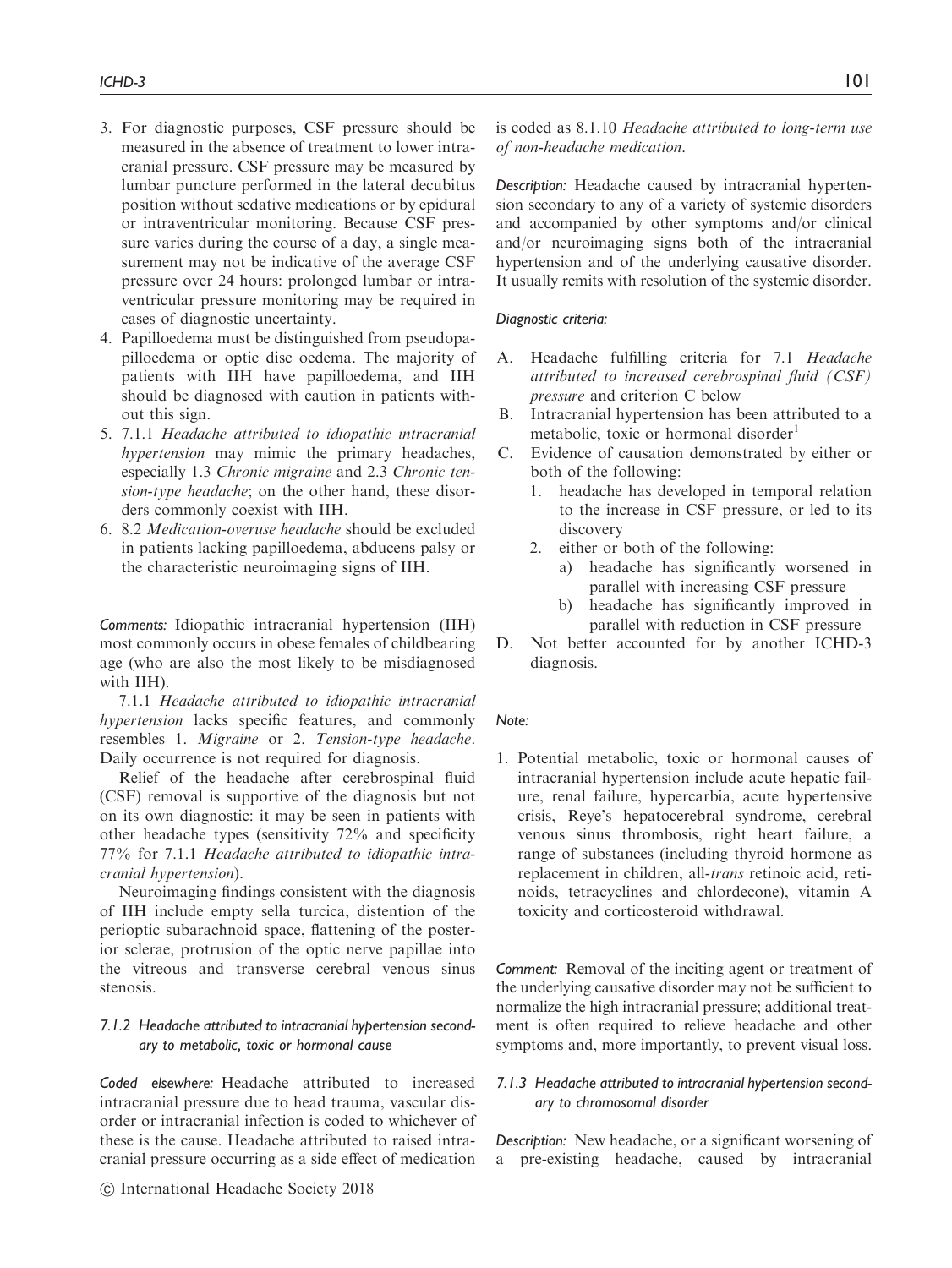hypertension secondary to a chromosomal disorder and accompanied by other symptoms and/or clinical and/or neuroimaging signs both of the intracranial hypertension and of the underlying chromosomal disorder.

# Diagnostic criteria:

- A. New headache, or a significant worsening<sup>1</sup> of a pre-existing headache, fulfilling criteria for 7.1 Headache attributed to increased cerebrospinal fluid  $(CSF)$  pressure and criterion C below
- B. Intracranial hypertension has been attributed to a chromosomal disorder<sup>2</sup>
- C. Evidence of causation demonstrated by at least two of the following:
	- 1. headache has developed in temporal relation to the intracranial hypertension, or led to its discovery
	- 2. headache is relieved by reducing the intracranial hypertension
	- 3. papilloedema
- D. Not better accounted for by another ICHD-3 diagnosis.

# Notes:

- 1. 'Significant worsening' implies a twofold or greater increase in frequency and/or severity in accordance with the general rule on distinguishing secondary from primary headache.
- 2. Chromosomal disorders associated with intracranial hypertension include Turner syndrome and Down syndrome.

# 7.1.4 Headache attributed to intracranial hypertension secondary to hydrocephalus

Description: New headache, or a significant worsening of a pre-existing headache, caused by intracranial hypertension secondary to hydrocephalus and accompanied by other symptoms and/or clinical signs of increased cerebrospinal fluid pressure or hydrocephalus.

# Diagnostic criteria:

- A. New headache, or a significant worsening<sup>1</sup> of a pre-existing headache, fulfilling criteria for 7.1 Headache attributed to increased cerebrospinal fluid  $(CSF)$  pressure and criterion C below
- B. Intracranial hypertension has been attributed to hydrocephalus
- C. Evidence of causation demonstrated by either or both of the following:
	- 1. headache developed or significantly worsened<sup>1</sup> in temporal relation to development or worsening of the increased CSF pressure, or led to its discovery
	- 2. either or both of the following:
		- a) headache has significantly worsened in parallel with worsening of the hydrocephalus
		- b) headache has significantly improved in parallel with improvement in the hydrocephalus
- D. Not better accounted for by another ICHD-3 diagnosis.

# Note:

1. 'Significant worsening' implies a twofold or greater increase in frequency and/or severity in accordance with the general rule on distinguishing secondary from primary headache.

Comment: Normal-pressure hydrocephalus usually does not cause headache; occasionally, mild dull headache is reported.

# 7.2 Headache attributed to low cerebrospinal fluid (CSF) pressure

Description: Orthostatic headache caused by low cerebrospinal fluid (CSF) pressure (either spontaneous or secondary), or CSF leakage, usually accompanied by neck pain, tinnitus, changes in hearing, photophophia and/or nausea. It remits after normalization of CSF pressure or successful sealing of the CSF leak.

- A. Any headache<sup>1</sup> fulfilling criterion  $C$
- B. Either or both of the following:
	- 1. low cerebrospinal fluid (CSF) pressure (<60 mm CSF)
	- 2. evidence of CSF leakage on imaging<sup>2</sup>
- C. Headache has developed in temporal relation to the low CSF pressure or CSF leakage, or led to its discovery<sup>3</sup>
- D. Not better accounted for by another ICHD-3 diagnosis.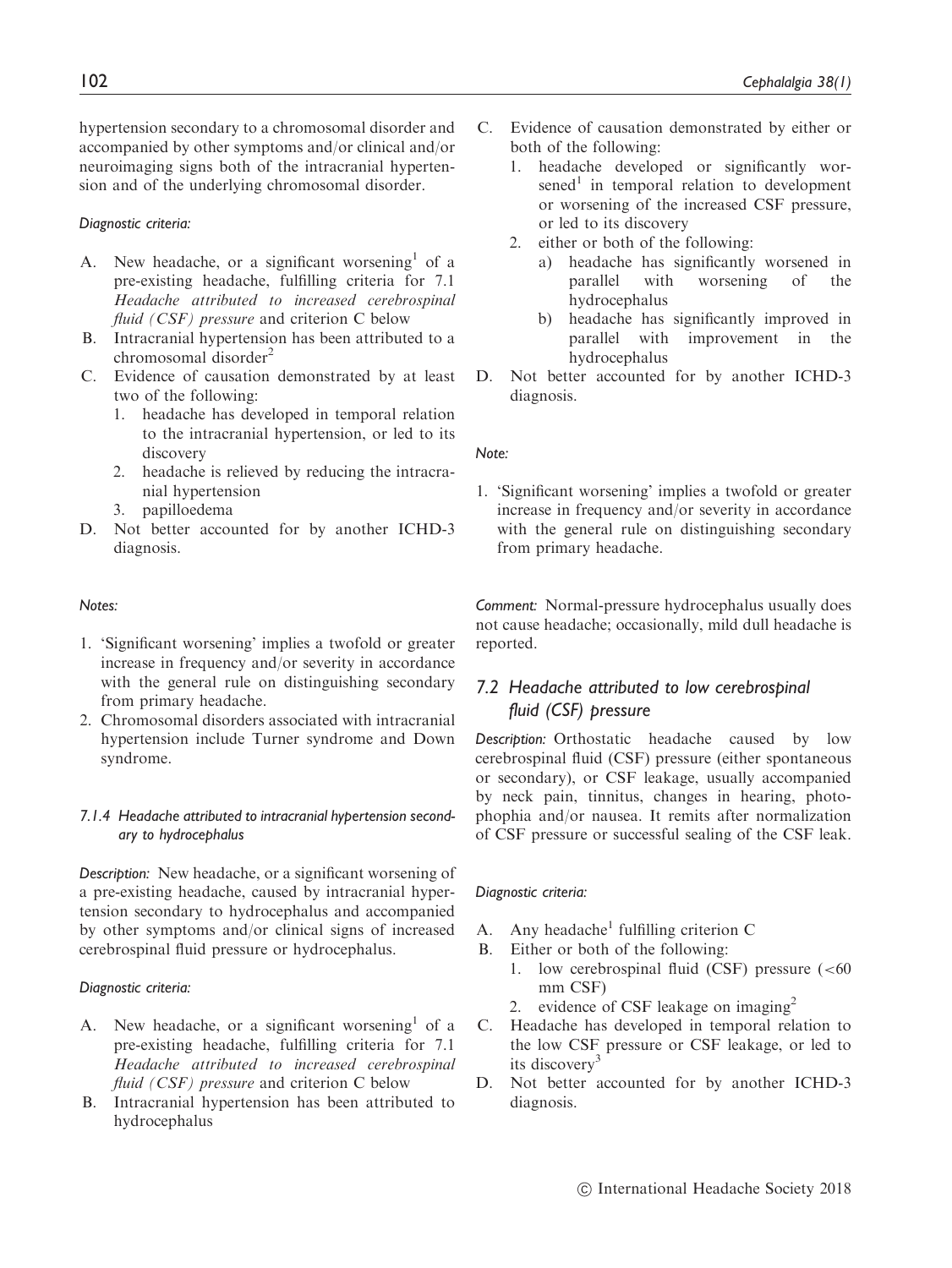## Notes:

- 1. 7.2 Headache attributed to low cerebrospinal fluid (CSF) pressure is usually but not invariably orthostatic. Headache that significantly worsens soon after sitting upright or standing and/or improves after lying horizontally is likely to be caused by low CSF pressure, but this cannot be relied upon as a diagnostic criterion.
- 2. Brain imaging showing brain sagging or pachymeningeal enhancement, or spine imaging (spine MRI, or MRI, CT or digital subtraction myelography) showing extradural CSF.
- 3. Evidence of causation may depend upon onset in temporal relation to the presumed cause, together with exclusion of other diagnoses.

### 7.2.1 Post-dural puncture headache

Previously used term: Post-lumbar puncture headache.

Description: Headache occurring within five days of a lumbar puncture, caused by cerebrospinal fluid (CSF) leakage through the dural puncture. It is usually accompanied by neck stiffness and/or subjective hearing symptoms. It remits spontaneously within two weeks, or after sealing of the leak with autologous epidural lumbar patch.

#### Diagnostic criteria:

- A. Headache fulfilling criteria for 7.2 Headache attributed to low cerebrospinal fluid (CSF) pressure, and criterion C below
- B. Dural puncture has been performed
- C. Headache has developed within five days of the dural puncture
- D. Not better accounted for by another ICHD-3 diagnosis.

Comment: Independent risk factors for 7.2.1 Post-dural puncture headache have recently been demonstrated: female gender, age between 31 and 50 years, a previous history of 7.2.1 Post-dural puncture headache and orientation of the needle bevel perpendicular to the long axis of the spinal column at the time of the dural puncture.

#### 7.2.2 Cerebrospinal fluid (CSF) fistula headache

Description: Orthostatic headache occurring after a procedure or trauma causing a persistent cerebrospinal fluid (CSF) leakage resulting in low intracranial pressure. It remits after successful sealing of the CSF leak.

#### ! International Headache Society 2018

### Diagnostic criteria:

- A. Headache fulfilling criteria for 7.2 Headache attributed to low cerebrospinal fluid (CSF) pressure, and criterion C below
- B. A procedure has been performed, or trauma has occurred, known sometimes to cause persistent CSF leakage (CSF fistula)
- C. Headache has developed in temporal relation to the procedure or trauma
- D. Not better accounted for by another ICHD-3 diagnosis.
- 7.2.3 Headache attributed to spontaneous intracranial hypotension

Previously used terms: Headache attributed to spontaneous low CSF pressure or primary intracranial hypotension; low CSF-volume headache; hypoliquorrhoeic headache.

Description: Orthostatic headache caused by low cerebrospinal fluid (CSF) pressure of spontaneous origin. It is usually accompanied by neck stiffness and subjective hearing symptoms. It remits after normalization of CSF pressure.

### Diagnostic criteria:

- A. Headache fulfilling criteria for 7.2 Headache attributed to low cerebrospinal fluid (CSF) pressure, and criterion C below
- B. Absence of a procedure or trauma known to be able to cause CSF leakage<sup>1</sup>
- C. Headache has developed in temporal relation to occurrence of low CSF pressure or CSF leakage, or has led to its discovery<sup>2</sup>
- D. Not better accounted for by another ICHD-3 diagnosis.

#### Notes:

- 1. 7.2.3 Headache attributed to spontaneous intracranial hypotension cannot be diagnosed in a patient who has had a dural puncture within the prior month.
- 2. Dural puncture to measure CSF pressure directly is not necessary in patients with positive MRI signs of leakage such as dural enhancement with contrast.

Comments: Spontaneous cerebrospinal fluid (CSF) leak has been associated with heritable connective tissue disorders. Patients with CSF leaks should be screened for connective tissue and vascular abnormalities.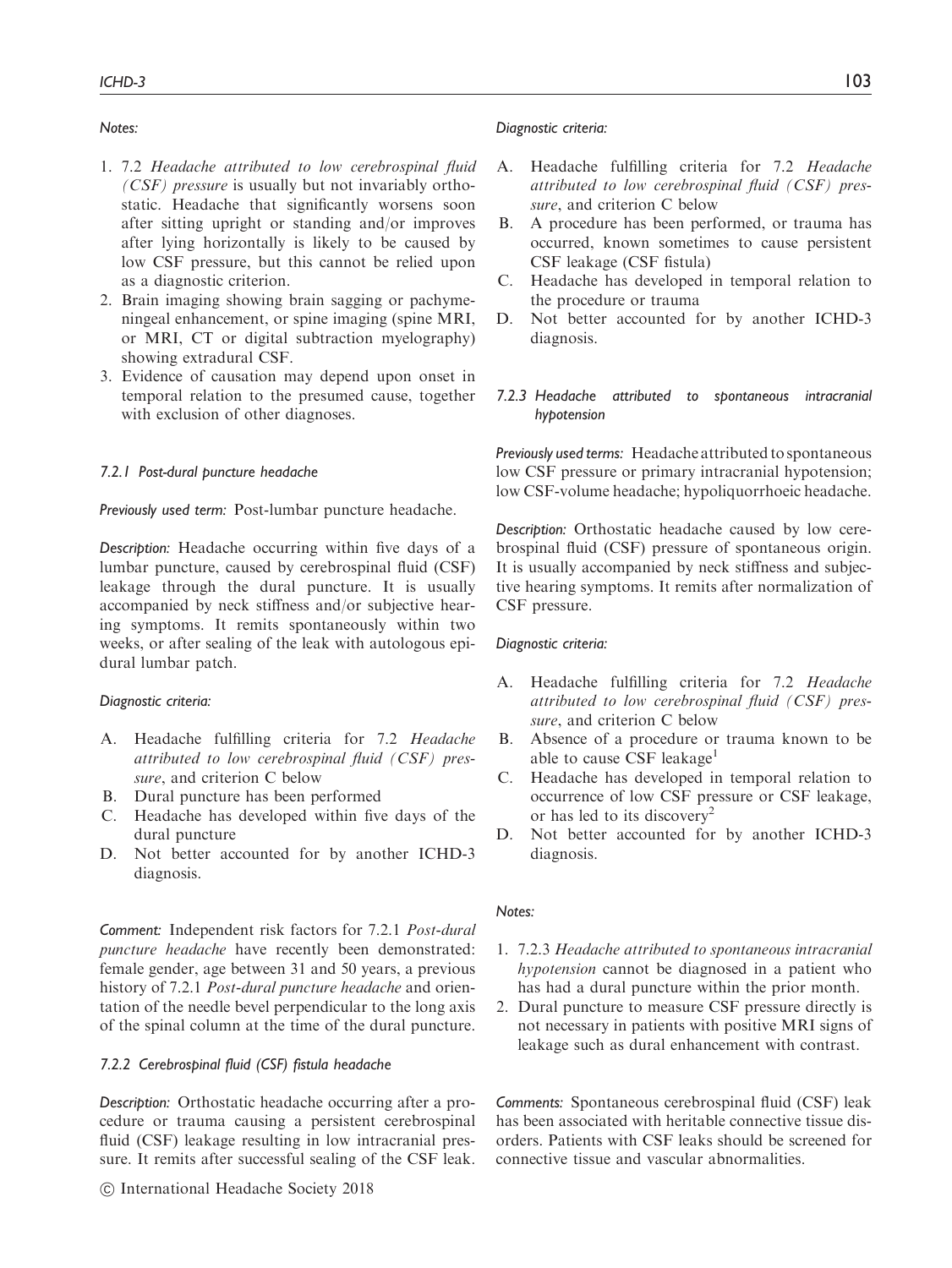While there is a clear postural component in most cases of 7.2.3 Headache attributed to spontaneous intracranial hypotension, it may not be as dramatic or immediate as in 7.2.1 Post-dural puncture headache. Thus, 7.2.3 Headache attributed to spontaneous intracranial hypotension may occur immediately or within seconds of assuming an upright position and resolve quickly (within one minute) after lying horizontally, resembling 7.2.1 Post-dural puncture headache, or it may show delayed response to postural change, worsening after minutes or hours of being upright and improving, but not necessarily resolving, after minutes or hours of being horizontal. The orthostatic nature of the headache at its onset should be sought when eliciting a history, as this feature may become much less obvious over time.

In patients with typical orthostatic headache and no apparent cause, and after exclusion of postural orthostatic tachycardia syndrome (POTS), it is reasonable in clinical practice to provide autologous lumbar epidural blood patch (EBP). While EBPs are frequently effective in sealing CSF leaks, the response to a single EBP may not be permanent, and complete relief of symptoms may not be achieved until two or more EBPs have been performed. However, some degree of sustained improvement, beyond a few days, is generally expected. In some cases, sustained improvement cannot be achieved with targeted (to the site of the leak) and/or non-targeted lumbar EBPs, and surgical intervention may be required.

It is not clear that all patients with 7.2.3 Headache attributed to spontaneous intracranial hypotension have an active CSF leak, despite a compelling history or brain imaging signs compatible with CSF leakage. The underlying disorder may be low CSF volume. A history of a trivial increase in intracranial pressure (e.g. on vigorous coughing) is sometimes elicited.

Postural headache has been reported after coitus: such headache should be coded as 7.2.3 Headache attributed to spontaneous intracranial hypotension because it is most probably due to CSF leakage.

# 7.3 Headache attributed to non-infectious inflammatory intracranial disease

Description: Headache in the presence of a non-infectious inflammatory intracranial disease, usually with lymphocytic pleocytosis in the cerebrospinal fluid. It remits after resolution of the inflammatory disorder.

#### Diagnostic criteria:

- A. Any headache fulfilling criterion C
- B. A non-infectious inflammatory disease known to be able to cause headache has been diagnosed
- C. Evidence of causation demonstrated by one or more of the following:
	- 1. headache has developed in temporal relation to the onset of the non-infectious inflammatory disease
	- 2. headache has significantly worsened in parallel with worsening of the non-infectious inflammatory disease
	- 3. headache has significantly improved in parallel with improvement of the non-infectious inflammatory disease
- D. Not better accounted for by another ICHD-3 diagnosis.

### 7.3.1 Headache attributed to neurosarcoidosis

Description: Headache caused by and associated with other symptoms and signs of neurosarcoidosis.

### Diagnostic criteria:

- A. Any headache fulfilling criterion C
- B. Neurosarcoidosis has been diagnosed
- C. Evidence of causation demonstrated by at least two of the following:
	- 1. headache has developed in temporal relation to the onset of the neurosarcoidosis
	- 2. either or both of the following:
		- a) headache has significantly worsened in parallel with worsening of the neurosarcoidosis
		- b) headache has significantly improved in parallel with improvement in the neurosarcoidosis
	- 3. headache is accompanied by one or more cranial nerve palsies
- D. Not better accounted for by another ICHD-3 diagnosis.

Comment: Other manifestations of neurosarcoidosis include aseptic meningitis, cranial nerve lesions, intracranial space-occupying lesion(s) on brain MRI, periventricular inflammatory focal lesions and/or homogeneously enhancing mass lesions on brain or spinal MRI that are confirmed on biopsy as non-caseating granulomas.

### 7.3.2 Headache attributed to aseptic (non-infectious) meningitis

Description: Headache caused by aseptic meningitis, associated with other symptoms and/or clinical signs of meningeal irritation. It resolves after resolution of the meningitis.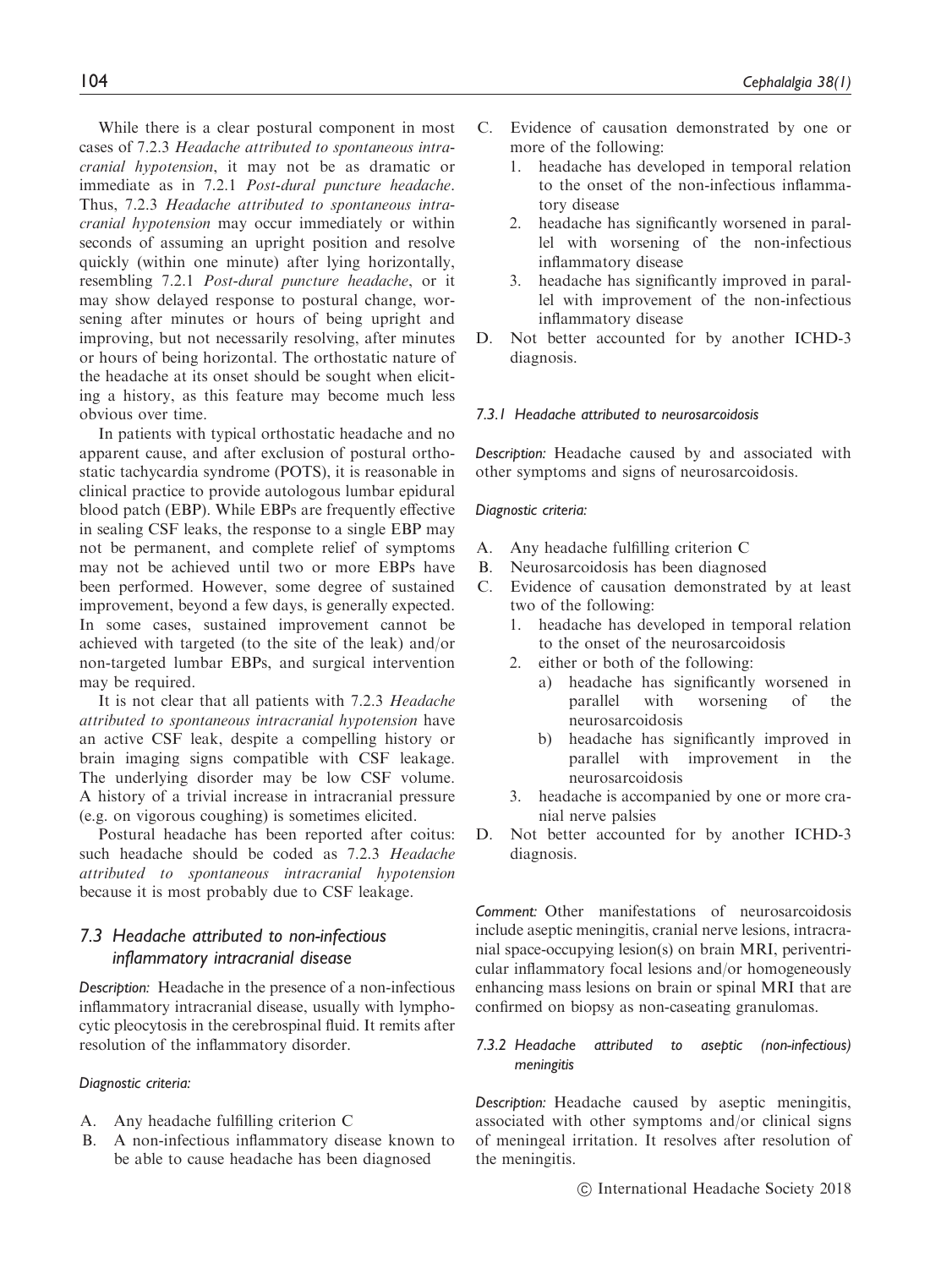- A. Any headache fulfilling criterion C
- B. Aseptic meningitis has been diagnosed by cerebrospinal fluid  $(CSF)$  examination<sup>1</sup>
- C. Evidence of causation demonstrated by at least two of the following:
	- 1. headache has developed in temporal relation to the onset of the aseptic meningitis, or led to its discovery
	- 2. either or both of the following:
		- a) headache has significantly worsened in parallel with worsening of the aseptic meningitis
		- b) headache has significantly improved in parallel with improvement in the aseptic meningitis
	- 3. headache is accompanied by other symptoms and/or clinical signs of meningeal inflammation including neck stiffness (meningismus) and/or photophobia
- D. Not better accounted for by another ICHD-3 diagnosis.

## Note:

1. The CSF in patients with aseptic meningitis shows lymphocytic pleocytosis, mildly elevated protein and normal glucose in the absence of infectious organisms.

Comment: Aseptic meningitis may occur after exposure to certain drugs, including ibuprofen or other NSAIDS, immunoglobulins, penicillin or trimethoprim, intrathecal injections and/or insufflations.

## 7.3.3 Headache attributed to other non-infectious inflammatory intracranial disease

Description: Headache caused by but not usually a presenting or prominent symptom of any of a variety of autoimmune disorders, and associated with other symptoms and/ or clinical signs of the causative disorder. It remits after successful treatment of the autoimmune disorder.

### Diagnostic criteria:

- A. Any headache fulfilling criterion C
- B. A non-infectious inflammatory disease known to be able to cause headache, other than those described above, has been diagnosed
- C. Evidence of causation demonstrated by one or more of the following:
- ! International Headache Society 2018
- 1. headache has developed in temporal relation to the onset of the non-infectious inflammatory disease
- 2. headache has significantly worsened in parallel with worsening of the non-infectious inflammatory disease
- 3. headache has significantly improved in parallel with improvement in the non-infectious inflammatory disease
- D. Not better accounted for by another ICHD-3 diagnosis.

## Note:

1. Headache can be causally associated with, but is not usually a presenting or prominent symptom of, acute demyelinating encephalomyelitis (ADEM), systemic lupus erythematosus (SLE), Behcet's syndrome and other systemic or focal (e.g. limbic encephalitis) autoimmune syndromes.

## 7.3.4 Headache attributed to lymphocytic hypophysitis

Description: Headache caused by lymphocytic hypophysitis, associated with pituitary enlargement and, in half of cases, with hyperprolactinaemia. It remits after successful treatment of the lymphocytic hypophysitis.

### Diagnostic criteria:

- A. Any headache fulfilling criterion C
- B. Lymphocytic hypophysitis has been diagnosed
- C. Evidence of causation demonstrated by one or more of the following:
	- 1. headache has developed in temporal relation to the onset of the lymphocytic hypophysitis
	- 2. headache has significantly worsened in parallel with worsening of the lymphocytic hypophysitis
	- 3. headache has significantly improved in parallel with improvement in the lymphocytic hypophysitis
- D. Not better accounted for by another ICHD-3 diagnosis.

Comments: Lymphocytic hypophysitis is associated with pituitary enlargement and homogeneous contrast enhancement on brain MRI. It is accompanied by hyperprolactinaemia in 50% of cases or autoantibodies against hypophyseal cytosol protein in 20% of cases.

The disorder typically develops at the end of pregnancy or during the post-partum period, but it can also occur in men.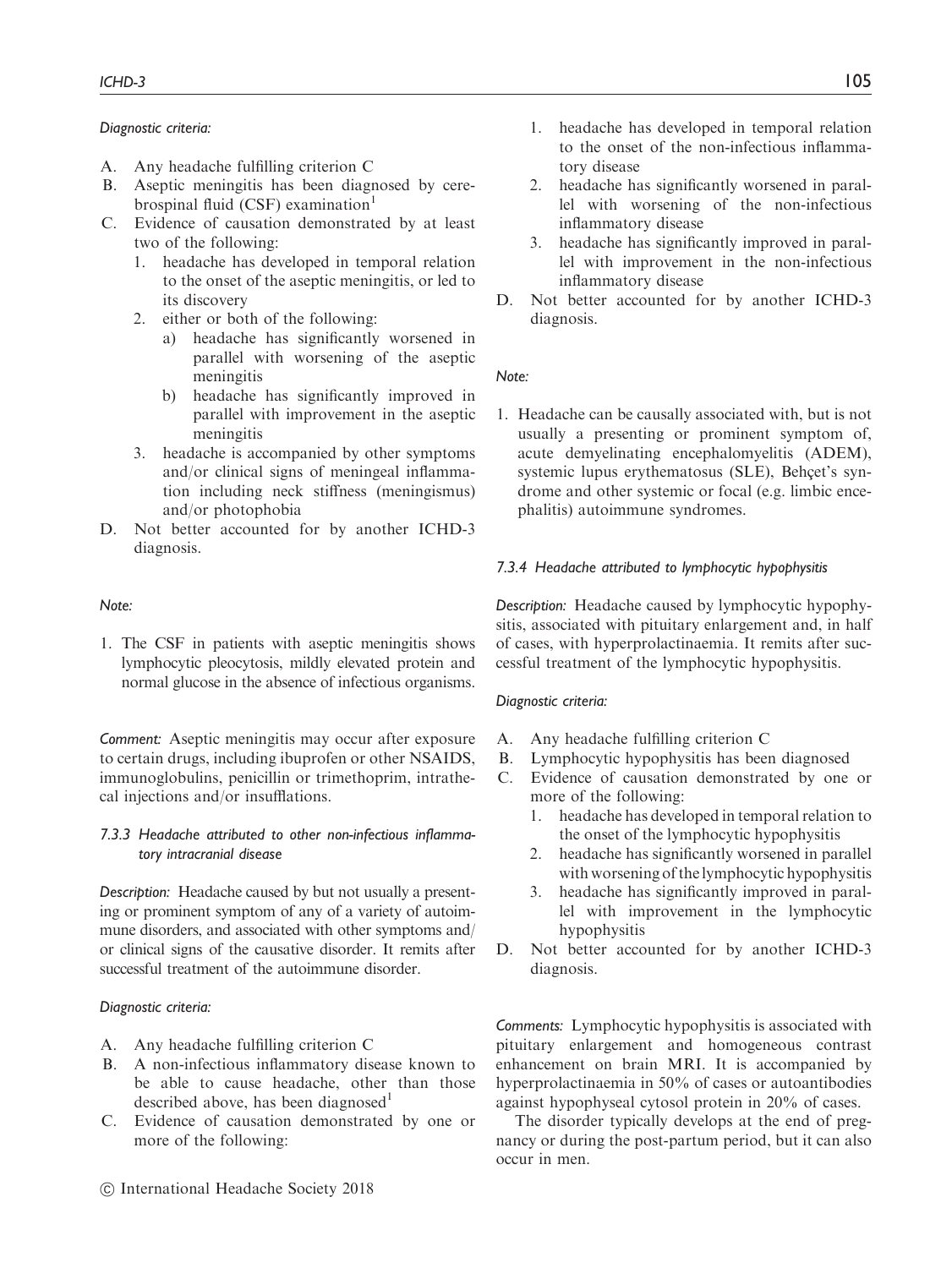# 7.3.5 Syndrome of transient headache and neurological deficits with cerebrospinal fluid lymphocytosis (HaNDL)

Previously used terms: Migraine with cerebrospinal pleocytosis; pseudomigraine with lymphocytic pleocytosis.

Description: Migraine-like headache episodes (typically 1– 12) accompanied by neurological deficits including hemiparaesthesia, hemiparesis and/or dysphasia, but positive visual symptoms only uncommonly, lasting several hours. There is cerebrospinal fluid lymphocytic pleocytosis. The disorder resolves spontaneously within three months.

### Diagnostic criteria:

- A. Episodes of migraine-like headache fulfilling criteria B and  $C<sup>1</sup>$
- B. Both of the following:
	- 1. accompanied or shortly preceded by onset of at least one of the following transient neurological deficits lasting >4 hours
		- a) hemiparaesthesia
		- b) dysphasia
		- c) hemiparesis
	- 2. associated with cerebrospinal fluid (CSF) lymphocytic pleocytosis  $(>15$  white cells per  $\mu$ l), with negative aetiological studies
- C. Evidence of causation demonstrated by either or both of the following:
	- 1. headache and transient neurological deficits have developed or significantly worsened in temporal relation to onset or worsening of the CSF lymphocytic pleocytosis, or led to its discovery
	- 2. headache and transient neurological deficits have significantly improved in parallel with improvement in the CSF lymphocytic pleocytosis
- D. Not better accounted for by another ICHD-3 diagnosis.<sup>2</sup>

### Notes:

- 1. Most patients with this syndrome have no prior history of migraine.
- 2. Other diagnoses that may share some of its clinical features include 1.2.3 Hemiplegic migraine, although mutations of the CACNA1A gene, the cause of 1.2.3.1.1 Familial hemiplegic migraine type 1  $(FHM1)$ , have been excluded in several patients with 7.3.5 Syndrome of transient headache and neurological deficits with cerebrospinal fluid lymphocytosis (HaNDL)). Also to be excluded are neuroborreliosis, neurosyphilis, neurobrucellosis,

mycoplasma, granulomatous and neoplastic arachnoiditis, encephalitis and CNS vasculitis.

Comments: The clinical picture of 7.3.5 Syndrome of transient headache and neurological deficits with cerebrospinal fluid lymphocytosis ( $HaNDL$ ) is of 1-12 discrete episodes of transient neurological deficits accompanied or followed by moderate to severe headache. Most of the episodes last hours, but some may last for more than 24 hours. The neurological manifestations include sensory symptoms in about three-quarters of cases, aphasia in two-thirds and motor deficits in a little over half. Migraine-aura-like visual symptoms are relatively uncommon (fewer than 20% of cases). The syndrome resolves within three months.

In addition to cerebrospinal fluid (CSF) lymphocytosis (up to 760 cells/ $\mu$ l), there are elevations of CSF total protein (up to 250 mg/dl) in more than 90% of cases and of CSF pressure (up to 400 mm CSF) in more than 50% of cases. The presence of a viral prodrome in at least one-quarter of cases has raised the possibility of an autoimmune pathogenesis of 7.3.5 Syndrome of transient headache and neurological deficits with cerebrospinal fluid lymphocytosis (HaNDL). A recent description of antibodies to a subunit of the T-type voltage-gated calcium channel CACNA1H in the sera of two patients with this disorder supports this view.

Papilloedema is occasionally present. Routine CT and MRI scans (with or without intravenous contrast) and angiography are invariably normal when performed interictally, but brain imaging during an episode may show delayed brain perfusion without increased diffusion-weighted imaging changes, and narrowing of cerebral arteries. Also, grey matter oedema and sulcal enhancement have been described in a single patient. Microbiological studies have been uniformly normal. Electroencephalography (EEG) and singlephoton emission computed tomography (SPECT) scans may show focally abnormal areas consistent with the focal neurological deficits.

## 7.4 Headache attributed to intracranial neoplasia

Description: Headache caused by intracranial neoplasia.

### Diagnostic criteria:

- A. Any headache fulfilling criterion C
- B. Intracranial neoplasia has been diagnosed
- C. Evidence of causation demonstrated by one or more of the following:
	- 1. headache has developed in temporal relation to the intracranial neoplasia, or led to its discovery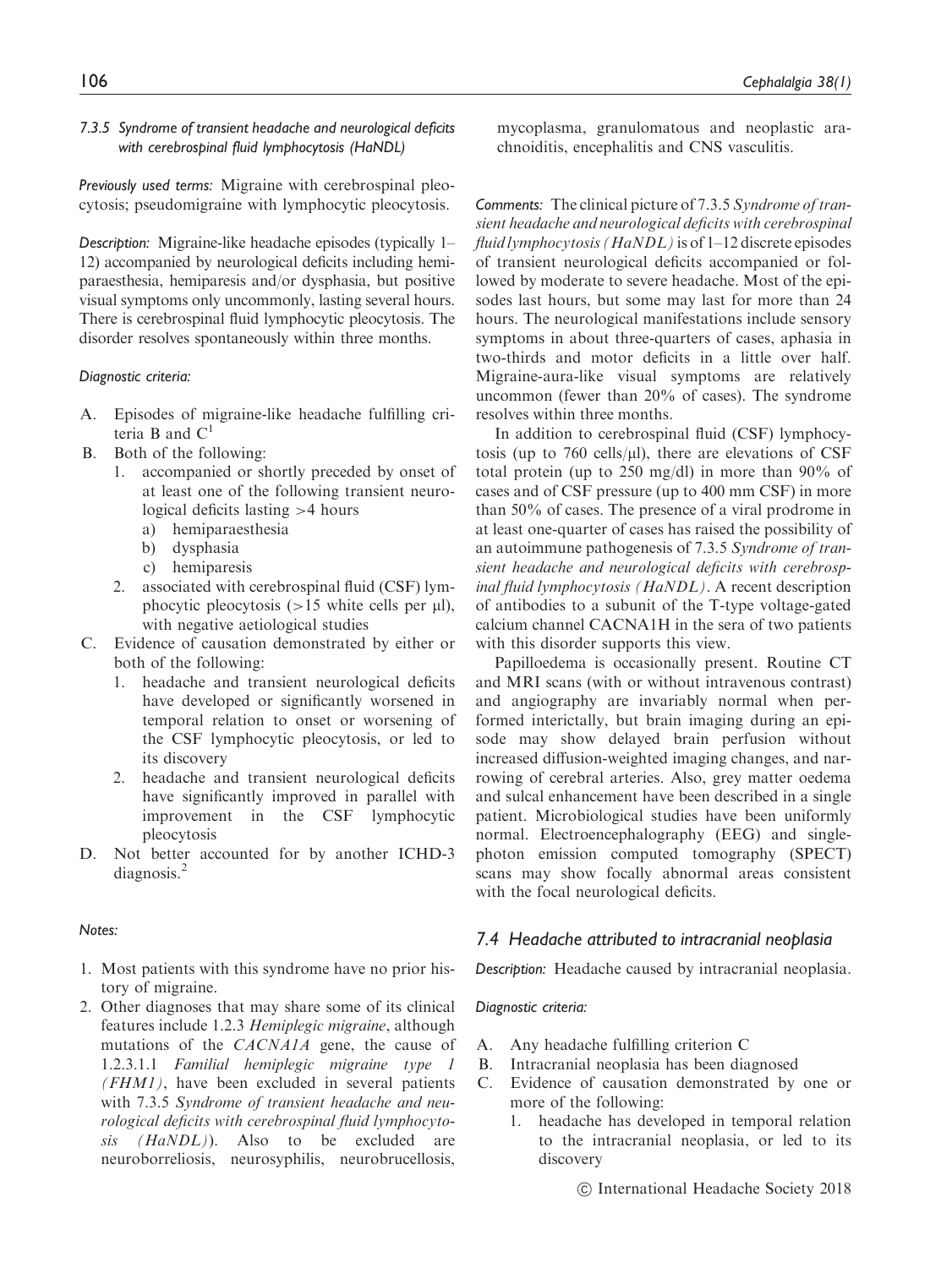- 2. headache has significantly worsened in parallel with worsening of the intracranial neoplasia
- 3. headache has significantly improved in temporal relation to successful treatment of the intracranial neoplasia
- D. Not better accounted for by another ICHD-3 diagnosis.

#### 7.4.1 Headache attributed to intracranial neoplasm

Description: Headache caused by one or more spaceoccupying intracranial tumours.

#### Diagnostic criteria:

- A. Any headache fulfilling criterion C
- B. A space-occupying intracranial neoplasm has been demonstrated
- C. Evidence of causation demonstrated by at least two of the following:
	- 1. headache has developed in temporal relation to development of the neoplasm, or led to its discovery
	- 2. either or both of the following:
		- a) headache has significantly worsened in parallel with worsening of the neoplasm
		- b) headache has significantly improved in temporal relation to successful treatment of the neoplasm
	- 3. headache has at least one of the following four characteristics:
		- a) progressive
		- b) worse in the morning and/or when lying down
		- c) aggravated by Valsalva-like manœuvres
- d) accompanied by nausea and/or vomiting D. Not better accounted for by another ICHD-3 diagnosis.

Comments: The prevalence of headache in patients with intracranial tumours ranges from 32% to 71%. The likelihood of headache is greater in young patients (including children), in patients with a history of primary headache, and with rapid growth of the tumour or posterior fossa or midline localization. A low threshold for investigation is suggested in any patient with a current or prior history of cancer.

There are no pathognomonic features of 7.4.1 Headache attributed to intracranial neoplasm, although progression or deterioration is a key feature. The other suggestive symptoms (severe, worse in the morning and associated with nausea and vomiting) are not a classical triad; they are more likely in the context of intracranial hypertension and with posterior fossa tumours.

The headache is not necessarily ipsilateral to the tumour. Masses adjacent to the skull or dura mater tend to be more associated with ipsilateral headaches but intracranial hypertension produces a more diffuse headache. The headache caused by a brain tumour rarely remains the only symptom: isolated headache occurs in 2–16% of patients but neurological deficits and seizures are common.

## 7.4.1.1 Headache attributed to colloid cyst of the third ventricle

Description: Headache caused by colloid cyst of the third ventricle, presenting very characteristically as recurrent attacks with thunderclap onset, often triggered by postural change or Valsalva-like manœuvre, and associated with reduced level or loss of consciousness.

### Diagnostic criteria:

- A. Headache fulfilling criterion C
- B. A colloid cyst of the third ventricle has been demonstrated
- C. Evidence of causation demonstrated by both of the following:
	- 1. headache has developed in temporal relation to development of the colloid cyst, or led to its discovery
	- 2. either or both of the following:
		- a) headache is recurrent, with thunderclap onset and accompanied by reduced level or loss of consciousness
		- b) headache has significantly improved or resolved in temporal relation to successful treatment of the colloid cyst
- D. Not better accounted for by another ICHD-3 diagnosis.

Comments: The vast majority of colloid cysts of the third ventricle are discovered incidentally, having been asymptomatic. Nevertheless, their position immediately adjacent to the foramen of Monro can, on occasion, result in sudden obstructive hydrocephalus, causing headache with thunderclap onset and reduced level or loss of consciousness. This highly characteristic presentation should lead to rapid diagnosis.

7.4.1.1 Headache attributed to colloid cyst of the third ventricle signals a life-threatening emergency.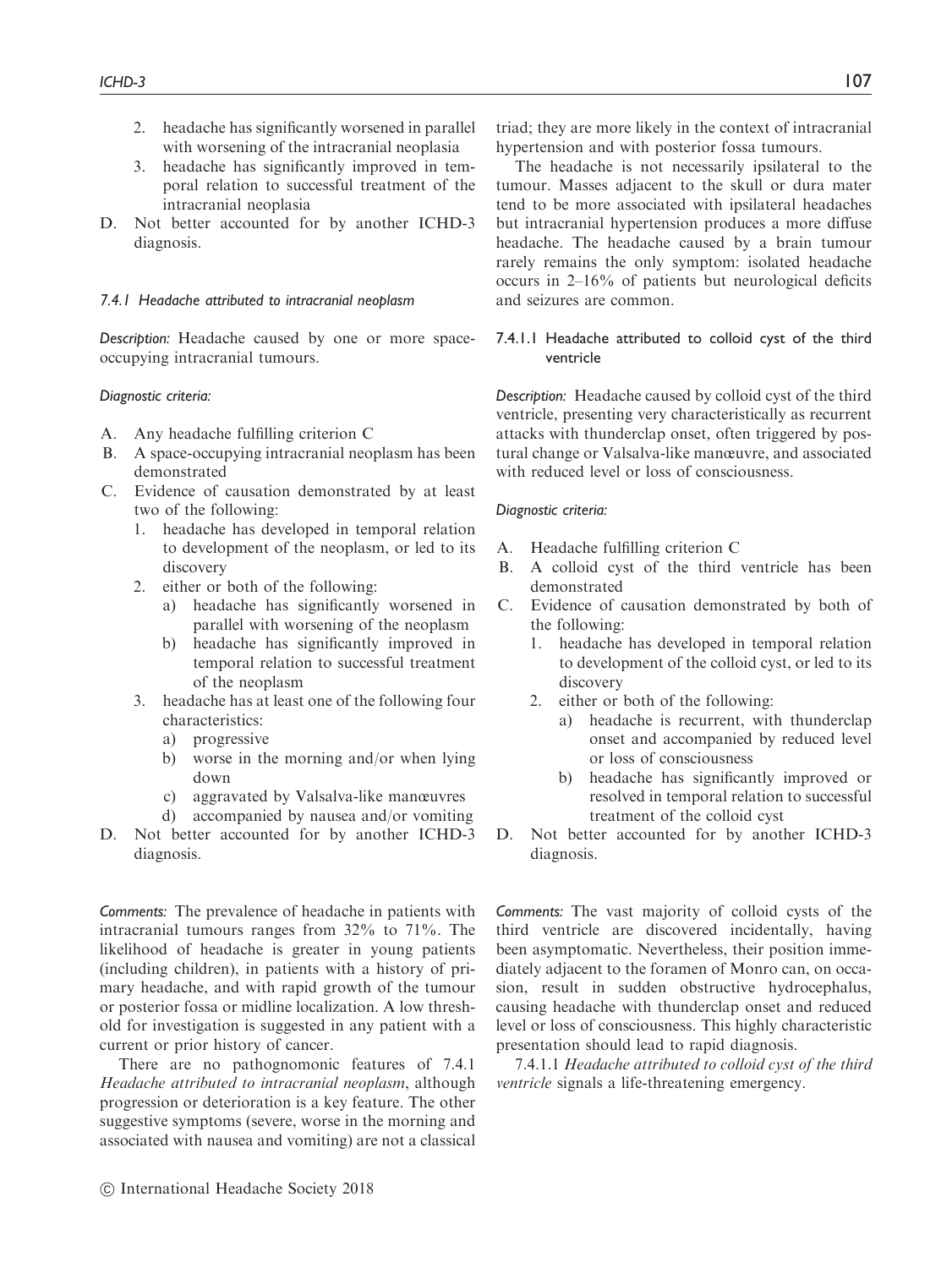# 7.4.2 Headache attributed to carcinomatous meningitis

Description: Headache caused by carcinomatous meningitis, usually accompanied by signs of encephalopathy and/or cranial nerve palsies.

# Diagnostic criteria:

- A. Any headache fulfilling criterion C
- B. Carcinomatous meningitis (in the presence of systemic neoplasia known to be associated with carcinomatous meningitis) has been demonstrated
- C. Evidence of causation demonstrated by at least two of the following:
	- 1. headache has developed in temporal relation to development of the carcinomatous meningitis
	- 2. either or both of the following:
		- a) headache has significantly worsened in parallel with worsening of the carcinomatous meningitis
		- b) headache has significantly improved in parallel with improvement in the carcinomatous meningitis
	- 3. headache is associated with cranial nerve palsies and/or encephalopathy
- D. Not better accounted for by another ICHD-3 diagnosis.

# 7.4.3 Headache attributed to hypothalamic or pituitary hyper- or hyposecretion

Description: Headache caused by a pituitary adenoma and hypothalamic or pituitary hyper- or hyposecretion, usually accompanied by disorder of temperature regulation, abnormal emotional state and/or altered thirst or appetite. It remits after successful treatment of the underlying disorder.

# Diagnostic criteria:

- A. Any headache fulfilling criterion C
- B. Hypothalamic or pituitary hyper- or hyposecretion associated with pituitary adenoma has been  $d$ emonstrated $1$
- C. Evidence of causation demonstrated by at least two of the following:
	- 1. headache has developed in temporal relation to onset of hypothalamic or pituitary hyperor hyposecretion
	- 2. either or both of the following:
		- a) headache has significantly worsened in parallel with worsening of the hypothalamic or pituitary hyper- or hyposecretion
- b) headache has significantly improved in parallel with improvement in the hypothalamic or pituitary hyper- or hyposecretion
- 3. headache is associated with at least one of the following:
	- a) disorder of temperature regulation
	- b) abnormal emotional state
	- c) altered thirst and/or appetite
- D. Not better accounted for by another ICHD-3 diagnosis.

# Note:

1. Including prolactin, growth hormone (GH) and/or adrenocorticotropic hormone (ACTH) hypersecretion.

# 7.5 Headache attributed to intrathecal injection

Description: Headache experienced in both upright and recumbent postures, caused by and occurring within four days of an intrathecal injection and remitting within 14 days.

# Diagnostic criteria:

- A. Any headache fulfilling criterion C
- B. An intrathecal injection has been given
- C. Evidence of causation demonstrated by at least two of the following:
	- 1. headache has developed within four days of the intrathecal injection $<sup>1</sup>$ </sup>
	- 2. headache has significantly improved within 14 days after the intrathecal injection<sup>2</sup>
	- 3. signs of meningeal irritation
- D. Not better accounted for by another ICHD-3 diagnosis.

# Notes:

- 1. Headache usually develops within four days after intrathecal injection, and is present in both upright and recumbent postures.
- 2. When headache persists beyond 14 days, alternative diagnoses should be considered, such as 7.2.2 Cerebrospinal fluid (CSF) fistula headache, meningitis or leptomeningeal disease.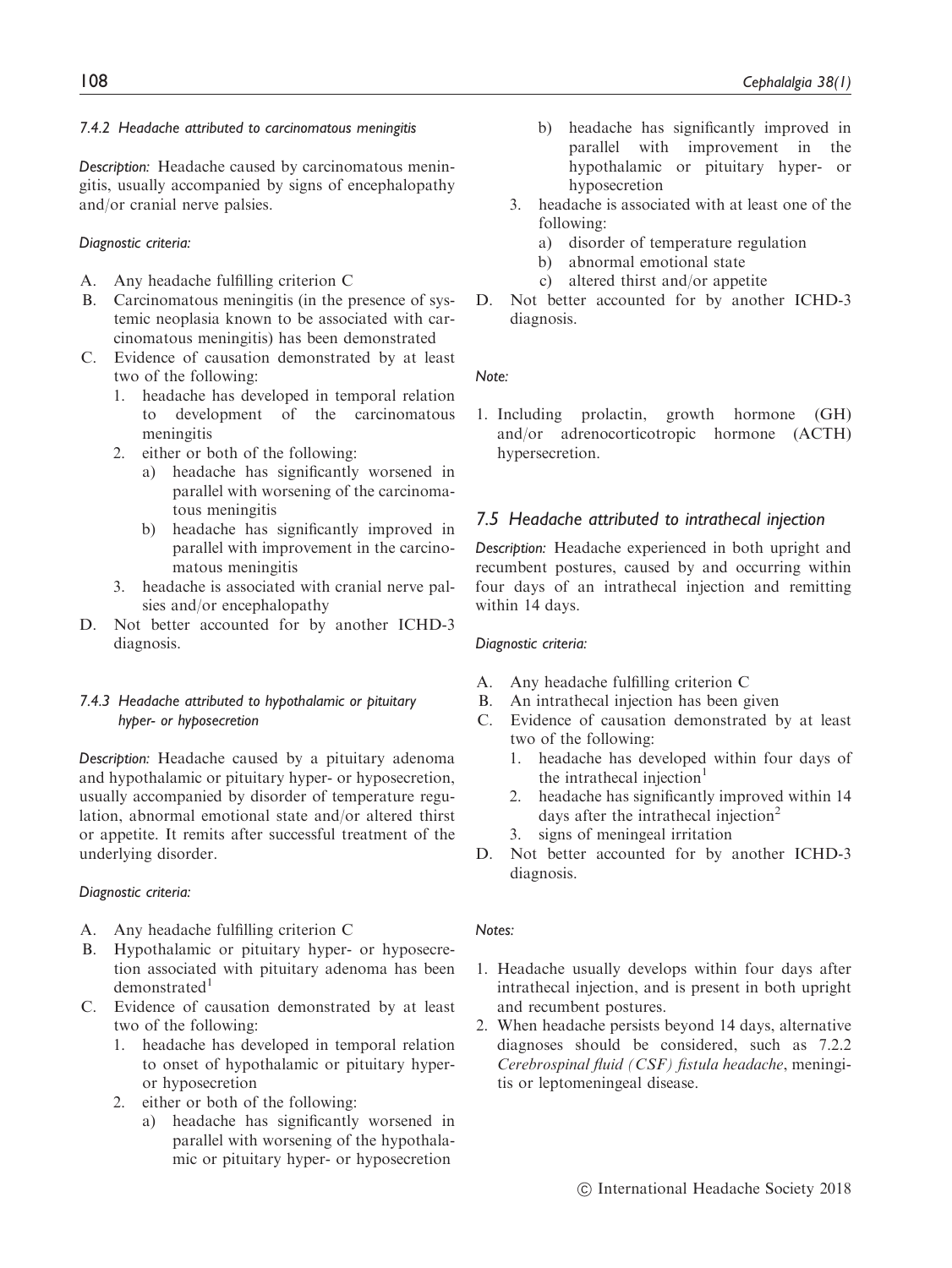## 7.6 Headache attributed to epileptic seizure

Coded elsewhere: Where migraine-like or other headache and epilepsy are both part of a specific brain disorder (e.g. MELAS), the headache is coded to that disorder. Where a seizure occurs during or immediately following a migraine aura, it is coded as 1.4.4 Migraine aura-triggered seizure.

Description: Headache caused by an epileptic seizure, occurring during and/or after the seizure and remitting spontaneously within hours or up to three days.

### Diagnostic criteria:

- A. Any headache fulfilling criterion C
- B. The patient is having or has recently had an epileptic seizure
- C. Evidence of causation demonstrated by both of the following:
	- 1. headache has developed simultaneously with or soon after onset of the seizure
	- 2. headache has resolved spontaneously after the seizure has terminated
- D. Not better accounted for by another ICHD-3 diagnosis.

Comments: Well-documented reports support recognition of the subtypes 7.6.1 Ictal epileptic headache and 7.6.2 Post-ictal headache, according to their temporal association with the epileptic seizure.

Pre-ictal headache has also been described. In a small study of 11 patients with intractable focal epilepsy, frontotemporal headache was ipsilateral to the focus in nine patients with temporal lobe epilepsy (TLE) and contralateral in one with TLE and one with frontal lobe epilepsy. More studies are needed to establish the existence of preictal headache, and determine its prevalence and clinical features, in patients with partial and generalized epilepsy. Pre-ictal headache must also be distinguished from 1.4.4 Migraine aura-triggered seizure.

## 7.6.1 Ictal epileptic headache

## Previously used term: Ictal headache.

Description: Headache caused by and occurring during a partial epileptic seizure, ipsilateral to the epileptic discharge and remitting immediately or soon after the seizure has terminated.

## Diagnostic criteria:

- A. Any headache fulfilling criterion C
- B. The patient is having a partial epileptic seizure
- ! International Headache Society 2018
- C. Evidence of causation demonstrated by both of the following:
	- 1. headache has developed simultaneously with onset of the partial seizure
	- 2. either or both of the following:
		- a) headache is ipsilateral to the ictal discharge
		- b) headache significantly improves or remits immediately after the partial seizure has terminated
- D. Not better accounted for by another ICHD-3 diagnosis.

Comments: 7.6.1 Ictal epileptic headache may be followed by other epileptic manifestations (motor, sensory or autonomic).

This condition should be differentiated from 'pure' or 'isolated' ictal epileptic headache occurring as the sole epileptic manifestation and requiring differential diagnosis from other headache types.

'Hemicrania epileptica' (if confirmed to exist) is a very rare variant of 7.6.1 Ictal epileptic headache characterized by ipsilateral location of headache and ictal EEG paroxysms.

## 7.6.2 Post-ictal headache

Description: Headache caused by and occurring within three hours after an epileptic seizure, and remitting spontaneously within 72 hours after seizure termination.

### Diagnostic criteria:

- A. Any headache fulfilling criterion C
- B. The patient has recently had a partial or generalized epileptic seizure
- C. Evidence of causation demonstrated by both of the following:
	- 1. headache has developed within three hours after the epileptic seizure has terminated
	- 2. headache has resolved within 72 hours after the epileptic seizure has terminated
- D. Not better accounted for by another ICHD-3 diagnosis.

Comment: 7.6.2 Post-ictal headache occurs in over 40% of patients with either temporal lobe epilepsy or frontal lobe epilepsy and in up to 60% of patients with occipital lobe epilepsy. It occurs more frequently after generalized tonic–clonic seizures than other seizure types.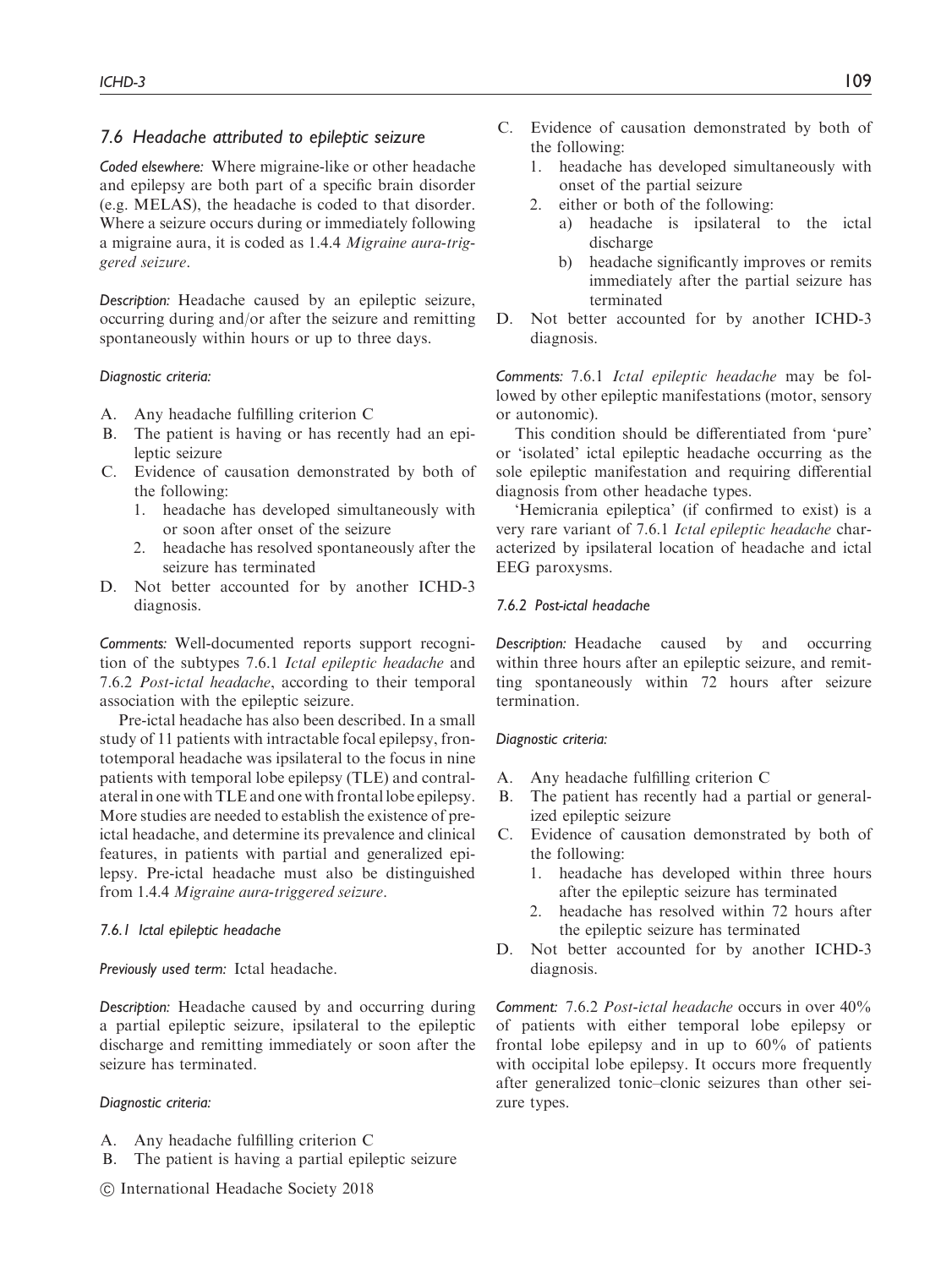Description: Headache caused by Chiari type I malformation, usually occipital or suboccipital, of short duration (less than five minutes) and provoked by cough or other Valsalva-like manœuvres. It remits after the successful treatment of the Chiari malformation.

## Diagnostic criteria:

- A. Headache fulfilling criterion C
- B. Chiari malformation type I (CM1) has been  $demonstrated<sup>1</sup>$
- C. Evidence of causation demonstrated by at least two of the following:
	- 1. either or both of the following:
		- a) headache has developed in temporal relation to the CM1 or led to its discovery
		- b) headache has resolved within three months after successful treatment of the CM1
	- 2. headache has one or more of the following three characteristics:
		- a) precipitated by cough or other Valsalvalike manœuvre
		- b) occipital or suboccipital location
		- c) lasting  $<$  5 minutes
	- 3. headache is associated with other symptoms and/or clinical signs of brainstem, cerebellar, lower cranial nerve and/or cervical spinal cord  $dysfunction<sup>2</sup>$
- D. Not better accounted for by another ICHD-3 diagnosis.<sup>3</sup>

### Notes:

- 1. Diagnosis of Chiari malformation type I (CM1) by MRI requires a 5-mm caudal descent of the cerebellar tonsils or 3-mm caudal descent of the cerebellar tonsils plus crowding of the subarachnoid space at the craniocervical junction as evidenced by compression of the cerebrospinal fluid (CSF) spaces posterior and lateral to the cerebellum, or reduced height of the supraocciput, or increased slope of the tentorium, or kinking of the medulla oblongata.
- 2. Almost all (95%) patients with CM1 report a constellation of five or more distinct symptoms.
- 3. Patients with altered CSF pressure, either increased as in idiopathic intracranial hypertension (IIH) or decreased as in spontaneous intracranial hypotension secondary to CSF leak, may demonstrate MRI evidence of secondary tonsillar descent and

CM1. These patients may also present with headache related to cough or other Valsalva-like manœuvre, and are correctly coded either as 7.1.1 Headache attributed to idiopathic intracranial hypertension or as 7.2.3 Headache attributed to spontaneous intracranial hypotension. Therefore, in all patients presenting with headache and CM1, abnormal CSF pressure must be excluded.

Comments: 7.7 Headache attributed to Chiari malformation type  $I$  (CM1) is often descriptively similar to 4.1 Primary cough headache with the exception, sometimes, of longer duration (minutes rather than seconds).

Prevalence studies show tonsillar herniation of at least 5 mm in 0.24–3.6% of the population, with prevalence decreasing in older age.

The clinical context of CM1 is important as many of these patients can be asymptomatic. There are conflicting data regarding the degree of herniation and the severity of associated headache and level of disability: patients can exhibit 'Chiari-like' symptoms with minimal cerebellar tonsillar herniation, while others may be asymptomatic with large herniations.

These criteria for 7.7 Headache attributed to Chiari malformation type  $I$  (CM1) require validation: prospective studies with long-term non-surgical and surgical outcomes are needed. Meanwhile, rigid adherence to both clinical and radiological criteria is recommended in considering surgical intervention to avoid an unnecessary procedure with significant potential for surgical morbidity. Current data suggest that, in carefully selected patients, cough headaches more than headaches without Valsalva-like precipitants, and occipital headaches more than non-occipital, are responsive to surgical intervention.

Emerging data suggest a relationship between obesity and likelihood of headache in CM1; this finding warrants further research, particularly from a treatment viewpoint.

# 7.8 Headache attributed to other non-vascular intracranial disorder

Description: Headache caused by a non-vascular intracranial disorder other than those described above.

### Diagnostic criteria:

- A. Any headache fulfilling criterion C
- B. A non-vascular intracranial disorder known to be able to cause headache, other than those described above, has been demonstrated
- C. Evidence of causation demonstrated by at least two of the following: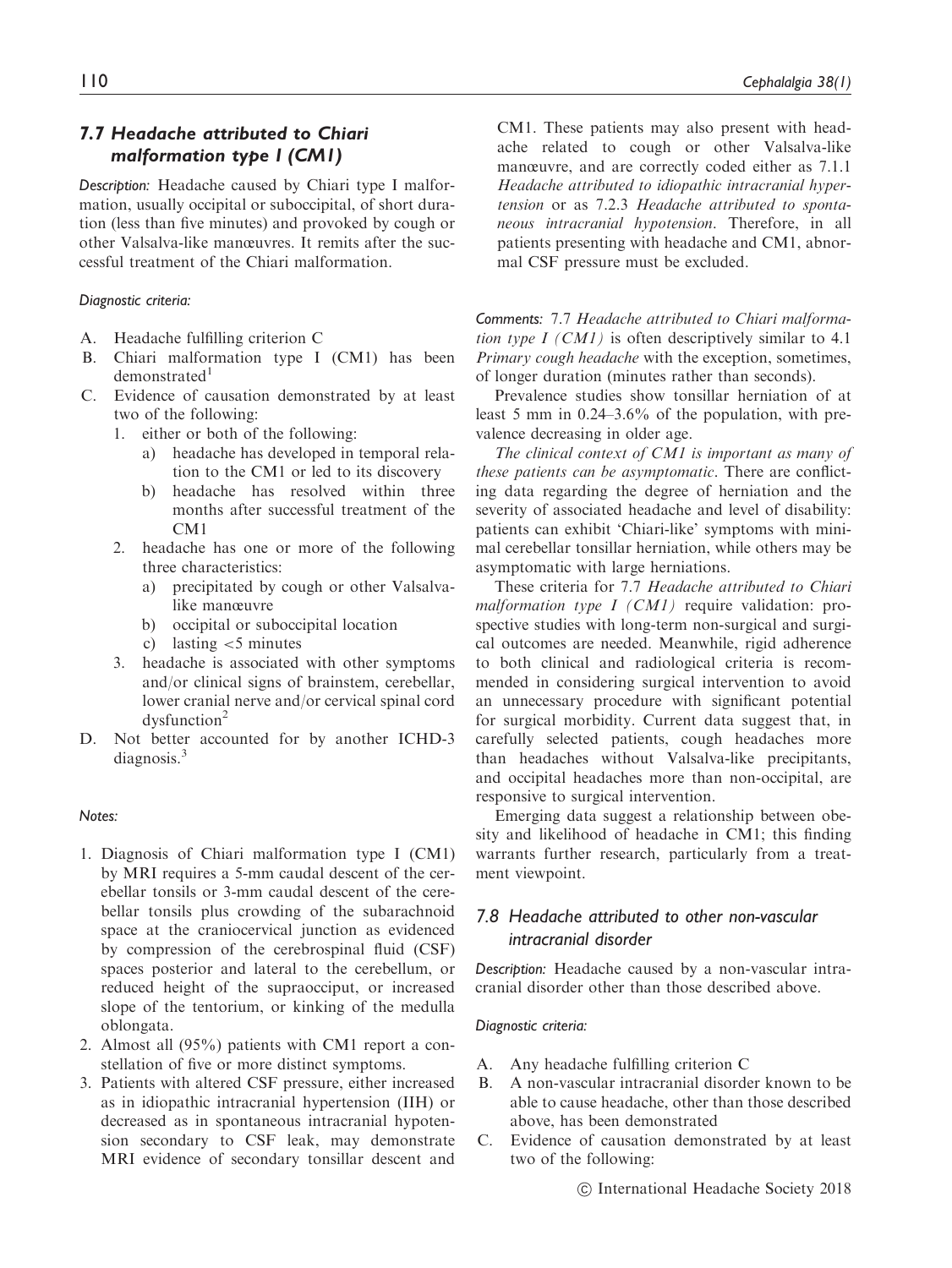- 7.2.1 Post-dural puncture headache
	- Amorim JA, Gomes de Barros MV and Valenca MM. Post-dural (post-lumbar) puncture headache: risk factors and clinical features. Cephalalgia 2012; 32: 916–923.
		- Bezov D, Lipton RB and Ashina S. Post-dural puncture headache: part I diagnosis, epidemiology, etiology and pathophysiology. Headache 2010; 50: 1144–1152.

# 7.2.3 Headache attributed to spontaneous intracranial hypotension

- Mea E, Chiapparini L, Savoiardo M, et al. Application of IHS criteria to headache attributed to spontaneous intracranial hypotension in a large population. Cephalalgia 2009; 29: 418–422.
- Reinstein E, Pariani M, Bannykh S, et al. Connective tissue spectrum abnormalities associated with spontaneous cerebrospinal fluid leaks: a prospective study. Eur J Hum Genet 2013; 21: 386–390.
- Schievink WI. Spontaneous spinal cerebrospinal fluid leaks and intracranial hypotension. JAMA 2006; 295: 2286–2296.
- Schievink WI, Dodick DW, Mokri B, et al. Diagnostic criteria for headache due to spontaneous intracranial hypotension: a perspective. Headache 2011; 51: 1442–1444.
- Schievink WI, Maya MM, Louy C, et al. Diagnostic criteria for spontaneous spinal CSF leaks and intracranial hypotension. Am J Neuroradiol 2008; 29: 853–856.
- Schwedt TJ and Dodick DW. Spontaneous intracranial hypotension. Curr Pain Headache Rep 2007; 11: 56–61.
- Wang YF, Fuh JL, Lirng JF, et al. Cerebrospinal fluid leakage and headache after lumbar puncture: a prospective non-invasive imaging study. Brain 2015; 138: 1492–1498.
- Wang YF, Lirng JF, Fuh JL, et al. Heavily T2-weighted MR myelography vs. CT myelography in spontaneous intracranial hypotension. Neurology 2009; 73: 1892–1898.
- Wu JW, Hseu SS, Fuh JL, et al. Factors predicting response to the first epidural blood patch in spontaneous intracranial hypotension. Brain 2017; 140: 344–352.

# 7.3.2 Headache attributed to aseptic (non-infectious) meningitis

Holle D and Obermann M. Headache in druginduced aseptic meningitis. Curr Pain Headache Rep 2015; 19: 29.

- 1. headache has developed in temporal relation to onset of the non-vascular intracranial disorder
- 2. either or both of the following:
	- a) headache has developed or significantly worsened in parallel with worsening of the non-vascular intracranial disorder
	- b) headache has significantly improved in parallel with improvement of the nonvascular intracranial disorder
- 3. headache has characteristics typical for the non-vascular intracranial disorder
- 4. other evidence exists of causation
- D. Not better accounted for by another ICHD-3 diagnosis.

# **Bibliography**

- 7.1.1 Headache attributed to idiopathic intracranial hypertension (IIH)
- Avery RA, Shah SS, Licht DJ, et al. Reference range for cerebrospinal fluid opening pressure in children. N Engl J Med 2010; 363: 891–893.
- Corbett JJ and Mehta MP. Cerebrospinal fluid pressure in normal obese subjects and patients with pseudotumor cerebri. Neurology 1983; 33: 1386–1388.
- Fisayo A, Bruce BB, Newman NJ, et al. Overdiagnosis of idiopathic intracranial hypertension. Neurology 2016; 86: 341–350.
- Friedman DI and Jacobson DM. Idiopathic intracranial hypertension. J Neuroophthalmol 2004; 24: 138–145.
- Friedman DI, Liu G and Digre KB. Diagnostic criteria for the pseudotumor cerebri syndrome in adults and children. Neurology 2013; 81: 1159–1165.
- Friedman DI, Quiros PA, Subramanian PS, et al. and the NORDIC IIHTT Study Group. Headache in idiopathic intracranial hypertension: findings from the Idiopathic Intracranial Hypertension Trial. Headache 2017; 57: 1195–1205.
- Wall M, Kupersmith MJ, Kieburtz KD, et al. for the IIHTT Study Group. The Idiopathic Intracranial Hypertension Treatment Trial: Clinical profile at baseline. JAMA Neurol 2014; 71: 693–701.
- Whiteley W, Al-Shahi R, Warlow CP, et al. CSF opening pressure: reference interval and the effect of body mass index. Neurology 2006; 67: 1690–1691.
- Yri HM and Jensen RH. Idiopathic intracranial hypertension: clinical nosography and field testing of the ICHD diagnostic criteria. A case-control study. Cephalalgia 2015; 35: 553–562.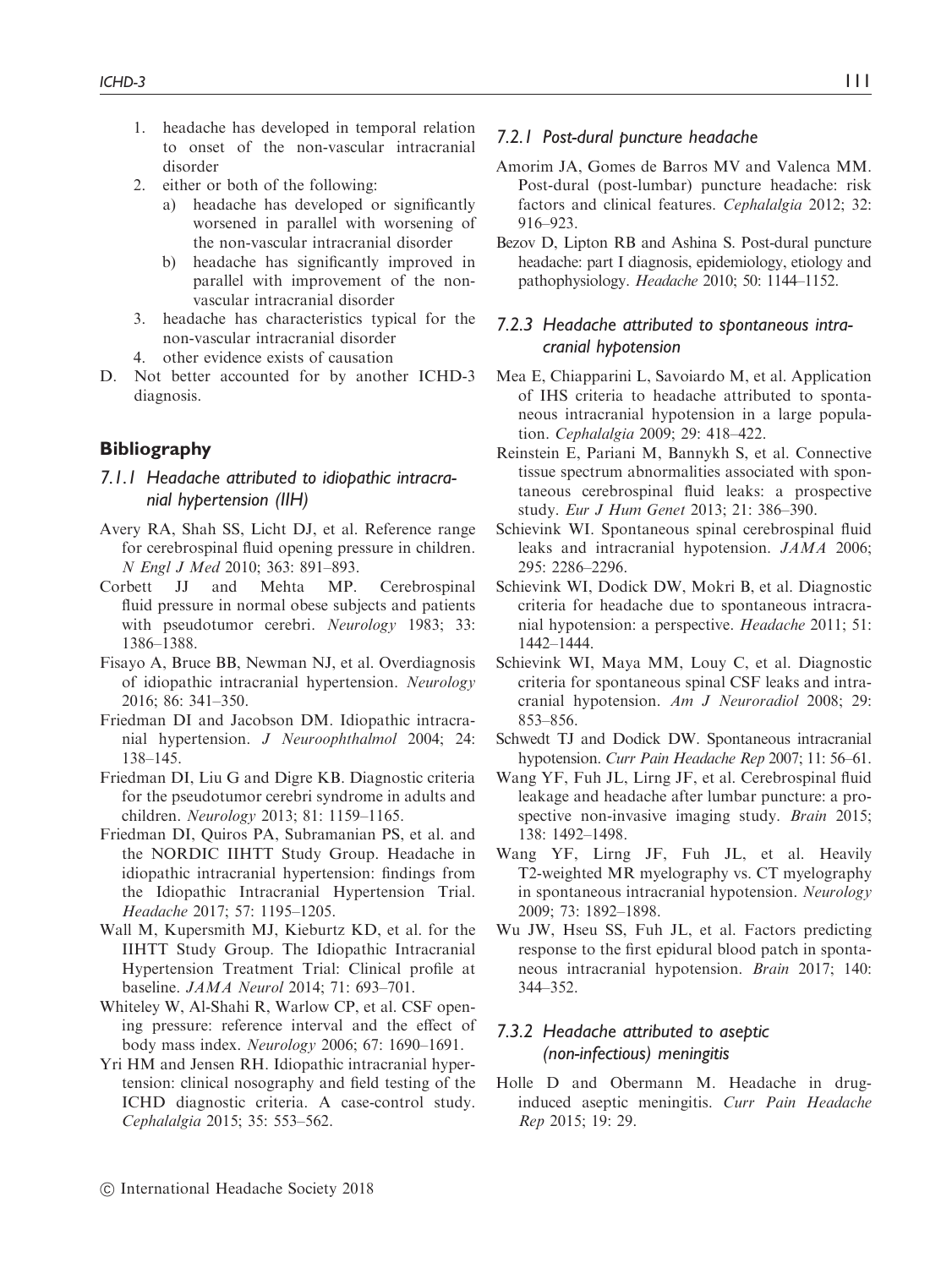Morís G and Garcia-Monco JC. The challenge of druginduced aseptic meningitis. JAMA Intern Med 2014; 174: 1511–1512.

# 7.3.5 Syndrome of transient headache and neurological deficits with cerebrospinal fluid lymphocytosis (HaNDL)

- Bartleson JD, Swanson JW and Whisnant JP. A migrainous syndrome with cerebrospinal fluid pleocytosis. Neurology 1981; 31: 1257–1262.
- Berg MJ and Williams LS. The transient syndrome of headache with neurologic deficits and CSF lymphocytosis. Neurology 1995; 45: 1648–1654.
- Chapman KM, Szczygielski BI, Toth C, et al. Pseudomigraine with lymphocytic pleocytosis: a calcium channelopathy? Clinical description of 10 cases and genetic analysis of the familial hemiplegic migraine gene CACNA1A. Headache 2003; 43: 892–895.
- Fuentes B, Diez Tejedor E, Pascual J, et al. Cerebral blood flow changes in pseudomigraine with pleocytosis analyzed by single photon emission computed tomography. A spreading depression mechanism? Cephalalgia 1998; 18: 570–573.
- Fumal A, Vandenheede M, Coppola G, et al. The syndrome of transient headache with neurological deficits and CSF lymphocytosis (HaNDL): electrophysiological findings suggesting a migrainous pathophysiology. Cephalalgia 2005; 25: 754–758.
- Gomez-Aranda F, Canadillas F, Marti-Masso JF, et al. Pseudomigraine with temporary neurological symptoms and lymphocytic pleocytosis: a report of fifty cases. Brain 1997; 120: 1105–1113.
- Kürtüncü M, Kaya D, Zuliani L, et al. CACNA1A antibodies associated with headache with neurological deficits and cerebrospinal fluid lymphocytosis (HaNDL). Cephalalgia 2013; 33: 123–129.
- Morrison DG, Phuah HK, Reddy AT, et al. Ophthalmologic involvement in the syndrome of headache, neurologic deficits, and cerebrospinal fluid lymphocytosis. Ophthalmology 2003; 110: 115–118.
- Parissis D, Ioannidis P, Balamoutsos G, et al. Confusional state in the syndrome of HaNDL. Headache 2011; 51: 1285–1288.

# 7.4.1 Headache attributed to intracranial neoplasm

- Dowman CE and Smith WA. Intracranial tumors: a review of one hundred verified cases. Arch Neurol Psychiatry 1928; 20: 1312–1329.
- Forsyth PA and Posner JB. Headaches in patients with brain tumors: a study of 111 patients. Neurology 1993; 43: 1678–1683.
- Hamilton W and Kernick D. Clinical features of primary brain tumours: a case-control study using electronic primary care records. Br J Gen Pract 2007; 57: 695–699.
- Iversen H, Strange P, Sommer W, et al. Brain tumour headache related to tumour size, and location. Cephalalgia 1987; 6(Suppl 7): 394–395.
- Kernick DP, Ahmed F, Bahra A, et al. Imaging patients with suspected brain tumour: guidance for primary care. Br J Gen Pract 2008; 58: 880–885.
- Kirby S. Headache and brain tumours. Cephalalgia 2010; 30: 387–388.
- Kunkle EC, Ray BS and Wolff HG. Studies on headache: The mechanisms and significance of the headache associated with brain tumor. Bull N Y Acad Med 1942; 18: 400–422.
- Lowry JK, Snyder JJ and Lowry PW. Brain tumors in the elderly: recent trends in a Minnesota cohort study. Arch Neurol 1998; 55: 922–928.
- Pfund Z, Szapáry L, Jászberényi O, et al. Headache in intracranial tumors. Cephalalgia 1999; 19: 787–790; discussion in Titus F. Headache in intracranial tumors. Cephalalgia 1999; 19: 765.
- Rossi LN and Vassella F. Headache in children with brain tumors. Childs Nerv Syst 1989; 5: 307–309.
- Schankin CJ, Ferrari U, Reinisch VM, et al. Characteristics of brain tumour-associated headache. Cephalalgia 2007; 27: 904–911.
- Suwanwela N, Phanthumchinda K and Kaoropthum S. Headache in brain tumor: a cross-sectional study. Headache 1994; 34: 435–438.
- Valentinis L, Tuniz F, Valent F, et al. Headache attributed to intracranial tumours: a prospective cohort study. Cephalalgia 2010; 30: 389–398.
- Vazquez-Barquero A, Ibanez FJ, Herrera S, et al. Isolated headache as the presenting clinical manifestation of intracranial tumors: a prospective study. Cephalalgia 1994; 14: 270–272.

# 7.4.1.1 Headache attributed to colloid cyst of the third ventricle

- Algin O, Ozmen E and Arslan H. Radiologic manifestations of colloid cysts: a pictorial essay. Can Assoc Radiol J 2013; 64: 56–60.
- Brostigen CS, Meling TR, Marthinsen PB, et al. Surgical management of colloid cyst of the third ventricle. Acta Neurol Scand 2016; 135: 484–487.
- Byard RW. Variable presentations of lethal colloid cysts. J Forensic Sci 2016; 61: 1538–1540.
- Diyora B, Nayak N, Kukreja S, et al. Hemorrhagic colloid cyst: case report and review of the literature. Asian J Neurosurg 2013; 8: 162–165.
- Jacob MK, Anand SK and George P. Colloid cyst of the third ventricle presenting with features of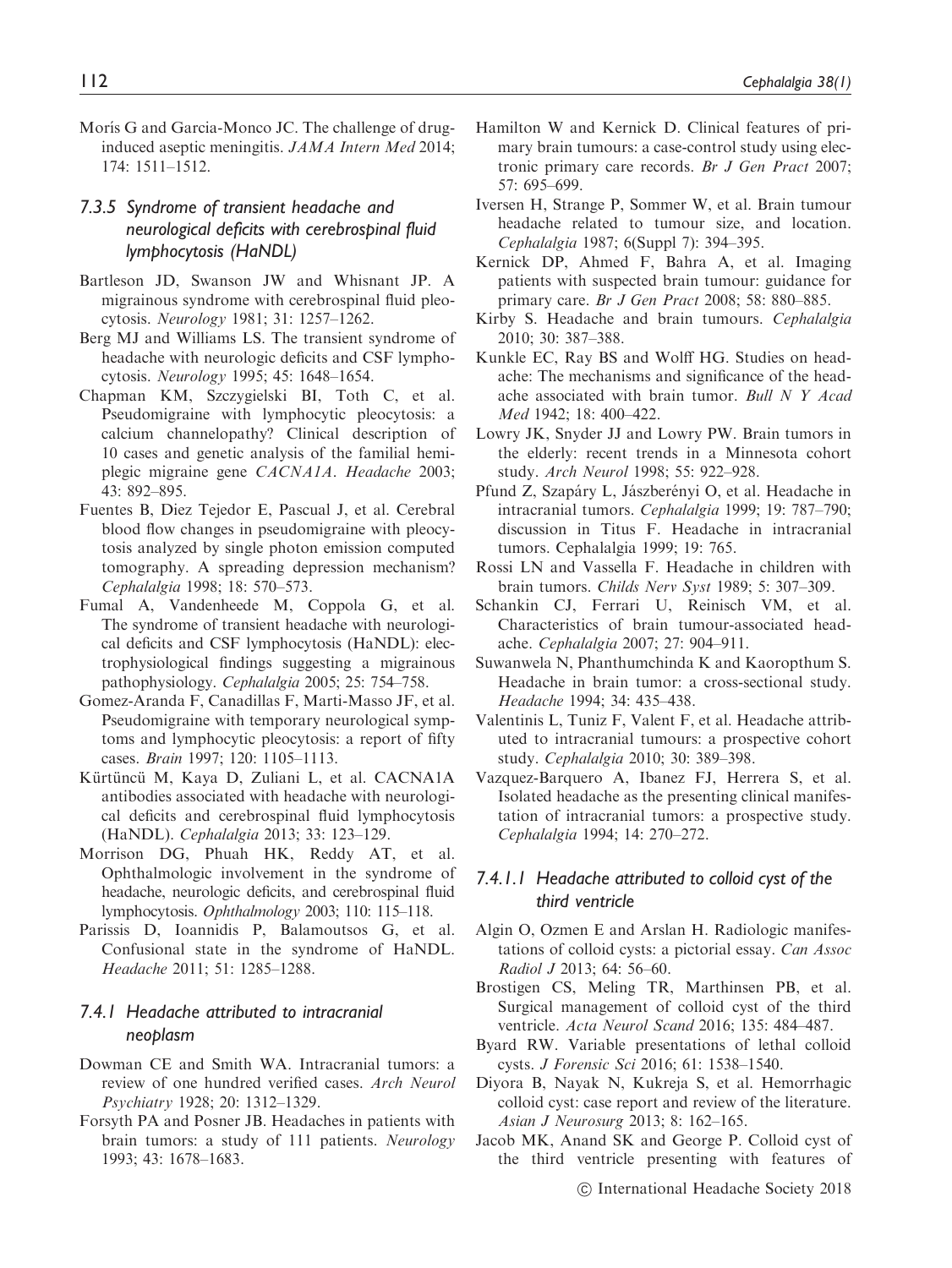Terson's syndrome. Middle East Afr J Ophthalmol 2014; 21: 344–346.

- Kone L, Chaichana KL, Rincon-Torroella J, et al. The impact of surgical resection on headache disability and quality of life in patients with colloid cyst. Cephalalgia 2016; 37: 442–451.
- Lawrence JE, Nadarajah R, Treger TD, et al. Neuropsychiatric manifestations of colloid cysts: a review of the literature. Psychiatr Danub 2015; 27(Suppl 1): S315–320.
- Mortimer AM, Bradley MD, Stoodley NG, et al. Thunderclap headache: diagnostic considerations and neuroimaging features. Clin Radiol 2013; 68: e101–113.
- Ravnik J, Bunc G, Grcar A, et al. Colloid cysts of the third ventricle exhibit various clinical presentation: a review of three cases. Bosn J Basic Med Sci 2014; 14: 132–135.
- Ronne-Engström E and Popek E. Symptomatic colloid cysts in the third ventricle of monozygotic twins. Ups J Med Sci 2015; 120: 59–62.
- Yadav YR, Yadav N, Parihar V, et al. Management of colloid cyst of third ventricle. Turk Neurosurg 2015; 25: 362–371.

## 7.5 Headache attributed to intrathecal injection

- Diener HC, Johansson U and Dodick DW. Headache attributed to non-vascular intracranial disorder. Handb Clin Neurol 2010; 97: 547–587.
- Haché M, Swoboda KJ, Sethna N, et al. Intrathecal injections in children with spinal muscular atrophy: Nusinersen Clinical Trial Experience. J Child Neurol 2016; 31: 899–906.
- Obermann M, Holle D, Naegel S, et al. Headache attributable to nonvascular intracranial disorders. Curr Pain Headache Rep 2011; 15: 314–323.
- Takagi K, Kato K and Kato Y. Treatment of mild traumatic brain injury by epidural saline and oxygen injection: report of two cases. Acta Neurochir Suppl 2013; 118: 293–296.

# 7.6 Headache attributed to epileptic seizure

- Cianchetti C, Pruna D and Ledda MG. Epileptic seizures and headache/migraine: a review of types of association and terminology. Seizure 2013; 22: 679–685.
- Förderreuther S, Henkel A, Noachtar S, et al. Headache associated with epileptic seizures: epidemiology and clinical characteristics. Headache 2002; 42: 649–655.
- Ito M, Adachi N, Nakamura F, et al. Multi-centre study on post-ictal headache in patients with localization-related epilepsy. Psychiatry Clin Neurosci 2002; 53: 385–389.
- Ito M, Adachi N, Nakamura F, et al. Characteristics of postictal headache in patients with partial epilepsy. Cephalalgia 2004; 24: 23–28.
- Karaali-Savrun F, Göksan B, Yeni SN, et al. Seizurerelated headache in patients with epilepsy. Seizure 2002; 11: 67–69.
- Kwan P, Man CBL, Leung H, et al. Headache in patients with epilepsy: a prospective incidence study. Epilepsia 2008; 49: 1099–1102.
- Leniger T, Isbruch K, Von den Driesch S, et al. Seizureassociated headache in epilepsy. Epilepsia 2001; 42: 1176–1179.
- Schachter SC, Richman K, Loder E, et al. Self-reported characteristics of postictal headaches. J Epilepsy 1995; 8: 41–43.
- Schmidt Botha S, Schutte C-M, Olorunju S, et al. Postictal headache in South African adult patients with generalized epilepsy in a tertiary care setting: a cross-sectional study. Cephalalgia 2012; 30: 1495–1501.
- Schon F and Blau JN. Post-epileptic headache and migraine. J Neurol Neurosurg Psychiatr 1987; 50: 1148–1152.
- Syversten M, Helde G, Stovner LJ, et al. Headache add to the burden of epilepsy. J Headache Pain 2007; 8: 224–230.
- Yankovsky AE, Andermann F and Bernasconi A. Characteristics of headache associated with intractable partial epilepsy. Epilepsia 2005; 46: 1241–1245.

# 7.7 Headache attributed to Chiari malformation type I (CM1)

- Abu-Arafeh I and Campbell E. Headache, chiari malformation type 1 and treatment options. Arch Dis Child 2017; 102: 210–211.
- Aiken AH, Hoots JA, Saindane AM, et al. Incidence of cerebellar tonsillar ectopia in idiopathic intracranial hypertension: a mimic of the chiari I malformation. Am J Neuroradiol 2012; 33: 1901–1906.
- Banik R, Lin D and Miller NR. Prevalence of chiari I malformation and cerebellar ectopia in patients with pseudotumor cerebri. J Neurol Sci 2006; 247: 71–75.
- Batzdorf U, McArthur DL and Bentson JR. Surgical treatment of chiari malformation with and without syringomyelia: experience with 177 adult patients. J Neurosurg 2013; 118: 232–242.
- Beretta E, Vetrano IG, Curone M, et al. Chiari malformation-related headache: outcome after surgical treatment. Neurol Sci 2017; 38: 95–98.
- Chavez A, Roguski M, Killeen A, et al. Comparison of operative and non-operative outcomes based on surgical selection criteria for patients with chiari I malformations. J Clin Neurosci 2014; 21: 2201–2206.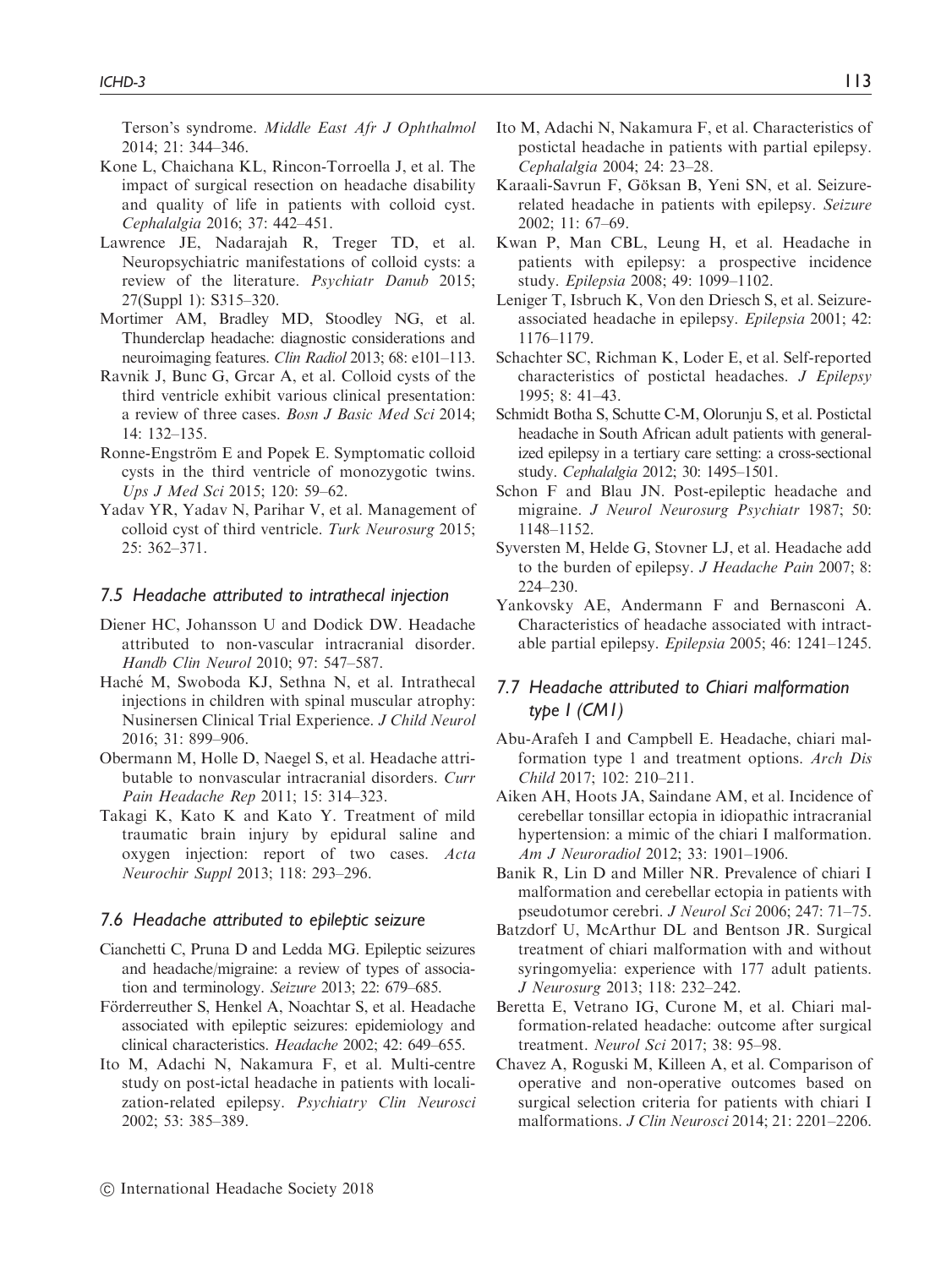- Chen P-K, Fuh J-L and Wang S-J. Cough headache: a study of 83 consecutive patients. Cephalalgia 2009; 29: 1079–1085.
- Curone M, Valentini LG, Vetrano I, et al. Chiari malformation type 1-related headache: the importance of a multidisciplinary study. Neurol Sci 2017; 38: 91–93.
- Grazzi L and Usai S. Headache and Chiari malformation in young age: clinical aspects and differential diagnosis. Neurol Sci 2011; 32(Suppl 3): S299–S301.
- Kahn EN, Muraszko KM and Maher CO. Prevalence of chiari I malformation and syringomyelia. Neurosurg Clin N Am 2015; 26: 501–507.
- Killeen A, Roguski M, Chavez A, et al. Nonoperative outcomes in chiari I malformation patients. J Clin Neurosci 2015; 22: 133–138.
- Lam S, Auffinger B, Tormenti M, et al. The relationship between obesity and symptomatic chiari I malformation in the pediatric population. J Pediatr Neurosci 2015; 10: 321–325.
- Langridge B, Phillips E and Choi D. Chiari malformation type 1: a systematic review of natural history and conservative management. World Neurosurg 2017; 104: 213–219.
- Mea E, Chiapparini L, Leone M, et al. Chronic daily headache in the adults: differential diagnosis between symptomatic Chiari I malformation and spontaneous intracranial hypotension. Neurol Sci 2011; 32(Suppl 3): S291–S294.
- Pascual J, González-Mandly A, Martín R, et al. Headaches precipitated by cough, prolonged exercise or sexual activity: a prospective etiological and clinical study. J Headache Pain 2008; 9: 259–266.
- Pascual J, Iglesias F, Oterino A, et al. Cough, exertional, and sexual headaches: an analysis of 72 benign and symptomatic cases. Neurology 1996; 46: 1520–1524.
- Raza-Knight S, Mankad K, Prabhakar P, et al. Headache outcomes in children undergoing foramen magnum decompression for chiari I malformation. Arch Dis Child 2017; 102: 238–243.
- Toldo I, Tangari M, Mardari R, et al. Headache in children with chiari I malformation. Headache 2014; 54: 899–908.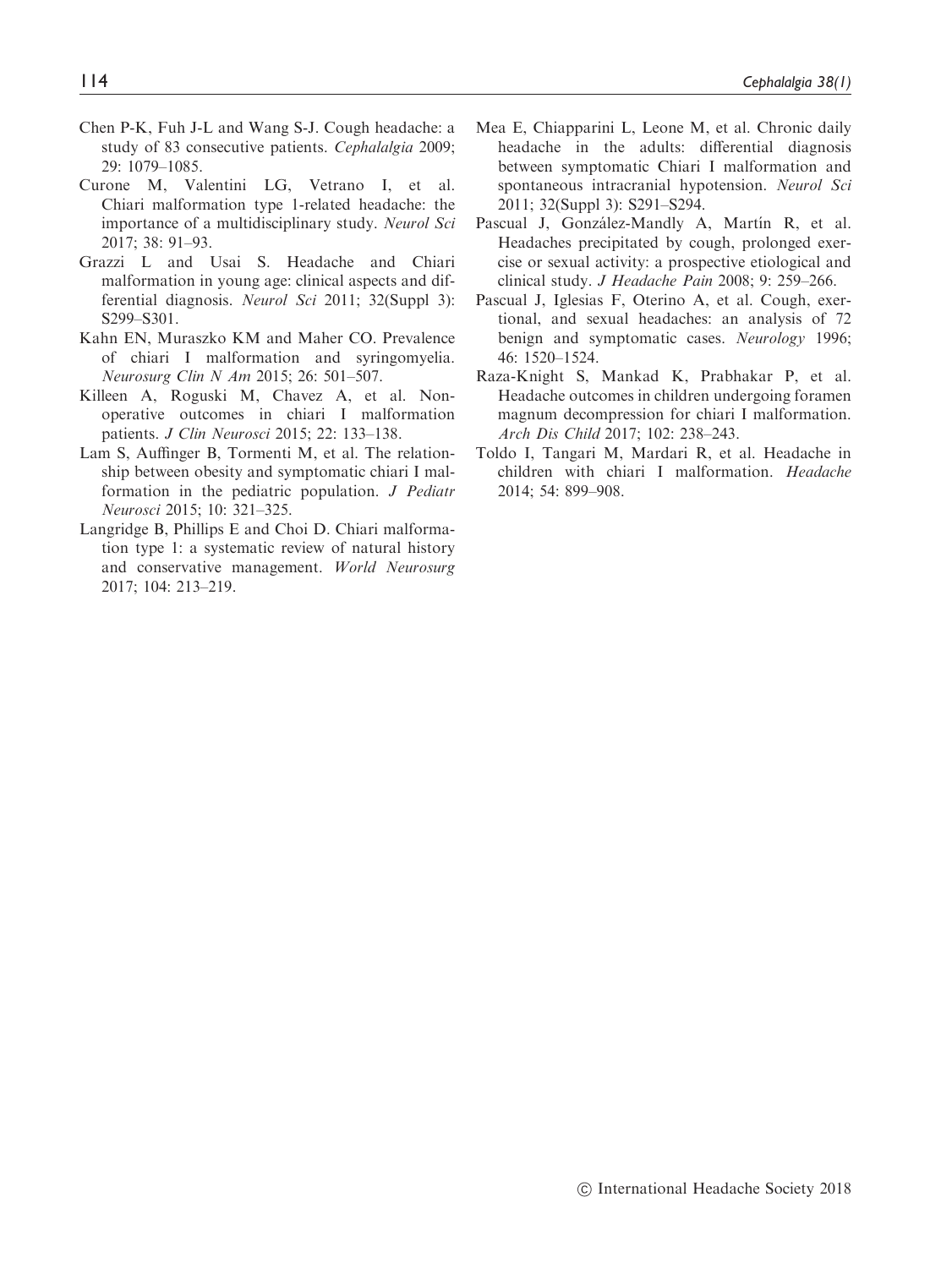# 8. Headache attributed to a substance or its withdrawal

- 8.1 Headache attributed to use of or exposure to a substance 8.1.1 Nitric oxide (NO) donor-induced headache
	- 8.1.1.1 Immediate NO donor-induced headache
	- 8.1.1.2 Delayed NO donor-induced headache
	- 8.1.2 Phosphodiesterase (PDE) inhibitor-induced headache
	- 8.1.3 Carbon monoxide (CO)-induced headache
	- 8.1.4 Alcohol-induced headache
	- 8.1.4.1 Immediate alcohol-induced headache
	- 8.1.4.2 Delayed alcohol-induced headache
	- 8.1.5 Cocaine-induced headache
	- 8.1.6 Histamine-induced headache
		- 8.1.7.1 Immediate histamine-induced headache
		- 8.1.7.2 Delayed histamine-induced headache
	- 8.1.8 Calcitonin gene-related peptide (CGRP)-induced headache
		- 8.1.8.1 Immediate CGRP-induced headache
		- 8.1.8.2 Delayed CGRP-induced headache
	- 8.1.8 Headache attributed to exogenous acute pressor agent
	- 8.1.9 Headache attributed to occasional use of non-headache medication
	- 8.1.10 Headache attributed to long-term use of non-headache medication
	- 8.1.11 Headache attributed to use of or exposure to other substance
- 8.2 Medication-overuse headache (MOH)
	- 8.2.1 Ergotamine-overuse headache
	- 8.2.2 Triptan-overuse headache
	- 8.2.3 Non-opioid analgesic-overuse headache
		- 8.2.3.1 Paracetamol (acetaminophen)-overuse headache
		- 8.2.3.2 Non-steroidal anti-inflammatory drug (NSAID)-overuse headache
			- 8.2.3.2.1 Acetylsalicylic acid-overuse headache
	- 8.2.3.3 Other non-opioid analgesic-overuse headache
	- 8.2.4 Opioid-overuse headache
	- 8.2.5 Combination-analgesic-overuse headache
	- 8.2.6 Medication-overuse headache attributed to multiple drug classes not individually overused
	- 8.2.7 Medication-overuse headache attributed to unspecified or unverified overuse of multiple drug classes
	- 8.2.8 Medication-overuse headache attributed to other medication
- 8.3 Headache attributed to substance withdrawal
	- 8.3.1 Caffeine-withdrawal headache
	- 8.3.2 Opioid-withdrawal headache
	- 8.3.3 Oestrogen-withdrawal headache
	- 8.3.4 Headache attributed to withdrawal from chronic use of other substance

# Coded elsewhere:

7.1.2 Headache attributed to intracranial hypertension secondary to metabolic, toxic or hormonal causes; 7.3.2

! International Headache Society 2018

Headache attributed to aseptic (non-infectious) meningitis.

## General comment

Primary or secondary headache or both? The general rules for attribution to another disorder apply with some adaptation to 8. Headache attributed to a substance or its withdrawal.

- 1. When a new headache occurs for the first time in close temporal relation to exposure to or withdrawal from a substance, it is coded as a secondary headache attributed to exposure to or withdrawal from that substance. This remains true when the new headache has the characteristics of any of the primary headache disorders classified in Part One of ICHD-3.
- 2. When a pre-existing headache with the characteristics of a primary headache disorder becomes chronic, or is made significantly worse (usually meaning a twofold or greater increase in frequency and/or severity), in close temporal relation to exposure to or withdrawal from a substance, both the initial headache diagnosis and a diagnosis of 8. Headache attributed to a substance or its withdrawal (or one of its types or subtypes) should be given, provided that there is good evidence that exposure to or withdrawal from that substance can cause headache.
- 3. Certain subforms of headache attributed to exposure to a pharmacologically active substance occur some hours after the exposure and only in a patient with a primary headache disorder, phenomenologically resembling the primary headache type. They are presumed to be mechanistically distinct, responding to a non-physiological stimulus, and therefore are regarded as secondary. Diagnoses should be given for both the primary headache disorder and the appropriate subform of 8.1 Headache attributed to use of or exposure to a substance.

## Introduction

People with 1. Migraine are physiologically and perhaps psychologically hyperresponsive to a variety of internal and external stimuli. Alcohol, food and food additives, and chemical and drug ingestion and withdrawal, have all been reported to provoke or activate migraine in susceptible individuals.

Associations between headache and substances are often anecdotal, many based on reports of adverse drug reactions. The fact of association with headache does not prove causation, or eliminate the need to consider other aetiologies. Because common events happen commonly, an association between headache and an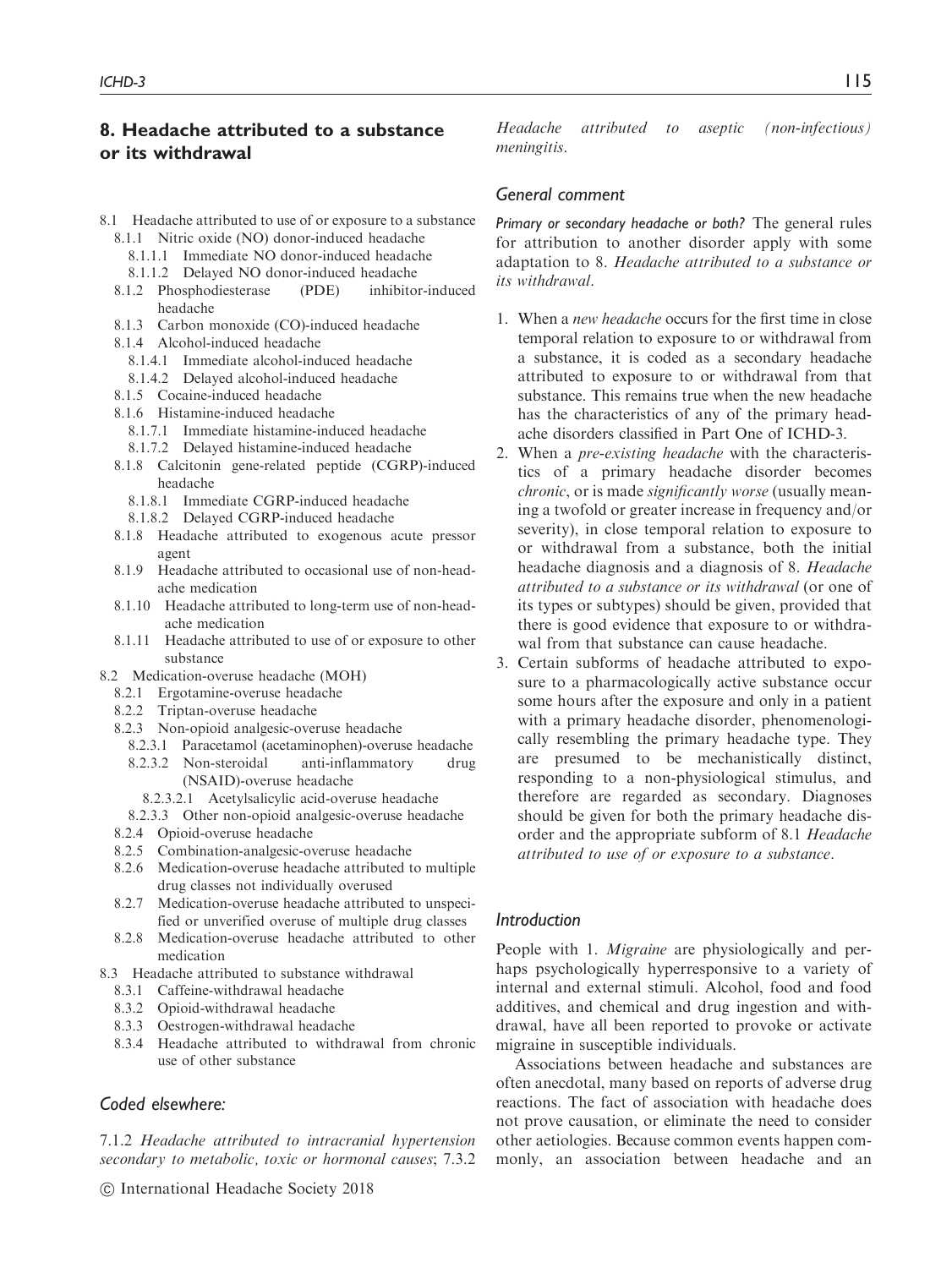exposure to a substance may be mere coincidence. Headache can occur by chance. Headache may be a symptom of a systemic disease, and drugs given to treat such a condition will be associated with headache. In trials of drugs for acute migraine, in particular, headache as well as associated symptoms are listed as adverse drug reactions despite being symptoms of the treated disorder rather than an outcome of treatment. Some disorders may predispose to drug-related headache: alone, neither the drug nor the condition would produce headache.

The general criteria for the headache disorders listed here are:

- A. Headache fulfilling criterion C
- B. Use of, exposure to or withdrawal from a substance known to be able to cause headache has occurred
- C. Evidence of causation demonstrated by at least two of the following:
	- 1. headache has developed in temporal relation to use of, exposure to or withdrawal from the substance
	- 2. either of the following:
		- a) headache has significantly improved or resolved in close temporal relation to cessation of use of or exposure to the substance
		- b) headache has significantly improved or resolved within a defined period after withdrawal from the substance
	- 3. headache has characteristics typical for use of, exposure to or withdrawal from the substance
	- 4. other evidence exists of causation
- D. Not better accounted for by another ICHD-3 diagnosis.

# 8.1 Headache attributed to use of or exposure to a substance

Description: Headache caused by use of or exposure to a substance, with onset immediately or within hours.

Comments: 8.1 Headache attributed to use of or exposure to a substance can be an unwanted effect of a substance in normal therapeutic use or in experimental studies, or caused by a toxic substance.

Headache as a side effect has been recorded with many drugs, often merely reflecting the high prevalence of headache. Only when it occurs more often after an active drug than after placebo in doubleblind controlled trials can headache be regarded as a true side effect. The double-blind design can also be used experimentally to study the relationship between drug effects and headache. In some cases, for example nitric oxide (NO) donors, such studies have led to a deeper understanding of the involvement of neurotransmitter mechanisms in primary headaches.

In general, people with 1. *Migraine* are much more susceptible to such headaches than other individuals, and the same may be true for people with 2. Tension-type headache or 3.1 Cluster headache. A number of substances, such as NO donors and histamine, induce an immediate headache in both normal volunteers and in migraineurs. However, it is now clear that people who have primary headache disorders may also develop a delayed headache, one to several hours after the substance has been cleared from the blood.

Knowledge of the potential headache-inducing effects of substances in clinical use is important in order to label these substances appropriately. Combinations such as alcohol and disulfiram may cause headache when individual agents might not.

Paradoxically, the headache encountered by most people after heavy alcohol intake may be a positive feature because it encourages avoidance of excessive drinking.

Substances that cause headache through their toxic effects, such as carbon monoxide, cannot be studied experimentally. The causal relationship between exposure and headache has therefore to be demonstrated in clinical cases where the substance has been used accidentally or for suicide attempt.

### 8.1.1 Nitric oxide (NO) donor-induced headache

Description: Headache caused immediately, or after a delay, by acute exposure to a nitric oxide donor. It resolves spontaneously.

Comments: 8.1.1 Nitric oxide (NO) donor-induced headache is typically frontotemporal and pulsating. All NO donors (e.g. amyl nitrate, erythrityl tetranitrate, pentaerythrityl tetranitrate, glyceryl trinitrate (GTN), isosorbide mono- or dinitrate, sodium nitroprusside, mannitol hexanitrate) can cause headache of this subtype.

GTN induces immediate headache in most normal people, but can also cause a delayed headache in people with 1. Migraine which fulfils the diagnostic criteria for 1.1 Migraine without aura. In people with 2.3 Chronic tension-type headache, GTN has been shown to induce a delayed headache which has the characteristics of 2. Tension-type headache (the effect is unknown in those with 2.1 Infrequent episodic tensiontype headache or 2.2 Frequent episodic tension-type headache). These delayed headaches occur, on average, five to six hours after exposure. People with 3.1 Cluster headache develop delayed headache only during cluster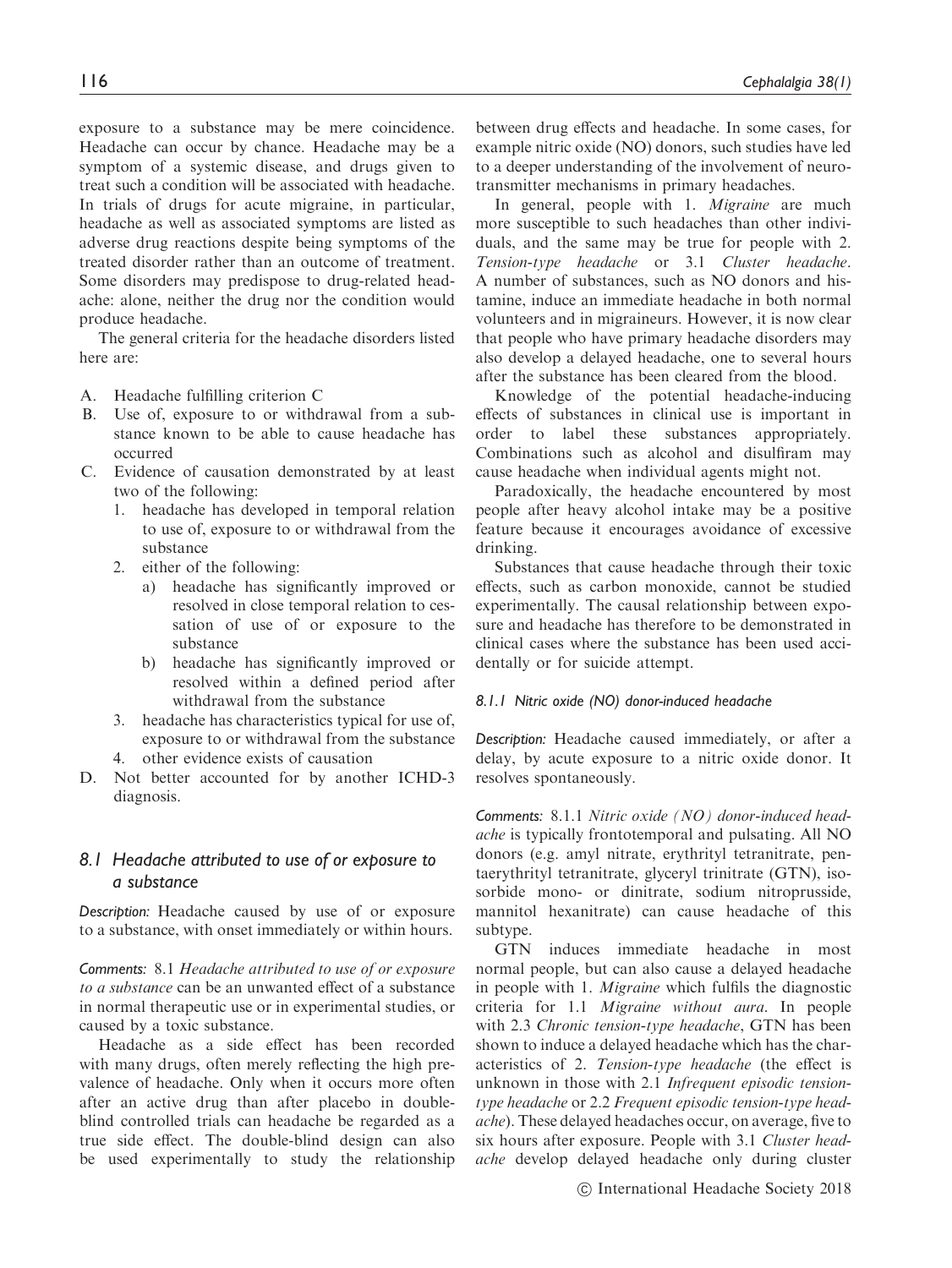periods: GTN usually induces a cluster headache attack one to two hours after intake.

Headache is a side effect of therapeutic use of nitroglycerine. With chronic use, tolerance develops within a week, and GTN-induced headache disappears in most patients within this time. Other NO donors used therapeutically may also produce headache. Isosorbide mononitrate has been the subject of one formal double-blind placebo-controlled study, and causes a much longer-lasting headache than GTN owing to its slow release of NO.

### 8.1.1.1 Immediate NO donor-induced headache

Previously used terms: Nitroglycerine headache; dynamite headache; hot dog headache.

#### Diagnostic criteria:

- A. Any headache fulfilling criterion C
- B. Absorption of a nitric oxide (NO) donor has occurred
- C. Evidence of causation demonstrated by all of the following:
	- 1. headache has developed within one hour after absorption of the NO donor
	- 2. headache has resolved within one hour after release of NO has ended
	- 3. headache has at least one of the following four characteristics:
		- a) bilateral
		- b) mild to moderate intensity
		- c) pulsating quality
		- d) aggravated by physical activity
- D. Not better accounted for by another ICHD-3 diagnosis.

#### 8.1.1.2 Delayed NO donor-induced headache

#### Diagnostic criteria:

- A. Headache, in a person affected by a primary headache disorder, and with the characteristics of that headache type, fulfilling criterion C
- B. Absorption of a nitric oxide (NO) donor has occurred
- C. Evidence of causation demonstrated by both of the following:
	- 1. headache has developed within 2–12 hours after exposure to the NO donor, and after NO is cleared from the blood
	- 2. headache has resolved within 72 hours after exposure
- D. Not better accounted for by another ICHD-3  $diagnosis.<sup>1</sup>$
- ! International Headache Society 2018

### Note:

1. Phenomenologically, 8.1.1.2 Delayed NO donorinduced headache resembles the patient's primary headache type, but is regarded as secondary, attributed to the drug. The patient should be coded both for the primary headache and 8.1.1.2 Delayed NO donor-induced headache.

Comment: While 8.1.1.2 Delayed NO donor-induced headache occurs only in a person affected by a primary headache disorder and phenomenologically resembles that headache type, it is presumed that it is mechanistically distinct.

### 8.1.2 Phosphodiesterase (PDE) inhibitor-induced headache

Description: Headache caused by intake of a phosphodiesterase inhibitor, resolving spontaneously within 72 hours.

### Diagnostic criteria:

- A. Any headache fulfilling criterion C
- B. Aphosphodiesterase (PDE)inhibitorhasbeen taken
- C. Evidence of causation demonstrated by all of the following:
	- 1. headache has developed within five hours of intake of the PDE inhibitor
	- 2. headache has resolved within 72 hours of onset
	- 3. headache has at least one of the following four characteristics:
		- a) bilateral
		- b) mild to moderate intensity
		- c) pulsating quality
		- d) aggravated by physical activity
- D. Not better accounted for by another ICHD-3 diagnosis.

Comment: Phosphodiesterases (PDEs) are enzymes that break down cGMP and cAMP. The PDE-5 inhibitors, sildenafil and dipyridamole, increase levels of cGMP and/or cAMP. The resultant headache is usually tension-type-like, but in people with 1. Migraine (who should be warned of this side effect) it has the characteristics of 1.1 Migraine without aura.

## 8.1.3 Carbon monoxide (CO)-induced headache

Previously used term: Warehouse workers' headache.

Description: Headache caused by exposure to carbon monoxide, resolving spontaneously within 72 hours after its elimination.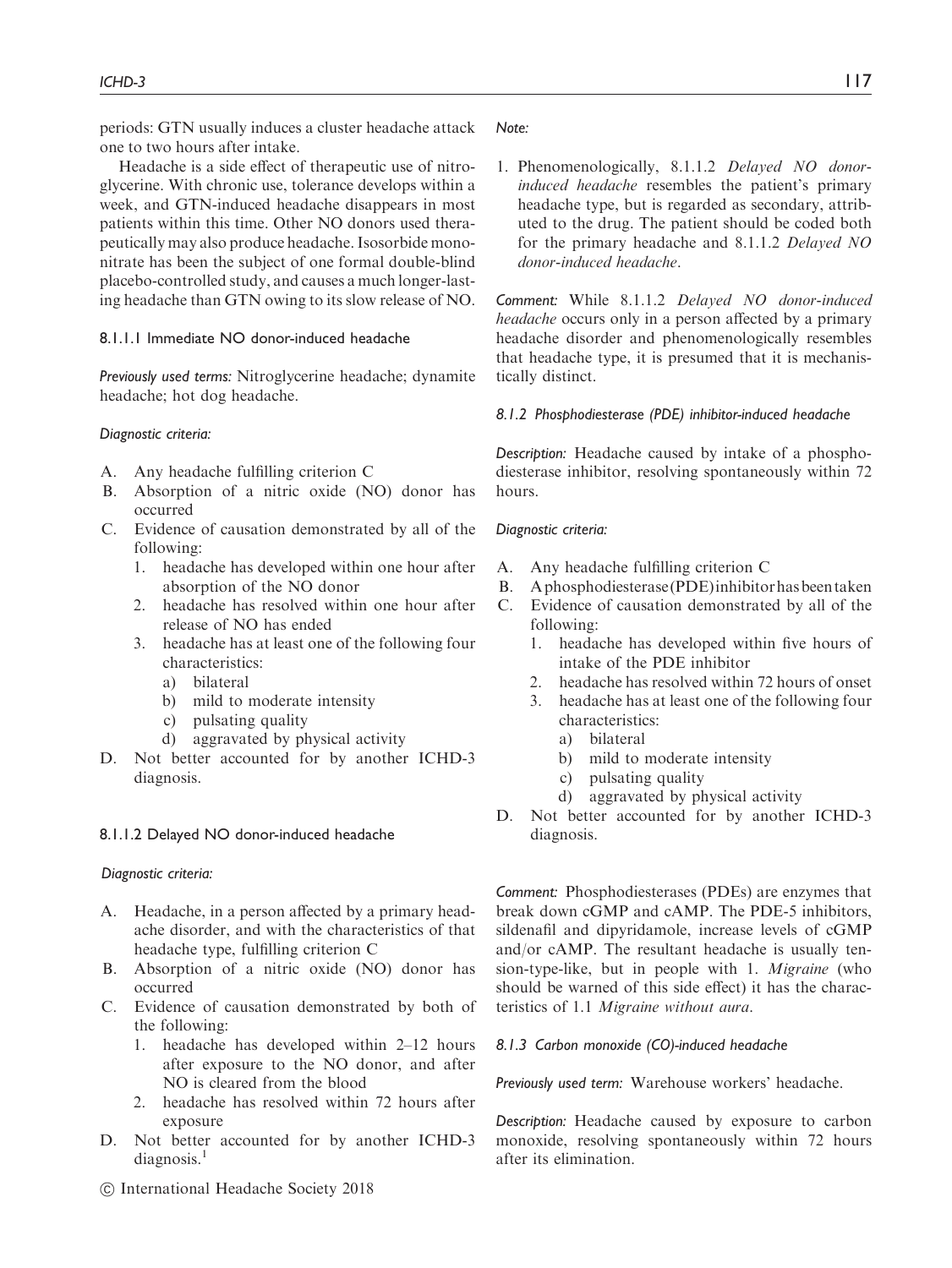## Diagnostic criteria:

- A. Bilateral headache fulfilling criterion C
- B. Exposure to carbon monoxide (CO) has occurred
- C. Evidence of causation demonstrated by all of the following:
	- 1. headache has developed within 12 hours of exposure to CO
	- 2. headache intensity varies with the severity of CO intoxication
	- 3. headache has resolved within 72 hours of elimination of CO
- D. Not better accounted for by another ICHD-3 diagnosis.

Comments: Typically, carboxyhaemoglobin levels of 10–20% cause a mild headache without gastrointestinal or neurological symptoms, levels of 20–30% cause a moderate pulsating headache and irritability, and levels of 30–40% cause a severe headache with nausea, vomiting and blurred vision. At levels above 40%, headache is usually not a complaint because of the change in consciousness.

There are no good studies of the long-term effects of CO intoxication on headache, but there is some evidence of chronic post-CO intoxication headache.

## 8.1.4 Alcohol-induced headache

Description: Headache caused immediately, or after a delay, by ingestion of alcohol (usually in the form of alcoholic beverages). It resolves spontaneously.

## 8.1.4.1 Immediate alcohol-induced headache

Previously used term: Cocktail headache.

## Diagnostic criteria:

- A. Any headache fulfilling criterion C
- B. Alcohol has been ingested
- C. Evidence of causation demonstrated by all of the following:
	- 1. headache has developed within three hours of alcohol ingestion
	- 2. headache has resolved within 72 hours after alcohol ingestion has ceased
	- 3. headache has at least one of the following three characteristics:
		- a) bilateral
		- b) pulsating quality
		- c) aggravated by physical activity
- D. Not better accounted for by another ICHD-3 diagnosis.

Comment: 8.1.4.1 Immediate alcohol-induced headache is much rarer than 8.1.4.2 Delayed alcohol-induced headache. The effective dose of alcohol to cause the former is variable: in people with 1. Migraine it can sometimes be very small while at other times they may tolerate alcohol at the same level as non-migraineurs.

## 8.1.4.2 Delayed alcohol-induced headache

Previously used term: Hangover headache.

Description: Headache caused, after a delay of hours, by ingestion of alcohol (usually in the form of alcoholic beverages). It resolves spontaneously within 72 hours.

## Diagnostic criteria:

- A. Any headache fulfilling criterion C
- B. Alcohol has been ingested
- C. Evidence of causation demonstrated by all of the following:
	- 1. headache has developed within 5–12 hours after ingestion of alcohol
	- 2. headache has resolved within 72 hours of onset
	- 3. headache has at least one of the following three characteristics:
		- a) bilateral
		- b) pulsating quality
		- c) aggravated by physical activity
- D. Not better accounted for by another ICHD-3 diagnosis.

Comment: 8.1.4.2 Delayed alcohol-induced headache is one of the commonest secondary headaches. Whether the delayed headache is a toxic effect or a manifestation of mechanisms similar to those in 8.1.1.2 Delayed NO donor-induced headache is an unresolved question.

## 8.1.5 Cocaine-induced headache

Description: Headache developing within one hour of, and caused by, administration of cocaine by any route. It resolves spontaneously within 72 hours.

## Diagnostic criteria:

- A. Any headache fulfilling criterion C
- B. Cocaine has been administered by any route
- C. Evidence of causation demonstrated by all of the following:
	- 1. headache has developed within one hour of cocaine administration
	- 2. headache has resolved within 72 hours after cocaine administration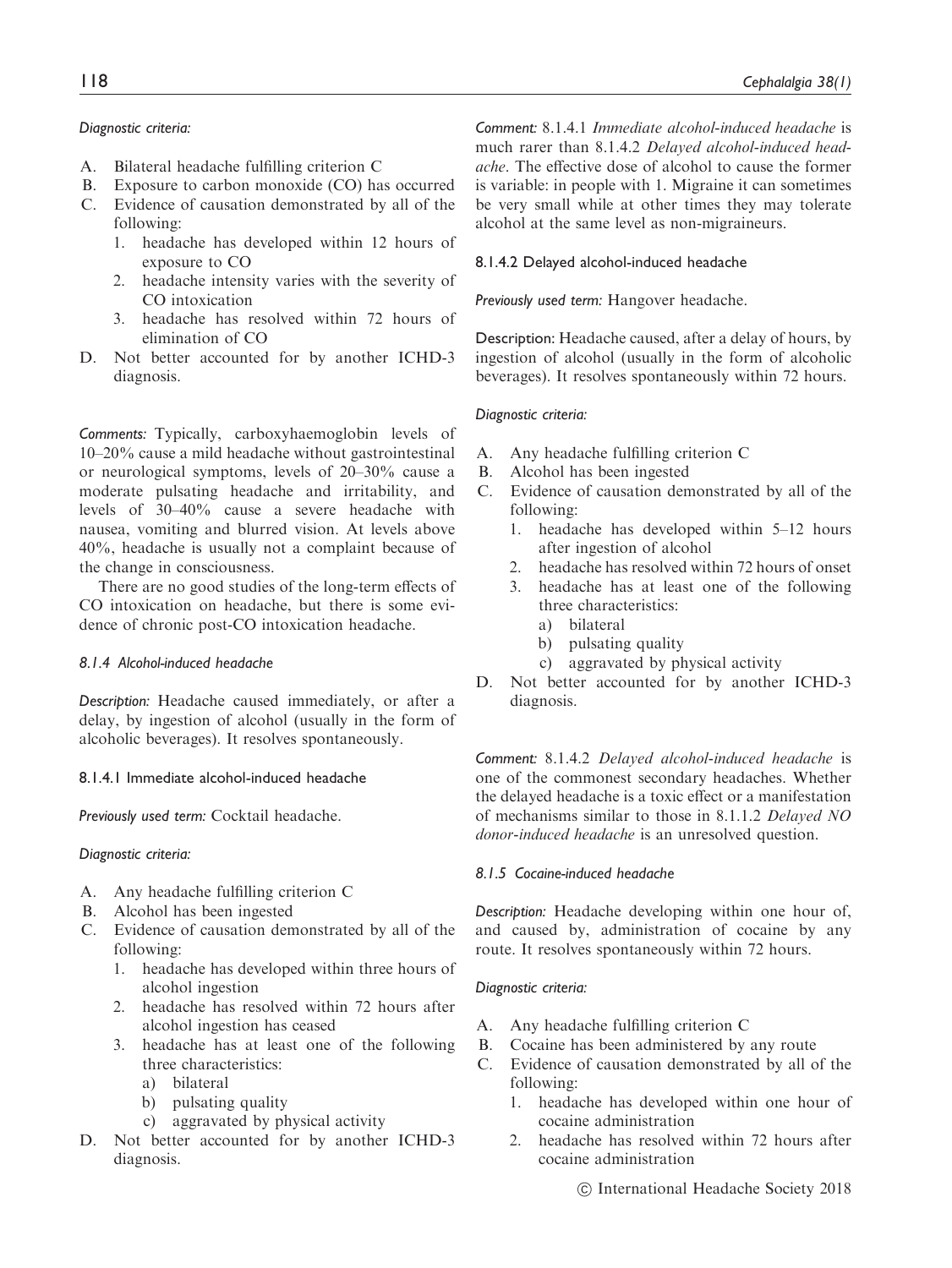- 3. headache has at least one of the following four characteristics:
	- a) bilateral
	- b) mild to moderate intensity
	- c) pulsating quality
	- d) aggravated by physical activity
- D. Not better accounted for by another ICHD-3 diagnosis.

Comment: The principal routes of cocaine administration are oral ('chewing'), intranasal ('snorting'), intravenous ('mainlining') and inhalation (smoking).

## 8.1.6 Histamine-induced headache

Description: Headache caused immediately, or after a delay, by acute exposure to histamine. It resolves spontaneously.

Comments: Histamine has a similar effect whether administered subcutaneously, by inhalation or intravenously. The mechanism is primarily mediated via the H1 receptor, and is almost completely blocked by mepyramine.

Histamine causes an immediate headache in most people, but can also cause a delayed headache in people with 1. Migraine, which fulfils the diagnostic criteria for 1.1 Migraine without aura. In people with 2. Tension-type headache, histamine may induce a delayed headache which has the characteristics of that disorder. These delayed headaches occur, on average, five to six hours after exposure. People with 3.1 Cluster headache develop delayed headache with the characteristics of that disorder only during cluster periods, usually one to two hours after exposure.

## 8.1.6.1 Immediate histamine-induced headache

#### Diagnostic criteria:

- A. Any headache fulfilling criterion C
- B. Histamine has been administered
- C. Evidence of causation demonstrated by all of the following:
	- 1. headache has developed within one hour of histamine absorption
	- 2. headache has resolved within one hour after absorption of histamine has ceased
	- 3. headache has at least one of the following four characteristics:
		- a) bilateral
		- b) mild to moderate intensity
		- c) pulsating quality
		- d) aggravated by physical activity
- D. Not better accounted for by another ICHD-3 diagnosis.
- ! International Headache Society 2018

### 8.1.6.2 Delayed histamine-induced headache

#### Diagnostic criteria:

- A. Headache, in a person affected by a primary headache disorder, and with the characteristics of that headache type, fulfilling criterion C
- B. Histamine has been administered
- C. Evidence of causation demonstrated by both of the following:
	- 1. headache has developed within 2–12 hours after administration of histamine
	- 2. headache has resolved within 72 hours after administration of histamine
- D. Not better accounted for by another ICHD-3 diagnosis.<sup>1</sup>

### Note:

1. Phenomenologically, 8.1.6.2 Delayed histamineinduced headache resembles the patient's primary headache type, but is regarded as secondary, attributed to the drug. The patient should be coded both for the primary headache and 8.1.6.2 Delayed histamine-induced headache.

Comment: While 8.1.6.2 Delayed histamine-induced headache occurs only in a person affected by a primary headache disorder and phenomenologically resembles that headache type, it is presumed that it is mechanistically distinct.

## 8.1.7 Calcitonin gene-related peptide (CGRP)-induced headache

Description: Headache caused immediately, or after a delay, by acute exposure to calcitonin gene-related peptide (CGRP). It resolves spontaneously.

Comments: Calcitonin gene-related peptide (CGRP), administered by infusion, causes an immediate headache. It can also cause a delayed headache in people with 1. *Migraine*, on average five to six hours after exposure, which fulfils the diagnostic criteria for 1.1 Migraine without aura.

An increasing number of CGRP-receptor antagonists have been found effective in the acute treatment of migraine.

### 8.1.7.1 Immediate CGRP-induced headache

## Diagnostic criteria:

A. Any headache fulfilling criterion C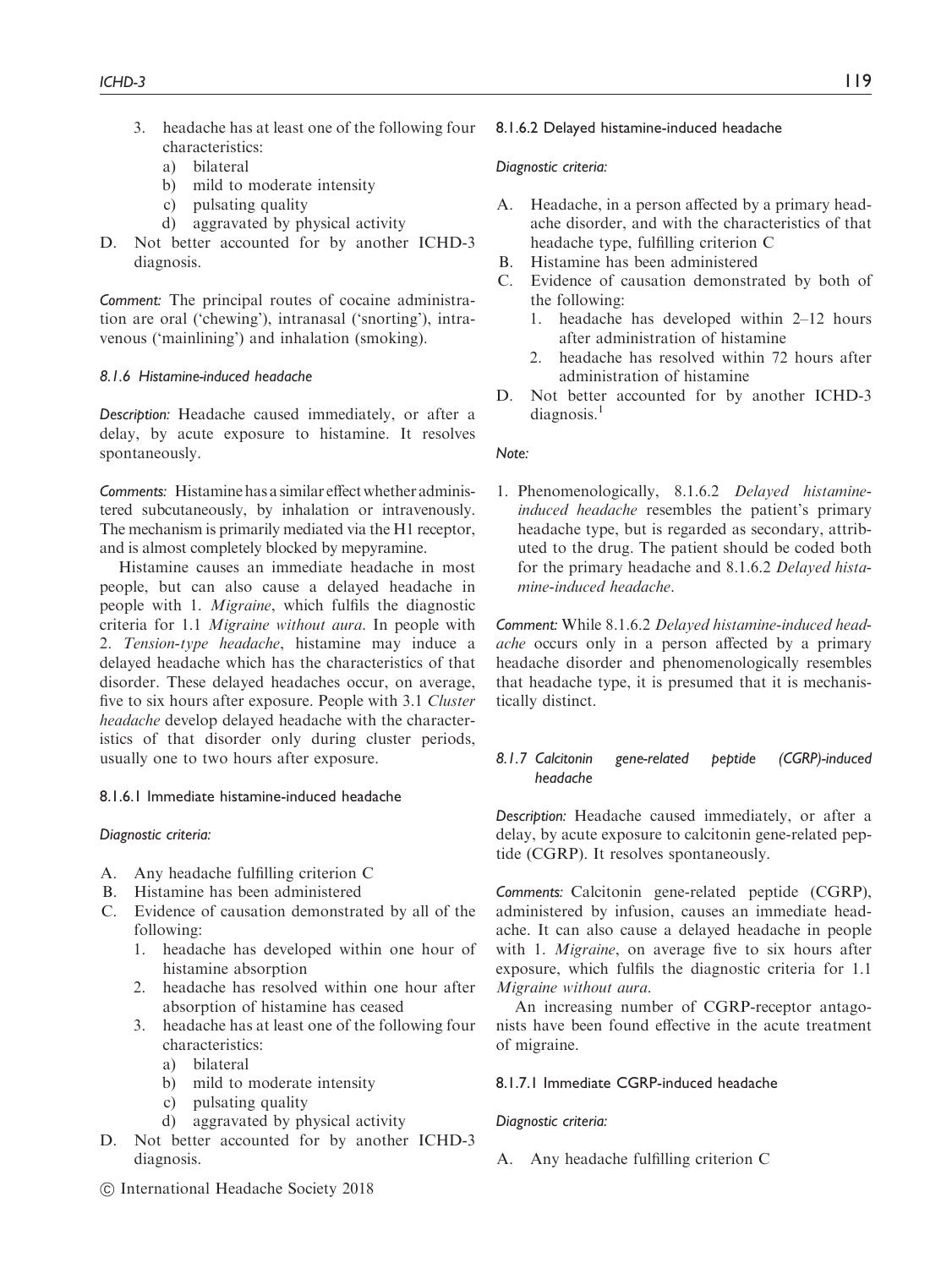- B. Calcitonin gene-related peptide (CGRP) has been administered
- C. Evidence of causation demonstrated by all of the following:
	- 1. headache has developed within one hour of CGRP absorption
	- 2. headache has resolved within one hour after absorption of CGRP has ceased
	- 3. headache has at least one of the following four characteristics:
		- a) bilateral
		- b) mild to moderate intensity
		- c) pulsating quality
		- d) aggravated by physical activity
- D. Not better accounted for by another ICHD-3 diagnosis.

## 8.1.7.2 Delayed CGRP-induced headache

## Diagnostic criteria:

- A. Headache, in a person affected by 1. Migraine, and with the characteristics of this headache, fulfilling criterion C
- B. Calcitonin gene-related peptide (CGRP) has been administered
- C. Evidence of causation demonstrated by both of the following:
	- 1. headache has developed within 2–12 hours after administration of CGRP
	- 2. headache has resolved within 72 hours after administration of CGRP has ceased
- D. Not better accounted for by another ICHD-3 diagnosis.<sup>1</sup>

## Note:

1. Phenomenologically, 8.1.7.2 Delayed CGRP-induced headache resembles migraine, but is regarded as secondary, attributed to the drug. The patient should be coded both for the appropriate type or subtype of 1. Migraine and 8.1.7.2 Delayed CGRP-induced headache.

Comment: While 8.1.7.2 Delayed CGRP-induced headache occurs only in a person affected by 1. Migraine and phenomenologically resembles this headache type, it is presumed that it is mechanistically distinct.

## 8.1.8 Headache attributed to exogenous acute pressor agent

Description: Headache occurring during, and caused by, an acute rise in blood pressure induced by an exogenous pressor agent.

## Diagnostic criteria:

- A. Any headache fulfilling criterion C
- B. An acute rise in blood pressure has followed administration of an exogenous pressor agent
- C. Evidence of causation demonstrated by both of the following:
	- 1. headache has occurred within one hour of administration of the pressor agent
	- 2. headache has resolved within 72 hours after administration of the pressor agent has ceased
- D. Not better accounted for by another ICHD-3 diagnosis.

## 8.1.9 Headache attributed to occasional use of non-headache medication

Description: Headache occurring as an acute adverse event after occasional use of a medication taken for purposes other than the treatment of headache.

## Diagnostic criteria:

- A. Any headache fulfilling criterion C
- B. One or more doses of medication have been taken for purposes other than the treatment of headache
- C. Evidence of causation demonstrated by both of the following:
	- 1. headache has developed within minutes to hours of intake
	- 2. headache has resolved within 72 hours after intake has ceased
- D. Not better accounted for by another ICHD-3 diagnosis.

Comments: 8.1.9 Headache attributed to occasional use of non-headache medication has been reported as an adverse event after use of many drugs. The following are the most commonly incriminated: atropine, digitalis, disulfiram, hydralazine, imipramine, nicotine, nifedipine, nimodipine, sildenafil.

The headache characteristics are not very well defined in the literature, and probably depend on the drug, but in most cases headache is dull, continuous, diffuse and of moderate to severe intensity.

## 8.1.10 Headache attributed to long-term use of non-headache medication

Coded elsewhere: Headache developing as a complication of long-term overuse of acute headache medication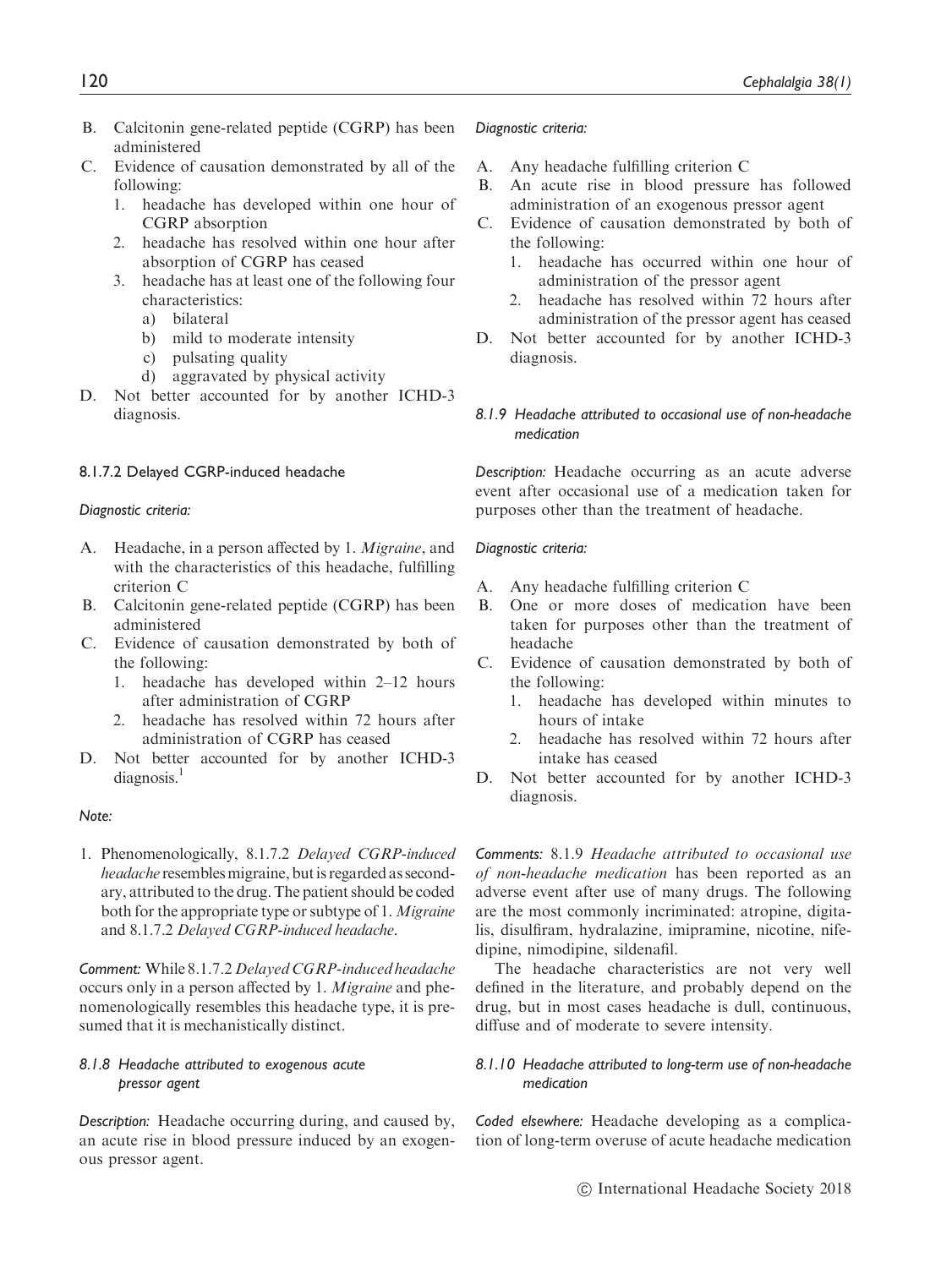by a person with a headache disorder is coded as 8.2 Medication-overuse headache or one of its subtypes.

Headache occurring during the pill-free interval of combined oral contraception is coded as 8.3.3 Oestrogen-withdrawal headache.

Description: Headache developing as an adverse event during long-term use of a medication for purposes other than the treatment of headache. It is not necessarily reversible.

### Diagnostic criteria:

- A. Headache present on  $\geq 15$  days/month and fulfilling criterion C
- B. Long-term use of a medication has occurred for purposes other than the treatment of headache
- C. Evidence of causation demonstrated by at least two of the following:
	- 1. headache has developed in temporal relation to the commencement of medication intake
	- 2. one or more of the following:
		- a) headache has significantly worsened after an increase in dosage of the medication
		- b) headache has significantly improved or resolved after a reduction in dosage of the medication
		- c) headache has resolved after cessation of the medication
	- 3. the medication is recognized to cause headache, in at least some people, during longterm use
- D. Not better accounted for by another ICHD-3 diagnosis.

Comments: The dosage and duration of long-term use or exposure that may result in headache varies from medication to medication. Similarly, the time required for resolution varies – if the effect is reversible.

Exogenous hormones, taken usually for contraception or as hormone replacement therapy, are nonheadache medication; therefore, 8.1.10 Headache attributed to long-term use of non-headache medication now subsumes headache developing as an adverse event during hormone therapy (previously coded as 8.1.12 Headache attributed to exogenous hormone). Regular use of exogenous hormones can be associated with an increase in frequency or new development of migraine-like or other headache. The general rule is applied that, when a headache occurs for the first time in close temporal relation to regular use of exogenous hormones, it is coded as 8.1.10 Headache attributed to long-term use of non-headache

medication. When a pre-existing headache with the characteristics of a primary headache disorder becomes *chronic*, or is made *significantly worse* (usually meaning a twofold or greater increase in frequency and/or severity), in close temporal relation to regular use of exogenous hormones, both the initial headache diagnosis and a diagnosis of 8.1.10 Headache attributed to long-term use of non-headache medication should be given. However, headache occurring only during the pill-free interval of combined oral contraception is coded as 8.3.3 Oestrogen-withdrawal headache.

Otherwise, 8.1.10 Headache attributed to longterm use of non-headache medication can be due to a direct pharmacological effect of the medication, such as vasoconstriction producing malignant hypertension, or to a secondary effect such as drug-induced intracranial hypertension. The latter is a recognized complication of long-term use of anabolic steroids, amiodarone, lithium carbonate, nalidixic acid, thyroid hormone replacement therapy, tetracycline and minocycline.

## 8.1.11 Headache attributed to use of or exposure to other substance

Description: Headache occurring during or soon after, and caused by, use of or exposure to a substance other than those described above, including herbal, animal or other organic or inorganic substances given by physicians or non-physicians with medicinal intent, although not licensed as medicinal products.

### Diagnostic criteria:

- A. Any headache fulfilling criterion C
- B. Exposure has occurred to a substance other than those described above
- C. Evidence of causation demonstrated by both of the following:
	- 1. headache has developed within 12 hours of exposure
	- 2. headache has resolved within 72 hours after exposure
- D. Not better accounted for by another ICHD-3 diagnosis.

Comments: 8.1.11 Headache attributed to use of or exposure to other substance includes headache caused by herbal, animal or other organic or inorganic substances given by physicians or non-physicians with medicinal intent although not licensed as medicinal products. It has been reported after exposure to a number of other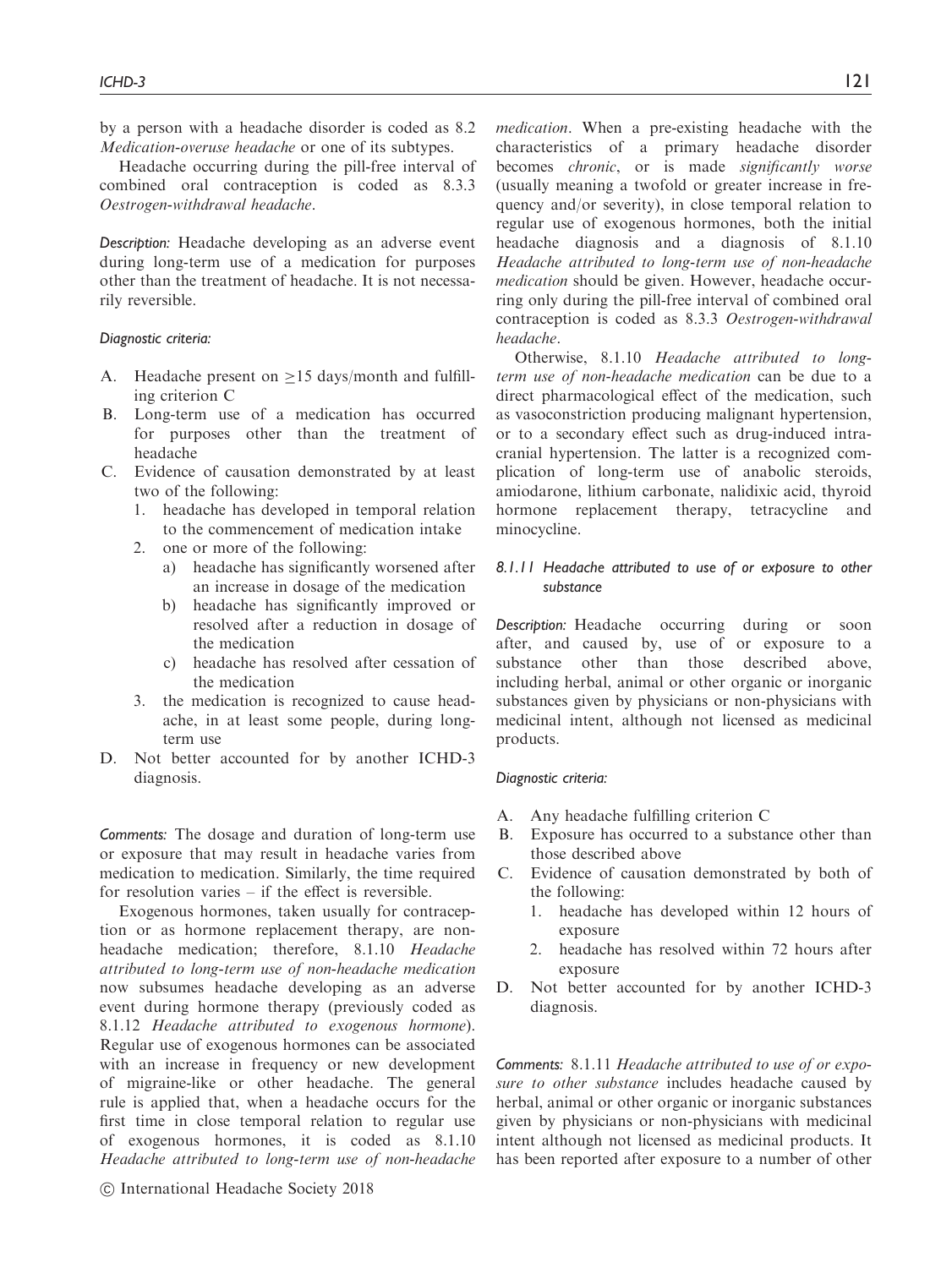organic and inorganic substances. The following are most commonly incriminated:

Inorganic compounds:

arsenic, borate, bromate, chlorate, copper, iodine, lead, lithium, mercury, tolazoline hydrochloride.

Organic compounds:

aniline, balsam, camphor, carbon disulfide, carbon tetrachloride, chlordecone, EDTA, heptachlor, hydrogen sulfide, kerosene, long-chain alcohols, methyl alcohol, methyl bromide, methyl chloride, methyl iodine, naphthalene, organophosphorous compounds (parathion, pyrethrum).

The characteristics of 8.1.11 Headache attributed to use of or exposure to other substance are not well defined in the literature, and almost certainly vary with the agent. In most cases it is dull, diffuse, continuous and of moderate to severe intensity.

## 8.2 Medication-overuse headache (MOH)

Previously used terms: Drug-induced headache; medication-misuse headache; rebound headache.

Coded elsewhere: Patients with a pre-existing primary headache who, in association with medication overuse, develop a new type of headache or a significant worsening of their pre-existing headache that, in either case, meets the criteria for 8.2 Medication-overuse headache (or one of its subtypes) should be given both this diagnosis and the diagnosis of the pre-existing headache. Patients who meet criteria for both 1.3 Chronic migraine and 8.2 Medication-overuse headache should be given both diagnoses.

Description: Headache occurring on 15 or more days/ month in a patient with a pre-existing primary headache and developing as a consequence of regular overuse of acute or symptomatic headache medication (on 10 or more or 15 or more days/month, depending on the medication) for more than three months. It usually, but not invariably, resolves after the overuse is stopped.

### Diagnostic criteria:

- A. Headache occurring on  $\geq 15$  days/month in a patient with a pre-existing headache disorder
- B. Regular overuse for  $>3$  months of one or more drugs that can be taken for acute and/or symptomatic treatment of headache $1-3$
- C. Not better accounted for by another ICHD-3 diagnosis.

### Notes:

- 1. Patients should be coded for one or more subtypes of 8.2 Medication-overuse headache according to the specific medication(s) overused and the criteria for each below. For example, a patient who fulfils the criteria for 8.2.2 Triptan-overuse headache and the criteria for one of the subforms of 8.2.3 Non-opioid analgesic-overuse headache should receive both these codes. The exception occurs when patients overuse combination-analgesic medications, who are coded 8.2.5 Combinationanalgesic-overuse headache and not according to each constituent of the combination-analgesic medication.
- 2. Patients who use multiple drugs for acute or symptomatic treatment of headache may do so in a manner that constitutes overuse even though no individual drug or class of drug is overused; such patients should be coded 8.2.6 Medication-overuse headache attributed to multiple drug classes not individually overused.
- 3. Patients who are clearly overusing multiple drugs for acute or symptomatic treatment of headache but cannot give an adequate account of their names and/or quantities are coded 8.2.7 Medication-overuse headache attributed to unspecified or unverified overuse of multiple drug classes until better information is available. In almost all cases, this necessitates diary follow-up.

Comments: 8.2 Medication-overuse headache is an interaction between a therapeutic agent used excessively and a susceptible patient. Among those with a previous primary headache diagnosis, most have 1. Migraine or 2. Tension-type headache (or both); only a small minority have other primary headache disorders such as 3.1.2 Chronic cluster headache or 4.10 New daily persistent headache.

The diagnosis of 8.2 Medication-overuse headache is extremely important clinically. Epidemiological evidence from many countries indicates that more than half of people with headache on 15 or more days/ month have 8.2 Medication-overuse headache. Clinical evidence shows that the majority of patients with this disorder improve after discontinuation of the overused medication, as does their responsiveness to preventative treatment. Simple advice on the causes and consequences of 8.2 Medication-overuse headache is an essential part of its management and can be provided with success in primary care. An explanatory brochure is often all that is necessary to prevent or discontinue medication overuse. Prevention is especially important in patients prone to frequent headache.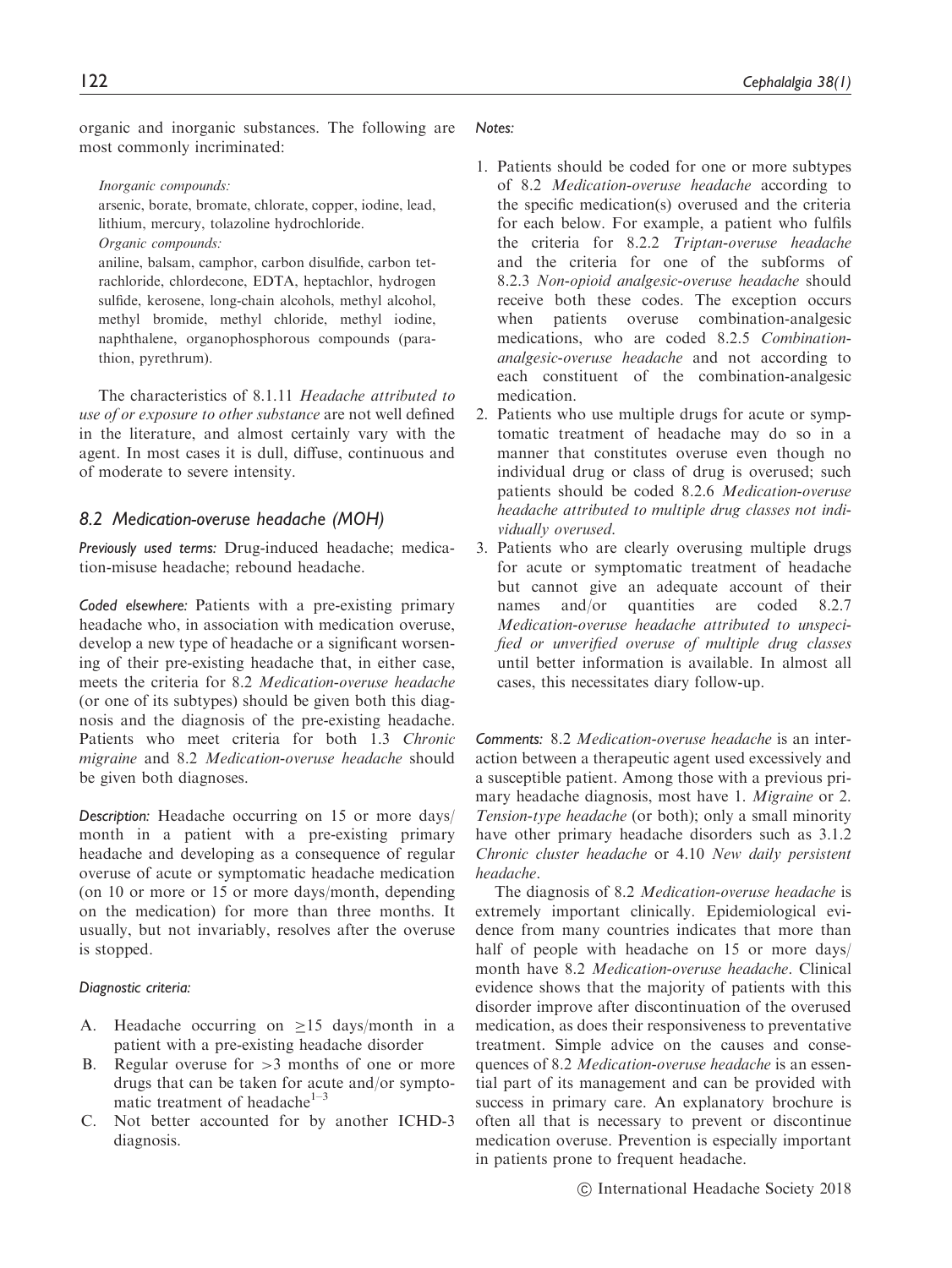The behaviour of some patients with 8.2 Medicationoveruse headache is similar to that seen with other drug addictions, and the Severity of Dependence Scale (SDS) score is a significant predictor of medication overuse among headache patients.

In the criteria below for the various subtypes, the specified numbers of days of medication use considered to constitute overuse are based on expert opinion rather than on formal evidence.

It is recognized that cross-sectional populationbased studies estimating the prevalence of 8.2 Medication-overuse headache can record the coexistence in participants of headache on  $\geq$ 15 days/month and overuse of drugs for acute and/or symptomatic treatment of headache but are rarely able to collect information on earlier headache, on duration of the current headache or medication overuse, and/or that might support a presumption of causation. In consequence, either or both of criteria A and B may not be entirely fulfilled. Provided that criteria are not fulfilled for another ICHD-3 diagnosis, such cases should be reported as probable medication-overuse headache (pMOH), although ICHD-3 does not provide a coding for this.

## 8.2.1 Ergotamine-overuse headache

Description: Headache occurring on 15 or more days/ month in a patient with a pre-existing primary headache and developing as a consequence of regular use of ergotamine on 10 or more days/month for more than three months. It usually, but not invariably, resolves after the overuse is stopped.

## Diagnostic criteria:

- A. Headache fulfilling criteria for 8.2 Medicationoveruse headache
- B. Regular intake of ergotamine on  $\geq 10$  days/month for  $>3$  months.

Comment: Bioavailability of ergots is so variable that a minimum dose cannot be defined.

## 8.2.2 Triptan-overuse headache

Description: Headache occurring on 15 or more days/ month in a patient with a pre-existing primary headache and developing as a consequence of regular use of one or more triptans on 10 or more days/month for more than three months. It usually, but not invariably, resolves after the overuse is stopped.

## Diagnostic criteria:

- A. Headache fulfilling criteria for 8.2 Medicationoveruse headache
- B. Regular intake of one or more triptans, $\frac{1}{1}$  in any formulation, on  $\geq 10$  days/month for  $>3$  months.

## Note:

1. The triptan(s) will usually be specified in parenthesis.

Comment: Triptan overuse by people with 1.1 Migraine without aura or 1.2 Migraine with aura may increase attack frequency to that of 1.3 Chronic migraine. Evidence suggests that this occurs sooner with triptan overuse than with ergotamine overuse.

### 8.2.3 Non-opioid analgesic-overuse headache

Description: Headache occurring on 15 or more days/ month in a patient with a pre-existing primary headache and developing as a consequence of regular use of one or more non-opioid analgesics on 15 or more days/month for more than three months. It usually, but not invariably, resolves after the overuse is stopped.

Comments: A patient who fulfils criteria for more than one of the subforms of 8.2.3 Non-opioid analgesic-overuse headache should be given all applicable codes.

Many patients use more than one non-opioid analgesic: a common example is paracetamol (acetaminophen) and a non-steroidal anti-inflammatory drug (NSAID). For the purposes of ICHD-3, all nonopioid analgesics are regarded as a single class; therefore, a patient who uses more than one non-opioid analgesic cumulatively, but not any single drug, on 15 or more days/month is coded 8.2.3 Non-opioid analgesic-overuse headache (with the individual drugs specified in parenthesis) and not 8.2.6 Medication-overuse headache attributed to multiple drug classes not individually overused.

### 8.2.3.1 Paracetamol (acetaminophen)-overuse headache

- A. Headache fulfilling criteria for 8.2 Medicationoveruse headache
- B. Regular intake of paracetamol on  $\geq$ 15 days/ month for  $>3$  months.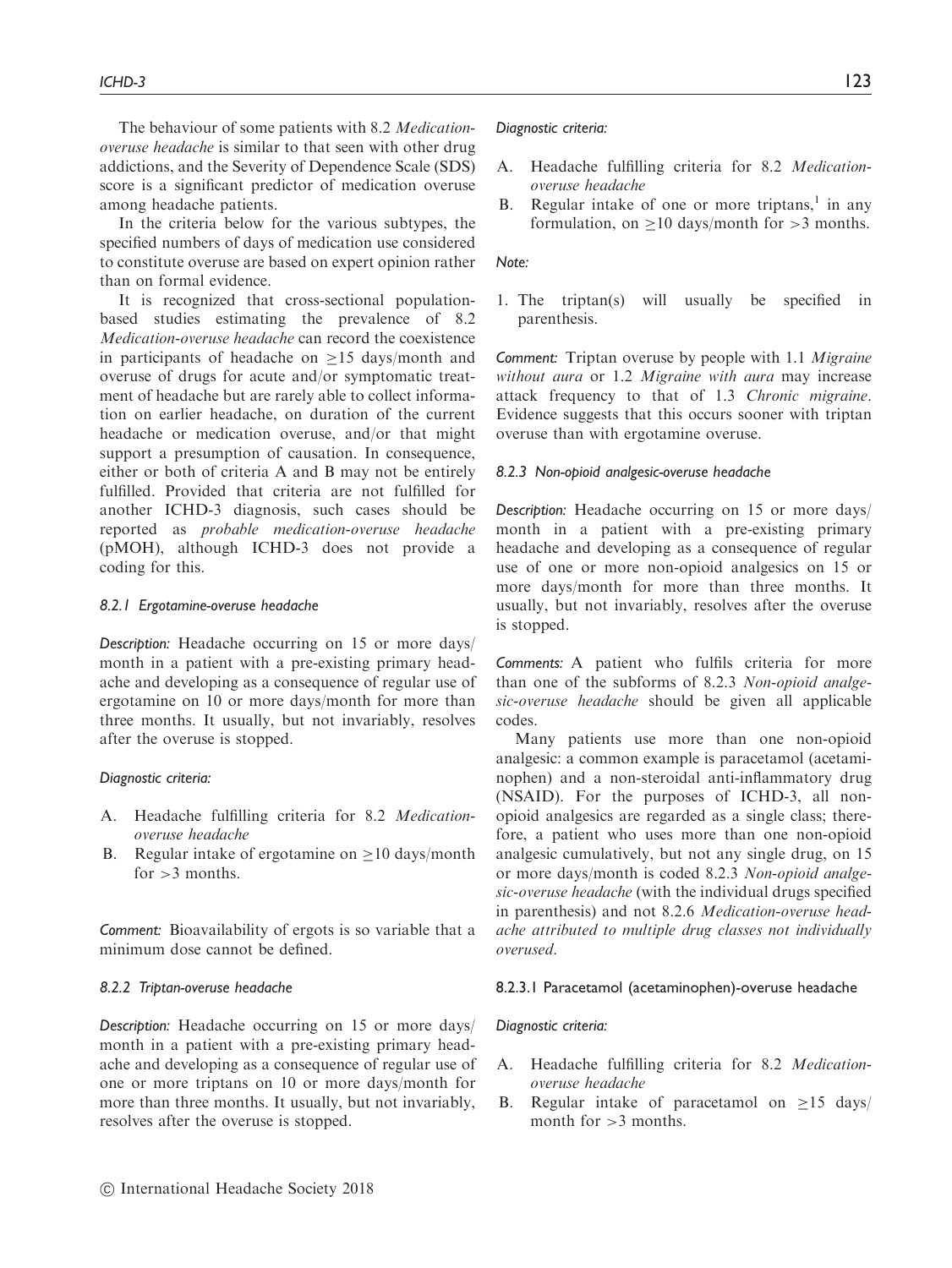8.2.3.2 Non-steroidal anti-inflammatory drug (NSAID) overuse headache

Coded elsewhere: Acetylsalicylic acid is a non-steroidal anti-inflammatory drug (NSAID) but has other, unique activity. Consequently, 8.2.3.2.1 Acetylsalicylic acid-overuse headache is coded as a separate subform.

## Diagnostic criteria:

- A. Headache fulfilling criteria for 8.2 Medicationoveruse headache
- B. Regular intake of one or more non-steroidal antiinflammatory drugs  $(NSAIDS)^1$  (other than acetylsalicylic acid) on  $\geq 15$  days/month for  $>3$ months.

### Note:

- 1. The NSAID(s) should be specified in parenthesis.
- 8.2.3.2.1 Acetylsalicylic acid-overuse headache

### Diagnostic criteria:

- A. Headache fulfilling criteria for 8.2 Medicationoveruse headache
- B. Regular intake of acetylsalicylic acid on  $\geq$ 15 days/ month for  $>3$  months.

Comment: Acetylsalicylic acid is a non-steroidal antiinflammatory drug (NSAID) but has other, unique activity. Consequently, 8.2.3.2.1 Acetylsalicylic acidoveruse headache is coded as a separate subform.

### 8.2.3.3 Other non-opioid analgesic-overuse headache

## Diagnostic criteria:

- A. Headache fulfilling criteria for 8.2 Medicationoveruse headache
- B. Regular intake of a non-opioid analgesic other than paracetamol or non-steroidal anti-inflammatory drugs (including acetylsalicylic acid) on  $\geq$ 15 days/month for  $>3$  months.

### 8.2.4 Opioid-overuse headache

### Diagnostic criteria:

- A. Headache fulfilling criteria for 8.2 Medicationoveruse headache
- B. Regular intake of one or more opioids<sup>1</sup> on  $\geq 10$ days/month for >3 months.

### Note:

1. The opioid(s) should be specified in parenthesis.

Comment: Prospective studies indicate that patients overusing opioids have the highest relapse rate after withdrawal treatment.

## 8.2.5 Combination-analgesic-overuse<sup>1</sup> headache

### Diagnostic criteria:

- A. Headache fulfilling criteria for 8.2 Medicationoveruse headache
- B. Regular intake of one or more combinationanalgesic medications<sup>1,2</sup> on  $\geq$ 10 days/month for >3 months.

### Notes:

- 1. The term combination-analgesic is used specifically for formulations combining drugs of two or more classes, each with analgesic effect (e.g. paracetamol and codeine) or acting as adjuvants (e.g. caffeine). Drugs that combine only two non-opioid analgesics (such as acetylsalicylic acid and paracetamol), without an adjuvant, are not considered combinationanalgesics since, for the purposes of ICHD-3, both drugs are in the same class.
- 2. The combination-analgesic(s) should be specified in parenthesis.

Comments: Many combination-analgesics are marketed. They tend to be widely used by people with headache, and are very commonly implicated in 8.2 Medicationoveruse headache. For this reason, 8.2.5 Combinationanalgesic-overuse headache has a separate coding.

The most commonly overused combination-analgesics combine non-opioid analgesics with opioids, butalbital and/or caffeine.

## 8.2.6 Medication-overuse headache attributed to multiple drug classes not individually overused

### Diagnostic criteria:

- A. Headache fulfilling criteria for 8.2 Medicationoveruse headache
- B. Regular intake of any combination of ergotamine, triptans, non-opioid analgesics and/or opioids<sup>1</sup> on a total of  $\geq$ 10 days/month for  $>$ 3 months without overuse of any single drug or drug class alone.<sup>2</sup>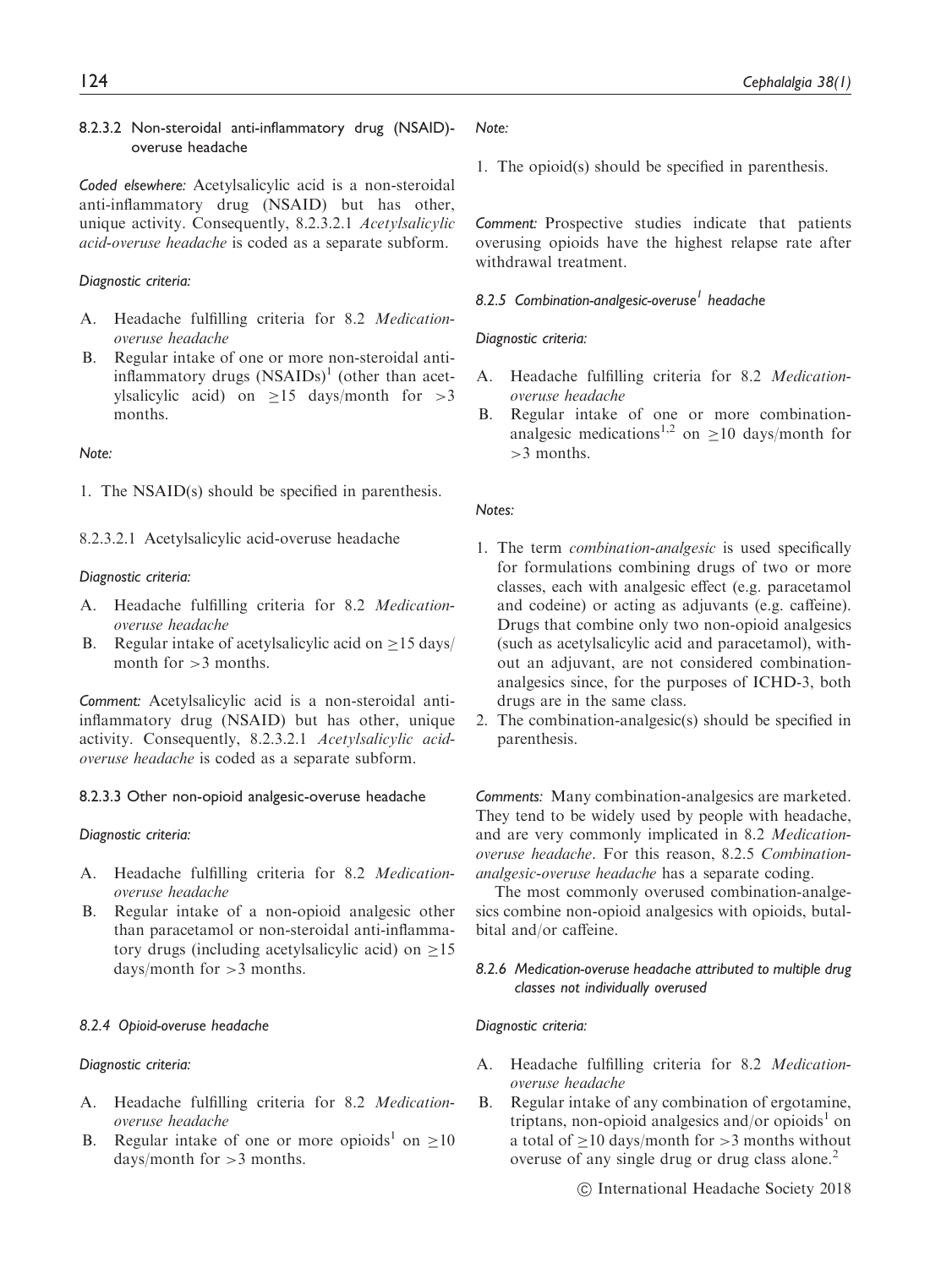Notes:

- 1. The drugs or drug classes should be specified in parenthesis.
- 2. Without overuse of any single drug or drug class alone means that criterion B has not been fulfilled for any of the specific subtypes 8.2.1–8.2.5.
- 8.2.7 Medication-overuse headache attributed to unspecified or unverified overuse of multiple drug classes

### Diagnostic criteria:

- A. Headache fulfilling criteria for 8.2 Medicationoveruse headache
- B. Both of the following:
	- 1. regular intake of any combination of ergotamine, triptans, non-opioid analgesics and/or opioids on  $\geq$ 10 days/month for  $>$ 3 months
	- 2. the identity, quantity and/or pattern of use or overuse of these classes of drug cannot be reliably established.

Comment: Patients who are clearly overusing multiple medications for acute or symptomatic treatment of headache, but cannot give an accurate account of what, when or how much, are encountered not uncommonly. While a prospective diary record over several weeks might provide the information, it would also delay withdrawal which is clearly required.

## 8.2.8 Medication-overuse headache attributed to other medication

Diagnostic criteria:

- A. Headache fulfilling criteria for 8.2 Medicationoveruse headache
- B. Regular overuse, on  $\geq 10$  days/month for  $>3$ months, of one or more medications other than those described above, $\frac{1}{1}$  taken for acute or symptomatic treatment of headache.

### Note:

1. The medication(s) should be specified in parenthesis.

## 8.3 Headache attributed to substance withdrawal

Description: Headache following and caused by interruption in use of or exposure to a medication or other substance that has lasted for weeks or months.

! International Headache Society 2018

### 8.3.1 Caffeine-withdrawal headache

Description: Headache developing within 24 hours after regular consumption of caffeine in excess of 200 mg/day for more than two weeks, which has been interrupted. It resolves spontaneously within seven days in the absence of further consumption.

#### Diagnostic criteria:

- A. Headache fulfilling criterion C
- B. Caffeine consumption of  $>200$  mg/day for  $>2$ weeks, which has been interrupted or delayed
- C. Evidence of causation demonstrated by both of the following:
	- 1. headache has developed within 24 hours after last caffeine intake
	- 2. either or both of the following:
		- a) headache is relieved within one hour by intake of caffeine 100 mg
		- b) headache has resolved within seven days after total caffeine withdrawal
- D. Not better accounted for by another ICHD-3 diagnosis.

#### 8.3.2 Opioid-withdrawal headache

Description: Headache developing within 24 hours after daily consumption of opioid(s) for more than three months, which has been interrupted. It resolves spontaneously within seven days in the absence of further consumption.

#### Diagnostic criteria:

- A. Headache fulfilling criterion C
- B. Opioid intake daily for >3 months, which has been interrupted
- C. Evidence of causation demonstrated by both of the following:
	- 1. headache has developed within 24 hours after last opioid intake
	- 2. headache has resolved within seven days after total opioid withdrawal
- D. Not better accounted for by another ICHD-3 diagnosis.

#### 8.3.3 Oestrogen-withdrawal headache

Description: Headache or migraine developing within five days after daily consumption of exogenous oestrogen for three weeks or longer, which has been interrupted (usually during the pill-free interval of combined oral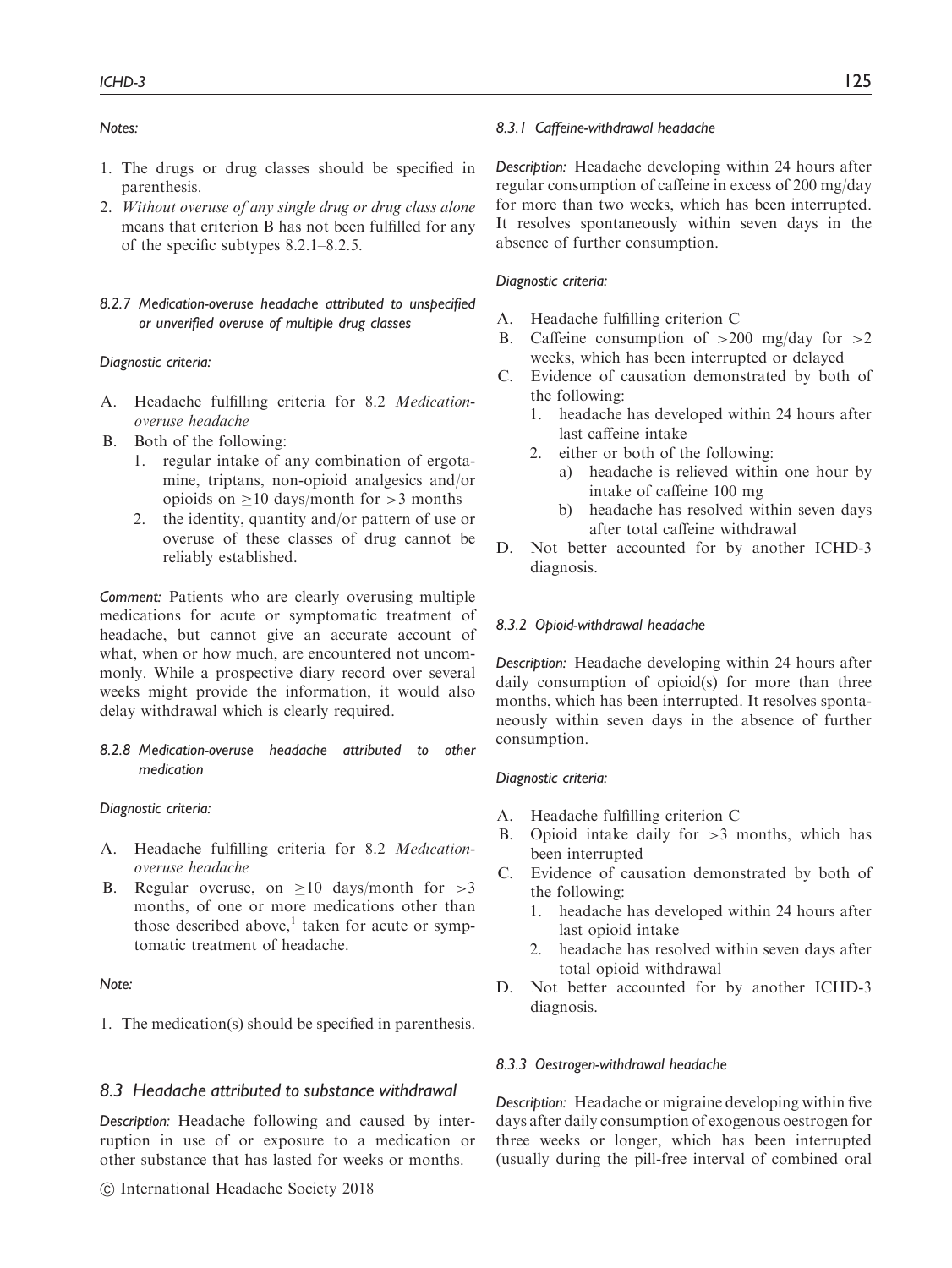contraception or following a course of replacement or supplementary oestrogen). It resolves spontaneously within three days in the absence of further consumption.

### Diagnostic criteria:

- A. Headache or migraine fulfilling criterion C
- B. Daily use of exogenous oestrogen for  $\geq 3$  weeks, which has been interrupted
- C. Evidence of causation demonstrated by both of the following:
	- 1. headache or migraine has developed within five days after the last use of oestrogen
	- 2. headache or migraine has resolved within three days of its onset
- D. Not better accounted for by another ICHD-3 diagnosis.

Comment: Oestrogen-withdrawal following cessation of a course of exogenous oestrogens (such as during the pill-free interval of combined oral contraceptives or following a course of replacement or supplementary oestrogen) can induce headache and/or migraine.

## 8.3.4 Headache attributed to withdrawal from chronic use of other substance

Description: Headache following, and caused by, interruption in chronic use of or exposure to a medication or substance other than those described above.

### Diagnostic criteria:

- A. Headache fulfilling criterion C
- B. Daily intake of a substance other than those described above for  $>3$  months, which has been interrupted
- C. Evidence of causation demonstrated by both of the following:
	- 1. headache has developed in close temporal relation to withdrawal from use of the substance
	- 2. headache has resolved within three months after total withdrawal from use of the substance
- D. Not better accounted for by another ICHD-3 diagnosis.

Comments: It has been suggested, but without sufficient evidence, that withdrawal from chronic use of the following substances may cause headache: corticosteroids, tricyclic antidepressants, selective serotonin reuptake inhibitors (SSRIs), non-steroidal anti-inflammatory drugs (NSAIDs).

There may be other substances not yet recognized.

## **Bibliography**

# 8.1 Headache attributed to use of or exposure to a substance

- Altura BM, Altura BT and Gebrewold A. Alcohol induced spasm of cerebral blood vessels. J Ment Sci 2000; 104: 972–999.
- Ashina M, Bendtsen L, Jensen R, et al. Nitric oxideinduced headache in patients with chronic tensiontype headache. Brain 2000; 123: 1830–1837.
- Askmark H, Lundberg PO and Olsson S. Drug related headache. Headache 1989; 29: 441–444.
- Beck HG, Schulze WH and Suter GM. Carbon monoxide—a domestic hazard. JAMA 1940; 115: 1.
- Birk S, Kruuse C, Petersen KA, et al. The headacheinducing effect of cilostazol in human volunteers. Cephalalgia 2006; 26: 1304–1309.
- Bonnet GF and Nepveux P. Migraine due to tyramine. Sem Hop 1971; 47: 2441–2445.
- Brewerton TD, Murphy DL, Lesem MD, et al. Headache responses following m-chlorophenylpiperazine in bulimics and controls. Headache 1992; 32: 217–222.
- Cleophas TJ, Niemeyer MG, van der Wall EE, et al. Nitrate-induced headache in patients with stable angina pectoris: beneficial effect of starting on a low dose. Angiology 1996; 47: 679–685.
- Cregler LL and Mark H. Medical complications of cocaine abuse. N Engl J Med 1986; 315: 1495–1501.
- De Marinis M, Janiri L and Agnoli A. Headache in the use and withdrawal of opiates and other associated substances of abuse. Headache 1991; 31: 159–163.
- Dhopesh V, Maany I and Herring C. The relationship of cocaine to headache in polysubstance abusers. Headache 1991; 31: 17–19.
- Dhuna A, Pascual-Leone A and Belgrade M. Cocainerelated vascular headaches. J Neurol Neurosurg Psychiatr 1991; 54: 803–806.
- Ekbom K. Nitroglycerin as a provocative agent in cluster headache. Arch Neurol 1968; 19: 487–493.
- El-Mallakh RS. Marijuana and migraine. Headache 1987; 27: 442–443.
- El-Mallakh RS, Kranzler HR and Kamanitz JR. Headaches and psychoactive substance use. Headache 1991; 31: 584–587.
- Fanciullacci M, Alessandri M, Figini M, et al. Increase in plasma calcitonin gene-related peptide from the extracerebral circulation during nitroglycerin-induced cluster headache attack. Pain 1995; 60: 119–123.
- Forbes HS, Cobb S and Fremont-Smith F. Cerebral edema and headache following carbon monoxide asphyxia. Arch Neurol Psychiatry 1924; 11: 164.
- Ghose K and Carrol JD. Mechanisms of tyramineinduced migraine: similarities with dopamine and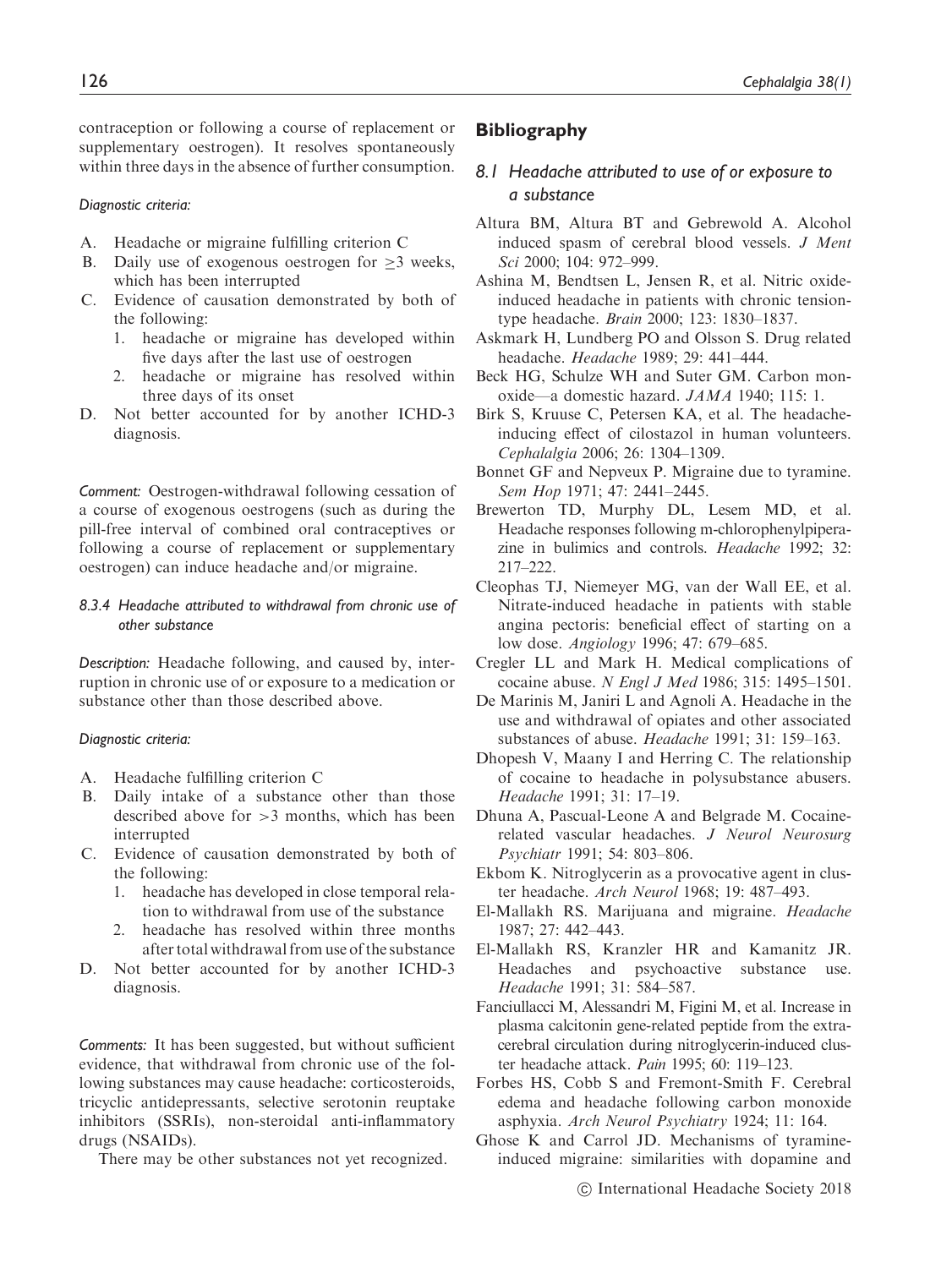interactions with disulfiram and propranolol. Neuropsychiobiol 1984; 12: 122–126.

- Iversen HK, Nielsen TM, Olesen J, et al. Intravenous nitroglycerin as an experimental model of vascular headache. Basic characteristics. Pain 1989; 38: 17–24.
- Krabbe AA and Olesen J. Headache provocation by continuous intravenous infusion of histamine, clinical results and receptor mechanisms. Pain 1980; 8: 253–259.
- Kruuse C, Jacobsen TB, Lassen LH, et al. Dipyridamole dilates large cerebral arteries concomitant to headache induction in healthy subjects. J Cereb Blood Flow Metab 2000; 20: 1372–1379.
- Kruuse C, Thomsen LL, Birk S, et al. Migraine can be induced by sildenafil without changes in middle cerebral artery diameter. Brain 2003; 126: 241–247.
- Kruuse C, Thomsen LL, Jacobsen TB, et al. The phosphodiesterase 5 inhibitor sildenafil has no effect on cerebral blood flow or blood velocity, but nevertheless induces headache in healthy subjects. J Cereb Blood Flow Metab 2002; 22: 1124–1131.
- Lassen LH, Thomsen LL and Olesen J. Histamine induces migraine via the H receptor. Support for the NO-hypothesis of migraine. Neuroreport 1995; 6: 1475–1479.
- Leon AS, Hunninghake DB, Bell C, et al. Safety of long-term doses of aspartame. Arch Intern Med 1989; 149: 2318–2324.
- Leone M, Attanasio A, Croci D, et al. The serotonergic agent m-chlorophenylpiperazine induced migraine attacks: a controlled study. Neurology 2000; 55: 136–139.
- Lichten E, Lichten J, Whitty A, et al. The confirmation of a biochemical marker for women's hormonal migraine: the depo-oestradiol challenge test. Headache 1996; 36: 367–371.
- Lipton RB, Kwong CM and Solomon S. Headaches in hospitalized cocaine users. Headache 1989; 29: 225– 228.
- Magos AL, Brewster E, Singh R, et al. The effects of norethisterone in postmenopausal women on oestrogen replacement therapy: a model for the premenstrual syndrome. Br J Obstet Gynaecol 1986; 93: 1290–1296.
- Murphree AB, Greenberg LA and Carrol RB. Neuropharmacologic effects of substances other than ethanol in alcoholic beverages. Fed Proc 1967; 26: 1468–1473.
- Nappi RE, Cagnacci A, Granella F, et al. Course of primary headaches during hormone replacement therapy. Maturitas 2001; 38: 157–163.
- Pepe G, Castelli M, Nazerian P, et al. Delayed neuropsychological sequelae after carbon monoxide poisoning: predictive risk factors in the Emergency

Department. A retrospective study. Scand J Trauma Resusc Emerg Med 2011; 19: 16. Schiffmann SS, Buckley CE, Sampson HA, et al.

- Aspartame and susceptibility to headache. N Engl J Med 1987; 317: 1181–1185.
- Sicuteri F, Bene ED, Poggioni M, et al. Unmasking latent dysnociception in healthy subjects. Headache 1987; 27: 180–185.
- Thomsen LL, Kruse C, Iversen HK, et al. A nitric oxide donor triggers genuine migraine attacks. Eur J Neurol 1994; 1: 71–80.

## 8.2 Medication-overuse headache (MOH)

- Aaseth K, Grande RB, Benth JS, et al. 3-Year followup of secondary chronic headaches. The Akershus study of chronic headache. Eur J Pain 2011; 15: 186–192.
- Ala-Hurula V, Myllyla V, Hokkanen E, et al. Tolfenamic acid and ergotamine abuse. Headache 1981; 21: 240–242.
- Andersson PG. Ergotamine headache. Headache 1975; 15: 118–121.
- Bigal ME, Rapoport AM, Sheftell FD, et al. Transformed migraine and medication overuse in a tertiary headache centre — clinical characteristics and treatment outcomes. Cephalalgia 2004; 24: 483– 490.
- Diener HC, Dichgans J, Scholz E, et al. Analgesicinduced chronic headache: long-term results of withdrawal therapy. J Neurol 1989; 236: 9–14.
- Evers S, Gralow I, Bauer B, et al. Sumatriptan and ergotamine overuse and drug-induced headache: a clinicoepidemiologic study. Clin Neuropharmacol 1999; 22: 201–206.
- Find NL, Terlizzi R, Munksgaard SB, et al.; COMOESTAS Consortium. Medication overuse headache in Europe and Latin America: general demographic and clinical characteristics, referral pathways and national distribution of painkillers in a descriptive, multinational, multicenter study. J Headache Pain 2016; 17: 20.
- Fritsche G, Frettlöh J, Hüppe M, et al. Prevention of medication overuse in patients with migraine. Pain 2010; 151: 404–413.
- Gaist D, Hallas J, Sindrup SH, et al. Is overuse of sumatriptan a problem? A population-based study. Eur J Clin Pharmacol 1996; 50: 161–165.
- Gaist D, Tsiropoulus I, Sindrup SH, et al. Inappropriate use of sumatriptan: population based register and interview study. BMJ 1998; 316: 1352–1353.
- Gossop M, Darke S, Griffiths P, et al. The Severity of Dependence Scale (SDS): psychometric properties of the SDS in English and Australian samples of

<sup>!</sup> International Headache Society 2018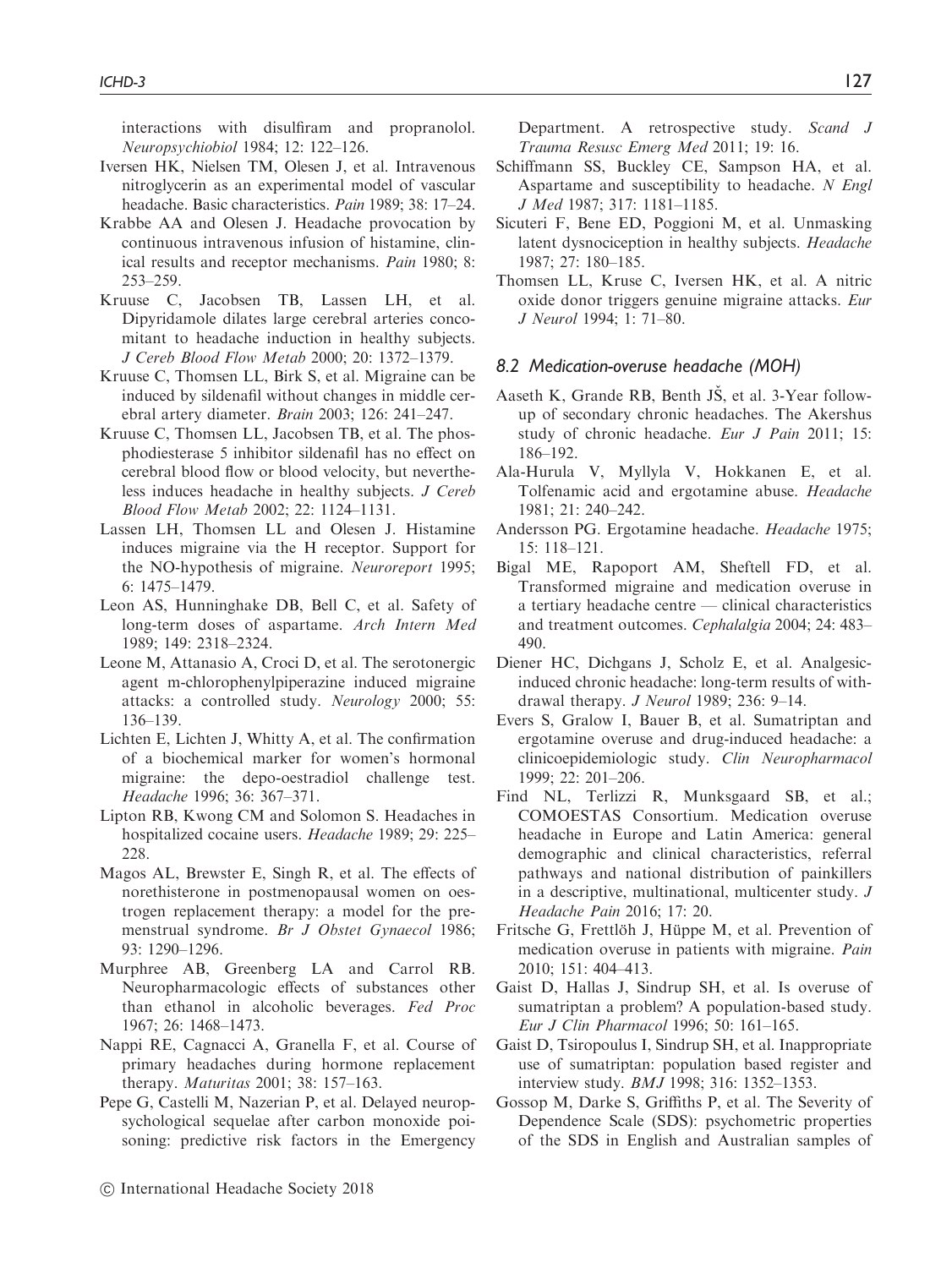heroin, cocaine and amphetamine users. Addiction 1995; 90: 607–614.

- Grande RB, Aaseth K, Benth JS, et al. Reduction in medication-overuse headache after short information. The Akershus study of chronic headache. Eur J Neurol 2011; 18: 129–137.
- Grande RB, Aaseth K, Šaltyte Benth J, et al. The Severity of Dependence Scale detects people with medication overuse: the Akershus study of chronic headache. J Neurol Neurosurg Psychiatry 2009; 80: 784–789.
- Hering R and Steiner TJ. Abrupt outpatient withdrawal from medication in analgesic-abusing migraineurs. Lancet 1991; 337: 1442–1443.
- Katsarava Z, Fritsche G, Muessig M, et al. Clinical features of withdrawal headache following overuse of triptans and other headache drugs. Neurology 2001; 57: 1694–1698.
- Kaube H, May A, Diener HC, et al. Sumatriptan misuse in daily chronic headache. BMJ 1994; 308: 1573.
- Kristoffersen ES, Straand J, Vetvik KG, et al. Brief intervention for medication-overuse headache in primary care. The BIMOH study: a double-blind pragmatic cluster randomised parallel controlled trial. J Neurol Neurosurg Psychiatry 2015; 86: 505– 512.
- Kristoffersen ES, Straand J, Vetvik KG, et al. Brief intervention by general practitioners for medication-overuse headache, follow-up after 6 months: a pragmatic cluster-randomised controlled trial. J Neurol 2016; 263: 344–353.
- Limmroth V, Katsarava Z, Fritsche G, et al. Headache after frequent use of new 5-HT agonists zolmitriptan and naratriptan. Lancet 1999; 353: 378.
- Limmroth V, Katsarava Z, Fritsche G, et al. Features of medication overuse headache following overuse of different acute headache drugs. Neurology 2002; 59: 1011–1014.
- Lundqvist C, Grande RB, Aaseth K, et al. Dependence scores predict prognosis of medication overuse headache: a prospective cohort from the Akershus study of chronic headache. Pain 2012; 153: 682–686.
- Nicolodi M, Del Bianco PL and Sicuteri F. The way to serotonergic use and abuse in migraine. Int J Clin Pharmacol Res 1997; 17: 79–84.
- Rapoport A, Stang P, Gutterman DL, et al. Analgesic rebound headache in clinical practice: data from a physician survey. Headache 1996; 36: 14–19.
- Schnider P, Aull S, Baumgartner C, et al. Long-term outcome of patients with headache and drug abuse after inpatient withdrawal: five-year followup. Cephalalgia 1996; 16: 481–485.
- Schnider P, Aull S and Feucht M. Use and abuse of analgesics in tension-type headache. Cephalalgia 1994; 14: 162–167.
- Seller EM, Busto UE, Kaplan HL, et al. Comparative abuse liability of codeine and naratriptan. Clin Pharmacol Ther 1998; 63: 121.
- Tfelt-Hansen P and Krabbe AA. Ergotamine. Do patients benefit from withdrawal? Cephalalgia 1981; 1: 29–32.

## 8.3 Headache attributed to substance withdrawal

- Abbott PJ. Caffeine: a toxicological overview. Med J Aust 1986; 145: 518–521.
- Epstein MT, Hockaday JM and Hockaday TDR. Migraine and reproductive hormones through the menstrual cycle. Lancet 1975; i: 543–548.
- Laska EM, Sunshine A, Mueller F, et al. Caffeine as an analgesic adjuvant. JAMA 1984; 251: 1711–1718.
- Lichten E, Lichten J, Whitty A, et al. The confirmation of a biochemical marker for women's hormonal migraine: the depo-oestradiol challenge test. Headache 1996; 36: 367–371.
- Silverman K, Evans SM, Strain EC, et al. Withdrawal syndrome after the double-blind cessation of caffeine consumption. N Engl J Med 1992; 327: 1109– 1114.
- Somerville BW. The role of progesterone in menstrual migraine. Neurology 1971; 21: 853–859.
- Somerville BW. The role of estradiol withdrawal in the etiology of menstrual migraine. Neurology 1972; 22: 355–365.
- Somerville BW. Estrogen-withdrawal migraine. I. Duration of exposure required and attempted prophylaxis by premenstrual estrogen administration. Neurology 1975; 25: 239–244.
- Somerville BW. Estrogen-withdrawal migraine. II. Attempted prophylaxis by continuous estradiol administration. Neurology 1975; 25: 245–250.
- Van Dusseldorp M and Katan MB. Headache caused by caffeine withdrawal among moderate coffee drinkers switched from ordinary to decaffeinated coffee: a 12 week double blind trial. BMJ 1990; 300: 1558–1559.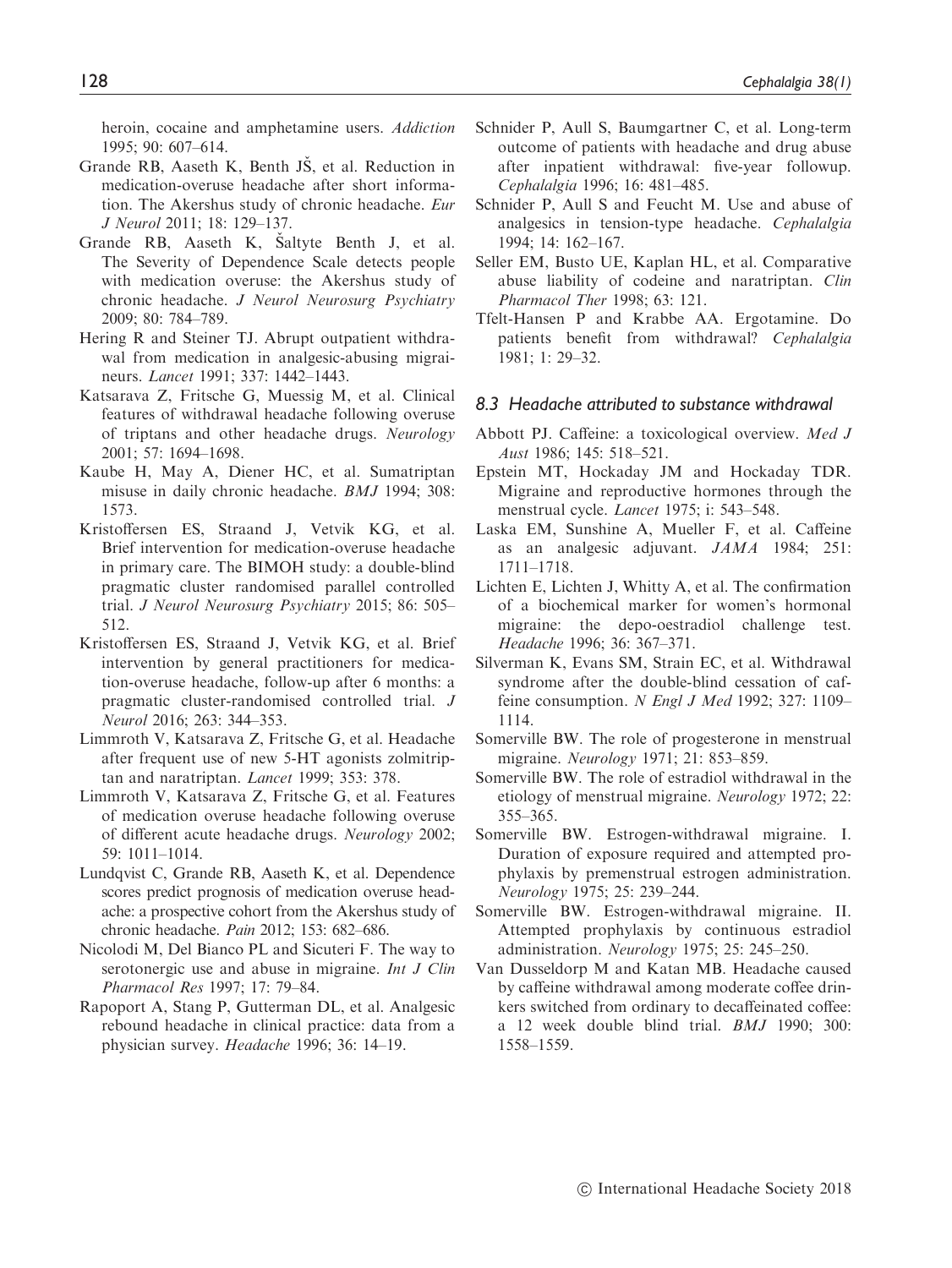# 9. Headache attributed to infection

- 9.1 Headache attributed to intracranial infection
	- 9.1.1 Headache attributed to bacterial meningitis or meningoencephalitis
		- 9.1.1.1 Acute headache attributed to bacterial meningitis or meningoencephalitis
		- 9.1.1.2 Chronic headache attributed to bacterial meningitis or meningoencephalitis
		- 9.1.1.3 Persistent headache attributed to past bacterial meningitis or meningoencephalitis
	- 9.1.2 Headache attributed to viral meningitis or encephalitis
		- 9.1.2.1 Headache attributed to viral meningitis
		- 9.1.2.2 Headache attributed to viral encephalitis
	- 9.1.3 Headache attributed to intracranial fungal or other parasitic infection
		- 9.1.3.1 Acute headache attributed to intracranial fungal or other parasitic infection
		- 9.1.3.2 Chronic headache attributed to intracranial fungal or other parasitic infection
- 9.1.4 Headache attributed to localized brain infection
- 9.2 Headache attributed to systemic infection
- 9.2.1 Headache attributed to systemic bacterial infection
	- 9.2.1.1 Acute headache attributed to systemic bacterial infection
	- 9.2.1.2 Chronic headache attributed to systemic bacterial infection
- 9.2.2 Headache attributed to systemic viral infection
	- 9.2.2.1 Acute headache attributed to systemic viral infection
	- 9.2.2.2 Chronic headache attributed to systemic viral infection
- 9.2.3 Headache attributed to other systemic infection
	- 9.2.3.1 Acute headache attributed to other systemic infection
	- 9.2.3.2 Chronic headache attributed to other systemic infection

## Coded elsewhere:

Headache disorders attributed to extracranial infections of the head (such as ear, eye and sinus infections) are coded as types or subtypes of 11. Headache or facial pain attributed to disorder of the cranium, neck, eyes, ears, nose, sinuses, teeth, mouth or other facial or cervical structure.

## General comments

The triad of headache, fever and nausea/vomiting is highly suggestive of 9. Headache attributed to infection. The probability is increased when lethargy or convulsions are also part of the clinical picture.

! International Headache Society 2018

Primary or secondary headache or both? The general rules for attribution to another disorder apply to 9. Headache attributed to infection.

- 1. When a new headache occurs for the first time in close temporal relation to an infection, it is coded as a secondary headache attributed to that infection. This remains true when the new headache has the characteristics of any of the primary headache disorders classified in Part One of ICHD-3.
- 2. When a pre-existing headache with the characteristics of a primary headache disorder becomes chronic, or is made significantly worse (usually meaning a twofold or greater increase in frequency and/or severity), in close temporal relation to an infection, both the initial headache diagnosis and a diagnosis of 9. Headache attributed to infection (or one of its types or subtypes) should be given, provided that there is good evidence that the disorder can cause headache.

Acute, chronic or persistent? 9. Headache attributed to infection is usually the consequence of active infection, resolving within three months of eradication of the infection. In some cases, depending on the pathogenic agent, the infection cannot be treated effectively and remains active. The headache in these cases may not abate because the cause remains present; after three months, both the infection and the headache are referred to as chronic.

In other, rarer cases, the infection resolves or is eradicated but the headache does not remit; after three months, such headache is termed persistent (in keeping with other secondary headaches).

Accordingly, acute and chronic subforms of headache attributed to active or recent infection have been defined, in some cases in contrast to persistent subforms of postinfectious headache (see, for example, 9.1.1.1 Acute headache attributed to bacterial meningitis or meningoencephalitis, 9.1.1.2 Chronic headache attributed to bacterial meningitis or meningoencephalitis and 9.1.1.3 Persistent headache attributed to past bacterial meningitis or meningoencephalitis). The purpose is to distinguish and keep separate two probably different causative mechanisms and two different management approaches.

## Introduction

Headache is a common accompaniment of systemic viral infections such as influenza. It is also common with sepsis. More rarely, it may accompany other systemic infections.

In intracranial infections, headache is usually the first and the most frequently encountered symptom. Occurrence of a new type of headache that is diffuse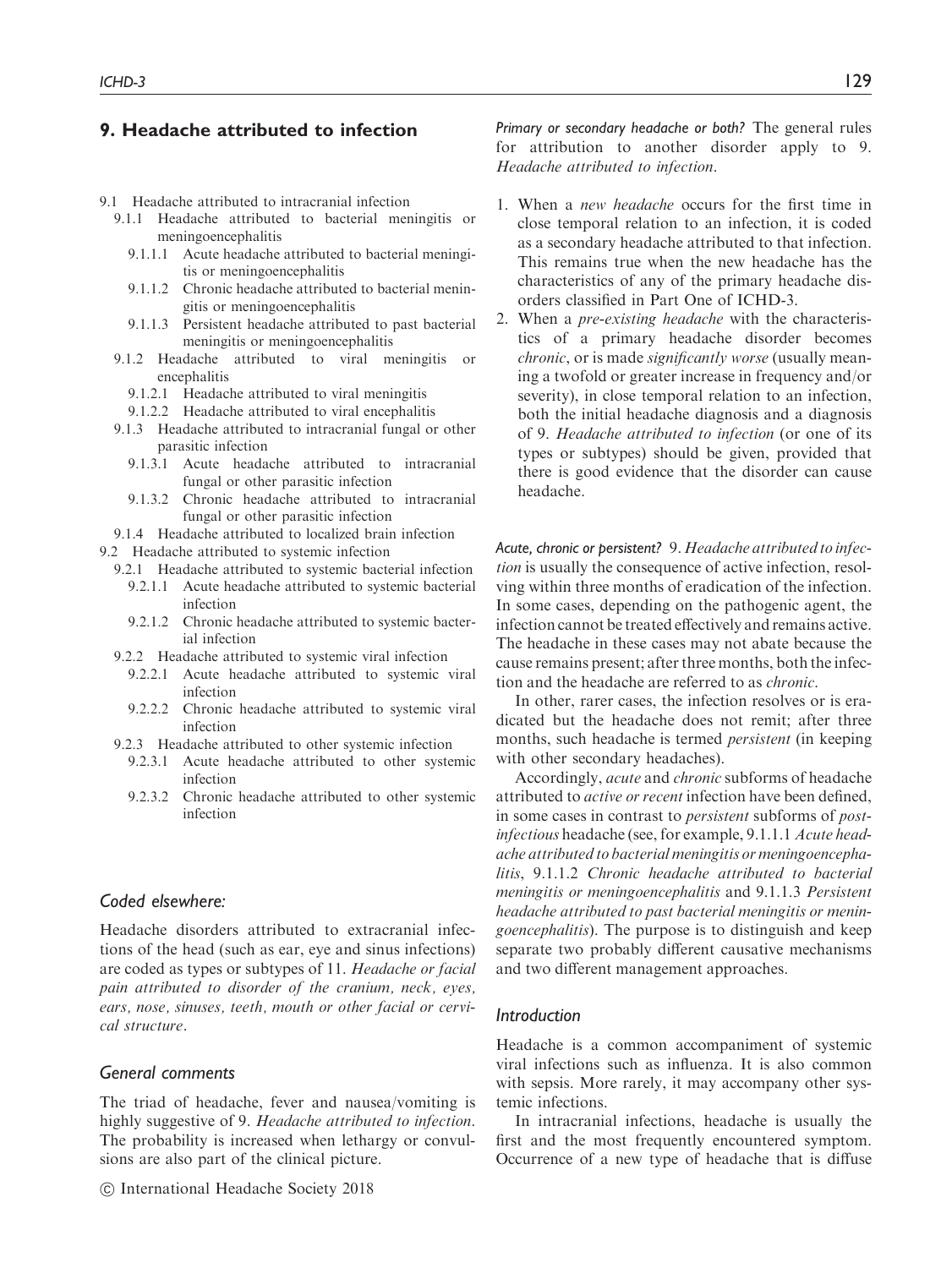and associated with focal neurological signs and/or altered mental state and a general feeling of illness and/or fever should direct attention towards an intracranial infection even in the absence of neck stiffness.

Unfortunately, there are no good prospective studies of the headaches associated with intracranial infection; when evidence is lacking, the diagnostic criteria for some of the subtypes of 9.1 Headache attributed to intracranial infection are at least partly reliant upon expert consensus, including the views of experts in neuroinfection.

The general criteria for this chapter, adhered to as far as possible, are as follows:

- A. Headache fulfilling criterion C
- B. An infection, or sequela of an infection, known to be able to cause headache has been diagnosed
- C. Evidence of causation demonstrated by at least two of the following:
	- 1. headache has developed in temporal relation to the onset of the infection
	- 2. either or both of the following:
		- a) headache has significantly worsened in parallel with worsening of the infection
		- b) headache has significantly improved or resolved in parallel with improvement in or resolution of the infection
	- 3. headache has characteristics typical for the infection
- D. Not better accounted for by another ICHD-3 diagnosis.

## 9.1 Headache attributed to intracranial infection

Description: Headache of variable duration, and in rare cases persistent, caused by intracranial bacterial, viral, fungal or other parasitic infection or by a sequela of any of these.

## 9.1.1 Headache attributed to bacterial meningitis or meningoencephalitis

Description: Headache of variable duration caused by bacterial meningitis or meningoencephalitis. It may develop in a context of mild flu-like symptoms. It is typically acute and associated with neck stiffness, nausea, fever and changes in mental state and/or other neurological symptoms and/or signs. In most cases it resolves once the infection has been eradicated, but rarely it becomes persistent.

### Diagnostic criteria:

A. Headache of any duration fulfilling criterion C

- B. Bacterial meningitis or meningoencephalitis has been diagnosed
- C. Evidence of causation demonstrated by at least two of the following:
	- 1. headache has developed in temporal relation to the onset of the bacterial meningitis or meningoencephalitis
	- 2. headache has significantly worsened in parallel with worsening of the bacterial meningitis or meningoencephalitis
	- 3. headache has significantly improved in parallel with improvement in the bacterial meningitis or meningoencephalitis
	- 4. headache is either or both of the following:
		- a) holocranial
		- b) located in the nuchal area and associated with neck stiffness
- D. Not better accounted for by another ICHD-3 diagnosis.

Comments: Headache is the commonest and may be the first symptom of these infections. 9.1.1 Headache attributed to bacterial meningitis or meningoencephalitis should be suspected whenever headache is associated with fever, altered mental state (including reduced vigilance), focal neurological deficits or generalized seizures. In the case of encephalitis, associated deficits include disturbances of speech or hearing, double vision, loss of sensation in some parts of the body, muscle weakness, partial paralysis in the arms and legs, hallucinations, personality changes, impaired judgement, loss of consciousness, sudden severe dementia and/or memory loss.

Nevertheless, in most cases of intracranial bacterial infection it is extremely difficult to distinguish involvement purely of the meninges from involvement purely of the encephalon. Furthermore, this distinction does not lead to different approaches to evaluation or choice of treatment. Therefore, headache attributed to bacterial meningitis and headache attributed to bacterial encephalitis are included in a single entity of 9.1.1 Headache attributed to bacterial meningitis or meningoencephalitis.

A variety of bacteria may cause meningitis and/or encephalitis, including Streptococcus pneumoniae, Neisseria meningitidis and Listeria monocytogenes. The immunologic background is very important because immunosuppression (due to HIV or post-transplant or other chronic immunodepressant treatments) influences susceptibility and clinical and biological profiles.

Direct stimulation of the sensory terminals located in the meninges by the bacterial infection causes the onset of headache. Bacterial products (toxins), mediators of inflammation such as bradykinin, prostaglandins and cytokines and other agents released by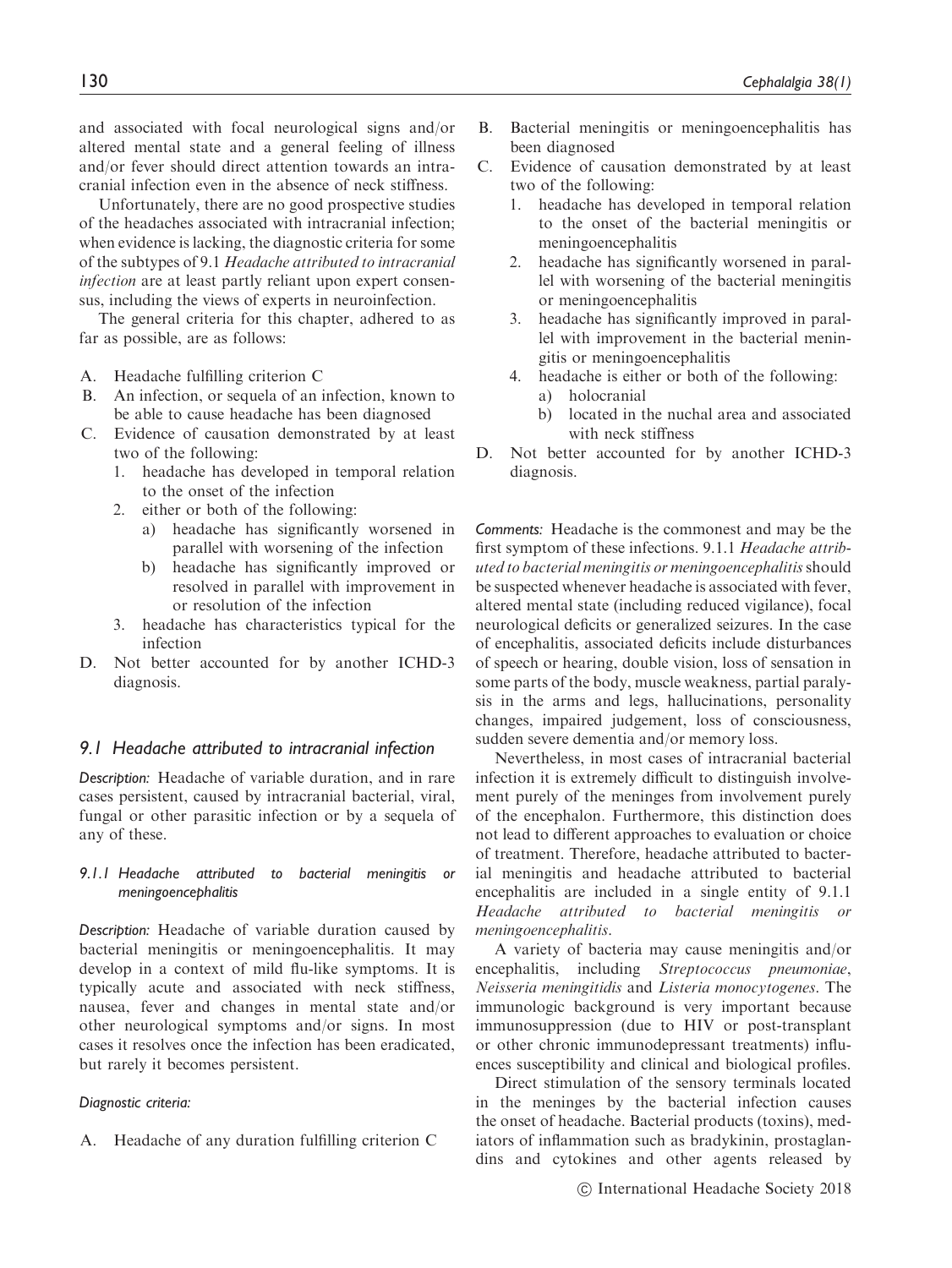inflammation not only directly cause pain but also induce pain sensitization and neuropeptide release. In the case of encephalitis, increased intracranial pressure may also play a role in causing headache.

In most cases, headache remits with resolution of the infection. However, the infection may remain active for months, leading to chronic headache. In a minority of cases, headache persists for more than three months after resolution of the causative infection. Three separate subforms of 9.1.1 Headache attributed to bacterial meningitis or meningoencephalitis are therefore described below because pathophysiology and treatment are different depending on whether the infection has been completely eradicated or remains active.

## 9.1.1.1 Acute headache attributed to bacterial meningitis or meningoencephalitis

#### Diagnostic criteria:

- A. Headache fulfilling criteria for 9.1.1 Headache attributed to bacterial meningitis or meningoencephalitis, and criterion B below
- B. Headache has been present for  $\lt$ 3 months.

### 9.1.1.2 Chronic headache attributed to bacterial meningitis or meningoencephalitis

#### Diagnostic criteria:

- A. Headache fulfilling criteria for 9.1.1 Headache attributed to bacterial meningitis or meningoencephalitis, and criterion C below
- B. Bacterial meningitis or meningoencephalitis remains active<sup>1</sup> or has resolved within the last three months
- C. Headache has been present for >3 months.

#### Note:

1. Demonstrated by MRI focal or multifocal contrast enhancement and/or persistence of cerebrospinal fluid (CSF) pleocytosis with or without evidence of blood–brain barrier damage.

## 9.1.1.3 Persistent headache attributed to past bacterial meningitis or meningoencephalitis

### Diagnostic criteria:

- A. Headache previously fulfilling criteria for 9.1.1 Headache attributed to bacterial meningitis or meningoencephalitis, and fulfilling criterion C below
- ! International Headache Society 2018
- B. Bacterial meningitis or meningoencephalitis has resolved
- C. Headache has persisted for  $>3$  months after resolution of the bacterial meningitis meningoencephalitis
- D. Not better accounted for by another ICHD-3 diagnosis.

### 9.1.2 Headache attributed to viral meningitis or encephalitis

Description: Headache caused by viral meningitis or encephalitis, typically with neck stiffness and fever and variably associated, according to the extent of the infection, with neurological symptoms and/or signs including changes in mental state.

### Diagnostic criteria:

- A. Any headache fulfilling criterion C
- B. Viral meningitis or encephalitis has been diagnosed
- C. Evidence of causation demonstrated by at least two of the following:
	- 1. headache has developed in temporal relation to the onset of the viral meningitis or encephalitis
	- 2. headache has significantly worsened in parallel with worsening of the viral meningitis or encephalitis
	- 3. headache has significantly improved in parallel with improvement in the viral meningitis or encephalitis
	- 4. headache is either or both of the following:
		- a) holocranial
		- b) located in the nuchal area and associated with neck stiffness
- D. Not better accounted for by another ICHD-3 diagnosis.

Comments: 9.1.2 Headache attributed to viral meningitis or encephalitis should be suspected whenever headache is associated with fever, neck stiffness, light sensitivity and nausea and/or vomiting.

While enteroviruses account for most cases of 9.1.2 Headache attributed to viral meningitis or encephalitis, a variety of other viral agentsmay also be responsible: arbovirus, poliovirus, echovirus, coxsackievirus, herpes simplex, varicella zoster, adenovirus, mumps and others. Cerebrospinal fluid (CSF) polymerase chain reaction (PCR) gives the specific diagnosis in the majority of cases. A positive CSF PCR for herpes simplex virus (HSV) types 1 or 2 and serology for HSV-1 and -2 DNA presume the diagnosis of herpes simplex encephalitis. In some cases, CSF PCR is positive for human herpes virus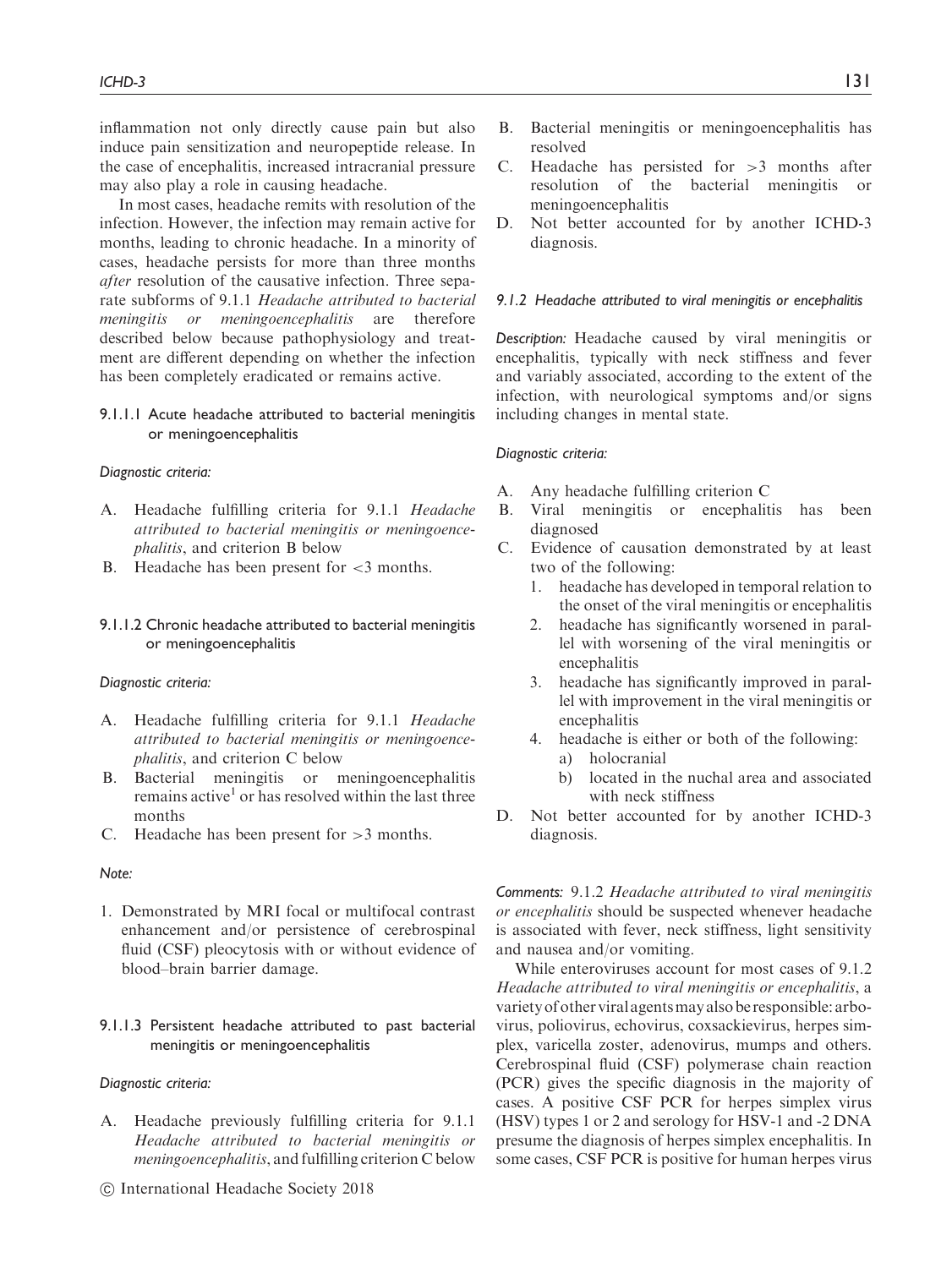(HHV) types 6 or 7. It has been documented that PCR sensitivity is reduced by more than half when the test is performed one week after the onset of the symptoms, causing false negatives. When PCR performed after one week is negative, the diagnosis can be made on the basis of an altered CSF/blood antibody ratio.

As with intracranial bacterial infection, it may be difficult in a viral infection to distinguish involvement purely of the meninges from involvement purely of the encephalon. The distinction is nonetheless important to make and maintain because the two conditions differ prognostically, the expectation being worse with encephalitic involvement. For this reason, separate criteria are given for 9.1.2.1 Headache attributed to viral meningitis and 9.1.2.2 Headache attributed to viral encephalitis.

Also at variance from 9.1.1 Headache attributed to bacterial meningitis or meningoencephalitis, a persistent post-infectious subform of 9.1.2 Headache attributed to viral meningitis or encephalitis is not supported by evidence and has not, therefore, been contemplated.

9.1.2.1 Headache attributed to viral meningitis

## Diagnostic criteria:

- A. Headache fulfilling criteria for 9.1.2 Headache attributed to viral meningitis or encephalitis
- B. Neuroimaging shows enhancement of the leptomeninges exclusively.

## 9.1.2.2 Headache attributed to viral encephalitis

### Diagnostic criteria:

- A. Headache fulfilling criteria for 9.1.2 Headache attributed to viral meningitis or encephalitis
- B. Either or both of the following:
	- 1. neuroimaging shows diffuse or multifocal brain oedema $<sup>1</sup>$ </sup>
	- 2. at least one of the following:
		- a) altered mental state
		- b) focal neurological deficits
		- c) seizures.

### Note:

1. There may also be associated leptomeningeal enhancement.

Comments: Pain is usually diffuse, with the focus in frontal and/or retro-orbital areas, severe or extremely severe and throbbing or pressing in nature.

9.1.2.2 Headache attributed to viral encephalitis should be suspected whenever headache is associated with altered mental state (including impaired vigilance), focal neurological deficits and/or seizures. Other commonly associated neurological deficits are disturbances of speech or hearing, double vision, loss of sensation in some parts of the body, muscle weakness, partial paralysis in the arms and legs, ataxia, hallucinations, personality changes, loss of consciousness and/or memory loss.

## 9.1.3 Headache attributed to intracranial fungal or other parasitic infection

Description: Headache of variable duration caused by intracranial fungal or other parasitic infection. It is usually observed in a context of congenital or acquired immunosuppression. In most cases it resolves once the infection has been eradicated; rarely it becomes persistent.

### Diagnostic criteria:

- A. Any headache fulfilling criterion C
- B. Intracranial fungal or other parasitic infection has been diagnosed
- C. Evidence of causation demonstrated by at least two of the following:
	- 1. headache has developed in temporal relation to the onset of the intracranial fungal or other parasitic infection
	- 2. headache has significantly worsened in parallel with worsening of the intracranial fungal or other parasitic infection
	- 3. headache has significantly improved in parallel with improvement in the intracranial fungal or other parasitic infection
	- 4. headache develops progressively, $\frac{1}{1}$  and is either or both of the following:
		- a) holocranial
		- b) located in the nuchal area and associated with neck stiffness
- D. Not better accounted for by another ICHD-3 diagnosis.<sup>2</sup>

### Notes:

- 1. The clinical symptoms tend to evolve over weeks, in parallel with the level of immunosuppression.
- 2. Early diagnosis is best made by CT or MRI.

Comments: 9.1.3 Headache attributed to intracranial fungal or other parasitic infection should be suspected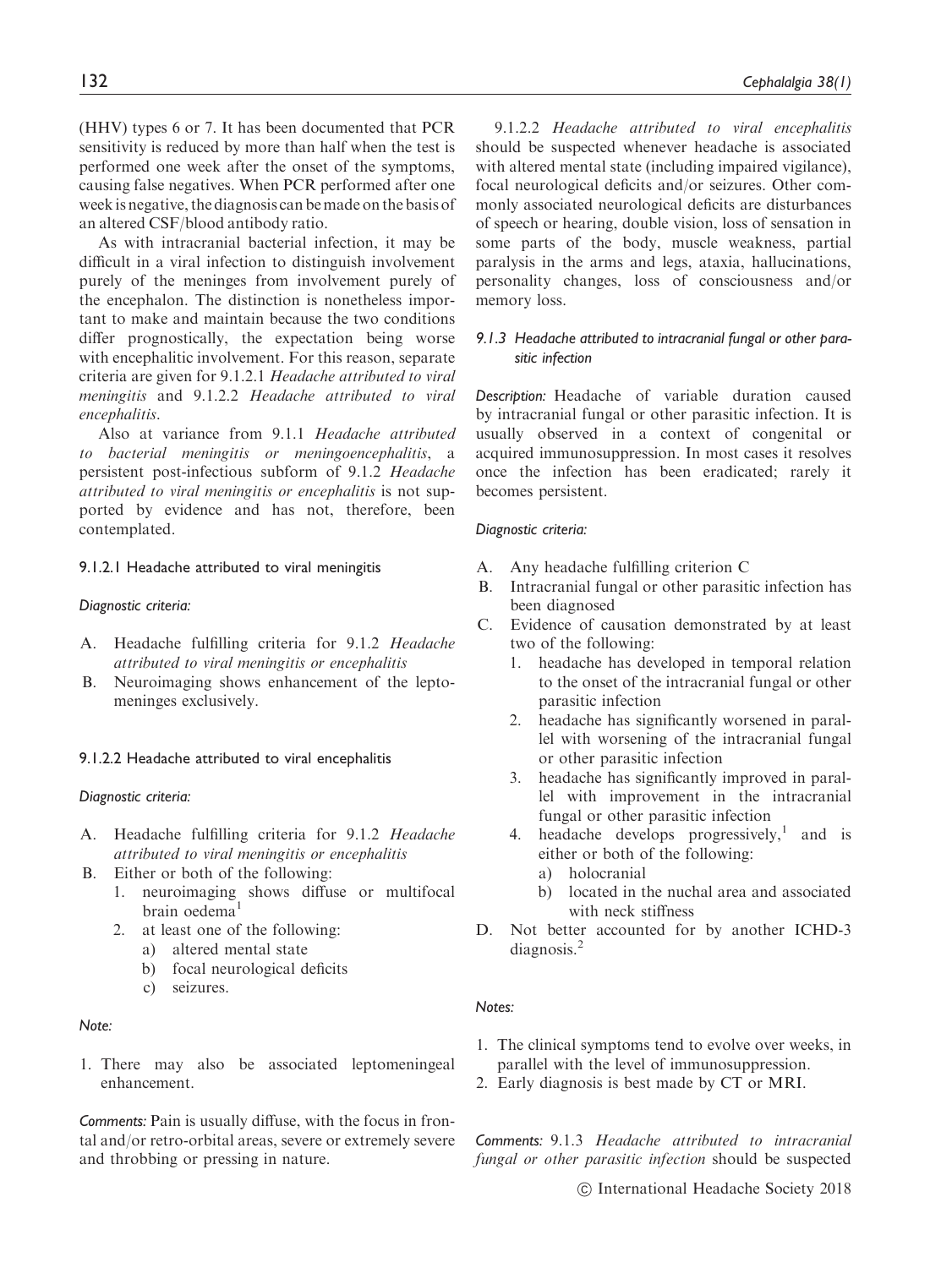whenever headache in a person who is immunocompromised is associated with fever, a progressively altered mental state (including impaired vigilance) and/or multiple focal neurological deficits of increasing severity, and neuroimaging shows enhancement of the leptomeninges and/or diffuse brain oedema.

Fungi that may cause meningitis and/or encephalitis include Candida, Aspergillus and Cryptococcus neoformans; parasites include toxoplasma. Besides cerebrospinal fluid (CSF) culture and CSF PCR investigations, other tests on CSF and blood include direct (cytological detection, microscopic visualization, culture and identification of fungal elements in the biological materials under observation) and indirect detection of the pathogen (identification of an antigen or another element of the capsule). In the case of aspergillosis, the galattomannan antigen can be detected in biological fluids (serum, bronchoalveolar washing liquid or CSF). In other systemic fungal infections, serum 1,3-b-D-glucan may be diagnostically helpful. The India ink test enables staining of the capsule of cryptococcus.

Fungal and parasitic infections of the meninges or encephalon are almost exclusively observed in immunodepressed patients or old people. More specifically, the following groups are at risk:

- 1) people with significant neutropaenia  $\left( < 500 \right)$  neutro $phils/mm^3)$
- 2) people who have undergone allogenic graft of stem cells
- 3) people undergoing chronic steroid therapy (prednisone 0.3 mg/kg/day or equivalent for more than three weeks)
- 4) people with ongoing or recent (within the previous 90 days) treatment with immunosuppressor drugs (cyclosporine, TNF blockers, monoclonal antibodies, analogues of nucleosides)
- 5) people with severe hereditary immunodeficiency.

A persistent post-infectious subform of 9.1.3 Headache attributed to intracranial fungal or other parasitic infection occurs but is not well documented in the literature; it appears only in the Appendix as A9.1.3.3 Persistent headache attributed to past intracranial fungal or other parasitic infection.

## 9.1.3.1 Acute headache attributed to intracranial fungal or other parasitic infection

#### Diagnostic criteria:

- A. Headache fulfilling criteria for 9.1.3 Headache attributed to intracranial fungal or other parasitic infection, and criterion B below
- B. Headache has been present for <3 months.
- ! International Headache Society 2018

## 9.1.3.2 Chronic headache attributed to intracranial fungal or other parasitic infection

#### Diagnostic criteria:

- A. Headache fulfilling criteria for 9.1.3 Headache attributed to intracranial fungal or other parasitic infection, and criterion B below
- B. Headache has been present for  $>3$  months.

### 9.1.4 Headache attributed to localized brain infection

Description: Headache caused by brain abscess, subdural empyema, infectious granuloma or other localized infective lesion, usually associated with fever, focal neurological deficit(s) and/or altered mental state (including impaired vigilance).

- A. Any headache fulfilling criterion C
- B. A localized brain infection has been demonstrated by neuroimaging and/or specimen analysis
- C. Evidence of causation demonstrated by at least two of the following:
	- 1. headache has developed in temporal relation to development of the localized brain infection, or led to its discovery
	- 2. headache has significantly worsened in parallel with deterioration of the localized brain infection shown by either of the following:
		- a) worsening of other symptoms and/or clinical signs arising from the localized brain infection
		- b) evidence of enlargement (or rupture, in the case of brain abscess) of the localized brain infection
	- 3. headache has significantly improved in parallel with improvement in the localized brain infection
	- 4. headache has at least one of the following four characteristics:
		- a) intensity increasing gradually, over several hours or days, to moderate or severe
		- b) aggravated by straining or other Valsalva manœuvre
		- c) accompanied by fever, nausea and/or vomiting
		- d) unilateral, and ipsilateral to the localized brain infection
- D. Not better accounted for by another ICHD-3 diagnosis.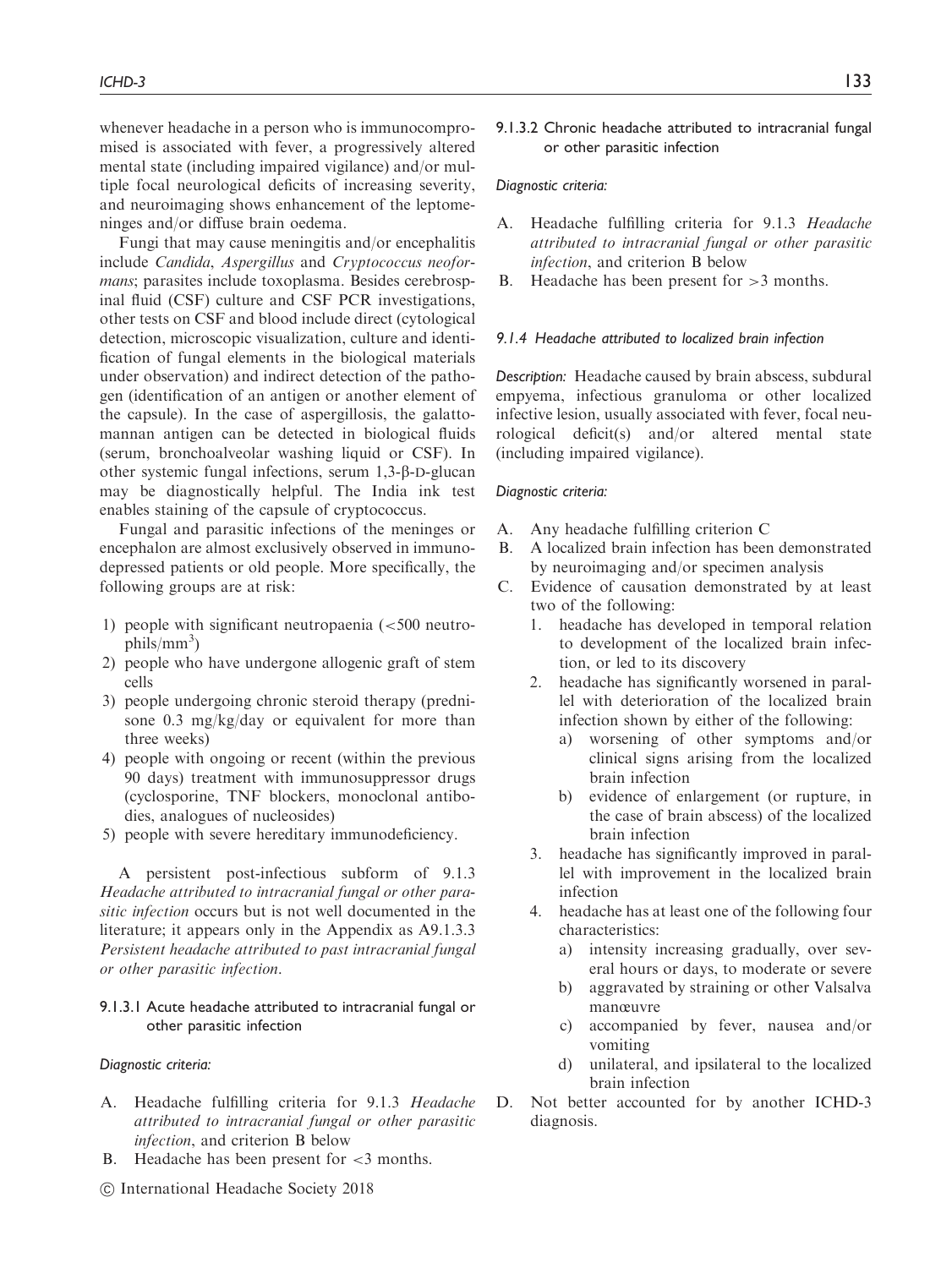Comments: Brain abscesses are usually caused by anaerobic or, sometimes, mixed bacteria, often including anaerobic streptococci or bacteroides. Staphylococci are common after cranial trauma, neurosurgery, or endocarditis. Enterobacteria are common in chronic ear infections. Fungi (e.g. Aspergillus) and protozoa (e.g. Toxoplasma gondii, particularly in HIV-infected patients) can cause abscesses.

Subdural empyema is often secondary to sinusitis or otitis media. It may also be a complication of meningitis.

Brain granulomas have been associated with cystercosis, sarcoidosis, toxoplasmosis and aspergillosis.

The mechanisms causing 9.1.4 Headache attributed to localized brain infection include direct compression, irritation of the meningeal and/or arterial structures, increased intracranial pressure and fever. Headache attributed to subdural empyema is particularly associated with fever and symptoms and/or clinical signs of meningeal irritation and increased intracranial pressure.

## 9.2 Headache attributed to systemic infection

Coded elsewhere: Headache attributed to meningitis or encephalitis accompanying systemic infection should be coded accordingly under 9.1 Headache attributed to intracranial infection.

Description: Headache of variable duration caused by systemic infection, usually accompanied by other symptoms and/or clinical signs of the infection.

Comments: Headache in systemic infections is usually a relatively inconspicuous symptom, and diagnostically unhelpful. These conditions are mostly dominated by fever, general malaise and other systemic symptoms. Nevertheless, some systemic infections, particularly influenza, have headache as a prominent symptom along with fever and others. When systemic infection is accompanied by meningitis or encephalitis, any headache attributed to the infection should be coded to these disorders as a subtype or subform of 9.1 Headache attributed to intracranial infection.

In infectious disease, headache commonly coexists with fever and may be dependent on it, but headache can also occur in the absence of fever. The exact nature of these mechanisms remains to be investigated. Meanwhile, the great variability in their propensity for causing headache indicates that systemic infections do not have this effect simply through fever and exogenous or endogenous pyrogens. The mechanisms causing headache include direct effects of the microorganisms themselves. Several cells are likely to be involved (activated microglia and monocytic macrophages, activated astrocytes, and blood–brain barrier and endothelial cells), along with several immunoinflammatory mediators (cytokines, glutamate, COX-2/PGE2 system, NO– iNOS system and reactive oxygen species system).

#### 9.2.1 Headache attributed to systemic bacterial infection

Description: Headache caused by and occurring in association with other symptoms and/or clinical signs of a systemic bacterial infection, in the absence of meningitis or meningoencephalitis.

### Diagnostic criteria:

- A. Headache of any duration fulfilling criterion C
- B. Both of the following:
	- 1. systemic bacterial infection has been diagnosed
	- 2. no evidence of meningitic or meningoencephalitic involvement
- C. Evidence of causation demonstrated by at least two of the following:
	- 1. headache has developed in temporal relation to onset of the systemic bacterial infection
	- 2. headache has significantly worsened in parallel with worsening of the systemic bacterial infection
	- 3. headache has significantly improved or resolved in parallel with improvement in or resolution of the systemic bacterial infection
	- 4. headache has either or both of the following characteristics:
		- a) diffuse pain
		- b) moderate or severe intensity
- D. Not better accounted for by another ICHD-3 diagnosis.
- 9.2.1.1 Acute headache attributed to systemic bacterial infection

### Diagnostic criteria:

- A. Headache fulfilling criteria for 9.2.1 Headache attributed to systemic bacterial infection, and criterion B below
- B. Headache has been present for  $\lt$ 3 months.
- 9.2.1.2 Chronic headache attributed to systemic bacterial infection

- A. Headache fulfilling criteria for 9.2.1 Headache attributed to systemic bacterial infection, and criterion B below
- B. Headache has been present for  $>3$  months.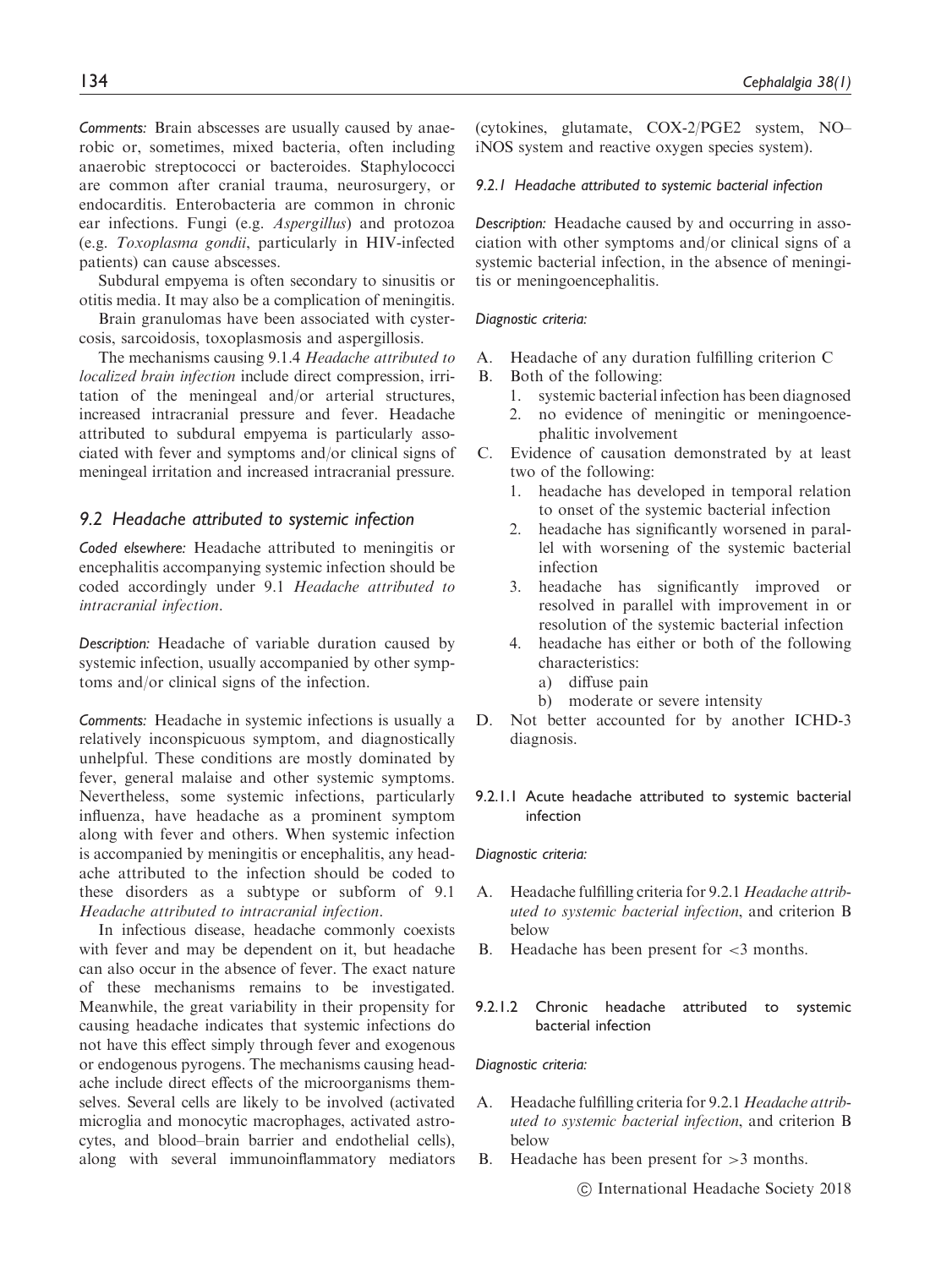## 9.2.2 Headache attributed to systemic viral infection

Description: Headache caused by and occurring in association with other symptoms and/or clinical signs of a systemic viral infection, in the absence of meningitis or encephalitis.

## Diagnostic criteria:

- A. Headache of any duration fulfilling criterion C
- B. Both of the following:
	- 1. systemic viral infection has been diagnosed
	- 2. no evidence of meningitic or encephalitic involvement
- C. Evidence of causation demonstrated by at least two of the following:
	- 1. headache has developed in temporal relation to onset of the systemic viral infection
	- 2. headache has significantly worsened in parallel with worsening of the systemic viral infection
	- 3. headache has significantly improved or resolved in parallel with improvement in or resolution of the systemic viral infection
	- 4. headache has either or both of the following characteristics:
		- a) diffuse pain
		- b) moderate or severe intensity
- D. Not better accounted for by another ICHD-3 diagnosis.
- 9.2.2.1 Acute headache attributed to systemic viral infection

### Diagnostic criteria:

- A. Headache fulfilling criteria for 9.2.2 Headache attributed to systemic viral infection, and criterion B below
- B. Headache has been present for  $\lt$ 3 months.
- 9.2.2.2 Chronic headache attributed to systemic viral infection

## Diagnostic criteria:

- A. Headache fulfilling criteria for 9.2.2 Headache attributed to systemic viral infection, and criterion C below
- B. The systemic viral infection remains active or has resolved within the last three months
- C. Headache has been present for >3 months.
- ! International Headache Society 2018

## 9.2.3 Headache attributed to other systemic infection

Description: Headache caused by and occurring in association with other symptoms and/or clinical signs of a systemic fungal infection or infestation by protozoal or other parasites, in the absence of meningitis or meningoencephalitis.

## Diagnostic criteria:

- A. Any headache fulfilling criterion C
- B. Both of the following:
	- 1. systemic fungal infection, or infestation by protozoal or other parasites, has been diagnosed
	- 2. no evidence of meningitic or meningoencephalitic involvement
- C. Evidence of causation demonstrated by at least two of the following:
	- headache has developed in temporal relation to onset of the systemic infection or infestation
	- 2. headache has significantly worsened in parallel with worsening of the systemic infection or infestation
	- 3. headache has significantly improved in parallel with improvement in the systemic infection or infestation
	- 4. headache has either or both of the following characteristics:
		- a) diffuse pain
		- b) moderate or severe intensity
- D. Not better accounted for by another ICHD-3 diagnosis.

Comments: This is a heterogenous and ill-defined group of systemic infections, most frequently seen in immunosuppressed patients or in specific geographical areas.

The fungi most commonly involved are the pathogenic fungi (Cryptococcus neoformans, Histoplasma capsulatum and Coccidioides immitis) and the opportunistic fungi (Candida species, Aspergillus species and others). Among protozoa, Pneumocystis carinii and Toxoplasma gondii infestations may be associated with headache. Headache has also been reported with the nematode Strongyloides stercoralis.

## 9.2.3.1 Acute headache attributed to other systemic infection

- A. Headache fulfilling criteria for 9.2.3 Headache attributed to other systemic infection, and criterion B below
- B. Headache has been present for <3 months.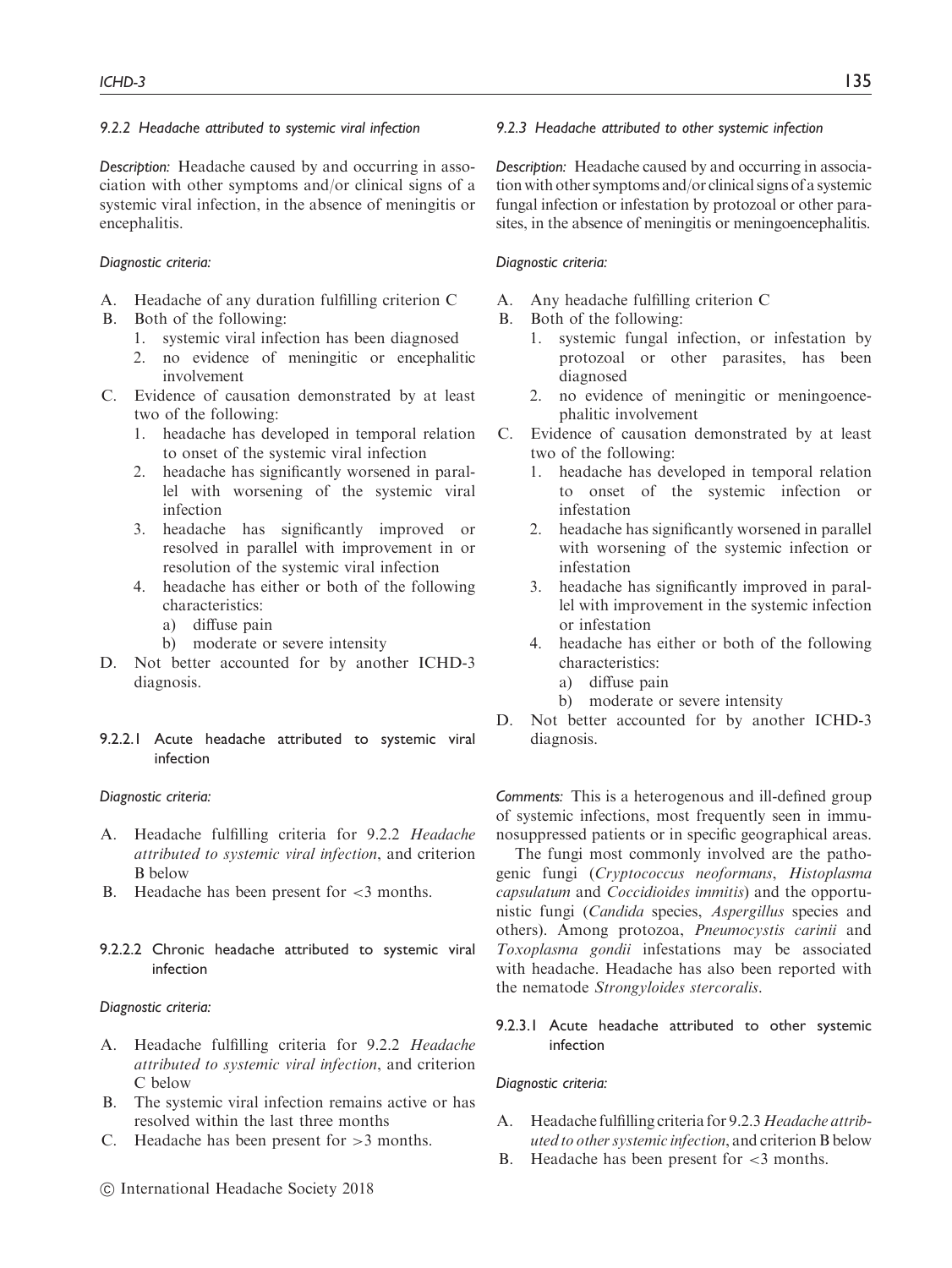9.2.3.2 Chronic headache attributed to other systemic infection

#### Diagnostic criteria:

- A. Headache fulfilling criteria for 9.2.3 Headache attributed to other systemic infection, and criterion B below
- B. Headache has been present for  $>3$  months.

## **Bibliography**

### 9.1 Headache attributed to intracranial infection

- Marchioni E, Tavazzi E, Bono G, et al. Headache attributed to infection: observations on the IHS classification (ICHD-II). Cephalalgia 2006; 26: 1427–1433.
- Solomon T, Michael BD, Smoth PE, et al. Management of suspected viral encephalitis in adults – Association of British Neurologists and British Infection Association National Guidelines. J Infect 2012; 64: 347–373.

# 9.1.1 Headache attributed to bacterial meningitis or meningoencephalitis

- Bohr V, Hansen B, Kjersen H, et al. Sequelae from bacterial meningitis and their relation to the clinical condition during acute illness, based on 667 questionnaire returns. Part II of a three part series. J Infect 1983; 7: 102–110.
- Brooks RG, Licitra CM and Peacock MG. Encephalitis caused by Coxiella burnetii. Ann Neurol 1986; 20: 91–93.
- Drexler ED. Severe headaches. When to worry, what to do. Postgrad Med 1990; 87: 164–170, 173–180.
- Francke E. The many causes of meningitis. Postgrad Med 1987; 82: 175–178, 181–183, 187–188.
- Gedde-Dahl TW, Lettenstrom GS and Bovre K. Coverage for meningococcal disease in the Norwegian morbidity and mortality statistics. NIPH Ann 1980; 3: 31–35.
- Helbok R, Broessner G, Pfausler B, et al. Chronic meningitis. J Neurol 2009; 256: 168–175.
- Jones HR and Siekert RG. Neurological manifestation of infective endocarditis. Brain 1989; 112: 1295–1315.
- Pachner AR and Steere AC. Neurological findings of Lyme disease. Yale Biol Med 1984; 57: 481–483.
- Pachner AR and Steere AC. The triad of neurologic manifestations of Lyme disease: meningitis, cranial neuritis, and radiculoneuritis. Neurology 1985; 35: 47–53.
- Tonjum T, Nilsson F, Bruun JH, et al. The early phase of meningococcal disease. NIPH Ann 1983; 6: 175-181.
- Van de Beek D, de Gans J, Spanjaard L, et al. Clinical features and prognostic factors in adults with bacterial meningitis. N Engl J Med 2004; 351: 1849–1859.
- Zhang SR, Zhang YS and Zhao XD. [Tuberculous meningitis with hydrocephalus: a clinical and CT study]. Zhonghua Nei Ke Za Zhi 1989; 28: 202– 204, 205.

# 9.1.2 Headache attributed to viral meningitis or encephalitis

- Ambrose HE, Granerod J, Clewley JP, et al.; UK Aetiology of Encephalitis Study Group. Diagnostic strategy used to establish etiologies of encephalitis in a prospective cohort of patients in England. J Clin Microbiol 2011; 49: 3576–3583.
- Davis LE and McLaren LC. Relapsing herpes simplex encephalitis following antiviral therapy. Ann Neurol 1983; 13: 192–195.
- Denes E, Labach C, Durox H, et al. Intrathecal synthesis of specific antibodies as a marker of herpes simplex encephalitis in patients with negative PCR. Swiss Med Wkly 2010; 140: w13107.
- Desmond RA, Accortt NA, Talley L, et al. Enteroviral meningitis: natural history and outcome of pleconaril therapy. Antimicrob Agents Chemother 2006; 50: 2409–2414.
- Domachowske JB, Cunningham CK, Cummings DL, et al. Acute manifestations and neurologic sequelae of Epstein-Barr virus encephalitis in children. Pediatr Infect Dis J 1996; 15: 871–875.
- Domingues RB, Kuster GW, Onuki de Castro FL, et al. Headache features in patients with dengue virus infection. Cephalalgia 2006; 26: 879–882.
- Farazmand P, Woolley PD and Kinghorn GR. Mollaret's meningitis and herpes simplex virus type 2 infections. Int J STD AIDS 2011; 22: 306–307.
- Kennedy PG. Retrospective analsys of 46 cases of simplex encephalitis seen in Glasgow between 1962 and 1985. Open J Met 1988; 86: 533–540.
- Kennedy PG, Adams IH, Graham DI, et al. A clinicopathological study of herpes simplex encephalitis. Neuropathol Appl Neurobiol 1998; 14: 395–415.
- Mutton K and Guiver M. Laboratory techniques for human viral encephalitis diagnosis. Infect Disord Drug Targets 2011; 11: 206–234.
- Poneprasert B. Japanese encephalitis in children in northern Thailand. Southeast Asian J Trop Med Public Health 1989; 20: 599–603.
- Poulikakos PJ, Sergi EE, Margaritis AS, et al. A case of recurrent benign lymphocytic (Mollaret's) meningitis and review of the literature. J Infect Public Health 2010; 3: 192–195.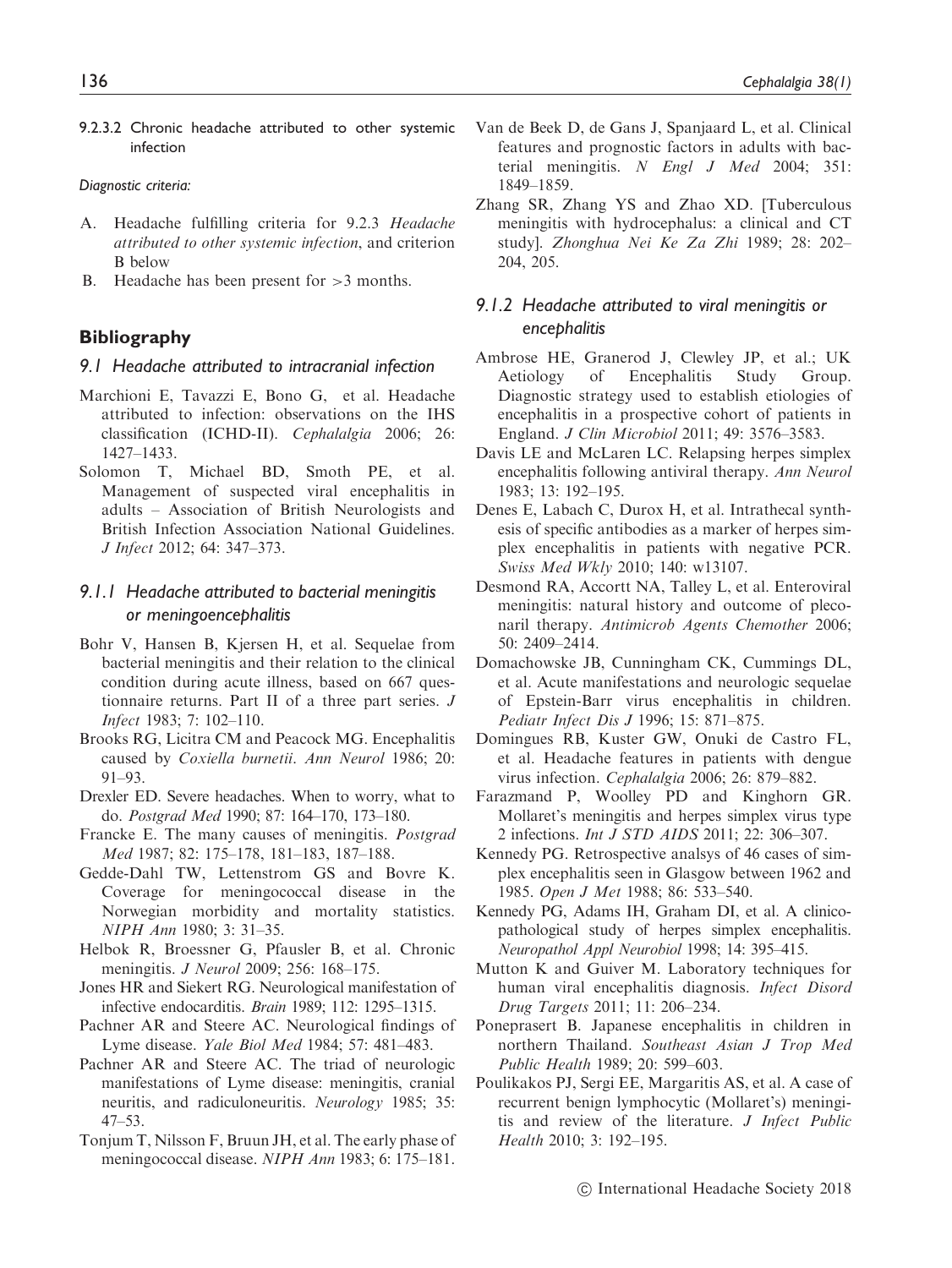- Saged JI, Weinstein Mo and Miller DC. Chronic encephalitis possibly due to herpes simplex virus: two cases. Neurology 1985; 35: 1470–1472.
- Sauerbrei A and Wutzler P. Laboratory diagnosis of central nervous system infections caused by herpesviruses. J Clin Virol 2002; 25(Suppl 1): S45–S51.
- Singer JI, Maur PR, Riley JP, et al. Management of central nervous system infections during an epidemic of enteroviral aseptic meningitis. J Pediatr 1980; 96: 559–563.
- Takeuchi S, Takasato Y, Masaoka H, et al. Hemorrhagic encephalitis associated with Epstein-Barr virus infection. J Clin Neurosci 2010; 17: 153–154.

# 9.1.3 Headache attributed to intracranial fungal or other parasitic infection

- Cochius JI, Burns RJ and Willoughby JO. CNS cryptococcosis: unusual aspects. Clin Exp Neurol 1989; 26: 183–191.
- Contini C. Clinical and diagnostic management of toxoplasmosis in the immunocompromised patient. Parassitologia 2008; 50: 45–50.
- Drake KW and Adam RD. Coccidioidal meningitis and brain abscesses: analysis of 71 cases at a referral center. Neurology 2009; 73: 1780–1786.
- Onishi A, Sugiyama D, Kogata Y, et al. Diagnostic accuracy of serum 1,3-b-D-glucan for pneumocystis jiroveci pneumonia, invasive candidiasis, and invasive aspergillosis: systematic review and meta-analysis. J Clin Microbiol 2012; 50: 7–15.
- Patil SA, Katyayani S and Arvind N. Significance of antibody detection in the diagnosis of cryptococcal meningitis. J Immunoassay Immunochem 2012; 33: 140–148.
- Prandota J. Recurrent headache as the main symptom of acquired cerebral toxoplasmosis in nonhuman immunodeficiency virus-infected subjects with no lymphadenopathy: the parasite may be responsible for the neurogenic inflammation postulated as a cause of different types of headaches. Am J Ther 2007; 14: 63–105.
- Singh RR, Chaudhary SK, Bhatta NK, et al. Clinical and etiological profile of acute febrile encephalopathy in eastern Nepal. Indian J Pediatr 2009; 76: 1109–1111.

# 9.1.4 Headache attributed to localized brain infection

- Chalstrey S, Pfleiderer AG and Moffat DA. Persisting incidence and mortality of sinogenic cerebral abscess: a continuing reflection of late clinical diagnosis. J R Soc Med 1991; 84: 193–195.
- ! International Headache Society 2018
- Chun CH, Johnson JD, Hofstetter M, et al. Brain abscess: a study of 45 consecutive cases. Medicine 1986; 65: 415–431.
- French H, Schaefer N, Keijzers G, et al. Intracranial subdural empyema: a 10-year case series. Ochsner J 2014; 14: 188–194.
- Harris LF, Maccubbin DA, Triplett JN, et al. Brain abscess: recent experience at a community hospital. South Med J 1985; 78: 704–707.

Hodges J, Anslow P and Gillet G. Subdural empyema: continuing diagnostic problems in the CT scan era. QJM 1986; 59: 387–393.

Kulay A, Ozatik N and Topucu I. Otogenic intracranial abscesses. Acta Neurochir (Wien) 1990; 107: 140–146.

Leotta N, Chaseling R, Duncan G, et al. Intracranial suppuration. *J Paediatr Child Health 2005*; 41: 508–512.

McIntyre PB, Lavercombe PS, Kemp RJ, et al. Subdural and epidural empyema: diagnostic and therapeutic problems. Med J Aust 1991; 154: 653–657.

Sellik JA. Epidural abscess and subdural empyema. J Am Osteopath Assoc 1989; 89: 806–810.

Seven H, Coskun BU, Calis AB, et al. Intracranial abscesses associated with chronic suppurative otitis media. Eur Arch Otorhinolaryngol 2005; 262: 847–851.

Yen PT, Chan ST and Huang TS. Brain abscess: with special reference to otolaryngologic sources of infection. Otolaryngol Head Neck Surg 1995; 113: 15–22.

Yıldırmak T, Gedik H, Simşek F, et al. Communityacquired intracranial suppurative infections: a 15-year report. Surg Neurol Int 2014; 5: 142.

## 9.2 Headache attributed to systemic infection

Arredondo M, Hackett J, de Bethencourt FR, et al. Prevalence of XMRV infection in different risk populations in Spain. AIDS Res Hum Retroviruses 2012; 28: 1089–1094.

Capelli E, Zola R, Lorusso L, et al. Chronic fatigue syndrome/myalgic encephalomyelitis: an update. Int J Immunopathol Pharmacol 2010; 23: 981–989.

De Marinis M and Welch KM. Headache associated with non-cephalic infections: classification and mechanisms. Cephalalgia 1992; 12: 197–201.

Hou CC, Lin H, Chang CP, et al. Oxidative stress and pyrogenic fever pathogenesis. Eur J Pharmacol 2011; 667: 6–12.

Leligdowicz A, Fischer WA 2nd, Uyeki TM, et al. Ebola virus disease and critical illness. Crit Care 2016; 20: 217.

Saiz JC, Vázquez-Calvo A, Blázquez AB, et al. Zika virus: the latest newcomer. Front Microbiol 2016; 7: 496.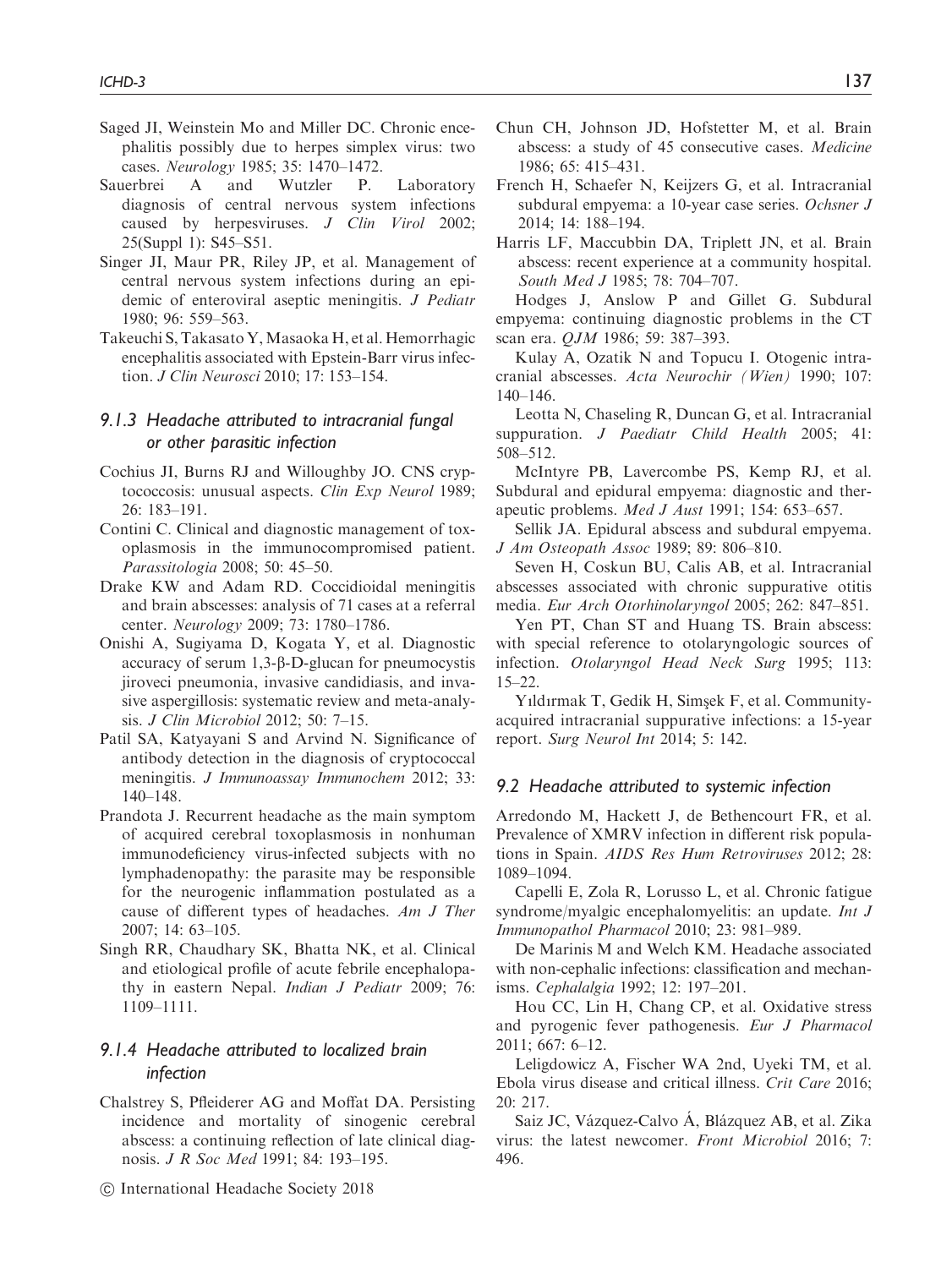# 10. Headache attributed to disorder of homoeostasis

- 10.1 Headache attributed to hypoxia and/or hypercapnia
	- 10.1.1 High-altitude headache
	- 10.1.2 Headache attributed to aeroplane travel
	- 10.1.3 Diving headache
	- 10.1.4 Sleep apnoea headache
- 10.2 Dialysis headache
- 10.3 Headache attributed to arterial hypertension
	- 10.3.1 Headache attributed to phaeochromocytoma
	- 10.3.2 Headache attributed to hypertensive crisis without hypertensive encephalopathy
	- 10.3.3 Headache attributed to hypertensive encephalopathy
	- 10.3.4 Headache attributed to pre-eclampsia or eclampsia
- 10.3.5 Headache attributed to autonomic dysreflexia
- 10.4 Headache attributed to hypothyroidism
- 10.5 Headache attributed to fasting
- 10.6 Cardiac cephalalgia
- 10.7 Headache attributed to other disorder of homoeostasis

# Coded elsewhere:

7.1.2 Headache attributed to intracranial hypertension secondary to metabolic, toxic or hormonal causes.

# General comment

Primary or secondary headache or both? The general rules for attribution to another disorder apply to 10. Headache attributed to disorder of homoeostasis.

- 1. When a new headache occurs for the first time in close temporal relation to a disorder of homoeostasis, it is coded as a secondary headache attributed to that disorder. This remains true when the new headache has the characteristics of any of the primary headache disorders classified in Part One of ICHD-3.
- 2. When a pre-existing headache with the characteristics of a primary headache disorder becomes chronic, or is made significantly worse (usually meaning a twofold or greater increase in frequency and/or severity), in close temporal relation to a disorder of homoeostasis, both the initial headache diagnosis and a diagnosis of 10. Headache attributed to disorder of homoeostasis (or one of its types or subtypes) should be given, provided that there is good evidence that that disorder can cause headache.

# Introduction

The mechanisms behind causation of the different types of 10. Headache attributed to disorder of homoeostasis are various. Nevertheless, it is possible to set out general diagnostic criteria, applicable in most cases, as follows:

- A. Headache fulfilling criterion C
- B. A disorder of homoeostasis known to be able to cause headache has been diagnosed
- C. Evidence of causation demonstrated by at least two of the following:
	- 1. headache has developed in temporal relation to the onset of the disorder of homoeostasis
	- 2. either or both of the following:
		- a) headache has significantly worsened in parallel with worsening of the disorder of homoeostasis
		- b) headache has significantly improved after resolution of the disorder of homoeostasis
	- 3. headache has characteristics typical for the disorder of homoeostasis
- D. Not better accounted for by another ICHD-3 diagnosis.

# 10.1 Headache attributed to hypoxia and/or hypercapnia

Description: Headache caused by hypoxia and/or hypercapnia and occurring in conditions of exposure to either or both.

- A. Any headache fulfilling criterion C
- B. Exposure to conditions of hypoxia and/or hypercapnia
- C. Evidence of causation demonstrated by either or both of the following:
	- 1. headache has developed in temporal relation to the exposure
	- 2. either or both of the following:
		- a) headache has significantly worsened in parallel with increasing exposure to hypoxia and/or hypercapnia
		- b) headache has significantly improved in parallel with improvement in hypoxia and/or hypercapnia
- D. Not better accounted for by another ICHD-3 diagnosis.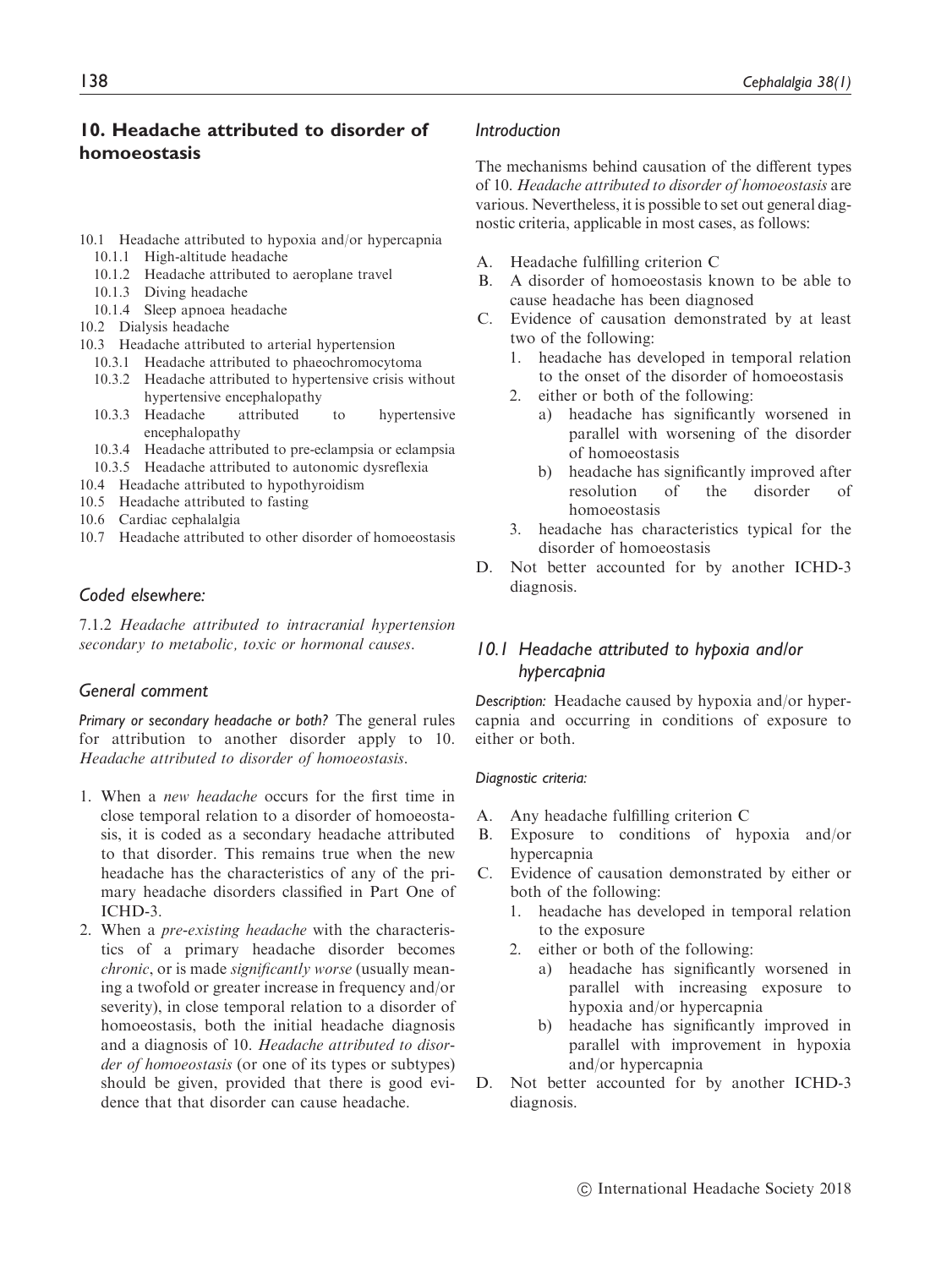## 10.1.1 High-altitude headache

Description: Headache, usually bilateral and aggravated by exertion, caused by ascent above 2500 metres. It resolves spontaneously within 24 hours after descent.

### Diagnostic criteria:

- A. Headache fulfilling criterion C
- B. Ascent to altitude above 2500 metres has occurred
- C. Evidence of causation demonstrated by at least two of the following:
	- 1. headache has developed in temporal relation to the ascent
	- 2. either or both of the following:
		- a) headache has significantly worsened in parallel with continuing ascent
		- b) headache has resolved within 24 hours after descent to below 2500 metres
	- 3. headache has at least two of the following three characteristics:
		- a) bilateral location
		- b) mild or moderate intensity
		- c) aggravated by exertion, movement, straining, coughing and/or bending
- D. Not better accounted for by another ICHD-3 diagnosis.

Comments: 10.1.1 High-altitude headache is a frequent complication of ascent to altitude, occurring in more than 30% of mountaineers. Risk factors include a history of 1. Migraine, low arterial oxygen saturation, high perceived degree of exertion, restrictions in venous outflow and low fluid intake  $\left( \langle 2 \rangle \right)$  litres in 24 hours).

Most cases of 10.1.1 High-altitude headache respond to simple analgesics such as paracetamol (acetaminophen) or ibuprofen. However, acute mountain sickness (AMS) consists of at least moderate headache combined with one or more of nausea, anorexia, fatigue, photophobia, dizziness and sleep disturbances. Acetazolamide (125 mg, two to three times daily) and steroids may reduce susceptibility to AMS. Other preventative strategies include two days of acclimatization prior to engaging in strenuous exercise at high altitudes, liberal fluid intake and avoidance of alcohol.

Dwelling at altitudes above 1000 metres increases not only prevalence but also the severity of the symptoms of 1. Migraine. The mechanisms are unknown, and probably unrelated to those of 10.1.1 High-altitude headache.

## 10.1.2 Headache attributed to aeroplane travel

Description: Headache, often severe, usually unilateral and periocular and without autonomic symptoms, occurring during and caused by aeroplane travel. It remits after landing.

## Diagnostic criteria:

- A. At least two episodes of headache fulfilling criterion C
- B. The patient is travelling by aeroplane
- C. Evidence of causation demonstrated by at least two of the following:
	- 1. headache has developed during the aeroplane flight
	- 2. either or both of the following:
		- a) headache has worsened in temporal relation to ascent following take-off and/or descent prior to landing of the aeroplane
		- b) headache has spontaneously improved within 30 minutes after the ascent or descent of the aeroplane is completed
	- 3. headache is severe, with at least two of the following three characteristics:
		- a) unilateral location $<sup>1</sup>$ </sup>
		- b) orbitofrontal location<sup>2</sup>
		- c) jabbing or stabbing quality<sup>3</sup>
- D. Not better accounted for by another ICHD-3 diagnosis.<sup>4</sup>

### Notes:

- 1. Side-shift between different flights occurs in around  $10\%$  of cases.
- 2. Parietal spread may occur.
- 3. Pulsation (throbbing) may also be noted.
- 4. In particular, sinus disorder should be excluded.

Comments: A recent Scandinavian survey has indicated that up to 8.3% of air-travellers experience 10.1.2 Headache attributed to aeroplane travel. It occurs during landing in more than 90% of cases.

Accompanying symptoms are reported in up to 30% of cases. Most frequent are restlessness and unilateral tearing; other localized parasympathetic symptoms, nausea or photo/phonophobia have been described in fewer than 5% of cases.

A proportion of subjects experiencing 10.1.2 Headache attributed to aeroplane travel report similar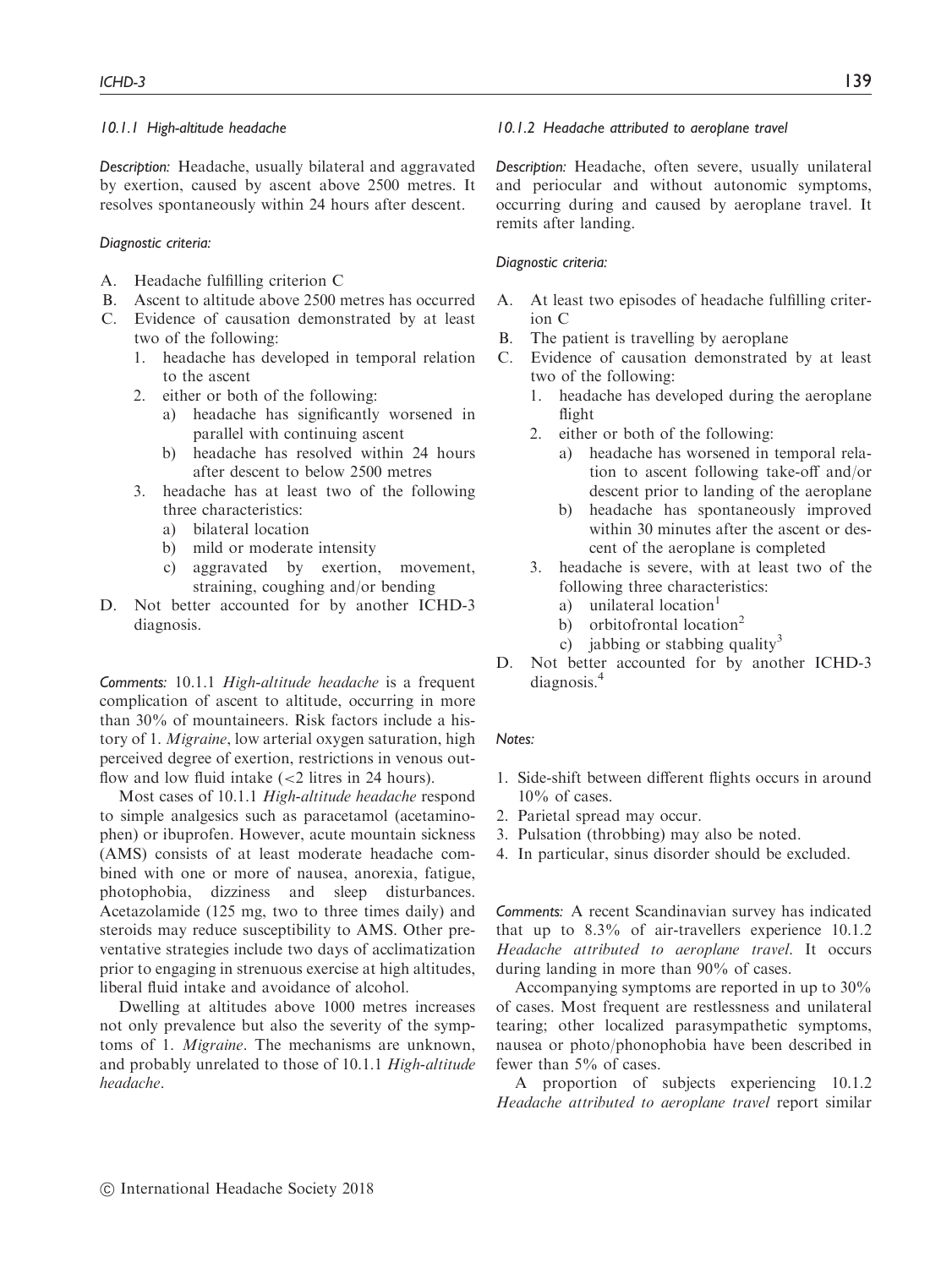headache during free snorkelling and/or rapid descent from mountains, suggesting these headaches are due to imbalance between intrasinus and external air pressures.

### 10.1.3 Diving headache

Coded elsewhere: 1. Migraine, 2. Tension-type headache, 4.2 Primary exercise headache, 4.5 Cold-stimulus headache, 4.6.1 External-compression headache and 11.2.1 Cervicogenic headache can occur during a dive. In these instances, diving should be considered a precipitating factor rather than the cause, and the headache should be coded as these disorders accordingly.

Diving has been known to cause cervical carotid or vertebral artery dissection. Headache occurring as a result should be coded to 6.5.1.1. Acute headache or facial or neck pain attributed to cervical carotid or vertebral artery dissection.

Description: Headache caused by diving to a depth greater than 10 metres, occurring during the dive but often intensified upon resurfacing, in the absence of decompression illness. It is usually accompanied by symptoms of carbon dioxide  $(CO<sub>2</sub>)$  intoxication. It remits quickly with oxygen or, if this is not given, spontaneously within three days after the dive has ended.

#### Diagnostic criteria:

- A. Any headache fulfilling criterion C
- B. Both of the following:
	- 1. the patient is diving at a depth  $>10$  metres 2. no evidence of decompression illness
- C. Evidence of causation demonstrated by at least one of the following:
	- 1. headache has developed during the dive
	- 2. either or both of the following:
		- a) headache has worsened as the dive is continued
			- b) either of the following:
				- i. headache has spontaneously resolved within three days of completion of the dive
				- ii. headache has remitted within one hour after treatment with  $100\%$ oxygen
	- 3. at least one of the following symptoms of  $CO<sub>2</sub>$ intoxication:
		- a) mental confusion
		- b) light-headedness
		- c) motor incoordination
		- d) dyspnoea
		- e) facial flushing
- D. Not better accounted for by another ICHD-3 diagnosis.

Comments: There is evidence that hypercapnia in the absence of hypoxia is associated with headache. Hypercapnia (arterial  $pCO<sub>2</sub> > 50$  mmHg) is known to cause relaxation of cerebrovascular smooth muscle, leading to intracranial vasodilatation and increased intracranial pressure. 10.1.3 Diving headache is the best clinical example of headache attributed to hypercapnia. Carbon dioxide  $(CO<sub>2</sub>)$  may accumulate in a diver who intentionally holds his or her breath intermittently (skip breathing) in a mistaken attempt to conserve air, or takes shallow breaths to minimize buoyancy variations in the narrow passages of a wreck or cave. Divers may also hypoventilate unintentionally when a tight wetsuit or buoyancy compensator jacket restricts chest wall expansion, or when ventilation is inadequate in response to physical exertion. Strenuous exercise increases the rate of  $CO<sub>2</sub>$  production more than 10-fold, resulting in a transient elevation of  $pCO<sub>2</sub>$  to  $>60$  mmHg.

10.1.3 Diving headache usually intensifies during the decompression phase of the dive or upon resurfacing.

### 10.1.4 Sleep apnoea headache

Description: Morning headache, usually bilateral and with a duration of less than four hours, caused by sleep apnoea. The disorder resolves with successful treatment of the sleep apnoea.

- A. Headache present on awakening after sleep and fulfilling criterion C
- B. Sleep apnoea with apnoea-hypopnoea index  $\geq 5$ has been diagnosed $<sup>1</sup>$ </sup>
- C. Evidence of causation demonstrated by at least two of the following:
	- 1. headache has developed in temporal relation to the onset of sleep apnoea
	- 2. either or both of the following:
		- a) headache has worsened in parallel with worsening of sleep apnoea
		- b) headache has significantly improved or remitted in parallel with improvement in or resolution of sleep apnoea
	- 3. headache has at least one of the following three characteristics:
		- a) recurring on  $\geq$ 15 days/month
		- b) all of the following:
			- i. bilateral location
				- ii. pressing quality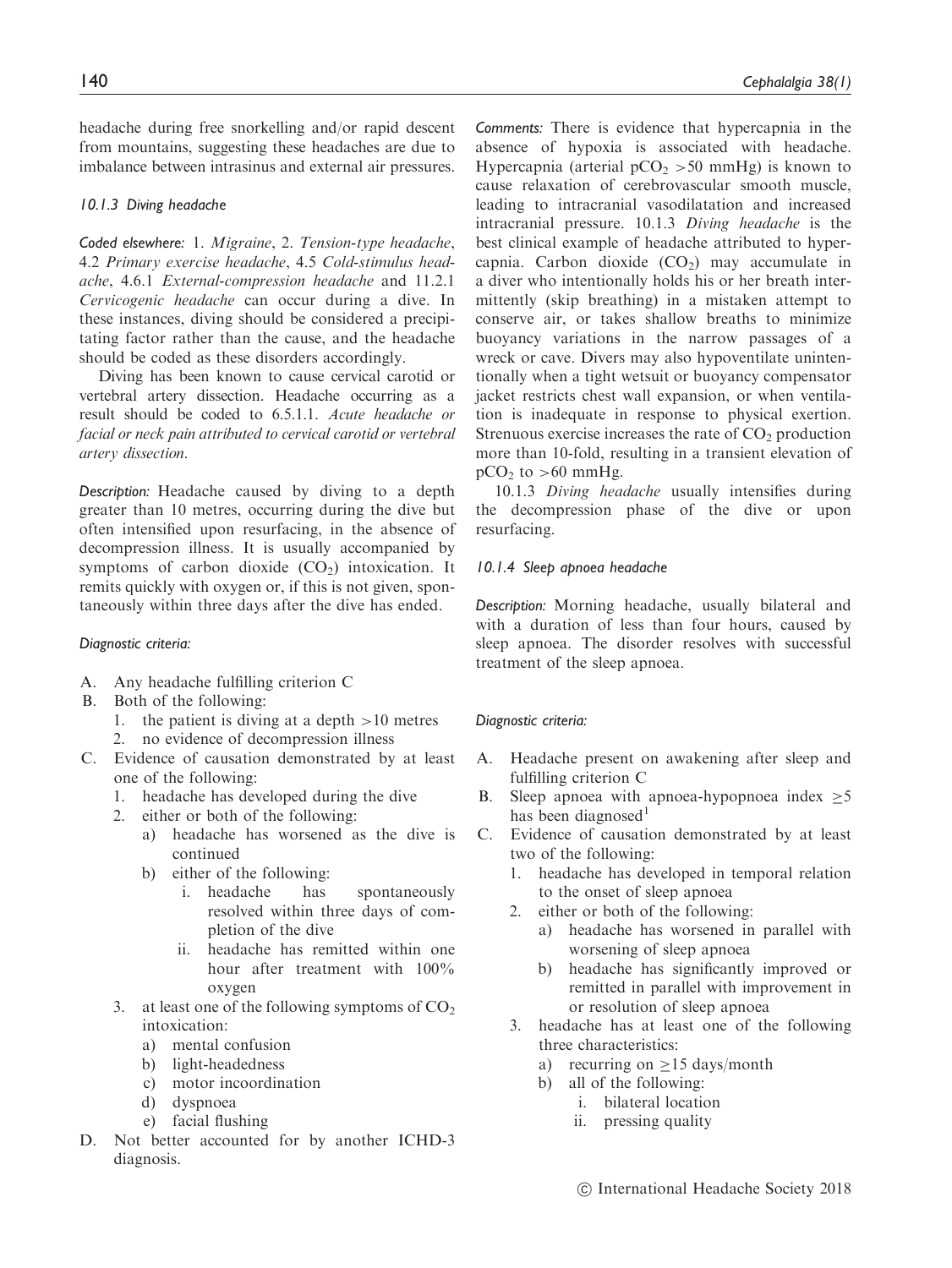- iii. not accompanied by nausea, photophobia or phonophobia
- c) resolving within four hours
- D. Not better accounted for by another ICHD-3 diagnosis.<sup>2</sup>

## Notes:

- 1. The apnoea-hypopnoea index is calculated by dividing the number of apnoeic events by the number of hours of sleep  $(5-15/hour = mild; 15-30/hour =$ moderate;  $>30/h$ our  $=$  severe).
- 2. A definitive diagnosis requires overnight polysomnography.

Comments: 10.1.4 Sleep apnoea headache seems to be less frequent and of longer duration than previously assumed. Although morning headache is significantly more common in patients with sleep apnoea than in the general population, headache present upon awakening is a non-specific symptom in a variety of primary and secondary headache disorders, in sleep-related respiratory disorders other than sleep apnoea (e.g. Pickwickian syndrome, chronic obstructive pulmonary disorder) and in other primary sleep disorders such as periodic leg movements of sleep.

It is unclear whether the mechanism of 10.1.4 Sleep apnoea headache is related to hypoxia, hypercapnia or disturbance in sleep.

## 10.2 Dialysis headache

Description: Headache with no specific characteristics occurring during and caused by haemodialysis. It resolves spontaneously within 72 hours after the haemodialysis session has ended.

### Diagnostic criteria:

- A. At least three episodes of acute headache fulfilling criterion C
- B. The patient is on haemodialysis
- C. Evidence of causation demonstrated by at least two of the following:
	- 1. each headache has developed during a session of haemodialysis
	- 2. either or both of the following:
- a) each headache has worsened during the dialysis session
- b) each headache has resolved within 72 hours after the end of the dialysis session
- 3. headache episodes cease altogether after successful kidney transplantation and termination of haemodialysis
- D. Not better accounted for by another ICHD-3 diagnosis.<sup>1</sup>

### Note:

1. Caffeine is rapidly removed by dialysis: 8.3.1 Caffeine-withdrawal headache should be considered in patients who consume large quantities of caffeine.

Comments: 10.2 Dialysis headache commonly occurs in association with hypotension and dialysis disequilibrium syndrome. This syndrome may begin as headache and then progress to obtundation and finally coma, with or without seizures. It is relatively rare, and may be prevented by changing dialysis parameters.

Variations in urea, sodium and magnesium levels, and in blood pressure and body weight, may be risk factors for developing 10.2 Dialysis headache.

# 10.3 Headache attributed to arterial hypertension

Description: Headache, often bilateral and pulsating, caused by arterial hypertension, usually during an acute rise in systolic (to  $\geq$ 180 mmHg) and/or diastolic  $(to \geq 120 \text{ mmHg})$  blood pressure. It remits after normalization of blood pressure.

- A. Any headache fulfilling criterion C
- B. Hypertension, with systolic pressure  $\geq$ 180 mmHg and/or diastolic pressure  $\geq$ 120 mmHg, has been demonstrated
- C. Evidence of causation demonstrated by either or both of the following:
	- headache has developed in temporal relation to the onset of hypertension
	- 2. either or both of the following:
		- a) headache has significantly worsened in parallel with worsening hypertension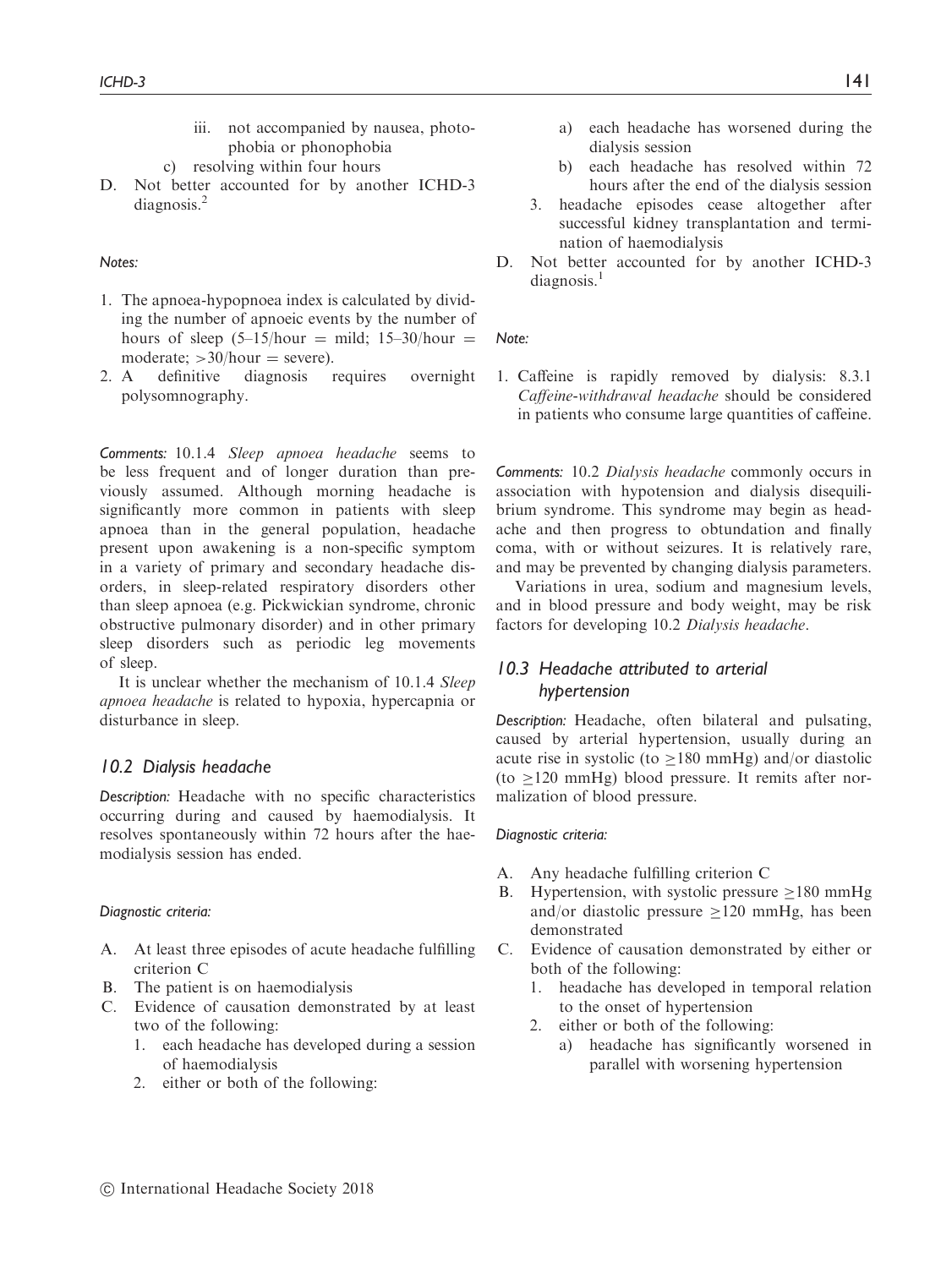- b) headache has significantly improved in parallel with improvement in hypertension
- D. Not better accounted for by another ICHD-3 diagnosis.

Comments: Mild (140–159/90–99 mmHg) or moderate (160–179/100–109 mmHg) chronic arterial hypertension do not appear to cause headache. Whether moderate hypertension predisposes to headache remains controversial, but there is some evidence that it does.

Ambulatory blood pressure monitoring in patients with mild and moderate hypertension has shown no convincing relationship between blood pressure fluctuations over a 24-hour period and presence or absence of headache.

#### 10.3.1 Headache attributed to phaeochromocytoma

Coded elsewhere: When hypertensive encephalopathy is present, headache is coded as 10.3.3 Headache attributed to hypertensive encephalopathy. When the diagnosis of phaeochromocytoma has not yet been made, and hypertensive encephalopathy is not present, patients may meet the diagnostic criteria for 10.3.2 Headache attributed to hypertensive crisis without hypertensive encephalopathy.

Description: Headache attacks, usually severe and of short duration (less than one hour) and accompanied by sweating, palpitations, pallor and/or anxiety, caused by phaeochromocytoma.

#### Diagnostic criteria:

- A. Recurrent discrete short-lasting headache episodes fulfilling criterion C
- B. Phaeochromocytoma has been demonstrated
- C. Evidence of causation demonstrated by at least two of the following:
	- 1. headache episodes have commenced in temporal relation to development of the phaeochromocytoma, or led to its discovery
	- 2. either or both of the following:
		- a) individual headache episodes develop in temporal relation to abrupt rises in blood pressure
		- b) individual headache episodes remit in temporal relation to normalization of blood pressure
	- 3. headache is accompanied by at least one of the following:
		- a) sweating
		- b) palpitations
- c) anxiety
- d) pallor
- 4. headache episodes remit entirely after removal of the phaeochromocytoma
- D. Not better accounted for by another ICHD-3  $diagonosis.<sup>1</sup>$

## Note:

1. The diagnosis of phaeochromocytoma is established by demonstration of increased excretion of catecholamines or catecholamine metabolites, and can usually be secured by analysis of a single 24-hour urine sample collected when the patient is hypertensive or symptomatic.

Comments: 10.3.1 Headache attributed to phaeochromocytoma occurs as a paroxysmal headache in 51–80% of patients with phaeochromocytoma.

10.3.1 Headache attributed to phaeochromocytoma is often severe, frontal or occipital and usually described as either pulsating or constant in quality. An important feature is its short duration: less than 15 minutes in 50% and less than one hour in 70% of patients. Associated features include apprehension and/or anxiety, often with a sense of impending death, tremor, visual disturbances, abdominal or chest pain, nausea, vomiting and occasionally paraesthesia. The face can blanch or flush during the attack.

## 10.3.2 Headache attributed to hypertensive crisis without hypertensive encephalopathy

Coded elsewhere: 10.3.1 Headache attributed to phaeochromocytoma.

Description: Headache, usually bilateral and pulsating, caused by a paroxysmal rise of arterial hypertension (systolic  $\geq$ 180 mmHg and/or diastolic  $\geq$ 120 mmHg). It remits after normalization of blood pressure.

#### Diagnostic criteria:

- A. Headache fulfilling criterion C
- B. Both of the following:
	- 1. a hypertensive crisis<sup>1</sup> is occurring
	- 2. no clinical features or other evidence of hypertensive encephalopathy
- C. Evidence of causation demonstrated by at least two of the following:
	- 1. headache has developed during the hypertensive crisis
	- 2. either or both of the following: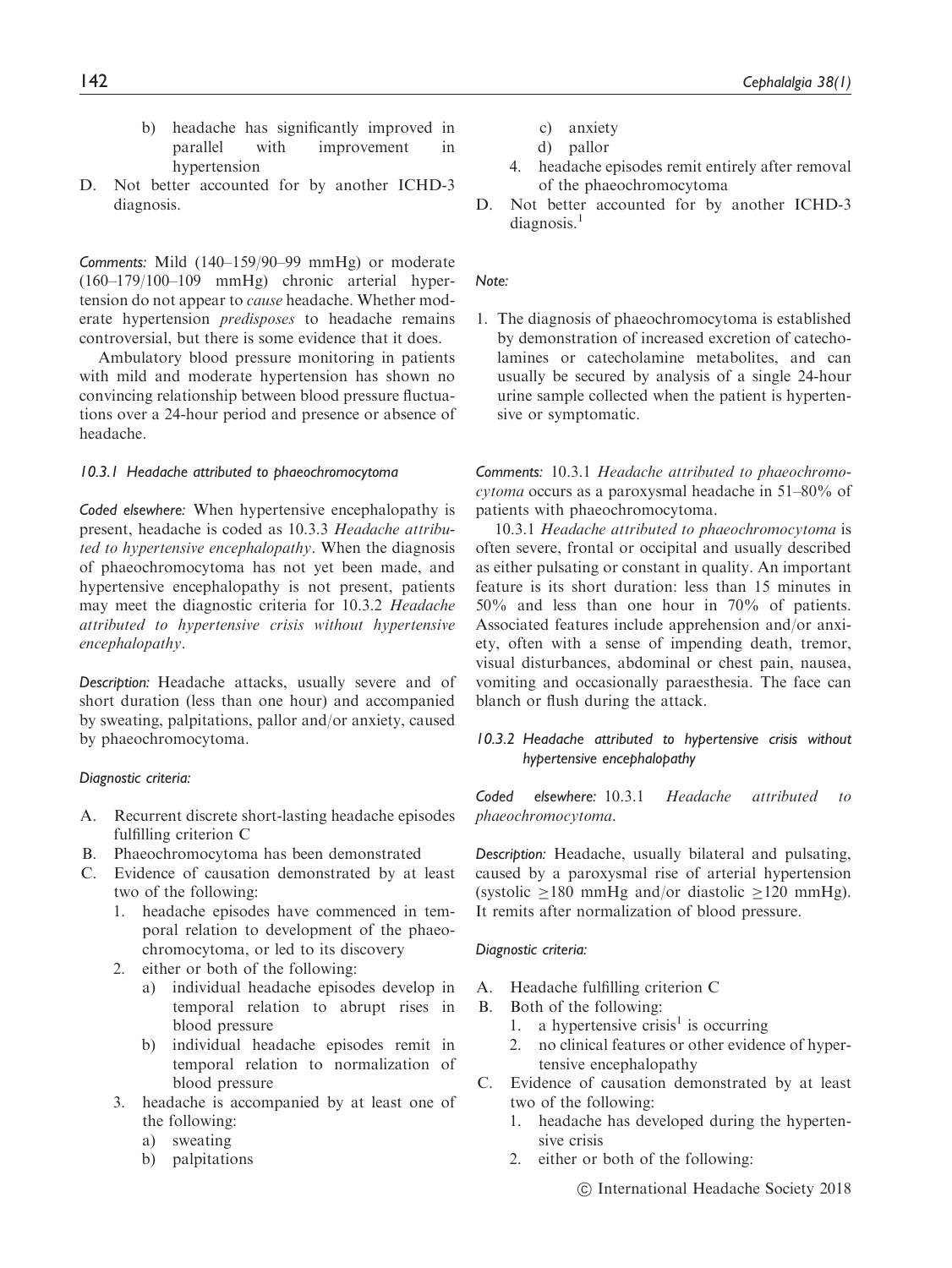- a) headache has significantly worsened in parallel with increasing hypertension
- b) headache has significantly improved or resolved in parallel with improvement in or resolution of the hypertensive crisis
- 3. headache has at least one of the following three characteristics:
	- a) bilateral location
	- b) pulsating quality
	- c) precipitated by physical activity
- D. Not better accounted for by another ICHD-3 diagnosis.

### Note:

1. A hypertensive crisis is defined as a paroxysmal rise in systolic (to  $\geq$ 180 mmHg) and/or diastolic (to  $\geq$ 120 mmHg) blood pressure.

Comment: Paroxysmal hypertension may occur in association with failure of baroreceptor reflexes (after carotid endarterectomy or subsequent to irradiation of the neck) or in patients with enterochromaffin cell tumours.

### 10.3.3 Headache attributed to hypertensive encephalopathy

Description: Headache, usually bilateral and pulsating, caused by persistent blood pressure elevation to 180/ 120 mmHg or above and accompanied by symptoms of encephalopathy such as confusion, lethargy, visual disturbances or seizures. It improves after normalization of blood pressure.

### Diagnostic criteria:

- A. Headache fulfilling criterion C
- B. Hypertensive encephalopathy has been diagnosed
- C. Evidence of causation demonstrated by at least two of the following:
	- 1. headache has developed in temporal relation to the onset of the hypertensive encephalopathy
	- 2. either or both of the following:
		- a) headache has significantly worsened in parallel with worsening of the hypertensive encephalopathy
		- b) headache has significantly improved or resolved in parallel with improvement in or resolution of the hypertensive encephalopathy
	- 3. headache has at least two of the following three characteristics:
		- a) diffuse pain
- b) pulsating quality
- c) aggravated by physical activity
- D. Not better accounted for by another ICHD-3 diagnosis.

Comments: Hypertensive encephalopathy presents with persistent elevation of blood pressure to  $\geq 180/120$ mmHg and at least two of confusion, reduced level of consciousness, visual disturbances including blindness, and seizures. It is thought to occur when compensatory cerebrovascular vasoconstriction can no longer prevent cerebral hyperperfusion as blood pressure rises. As normal cerebral autoregulation of blood flow is overwhelmed, endothelial permeability increases and cerebral oedema occurs. On MRI, this is often most prominent in the parieto-occipital white matter.

Although hypertensive encephalopathy in patients with chronic arterial hypertension is usually accompanied by a diastolic blood pressure of >120 mmHg, and by grade III or IV hypertensive retinopathy (Keith– Wagener–Barker classification), previously normotensive individuals may develop signs of encephalopathy with blood pressures as low as 160/100 mmHg. Hypertensive retinopathy may not be present at the time of clinical presentation.

Any cause of hypertension can lead to hypertensive encephalopathy. Headache attributed to hypertensive encephalopathy should be coded as 10.3.3 Headache attributed to hypertensive encephalopathy regardless of the underlying cause.

## 10.3.4 Headache attributed to pre-eclampsia or eclampsia

Description: Headache, usually bilateral and pulsating, occurring in women during pregnancy or the immediate puerperium with pre-eclampsia or eclampsia. It remits after resolution of the pre-eclampsia or eclampsia.

#### Diagnostic criteria:

- A. Headache, in a woman who is pregnant or in the puerperium (up to four weeks postpartum), fulfilling criterion C
- B. Pre-eclampsia or eclampsia has been diagnosed
- C. Evidence of causation demonstrated by at least two of the following:
	- 1. headache has developed in temporal relation to the onset of the pre-eclampsia or eclampsia
	- 2. either or both of the following:
		- a) headache has significantly worsened in parallel with worsening of the preeclampsia or eclampsia
		- b) headache has significantly improved or resolved in parallel with improvement in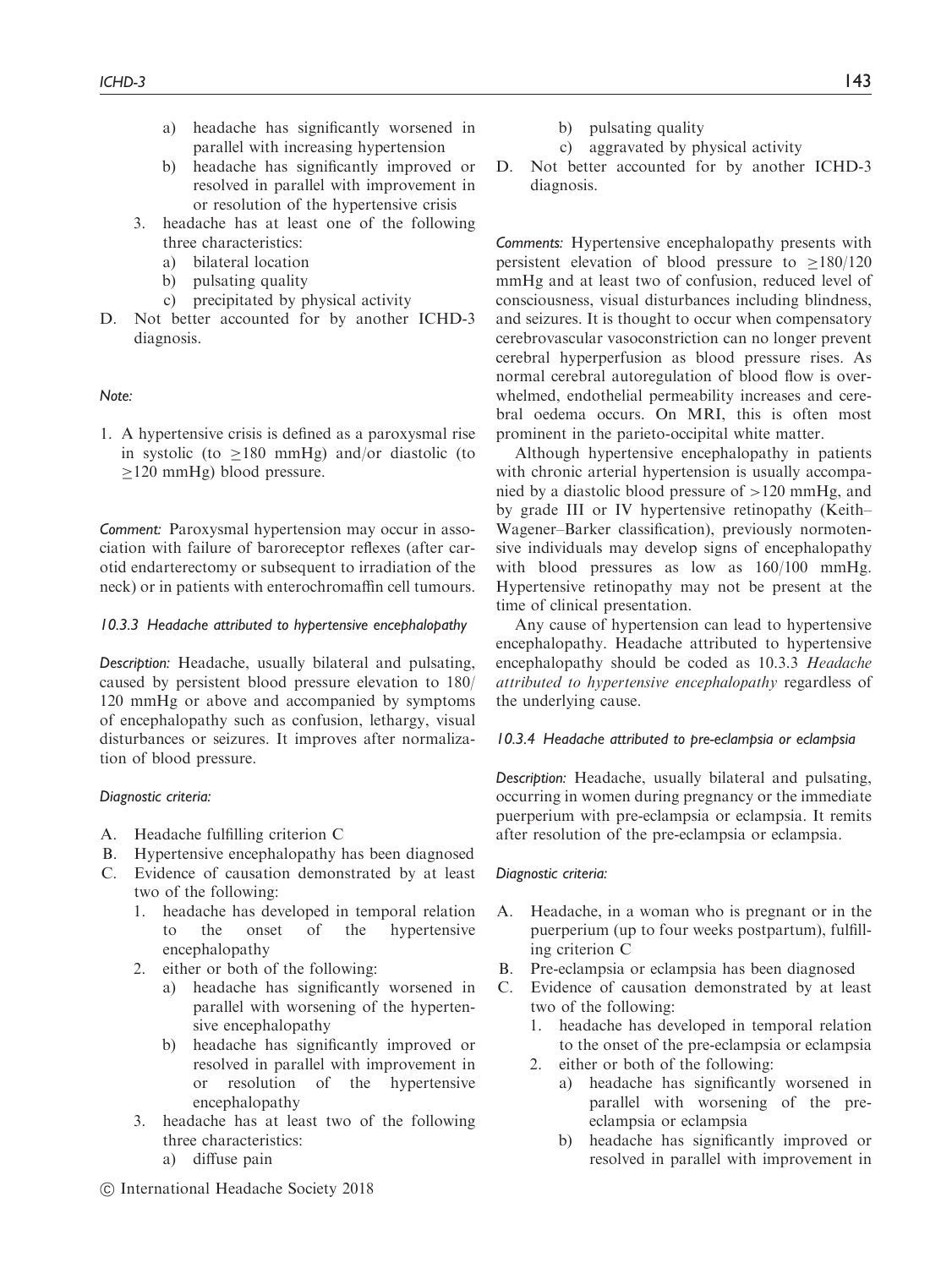or resolution of the pre-eclampsia or eclampsia

- 3. headache has at least two of the following three characteristics:
	- a) bilateral location
	- b) pulsating quality
	- c) aggravated by physical activity
- D. Not better accounted for by another ICHD-3 diagnosis.

Comments: Pre-eclampsia and eclampsia appear to involve a strong maternal inflammatory response, with broad immunological systemic activity. A placenta appears essential for their development, although case reports indicate that eclampsia can occur in the puerperium as well as during pregnancy.

Pre-eclampsia and eclampsia are multisystem disorders with various forms. Their diagnosis requires hypertension (>140/90 mmHg) documented on two blood pressure readings at least four hours apart, or a rise in diastolic pressure of  $\geq$ 15 mmHg or in systolic pressure of  $\geq$ 30 mmHg, coupled with urinary protein excretion  $>0.3$  g/24 hours. In addition, tissue oedema, thrombocytopaenia and abnormalities in liver function can occur.

### 10.3.5 Headache attributed to autonomic dysreflexia

Description: Throbbing severe headache, with sudden onset, in patients with spinal cord injury and autonomic dysreflexia. The latter, which can be lifethreatening, manifests as a paroxysmal rise in blood pressure among other symptoms and clinical signs, and is often triggered by bladder or bowel irritation (by infection, distension or impaction).

## Diagnostic criteria:

- A. Headache of sudden onset, fulfilling criterion C
- B. Presence of spinal cord injury and autonomic dysreflexia documented by a paroxysmal rise above baseline in systolic pressure of  $\geq$ 30 mmHg and/or diastolic pressure of  $\geq$ 20 mmHg
- C. Evidence of causation demonstrated by at least two of the following:
	- 1. headache has developed in temporal relation to the rise in blood pressure
	- 2. either or both of the following:
		- a) headache has significantly worsened in parallel with increase in blood pressure
		- b) headache has significantly improved in parallel with decrease in blood pressure
	- 3. headache has at least two of the following four characteristics:
		- a) severe intensity
- b) pounding or throbbing (pulsating) quality
- c) accompanied by diaphoresis cranial to the level of the spinal cord injury
- d) triggered by bladder or bowel reflexes
- D. Not better accounted for by another ICHD-3 diagnosis.

Comments: The time to onset of autonomic dysreflexia after spinal cord injury is variable and has been reported from four days to 15 years.

Given that autonomic dysreflexia can be a lifethreatening condition, its prompt recognition and adequate management are critical. Typically, 10.3.5 Headache attributed to autonomic dysreflexia is a sudden-onset, severe headache accompanied by several other symptoms and clinical signs including increased blood pressure, altered heart rate and diaphoresis cranial to the level of spinal cord injury. These are triggered by noxious or non-noxious stimuli, usually of visceral origin (bladder distension, urinary tract infection, bowel distension or impaction, urological procedures, gastric ulcer and others) but sometimes somatic (pressure ulcers, ingrown toenail, burns, trauma or surgical or invasive diagnostic procedures).

## 10.4 Headache attributed to hypothyroidism

Coded elsewhere: In the presence of hypothyroidism, headache can also be a manifestation of pituitary adenoma, coded as 7.4.3 Headache attributed to hypothalamic or pituitary hyper- or hyposecretion.

Description: Headache, usually bilateral and nonpulsatile, in patients with hypothyroidism and remitting after normalization of thyroid hormone levels.

### Diagnostic criteria:

- A. Headache fulfilling criterion C
- B. Hypothyroidism has been demonstrated
- C. Evidence of causation demonstrated by at least two of the following:
	- 1. headache has developed in temporal relation to the onset of the hypothyroidism, or led to its discovery
	- 2. either or both of the following:
		- a) headache has significantly worsened in parallel with worsening of the hypothyroidism
		- b) headache has significantly improved or resolved in parallel with improvement in or resolution of the hypothyroidism
	- 3. headache has either or both of the following characteristics: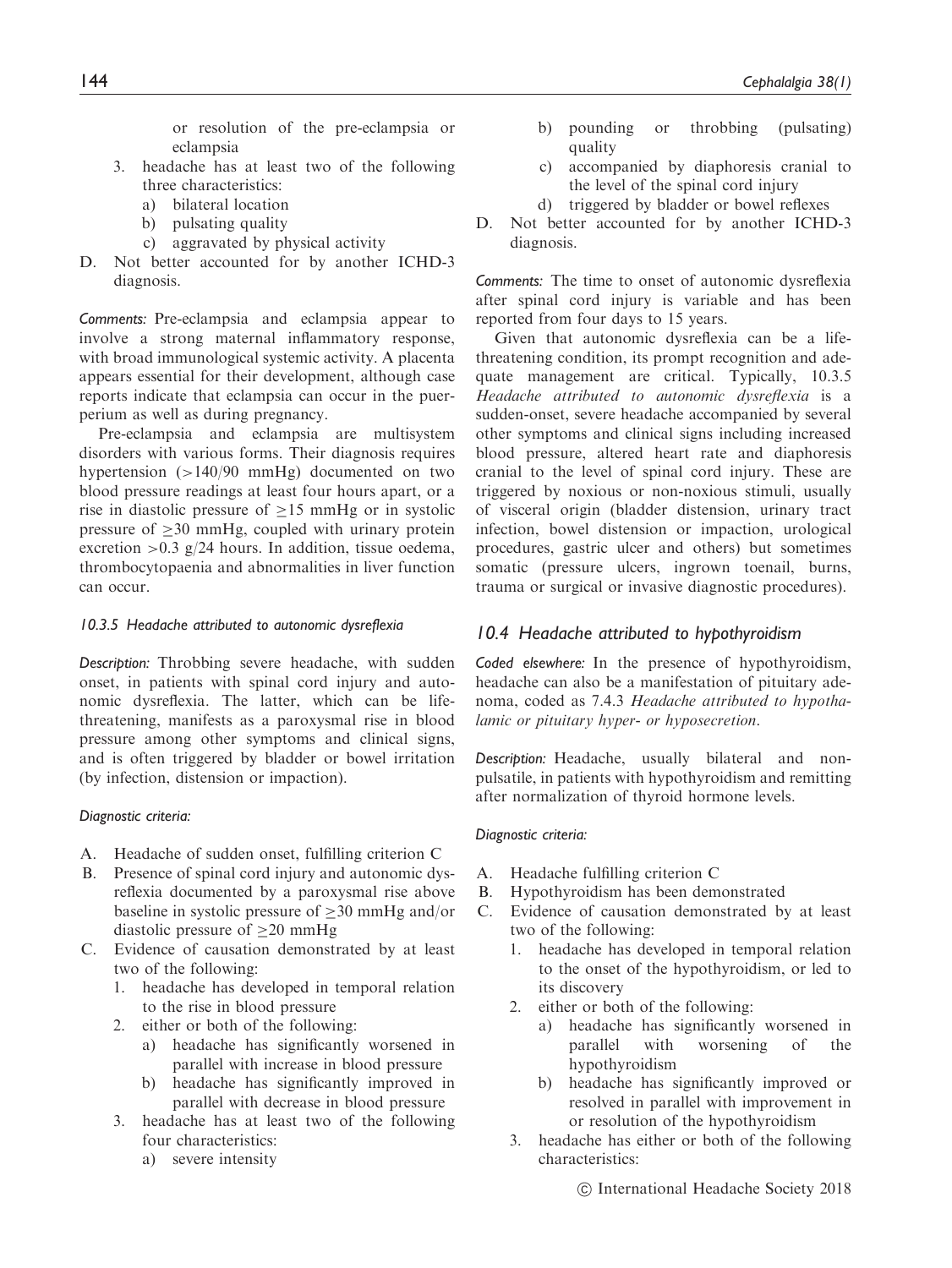- a) bilateral location
- b) constant over time
- D. Not better accounted for by another ICHD-3 diagnosis.

Comments: It has been estimated that approximately 30% of patients with hypothyroidism suffer from 10.4 Headache attributed to hypothyroidism. Its mechanism is unclear. There is a female preponderance and often a history of migraine.

While 10.4 Headache attributed to hypothyroidism is not understood to be associated with nausea or vomiting, a recent study found that patients with hypothyroidism may present with unilateral, episodic, pulsating headache accompanied by nausea and/or vomiting. Half of the patients studied had a history of 1. Migraine, so the significance of these results is unclear and they require confirmation in future studies.

# 10.5 Headache attributed to fasting

Coded elsewhere: An episode of migraine triggered by fasting is coded as 1. Migraine or one of its types.

Description: Diffuse non-pulsating headache, usually mild to moderate, occurring during and caused by fasting for at least eight hours. It is relieved after eating.

## Diagnostic criteria:

- A. Diffuse headache not fulfilling the criteria for 1. Migraine or any of its types but fulfilling criterion C below
- B. The patient has fasted for  $\geq 8$  hours
- C. Evidence of causation demonstrated by both of the following:
	- 1. headache has developed during fasting
	- 2. headachehas significantlyimprovedaftereating
- D. Not better accounted for by another ICHD-3 diagnosis.<sup>1</sup>

## Note:

1. 10.5 Headache attributed to fasting is typically diffuse, non-pulsating and mild to moderate in intensity. In patients with a prior history of 1. Migraine, headache during fasting may resemble 1.1 Migraine without aura, and should be coded accordingly (fasting being a precipitating factor) when the criteria for this disorder are met.

Comments: 10.5 Headache attributed to fasting is significantly more common in people who have a prior history of a primary headache disorder.

! International Headache Society 2018

The likelihood of headache developing as a result of a fast increases with the duration of the fast. Nevertheless, 10.5 Headache attributed to fasting does not appear to be related to duration of sleep, to caffeine withdrawal or to hypoglycaemia. Although headache may occur under conditions of hypoglycaemia-induced brain dysfunction, there is no conclusive evidence to support a causal association. 10.5 Headache attributed to fasting can occur in the absence of hypoglycaemia, insulin-induced hypoglycaemia does not precipitate headache in migraine sufferers, and headache is not a complaint of patients presenting to the emergency department with symptomatic hypoglycaemia.

# 10.6 Cardiac cephalalgia

Description: Migraine-like headache, usually but not always aggravated by exercise, occurring during an episode of myocardial ischaemia. It is relieved by nitroglycerine.

## Diagnostic criteria:

- A. Any headache fulfilling criterion C
- B. Acute myocardial ischaemia has been demonstrated
- C. Evidence of causation demonstrated by at least two of the following:
	- 1. headache has developed in temporal relation to the onset of acute myocardial ischaemia
	- 2. either or both of the following:
		- a) headache has significantly worsened in parallel with worsening of the myocardial ischaemia
		- b) headache has significantly improved or resolved in parallel with improvement in or resolution of the myocardial ischaemia
	- 3. headache has at least two of the following four characteristics:
		- a) moderate to severe intensity
		- b) accompanied by nausea
		- c) not accompanied by phototophia or phonophobia
		- d) aggravated by exertion
	- 4. headache is relieved by nitroglycerine or derivatives of it
- D. Not better accounted for by another ICHD-3 diagnosis.

Comments: Diagnosis must include careful documentation of headache and simultaneous cardiac ischaemia during treadmill or nuclear cardiac stress testing. However, 10.6 Cardiac cephalalgia occurring at rest has been described.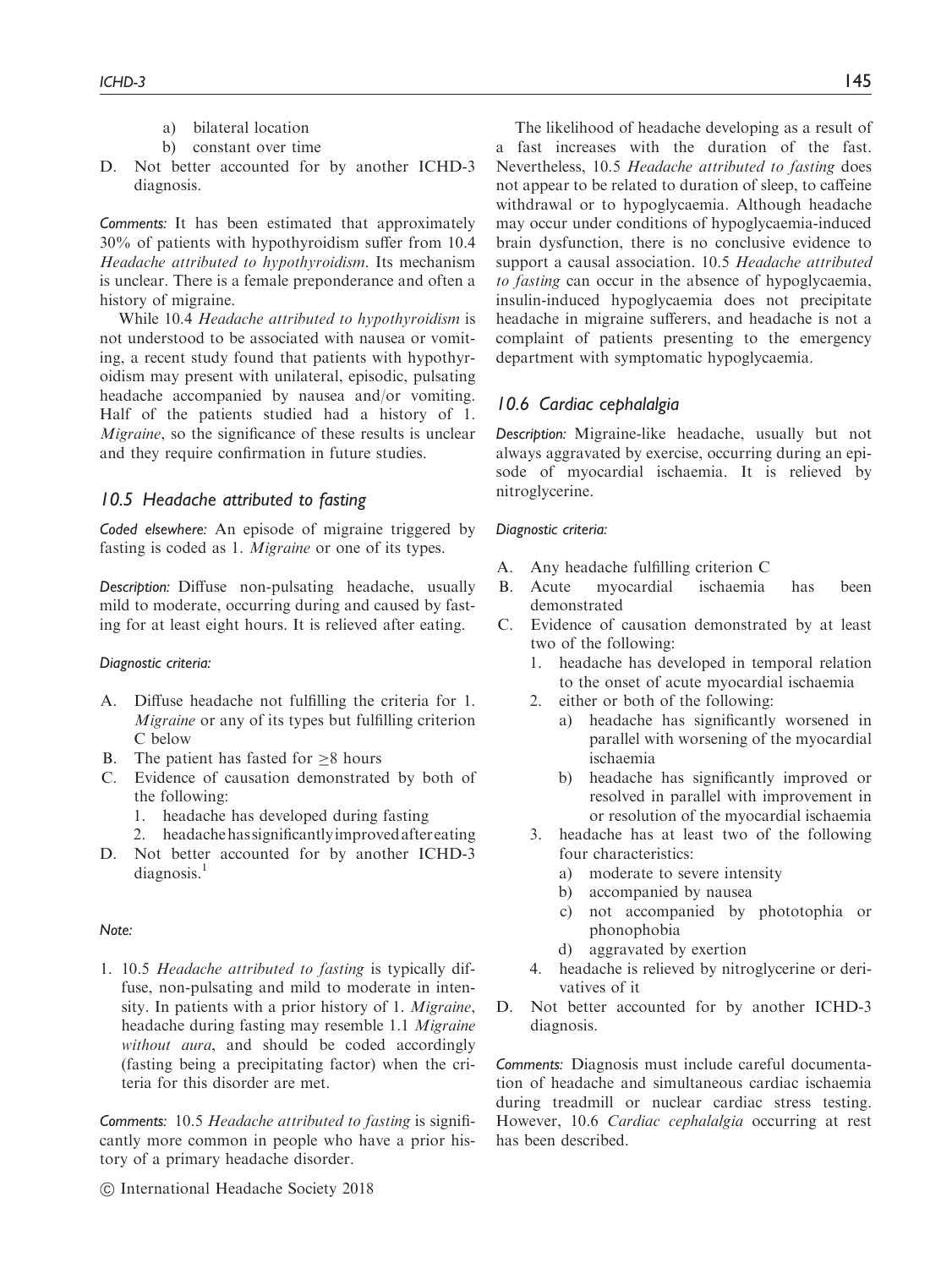Failure to recognize and correctly diagnose 10.6 Cardiac cephalalgia can have serious consequences. Therefore, distinguishing this disorder from 1.1 Migraine without aura is of crucial importance, particularly since vasoconstrictor medications (e.g. triptans, ergots) are indicated in the treatment of migraine but contraindicated in patients with ischaemic heart disease. Both disorders can produce severe head pain accompanied by nausea, and both can be triggered by exertion. Migraine-like headache may be triggered by angina treatment such as nitroglycerine.

# 10.7 Headache attributed to other disorder of homoeostasis

Description: Headache caused by any disorder of homoeostasis not described above.

#### Diagnostic criteria:

- A. Any headache fulfilling criterion C
- B. A disorder of homoeostasis other than those described above, and known to be able to cause headache, has been diagnosed
- C. Evidence of causation demonstrated by at least one of the following:
	- 1. headache has developed in temporal relation to the onset of the disorder of homoeostasis
	- 2. headache has significantly worsened in parallel with worsening of the disorder of homoeostasis
	- 3. headache has significantly improved or resolved in parallel with improvement in or resolution of the disorder of homoeostasis
- D. Not better accounted for by another ICHD-3 diagnosis.

Comment: Although relationships between headache and a variety of systemic and metabolic diseases have been proposed, systematic evaluation of these relationships has not been performed and there is insufficient evidence on which to build operational diagnostic criteria.

# **Bibliography**

Bigal ME and Gladstone J. The metabolic headaches. Current Pain Headache Rep 2008; 12: 292–295.

## 10.1.1 High-altitude headache

- Appenzeller O. Altitude headache. Headache 1972; 12: 126–129.
- Arngrim N, Schytz HW, Hauge MK, et al. Carbon monoxide may be an important molecule in migraine and other headaches. Cephalalgia 2014; 34: 1169–1180.
- Burtscher M, Mairer K, Wille M, et al. Risk factors for high-altitude headache in mountaineers. Cephalalgia 2011; 31: 706–711.
- Clarke C. Acute mountain sickness: medical problems associated with acute and subacute exposure to hypobaric hypoxia. Postgrad Med J 2006; 82: 748–753.
- Ginsberg MD. Carbon monoxide intoxication: clinical features, neuropathology and mechanisms of injury. J Toxicol Clin Toxicol 1985; 23: 281–288.
- Heckerling PS, Leikiin JB, Maturen A, et al. Predictors of occult carbon monoxide poisoning in patients with headache and dizziness. Ann Intern Med 1987; 107: 174–176.
- Jafarian S, Gorouhi F and Lotfi J. Reverse association between high-altitude headache and nasal congestion. Cephalalgia 2007; 27: 899–903.
- Linde M, Edvinsson L, Manandhar K, et al. Migraine associated with altitude: results from a populationbased study in Nepal. Eur J Neurol 2017; 24: 1055–1061.
- Lipton RB, Mazer C, Newman LC, et al. Sumatriptan relieves migraine-like headaches associated with carbon monoxide exposure. Headache 1997; 37: 392– 395.
- Porcelli J and Gugelchuk G. A trek to the top: a review of acute mountain sickness. J Am Osteopath Assoc 1995; 95: 718–720.
- Schoonman GG, Sándor PS, Agosti RM, et al. Normobaric hypoxia and nitroglycerin as trigger factors for migraine. Cephalalgia 2006; 26: 816–819.
- Serrano-Dueñas M. High-altitude headache. Expert Rev Neurother 2007; 7: 245–248.
- Silber E, Sonnenberg P, Collier DJ, et al. Clinical features of headache at altitude: a prospective study. Neurology 2003; 60: 1167–1171.
- Wilson MH, Davagnanam I, Holland G, et al. Cerebral venous system and anatomical predisposition to highaltitude headache. Ann Neurol 2013; 73: 381–389.
- Wilson MH, Newman S and Imray CH. The cerebral effects of ascent to high altitudes. Lancet Neurol 2009; 8: 175–191.

#### 10.1.2 Headache attributed to aeroplane travel

- Berilgen MS and Mungen B. Headache associated with airplane travel: report of six cases. Cephalalgia 2006; 26: 707–711.
- Berilgen MS and Mungen B. A new type of headache. Headache associated with airplane travel: preliminary diagnostic criteria and possible mechanisms of aetiopathogenesis. Cephalalgia 2011; 31: 1266–1273.
- Bui SB, Petersen T, Poulsen JN, et al. Headaches attributed to airplane travel: a Danish survey. J Headache Pain 2016; 17: 33.
- Mainardi F, Lissotto C, Maggioni F, et al. Headache attributed to airplane travel (''Airplane headache'').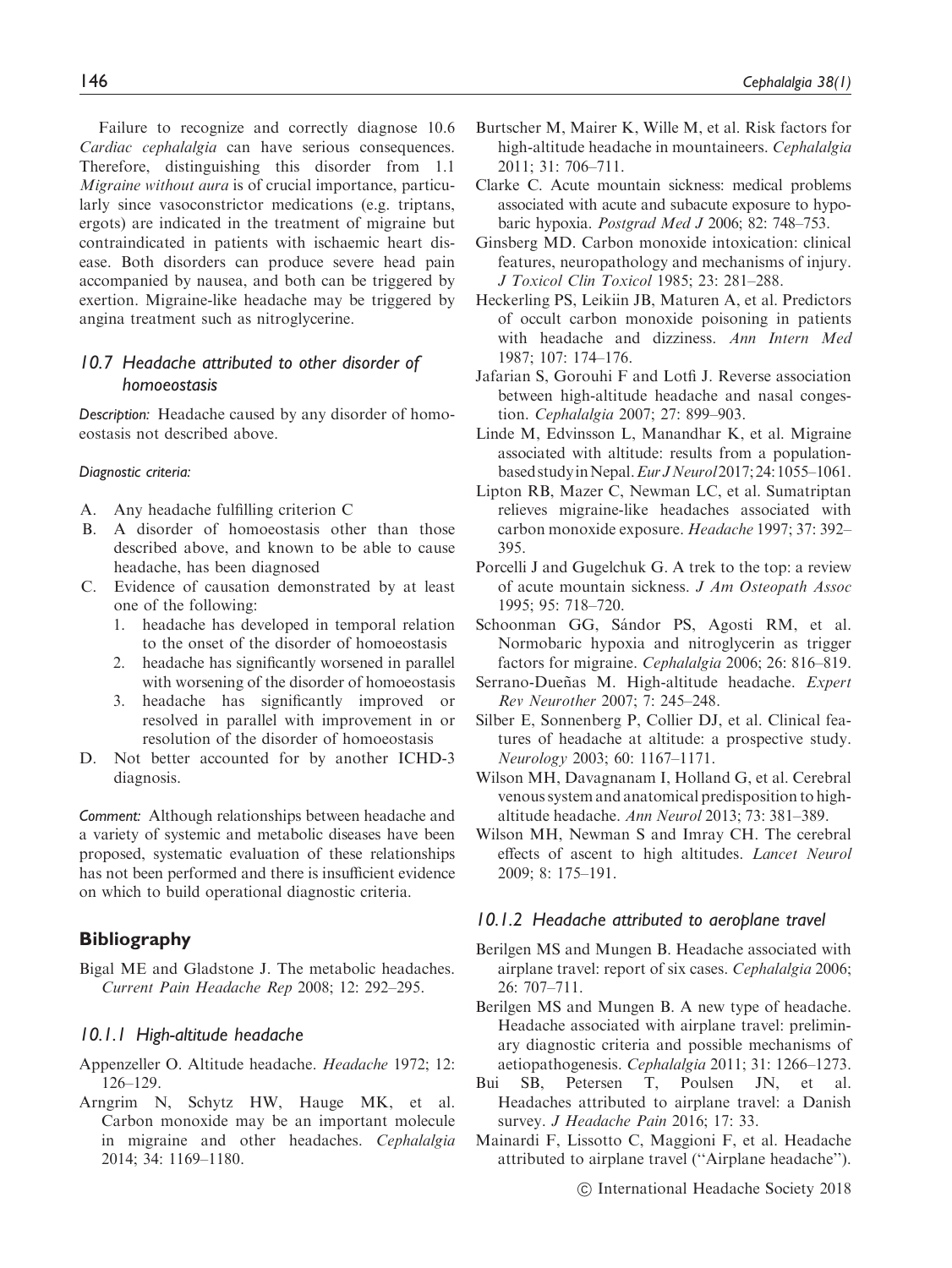Clinical profile based on a large case series. Cephalalgia 2012; 32: 592–599.

Mainardi F, Maggioni F and Zanchin G. Aeroplane headache, mountain descent headache, diving ascent headache. Three subtypes of headache attributed to imbalance between intrasinusal and external air pressure? Cephalalgia. Epub ahead of print 8 August 2017. DOI: 10.1177/0333102417724154.

## 10.1.3 Diving headache

- Cheshire WP and Ott MC Jr. Headache in divers. Headache 2001; 41: 235–247.
- Di Fabio R, Vanacore N, Davassi C, et al. Scuba diving is not associated with high prevalence of headache: a cross-sectional study in men. Headache 2012; 52: 385–392.
- Edmonds RC, Greene ER, Schoene RB, et al. Diving and subaquative Medicine, 3rd edition. Oxford: Butterworth-Heinemann, 1992, 404–406.
- Englund M and Risberg J. Self-reported headache during saturation diving. Aviat Space Environ Med 2003; 74: 236–241.
- Sliwka U, Kransney JA, Simon SG, et al. Effects of sustained low-level elevations of carbon dioxide on cerebral blood flow and autoregulation of the intracerebral arteries in humans. Aviat Space Environ Med 1998; 69: 299–306.

### 10.1.4 Sleep apnoea headache

- AlbertiA,MazzottaG,GallinellaE, et al.Headache characteristics in obstructive sleep apnea syndrome and insomnia. Acta Neurol Scand 2005; 111: 309–316.
- Aldrich MS and Chauncey JB. Are morning headaches part of obstructive sleep apnea syndrome? Arch Intern Med 1990; 150: 1265–1267.
- Chen PK, Fuh JL, Lane HY, et al. Morning headache in habitual snorers: frequency, characteristics, predictors and impacts. Cephalalgia 2011; 31: 829–836.
- Goksan B, Gunduz A, Karadeniz D, et al. Morning headache in sleep apnoea: clinical and polysomnographic evaluation and reponse to nasal continuous positive airway pressure. Cephalalgia 2009; 29: 635–641.
- Greenough GP, Nowell PD and Sateia MJ. Headache complaints in relation to nocturnal oxygen saturation among patients with sleep apnea syndrome. Sleep Med 2002; 3: 361–364.
- Kristiansen HA, Kvaerner KJ, Akre H, et al. Tensiontype headache and sleep apnea in the general population. J Headache Pain 2011; 12: 63–69.
- Kristiansen HA, Kvaerner KJ, Akre H, et al. Sleep apnea headache in the general population. Cephalalgia 2012; 32: 451–458.
- ! International Headache Society 2018
- Loh NK, Dinner DS, Foldvary DO, et al. Do patients with obstructive sleep apnea wake up with headaches? Arch Intern Med 1999; 159: 1765–1768.
- Luchesi LM, Speciali JG, Santos-Silva R, et al. Nocturnal awakening with headache and its relationship with sleep disorders in a population sample of adult inhabitants of Sao Paulo City, Brazil. Cephalalgia 2010; 30: 1477–1485.
- Mitsikostas DD, Vikelis M and Viskos A. Refractory chronic headache associated with obstructive sleep apnoea syndrome. Cephalalgia 2008; 28: 139–143.
- Ozge A, Ozge C, Kaleagasi H, et al. Headache in patients with chronic obstructive pulmonary disease: effects of chronic hypoxemia. J Headache Pain 2006; 7: 37–43.
- Poceta JS and Dalessio DJ. Identification and treatment of sleep apnea in patients with chronic headache. Headache 1995; 35: 586–589.
- Russell MB, Kristiansen HA and Kværner KJ. Headache in sleep apnea syndrome: epidemiology and pathophysiology. Cephalalgia 2014; 34: 752–755.
- Suzuki K, Miyamoto M, Miyamoto T, et al. Sleep apnoea headache in obstructive sleep apnoea syndrome patients presenting with morning headache: comparison of the ICHD-2 and ICHD-3 beta criteria. J Headache Pain 2015; 16: 56.

# 10.2 Dialysis headache

- Antoniazzi AL and Corrado AP. Dialysis headache. Curr Pain Headache Rep 2007; 11: 297–303.
- Antoniazzi AL, Bigal ME, Bordini CA, et al. Headache associated with dialysis. The IHS criteria revisited. Cephalalgia 2003; 23: 146–149.
- Gksel BK, Torun D, Karaca S, et al. Is low blood magnesium level associated with hemodialysis headache? Headache 2006; 46: 40–45.
- Jameson MD and Wiegmann TB. Principles, uses, and complications of hemodialysis. Med Clin North Am 1990; 74: 945–960.

# 10.3 Headache attributed to arterial hypertension

- Dodick DW. Recurrent short-lasting headache associated with paroxysmal hypertension: a clonidine-responsive syndrome. Cephalalgia 2000; 20: 509–514.
- Furlan JC. Headache attributed to autonomic dysreflexia. Neurology 2011; 77: 792–798.
- Gipponi S, Venturelli E, Rao R, et al. Hypertension is a factor associated with chronic daily headache. Neurol Sci 2010; 31(Suppl 1): 171–173.
- Gus M, Fuchs FD, Pimentel M, et al. Behavior of ambulatory blood pressure surrounding episodes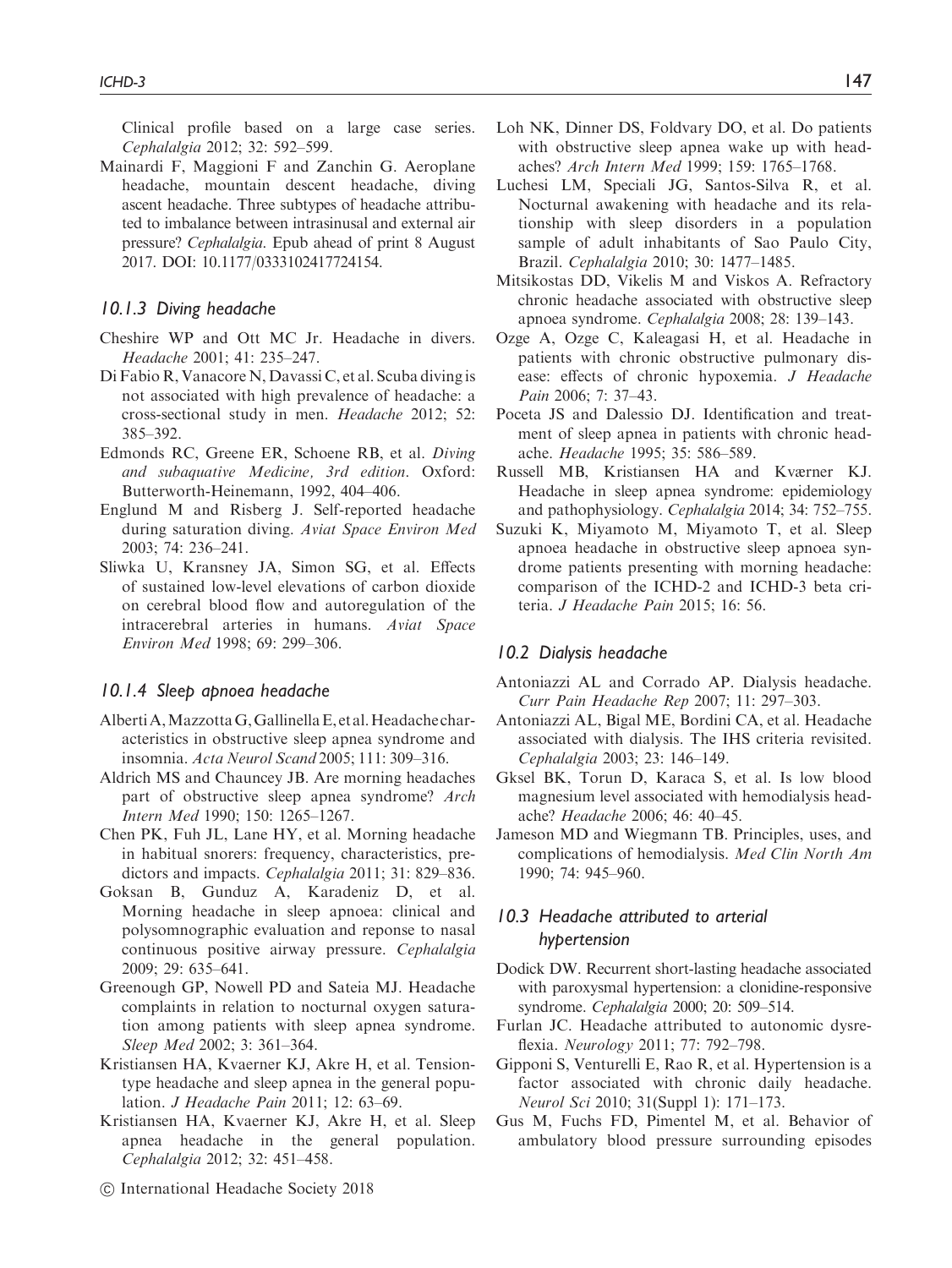of headache in mildly hypertensive patients. Arch Intern Med 2001; 161: 252–255.

- Kruszewski P, Bieniaszewski L, Neubauer J, et al. Headache in patients with mild to moderate hypertension is generally not associated with simultaneous blood pressure elevation. J Hypertens 2000; 18: 437–444.
- Lance JW and Hinterberger H. Symptoms of pheochromocytoma, with particular reference to headache, correlated with catecholamine production. Arch Neurol 1976; 33: 281–288.
- Land SH and Donovan T. Pre-eclampsia and eclampsia headache: classification recommendation [letter]. Cephalalgia 1999; 19: 67–69.
- Loh KC, Shlossberg AH, Abbott EC, et al. Phaeochromocytoma: a ten-year survey. Q J Med 1997; 90: 51–60.
- Mannelli M, Ianni L, Cilotti A, et al. Pheochromocytoma in Italy: a multicentric retrospective study. Eur J Endocrinol 1999; 141: 619-624.
- Sousa Melo E, Carrilho Aguiar F and Sampaio Rocha-Filho PA. Dialysis headache: a narrative review. Headache 2017; 57: 161–164.
- Thomas JE, Rooke ED and Kvale WF. The neurologists experience with pheochromocytoma. JAMA 1966; 197: 754–758.
- Vaughan CJ and Delanty N. Hypertensive emergencies. Lancet 2000; 356: 411–417.
- Walker JJ. Pre-eclampsia. Lancet 2000; 56: 1260–1265.
- Weiss NS. Relation of high blood pressure to headache, epistaxis, and selected other symptoms. The United States Health Examination Survey of Adults. N Engl J Med 1972; 287: 631–633.
- Zampaglione B, Pascale C, Marchisio M, et al. Hypertensive urgencies and emergencies. Prevalence and clinical presentation. Hypertension 1996; 27: 144–147.

## 10.4 Headache attributed to hypothyroidism

- Amy JR. Tests of thyroid function in chronic headache patients. Headache 1987; 27: 351–353.
- ArafahBM,PruntyD,YbarraJ,etal.Thedominant roleof increased intrasellar pressure in the pathogenesis of hypopituitarism, hyperprolactinemia, and headaches in patients with pituitary adenomas. J Clin Endocrinol Metab 2000; 85: 1789–1793.
- Fenichel NM. Chronic headache due to masked hypothyroidism. Ann Intern Med 1948; 29: 456–460.
- Levy MJ, Matharu MS, Meeran K, et al. The clinical characteristics of headache in patients with pituitary tumours. Brain 2005; 128: 1921–1930.
- Lima Carvalho MF, de Medeiros JS and Valença MM. Headache in recent onset hypothyroidism: prevalence,

characteristics and outcome after treatment with levothyroxine. Cephalalgia 2017; 37: 938–946.

Moreau T. Headache in hypothyroidism. Prevalence and outcome under thyroid hormone therapy. Cephalalgia 1988; 18: 687–689.

## 10.5 Headache attributed to fasting

- Dalton K. Food intake prior to migraine attacks. Study of 2,313 spontaneous attacks. Headache 1975; 15: 188–193.
- Dexter JD, Roberts J and Byer JA. The five hour glucose tolerance test and effect of low sucrose diet in migraine. Headache 1978; 18: 91–94.
- Malouf R and Brust JCM. Hypoglycemia: causes, neurological manifestations, and outcome. Ann Neurol 1985; 17: 421–430.
- Mosek AC and Korczyn AD. Yom Kippur headache. Neurology 1995; 45: 1953–1955.
- Pearce J. Insulin induced hypoglycaemia in migraine. J Neurol Neurosurg Psychiatry 1971; 34: 154–156.
- Service FJ. Hypoglycemic disorders. In: Wyngaarden JB, Smith LH and Bennett JC (eds) Cecil textbook of medicine, 18th edition. Philadelphia: WB Saunders, 1992, pp.1310–1317.

# 10.6 Cardiac cephalalgia

- Blacky RA, Rittelmeyer JT and Wallace MR. Headache angina. Am J Cardiol 1987; 60: 730.
- Bowen J and Oppenheimer G. Headache as a presentation of angina: reproduction of symptoms during angioplasty. Headache 1993; 33: 238–239.
- Chen SP, Fuh JL, Yu WC, et al. Cardiac cephalalgia: case report and review of the literature with new ICHD-II criteria revisited. Eur Neurol 2004; 51: 221–226.
- Fleetcroft R and Maddocks JL. Headache due to ischaemic heart disease. J R Soc Med 1985; 78: 676.
- Grace A, Horgan J, Breathnach K, et al. Anginal headache and its basis. Cephalalgia 1997; 17: 195–196.
- Gutiérrez-Morlote J and Pascual J. Cardiac cephalalgia is not necessarily an exertional headache: case report. Cephalalgia 2002; 22: 765–766.
- Lefkowitz D and Biller J. Bregmatic headache as a manifestation of myocardial ischemia. Arch Neurol 1982; 39: 130.
- Lipton RB, Lowenkopf T, Bajwa ZH, et al. Cardiac cephalgia: a treatable form of exertional headache. Neurology 1997; 49: 813–816.
- Vernay D, Deffond D, Fraysse P, et al. Walk headache: an unusual manifestation of ischemic heart disease. Headache 1989; 29: 350–351.
- Wei JH and Wang HF. Cardiac cephalalgia: case reports and review. Cephalalgia 2008: 28: 892–896.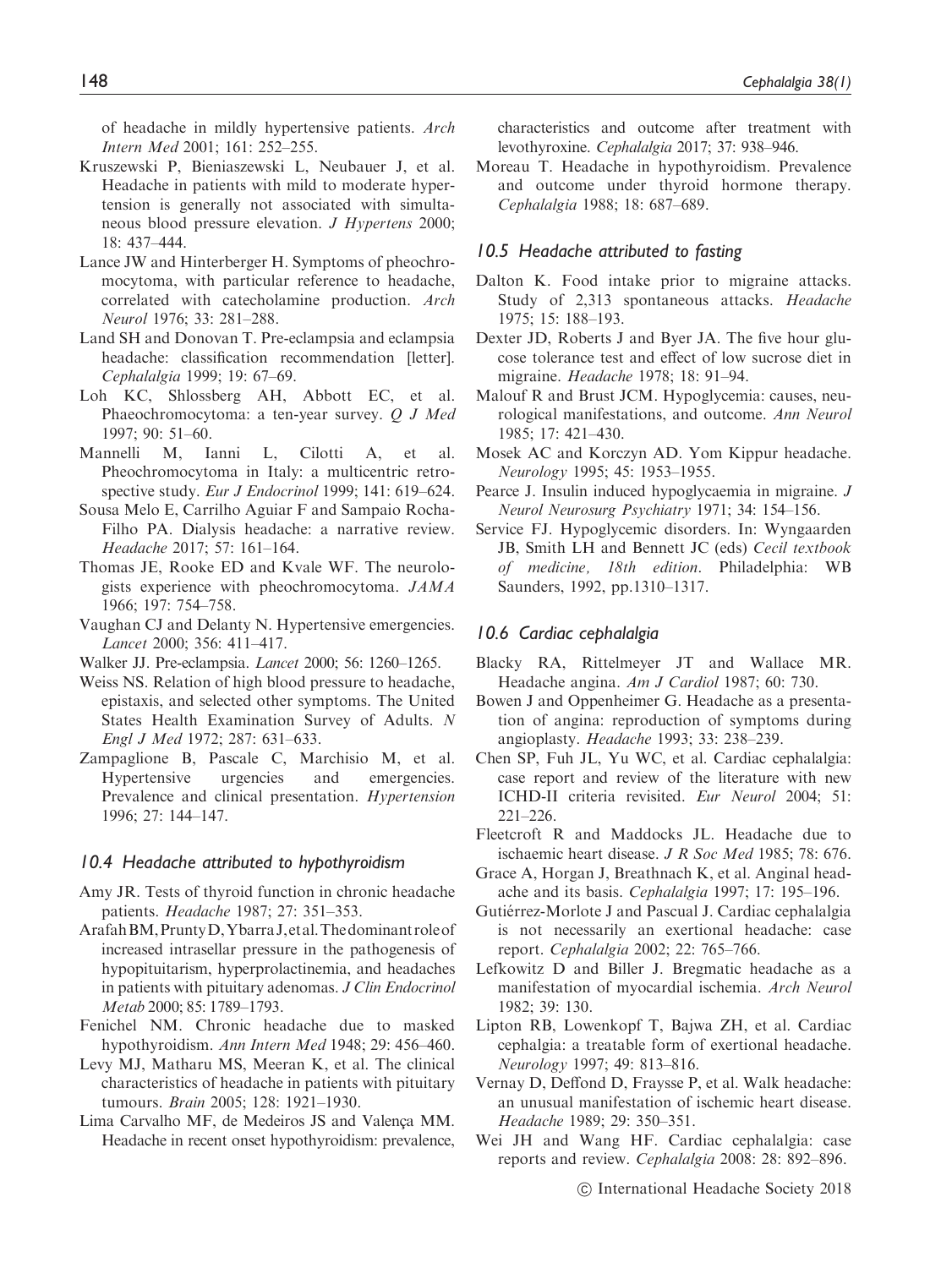# 11. Headache or facial pain attributed to disorder of the cranium, neck, eyes, ears, nose, sinuses, teeth, mouth or other facial or cervical structure

- 11.1 Headache attributed to disorder of cranial bone
- 11.2 Headache attributed to disorder of the neck
- 11.2.1 Cervicogenic headache
- 11.2.2 Headache attributed to retropharyngeal tendonitis
- 11.2.3 Headache attributed to craniocervical dystonia
- 11.3 Headache attributed to disorder of the eyes
- 11.3.1 Headache attributed to acute angle-closure glaucoma
- 11.3.2 Headache attributed to refractive error
- 11.3.3 Headache attributed to ocular inflammatory disorder
- 11.3.4 Trochlear headache
- 11.4 Headache attributed to disorder of the ears
- 11.5 Headache attributed to disorder of the nose or paranasal sinuses
	- 11.5.1 Headache attributed to acute rhinosinusitis
	- 11.5.2 Headache attributed to chronic or recurring rhinosinusitis
- 11.6 Headache attributed to disorder of the teeth
- 11.7 Headache attributed to temporomandibular disorder (TMD)
- 11.8 Head or facial pain attributed to inflammation of the stylohyoid ligament
- 11.9 Headache or facial pain attributed to other disorder of cranium, neck, eyes, ears, nose, sinuses, teeth, mouth or other facial or cervical structure

# Coded elsewhere:

Headaches that are caused by head or neck trauma are classified under 5. Headache attributed to trauma or injury to the head and/or neck. This is true in particular for post-whiplash headache, despite the likely possibility that these headaches are attributable to pathology in the neck.

Neuralgiform headaches manifesting with facial, neck and/or head pain are classified under 13. Painful lesions of the cranial nerves and other facial pain.

## General comment

Primary or secondary headache or both? The general rules for attribution to another disorder apply to 11. Headache or facial pain attributed to disorder of the cranium, neck, eyes, ears, nose, sinuses, teeth, mouth or other facial or cervical structure.

- 1. When a new headache occurs for the first time in close temporal relation to a cranial, cervical, facial, eye, ear, nose, sinus, dental or mouth disorder known to cause headache, it is coded as a secondary headache attributed to that disorder. This remains true when the new headache has the characteristics of any of the primary headache disorders classified in Part One of ICHD-3.
- 2. When a pre-existing headache with the characteristics of a primary headache disorder becomes chronic, or is made significantly worse (usually meaning a twofold or greater increase in frequency and/or severity), in close temporal relation to a cranial, cervical, facial, eye, ear, nose, sinus, dental or mouth disorder, both the initial headache diagnosis and a diagnosis of 11. Headache or facial pain attributed to disorder of the cranium, neck, eyes, ears, nose, sinuses, teeth, mouth or other facial or cervical structure (or one of its types or subtypes) should be given, provided that there is good evidence that that disorder can cause headache.

## Introduction

Disorders of the cervical spine and of other structures of the neck and head have been regarded as common causes of headache, since many headaches seem to originate from the cervical, nuchal or occipital regions, or are localized there. Degenerative changes in the cervical spine can be found in virtually all people over 40 years of age. However, large-scale controlled studies have shown that such changes are equally widespread among people with and people without headache. Spondylosis or osteochondrosis are therefore not conclusively the explanation of associated headache. A similar situation applies to other widespread disorders: chronic sinusitis, temporomandibular disorders and refractive errors of the eyes.

Without specific criteria it would be possible for virtually any type of headache to be classified as 11. Headache or facial pain attributed to disorder of the cranium, neck, eyes, ears, nose, sinuses, teeth, mouth or other facial or cervical structure. It is not sufficient merely to list manifestations of headaches in order to define them, since these manifestations are not unique. The purpose of the criteria in this chapter is not to describe headaches in all their possible subtypes and subforms, but rather to establish specific causal relationships between headaches and facial pain and the disorders of the cranium, neck, eyes, ears, nose, sinuses, teeth, mouth and other facial or cranial structures where these exist. For this reason it has been necessary to identify strict specific operational criteria for cervicogenic headache and other causes of headache

<sup>!</sup> International Headache Society 2018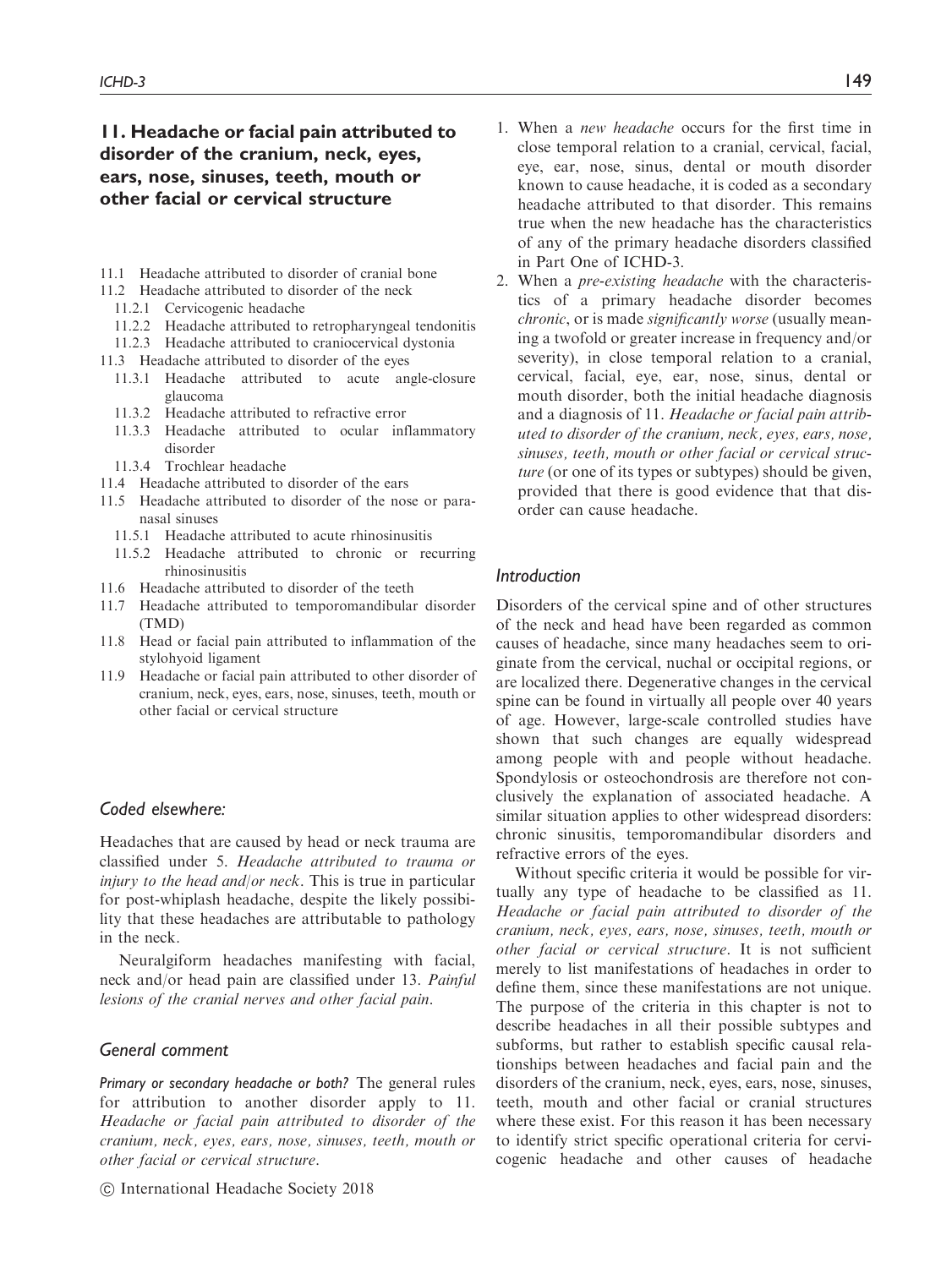described in this chapter. It is not possible here to take account of diagnostic tests that are unconfirmed or for which criteria have not been investigated. Instead, the aim is to motivate the development of reliable and valid operational tests to establish specific causal relationships between headaches and craniocervical disorders.

For these reasons, and because of the variety of causative disorders dealt with in this chapter, it is difficult to describe a general set of criteria for headache and/or facial pain attributed to them. However, in most cases there is conformity with the following:

- A. Headache or facial pain fulfilling criterion C
- B. Clinical, laboratory and/or imaging evidence of a disorder or lesion of the cranium, neck, eyes, ears, nose, sinuses, teeth, mouth or other facial or cervical structure known to be able to cause headache
- C. Evidence that the pain can be attributed to the disorder or lesion
- D. Not better accounted for by another ICHD-3 diagnosis.

# 11.1 Headache attributed to disorder of cranial bone

Coded elsewhere: Headache caused by trauma to the cranium is classified under 5. Headache attributed to trauma or injury to the head and/or neck or one of its types.

Description: Headache caused by a non-traumatic disorder or lesion of the cranial bones.

### Diagnostic criteria:

- A. Any headache fulfilling criterion C
- B. Clinical, laboratory and/or imaging evidence of a disorder or lesion of the cranial bones known to be able to cause headache
- C. Evidence of causation demonstrated by at least two of the following:
	- 1. headache has developed in temporal relation to the onset of the cranial bone disorder or appearance of the lesion
	- 2. either or both of the following:
		- a) headache has significantly worsened in parallel with worsening of the cranial bone disorder or lesion
		- b) headache has significantly improved in parallel with improvement in the cranial bone disorder or lesion
	- 3. headache is exacerbated by pressure applied to the cranial bone lesion
	- 4. headache is localized to the site of the cranial bone lesion

D. Not better accounted for by another ICHD-3 diagnosis.

Comment: Most disorders of the skull (e.g. congenital abnormalities, fractures, tumours, metastases) are usually not accompanied by headache. Exceptions of importance are osteomyelitis, multiple myeloma and Paget's disease. Headache may also be caused by lesions of the mastoid, and by petrositis.

## 11.2 Headache attributed to disorder of the neck

Coded elsewhere: Headache caused by neck trauma is classified under 5. Headache attributed to trauma or injury to the head and/or neck or one of its types.

Description: Headache caused by a non-traumatic disorder involving any structure in the neck, including bony, muscular and other soft tissue elements.

## 11.2.1 Cervicogenic headache

Coded elsewhere: Headache causally associated with cervical myofascial pain sources (myofascial trigger points) may, when it meets other criteria, be coded as 2.1.1 Infrequent episodic tension-type headache associated with pericranial tenderness, 2.2.1 Frequent episodic tension-type headache associated with pericranial tenderness or 2.3.1 Chronic tension-type headache associated with pericranial tenderness. A11.2.5 Headache attributed to cervical myofascial pain is an Appendix diagnosis awaiting evidence that this type of headache is more closely related to other cervicogenic headaches than to 2. Tension-type headache. Clearly, there are many cases which overlap these two categories, for which diagnosis can be challenging.

Description: Headache caused by a disorder of the cervical spine and its component bony, disc and/or soft tissue elements, usually but not invariably accompanied by neck pain.

#### Diagnostic criteria:

- A. Any headache fulfilling criterion C
- B. Clinical and/or imaging evidence<sup>1</sup> of a disorder or lesion within the cervical spine or soft tissues of the neck, known to be able to cause headache<sup>2</sup>
- C. Evidence of causation demonstrated by at least two of the following:
	- 1. headache has developed in temporal relation to the onset of the cervical disorder or appearance of the lesion
	- 2. headache has significantly improved or resolved in parallel with improvement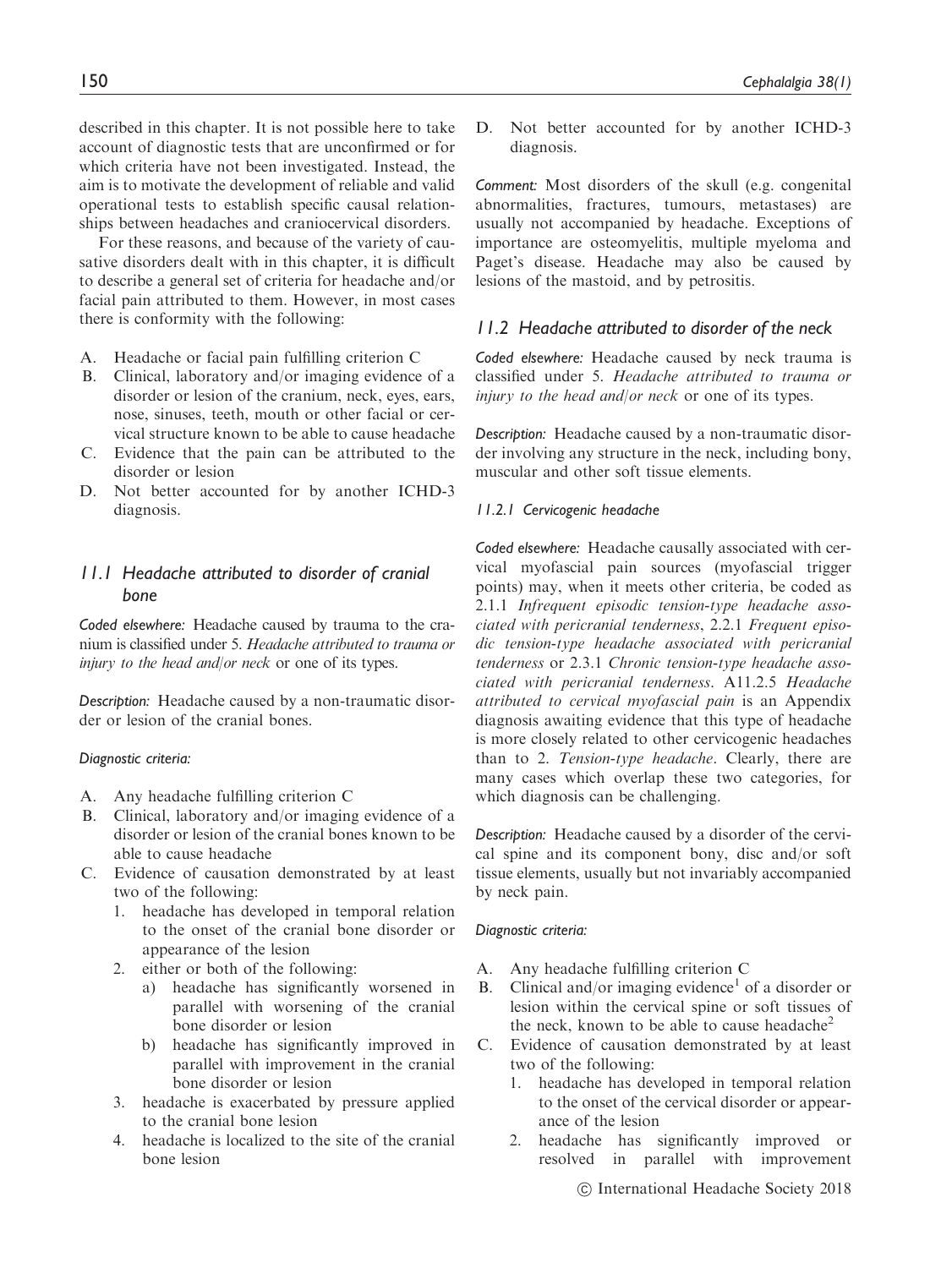in or resolution of the cervical disorder or lesion

- 3. cervical range of motion is reduced and headache is made significantly worse by provocative manœuvres
- 4. headache is abolished following diagnostic blockade of a cervical structure or its nerve supply
- D. Not better accounted for by another ICHD-3 diagnosis.3–5

#### Notes:

- 1. Imaging findings in the upper cervical spine are common in patients without headache; they are suggestive but not firm evidence of causation.
- 2. Tumours, fractures, infections and rheumatoid arthritis of the upper cervical spine have not been formally validated as causes of headache, but are accepted to fulfil criterion B in individual cases. Cervical spondylosis and osteochondritis may or may not be valid causes fulfilling criterion B, again depending on the individual case.
- 3. When cervical myofascial pain is the cause, the headache should probably be coded under 2. Tension-type headache; however, awaiting further evidence, an alternative diagnosis of A11.2.5 Headache attributed to cervical myofascial pain is in the Appendix.
- 4. Headache caused by upper cervical radiculopathy has been postulated and, considering the now wellunderstood convergence between upper cervical and trigeminal nociception, this is a logical cause of headache. Pending further evidence, this diagnosis is in the Appendix as A11.2.4 Headache attributed to upper cervical radiculopathy.
- 5. Features that tend to distinguish 11.2.1 Cervicogenic headache from 1. Migraine and 2. Tension-type headache include side-locked pain, provocation of typical headache by digital pressure on neck muscles and by head movement, and posterior-to-anterior radiation of pain. However, while these may be features of 11.2.1 Cervicogenic headache, they are not unique to it and they do not necessarily define causal relationships. Migrainous features such as nausea, vomiting and photo/phonophobia may be present with 11.2.1 Cervicogenic headache, although to a generally lesser degree than in 1. Migraine, and may differentiate some cases from 2. Tension-type headache.

#### 11.2.2 Headache attributed to retropharyngeal tendonitis

Description: Headache caused by inflammation or calcification in the retropharyngeal soft tissues, usually brought on by stretching or compression of upper cervical prevertebral muscles.

#### Diagnostic criteria:

- A. Any headache fulfilling criterion C
- B. Retropharyngeal tendonitis has been demonstrated by imaging evidence of abnormal swelling of prevertebral soft tissues at upper cervical spine levels
- C. Evidence of causation demonstrated by at least two of the following:
	- 1. headache has developed in temporal relation to the onset of the retropharyngeal tendonitis, or led to its discovery
	- 2. either or both of the following:
		- a) headache has significantly worsened in parallel with progression of the retropharyngeal tendonitis
		- b) headache has significantly improved or resolved in parallel with improvement in or resolution of the retropharyngeal tendonitis
	- 3. headache is made significantly worse by extension of the neck, rotation of the head and/or swallowing<sup>1</sup>
	- 4. there is tenderness over the spinous processes of the upper three cervical vertebrae<sup>2</sup>
- D. Not better accounted for by another ICHD-3 diagnosis.<sup>3</sup>

#### Notes:

- 1. Although retroflexion of the neck most consistently aggravates pain, the same usually occurs also with rotation of the head and swallowing.
- 2. Tissues over the transverse processes of the upper three vertebrae are usually tender to palpation.
- 3. Upper carotid artery dissection (or another lesion in or around the carotid artery) should be ruled out before the diagnosis of 11.2.2 Headache attributed to retropharyngeal tendonitis is confirmed.

Comments: Body temperature and erythrocyte sedimentation rate (ESR) are usually elevated in retropharyngeal tendonitis.

Calcification in prevertebral tissues is best seen on CT or MRI, but plain films of the neck can also reveal this. In several cases, amorphous calcific material has been aspirated from the swollen prevertebral tissues.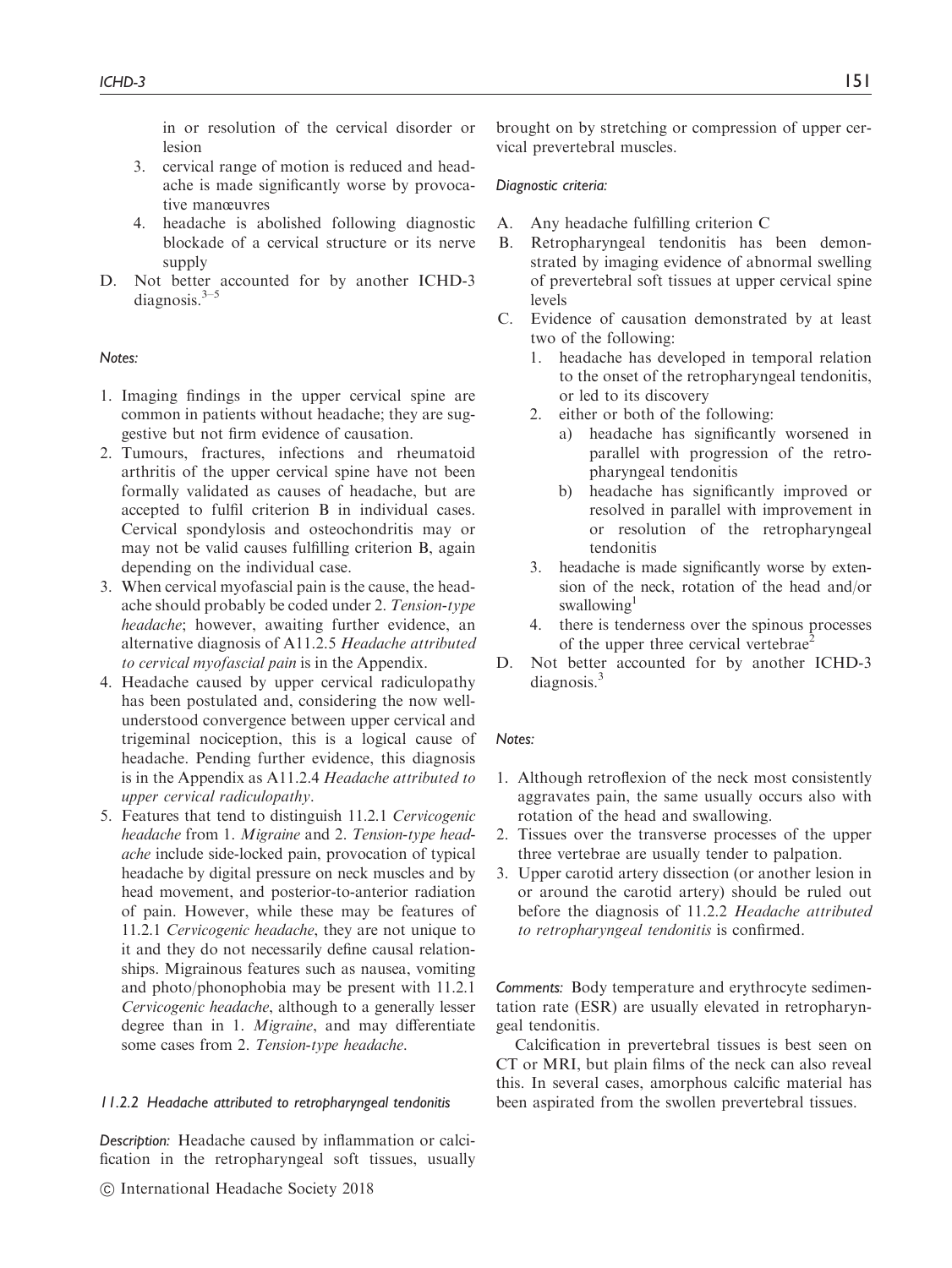## 11.2.3 Headache attributed to craniocervical dystonia

Description: Headache caused by dystonia involving neck muscles, with abnormal movements or defective posturing of the neck and/or head due to muscular hyperactivity.

## Diagnostic criteria:

- A. Neck and posterior head pain fulfilling criterion C
- B. Craniocervical dystonia is demonstrated by abnormal movements or defective posturing of the neck and/or head due to muscular hyperactivity
- C. Evidence of causation demonstrated by at least two of the following:
	- 1. pain has developed in temporal relation to the onset of craniocervical dystonia
	- 2. pain has significantly worsened in parallel with progression of the craniocervical dystonia
	- 3. pain has significantly improved or resolved in parallel with improvement in or resolution of the craniocervical dystonia
	- 4. pain location corresponds to the location of the dystonic muscle(s)
- D. Not better accounted for by another ICHD-3 diagnosis.

Comments: Focal dystonias of the head and neck accompanied by 11.2.3 Headache attributed to craniocervical dystonia are pharyngeal dystonia, spasmodic torticollis, mandibular dystonia, lingual dystonia and a combination of the cranial and cervical dystonias (segmental craniocervical dystonia).

Pain is presumably caused by local muscle contraction and secondary changes in sensitization.

# 11.3 Headache attributed to disorder of the eyes

Description: Headache caused by a disorder involving one or both eyes.

#### 11.3.1 Headache attributed to acute angle-closure glaucoma

Description: Headache, usually unilateral, caused by acute angle-closure glaucoma and associated with other symptoms and clinical signs of this disorder.

### Diagnostic criteria:

- A. Any headache fulfilling criterion C
- B. Acute angle-closure glaucoma has been diagnosed, with proof of increased intraocular pressure
- C. Evidence of causation demonstrated by at least two of the following:
	- 1. headache has developed in temporal relation to the onset of the glaucoma
	- 2. headache has significantly worsened in parallel with progression of the glaucoma
	- 3. headache has significantly improved or resolved in parallel with improvement in or resolution of the glaucoma
	- 4. pain location includes the affected eye
- D. Not better accounted for by another ICHD-3 diagnosis.

Comments: Acute angle-closure glaucoma generally causes eye and/or periorbital pain, visual acuity loss (blurring), conjunctival injection and oedema, nausea and vomiting.

When intraocular pressure rises above 30 mmHg, the risk of permanent visual loss rises dramatically, which makes early diagnosis essential.

## 11.3.2 Headache attributed to refractive error

Description: Headache caused by ocular refractive error(s), generally symptomatic after prolonged visual tasks.

#### Diagnostic criteria:

- A. Any headache fulfilling criterion C
- B. Uncorrected or miscorrected refractive error(s) in one or both eyes
- C. Evidence of causation demonstrated by at least two of the following:
	- 1. headache has developed and/or significantly worsened in temporal relation to the onset or worsening of the refractive error(s)
	- 2. headache has significantly improved after correction of the refractive error(s)
	- 3. headache is aggravated by prolonged visual tasks at an angle or distance at which vision is impaired
	- 4. headache significantly improves when the visual task is discontinued
- D. Not better accounted for by another ICHD-3 diagnosis.

Comments: Most patients with 11.3.2 Headache attributed to refractive error will seek advice from an ophthalmologist.

While refractive error is much less commonly a cause of headache than is generally believed, there is some evidence for it in children, as well as a number of supportive cases in adults.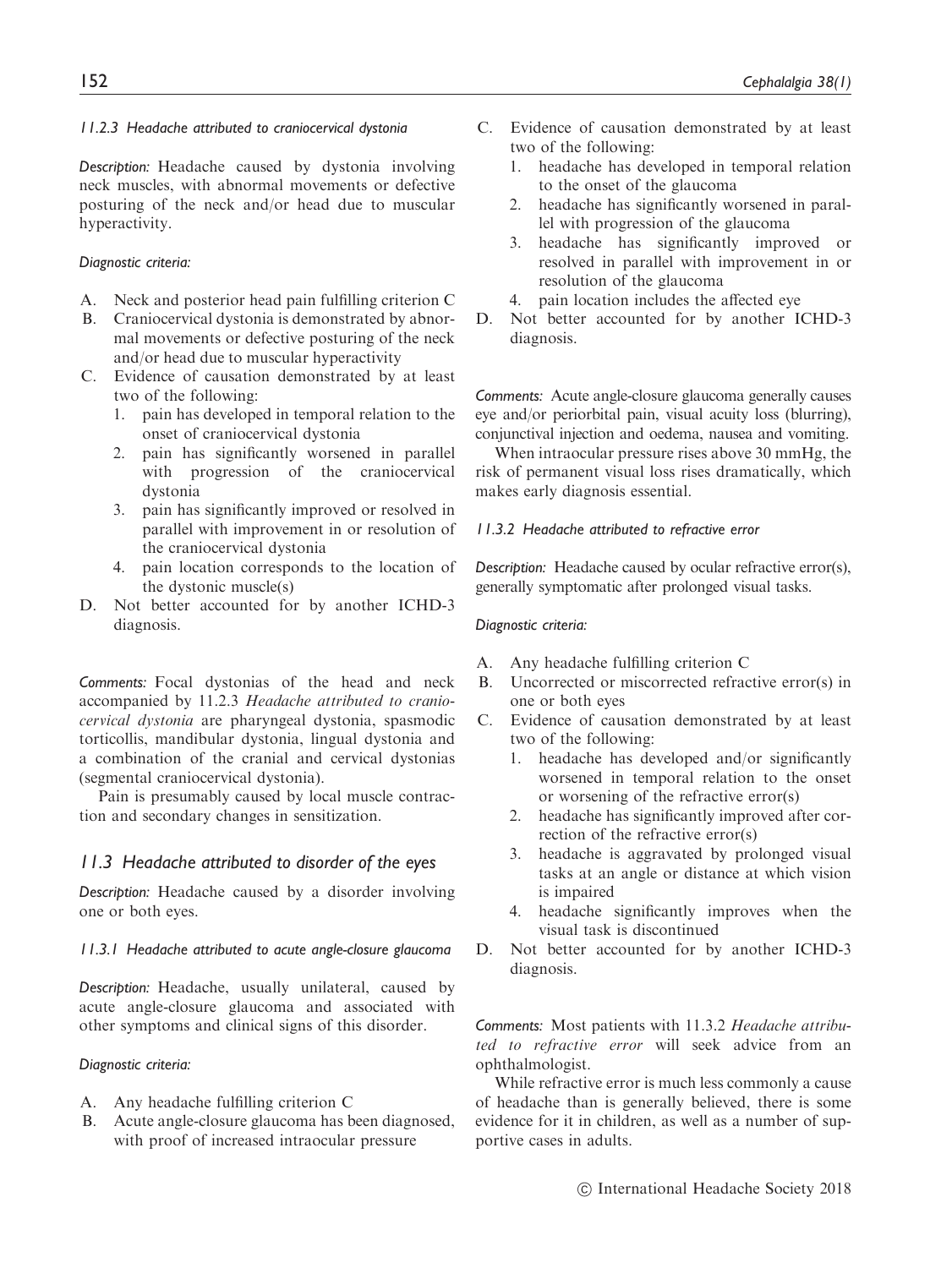## 11.3.3 Headache attributed to ocular inflammatory disorder

Description: Headache caused by ocular inflammatory conditions such as iritis, uveitis, scleritis or conjunctivitis and associated with other symptoms and clinical signs of the disorder.

## Diagnostic criteria:

- A. Periorbital headache and eye pain fulfilling criterion C
- B. Clinical, laboratory and/or imaging evidence of an ocular inflammatory disease known to be able to cause headache<sup>1</sup>
- C. Evidence of causation demonstrated by at least two of the following:
	- 1. headache has developed in temporal relation to the onset of the ocular disorder
	- 2. either or both of the following:
		- a) headache has significantly worsened in parallel with worsening of the ocular inflammatory disease
		- b) headache has significantly improved or resolved in parallel with improvement in or resolution of the ocular inflammatory disease
	- 3. either or both of the following:
		- a) headache significantly improves with topical application of local anaesthetic agent to the eye
		- b) headache is aggravated by pressure applied to the eye
	- 4. in the case of a unilateral ocular inflammatory disease, headache is localized and ipsilateral to  $it^2$
- D. Not better accounted for by another ICHD-3 diagnosis.

#### Notes:

- 1. Ocular inflammatory diseases known to cause headache include iritis, uveitis, cyclitis, scleritis, choroiditis, conjunctivitis and corneal inflammation.
- 2. Because of nociceptive field overlap and convergence (leading to complex pain referral), any ocular source of pain may lead to headache in any region. Nevertheless, when the ocular inflammatory disease is unilateral, headache is likely to be localized and ipsilateral.

Comment: Ocular inflammation takes many forms, and may be categorized variously by anatomical site (e.g. iritis, cyclitis, choroiditis), by course (i.e. acute, subacute, chronic), by presumed cause (e.g. endogenous or

! International Headache Society 2018

exogenous infectious agents, lens-related, traumatic) or by type of inflammation (granulomatous, nongranulomatous).

#### 11.3.4 Trochlear headache

Previously used terms: Headache attributed to trochleitis.

A non-inflammatory disorder associated with trochlear dysfunction, termed primary trochlear headache, produces pain in the trochlear and temporoparietal regions that worsens with supraduction of the eye. It is diagnosed and treated similarly to trochleitis, and therefore included within 11.3.4 Trochlear headache.

Description: Headache, usually frontal and/or periorbital in location, with or without eye pain, caused by peritrochlear inflammation or dysfunction. It is often exacerbated by movements of the eye.

#### Diagnostic criteria:

- A. Periorbital and/or frontal headache fulfilling criterion C
- B. Clinical and/or imaging evidence of trochlear inflammation or dysfunction including tenderness upon palpation of the trochlea in the superomedial orbit
- C. Evidence of causation demonstrated by at least two of the following:
	- 1. unilateral ocular pain
	- 2. headache is exacerbated by movements of the  $eye<sup>1</sup>$
	- 3. headache is significantly improved by injection of local anaesthetic or steroid agent into the peritrochlear region
	- 4. headache is localized and ipsilateral to the implicated trochlea
- D. Not better accounted for by another ICHD-3 diagnosis.

#### Note:

1. Particularly vertical movements.

Comments: Trochleitis, defined as inflammation of the trochlea and/or sheath of the superior oblique muscle, can lead to eye pain and frontal headache that are aggravated by movements of the eye involving the superior oblique muscle. While not common, it is not rare, and must be considered when evaluating unilateral periorbital head pain.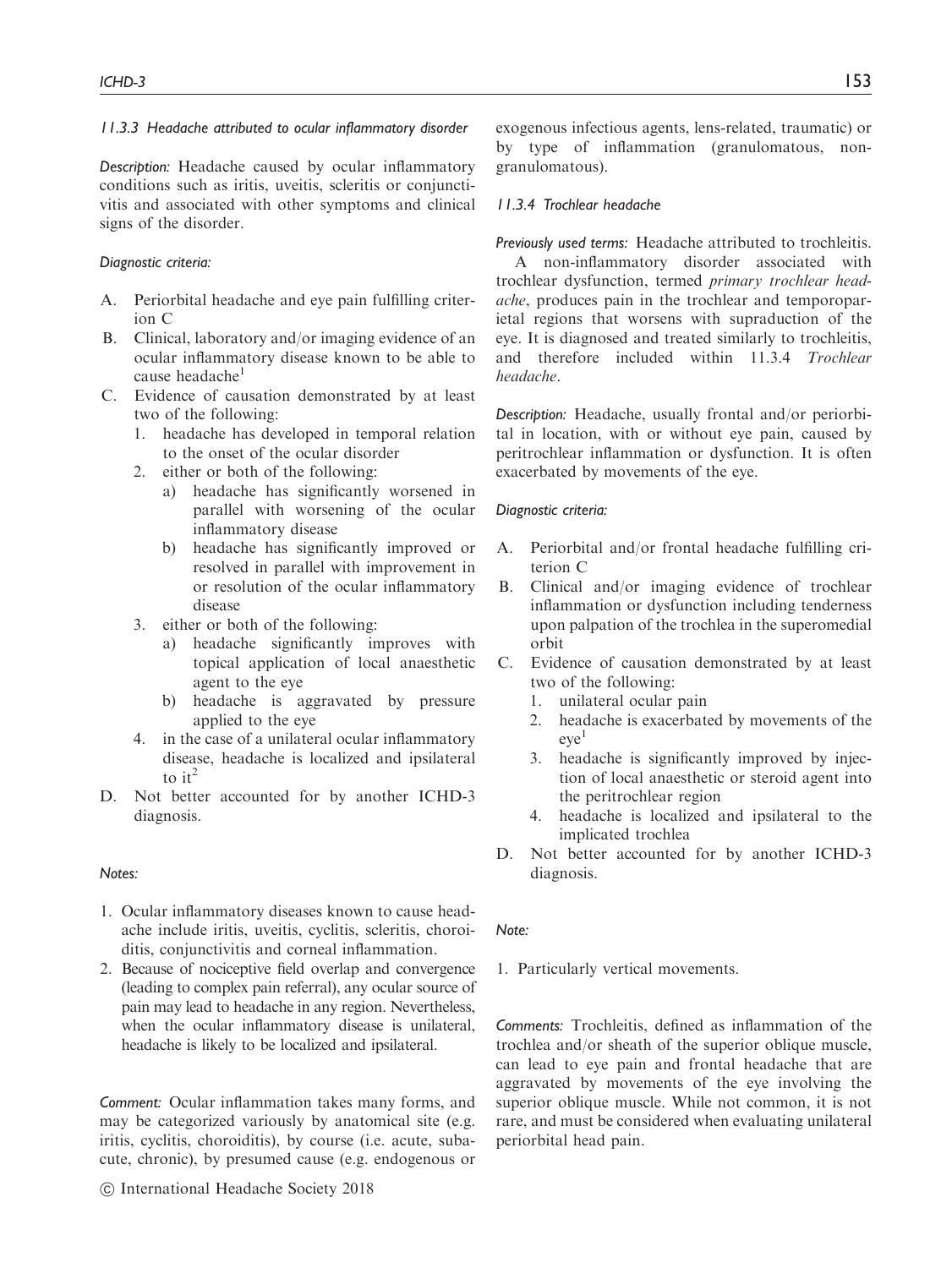Trochleitis can also trigger an episode of migraine in patients with 1. Migraine, which should be coded according to its type or subtype.

11.3.4 Trochlear headache can be provoked by reading.

# 11.4 Headache attributed to disorder of the ears

Description: Headache caused by an inflammatory, neoplastic or other disorder of one or both ears and associated with other symptoms and/or clinical signs of the disorder.

#### Diagnostic criteria:

- A. Any headache fulfilling criterion C
- B. Clinical, laboratory and/or imaging evidence of an infectious, neoplastic or other irritative disorder or lesion of one or both ears, known to be able to cause headache
- C. Evidence of causation demonstrated by at least two of the following:
	- 1. headache has developed in temporal relation to the onset of the ear disorder or appearance of the ear lesion
	- 2. either or both of the following:
		- a) headache has significantly worsened in parallel with worsening or progression of the ear disorder or lesion
		- b) headache has significantly improved or resolved in parallel with improvement in or resolution of the ear disorder or lesion
	- 3. headache is exacerbated by pressure applied to the affected ear(s) or periauricular structures
	- 4. in the case of a unilateral ear disorder or lesion, headache is localized and ipsilateral to it
- D. Not better accounted for by another ICHD-3 diagnosis.

Comment: Because of nociceptive field overlap and convergence in the nociceptive pathways of the head and neck, it seems clear that a painful disorder or lesion of the ear may lead to headache. It is highly unlikely that headache in such conditions can occur in the absence of ear pain, the typical manifestation of otological pathology.

# 11.5 Headache attributed to disorder of the nose or paranasal sinuses

Previously used term: The term 'sinus headache' is outmoded because it has been applied both to primary headache disorders and to headache supposedly attributed to various conditions involving nasal or sinus structures.

Description: Headache caused by a disorder of the nose and/or paranasal sinuses and associated with other symptoms and/or clinical signs of the disorder.

## 11.5.1 Headache attributed to acute rhinosinusitis

Description: Headache caused by acute rhinosinusitis and associated with other symptoms and/or clinical signs of this disorder.

#### Diagnostic criteria:

- A. Any headache fulfilling criterion C
- B. Clinical, nasal endoscopic and/or imaging evidence of acute rhinosinusitis
- C. Evidence of causation demonstrated by at least two of the following:
	- 1. headache has developed in temporal relation to the onset of rhinosinusitis
	- 2. either or both of the following:
		- a) headache has significantly worsened in parallel with worsening of the rhinosinusitis
		- b) headache has significantly improved or resolved in parallel with improvement in or resolution of the rhinosinusitis
	- 3. headache is exacerbated by pressure applied over the paranasal sinuses
	- 4. in the case of a unilateral rhinosinusitis, headache is localized and ipsilateral to it
- D. Not better accounted for by another ICHD-3 diagnosis.<sup>1</sup>

## Note:

1. 1. Migraine and 2. Tension-type headache can be mistaken for 11.5.1 Headache attributed to acute rhinosinusitis because of similarity in location of the headache and, in the case of migraine, because of the commonly accompanying nasal autonomic symptoms. The presence or absence of purulent nasal discharge and/or other features diagnostic of acute rhinosinusitis help to differentiate these conditions.

Comments: Pain due to pathology in the nasal mucosa or related structures is usually perceived as frontal or facial, but may be referred more posteriorly. Simply finding pathological changes on imaging of acute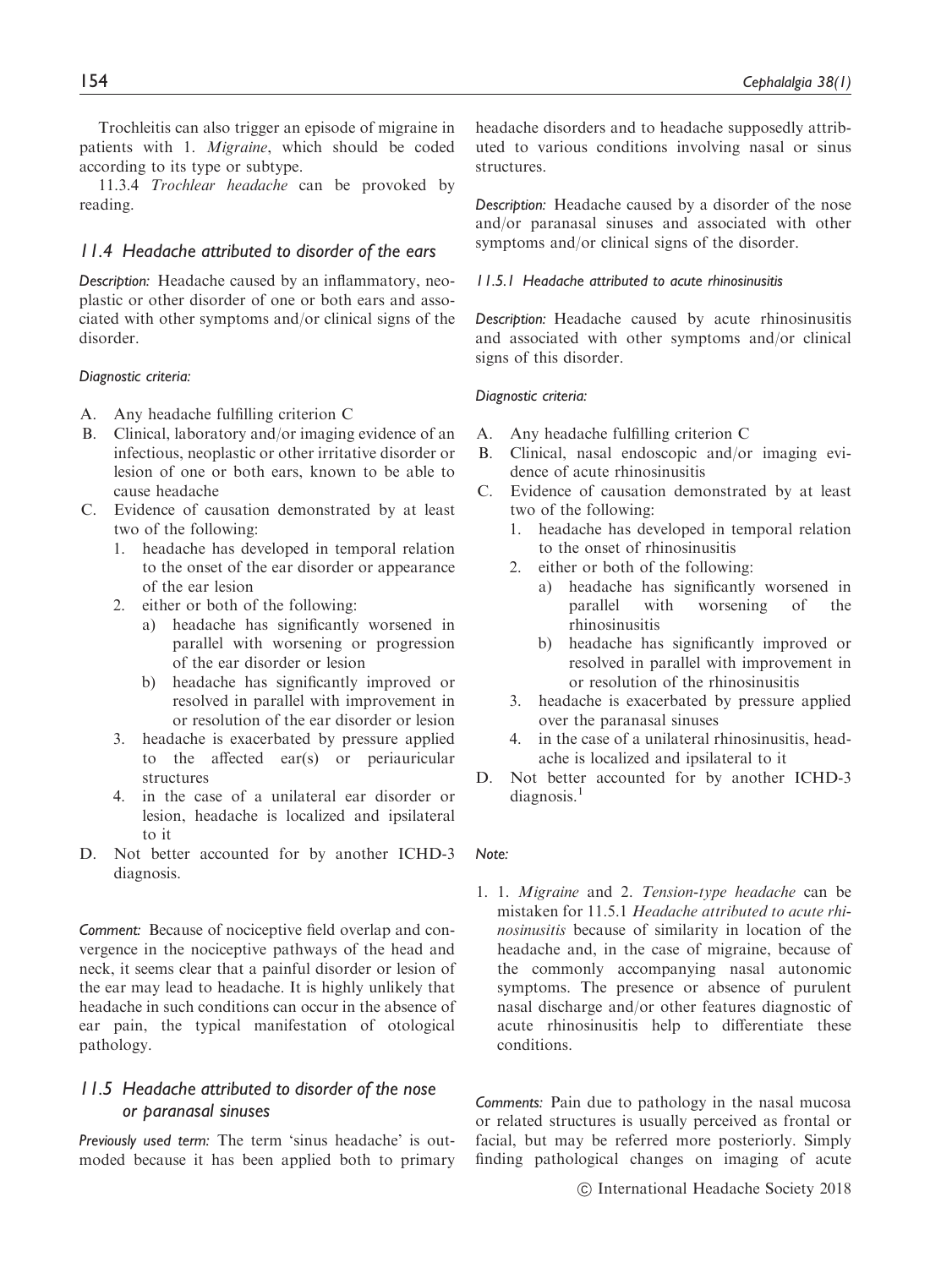rhinosinusitis, correlating with the patient's pain description, is not enough to secure the diagnosis of 11.5.1 Headache attributed to acute rhinosinusitis. Treatment response to local anaesthesia is compelling evidence, but may also not be pathognomonic.

An episode of 1. Migraine may be triggered or exacerbated by nasal or sinus pathology.

## 11.5.2 Headache attributed to chronic or recurring rhinosinusitis

Description: Headache caused by a chronic infectious or inflammatory disorder of the paranasal sinuses and associated with other symptoms and/or clinical signs of the disorder.

#### Diagnostic criteria:

- A. Any headache fulfilling criterion C
- B. Clinical, nasal endoscopic and/or imaging evidence of current or past infection or other inflammatory process within the paranasal sinuses
- C. Evidence of causation demonstrated by at least two of the following:
	- 1. headache has developed in temporal relation to the onset of chronic rhinosinusitis
	- 2. headache waxes and wanes in parallel with the degree of sinus congestion and other symptoms of the chronic rhinosinusitis
	- 3. headache is exacerbated by pressure applied over the paranasal sinuses
	- 4. in the case of a unilateral rhinosinusitis, headache is localized and ipsilateral to it
- D. Not better accounted for by another ICHD-3 diagnosis.

Comment: It has been questioned whether chronic sinus pathology can produce persistent headache. Recent studies seem to support such causation. However, pathological changes seen on imaging or endoscopy correlating with the patient's pain description are not on their own enough to secure the diagnosis of 11.5.2 Headache attributed to chronic or recurring rhinosinusitis.

# 11.6 Headache attributed to disorder of the teeth

Description: Headache caused by a disorder involving the teeth.

## Diagnostic criteria:

- A. Any headache fulfilling criterion C
- ! International Headache Society 2018
- B. Clinical and/or imaging evidence of a disorder or lesion of one or more teeth, known to be able to cause headache
- C. Evidence of causation demonstrated by at least two of the following:
	- 1. headache has developed in temporal relation to the onset of the disorder or appearance of the lesion
	- 2. either or both of the following:
		- a) headache has significantly worsened in parallel with worsening or progression of the disorder or lesion
		- b) headache has significantly improved or resolved in parallel with improvement in or resolution of the disorder or lesion
	- 3. headache is exacerbated by palpation, probing or pressure applied to the affected tooth or teeth
	- 4. in the case of a unilateral disorder or lesion, headache is localized and ipsilateral to it
- D. Not better accounted for by another ICHD-3 diagnosis.

Comment: Disorders of the teeth usually cause toothache and/or facial pain, but may refer pain to the head. The most common causes of 11.6 Headache attributed to disorder of the teeth are an endodontic or periodontal infection or abscess, or traumatic irritation such as pericoronitis around a partially erupted lower wisdom tooth.

# 11.7 Headache attributed to temporomandibular disorder (TMD)

Coded elsewhere: Jaw disease other than temporomandibular disorder, such as jaw malignancy, osteomyelitis or fracture, produces localized pain which can radiate to the face and head but rarely headache alone. When headache occurs in such cases, code as 11.9 Headache or facial pain attributed to other disorder of cranium, neck, eyes, ears, nose, sinuses, teeth, mouth or other facial or cervical structure.

Description: Headache caused by a disorder involving structures in the temporomandibular region.

- A. Any headache<sup>1</sup> fulfilling criterion  $C$
- B. Clinical evidence of a painful pathological process affecting elements of the temporomandibular joint(s), muscles of mastication and/or associated structures on one or both sides
- C. Evidence of causation demonstrated by at least two of the following: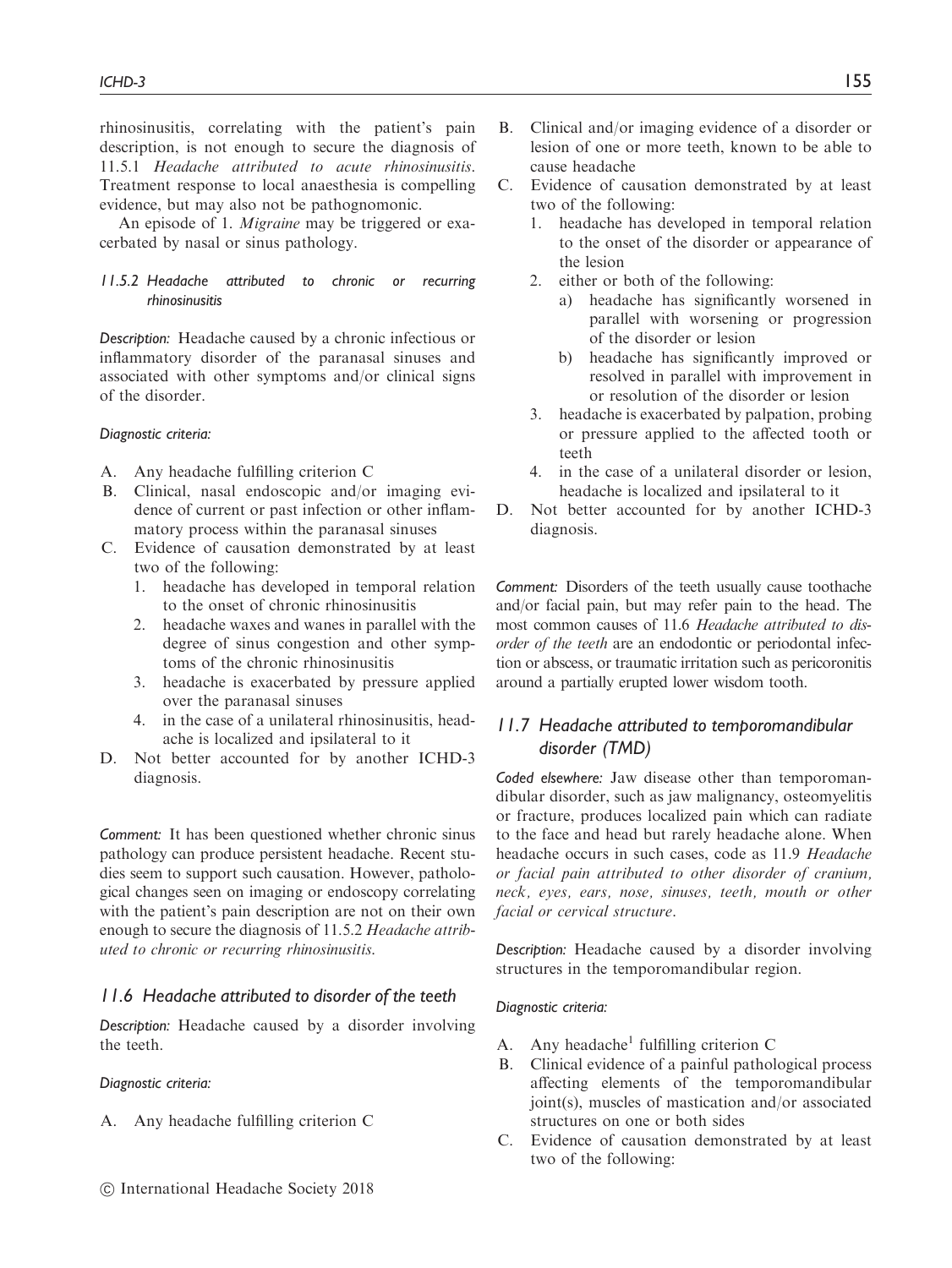- 1. the headache has developed in temporal relation to the onset of the temporomandibular disorder, or led to its discovery
- 2. the headache is aggravated by jaw motion, jaw function (e.g. chewing) and/or jaw parafunction (e.g. bruxism)
- 3. the headache is provoked on physical examination by temporalis muscle palpation and/or passive movement of the jaw
- D. Not better accounted for by another ICHD-3 diagnosis.<sup>2</sup>

#### Notes:

- 1. Usually temporally located, on one or both sides.
- 2. There is some overlap between 11.7 Headache attributed to temporomandibular disorder (TMD) arising from muscular tension and 2. Tension-type headache. When the diagnosis of TMD is uncertain, the headache should be coded as 2. Tension type headache or one of its types or subtypes (presumably with pericranial muscle tenderness).

Comments: 11.7 Headache attributed to temporomandibular disorder  $(TMD)$  is usually most prominent in the temporal region(s), preauricular area(s) of the face and/or masseter muscle(s). It may be unilateral, but is likely to be bilateral when the underlying pathology involves both temporomandibular regions. Pain referral to the face is common; after tooth pain, TMD is the most common cause of facial pain.

Pain generators include disc displacements, joint osteoarthritis, degenerative disease and/or hypermobility, and regional myofascial pain.

Diagnosis of TMD can be difficult, with some controversy regarding the relative importance of clinical and radiographic evidence. Use of the diagnostic criteria evolved by the International RDC/TMD Consortium Network and Orofacial Pain Special Interest Group is recommended.

# 11.8 Headache or facial pain attributed to inflammation of the stylohyoid ligament

Previously used term: Eagle's syndrome.

Description: Unilateral headache, with neck, pharyngeal and/or facial pain, caused by inflammation of the stylohyoid ligament and usually provoked or exacerbated by head turning.

#### Diagnostic criteria:

- A. Any head, neck, pharyngeal and/or facial pain fulfilling criterion  $C<sup>1</sup>$
- B. Radiological evidence of calcified or elongated stylohyoid ligament
- C. Evidence of causation demonstrated by at least two of the following:
	- 1. pain is provoked or exacerbated by digital palpation of the stylohyoid ligament
	- 2. pain is provoked or exacerbated by head turning
	- 3. pain is significantly improved by injection of local anaesthetic agent into the stylohyoid ligament, or by styloidectomy
	- 4. pain is ipsilateral to the inflamed stylohyoid ligament
- D. Not better accounted for by another ICHD-3 diagnosis.

#### Note:

1. 11.8 Headache or facial pain attributed to inflammation of the stylohyoid ligament is generally perceived in the oropharynx, neck and/or face, but some patients experience more diffuse headache.

# 11.9 Headache or facial pain attributed to other disorder of cranium, neck, eyes, ears, nose, sinuses, teeth, mouth or other facial or cervical structure

Description: Headache and/or facial pain caused by a disorder of the cranium, neck, eyes, ears, nose, sinuses, teeth, mouth or other facial or cervical structure not described above.

- A. Any headache and/or facial pain fulfilling criterion C
- B. A disorder or lesion of cranium, neck, eyes, ears, nose, sinuses, teeth, mouth or other facial or cervical structure not described above but known to be able to cause headache has been diagnosed
- C. Evidence of causation demonstrated by at least two of the following:
	- 1. headache and/or facial pain has developed in temporal relation to the onset of the disorder or appearance of the lesion
	- 2. either or both of the following: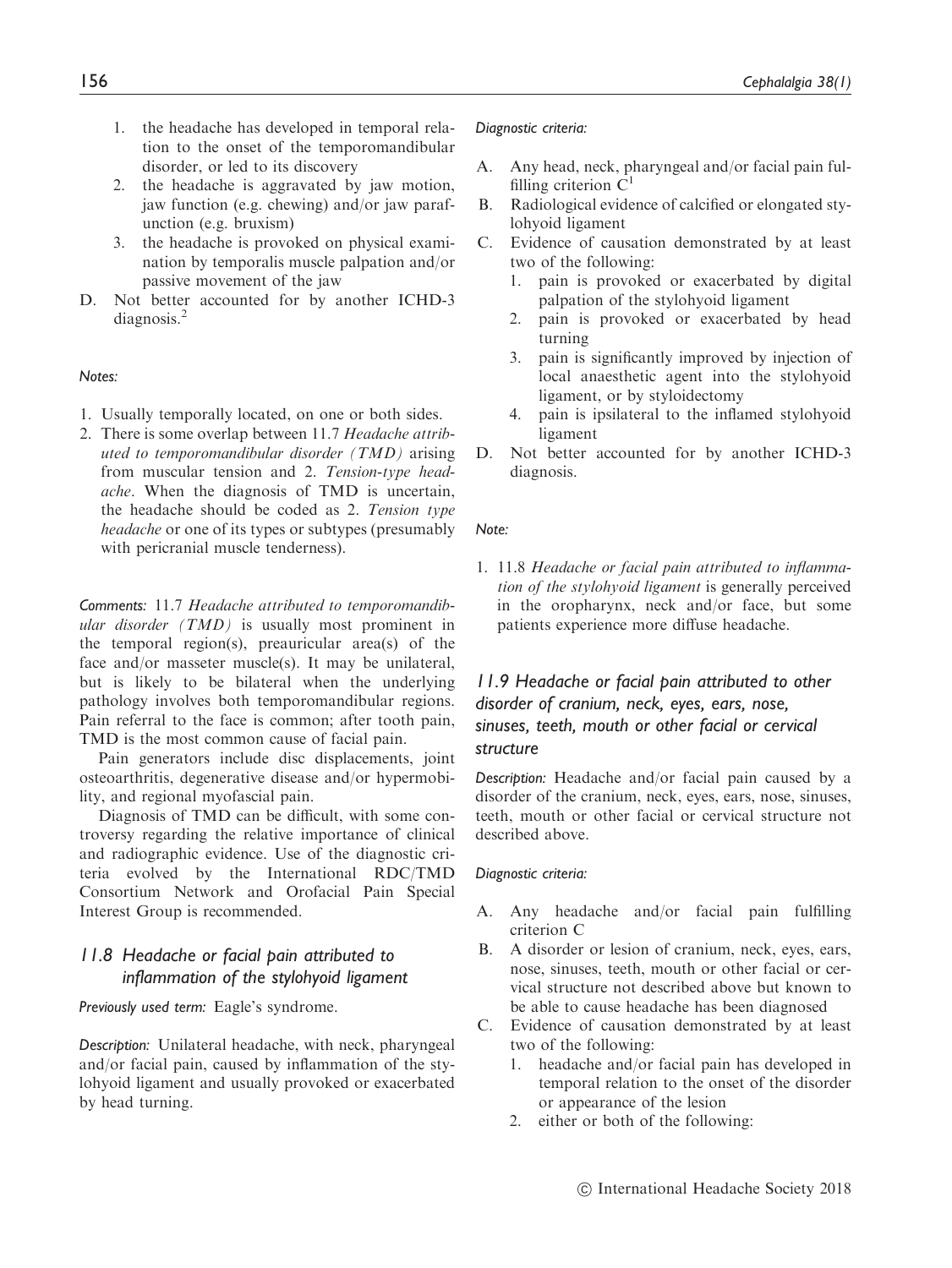- a) headache and/or facial pain has significantly worsened in parallel with progression of the disorder or lesion
- b) headache and/or facial pain has significantly improved or resolved in parallel with improvement in or resolution of the disorder or lesion
- 3. headache and/or facial pain is exacerbated by pressure applied to the lesion
- 4. headache and/or facial pain is localized in accordance with the site of the lesion
- D. Not better accounted for by another ICHD-3 diagnosis.

# **Bibliography**

- 11.1 Headache attributed to disorder of cranial bone
- Bhatoe HS and Deshpande GU. Primary cranial Ewing's sarcoma. Br J Neurosurg 1998; 12: 165–169.
- Hayashi T, Kuroshima Y, Yoshida K, et al. Primary osteosarcoma of the sphenoid bone with extensive periosteal extension – case report. Neurol Med Chir (Tokyo) 2000; 40: 419–422.
- Scherer A, Engelbrecht V, Nawatny J, et al. MRI of the cerebellopontine angle in patients with cleidocranial dysostosis. Rofo 2001; 173: 315–318.

# 11.2.1 Cervicogenic headache

- Antonaci F, Fredriksen TA and Sjaastad O. Cervicogenic headache: clinical presentation, diagnostic criteria, and differential diagnosis. Curr Pain Headache Rep 2001; 5: 387–392.
- Antonaci F, Ghirmai S, Bono G, et al. Cervicogenic headache: evaluation of the original diagnostic criteria. Cephalalgia 2001; 21: 573–583.
- Bogduk N. Headache and the neck. In: Goadsby PJ and Silberstein SD (eds) Headache. Boston: Butterworth-Heinemann, 1997, pp.369–381.
- Bogduk N. Cervicogenic headache: anatomic basis and pathophysiologic mechanisms. Curr Pain Headache Rep 2001; 5: 382–386.
- Bogduk N, Corrigan B, Kelly P, et al. Cervical headache. Med J Aust 1985; 143: 202–207.
- Fredriksen TA and Sjaastad O. Cervicogenic headache: current concepts of pathogenesis related to anatomical structure. Clin Exp Rheumatol 2000; 18(2 Suppl 19): S16–S18.
- Göbel H and Edmeads JG. Disorders of the skull and cervical spine. In: Olesen J, Tfelt-Hansen P and Welch KMA (eds) The headaches, 2nd edition. Philadelphia: Lippincott Williams & Wilkins, 2000, pp.891–898.
- ! International Headache Society 2018
- Knackstedt H, Bansevicius D and Aaseth K, et al. Cervicogenic headache in the general population: the Akershus study of chronic headache. Cephalalgia 2010; 30: 1468–1476.
- Lance JW and Anthony M. Neck-tongue syndrome on sudden turning of the head. J Neurol Neurosurg Psychiatry 1980; 43: 97–101.
- Leone M, D'Amico D, Grazzi L, et al. Cervicogenic headache: a critical review of the current diagnostic criteria. Pain 1998; 78: 1–5.
- Leone M, D'Amico D, Moschiano F, et al. Possible identification of cervicogenic headache among patients with migraine: an analysis of 374 headaches. Headache 1995; 35: 461–464.
- Lord SM and Bogduk N. The cervical synovial joints as sources of post-traumatic headache. J Musculoskelet Pain 1996; 4: 81–94.
- Lord S, Barnsley L, Wallis B, et al. Third occipital headache: a prevalence study. J Neurol Neurosurg Psychiatry 1994; 57: 1187–1190.
- Poughias L, Kruszewski P and Inan L. Cervicogenic headache: a clinical review with special emphasis on therapy. Funct Neurol 1997; 12: 305–317.
- Sjaastad O and Bakketeig LS. Prevalence of cervicogenic headache: Vågå study of headache epidemiology. Acta Neurol Scand 2008; 117: 173–180.
- Sjaastad O, Fredriksen TA, Stolt-Nielsen A, et al. Cervicogenic headache: the importance of sticking to the criteria. Funct Neurol 2002; 17: 35–36.

# 11.2.2 Headache attributed to retropharyngeal tendonitis

- Eastwood JD, Hudgins PA and Malone D. Retropharyngeal effusion in acute calcific prevertebral tendonitis: diagnosis with CT and MR imaging. Am J Neuroradiol 1998; 19: 1789–1792.
- Ekbom K, Torhall J, Annell K, et al. Magnetic resonance imaging in retropharyngeal tendonitis. Cephalalgia 1994; 14: 266–269.
- Pearce JM. Longus cervicis colli ''myositis'' (syn: retropharyngeal tendonitis). J Neurol Neurosurg Psychiatry 1996; 61: 324–329.
- Sarkozi J and Fam AG. Acute calcific retropharyngeal tendonitis: an unusual cause of neck pain. Arthritis Rheum 1984; 27: 708–710.

# 11.2.3 Headache attributed to craniocervical dystonia

Csala B and Deuschl G. Craniocervical dystonia. Pragmatic general concept or nosologic entity? Nervenarzt 1994; 65: 75–94.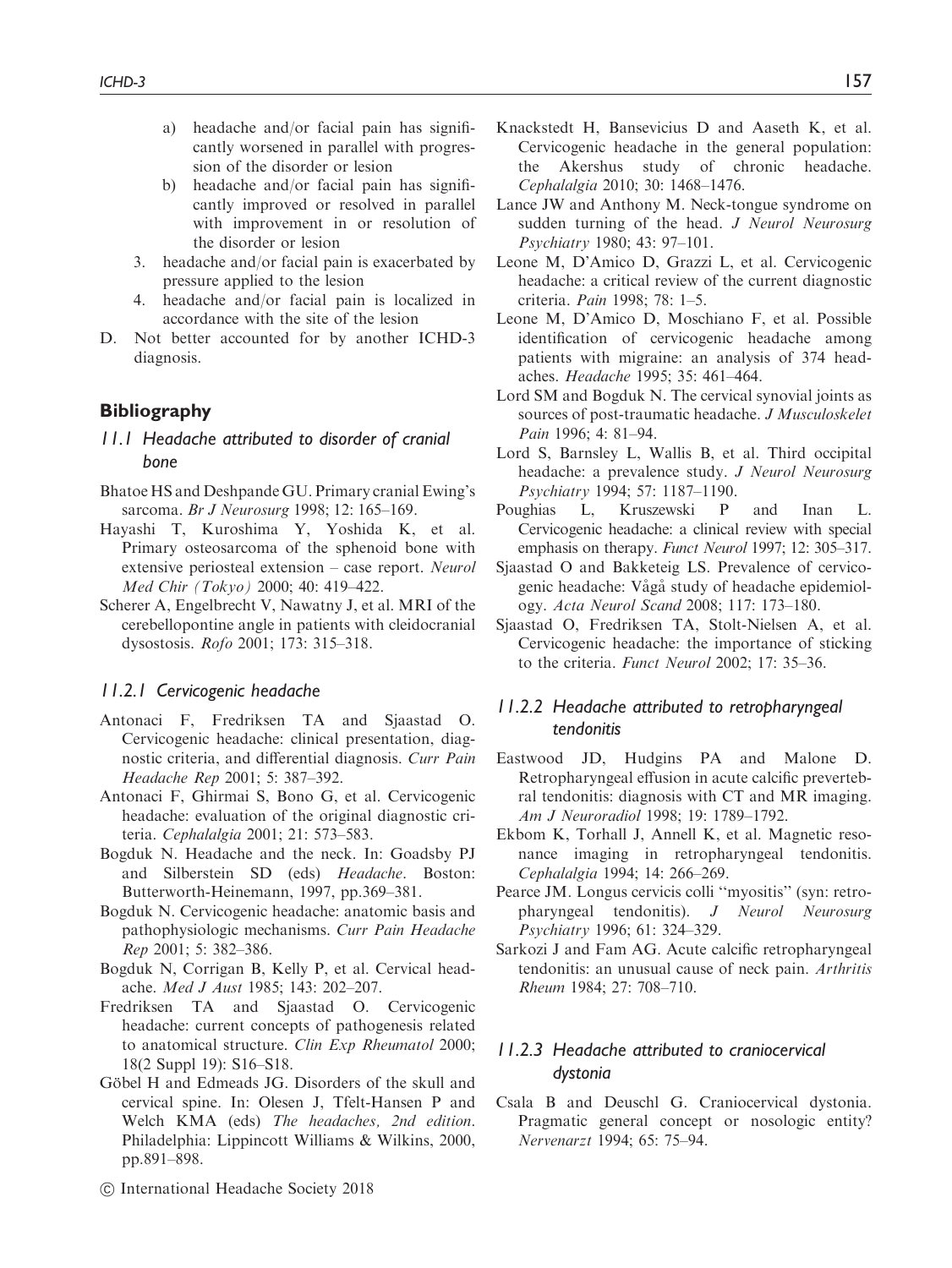- Friedman J and Standaert DG. Dystonia and its disorders. Neurol Clin 2001; 19: 681–705.
- Göbel H and Deuschl G. Dauerkontraktionen kranialer oder zervikaler Muskeln. MMW Munch Med Wochenschr 1997; 139: 456–458.
- Göbel H, Heinze A, Heinze-Kuhn K, et al. Botulinum toxin A in the treatment of headache syndromes and pericranial pain syndromes. Pain 2001; 91: 195–199.

## 11.3 Headache attributed to disorder of the eyes

- Akinci A, Güven A, Degerliyurt A, et al. The correlation between headache and refractive errors. J AAPOS 2008; 12: 290–293.
- Daroff RB. Ocular causes of headache. Headache 1998; 38: 661–667.
- Daum KM, Good G and Tijerina L. Symptoms in video display terminal operators and the presence of small refractive errors. J Am Optom Assoc 1988; 59: 691–697.
- Gerling J, Janknecht P and Kommerell G. Orbital pain in optic neuritis and anterior ischemic optic neuropathy. Neuroophthalmology 1998; 19: 93–99.
- Göbel H and Martin TJ. Ocular disorders. In: Olesen J, Tfelt-Hansen P and Welch KMA (eds) The headaches, 2nd edition. Philadelphia: Lippincott Williams & Wilkins, 2000, pp.899–904.
- Gordon GE, Chronicle EP and Rolan P. Why do we still not know whether refractive error causes headaches? Towards a framework for evidence based practice. Ophthalmic Physiol Opt 2001; 21: 45–50.
- Lewis J and Fourman S. Subacute angle-closure glaucoma as a cause of headache in the presence of a white eye. Headache 1998; 38: 684–686.
- McCluskey PJ, Lightman S, Watson PG, et al. Posterior scleritis. Clinical features, systemic associations, and outcome in a large series of patients. Ophthalmology 1999; 106: 2380–2386.
- Nesher R, Mimouni MD, Khoury S, et al. Delayed diagnosis of subacute angle closure glaucoma in patients presenting with headaches. Acta Neurol Belg 2014; 114: 269–272.
- Shindler KS, Sankar PS, Volpe NJ, et al. Intermittent headaches as the presenting sign of subacute angleclosure glaucoma. Neurology 2005; 65: 757–758.
- Smith JH, Garrity JA and Boes CJ. Clinical features and long-term prognosis of trochlear headaches. Eur J Neurol 2014; 21: 577–585.
- Tychsen L, Tse DT, Ossoinig K, et al. Trochleitis with superior oblique myositis. Ophthalmology 1984; 91: 1075–1079.
- Yangüela J, Pareja JA, Lopez N, et al. Trochleitis and migraine headache. Neurology 2002; 58: 802–805.
- Yangüela J, Sánchez del Rio M, Bueno A, et al. Primary trochlear headache. A new cephalgia generated and modulated on the trochlear region. Neurology 2004; 62: 1134–1140.
- Zaragoza-Casares P, Gómez-Fernández T, Gómez de Liaño MA, et al. Bilateral idiopathic trochleitis as a cause of frontal cephalgia. Headache 2009; 49: 476–477.

# 11.5 Headache attributed to disorder of the nose or paranasal sinuses

- Aaseth K, Grande RB, Kvaerner K, et al. Chronic rhinosinusitis gives a ninefold increased risk of chronic headache. The Akershus study of chronic headache. Cephalalgia 2010; 30: 152–160.
- Abu-Bakra M and Jones NS. Prevalence of nasal mucosal contact points in patients with facial pain compared with patients without facial pain. J Laryngol Otol 2001; 115: 629–632.
- Blumenthal HJ. Headache and sinus disease. Headache 2001; 41: 883–888.
- Cady RK, Dodick DW, Levine HL, et al. Sinus headache: a neurology, otolaryngology, allergy and primary care consensus on diagnosis and treatment. Mayo Clin Proc 2005; 80: 908–916.
- Close LG and Aviv J. Headaches and disease of the nose and paranasal sinuses. Semin Neurol 1997; 17: 351–354.
- Göbel H and Baloh RW. Disorders of ear, nose, and sinus. In: Olesen J, Tfelt-Hansen P and Welch KMA (eds) The headaches, 2nd edition. Philadelphia: Lippincott Williams & Wilkins, 2000, pp.905–912.
- Kenny TJ, Duncavage J, Bracikowski J, et al. Prospective analysis of sinus symptoms and correlation with paranasal computed tomography scan. Otolaryngol Head Neck Surg 2001; 125: 40–43.
- Lam DK, Lawrence HP and Tenenbaum HC. Aural symptoms in temporomandibular disorder patients attending a craniofacial pain unit. J Orofac Pain 2001; 15: 146–157.
- Lanza DC and Kennedy DW. Adult rhinosinusitis defined. Report of the Rhinosinusitis Task Force Committee of the American Academy of Otolaryngology Head and Neck Surgery. Otolaryngol Head Neck Surg 1997; 117: S1–S7.
- Levine HL. Patients with headache and visual disturbance: a differentiation between migraine and sinus headache. Arch Otolaryngol Head Neck Surg 2000: 126: 234–235.
- Pinto A, De Rossi SS, McQuone S, et al. Nasal mucosal headache presenting as orofacial pain: a review of the literature and a case report. Oral Surg Oral Med Oral Pathol Oral Radiol Endod 2001; 92: 180–183.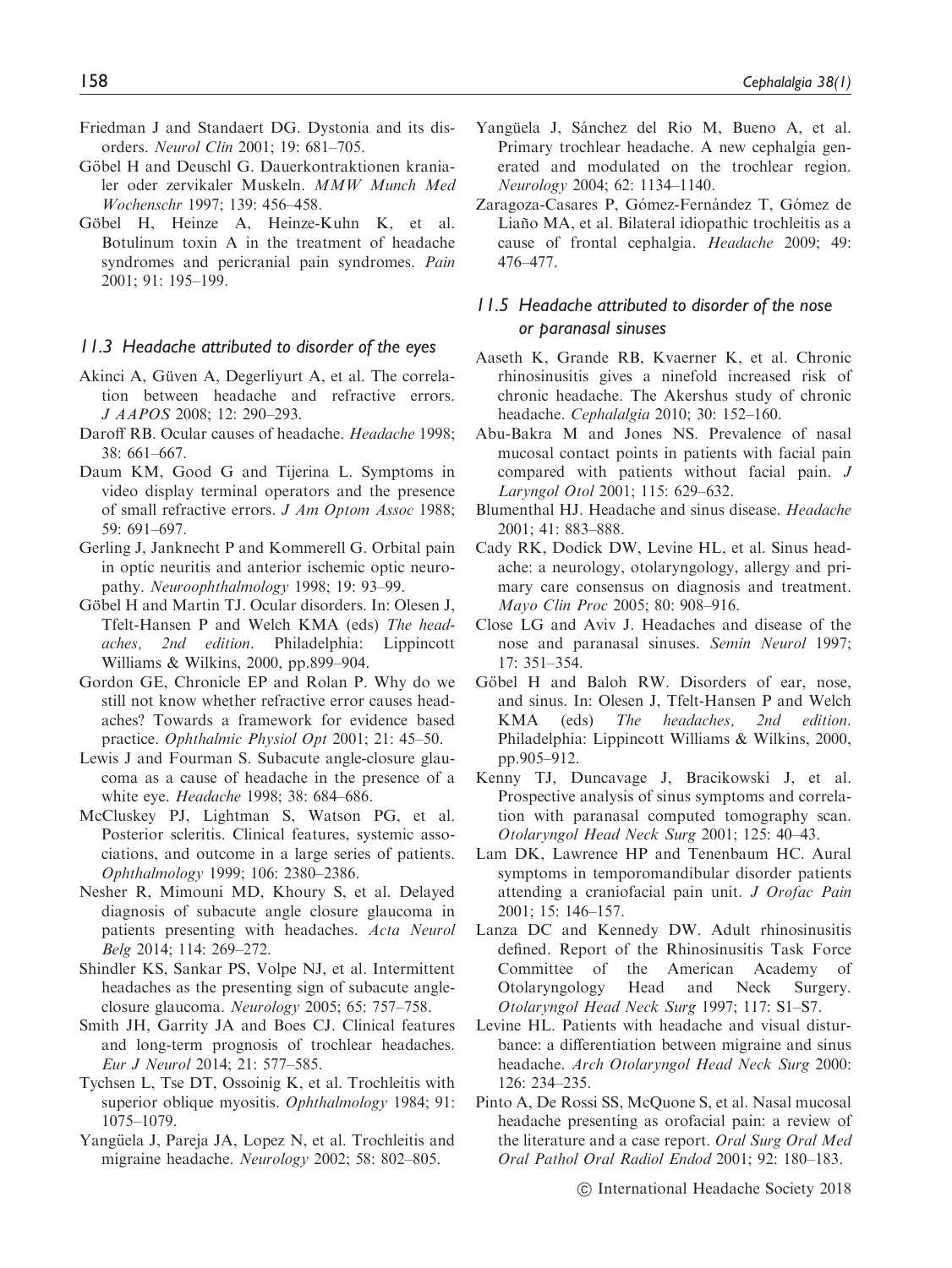- Seiden AM and Martin VT. Headache and the frontal sinus. Otolaryngol Clin North Am 2001; 34: 227–241.
- Tosun F, Gerek M and Ozkaptan Y. Nasal surgery for contact point headaches. Headache 2000; 40: 237–240.
- West B and Jones NS. Endoscopy-negative, computed tomography-negative facial pain in a nasal clinic. Laryngoscope 2001; 111 (4 Pt 1): 581–586.
- Yoon MS, Mueller D, Hansen N, et al. Prevalence of facial pain in migraine: a population-based study. Cephalalgia 2009; 30: 92–96.

## 11.6 Headache attributed to disorder of the teeth

- Alonso AA and Nixdorf DR. Case series of four different headache types presenting as tooth pain. J Endod 2006; 32: 1110–1113.
- Fabri GM, Siqueira SR, Simione C, et al. Refractory craniofacial pain: is there a role of periodontal disease as a comorbidity? Arq Neuropsiquiatr 2009; 67(2B): 474–479.
- Murphy E and Merrill RL. Non-odontogenic toothache. J Ir Dent Assoc 2001; 47: 46–58.

## 11.7 Headache attributed to temporomandibular disorder (TMD)

- Ballegaard V, Thede-Schmidt-Hansen P, Svensson P, et al. Are headache and temporomandibular disorders related? A blinded study. Cephalalgia 2008; 28: 832–841.
- Egermark I, Carlsson GE and Magnusson T. A 20-year longitudinal study of subjective symptoms of temporomandibular disorders from childhood to adulthood. Acta Odontol Scand 2001; 59: 40–48.
- Franco AL, Goncalves DA, Castanharo SM, et al. Migraine is the most prevalent primary headache in individuals with temporomandibular disorders. J Orofac Pain 2010; 24: 287–292.
- Glaros AG, Urban D and Locke J. Headache and temporomandibular disorders: evidence for diagnostic and behavioural overlap. Cephalalgia 2007; 27: 542–549.
- List T, Wahlund K and Larsson B. Psychosocial functioning and dental factors in adolescents with temporomandibular disorders: a case-control study. J Orofac Pain 2001; 15: 218–227.
- Magnusson T, Egermark I and Carlsson GE. A longitudinal epidemiologic study of signs and symptoms of temporomandibular disorders from 15 to 35 years of age. J Orofac Pain 2000; 14: 310–319.
- Molina OF, dos Santos Júnior J, Nelson SJ, et al. Profile of TMD and Bruxer compared to TMD and nonbruxer patients regarding chief complaint, previous consultations, modes of therapy, and chronicity. Cranio 2000; 18: 205–219.
- Ogus H. Degenerative disease of the temporomandibular joint and pain-dysfunction syndrome. J R Soc Med 1978; 71: 748–754.
- Schiffman ES, Ohrbach R, List T, et al. Diagnostic criteria for headache attributed to temporomandibular disorders (TMD). Cephalalgia 2012; 32: 683– 692.
- Schiffman E, Ohrbach R, Truelove E, et al. Diagnostic criteria for temporomandibular disorders (DC/ TMD) for clinical and research applications. Recommendations of the International RDC/ TMD Consortium Network and Orofacial Pain Special Interest Group. J Orofac Pain 2014; 28: 6– 27.

# 11.8 Head or facial pain attributed to inflammation of the stylohyoid ligament

Colby CC and Del Gaudio JM. Stylohyoid complex syndrome: a new diagnostic classification. Arch Otolaryngol Head Neck Surg 2011; 137: 248–252.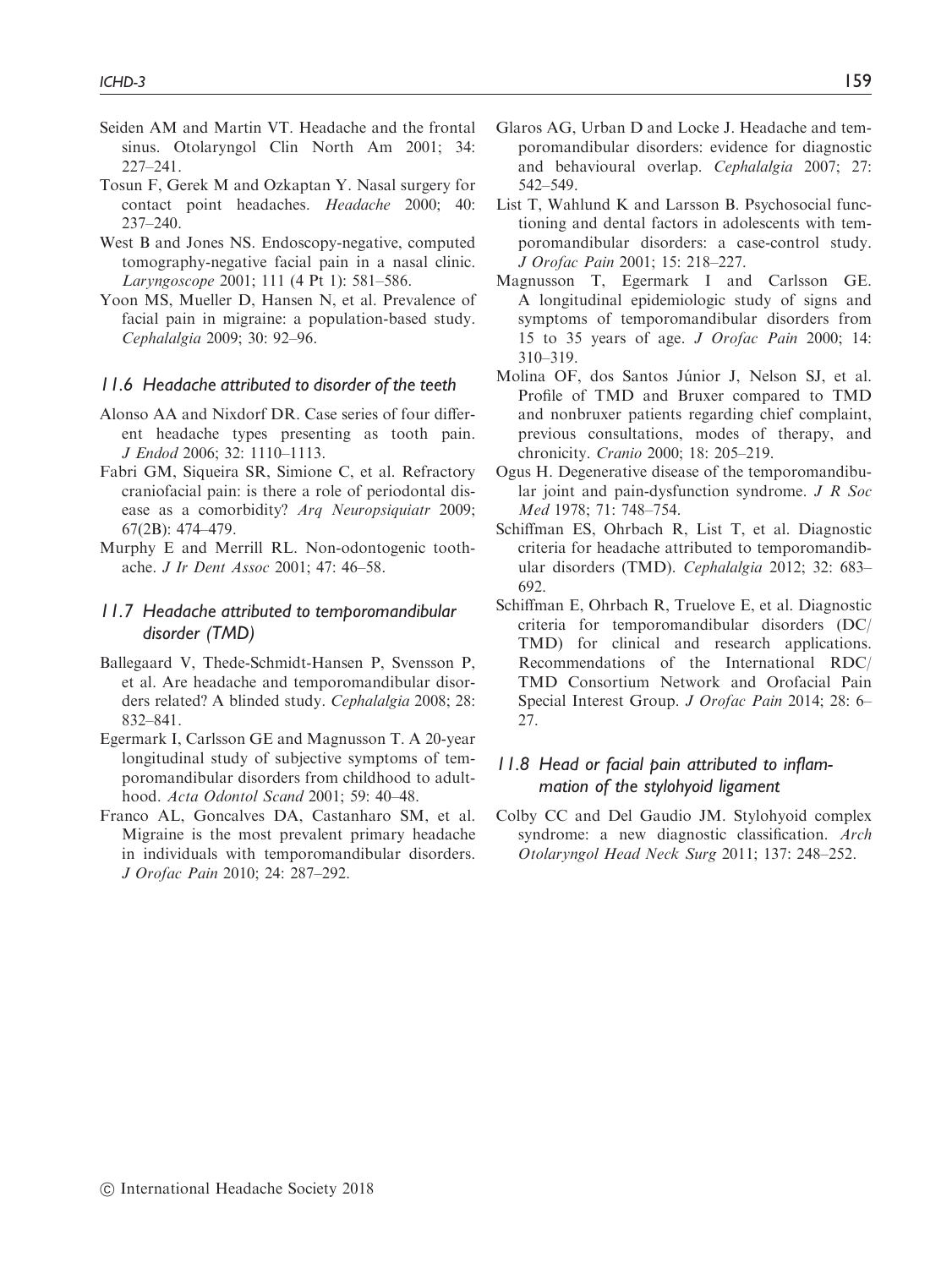# 12. Headache attributed to psychiatric disorder

- 12.1 Headache attributed to somatization disorder
- 12.2 Headache attributed to psychotic disorder

# Coded elsewhere:

Headache attributed to a substance use disorder (e.g. dependence), headache attributed to substance withdrawal, headache attributed to acute intoxication and headache attributed to medication overuse are all coded as types or subtypes of 8. Headache attributed to a substance or its withdrawal.

# General comment

Primary or secondary headache or both? Headaches are common, and so are psychiatric disorders. Therefore, frequent comorbidity by chance alone is expected. Nevertheless, a causal relationship may exist between a new or significantly worsening headache and psychiatric disorder. The general rules for attribution to another disorder apply to 12. Headache attributed to psychiatric disorder with some adaptation.

- 1. When a new headache occurs for the first time in close temporal relation to a psychiatric disorder, and causation is confirmed, the headache is coded as a secondary headache attributed to that disorder. This remains true when the new headache has the characteristics of any of the primary headache disorders classified in Part One of ICHD-3.
- 2. When a pre-existing headache with the characteristics of a primary headache disorder is made significantly worse (usually meaning a twofold or greater increase in frequency and/or severity) in close temporal relation to a psychiatric disorder, and causation is confirmed, both the initial headache diagnosis and a diagnosis of 12. Headache attributed to psychiatric disorder (or one of its types) should be given, provided that there is good evidence that that disorder can cause headache.
- 3. When in either case a causal relationship cannot be confirmed, the pre-existing primary headache and the psychiatric disorder are diagnosed separately.

Chronic headache attributed to and persisting after resolution of a psychiatric disorder has not yet been described.

# Introduction

Evidence supporting psychiatric causes of headache remains scarce. Therefore, the diagnostic categories in this section of the classification are limited to those few cases in which a headache occurs in the context and as a direct consequence of a psychiatric condition known to be symptomatically manifested by headache.

Diagnostic criteria must be restrictive enough not to include false positive cases, but must set the threshold sufficiently low to admit the majority of affected patients. In the vast majority of cases of 12. Headache attributed to psychiatric disorder, the diagnosis is based on personal evaluation of case histories and physical examinations rather than objective diagnostic biomarkers.

Headache disorders may, of course, occur in association with psychiatric disorders without any causal connection. Headache disorders occur coincidentally with a number of psychiatric disorders, including depressive disorders (major depressive disorders as a single episode or recurrent, and persistent depressive disorder), anxiety disorders (separation anxiety disorder, panic disorder, social anxiety disorder and generalized anxiety disorder) and trauma- and stress-related disorders (reactive attachment disorder, acute stress disorder, post-traumatic stress disorder and adjustment disorders). In such cases, when there is no evidence of a causal relationship, both a headache diagnosis and a separate psychiatric diagnosis should be made.

Epidemiological data nonetheless show that headache and psychiatric disorders are comorbid more frequently than would be expected by chance. Common underlying factors may cause or predispose to both types of disorder; alternatively, or also, confounding factors may lead to comorbidity being overestimated (e.g. patients who have one diagnosis are more likely to be diagnosed with other conditions simply because they receive more medical scrutiny). Genuine causal associations also are possible, with the headache causing the psychiatric disorder, the psychiatric disorder causing the headache, or a reciprocal (bidirectional) influence between the headache and the psychiatric disorder.

In this context, although it is suggested that headache occurring exclusively in association with some common psychiatric disorders, such as depressive disorders, anxiety disorders and trauma/stress-related disorders, may be attributed to these disorders, uncertainties persist because of relative lack of evidence of causation. Criteria for headaches attributed to these and all but two other psychiatric disorders therefore remain in the Appendix. Further clarification of the mechanisms underlying these causal associations is necessary for sturdy conclusions.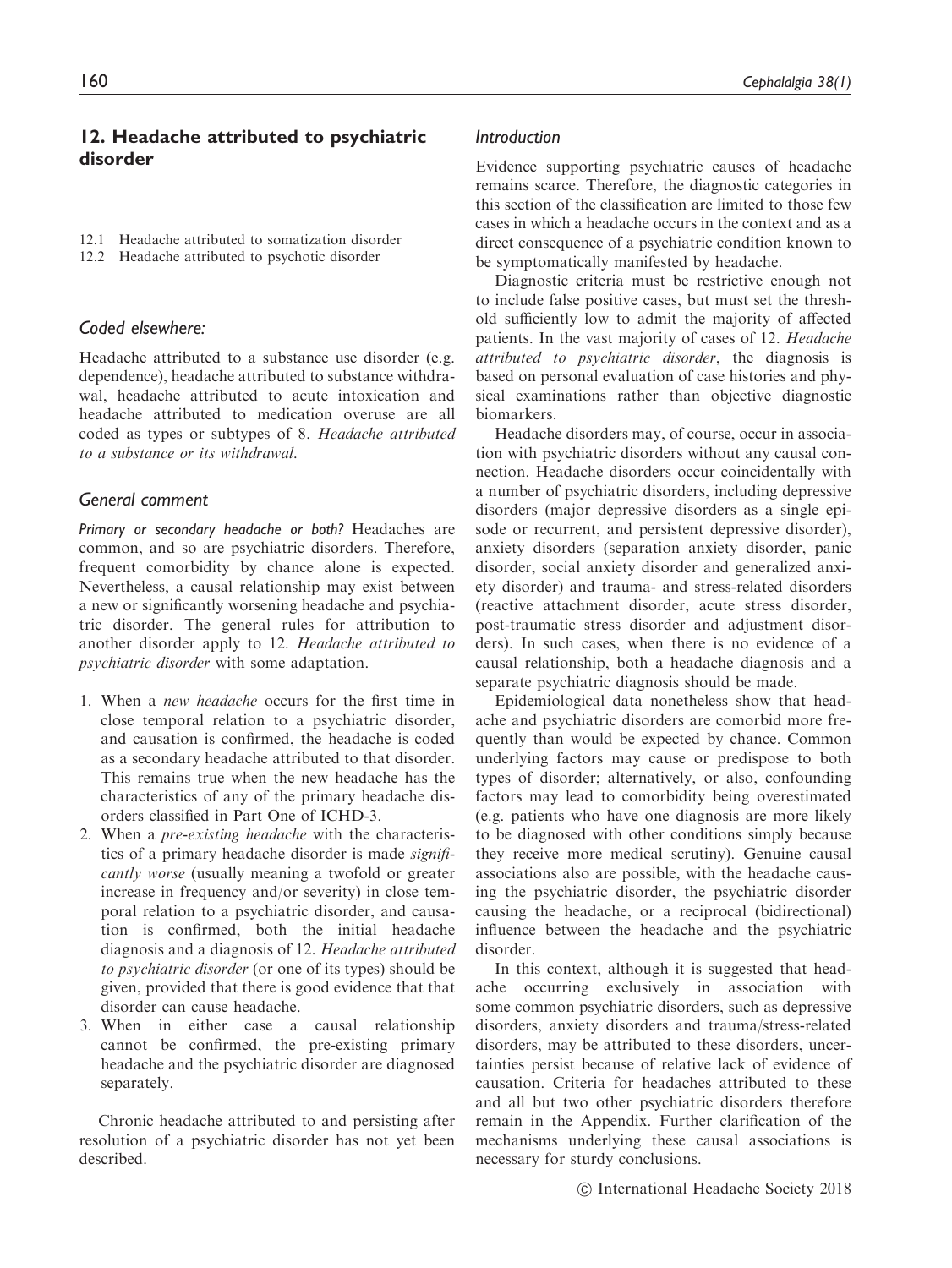Evidence suggests that a comorbid psychiatric disorder tends to worsen the course of 1. Migraine and of 2. Tension-type headache, increasing the frequency and severity of the headache and/or making it less responsive to treatment. Therefore, identification and treatment of any comorbid psychiatric condition is important for the proper management of these headaches. In children and adolescents, primary headache disorders (1. Migraine, 2.2 Frequent episodic tensiontype headache and, especially, 2.3 Chronic tension-type headache) are often comorbid with psychiatric disorder. Sleep disorders, post-traumatic stress disorder (PTSD), social anxiety disorder (school phobia), attention-deficit/hyperactivity disorder (ADHD), conduct disorder, learning disorder, enuresis, encopresis and tic disorder should be carefully looked for and treated when found, considering their negative burden in the disability and prognosis of paediatric headache.

To ascertain whether or not a headache should be attributed to a psychiatric disorder, it is necessary first to determine whether or not there is a concomitant psychiatric disorder. It is recommended to enquire in all headache patients about symptoms of commonly comorbid psychiatric disorders, such as depressive and anxiety disorders. When a psychiatric disorder is suspected to be a possible cause of the headache disorder, evaluation by an experienced psychiatrist or psychologist is recommended.

# 12.1 Headache attributed to somatization disorder<sup>1</sup>

Description: Headache occurring as part of the symptomatic presentation of a somatization disorder.

## Diagnostic criteria:

- A. Any headache fulfilling criterion C
- B. A diagnosis has been made of somatization disor $der<sup>1</sup> characterized by both of the following:$ 
	- 1. a history of multiple physical symptoms beginning before age 30 years, which either have not been fully explained by a known medical condition or, when there has been a related medical condition, are in excess of what would be expected from the history, physical examination or laboratory findings
	- 2. during the course of the disorder, all of the following:
		- a) at least four pain symptoms from or during four different sites or functions (e.g. from head, chest, back, abdomen, joints, extremities and/or rectum, and/or during menstruation, sexual intercourse and/or urination)
- ! International Headache Society 2018
- b) at least two gastrointestinal symptoms other than pain (e.g. nausea, bloating, vomiting other than during pregnancy, diarrhoea and/or intolerance of several different foods)
- c) at least one sexual symptom other than pain (e.g. sexual indifference, erectile or ejaculatory dysfunction, irregular menses, excessive menstrual bleeding and/or vomiting throughout pregnancy)
- d) at least one pseudoneurological symptom not limited to pain (e.g. conversion symptoms such as impaired coordination or balance, paralysis or localized weakness, difficulty swallowing or lump in the throat, aphonia, urinary retention, hallucinations, loss of touch or pain sensation, double vision, blindness, deafness, seizures, dissociation symptoms such as amnesia and/or loss of consciousness other than fainting)
- C. Evidence of causation demonstrated by at least one of the following:
	- 1. headache has evolved or significantly worsened in intensity in parallel with the development of other somatic symptoms attributed to the somatization disorder
	- 2. constant or remitting headache parallels in time the fluctuation of other somatic symptoms attributed to the somatization disorder
	- 3. headache has remitted in parallel with remission of the other somatic symptoms attributed to the somatization disorder
- D. Not better accounted for by another ICHD-3 diagnosis.

#### Note:

1. It should be noted that somatization disorder per se is not included in the fifth edition of the Diagnostic and Statistical Manual of Mental Disorders (DSM-5), the latest revision of the American Psychiatric Association's diagnostic manual, published in 2013; it has been replaced by the category Somatic Symptom Disorder, characterized by one or more somatic symptoms associated with disproportionate and persistent thoughts about the seriousness of one's symptoms, a persistently high level of anxiety about health or symptoms, and/or excessive time and energy devoted to these symptoms or health concerns. Given the enormous heterogeneity of this category (i.e. it includes both individuals with headaches who have disproportionate concerns about the seriousness of the headache as well as classic cases of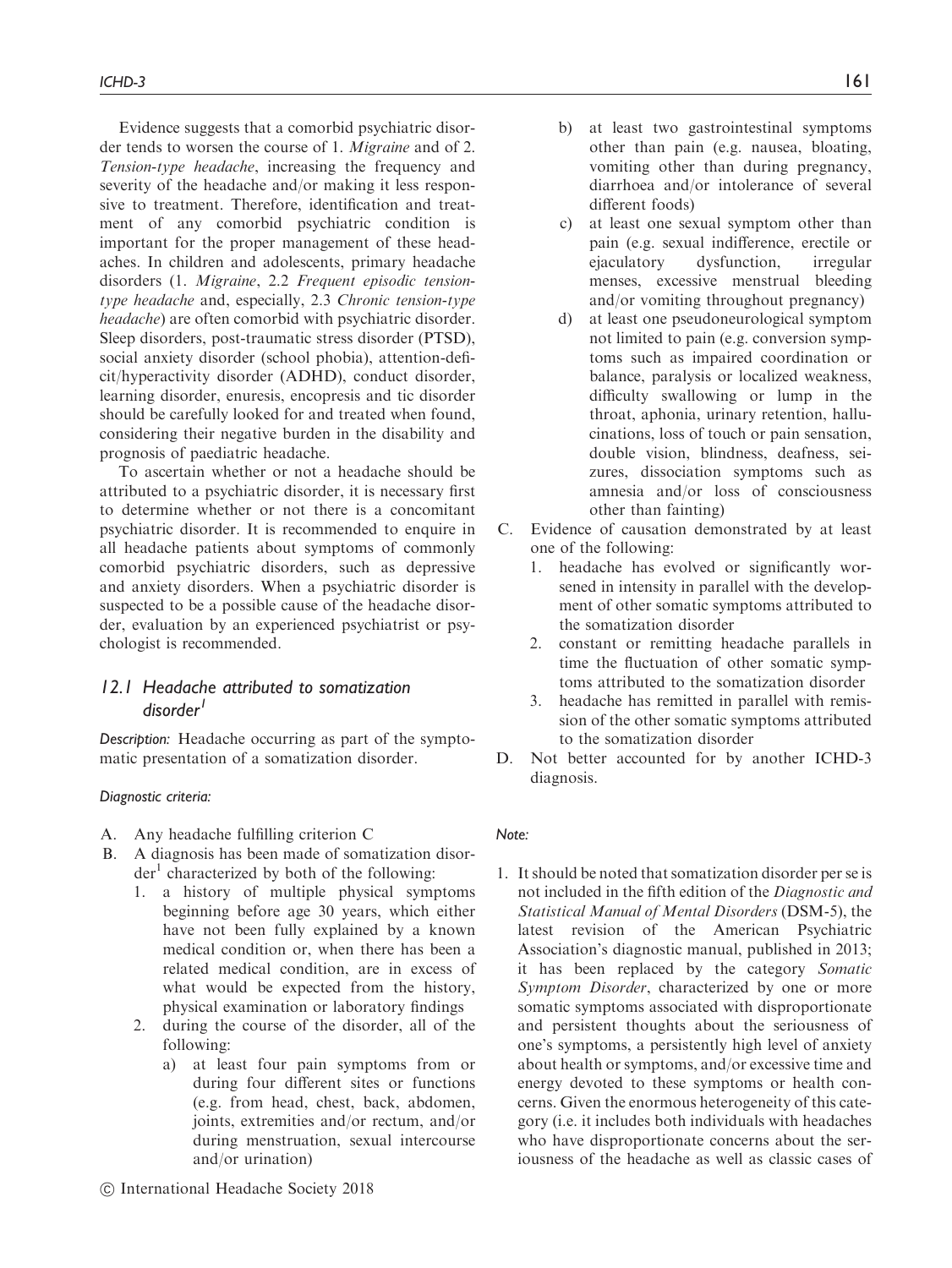somatization disorder with a lifelong pattern of multiple somatic symptoms including headache), it was decided that it would be possible to assert attribution only when headache was part of a larger pattern of multiple somatic complaints. Therefore, ICHD-3 continues to refer to the DSM-IV definition of somatization disorder.

Comment: Somatization disorder is characterized by a combination of multiple distressing symptoms and an excessive or maladaptive response to these symptoms or associated health concerns. Symptoms include gastric and/or other intestinal problems or dysfunctions, back pain, pain in the arms, legs or joints, headaches, chest pain and/or dyspnoea, dizziness, feeling tired and/or having low energy, and sleep troubles. The patient's suffering is authentic, whether or not it is medically explained. Patients typically experience distress and a high level of functional impairment. The symptoms may or may not accompany diagnosed general medical disorders or psychiatric disorders. There may be a high level of medical care utilization, which rarely alleviates the patient's concerns. From the clinician's point of view, many of these patients seem unresponsive to therapies, and new interventions or therapies may only exacerbate the presenting symptoms or lead to new side effects and complications. Some patients feel that their medical assessment and treatment have been inadequate.

# 12.2 Headache attributed to psychotic disorder

Description: Headache as a manifestation of a delusion whose content involves a mechanism that the patient believes explains the headache (e.g. headache is the result of a device implanted in the head by aliens).

## Diagnostic criteria:

- A. Any headache fulfilling criterion C
- B. Presence of a delusion whose content involves a mechanism that would explain the headache<sup>1</sup>
- C. Evidence of causation demonstrated by either or both of the following:
	- 1. headache has developed with or after the onset of the delusion, or led to its diagnosis
	- 2. headache has remitted after remission of the delusion
- D. Not better accounted for by another ICHD-3 diagnosis.<sup>2</sup>

## Notes:

1. For example: the patient believes that a device has been implanted into his or her head, which is causing a headache, or that he or she has a brain tumour causing headache despite irrefutable proof to the contrary.

2. When a patient first develops a headache (e.g. one of the primary headache disorders classified in Part One of ICHD-3) and then develops a delusional explanation for the headache, such as its being due to a brain tumour despite no medical evidence in support of that belief, the headache may not be attributed to the psychiatric disorder; instead, the headache should be coded as a primary headache disorder and the patient given the additional psychiatric diagnosis of delusional disorder, somatic type.

Comment: Delusions are false fixed beliefs, based on incorrect inferences about reality, that are firmly held despite obvious proof to the contrary. They may involve a false belief that a serious medical condition (e.g. brain tumour or aneurysm) is present and causing the headache, despite repeated proofs and appropriate authoritative reassurances that no such medical condition is present. The content of the delusion may be more bizarre, such as the idea of a transmitter being surgically implanted into the patient's head and causing the headache.

# **Bibliography**

- Allet JL and Allet RE. Somatoform disorders in neurological practice. Curr Opin Psychiatry 2006; 19: 413–420.
- Borkum JM. Chronic headaches and the neurobiology of somatization. Curr Pain Headache Rep 2010; 14: 55–61.
- Canestri P, Galli F, Guidetti V, et al. Chronic daily headache in children and adolescents: a two years follow-up. Cephalalgia 2001; 21: 288.
- Curioso EP, Young WB, Shecter AL, et al. Psychiatric comorbidity predicts outcome in chronic daily headache patients. Neurology 1999; 52(Suppl 2): A471.
- Gambini O, Islam L, Demartini B, et al. Psychiatric issues in patients with headaches. Neurol Sci 2010; 31(Suppl 1): S111–S113.
- Guidetti V, Galli F, Fabrizi P, et al. Headache and psychiatric comorbidity: clinical aspects and outcome in an 8-year follow-up study. Cephalalgia 1998; 18: 455–462.
- Hung CI, Liu CY, Cheng YT, et al. Migraine: a missing link between somatic symptoms and major depressive disorder. J Affect Disord 2009; 117: 108–115.
- Lake A. Behavioral and nonpharmacologic treatments of headache. Med Clin North Am 2001; 85: 1055– 1075.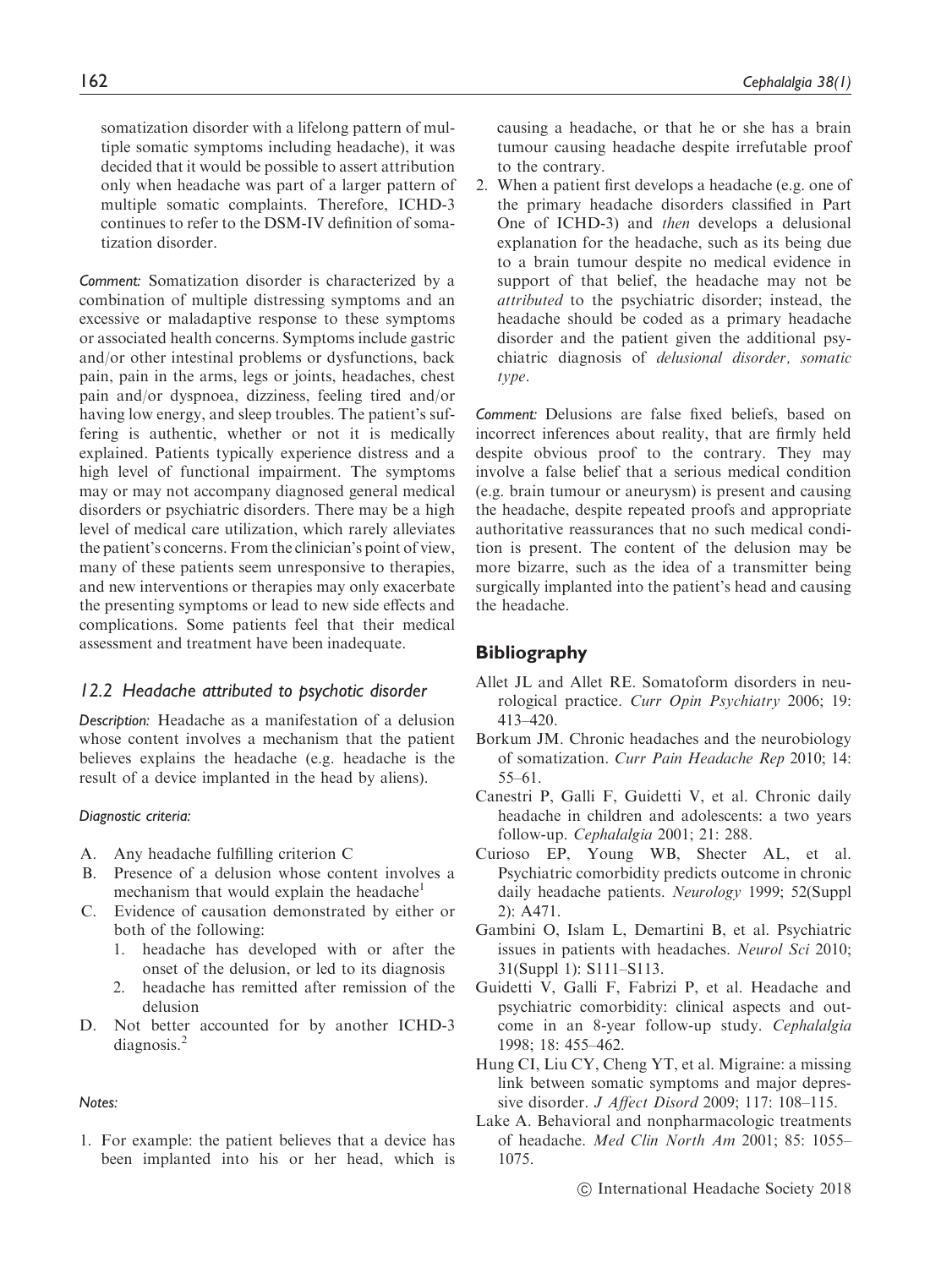- Lake AE 3rd, Rains JC, Penzien DB, et al. Headache and psychiatric comorbidity: historical context, research relevance, and clinical implications. Headache 2005; 45: 493–506.
- Maizels M and Burchette R. Somatic symptoms in headache patients: the influence of headache diagnosis, frequency, and comorbidity. Headache 2004; 44: 983–993.
- Marazzitti D, Toni C, Pedri S, et al. Prevalence of headache syndromes in panic disorder. Int Clin Psychopharmacol 1999; 14: 247–251.
- Mitsikostas DD and Thomas AM. Comorbidity of headache and depressive disorders. Cephalalgia 1999; 19: 211–217.
- Nicholson RA. Chronic headache: the role of the psychologist. Curr Pain Headache Rep 2010; 14: 47–54.
- Pakalnis A, Greenberg G, Drake ME, et al. Pediatric migraine prophylaxis with divalproex. J Child Neurol 2001; 16: 731–734.
- Radat F. [Psychopathology and headache]. Rev Neurol (Paris) 2000; 156(Suppl 4): 4S62–67.
- Radat F and Swendsen J. Psychiatric comorbidity in migraine: a review. Cephalalgia 2005; 25: 165–178.
- Radat F, Milowska D and Valade D. Headaches secondary to psychiatric disorders (HSPD): a retrospective study of 87 patients. Headache 2011; 51: 789–795.
- Radat F, Sakh D, Lutz G, et al. Psychiatric comorbidity is related to headache induced by chronic substance use in migraineurs. Headache 1999; 39: 477–480.
- Smitherman TA and Baskin SM. Headache secondary to psychiatric disorders. Curr Pain Headache Rep 2008; 12: 305–310.
- Voigt K, Nagel A, Meyer B, et al. Towards positive diagnostic criteria: a systematic review of somatoform disorder diagnoses and suggestions for future classification. J Psychosom Res 2010; 68: 403–414.
- Yutzy S. Somatoform disorders. In: Tasman A, Kay J and Lieberman JA (eds) Psychiatry, 2nd edition. Chichester: John Wiley and Sons, 2003, pp.1419–1420.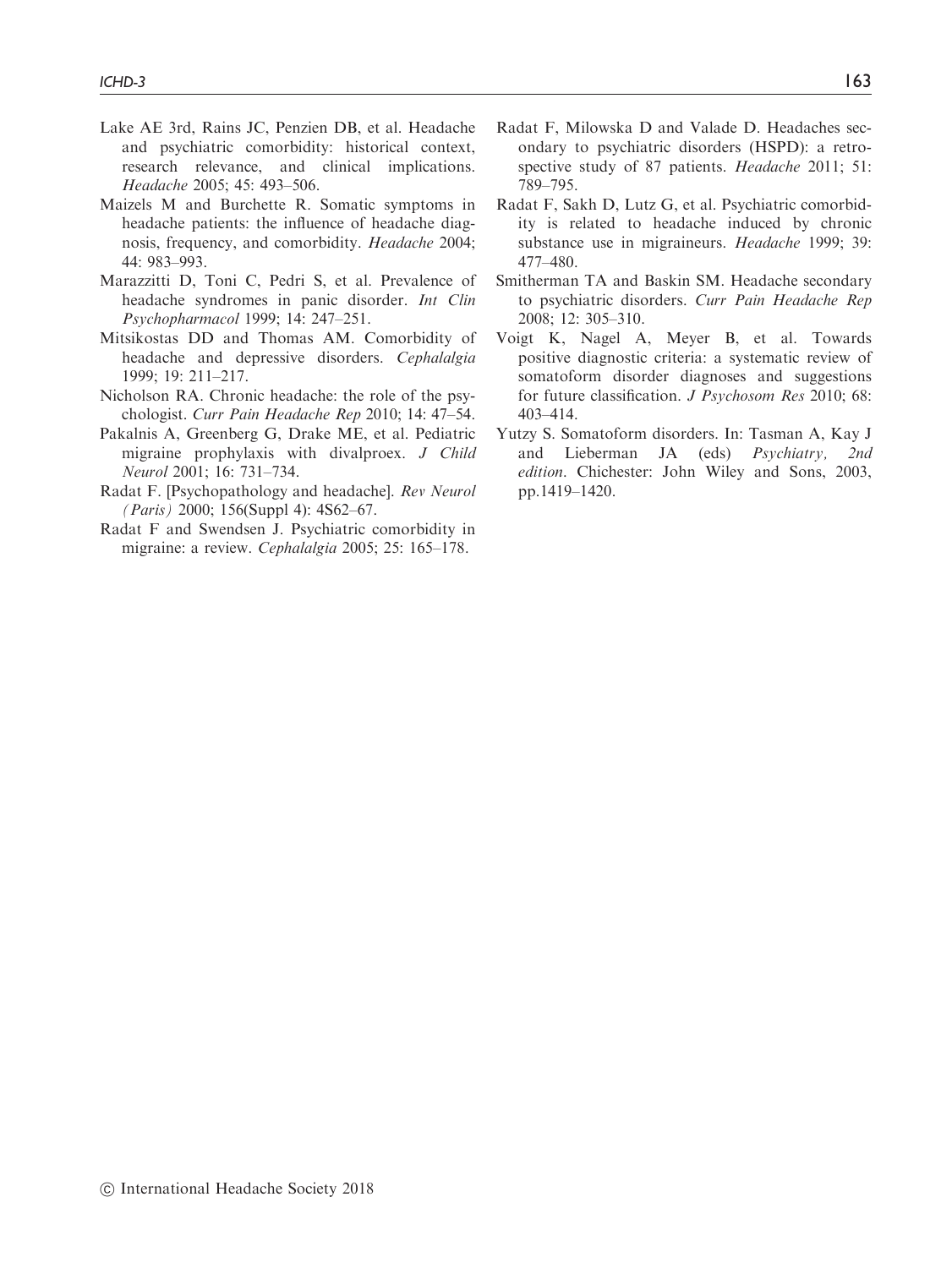# Part Three

Painful cranial neuropathies, other facial pain and other headaches

13. Painful lesions of the cranial nerves and other facial pain

14. Other headache disorders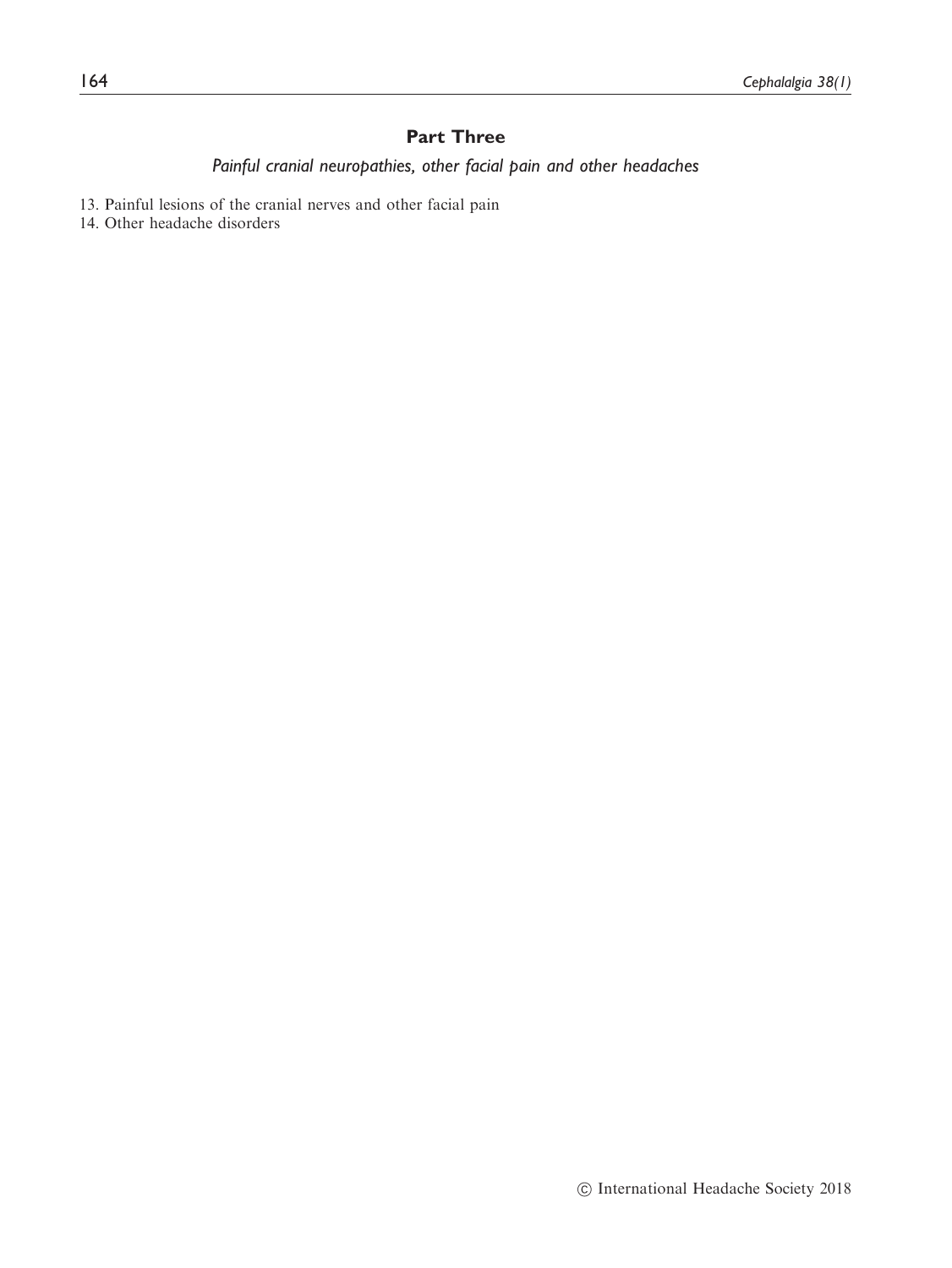# 13. Painful lesions of the cranial nerves and other facial pain

- 13.1 Pain attributed to a lesion or disease of the trigeminal nerve
	- 13.1.1 Trigeminal neuralgia
		- 13.1.1.1 Classical trigeminal neuralgia
			- 13.1.1.1.1 Classical trigeminal neuralgia, purely paroxysmal
			- 13.1.1.1.2 Classical trigeminal neuralgia with concomitant continuous pain
		- 13.1.1.2 Secondary trigeminal neuralgia
			- 13.1.1.2.1 Trigeminal neuralgia attributed to multiple sclerosis
			- 13.1.1.2.2 Trigeminal neuralgia attributed to spaceoccupying lesion
			- 13.1.1.2.3 Trigeminal neuralgia attributed to other cause
		- 13.1.1.3 Idiopathic trigeminal neuralgia
		- 13.1.1.3.1 Idiopathic trigeminal neuralgia, purely paroxysmal
		- 13.1.1.3.2 Idiopathic trigeminal neuralgia with concomitant continuous pain
	- 13.1.2 Painful trigeminal neuropathy
		- 13.1.2.1 Painful trigeminal neuropathy attributed to herpes zoster
		- 13.1.2.2 Trigeminal post-herpetic neuralgia
		- 13.1.2.3 Painful post-traumatic trigeminal neuropathy
		- 13.1.2.4 Painful trigeminal neuropathy attributed to other disorder
		- 13.1.2.5 Idiopathic painful trigeminal neuropathy
- 13.2 Pain attributed to a lesion or disease of the glossopharyngeal nerve
	- 13.2.1 Glossopharyngeal neuralgia
		- 13.2.1.1 Classical glossopharyngeal neuralgia
		- 13.2.1.2 Secondary glossopharyngeal neuralgia
		- 13.2.1.3 Idiopathic glossopharyngeal neuralgia
	- 13.2.2 Painful glossopharyngeal neuropathy
		- 13.2.2.1 Painful glossopharyngeal neuropathy attributed to a known cause
	- 13.2.2.2 Idiopathic painful glossopharyngeal neuropathy
- 13.3 Pain attributed to a lesion or disease of nervus intermedius
	- 13.3.1 Nervus intermedius neuralgia
		- 13.3.1.1 Classical nervus intermedius neuralgia
		- 13.3.1.2 Secondary nervus intermedius neuralgia
		- 13.3.1.3 Idiopathic nervus intermedius neuralgia
	- 13.3.2 Painful nervus intermedius neuropathy
		- 13.3.2.1 Painful nervus intermedius neuropathy attributed to herpes zoster
		- 13.3.2.2 Post-herpetic neuralgia of nervus intermedius
		- 13.3.2.3 Painful nervus intermedius neuropathy attributed to other disorder
		- 13.3.2.4 Idiopathic painful nervus intermedius neuropathy
- 13.4 Occipital neuralgia
- 13.5 Neck-tongue syndrome
- 13.6 Painful optic neuritis
- 13.7 Headache attributed to ischaemic ocular motor nerve palsy
- 13.8 Tolosa–Hunt syndrome
- 13.9 Paratrigeminal oculosympathetic (Raeder's) syndrome
- 13.10 Recurrent painful ophthalmoplegic neuropathy
- 13.11 Burning mouth syndrome (BMS)
- 13.12 Persistent idiopathic facial pain (PIFP)
- 13.13 Central neuropathic pain
	- 13.13.1 Central neuropathic pain attributed to multiple sclerosis (MS)
	- 13.13.2 Central post-stroke pain (CPSP)

## Introduction

This chapter sets out a classification system for painful lesions of the cranial nerves and other facial pains based on a consensus between the International Headache Society (IHS) and the International Association for the Study of Pain (IASP).

The existing nosology of cranial nerve pains does not fully portray the subtle differences between various conditions. However, rather than abandoning many longestablished diagnostic terms, this classification retains them, providing detailed definitions for differential diagnoses and their types, subtypes and subforms.

Afferent fibres in the trigeminal, intermedius, glossopharyngeal and vagus nerves, in addition to the upper cervical roots via the occipital nerves, convey nociceptive input to central pathways in the brainstem and to the brain areas that process nociception and pain in the head and neck. The brain perceives pain in the innervated area.

The pain may manifest in any of many distinct forms that are believed to reflect differences in neural pathophysiologies, even if the details are not well known. What is known is that neuropathic facial pains can be classified on the basis of their distinct clinical characteristics and aetiology. Central to this concept is initial determination clinically of the main diagnostic group into which the patient's pain best fits, to be followed by aetiological investigations for diagnostic types and subtypes and therapeutic decision-making.

## There are several axes of classification.

#### a) Syndromology: neuralgia or neuropathy

The division between, for example, trigeminal neuralgia and trigeminal neuropathy should be viewed as a pragmatic way of distinguishing conditions in which clinical presentations and treatment approaches differ while the two conditions cannot be classified on the basis of currently known pathology or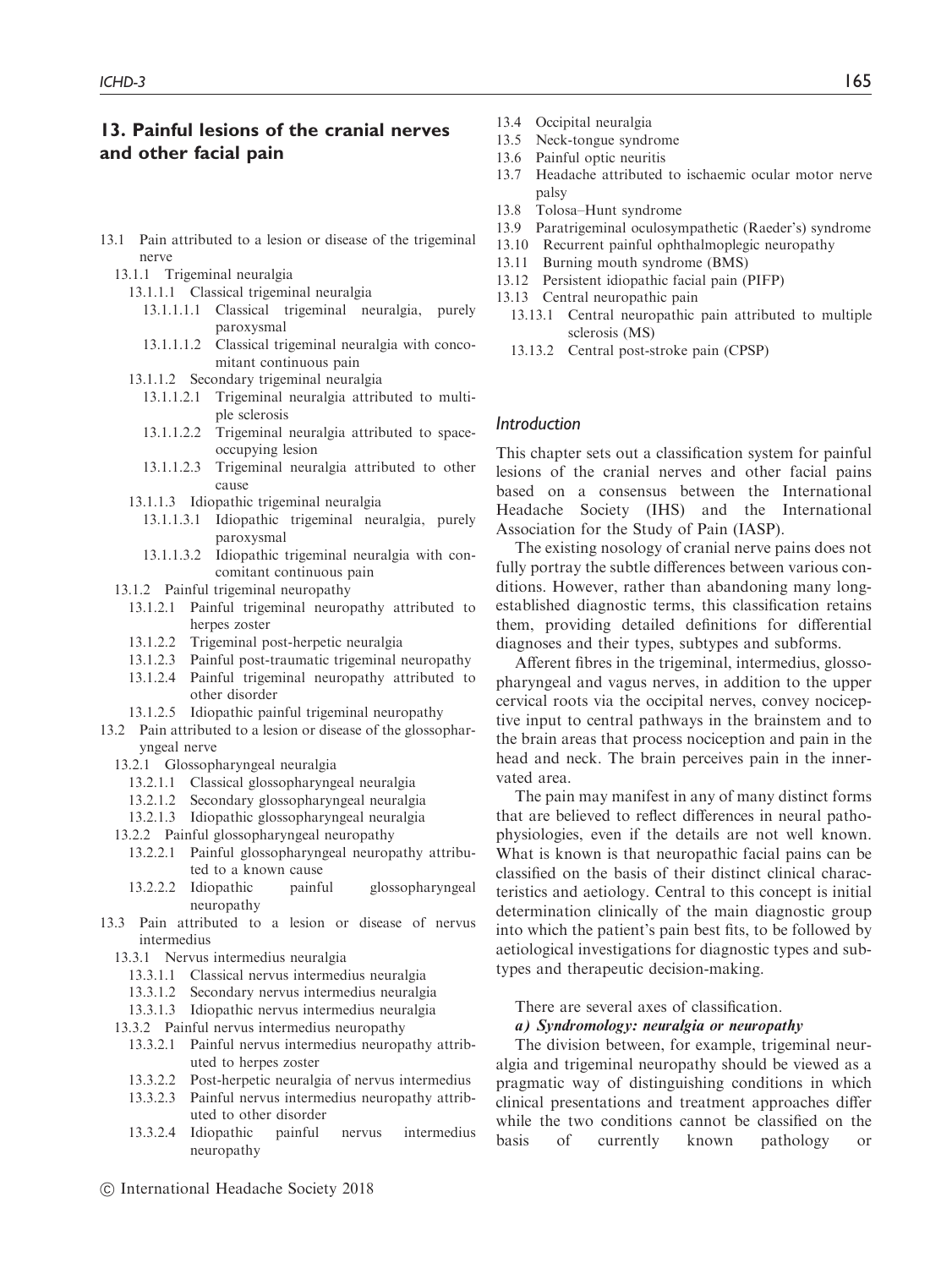pathophysiology. The same applies to painful conditions associated with the glossopharyngeal and intermedius nerves.

An important cause of cranial nerve pain is herpes zoster. Despite the fact that trigeminal pain following herpes zoster probably leads to different types of pathological change in trigeminal pathways (i.e. 'irritable nociceptor' versus 'deafferentation' type), available data are too limited to classify them as neuralgia versus neuropathy. Therefore, the well-established term post-herpetic neuralgia is maintained.

## b) Location: central or peripheral neuropathic pain

A lesion or undue activation of these nerves (peripheral neuropathic pain), or of their central pathways (central neuropathic pain), causes neuropathic pain in the face.

#### c) Aetiology: classical, idiopathic or secondary

The cause of a neuropathic pain may be clear, such as infection by varicella-zoster virus or a structural abnormality (e.g. multiple sclerosis plaque) demonstrated by imaging: such pain is termed secondary, and attributed to the cause. In other cases no cause is apparent (termed idiopathic).

For the trigeminal, glossopharyngeal and intermedius neuralgias, the term classical is reserved for cases where imaging or surgery has revealed vascular compression of the respective nerve. Strictly speaking, classical neuralgias are secondary (to the neurovascular compression), but it is beneficial to separate them from other causes on the basis of the wider therapeutic options and potentially different nerve pathophysiology.

# 13.1 Pain attributed to a lesion or disease of the trigeminal nerve

#### 13.1.1 Trigeminal neuralgia

Description: A disorder characterized by recurrent unilateral brief electric shock-like pains, abrupt in onset and termination, limited to the distribution of one or more divisions of the trigeminal nerve and triggered by innocuous stimuli. It may develop without apparent cause or be a result of another diagnosed disorder. Additionally, there may be concomitant continuous pain of moderate intensity within the distribution(s) of the affected nerve division(s).

Previously used terms: Tic douloureux, primary trigeminal neuralgia.

#### Diagnostic criteria:

A. Recurrent paroxysms of unilateral facial pain in the distribution(s) of one or more divisions of the trigeminal nerve, with no radiation beyond.<sup>1</sup> and fulfilling criteria B and C

- B. Pain has all of the following characteristics:
	- 1. lasting from a fraction of a second to two  $minutes<sup>2</sup>$
	- 2. severe intensity $3$
	- 3. electric shock-like, shooting, stabbing or sharp in quality
- C. Precipitated by innocuous stimuli within the affected trigeminal distribution<sup>4</sup>
- D. Not better accounted for by another ICHD-3 diagnosis.

#### Notes:

- 1. In a few patients, painmay radiate to another division, but it remains within the trigeminal dermatomes.
- 2. Duration can change over time, with paroxysms becoming more prolonged. A minority of patients will report attacks predominantly lasting for  $>2$ minutes.
- 3. Pain may become more severe over time.
- 4. Some attacks may be, or appear to be, spontaneous, but there must be a history or finding of pain provoked by innocuous stimuli to meet this criterion. Ideally, the examining clinician should attempt to confirm the history by replicating the triggering phenomenon. However, this may not always be possible because of the patient's refusal, awkward anatomical location of the trigger and/or other factors.

Comments: The diagnosis of 13.1.1 Trigeminal neuralgia must be established clinically. Investigations are designed to identify a likely cause.

Other than the triggering phenomenon, most patients with 13.1.1 Trigeminal neuralgia fail to show sensory abnormalities within the trigeminal distribution unless advanced methods are employed (e.g. quantitative sensory testing). However, in some, clinical neurological examination may show sensory deficits, which should prompt neuroimaging investigations to explore possible cause. Diagnosis of subforms such as 13.1.1.1 Classical trigeminal neuralgia, 13.1.1.2 Secondary trigeminal neuralgia or 13.1.1.3 Idiopathic trigeminal neuralgia is then possible.

When very severe, the pain often evokes contraction of the muscles of the face on the affected side (tic douloureux).

Mild autonomic symptoms such as lacrimation and/ or redness of the ipsilateral eye may be present.

Following a painful paroxysm there is usually a refractory period during which pain cannot be triggered.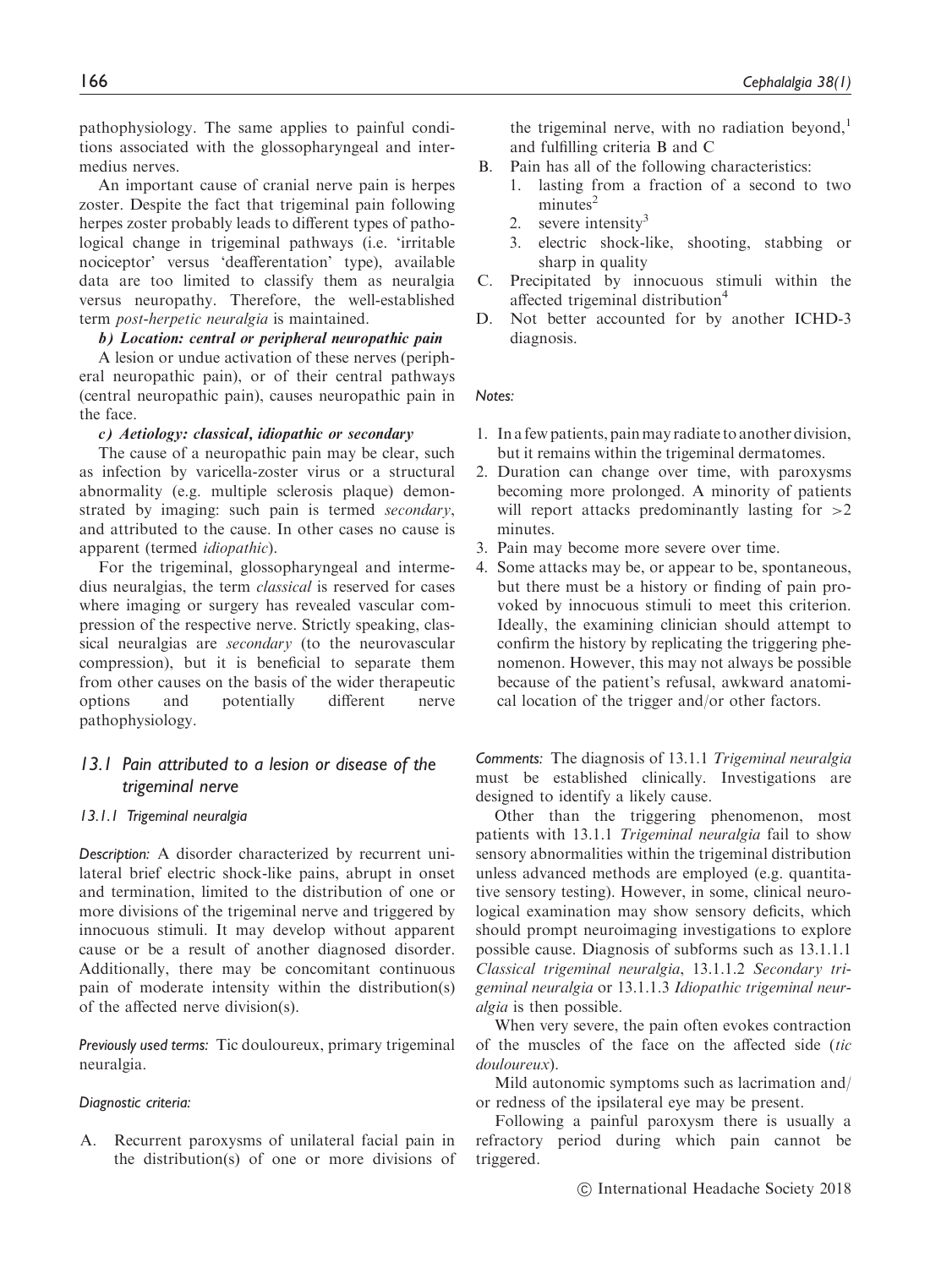## 13.1.1.1 Classical trigeminal neuralgia

Description: Trigeminal neuralgia developing without apparent cause other than neurovascular compression.

Diagnostic criteria:

- A. Recurrent paroxysms of unilateral facial pain fulfilling criteria for 13.1.1 Trigeminal neuralgia
- B. Demonstration on MRI or during surgery of neurovascular compression (not simply contact), with morphological changes<sup>1</sup> in the trigeminal nerve root.

#### Note:

1. Typically atrophy or displacement.

Comments: Nerve root atrophy and/or displacement due to neurovascular compression are independently associated with the signs and symptoms of 13.1.1 Trigeminal neuralgia. When these anatomical changes are present, the condition is diagnosed as 13.1.1.1 Classical trigeminal neuralgia.

The common site of neurovascular compression is at the root entry zone, with compression by an artery more clearly associated with symptoms than compression by a vein. MRI techniques to measure volume and crosssectional area of the root are available. Atrophic changes may include demyelination, neuronal loss, changes in microvasculature and other morphological changes. While the exact mechanisms of how atrophic changes in the trigeminal nerve contribute to the generation of pain, some evidence suggests that, when present preoperatively, they predict a good outcome following microvascular decompression.

Many patients with 13.1.1.1 Classical trigeminal neuralgia have a memorable onset of pain.

13.1.1.1 Classical trigeminal neuralgia usually appears in the second or third divisions. The pain rarely occurs bilaterally (sequentially rather than concomitantly).

13.1.1.1 Classical trigeminal neuralgia may be preceded by a period of atypical continuous pain termed pre-trigeminal neuralgia in the literature.

Between paroxysms, most patients are asymptomatic. In the subform 13.1.1.1.2 Classical trigeminal neuralgia with concomitant continuous pain, there is prolonged background pain in the affected area.

13.1.1.1.1 Classical trigeminal neuralgia, purely paroxysmal

Description: Classical trigeminal neuralgia without persistent background facial pain.

! International Headache Society 2018

## Diagnostic criteria:

- A. Recurrent paroxysms of unilateral facial pain fulfilling criteria for 13.1.1.1Classical trigeminal neuralgia
- B. Pain-free between attacks in the affected trigeminal distribution.

Comment: 13.1.1.1.1 Classical trigeminal neuralgia, purely paroxysmal is usually responsive, at least initially, to pharmacotherapy (especially carbamazepine or oxcarbazepine).

13.1.1.1.2 Classical trigeminal neuralgia with concomitant continuous pain

Previously used terms: Atypical trigeminal neuralgia; trigeminal neuralgia type 2.

Description: Classical trigeminal neuralgia with persistent background facial pain.

#### Diagnostic criteria:

- A. Recurrent paroxysms of unilateral facial pain fulfilling criteria for 13.1.1.1Classical trigeminal neuralgia
- B. Concomitant continuous or near-continuous pain between attacks in the affected trigeminal distribution.

Comment: Peripheral or central sensitization may account for the continuous pain.

### 13.1.1.2 Secondary trigeminal neuralgia

Description: Trigeminal neuralgia caused by an underlying disease. Clinical examination shows sensory changes in a significant proportion of these patients.

#### Diagnostic criteria:

- A. Recurrent paroxysms of unilateral facial pain fulfilling criteria for 13.1.1 Trigeminal neuralgia, either purely paroxysmal or associated with concomitant continuous or near-continuous pain
- B. An underlying disease has been demonstrated known that is to be able to cause, and explaining, the neuralgia $<sup>1</sup>$ </sup>
- C. Not better accounted for by another ICHD-3 diagnosis.<sup>2</sup>

#### Notes:

1. Recognized causes are tumour in the cerebellopontine angle, arteriovenous malformation and multiple sclerosis.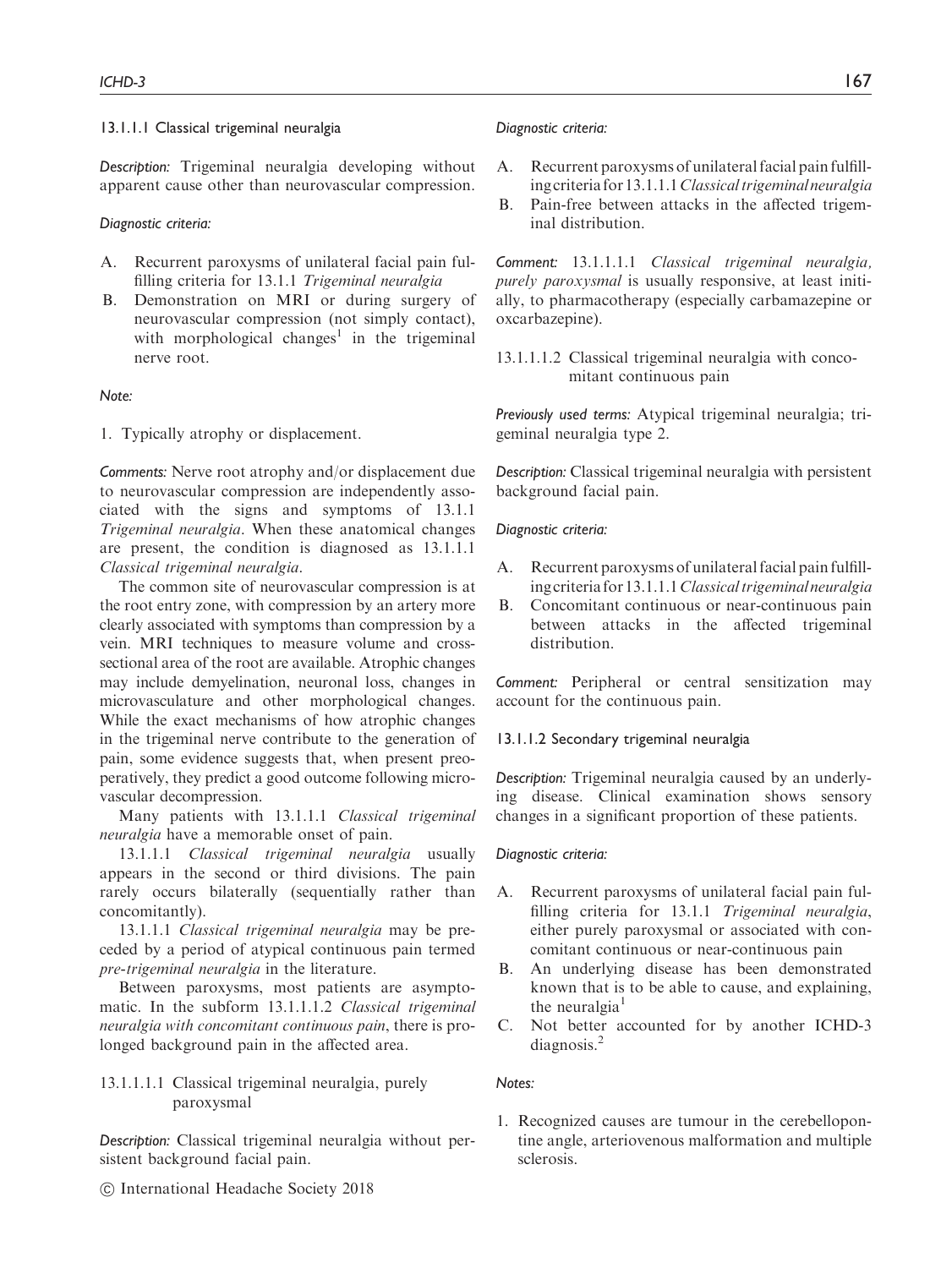- 2. MRI is best equipped to detect an underlying cause for 13.1.1.2 Secondary trigeminal neuralgia. Other investigations may include neurophysiological recording of trigeminal reflexes and trigeminal evoked potentials, suitable for patients who cannot undergo MRI.
- 13.1.1.2.1 Trigeminal neuralgia attributed to multiple sclerosis

Coded elsewhere: 13.13.1 Central neuropathic pain attributed to multiple sclerosis.

Description: Trigeminal neuralgia caused by a multiple sclerosis (MS) plaque or plaques in the pons or trigeminal nerve root entry zone, and associated with other symptoms and/or clinical signs or laboratory findings of MS.

## Diagnostic criteria:

- A. Recurrent paroxysms of unilateral facial pain fulfilling criteria for 13.1.1 Trigeminal neuralgia
- B. Both of the following:
	- 1. multiple sclerosis (MS) has been diagnosed
	- 2. an MS plaque at the trigeminal root entry zone or in the pons affecting the intrapontine primary afferents has been demonstrated by MRI, or its presence is suggested by routine  $electrophysiological studies<sup>1</sup> showing impair$ ment of the trigeminal pathways
- C. Not better accounted for by another ICHD-3 diagnosis.

## Note:

1. Blink reflex or trigeminal evoked potentials.

Comments: 13.1.1.2.1 Trigeminal neuralgia attributed to multiple sclerosis occurs in 2–5% of patients with multiple sclerosis (MS), sometimes bilaterally. Conversely, MS is detected in only 2–4% of cases of 13.1.1 Trigeminal neuralgia. Symptoms of trigeminal neuralgia are rarely a presenting feature of MS.

The lesion in the pons affects the intrapontine central terminals of the trigeminal afferents projecting to the trigeminal brainstem nuclei. Pontine lesions affecting the second order neurones of the trigeminothalamic tract usually lead to non-paroxysmal pain and/or dysaesthesias and should be classified as 13.13.1 Central neuropathic pain attributed to multiple sclerosis.

Some patients with MS are found to have neurovascular compression of the trigeminal root. It is thought that MS increases the susceptibility of the nerve root to the effects of compression, leading more readily to painful paroxysms.

Patients with 13.1.1.2.1 Trigeminal neuralgia attributed to multiple sclerosis benefit less from pharmacological and surgical interventions than those with 13.1.1.1 Classical trigeminal neuralgia.

13.1.1.2.2 Trigeminal neuralgia attributed to spaceoccupying lesion

Description: Trigeminal neuralgia caused by contact between the affected trigeminal nerve and a space-occupying lesion.

### Diagnostic criteria:

- A. Recurrent paroxysms of unilateral facial pain fulfilling criteria for 13.1.1 Trigeminal neuralgia
- B. Both of the following:
	- 1. a space-occupying lesion in contact with the affected trigeminal nerve has been demonstrated
	- 2. pain has developed after identification of the lesion, or led to its discovery
- C. Not better accounted for by another ICHD-3 diagnosis.

Comment: Patients with 13.1.1.2.2 Trigeminal neuralgia attributed to space-occupying lesion may or may not have clinically detectable sensory signs, while electrophysiological tests such as trigeminal brainstem reflexes show abnormalities in nearly all cases.

## 13.1.1.2.3 Trigeminal neuralgia attributed to other cause

Description: Trigeminal neuralgia caused by an underlying disease other than those described above.

- A. Recurrent paroxysms of unilateral facial pain fulfilling criteria for 13.1.1 Trigeminal neuralgia, either purely paroxysmal or associated with concomitant continuous or near-continuous pain, but not necessarily unilateral
- B. Both of the following:
	- 1. a disorder other than those described above, but known to be able to cause trigeminal neuralgia, has been diagnosed $<sup>1</sup>$ </sup>
	- 2. pain has developed after onset of the disorder, or led to its discovery
- C. Not better accounted for by another ICHD-3 diagnosis.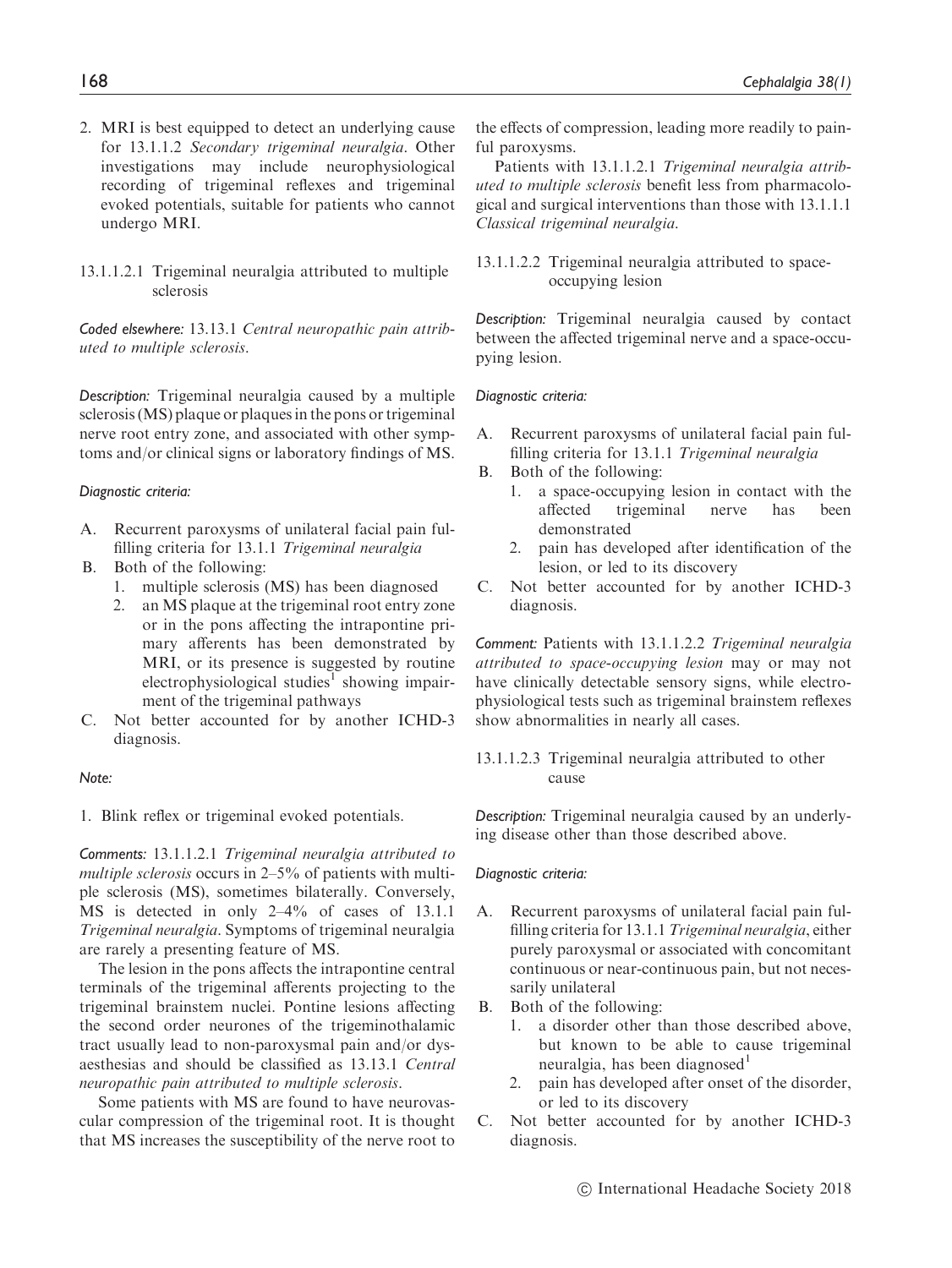## Note:

1. Recognized causes are skull-base bone deformity, connective tissue disease, arteriovenous malformation, dural arteriovenous fistula and genetic causes of neuropathy or nerve hyperexcitability.

## 13.1.1.3 Idiopathic trigeminal neuralgia

Description: Trigeminal neuralgia with neither electrophysiological tests nor MRI showing significant abnormalities.

## Diagnostic criteria:

- A. Recurrent paroxysms of unilateral facial pain fulfilling criteria for 13.1.1 Trigeminal neuralgia, either purely paroxysmal or associated with concomitant continuous or near-continuous pain
- B. Neither 13.1.1.1 Classical trigeminal neuralgia nor 13.1.1.2 Secondary trigeminal neuralgia has been confirmed by adequate investigation including electrophysiological tests and  $MRI<sup>1</sup>$
- C. Not better accounted for another ICHD-3 diagnosis.

## Note:

- 1. A contact between a blood vessel and the trigeminal nerve and/or nerve root is a common finding on neuroimaging in healthy subjects. When such a contact is found in the presence of 13.1.1 Trigeminal neuralgia but without evidence of morphological changes (e.g. atrophy or displacement) in the nerve root, the criteria for 13.1.1.1 Classical trigeminal neuralgia are not fulfilled and the condition is considered idiopathic.
- 13.1.1.3.1 Idiopathic trigeminal neuralgia, purely paroxysmal

## Diagnostic criteria:

- A. Recurrent paroxysms of unilateral facial pain fulfilling criteria for 13.1.1.3 Idiopathic trigeminal neuralgia
- B. Pain-free between attacks in the affected trigeminal distribution.

13.1.1.3.2 Idiopathic trigeminal neuralgia with concomitant continuous pain

## Diagnostic criteria:

- A. Recurrent paroxysms of unilateral facial pain fulfilling criteria for 13.1.1.3 Idiopathic trigeminal neuralgia
- B. Concomitant continuous or near-continuous pain between attacks in the affected trigeminal distribution.

## 13.1.2 Painful trigeminal neuropathy

Description: Facial pain in the distribution(s) of one or more branches of the trigeminal nerve caused by another disorder and indicative of neural damage. The primary pain is usually continuous or near-continuous, and commonly described as burning or squeezing, or likened to pins and needles. Superimposed brief pain paroxysms may occur, but these are not the predominant pain type. This combination distinguishes painful trigeminal neuropathy from the subtypes of trigeminal neuralgia. There are clinically detectable sensory deficits within the trigeminal distribution, and mechanical allodynia and cold hyperalgesia are common, fulfilling IASP criteria for neuropathic pain. As a rule, allodynic areas are much larger than the punctate trigger zones present in trigeminal neuralgia.

## 13.1.2.1 Painful trigeminal neuropathy attributed to herpes zoster

Description: Unilateral facial pain of less than three months' duration in the distribution(s) of one or more branches of the trigeminal nerve, caused by and associated with other symptoms and/or clinical signs of acute herpes zoster.

- A. Unilateral facial pain in the distribution(s) of a trigeminal nerve branch or branches, lasting  $\lt$ 3 months
- B. One or more of the following:
	- 1. herpetic eruption has occurred in the same trigeminal distribution
	- 2. varicella-zoster virus (VZV) has been detected in the cerebrospinal fluid (CSF) by polymerase chain reaction (PCR)
	- 3. direct immunofluorescence assay for VZV antigen or PCR assay for VZV DNA is positive in cells obtained from the base of lesions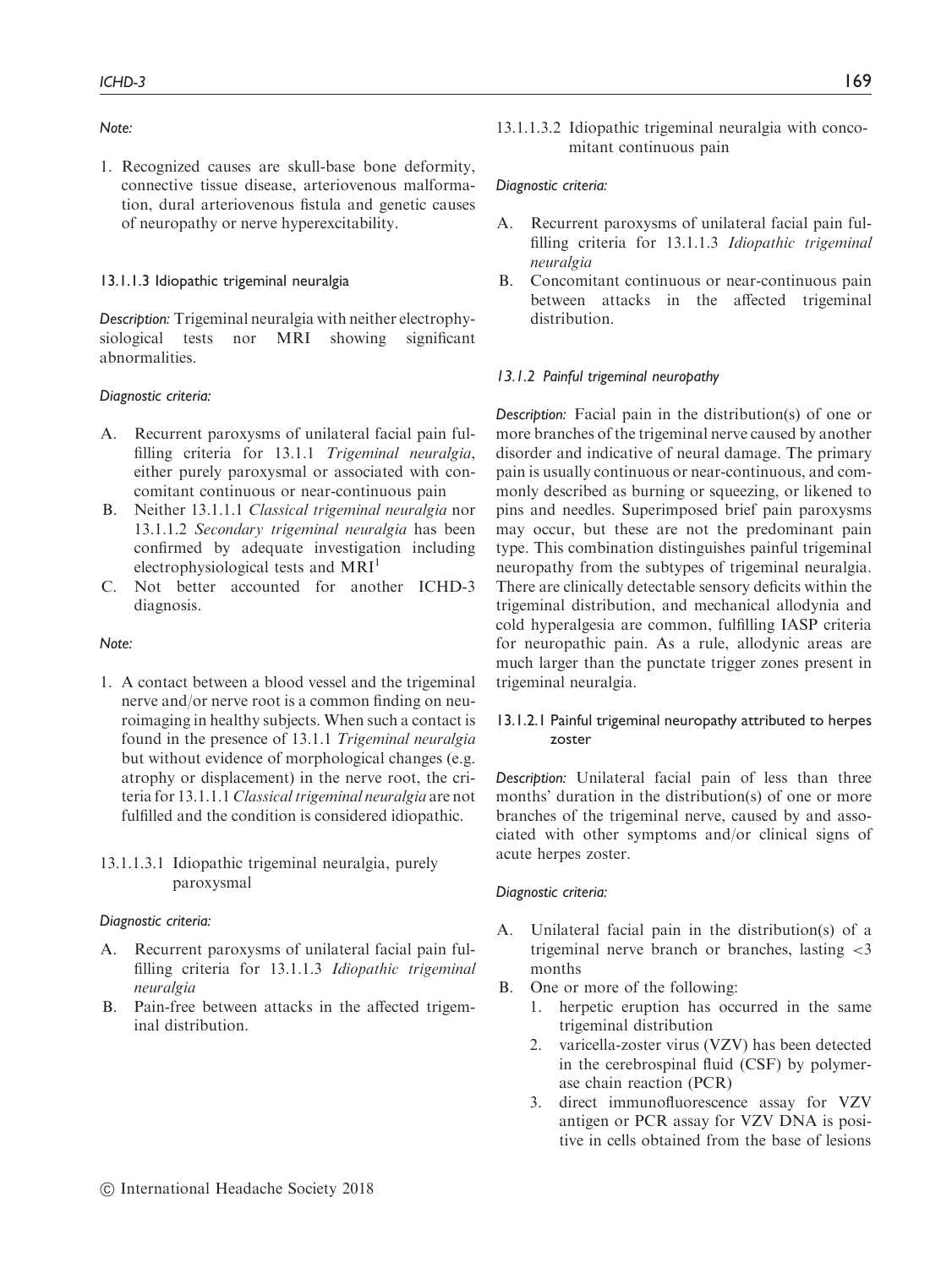C. Not better accounted for by another ICHD-3 diagnosis.

Comments: Herpes zoster affects the trigeminal ganglion in 10–15% of cases, with the ophthalmic division being singled out in some 80% of patients. Rarely, pain is not followed by an eruption or rash (zoster sine herpete). The diagnosis in such cases is confirmed by polymerase chain reaction detection of varicella-zoster virus DNA in the cerebrospinal fluid.

13.1.2.1 Painful trigeminal neuropathy attributed to herpes zoster is usually burning, stabbing/shooting, tingling or aching, and accompanied by cutaneous allodynia.

Ophthalmic herpes may be associated with IIIrd, IVth and/or VIth cranial nerve palsies.

Herpes zoster is common in immunocompromised patients, occurring in about 10% of those with lymphoma and 25% of patients with Hodgkin's disease.

## 13.1.2.2 Trigeminal post-herpetic neuralgia

Previously used term: Post-herpetic trigeminal neuropathy.

Description: Unilateral facial pain persisting or recurring for at least three months in the distribution(s) of one or more branches of the trigeminal nerve, with variable sensory changes, caused by herpes zoster.

### Diagnostic criteria:

- A. Unilateral facial pain in the distribution(s) of a trigeminal nerve branch or branches, persisting or recurring for >3 months and fulfilling criterion C
- B. Herpes zoster has affected the same trigeminal nerve branch or branches
- C. Pain developed in temporal relation to the herpes zoster infection<sup>1</sup>
- D. Not better accounted for by another ICHD-3 diagnosis.

#### Note:

1. Usually, pain will have developed while the rash was still active, but on occasion later, after rash has healed. In such cases, pale or light purple scars may be present as sequelae of the herpetic eruption.

Comments: Despite its long-preferred name, post-herpetic neuralgia is actually a neuropathy or neuronopathy: significant pathoanatomical changes have been shown in the nerve, ganglion and nerve root. In 13.1.2.2 Trigeminal post-herpetic neuralgia, there is also evidence of the inflammation extending into the trigeminal brainstem complex.

Following acute herpes zoster, post-herpetic neuralgia is more likely in the elderly.

The first division of the trigeminal nerve is most commonly affected in 13.1.2.2 Trigeminal post-herpetic neuralgia, but the second and third divisions can be involved also.

Typically, the pain of post-herpetic neuralgia is burning and itching – the latter sometimes very prominent and extremely bothersome. Also typically, patients with post-herpetic neuralgia show a clear sensory deficit and brush-evoked mechanical allodynia in the trigeminal distribution involved. Many patients, however, show little sensory loss, and instead demonstrate heightened responses to thermal and/or punctate stimuli.

#### 13.1.2.3 Painful post-traumatic trigeminal neuropathy

Previously used term: Anaesthesia dolorosa.

Description: Unilateral or bilateral facial or oral pain following and caused by trauma to the trigeminal nerve(s), with other symptoms and/or clinical signs of trigeminal nerve dysfunction.

#### Diagnostic criteria:

- A. Facial and/or oral pain in the distribution(s) of one or both trigeminal nerve(s) and fulfilling criterion C
- B. History of an identifiable traumatic event<sup>1</sup> to the trigeminal nerve(s), with clinically evident positive (hyperalgesia, allodynia) and/or negative (hypaesthesia, hypalgesia) signs of trigeminal nerve dysfunction
- C. Evidence of causation demonstrated by both of the following:
	- 1. pain is localized to the distribution(s) of the trigeminal nerve(s) affected by the traumatic event
	- 2. pain has developed <6 months after the traumatic event
- D. Not better accounted for by another ICHD-3 diagnosis.

#### Note:

1. The traumatic event may be mechanical, chemical, thermal or caused by radiation. Neuroablative procedures for trigeminal neuralgia, aimed at the trigeminal ganglion or nerve root, may result in neuropathic pain involving one or more trigeminal divisions; this should be considered as post-traumatic and coded here.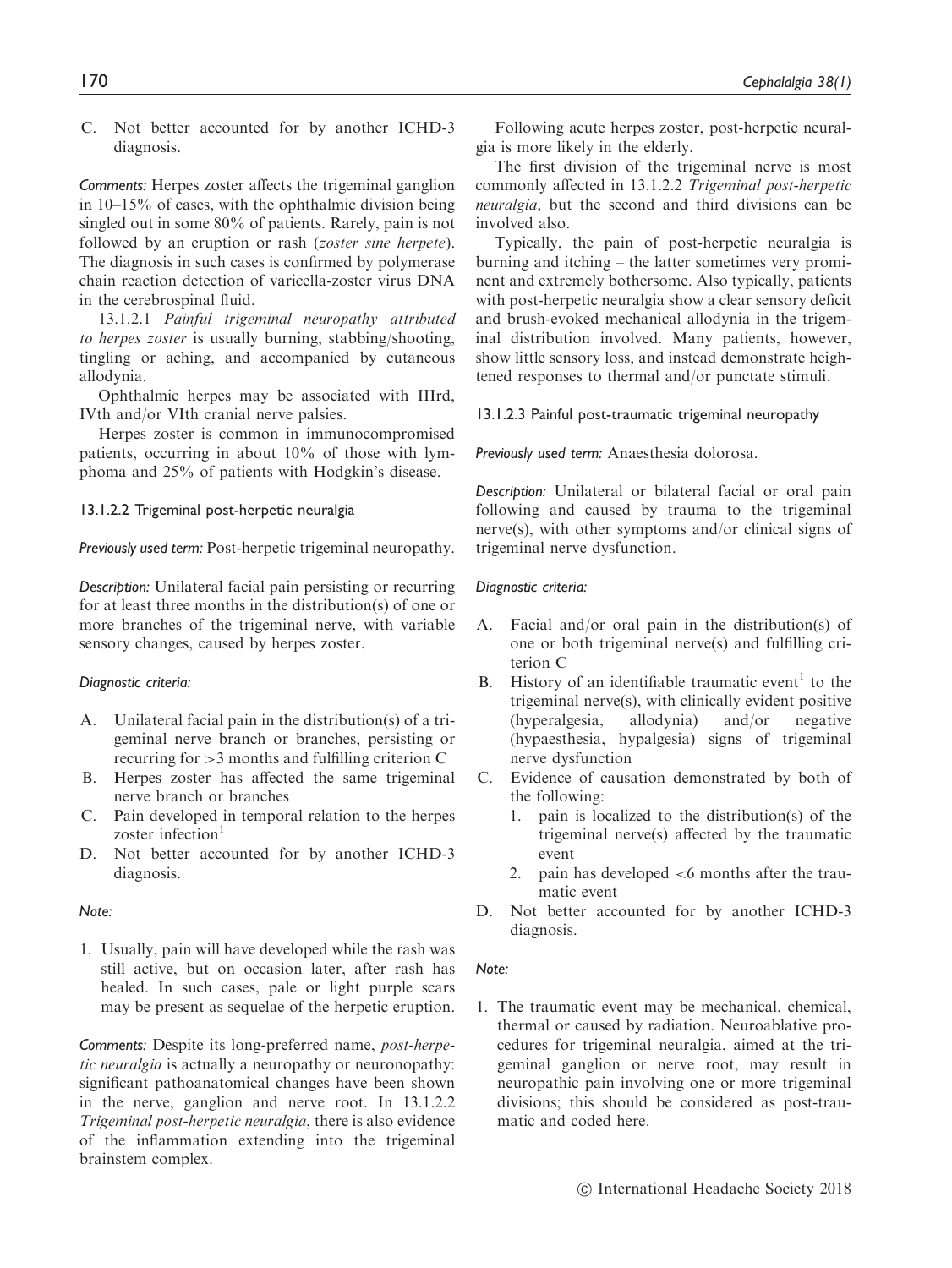Comments: Pain duration ranges widely from paroxysmal to constant, and may be mixed.

Specifically following radiation-induced postganglionic injury, neuropathy may appear after more than three months.

13.1.2.3 Painful post-traumatic trigeminal neuropathy following neuroablative procedures aimed at the trigeminal ganglion or nerve root may coexist with 13.1.1 Trigeminal neuralgia if the latter recurs.

## 13.1.2.4 Painful trigeminal neuropathy attributed to other disorder

Description: Unilateral or bilateral facial or oral pain in the distribution(s) of one or more branches of the trigeminal nerve, caused by a disorder other than those described above, with other symptoms and/or clinical signs of trigeminal nerve dysfunction.

## Diagnostic criteria:

- A. Unilateral or bilateral facial pain in the distribution(s) of one or both trigeminal nerve(s) and fulfilling criterion C
- B. A disorder, other than those described above but known to be able to cause painful trigeminal neuropathy with clinically evident positive (hyperalgesia, allodynia) and/or negative (hypaesthesia, hypalgesia) signs of trigeminal nerve dysfunction, and affecting one or both trigeminal nerves, has been diagnosed
- C. Evidence of causation demonstrated by both of the following:
	- 1. pain is localized to the distribution(s) of the trigeminal nerve(s) affected by the disorder
	- 2. pain developed after onset of the disorder, or led to its discovery
- D. Not better accounted for by another ICHD-3 diagnosis.

Comments: Painful trigeminal neuropathy may develop secondary to multiple sclerosis, space-occupying lesion or systemic disease, with only the clinical characteristics (quality of spontaneous pain, evoked pain and presence of sensory deficits) distinguishing between 13.1.1.2 Secondary trigeminal neuralgia and 13.1.2 Painful trigeminal neuropathy.

13.1.2 Painful trigeminal neuropathy caused by a connective tissue disease or hereditary disorders is usually bilateral but may begin asymmetrically and occasionally present with paroxysmal pain superimposed on the background pain. Patients will eventually develop bilateral sensory deficits and continuous pain, which clarify the diagnosis. MRI is normal, but trigeminal reflexes are invariably delayed or absent.

## 13.1.2.5 Idiopathic painful trigeminal neuropathy

Description: Unilateral or bilateral pain in the distribution of one or more branches of the trigeminal nerve(s), indicative of neural damage but of unknown aetiology.

## Diagnostic criteria:

- A. Unilateral or bilateral facial pain in the distribution(s) of one or both trigeminal nerve(s) and fulfilling criterion B
- B. Clinically evident positive (hyperalgesia, allodynia) and/or negative (hypaesthesia, hypalgesia) signs of trigeminal nerve dysfunction
- C. No cause has been identified
- D. Not better accounted for by another ICHD-3 diagnosis.

# 13.2 Pain attributed to a lesion or disease of the glossopharyngeal nerve

13.2.1 Glossopharyngeal neuralgia

Previously used term: Vagoglossopharyngeal neuralgia.

Description: A disorder characterized by unilateral brief stabbing pain, abrupt in onset and termination, in the distributions not only of the glossopharyngeal nerve but also of the auricular and pharyngeal branches of the vagus nerve. Pain is experienced in the ear, base of the tongue, tonsillar fossa and/or beneath the angle of the jaw. It is commonly provoked by swallowing, talking or coughing and may remit and relapse in the fashion of trigeminal neuralgia.

- A. Recurring paroxysmal attacks of unilateral pain in the distribution of the glossopharyngeal nerve<sup>1</sup> and fulfilling criterion B
- B. Pain has all of the following characteristics:
	- 1. lasting from a few seconds to two minutes
	- 2. severe intensity
	- 3. electric shock-like, shooting, stabbing or sharp in quality
	- 4. precipitated by swallowing, coughing, talking or yawning
- C. Not better accounted for by another ICHD-3 diagnosis.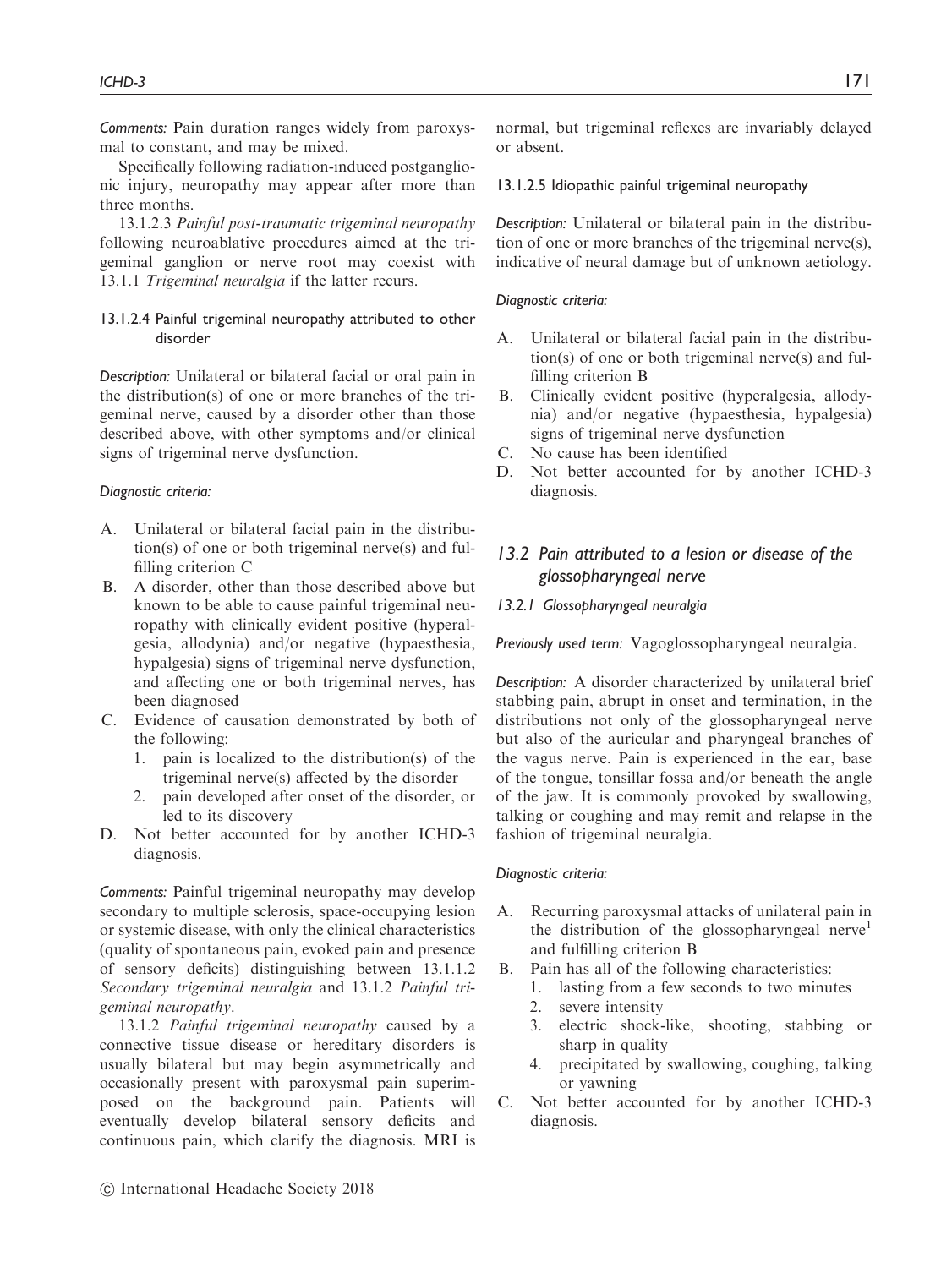# 1. Within the posterior part of the tongue, tonsillar fossa, pharynx or angle of the lower jaw and/or in the ear.

Comments: 13.2.1 Glossopharyngeal neuralgia can occur together with 13.1.1 Trigeminal neuralgia.

The superior laryngeal nerve is a branch of the vagus. Neuralgia of the superior laryngeal nerve presents similarly to 13.2.1 Glossopharyngeal neuralgia in its location and clinically can be difficult to distinguish from it.

Imaging may show neurovascular compression of the glossopharyngeal nerve.

Prior to development of 13.2.1 Glossopharyngeal neuralgia, unpleasant sensations may be felt in affected areas for weeks to several months.

The pain of 13.2.1 Glossopharyngeal neuralgia may radiate to involve the eye, nose, chin or shoulder. It can be severe enough for patients to lose weight. In rare cases, attacks of pain are associated with vagal symptoms such as cough, hoarseness, syncope and/or bradycardia. Some authors propose distinguishing between pharyngeal, otalgic and vagal subforms of neuralgia, and have suggested using the term vagoglossopharyngeal neuralgia when pain is accompanied by asystole, convulsions and syncope.

Clinical examination usually fails to show sensory changes in the nerve distribution but, if mild sensory deficits are encountered, they do not invalidate the diagnosis. Major changes or a reduced/missing gag reflex should prompt aetiological investigations.

13.2.1 Glossopharyngeal neuralgia is usually responsive, at least initially, to pharmacotherapy (especially carbamazepine or oxcarbazepine). It has been suggested that application of local anaesthetic to the tonsil and pharyngeal wall can prevent attacks for a few hours.

# 13.2.1.1 Classical glossopharyngeal neuralgia

Description: Glossopharyngeal neuralgia developing without apparent cause other than neurovascular compression.

## Diagnostic criteria:

- A. Recurrent paroxysms of unilateral pain fulfilling criteria for 13.2.1 Glossopharyngeal neuralgia
- B. Demonstration on MRI or during surgery of neurovascular compression of the glossopharyngeal nerve root.

## 13.2.1.2 Secondary glossopharyngeal neuralgia

Description: Glossopharyngeal neuralgia caused by an underlying disease.

### Diagnostic criteria:

- A. Recurrent paroxysms of unilateral pain fulfilling criteria for 13.2.1 Glossopharyngeal neuralgia
- B. An underlying disease has been demonstrated known to be able to cause, and explaining, the neuralgia.<sup>1</sup>

#### Note:

1. There are single reports of 13.2.1.2 Secondary glossopharyngeal neuralgia caused by neck trauma, multiple sclerosis, tonsillar or regional tumours, cerebellopontine angle tumours and Arnold–Chiari malformation.

## 13.2.1.3 Idiopathic glossopharyngeal neuralgia

Description: Glossopharyngeal neuralgia with no evidence either of neurovascular compression or of causative underlying disease.

#### Diagnostic criteria:

- A. Recurrent paroxysms of unilateral pain fulfilling criteria for 13.2.1 Glossopharyngeal neuralgia
- B. Investigations have found neither neurovascular compression nor an underlying disease known to be able to cause 13.2.1.2 Secondary glossopharyngeal neuralgia
- C. Not better accounted for another ICHD-3 diagnosis.

## 13.2.2 Painful glossopharyngeal neuropathy

Description: Pain within the distribution of the glossopharyngeal nerve (posterior part of the tongue, tonsillar fossa, pharynx and/or beneath the angle of the lower jaw). In addition, pain is commonly perceived in the ipsilateral ear. The primary pain is usually continuous or near-continuous, and commonly described as burning or squeezing, or likened to pins and needles. Brief paroxysms may be superimposed, but they are not the predominant pain type. This combination distinguishes painful glossopharyngeal neuropathy from the subforms of 13.2.1 Glossopharyngeal neuralgia. Sensory deficits may be present in the ipsilateral posterior part of the tongue and tonsillar fossa, and the gag reflex may be weak or missing.

Note: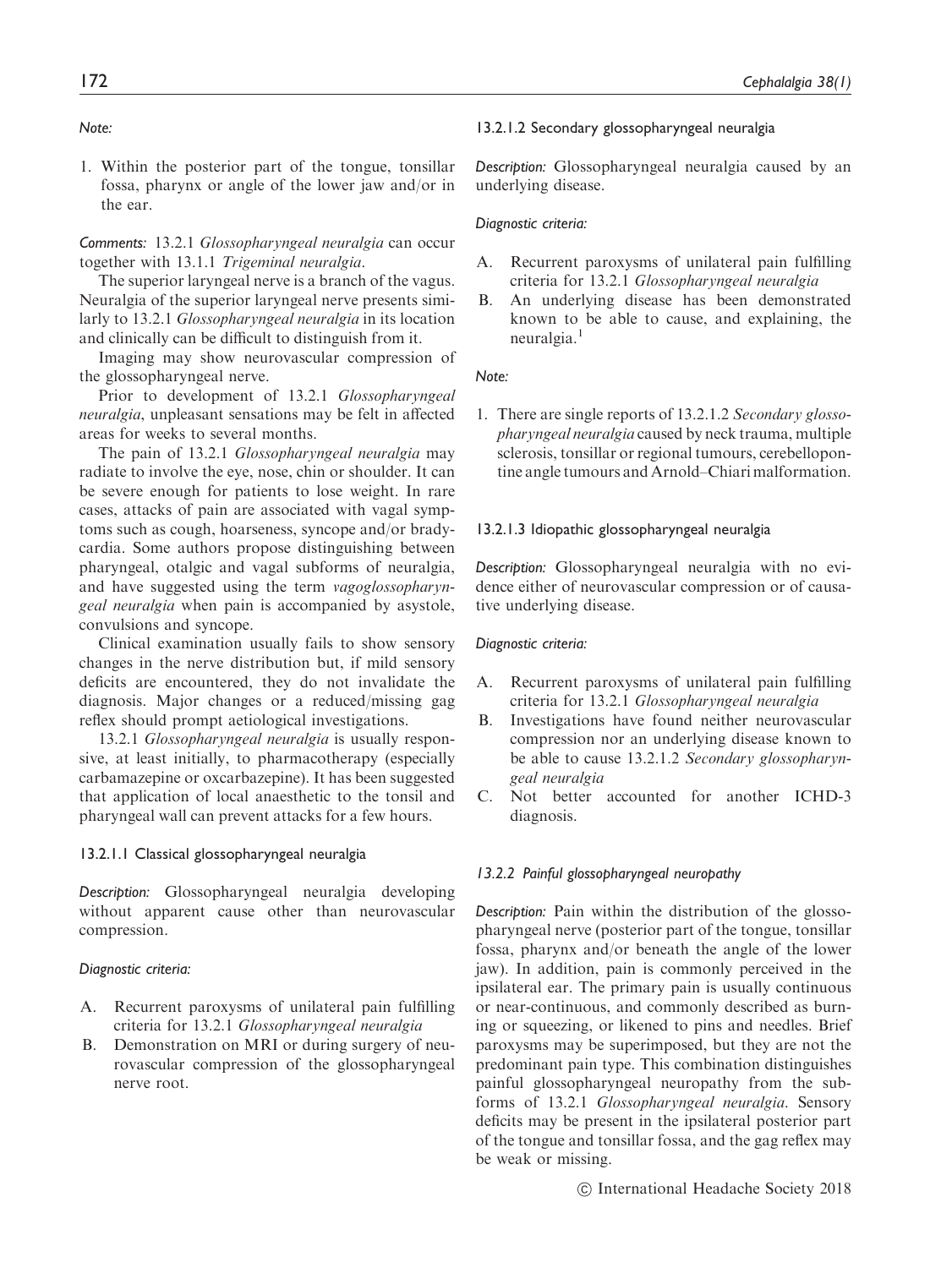# 13.2.2.1 Painful glossopharyngeal neuropathy attributed to a known cause

Description: Unilateral continuous or near-continuous pain, with or without superimposed brief paroxysms, in the distribution of the glossopharyngeal nerve and caused by another identified disorder.

## Diagnostic criteria:

- A. Unilateral continuous or near-continuous pain<sup>1</sup> in the distribution of the glossopharyngeal nerve and fulfilling criterion C
- B. A disorder known to be able to cause painful glossopharyngeal neuropathy has been  $diagnosed<sup>2</sup>$
- C. Evidence of causation demonstrated by both of the following:
	- 1. pain is ipsilateral to the glossopharyngeal nerve affected by the disorder
	- 2. pain has developed after onset of the disorder, or led to its discovery
- D. Not better accounted for by another ICHD-3 diagnosis.

## Notes:

- 1. Brief paroxysms may be superimposed, but are not the predominant pain type.
- 2. Tumours at the cerebellopontine angle and iatrogenic injury during procedures have been reported to cause painful glossopharyngeal neuropathy.

# 13.2.2.2 Idiopathic painful glossopharyngeal neuropathy

Description: Unilateral continuous or near-continuous pain, with or without superimposed brief paroxysms, in the distribution(s) of the glossopharyngeal nerve and of unknown aetiology.

## Diagnostic criteria:

- A. Unilateral continuous or near-continuous pain<sup>1</sup> in the distribution of the glossopharyngeal nerve
- B. No cause has been identified
- C. Not better accounted for by another ICHD-3 diagnosis.

## Note:

1. Brief paroxysms may be superimposed, but are not the predominant pain type.

# 13.3 Pain attributed to a lesion or disease of nervus intermedius

13.3.1 Nervus intermedius neuralgia

Previously used term: Geniculate neuralgia.

Description: A rare disorder characterized by brief paroxysms of pain felt deeply in the auditory canal, sometimes radiating to the parieto-occipital region. In the vast majority of cases, vascular compression is found at operation, occasionally with a thickened arachnoidea, but it may develop without apparent cause or as a complication of herpes zoster or, very rarely, multiple sclerosis or tumour. It is provoked by stimulation of a trigger area in the posterior wall of the auditory canal and/or periauricular region.

## Diagnostic criteria:

- A. Paroxysmal attacks of unilateral pain in the distribution of nervus intermedius<sup>1</sup> and fulfilling criterion B
- B. Pain has all of the following characteristics:
	- 1. lasting from a few seconds to minutes
	- 2. severe in intensity
	- 3. shooting, stabbing or sharp in quality
	- 4. precipitated by stimulation of a trigger area in the posterior wall of the auditory canal and/or periauricular region
- C. Not better accounted for by another ICHD-3 diagnosis.<sup>2</sup>

# Notes:

- 1. Pain is located in the auditory canal, auricle, in the region of the mastoid process and occasionally the soft palate, and may sometimes radiate to the temporal region or the angle of the mandible.
- 2. In view of the complex and overlapping innervation of the external ear, deriving from trigeminal (auriculotemporal), facial (nervus intermedius), glossopharyngeal, vagus and second cranial nerves, attribution of neuralgias to a single nerve may not be easy in this body region when a specific neurovascular contact cannot be visualized.

Comment: Disorders of lacrimation, salivation and/or taste sometimes accompany the pain of 13.3.1 Nervus intermedius neuralgia.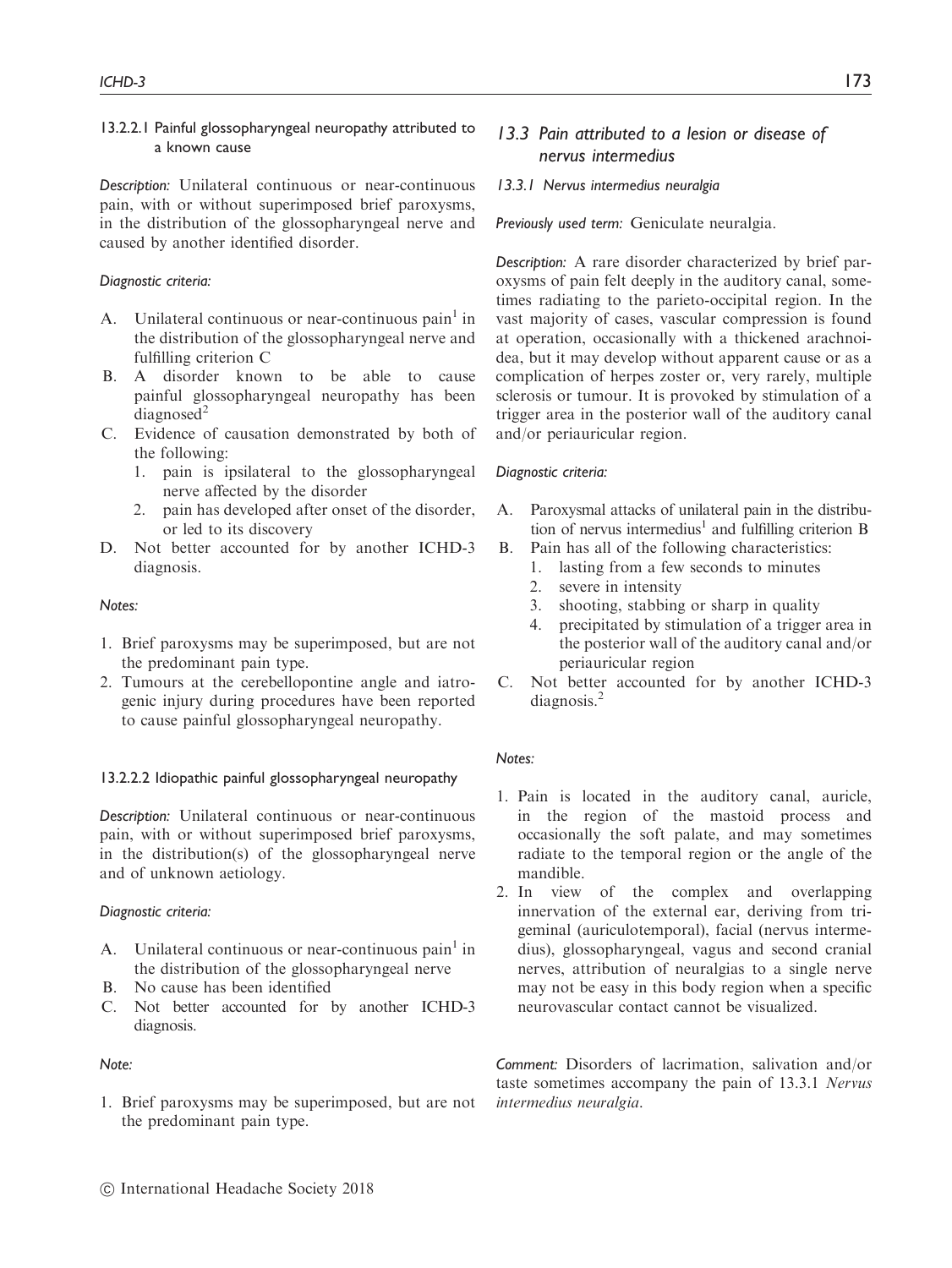# 13.3.1.1 Classical nervus intermedius neuralgia

Description: Nervus intermedius neuralgia developing without apparent cause other than neurovascular compression.

## Diagnostic criteria:

- A. Recurrent paroxysms of unilateral pain fulfilling criteria for 13.3.1 Nervus intermedius neuralgia
- B. Demonstration on MRI or during surgery of neurovascular compression of the nervus intermedius nerve root.

#### 13.3.1.2 Secondary nervus intermedius neuralgia

Description: Nervus intermedius neuralgia caused by an underlying disease.

#### Diagnostic criteria:

- A. Recurrent paroxysms of unilateral pain fulfilling criteria for 13.3.1 Nervus intermedius neuralgia
- B. An underlying disease has been demonstrated known to be able to cause, and explaining, the neuralgia.<sup>1</sup>

#### Note:

1. There are single reports of 13.3.1.2 Secondary nervus intermedius neuralgia caused by multiple sclerosis or tumour. In the latter case, neurological deficits arising from damage to other nerves in close proximity tend to dominate the clinical presentation. Herpes zoster typically usually leads to 13.3.2.1 Painful nervus intermedius neuropathy attributed to herpes zoster rather than 13.3.1.2 Secondary nervus intermedius neuralgia.

#### 13.3.1.3 Idiopathic nervus intermedius neuralgia

Description: Nervus intermedius neuralgia with no evidence either of neurovascular compression or of causative underlying disease.

#### Diagnostic criteria:

- A. Recurrent paroxysms of unilateral pain fulfilling criteria for 13.3.1 Nervus intermedius neuralgia
- B. Investigations have found neither neurovascular compression nor an underlying disease known to

be able to cause 13.3.1.2 Secondary nervus intermedius neuralgia

C. Not better accounted for another ICHD-3 diagnosis.

#### 13.3.2 Painful nervus intermedius neuropathy

Description: Pain within the distribution(s) of the intermedius nerve(s) (auditory canal, auricle or region of the mastoid process), usually described by the patient as dull, deep in the ear and continuous or near-continuous. Brief paroxysms may be superimposed, but they are not the predominant pain type. This combination distinguishes painful nervus intermedius neuropathy from the subforms of 13.3.1 Nervus intermedius neuralgia. Sensory deficits, usually slight, may be present in the ear canal, auricle or skin overlying the mastoid process.

## 13.3.2.1 Painful nervus intermedius neuropathy attributed to herpes zoster

Previously used term: 13.3.2.1 Painful nervus intermedius neuropathy attributed to herpes zoster associated with facial paresis is known as Ramsay Hunt syndrome.

Description: Unilateral continuous or near-continuous pain, with or without brief paroxysms superimposed, in the distribution of nervus intermedius and felt deeply in the auditory canal, caused by nervus intermedius herpes zoster infection and commonly associated with facial paresis and other symptoms and/or clinical signs of the infection or its aftermath.

- A. Unilateral continuous or near-continuous pain<sup>1</sup> in the distribution of nervus intermedius<sup>2</sup> and fulfilling criterion C
- B. One or more of the following:
	- 1. herpetic eruption has occurred in the distribution of nervus intermedius<sup>3</sup>
	- 2. varicella-zoster virus (VZV) has been detected in the cerebrospinal fluid (CSF) by polymerase chain reaction (PCR)
	- 3. direct immunofluorescence assay for VZV antigen or PCR assay for VZV DNA is positive in cells obtained from the base of lesions
- C. Pain developed in temporal relation to the herpes zoster<sup>4</sup>
- D. Not better accounted for by another ICHD-3 diagnosis.<sup>5</sup>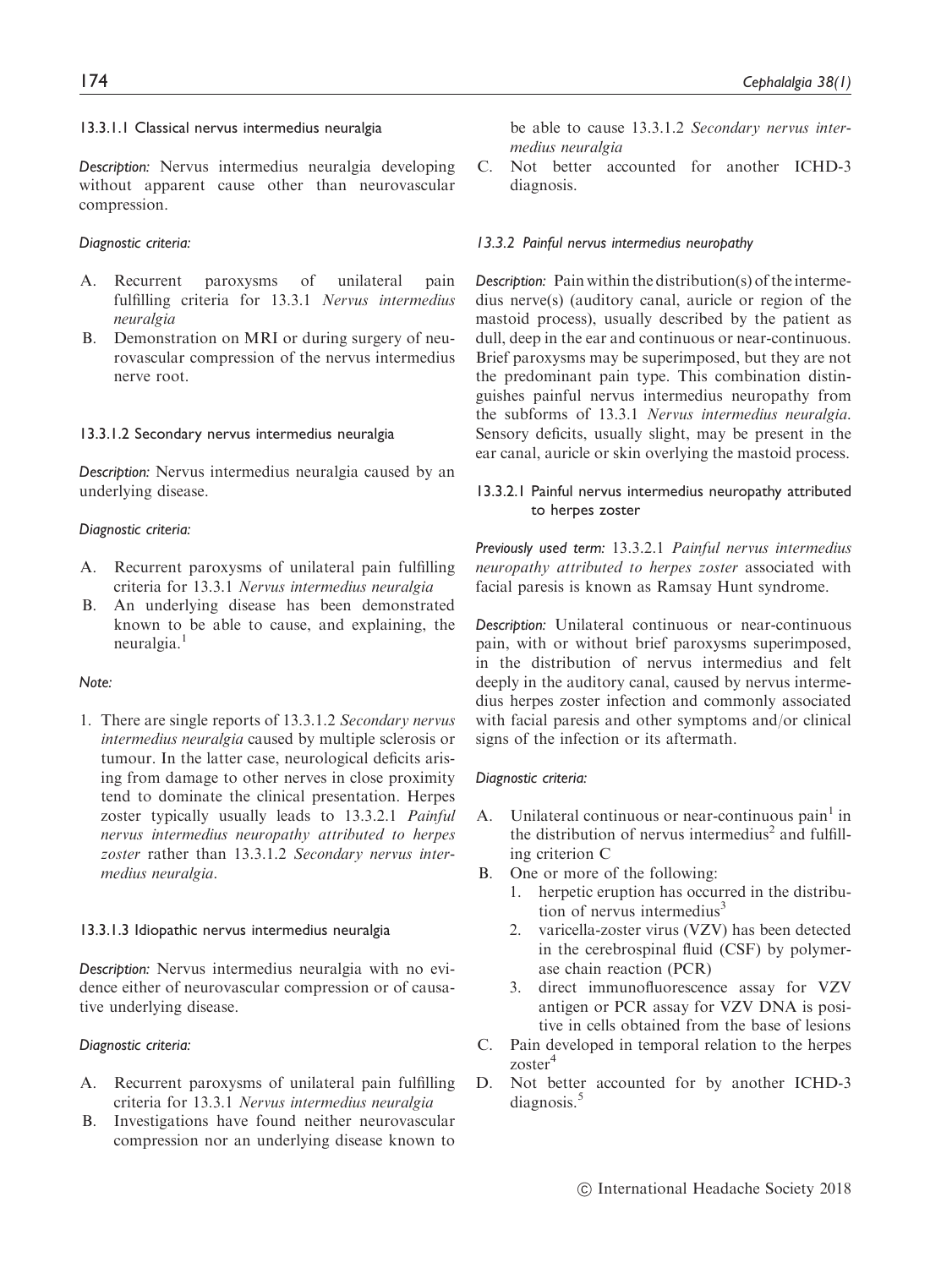## Notes:

- 1. Brief paroxysms may be superimposed, but are not the predominant pain type.
- 2. In the auditory canal, auricle and/or region of the mastoid process.
- 3. Owing to viral spread, other cranial nerves may become affected.
- 4. Pain can precede the herpetic eruption.
- 5. The diagnosis is confirmed clinically in the acute stages by detection of vesicles on the tympanic membrane, auditory canal, auricle and/or skin overlying the mastoid process. They may also be seen in the anterior third of the tongue, which the virus has reached via chorda tympani, or on the hard palate, supplied by a vestigial remnant branch of the facial nerve.

Comments: Other cranial nerves (VIII, IX, X, XI) may also be affected, leading to tinnitus, hearing loss, vertigo, nausea, hoarseness and dysphagia.

While little is known of the natural course of 13.3.2.1 Painful nervus intermedius neuropathy attributed to herpes zoster, the pain may continue for more than three months; it should then be classified as 13.3.2.2 Post-herpetic neuralgia of nervus intermedius.

#### 13.3.2.2 Post-herpetic neuralgia of nervus intermedius

Description: Unilateral pain persisting or recurring for at least three months in the distribution of nervus intermedius, felt deeply in the auditory canal, caused by nervus intermedius herpes zoster infection.

#### Diagnostic criteria:

- A. Unilateral pain in the distribution of nervus intermedius,<sup>1</sup> persisting or recurring for  $>3$  months and fulfilling criterion C
- B. Nervus intermedius herpes zoster infection has occurred
- C. Pain developed in temporal relation to the herpes zoster infection<sup>2</sup>
- D. Not better accounted for by another ICHD-3 diagnosis.

#### Notes:

- 1. In the auditory canal, auricle and/or region of the mastoid process.
- 2. Usually, pain will have developed while the infection was still active, but on occasion later.

## 13.3.2.3 Painful nervus intermedius neuropathy attributed to other disorder

Description: Unilateral continuous or near-continuous pain, with or without superimposed brief paroxysms, in the distribution of nervus intermedius and caused by a disorder other than herpes zoster infection. There may be other symptoms and/or clinical signs of the causative disorder.

#### Diagnostic criteria:

- A. Unilateral continuous or near-continuous pain<sup>1</sup> in the distribution of nervus intermedius, $\frac{2}{3}$  fulfilling criterion C
- B. A disorder affecting nervus intermedius, other than herpes zoster infection but known to be able to cause painful nervus intermedius neuropathy, has been diagnosed $3$
- C. Pain has developed after onset of the disorder, or led to its discovery
- D. Not better accounted for by another ICHD-3 diagnosis.

#### Notes:

- 1. Brief paroxysms may be superimposed, but are not the predominant pain type.
- 2. In the auditory canal, auricle and/or region of the mastoid process.
- 3. 13.3.2 Painful nervus intermedius neuropathy has been rarely described in patients with facial tumours or injury to the geniculate ganglion.

#### 13.3.2.4 Idiopathic painful nervus intermedius neuropathy

Description: Unilateral continuous or near-continuous pain, with or without superimposed brief paroxysms, in the distribution(s) of nervus intermedius and of unknown aetiology.

#### Diagnostic criteria:

- A. Pain in the distribution(s) of nervus intermedius<sup>1</sup> on one or both sides
- B. No cause has been identified
- C. Not better accounted for by another ICHD-3 diagnosis.

#### Note:

- 1. In the auditory canal, auricle and/or region of the mastoid process.
- ! International Headache Society 2018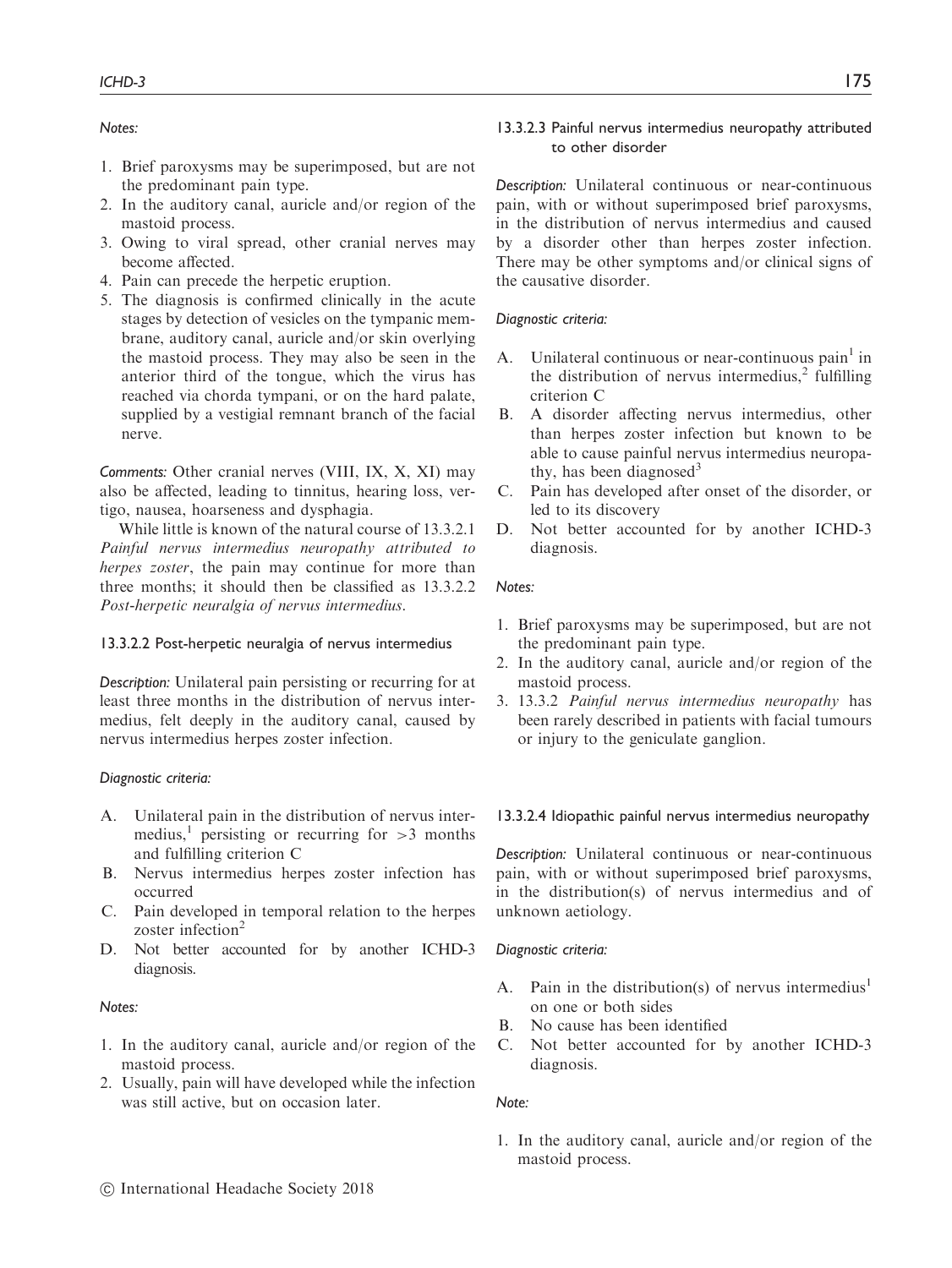# 13.4 Occipital neuralgia

Description: Unilateral or bilateral paroxysmal, shooting or stabbing pain in the posterior part of the scalp, in the distribution(s) of the greater, lesser and/or third occipital nerves, sometimes accompanied by diminished sensation or dysaesthesia in the affected area and commonly associated with tenderness over the involved nerve(s).

# Diagnostic criteria:

- A. Unilateral or bilateral pain in the distribution(s) of the greater, lesser and/or third occipital nerves and fulfilling criteria B–D
- B. Pain has at least two of the following three characteristics:
	- 1. recurring in paroxysmal attacks lasting from a few seconds to minutes
	- 2. severe in intensity
	- 3. shooting, stabbing or sharp in quality
- C. Pain is associated with both of the following:
	- 1. dysaesthesia and/or allodynia apparent during innocuous stimulation of the scalp and/or hair
	- 2. either or both of the following:
		- a) tenderness over the affected nerve branches
		- b) trigger points at the emergence of the greater occipital nerve or in the distribution of C2
- D. Pain is eased temporarily by local anaesthetic block of the affected nerve(s)
- E. Not better accounted for by another ICHD-3 diagnosis.

Comments: The pain of 13.4 Occipital neuralgia may reach the fronto-orbital area through trigeminocervical interneuronal connections in the trigeminal spinal nuclei.

13.4 Occipital neuralgia must be distinguished from occipital referral of pain arising from the atlantoaxial or upper zygapophyseal joints or from tender trigger points in neck muscles or their insertions.

# 13.5 Neck-tongue syndrome

Description: Immediate-onset, unilateral, sharp or stabbing and usually severe occipital and/or upper neck pain brought on by sudden rotatory head movement, accompanied by abnormal sensation and/or posture of the ipsilateral tongue.

# Diagnostic criteria:

A. At least two episodes fulfilling criteria B–D

- B. Sharp or stabbing unilateral pain<sup>1</sup> in the upper neck and/or occipital region with concurrent abnormal sensation and/or posture of the ipsilateral tongue
- C. Precipitated by sudden turning of the neck
- D. Lasting from seconds to several minutes
- E. Not better accounted for by another ICHD-3 diagnosis.

# Note:

1. There may or may not be simultaneous dysaesthesia.

Comment: A recent study has described this condition in detail, warranting its promotion from the Appendix (where it appeared in ICHD-3 beta).

# 13.6 Painful optic neuritis

Previously used term: Retrobulbar neuritis.

Description: Pain behind one or both eyes caused by demyelination of the optic nerve(s) and accompanied by impairment of central vision.

# Diagnostic criteria:

- A. Unilateral or bilateral retro-orbital, orbital, frontal and/or temporal pain fulfilling criterion C
- B. Clinical, electrophysiological, imaging and/or laboratory evidence confirming optic neuritis $<sup>1</sup>$ </sup>
- C. Evidence of causation demonstrated by both of the following:
	- 1. pain has developed in temporal relation to the optic neuritis
	- 2. pain is aggravated by eye movement
- D. Not better accounted for by another ICHD-3 diagnosis.

# Note:

1. Gadolinium-enhanced MRI shows optic nerve enhancement in 90% of cases of 13.6 Painful optic neuritis.

Comments: Clinical series report the prevalence of pain in optic neuritis to be about 90%. Pain may precede impairment of vision.

13.6 *Painful optic neuritis* is often a manifestation of multiple sclerosis.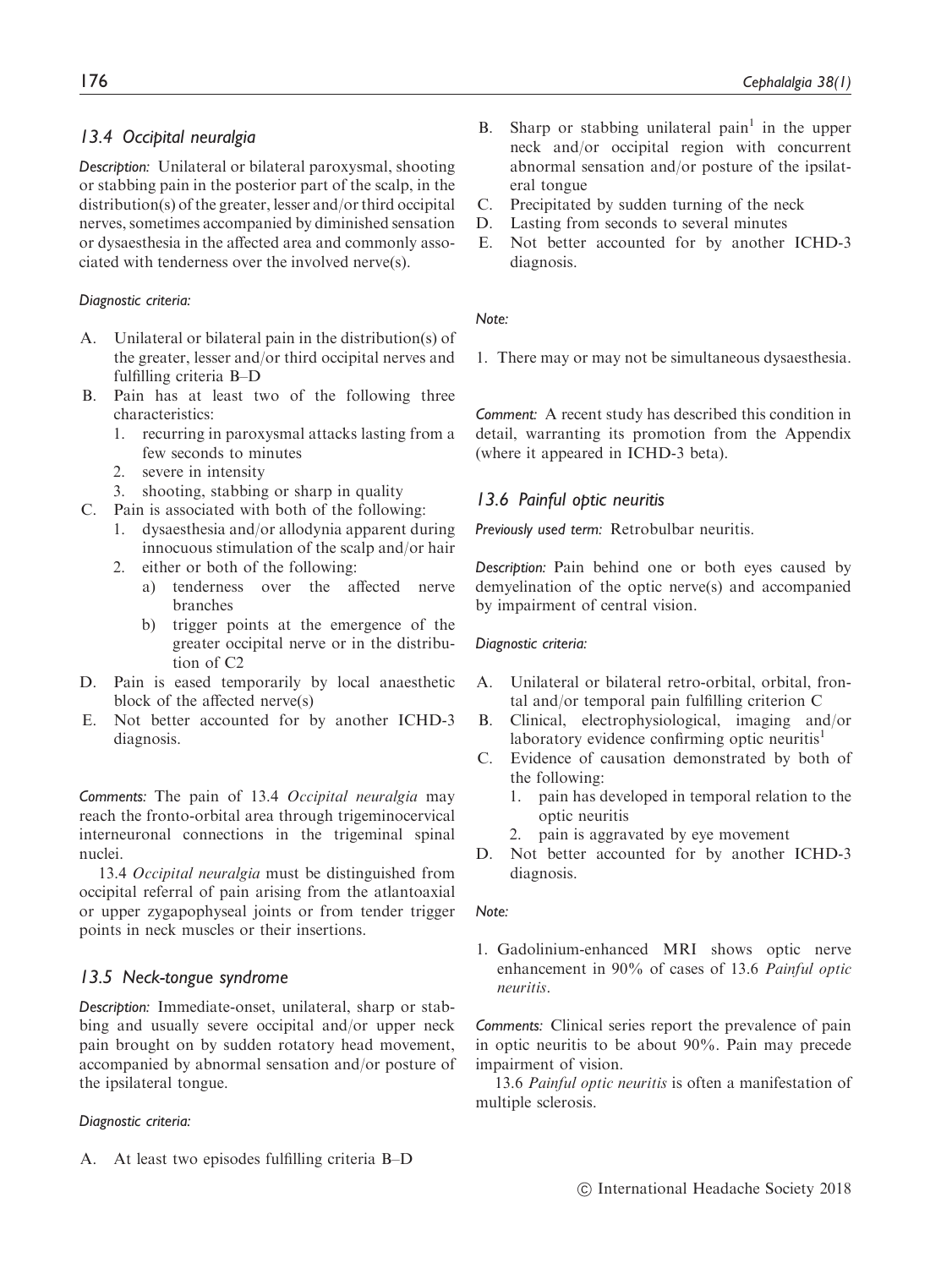# 13.7 Headache attributed to ischaemic ocular motor nerve balsy

Description: Unilateral frontal and/or periorbital pain caused by and associated with other symptoms and/or clinical signs of ischaemic paresis of the ipsilateral IIIrd, IVth and/or VIth cranial nerve(s).

## Diagnostic criteria:

- A. Unilateral frontal and/or periorbital headache fulfilling criterion C
- B. Clinical and imaging evidence confirming an ischaemic ocular motor nerve palsy<sup>1</sup>
- C. Evidence of causation demonstrated by both of the following:
	- 1. headache is ipsilateral to the motor nerve palsy
	- 2. headache has developed in temporal relation to the motor nerve palsy
- D. Not better accounted for by another ICHD-3 diagnosis.

## Note:

1. 13.7 Headache attributed to ischaemic ocular motor nerve palsy can occur prior to or concurrently with the onset of diplopia.

Comment: The majority of ocular motor nerve palsies are painful, regardless of the presence or absence of diabetes. Pain is most frequent in patients with IIIrd nerve palsies, less so in those with VIth nerve paresis and least frequent in cases of IVth nerve paresis.

# 13.8 Tolosa–Hunt syndrome

Description: Unilateral orbital or periorbital pain associated with paresis of one or more of the IIIrd, IVth and/or VIth cranial nerves caused by a granulomatous inflammation in the cavernous sinus, superior orbital fissure or orbit.

# Diagnostic criteria:

- A. Unilateral orbital or periorbital headache fulfilling criterion C
- B. Both of the following:
	- 1. granulomatous inflammation of the cavernous sinus, superior orbital fissure or orbit, demonstrated by MRI or biopsy
	- 2. paresis of one or more of the ipsilateral IIIrd, IVth and/or VIth cranial nerves
- C. Evidence of causation demonstrated by both of the following:
- ! International Headache Society 2018
- 1. headache is ipsilateral to the granulomatous inflammation
- 2. headache has preceded paresis of the IIIrd, IVth and/or VIth nerves by  $\leq 2$  weeks, or developed with it
- D. Not better accounted for by another ICHD-3 diagnosis.

Comments: Some reported cases of 13.8 Tolosa–Hunt syndrome had additional involvement of the Vth nerve (commonly the first division) or optic, VIIth or VIIIth nerves. Sympathetic innervation of the pupil is occasionally affected.

Careful follow-up is required to exclude other causes of painful ophthalmoplegia such as tumours, vasculitis, basal meningitis, sarcoid or diabetes mellitus.

Pain and paresis of 13.8 Tolosa–Hunt syndrome resolve when it is treated adequately with corticosteroids.

# 13.9 Paratrigeminal oculosympathetic (Raeder's) syndrome

Description: Constant, unilateral pain in the distribution of the ophthalmic division of the trigeminal nerve, sometimes extending to the maxillary division, accompanied by ipsilateral Horner's syndrome and caused by a disorder in the middle cranial fossa or of the carotid artery.

## Diagnostic criteria:

- A. Constant, unilateral headache fulfilling criterion C
- B. Ipsilateral Horner's syndrome, with imaging evidence of underlying disease of either the middle cranial fossa or the ipsilateral carotid artery
- C. Evidence of causation demonstrated by both of the following:
	- 1. headache has developed in temporal relation to the onset of the underlying disorder, or led to its discovery
	- 2. headache has either or both of the following features:
		- a) localized to the distribution of the ophthalmic division of the trigeminal nerve, with or without spread to the maxillary division
		- b) aggravated by eye movement
- D. Not better accounted for by another ICHD-3 diagnosis.

Comment: The original description of 13.9 Paratrigeminal oculosympathetic (Raeder's) syndrome is regarded as a classical example of clinico-anatomical methodology in the early 20th century, and was useful because the involvement of oculopupillary sympathetic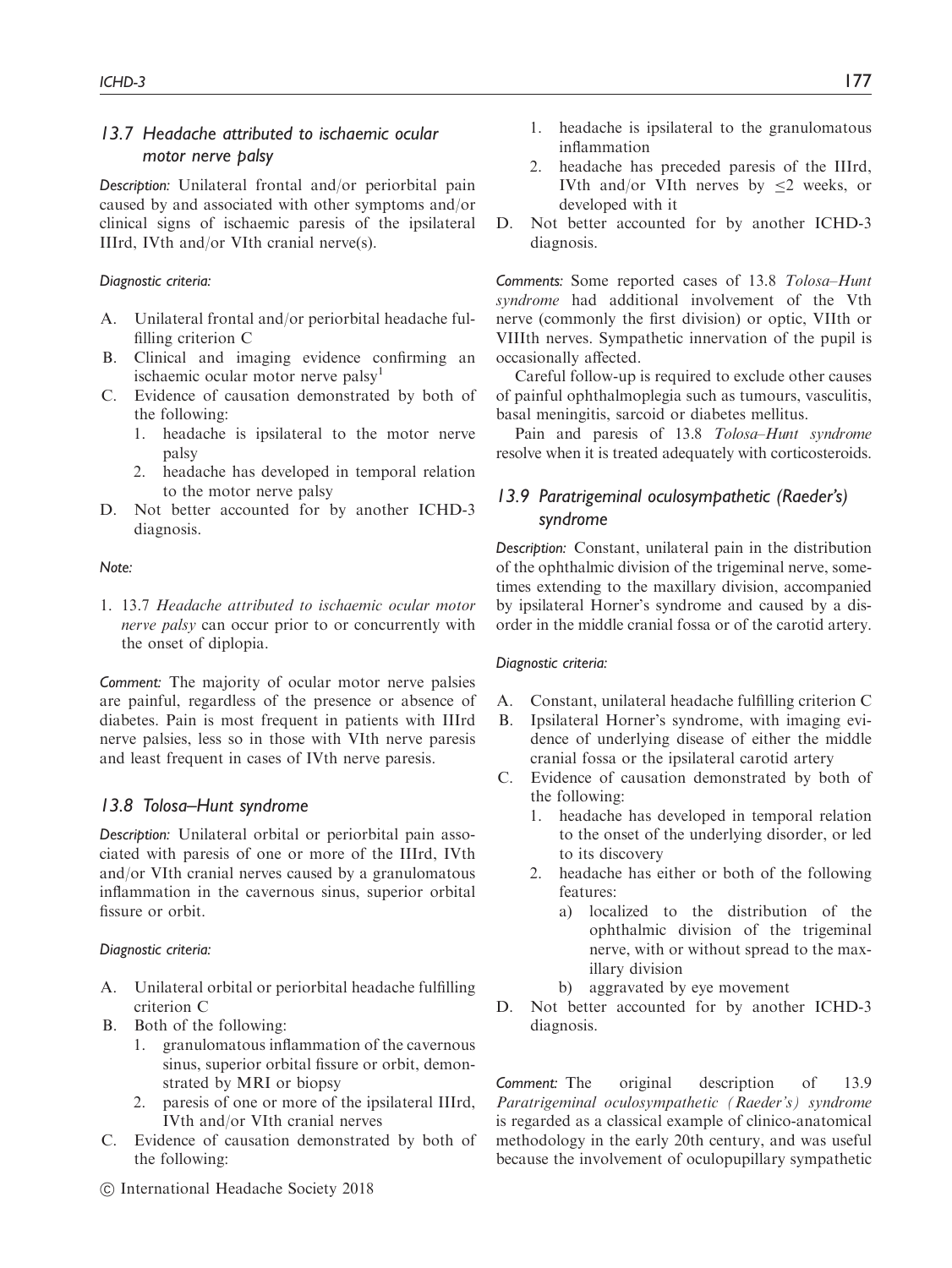fibres indicated a lesion of the middle cranial fossa. Whether the term Raeder's syndrome should be used today is heavily debated, but painful Horner's syndrome is still considered by some authors to be a diagnostically useful indication of a middle cranial fossa lesion or of carotid artery dissection.

# 13.10 Recurrent painful ophthalmoplegic neuropathy

Previously used term: Ophthalmoplegic migraine (this old and inappropriate term was rejected because this syndrome is not migrainous but rather a recurrent painful neuropathy).

Description: Repeated attacks of paresis of one or more ocular cranial nerves (commonly the IIIrd), with ipsilateral headache.

## Diagnostic criteria:

- A. At least two attacks fulfilling criterion B
- B. Both of the following:
	- 1. unilateral headache
		- 2. ipsilateral paresis of one, two or all three ocular motor nerves<sup>1</sup>
- C. Orbital, parasellar or posterior fossa lesion has been excluded by appropriate investigation
- D. Not better accounted for by another ICHD-3 diagnosis.

## Note:

1. Some data suggest that headache can develop up to 14 days prior to ocular motor paresis.

Comments: Gadolinium enhancement or nerve thickening can be demonstrated using MRI.

Treatment with corticosteroids is beneficial in some patients.

# 13.11 Burning mouth syndrome (BMS)

Previously used terms: Stomatodynia, or glossodynia when confined to the tongue.

Description: An intraoral burning or dysaesthetic sensation, recurring daily for more than two hours/day over more than three months, without clinically evident causative lesions.

# Diagnostic criteria:

- A. Oral pain<sup>1</sup> fulfilling criteria B and C
- B. Recurring daily for  $>2$  hours/day for  $>3$  months
- C. Pain has both of the following characteristics: 1. burning quality<sup>2</sup>
	- 2. felt superficially in the oral mucosa
- D. Oral mucosa is of normal appearance and clinical examination including sensory testing is normal
- E. Not better accounted for by another ICHD-3 diagnosis.

## Notes:

- 1. The pain is usually bilateral; the most common site is the tip of the tongue.
- 2. Pain intensity fluctuates.

Comments: Subjective dryness of the mouth, dysaesthesia and altered taste may be present.

There is a high menopausal female prevalence, and some studies show comorbid psychosocial and psychiatric disorders. Laboratory investigations and brain imaging have indicated changes in central and peripheral nervous systems.

Whether secondary burning mouth syndrome attributed to a local (candidiasis, lichen planus, hyposalivation) or systemic disorder (medication induced, anaemia, deficiencies of vitamin B12 or folic acid, Sjögren's syndrome, diabetes) should be considered as an entity is a matter for debate. Current evidence does not justify inclusion even in the Appendix.

# 13.12 Persistent idiopathic facial pain (PIFP)

Previously used term: Atypical facial pain.

Description: Persistent facial and/or oral pain, with varying presentations but recurring daily for more than two hours/day over more than three months, in the absence of clinical neurological deficit.

- A. Facial and/or oral pain fulfilling criteria B and C
- B. Recurring daily for  $>2$  hours/day for  $>3$  months
- C. Pain has both of the following characteristics:
	- 1. poorly localized, and not following the distribution of a peripheral nerve
	- 2. dull, aching or nagging quality
- D. Clinical neurological examination is normal
- E. A dental cause has been excluded by appropriate investigations
- F. Not better accounted for by another ICHD-3 diagnosis.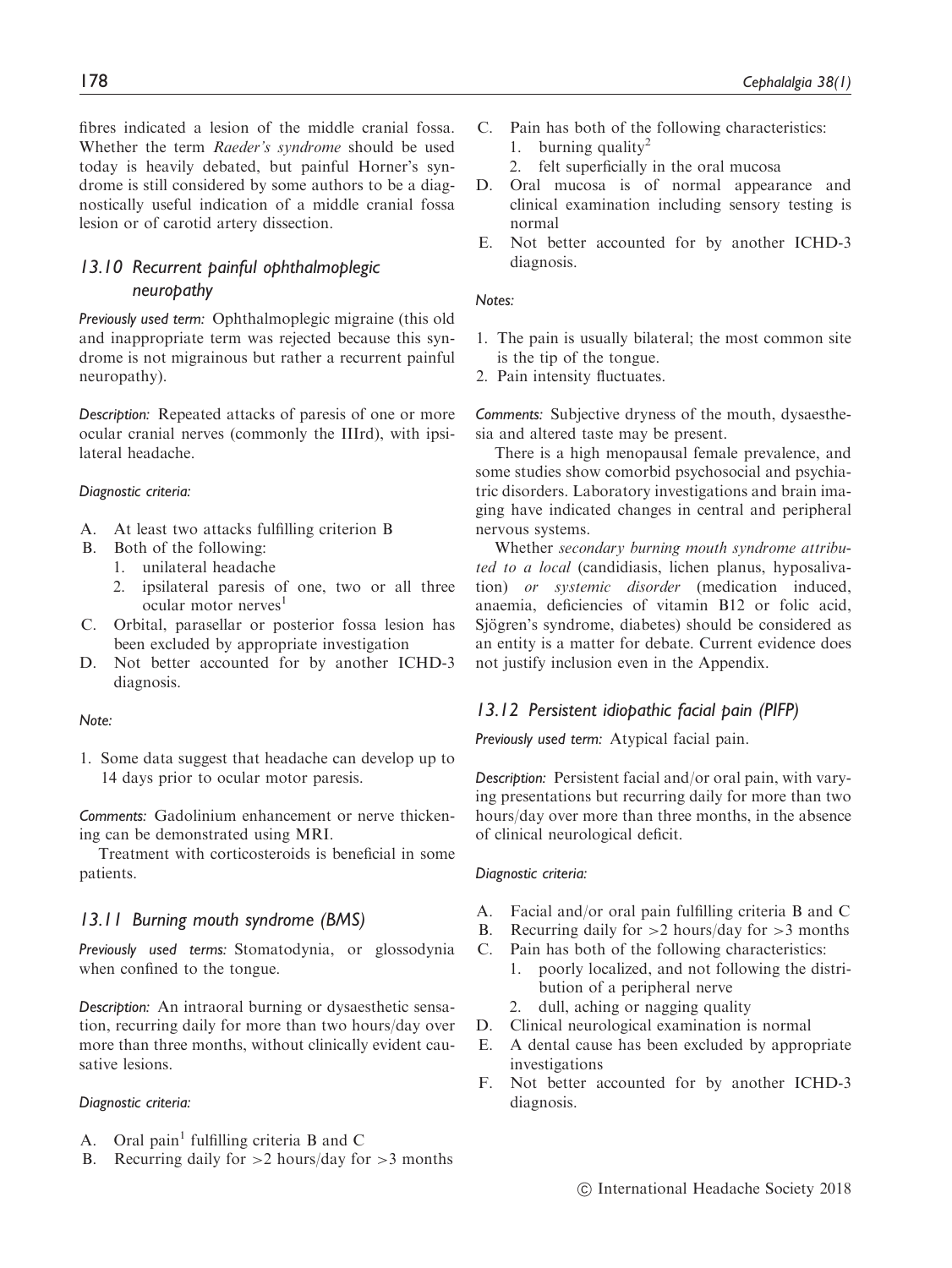Comments: A wide variety of words are used by patients to describe the character of 13.12 Persistent idiopathic facial pain but it is most often depicted as dull, nagging or aching, either deep or superficial. It can have sharp exacerbations, and is aggravated by stress. With time, it may spread to a wider area of the craniocervical region.

Patients with 13.12 Persistent idiopathic facial pain are predominantly female.

13.12 Persistent idiopathic facial pain may be comorbid with other pain conditions such as chronic widespread pain and irritable bowel syndrome. In addition, it presents with high levels of psychiatric comorbidity and psychosocial disability.

13.12 Persistent idiopathic facial pain may originate from a minor operation or injury to the face, maxillae, teeth or gums, but persists after healing of the initial noxious event without any demonstrable local cause. However, psychophysical or neurophysiological tests may demonstrate sensory abnormalities. A continuum seems to exist from 13.12 Persistent idiopathic facial pain induced by insignificant trauma to 13.1.2.3 Painful post-traumatic trigeminal neuropathy caused obviously by significant insult to the peripheral nerves.

The term *atypical odontalgia* has been applied to a continuous pain in one or more teeth or in a tooth socket after extraction, in the absence of any usual dental cause. This is thought to be a subtype of 13.12 Persistent idiopathic facial pain although it is more localized, the mean age at onset is younger and genders are more balanced. Based on the history of trauma, atypical odontalgia may also be a subform of 13.1.2.3 Painful post-traumatic trigeminal neuropathy. These subtypes/forms, if they exist, have not been sufficiently studied to propose diagnostic criteria.

## 13.13 Central neuropathic pain

Description: Unilateral or bilateral craniocervical pain of central origin, with variable presentation and with or without sensory changes. Depending on the cause, it may be constant or remitting and relapsing.

## 13.13.1 Central neuropathic pain attributed to multiple sclerosis (MS)

Description: Unilateral or bilateral craniocervical pain with variable presentation, with or without sensory changes, attributed to a demyelinating lesion of the central ascending connections of the trigeminal nerve in a person with multiple sclerosis. It commonly remits and relapses.

#### Diagnostic criteria:

- A. Facial and/or head pain fulfilling criterion  $C<sup>1</sup>$
- ! International Headache Society 2018
- B. Multiple sclerosis has been diagnosed, with MRI demonstration of a demyelinating lesion in the brain stem or ascending projections of the trigeminal nuclei
- C. Pain has developed in temporal relation to the demyelinating lesion, or led to its discovery
- D. Not better accounted for by another ICHD-3 diagnosis.

#### Note:

1. Pain may be paroxysmal or continuous.

Comment: Non-painful sensory abnormalities (usually dysaesthesia but also hypaesthesia, anaesthesia, hypalgesia, paraesthesia, etc) may coexist with pain in 13.13.1 Central neuropathic pain attributed to multiple sclerosis.

### 13.13.2 Central post-stroke pain (CPSP)

Description: Usually unilateral facial and/or head pain, with varying presentations involving parts or all of the craniocervical region and associated with impaired sensation, occurring within six months of and caused by stroke. It is not explicable by a lesion of the peripheral trigeminal or other cranial or cervical nerves.

#### Diagnostic criteria:

- A. Facial and/or head pain fulfilling criterion C
- B. Ischaemic or haemorrhagic stroke has occurred
- C. Evidence of causation demonstrated by both of the following:
	- 1. pain has developed within six months after the stroke
	- 2. imaging<sup>1</sup> has demonstrated a vascular lesion in an appropriate site
- D. Not better accounted for by another ICHD-3 diagnosis.

#### Note:

1. Usually MRI.

Comments: 13.13.2 Central post-stroke pain is attributed to a lesion of the ascending projections of the trigeminal nuclei. Cervical spinothalamic pathways and cortical processing may also play significant roles.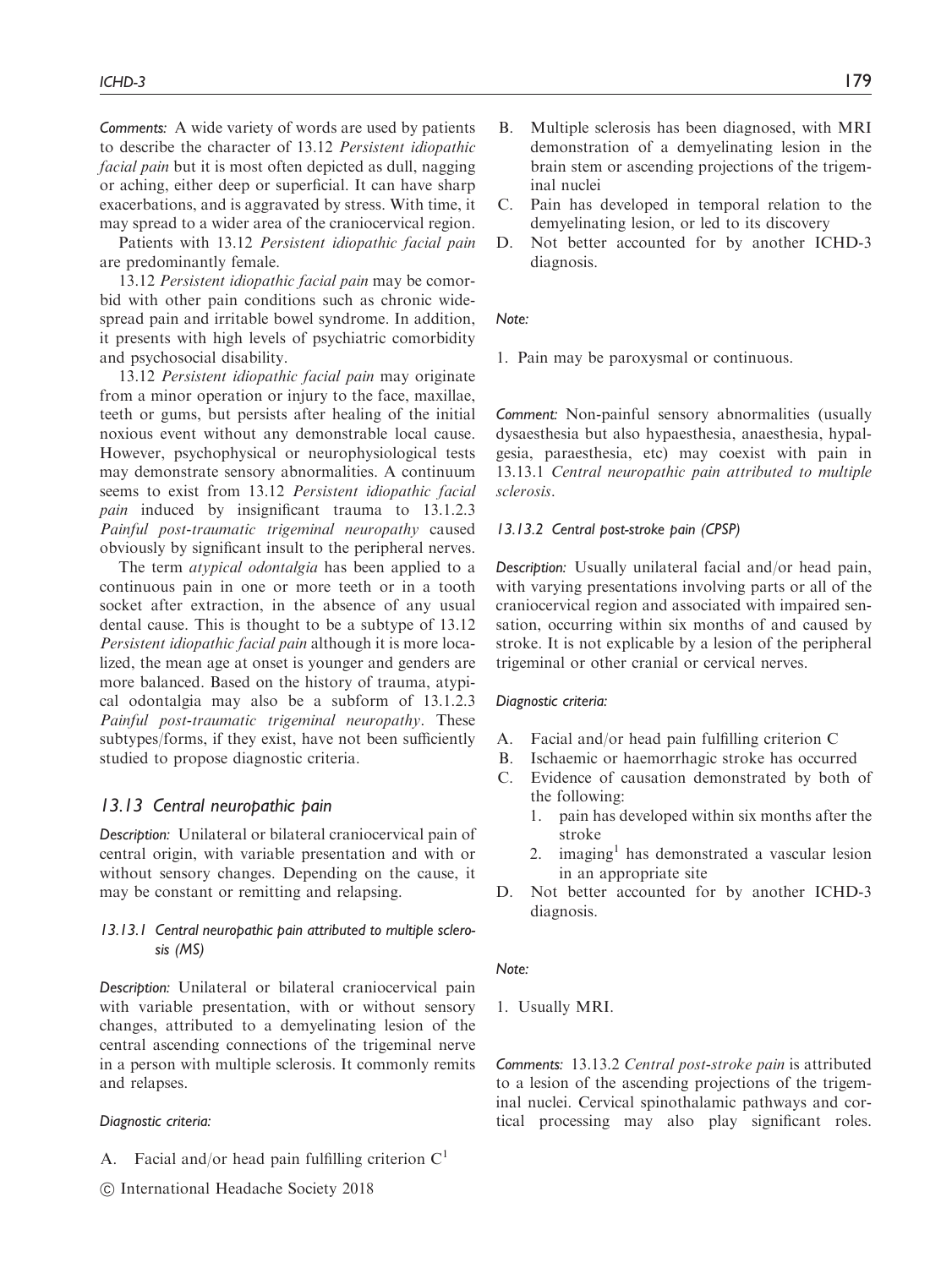Therefore, symptoms may also involve the trunk and limbs of the affected side.

Craniocervical pain following a thalamic lesion is part of a hemisyndrome. With lateral medullary lesions, hemifacial pain may occur in isolation but is more often accompanied by crossed hemidysaesthesia.

# **Bibliography**

## 13.1.1 Trigeminal neuralgia

- Benoliel R, Eliav E and Sharav Y. Self-reports of painrelated awakenings in persistent orofacial pain patients. J Orofac Pain 2009; 23: 330–338.
- Cruccu G, Finnerup NB, Jensen TS, et al. Trigeminal neuralgia: new classification and diagnostic grading for clinical practice and research. Neurology 2016; 87: 220–228.
- Di Stefano G, Maarbjerg S, Nurmikko T, et al. Triggering trigeminal neuralgia. Cephalalgia. Epub ahead of print 14 July 2017. DOI: 10.1177/ 0333102417721677.
- Drangsholt M and Truelove E. Trigeminal neuralgia mistaken as temporomandibular disorder. J Evid Base Dent Pract 2001; 1: 41–50.
- Fromm GH, Graff-Radford SB, Terrence CF, et al. Pre-trigeminal neuralgia. Neurology 1990; 40: 1493–1495.
- Haviv Y, Khan J, Zini A, et al. Trigeminal neuralgia (part I). Revisiting the clinical phenotype. Cephalalgia 2016; 36: 730–746.
- Koopman JSHA, Dieleman JP, Huygen FJ, et al. Incidence of facial pain in the general population. Pain 2009; 147: 122–127.
- Mueller D, Obermann M, Yoon MS, et al. Prevalence of trigeminal neuralgia and persistent idiopathic facial pain: a population-based study. Cephalalgia 2011; 31: 1542–1548.
- Obermann M, Yoon MS, Ese D, et al. Impaired trigeminal nociceptive processing in patients with trigeminal neuralgia. Neurology 2007; 69: 835–841.
- Pareja JA, Cuadrado ML, Caminero AB, et al. Duration of attacks of first division trigeminal neuralgia. Cephalalgia 2005; 25: 305–308.
- Rasmussen P. Facial pain. II. A prospective survey of 1052 patients with a view of: character of the attacks, onset, course, and character of pain. Acta Neurochir (Wien) 1990; 107: 121–128.
- Rasmussen P. Facial pain. III. A prospective study of the localization of facial pain in 1052 patients. Acta Neurochir (Wien) 1991; 108: 53–63.
- Rasmussen P. Facial pain. IV. A prospective study of 1052 patients with a view of: precipitating factors, associated symptoms, objective psychiatric and

neurological symptoms. Acta Neurochir (Wien) 1991; 108: 100–109.

## 13.1.1.1 Classical trigeminal neuralgia

- Antonini G, Di Pasquale A, Cruccu G, et al. Magnetic resonance imaging contribution for diagnosing symptomatic neurovascular contact in classical trigeminal neuralgia: a blinded case–control study and meta-analysis. Pain 2014; 155: 1464–1471.
- Bowsher D, Miles JB, Haggett CE, et al. Trigeminal neuralgia: a quantitative sensory perception threshold study in patients who had not undergone previous invasive procedures. J Neurosurg 1997; 86: 190–192.
- Leal PR, Barbier C, Hermier M, et al. Atrophic changes in the trigeminal nerves of patients with trigeminal neuralgia due to neurovascular compression and their association with the severity of compression and clinical outcomes. J Neurosurg 2014; 120: 1484–1495.
- Maarbjerg S, Wolfram F, Gozalov A, et al. Significance of neurovascular contact in classical trigeminal neuralgia. Brain 2015; 138: 311–319.

## 13.1.1.2 Secondary trigeminal neuralgia

- Cheng TM, Cascino TL and Onofrio BM. Comprehensive study of diagnosis and treatment of trigeminal neuralgia secondary to tumors. Neurology 1993; 43: 2298–2302.
- Coffey RJ and Fromm GH. Familial trigeminal neuralgia and Charcot-Marie-Tooth neuropathy. Report of two families and review. Surg Neurol 1991; 35: 49–53.
- Cruccu G, Biasiotta A, Di RS, et al. Trigeminal neuralgia and pain related to multiple sclerosis. Pain 2009; 143: 186–191.
- De Paula Lucas C and Zabramski JM. Dural arteriovenous fistula of the transverse-sigmoid sinus causing trigeminal neuralgia. Acta Neurochir 2007; 149: 1249–1253.
- O'Connor AB, Schwid SR, Herrmann DN, et al. Pain associated with multiple sclerosis: systematic review and proposed classification. Pain 2008; 137: 96–111.
- Tanaka BS, Zhao P, Dib-Hajj FB, et al. A gain-offunction mutation in Nav1.6 in a case of trigeminal neuralgia. Mol Med 2016; 22: 338–348.
- Truini A, Prosperini L, Calistri V, et al. A dual concurrent mechanism explains trigeminal neuralgia in patients with multiple sclerosis. Neurology 2016; 86: 2094–2099.
- Wei Y, Zhao W, Pu C, et al. Clinical features and longterm surgical outcomes in 39 patients with tumorrelated trigeminal neuralgia compared with 360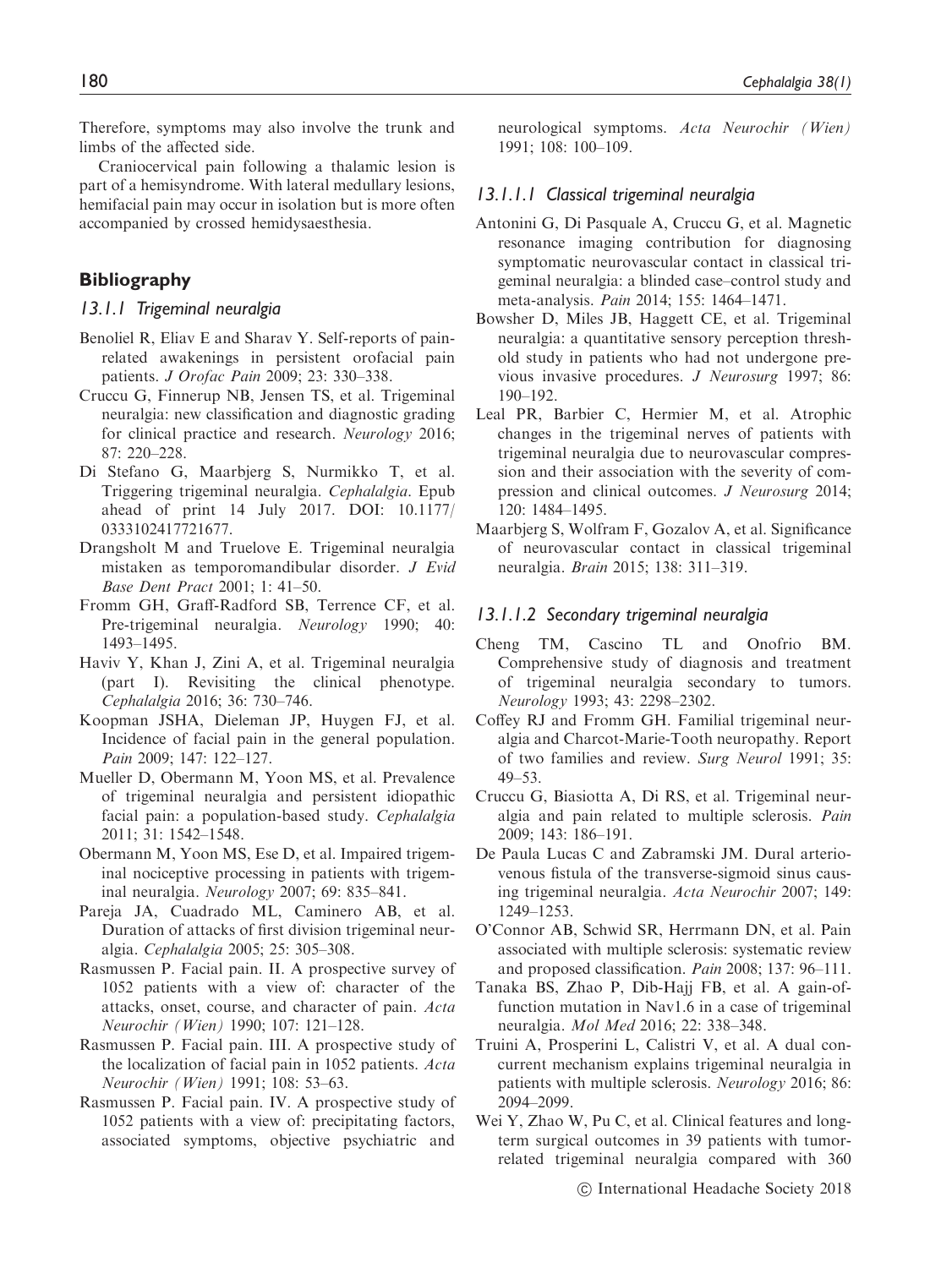patients with idiopathic trigeminal neuralgia. Br J Neurosurg 2017; 31: 101–106.

Yip V, Michael BD, Nahser HC, et al. Arteriovenous malformation: a rare cause of trigeminal neuralgia identified by magnetic resonance imaging with constructive interference in steady state sequences. QJM 2012; 105: 895–898.

### 13.1.1.3 Idiopathic trigeminal neuralgia

Lee A, McCartney S, Burbidge C, et al. Trigeminal neuralgia occurs and recurs in the absence of neurovascular compression. J Neurosurg 2014; 120: 1048–1054.

## 13.1.2.1 Painful trigeminal neuropathy attributed to herpes zoster

- Dworkin RH and Portenoy RK. Pain and its persistence in herpes zoster. Pain 1996; 67: 241–252.
- Haanpää M, Dastidar P, Weinberg A, et al. Characteristics of cerebrospinal fluid and magnetic resonance imaging findings in patients with acute herpes zoster. Neurology 1998; 51: 1405–1411.
- Liesegang TJ. Herpes zoster ophthalmicus. Natural history, risk factors, clinical presentation, and morbidity. Ophthalmology 2008; 115(2 Suppl): S3–12.

### 13.1.2.2 Trigeminal post-herpetic neuralgia

- Alvarez FK, de Siqueira SR, Okada M, et al. Evaluation of the sensation in patients with trigeminal post-herpetic neuralgia. J Oral Pathol Med 2007; 36: 347–350.
- Truini A, Galeotti F, Haanpää M, et al. Pathophysiology of pain in postherpetic neuralgia: a clinical and neurophysiological study. Pain 2008; 140: 405–410.
- Truini A, Haanpää M, Provitera V, et al. Differential myelinated and unmyelinated sensory and autonomic skin nerve fiber involvement in patients with ophthalmic postherpetic neuralgia. Front Neuroanat 2015; 9: 105.

#### 13.1.2.3 Painful traumatic trigeminal neuropathy

- Benoliel R, Birenboim R, Regev E, et al. Neurosensory changes in the infraorbital nerve following zygomatic fractures. Oral Surg 2005; 99: 657–665.
- Benoliel R, Zadik Y, Eliav E, et al. Peripheral painful traumatic trigeminal neuropathy: clinical features in 91 cases and proposal of novel diagnostic criteria. J Orofac Pain 2012; 26: 49–58.
- Jääskeläinen SK, Teerijoki-Oksa T and Forssell H. Neurophysiologic and quantitative sensory testing
- ! International Headache Society 2018

in the diagnosis of trigeminal neuropathy and neuropathic pain. Pain 2005; 117: 349–357.

- Polycarpou N, Ng YL, Canavan D, et al. Prevalence of persistent pain after endodontic treatment and factors affecting its occurrence in cases with complete radiographic healing. Int Endod J 2005; 38: 169–178.
- Queral-Godoy E, Figueiredo R, Valmaseda-Castellon E, et al. Frequency and evolution of lingual nerve lesions following lower third molar extraction. J Oral Maxillofac Surg 2006; 64: 402–407.
- Renton T and Yilmaz Z. Profiling of patients presenting with posttraumatic neuropathy of the trigeminal nerve. J Orofac Pain 2011; 25: 333–344.

## 13.1.2.4 Painful trigeminal neuropathy attributed to other disorder

- Cruccu G, Penisi EM, Antonini G, et al. Trigeminal isolated sensory neuropathy (TISN) and FOSMN syndrome: despite a dissimilar disease course do they share common pathophysiological mechanisms? BMC Neurol 2014; 14: 248.
- Klasser GD, Balasubramaniam R and Epstein J. Topical review–connective tissue diseases: orofacial manifestations including pain. J Orofac Pain 2007; 21: 171–184

### 13.2.1 Glossopharyngeal neuralgia

- Blumenfeld A and Nikolskaya G. Glossopharyngeal neuralgia. Curr Pain Headache Rep 2013; 17: 343.
- Huynh-Le P, Matsishima T, Hisada K, et al. Glossopharyngeal neuralgia due to an epidermoid tumour in the cerebellopontine angle. *J Clin* Neurosci 2004; 11: 758–760.
- Kandan SR, Khan S, Jeyaretna DS, et al. Neuralgia of the glossopharyngeal and vagal nerves: long-term outcome following surgical treatment and literature review. Br J Neurosurg 2010; 24: 441–446.
- Minagar A and Sheremata WA. Glossopharyngeal neuralgia and MS. Neurology 2000; 54: 1368–1370.
- Patel A, Kassam A, Horowitz M, et al. Microvascular decompression in the management of glossopharyngeal neuralgia: analysis of 217 cases. Neurosurgery 2002; 50: 705–710.
- Peet MM. Glossopharyngeal neuralgia. Ann Surg 1935; 101: 256–258.
- Saman Y, Whitehead D and Gleeson M. Jugular foramen schwannoma presenting with glossopharyngeal neuralgia syncope syndrome. J Laryngol Otol 2010; 124: 1305–1308.
- Tanrikulu L, Hastreiter P, Dorfler A, et al. Classification of neurovascular compression in glossopharyngeal neuralgia: three-dimensional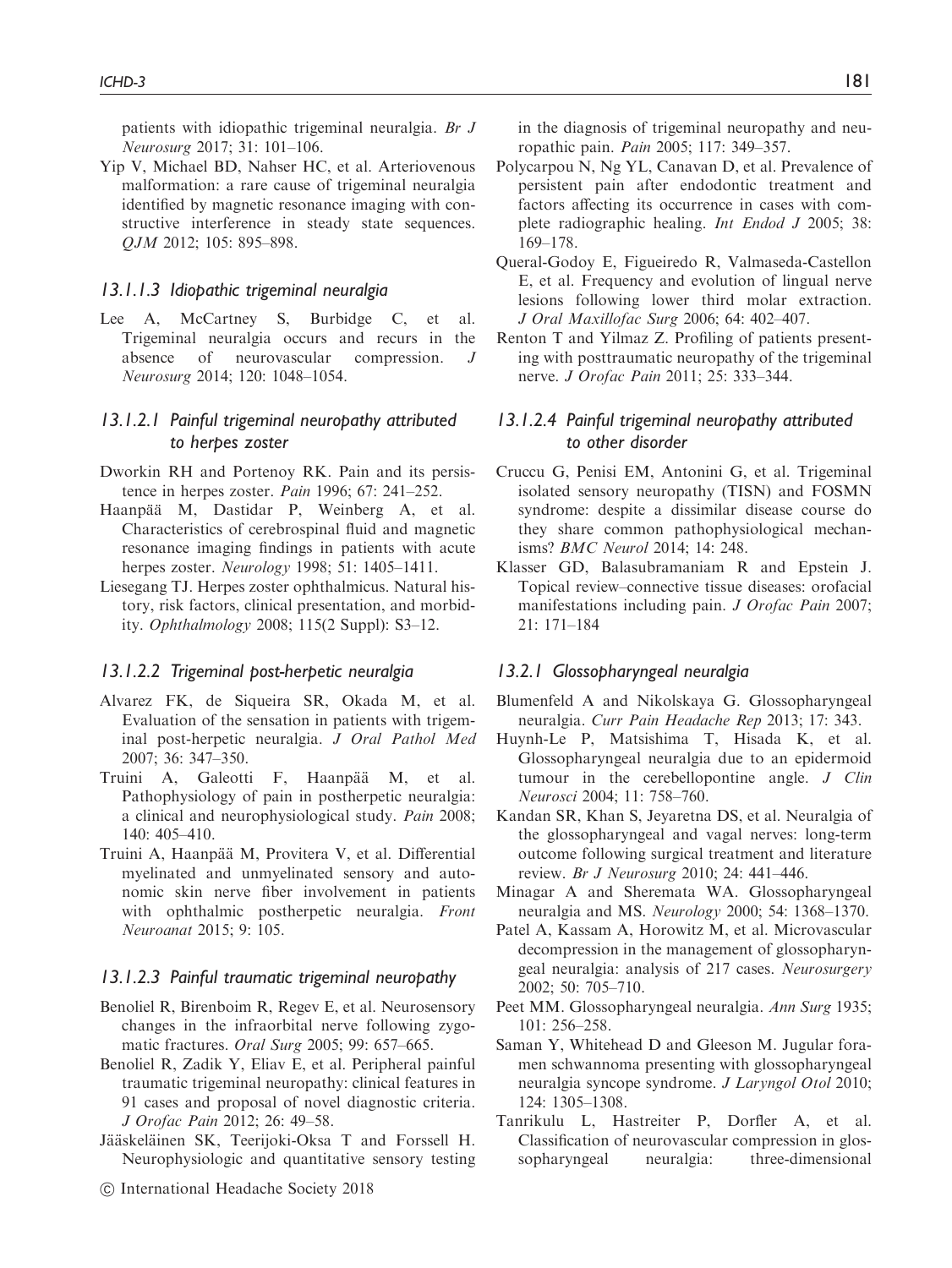visualization of the glossopharyngeal nerve. Surg Neurol Int 2015; 6: 189.

#### 13.2.2 Painful glossopharyngeal neuropathy

- Bakar B. The jugular foramen schwannomas: review of the large surgical series. J Korean Neurosurg Soc 2008; 44: 285–294.
- Kalladka M, Nasri-Heir C, Eliav E, et al. Continuous neuropathic pain secondary to endoscopic procedures: report of two cases and review of the literature. Oral Surg Oral Med Oral Pathol Oral Radiol 2016; 122: e55–e59.
- Shin HY, Park HJ, Choi YC, et al. Clinical and electromyographic features of radiation-induced lower cranial neuropathy. Clin Neurophysiol 2013; 124: 598–602.

#### 13.3.1 Nervus intermedius neuralgia

- Pulec JL. Geniculate neuralgia: long-term results of surgical treatment. Ear Nose Throat J 2002; 81: 30–33.
- Riederer F, Sándor PS, Linnebank M, et al. Familial occipital and nervus intermedius neuralgia in a Swiss family. J Headache Pain 2010; 11: 335–338.
- Saers SJF, Han KS and de Rue JA. Microvascular decompression may be an effective treatment for nervus intermedius neuralgia. J Laryngol Otol 2011; 125: 520–522.
- Tubbs RS, Steck DT, Mortazavi MM, et al.The nervus intermedius: a review of its anatomy, function, pathology, and role in neurosurgery. World Neurosurg 2013; 79: 763–767.

### 13.3.2 Painful nervus intermedius neuropathy

- Günther M, Danckwardt-Lillieström, Gudjonsson O, et al. Surgical treatment of patients with facial neuromas. Report of 26 consecutive operations. Otol Neurotol 2010; 31: 1493–1497.
- Oldenburg MS, Carlson ML, Van Abel KM, et al. Management of geniculate ganglion hemangiomas. Case series and systematic review of the literature. Otol Neurotol 2015; 36: 1735–1740.
- Sweeney CJ and Gilden DH. Ramsay Hunt syndrome. J Neurol Neurosurg Psychiatry 2001; 71: 149–154.

### 13.4 Occipital neuralgia

- Bartsch T and Goadsby P. Anatomy and physiology of pain referral in primary and cervicogenic headache disorders. Headache Curr 2005; 2: 42–48.
- Boes CJ. C2 myelitis presenting with neuralgiform occipital pain. Neurology 2005; 64: 1093–1094.
- Bogduk N. The anatomy and pathophysiology of neck pain. Phys Med Rehabil Clin N Am 2005; 14: 455– 472.
- Ehni G and Benner B. Occipital neuralgia and the C1–2 arthrosis syndrome. J Neurosurg 1984; 61: 961–965.

#### 13.5 Neck-tongue syndrome

- Bogduk N. An anatomical basis for the neck-tongue syndrome. J Neurol Neurosurg Psychiatry 1981; 44: 202–208.
- Elisevich K, Stratford J, Bray G, et al. Neck tongue syndrome: operative management. J Neurol Neurosurg Psychiatry 1984; 47: 407–409.
- Evans RW and Lance JW. Expert opinion: transient headache with numbness of half of the tongue. Headache 2000; 40: 692–693.
- Fortin CJ and Biller J. Neck tongue syndrome. Headache 1985; 25: 255–258.
- Gelfand AA, Johnson H, Lenaerts ME, et al. Necktongue syndrome: a systematic review. Cephalalgia. Epub ahead of print 18 January 2017. DOI: 10.1177/0333102416681570.
- Lance JW and Anthony M. Neck-tongue syndrome on sudden turning of the head. *J Neurol Neurosurg* Psychiatry 1980; 43: 97–101.
- Lenaerts M and Poblete R. Neck-tongue syndrome and its presentations. Cephalalgia 2015; 35: 143.
- Lewis DW, Frank LM and Toor S. Familial necktongue syndrome. Headache 2003; 43: 132–134.
- Orrell RW and Marsden CD. The neck-tongue syndrome. J Neurol Neurosurg Psychiatry 1994; 57: 348–352.
- Sjaastad O and Bakketeig LS. Neck-tongue syndrome and related (?) conditions. Cephalalgia 2006; 26: 233–240.
- Webb J, March L and Tyndall A. The neck-tongue syndrome: occurrence with cervical arthritis as well as normals. J Rheumatol 1984; 11: 530–533.
- Wig S, Romanowski C and Akil M. An unusual cause of the neck-tongue syndrome. J Rheumatol 2009; 36: 857–858.
- Wong SL, Paviour DC and Clifford-Jones RE. Chiari-1 malformation and the neck-tongue syndrome: cause or coincidence? Cephalalgia 2008; 28: 994–995.

### 13.6 Painful optic neuritis

- Du Y, Yang J, Li JJ, et al. Unilateral optic neuritis in a Chinese population in three centers. J Clin Neurosci 2011; 18: 902–904.
- Fazzone HE, Lefton DR and Kupersmith MJ. Optic neuritis: correlation of pain and magnetic resonance imaging. Ophthalmology 2003; 110: 1646–1649.

! International Headache Society 2018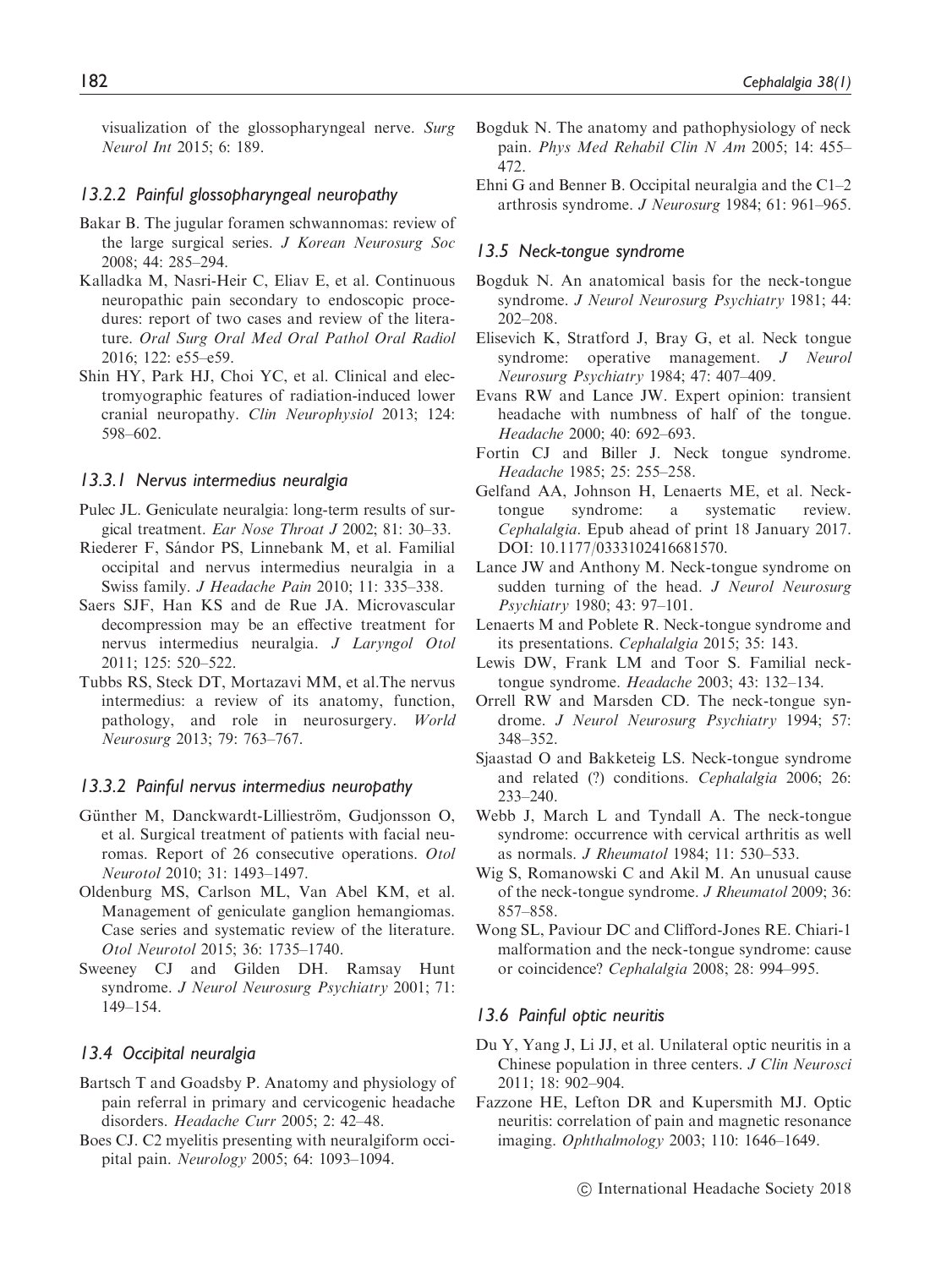Optic Neuritis Study Group. The clinical profile of optic neuritis. Experience of the Optic Neuritis Treatment Trial. Arch Ophthalmol 1991; 109: 1673–1678.

## 13.7 Headache attributed to ischaemic ocular motor nerve palsy

- Kennard C. Disorders of eye movements I. In: Swash M and Oxbury J (eds) Clinical neurology. Edinburgh: Churchill Livingstone, 1991, pp.446– 447.
- Waind APB. Ocular nerve palsy associated with severe headache. BMJ 1956; 2: 901–902.
- Wilker S, Rucker J, Newman N, et al. Pain in ischemic ocular motor nerve palsies. Br J Ophthalmol 2009; 93: 1657–1659.

### 13.8 Tolosa–Hunt syndrome

- Cakirer S. MRI findings in Tolosa-Hunt syndrome before and after systemic corticosteroid therapy. Eur J Radiol 2003; 45: 83–90.
- Cohn DF, Carasso R and Streifler M. Painful ophthalmoplegia: the Tolosa-Hunt syndrome. Eur Neurol 1979; 18: 373–381.
- De Arcaya AA, Cerezal L, Canga A, et al. Neuroimaging diagnosis of Tolosa-Hunt syndrome: MRI contribution. Headache 1999; 39: 321–325.
- Goto Y, Goto I and Hosokawa S. Neurological and radiological studies in painful ophthalmoplegia: Tolosa-Hunt syndrome and orbital pseudotumour. J Neurol 1989; 236: 448–451.
- La Mantia L, Curone M, Rapoport AM, et al. Tolosa-Hunt syndrome: critical literature review based on IHS 2004 criteria. Cephalalgia 2006; 26: 772–781.
- Odabasi Z, Gokcil Z, Atilla S, et al. The value of MRI in a case of Tolosa-Hunt syndrome. Clin Neurol Neurosurg 1997; 99: 151–154.
- Straube A, Bandmann O, Buttner U, et al. A contrast enhanced lesion of the III nerve on MR of a patient with ophthalmoplegic migraine as evidence for a Tolosa-Hunt syndrome. Headache 1993; 33: 446–448.

## 13.9 Paratrigeminal oculosympathetic (Raeder's) syndrome

- Goadsby PJ. Raeder's syndrome: paratrigeminal paralysis of the oculopupillary sympathetic system. J Neurol Neurosurg Psychiatry 2002; 72: 297–299.
- Shoja MM, Tubbs RS, Ghabili K, et al. Johan Georg Raeder and paratrigeminal sympathetic paresis. Childs Nerv Syst 2010; 26: 373–376.
- Solomon S. Raeder syndrome. Arch Neurol 2001; 58: 661–662.
- ! International Headache Society 2018

## 13.10 Recurrent painful ophthalmoplegic neuropathy

- Bharucha DX, Campbell TB, Valencia I, et al. MRI findings in pediatric ophthalmoplegic migraine: a case report and literature review. Pediatric Neurol 2007; 37: 59–63.
- Doran M and Larner AJ. MRI findings in ophthalmoplegic migraine: nosological implications. J Neurol 2004; 251: 100–101.
- Gelfand AA, Gelfand JM, Prabakhar P, et al. Ophthalmoplegic '''migraine''' or recurrent ophthalmoplegic cranial neuropathy: new cases and a systematic review. J Child Neurol 2012; 27: 759–766.
- Lance JW and Zagami AS. Ophthalmoplegic migraine: a recurrent demyelinating neuropathy? Cephalalgia 2001; 21: 84–89.
- Weiss AH and Phillips JO. Ophthalmoplegic migraine. Pediatric Neurol 2004; 30: 64–66.

### 13.11 Burning mouth syndrome (BMS)

- Bergdahl M and Bergdahl J. Burning mouth syndrome: prevalence and associated factors. J Oral Pathol Med 1999; 28: 350–354.
- Eliav E, Kamran B, Schaham R, et al. Evidence of chorda tympani dysfunction in patients with burning mouth syndrome. J Am Dent Assoc 2007; 138: 628–633.
- Forssell H, Jaaskelainen S, Tenovuo O, et al. Sensory dysfunction in burning mouth syndrome. Pain 2002; 99: 41–47.
- Jaaskelainen SK, Forssell H and Tenovuo O. Abnormalities of the blink reflex in burning mouth syndrome. Pain 1997; 73: 455–460.
- Lauria G, Majorana A, Borgna M, et al. Trigeminal small-fiber sensory neuropathy causes burning mouth syndrome. Pain 2005; 115: 332–337.
- Patton LL, Siegel MA, Benoliel R, et al. Management of burning mouth syndrome: systematic review and management recommendations. Oral Surg Oral Med Oral Pathol Oral Radiol Endod 2007; 103(Suppl 39): 1–13.
- Sardella A, Gualerzi A, Lodi G, et al. Morphological evaluation of tongue mucosa in burning mouth syndrome. Arch Oral Biol 2012; 57: 94–101.
- Scala A, Checchi L, Montevecchi M, et al. Update on burning mouth syndrome: overview and patient management. Crit Rev Oral Biol Med 2003; 14: 275–291.
- Woda A and Pionchon P. A unified concept of idiopathic orofacial pain: clinical features. J Orofac Pain 1999; 13: 172–184.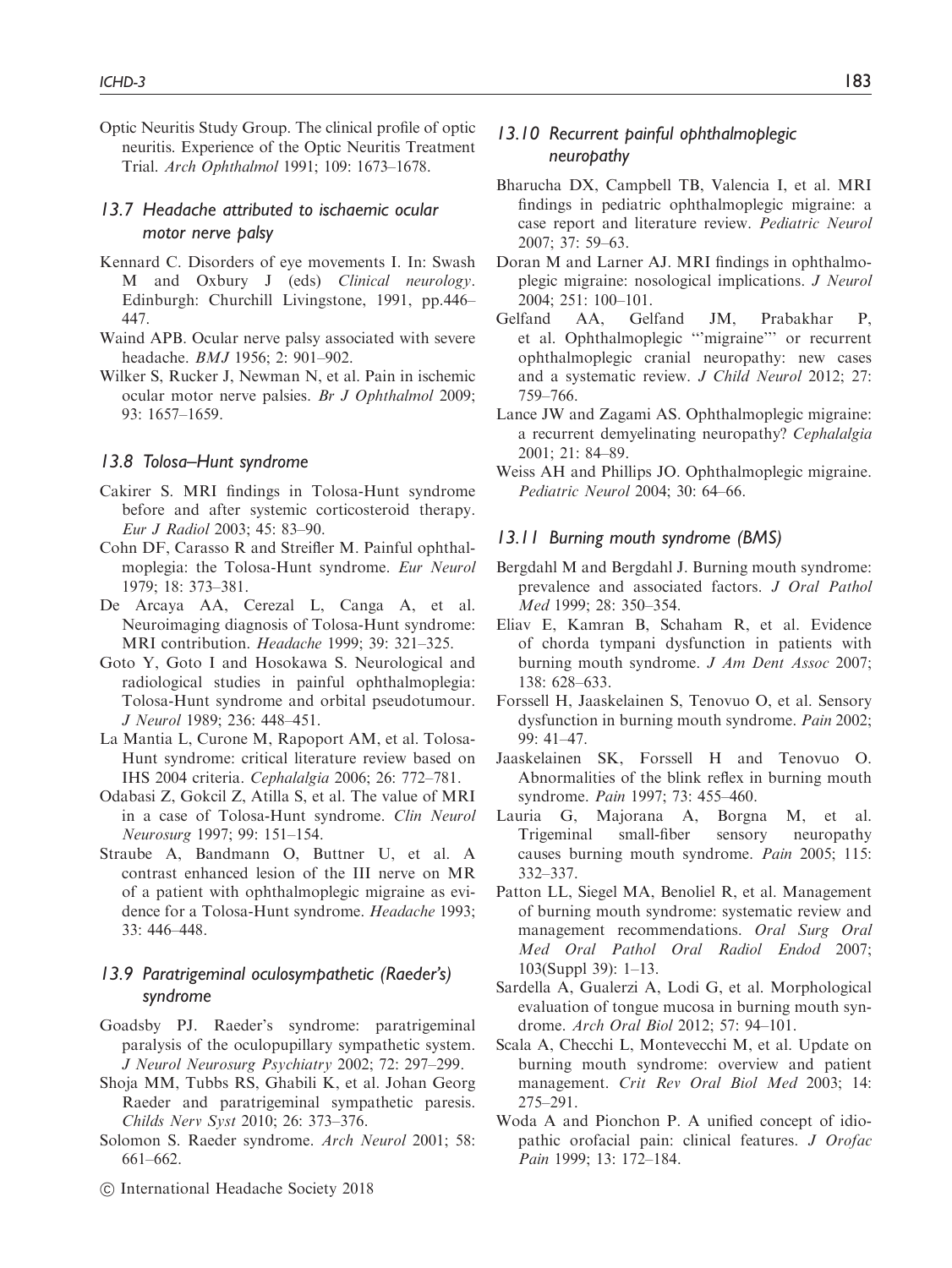## 13.12 Persistent idiopathic facial pain (PIFP)

- Aggarwal VR, McBeth J, Lunt M, et al. Epidemiology of chronic symptoms that are frequently unexplained: do they share common associated factors? Int J Epidemiol 2006; 35: 468–476.
- Aggarwal VR, McBeth J, Lunt M, et al. Development and validation of classification criteria for idiopathic orofacial pain for use in population-based studies. J Orofac Pain 2007; 21: 203–215.
- Forssell H, Tenovuo O, Silvoniemi P, et al. Differences and similarities between atypical facial pain and trigeminal neuropathic pain. Neurology 2007; 69: 1451–1459.
- List T, Leijon G and Svensson P. Somatosensory abnormalities in atypical odontalgia: a case–control study. Pain 2008; 139: 333–341.
- Pfaffenrath V, Rath M, Pollmann W, et al. Atypical facial pain – application of the IHS criteria in a clinical sample. Cephalalgia 1993; 13(Suppl 12): 84–88.
- Sardella A, Demarosi F, Barbieri C, et al. An up-todate view on persistent idiopathic facial pain. Minerva Stomatol 2009; 58: 289–299.

### 13.13 Central neuropathic pain

- Abhinav K, Love S, Kalantzis G, et al. Clinicopathological review of patients with and without multiple sclerosis treated by partial sensory rhizotomy for medically refractory trigeminal neuralgia: a 12-year retrospective study. Clin Neurol Neurosurg 2012; 114: 361–365.
- Cruccu G, Biasiotta A, Di Rezze S, et al. Trigeminal neuralgia and pain related to multiple sclerosis. Pain 2009; 143: 186–191.
- Jensen TS, Rasmussen P and Reske-Nielsen E. Association of trigeminal neuralgia with multiple sclerosis: clinical pathological features. Acta Neurol Scand 1982; 65: 182–189.
- Putzki N, Pfriem A, Limmroth V, et al. Prevalence of migraine, tension-type headache and trigeminal neuralgia in multiple sclerosis. Eur J Neurol 2009; 16: 262–267.

## 13.13.1 Central neuropathic pain attributed to multiple sclerosis (MS)

- Mills RJ, Young CA and Smith ET. Central trigeminal involvement in multiple sclerosis using high-resolution MRI at 3 T. Br J Radiol 2010; 83: 493–498.
- Osterberg A and Boivie J. Central pain in multiple sclerosis – sensory abnormalities. Eur J Pain 2010; 14: 104–110.
- Osterberg A, Boivie J and Thuomas KA. Central pain in multiple sclerosis – prevalence and clinical characteristics. Eur J Pain 2005; 9: 531–542.

### 13.13.2 Central post-stroke pain (CPSP)

- Bowsher D, Leijon G and Thuomas KA. Central poststroke pain. Correlation of MRI with clinical pain characteristics and sensory abnormalities. Neurology 1998; 51: 1352–1358.
- Fitzek S, Baumgartner U, Fitzek C, et al. Mechanisms and predictors of chronic facial pain in lateral medullary infarction. Ann Neurol 2001; 49: 493–500.
- Hong JH, Bai DS, Jeong JY, et al. Injury of the spinothalamo-cortical pathway is necessary for central post-stroke pain. Eur Neurol 2010; 64: 163–168.
- Kalita J, Kumar B, Misra UK, et al. Central post stroke pain: clinical, MRI, and SPECT correlation. Pain Med 2011; 12: 282–288.
- Klit H, Finnerup NB and Jensen TS. Central poststroke pain: clinical characteristics, pathophysiology, and management. Lancet Neurol 2009; 8: 857–868.
- MacGowan DJ, Janal MN, Clark WC, et al. Central poststroke pain and Wallenberg's lateral medullary infarction: frequency, character, and determinants in 63 patients. Neurology 1997; 49: 120–125.
- Tuveson B, Leffler AS and Hansson P. Influence of heterotopic noxious conditioning stimulation on spontaneous pain and dynamic mechanical allodynia in central post-stroke pain patients. Pain 2009; 143: 84–91.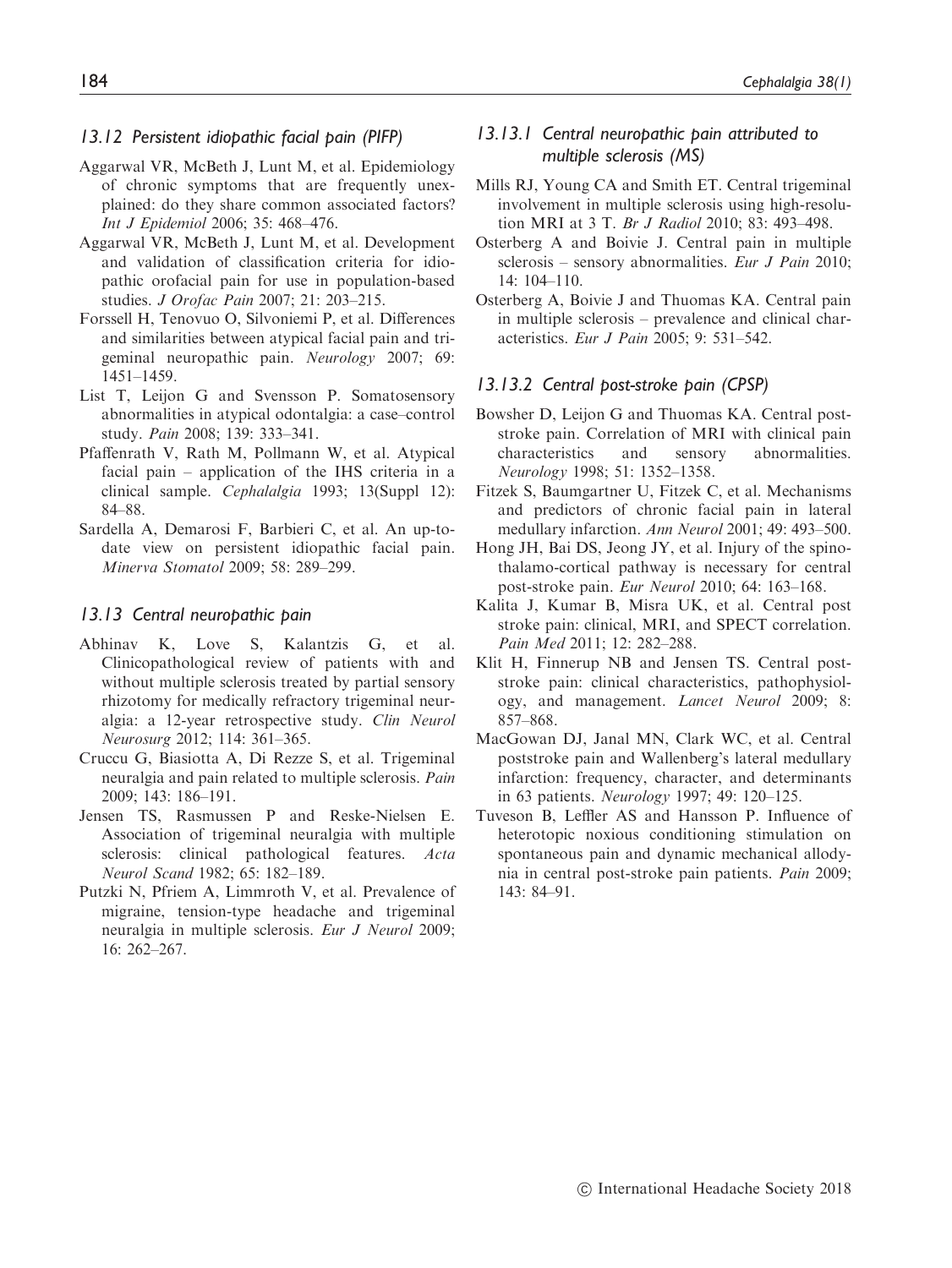14.2 Headache unspecified

### Introduction

In order to make this classification exhaustive there are, in appropriate cases, subcategories for conditions that fulfil all but one criterion for specific disorders. Still there may be headaches that cannot fit into any of the existing chapters because they are being described for the first time, or because there simply is not enough information available. This chapter is intended for these types or subtypes of headaches.

## 14.1 Headache not elsewhere classified

Previously used term: Headache not classifiable.

### Diagnostic criteria:

- A. Headache with characteristic features suggesting that it is a unique diagnostic entity
- B. Headache does not fulfil criteria for any of the headache disorders described above.

## 14.2 Headache unspecified

Previously used term: Headache not classifiable.

### Diagnostic criteria:

- A. Headache is or has been present
- B. Not enough information is available to classify the headache at any level of this classification.

Comment: It is also apparent that a diagnosis must be made in a large number of patients where very little information is available, allowing only to state that they have headache but not which type of headache. Such patients are coded as 14.2 Headache unspecified. This code, however, must never be used as an excuse for not gathering detailed information about a headache when such information is available. It should be used only in situations where information cannot be obtained because the patient is dead, unable to communicate or unavailable.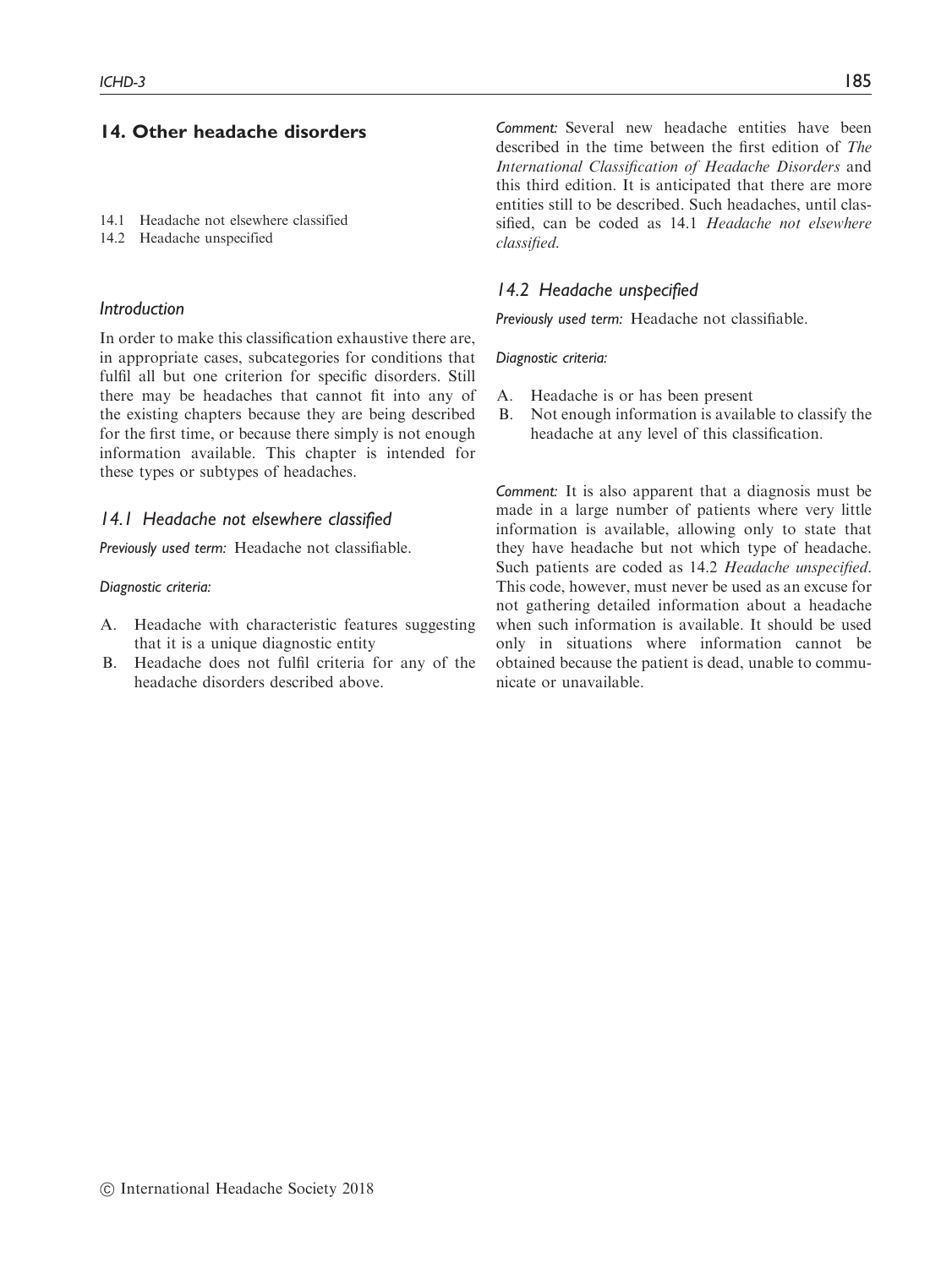# A. Appendix

- A1. Migraine
- A2. Tension-type headache (alternative criteria)
- A3. Trigeminal-autonomic cephalalgias (TACs)
- A4. Other primary headache disorders
- A5. Headache attributed to trauma or injury to the head and/or neck
- A6. Headache attributed to cranial and/or cervical vascular disorder
- A7. Headache attributed to non-vascular intracranial disorder
- A8. Headache attributed to a substance or its withdrawal
- A9. Headache attributed to infection
- A10. Headache attributed to disorder of homoeostasis
- A11. Headache or facial pain attributed to disorder of the cranium, neck, eyes, ears, nose, sinuses, teeth, mouth or other facial or cervical structure
- A12. Headache attributed to psychiatric disorder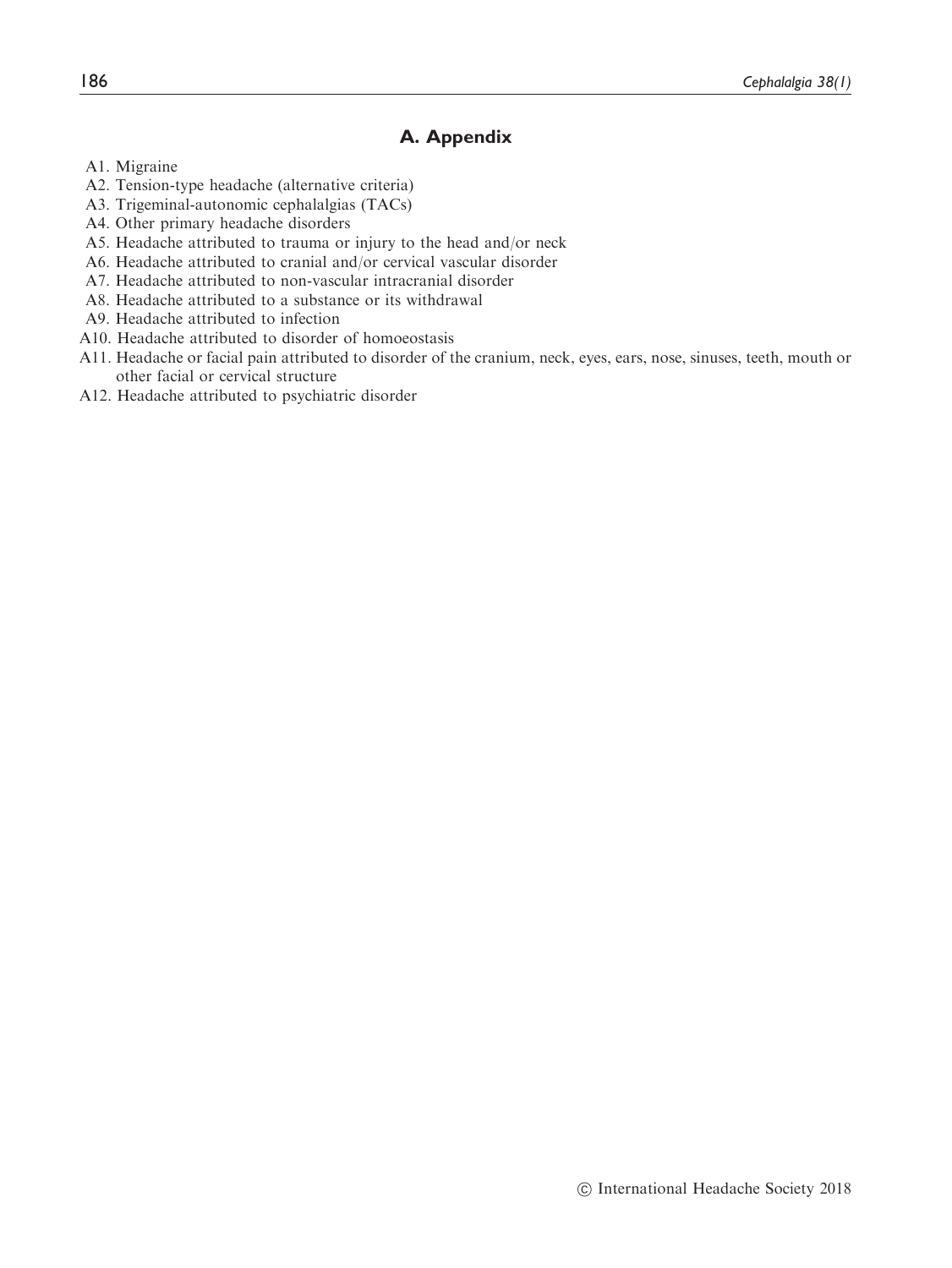### A1. Migraine

- A1.1 Migraine without aura
	- A1.1.1 Pure menstrual migraine without aura
	- A1.1.2 Menstrually related migraine without aura
	- A1.1.3 Non-menstrual migraine without aura
- A1.2 Migraine with aura
	- A1.2.0.1 Pure menstrual migraine with aura
	- A1.2.0.2 Menstrually related migraine with aura
	- A1.2.0.3 Non-menstrual migraine with aura
- A1.3 Chronic migraine (alternative criteria)
	- A1.3.1 Chronic migraine with pain-free periods
	- A1.3.2 Chronic migraine with continuous pain
- A1.4 Complications of migraine
	- A1.4.5 Migraine aura status
	- A1.4.6 Visual snow
- A1.6 Episodic syndromes that may be associated with migraine
	- A1.6.4 Infantile colic
	- A1.6.5 Alternating hemiplegia of childhood
	- A1.6.6 Vestibular migraine

### A2. Tension-type headache (alternative criteria)

- A2.1 Infrequent episodic tension-type headache (alternative criteria)
- A2.2 Frequent episodic tension-type headache (alternative criteria)
- A2.3 Chronic tension-type headache (alternative criteria)

### A3. Trigeminal-autonomic cephalalgias (TACs)

- A3.1 Cluster headache (alternative criteria)
- A3.2 Paroxysmal hemicrania (alternative criteria)
- A3.3 Short-lasting unilateral neuralgiform headache attacks (alternative criteria)
- A3.4 Hemicrania continua (alternative criteria)
- A3.6 Undifferentiated trigeminal autonomic cephalalgia

### A4. Other primary headache disorders

A4.11 Epicrania fugax

### A5. Headache attributed to trauma or injury to the head and/or neck

- A5.1 Acute headache attributed to traumatic injury to the head
	- A5.1.1.1 Delayed-onset acute headache attributed to moderate or severe traumatic injury to the head
	- A5.1.2.1 Delayed-onset acute headache attributed to mild traumatic injury to the head
- A5.2 Persistent headache attributed to traumatic injury to the head
	- A5.2.1.1 Delayed-onset persistent headache attributed to moderate or severe traumatic injury to the head
	- A5.2.2.1 Delayed-onset persistent headache attributed to mild traumatic injury to the head
- A5.7 Headache attributed to radiosurgery of the brain
- A5.8 Acute headache attributed to other trauma or injury to the head and/or neck
- A5.9 Persistent headache attributed to other trauma or injury to the head and/or neck

## A6. Headache attributed to cranial and/or cervical vascular disorder

A6.10 Persistent headache attributed to past cranial and/or cervical vascular disorder

## A7. Headache attributed to non-vascular intracranial disorder

- A7.6 Headache attributed to epileptic seizure
- A7.6.3 Post-electroconvulsive therapy (ECT) headache
- A7.9 Persistent headache attributed to past non-vascular intracranial disorder

### A8. Headache attributed to a substance or its withdrawal

A8.4 Persistent headache attributed to past use of or exposure to a substance

## A9. Headache attributed to infection

- A9.1 Headache attributed to intracranial infection
- A9.1.3.3 Persistent headache attributed to past intracranial fungal or other parasitic infection
- A9.3 Headache attributed to human immunodeficiency virus (HIV) infection

### A10. Headache attributed to disorder of homoeostasis

- A10.7 Head and/or neck pain attributed to orthostatic (postural) hypotension
- A10.8 Headache attributed to other disorder of homeostasis
	- A10.8.1 Headache attributed to travel in space
	- A10.8.2 Headache attributed to other metabolic or systemic disorder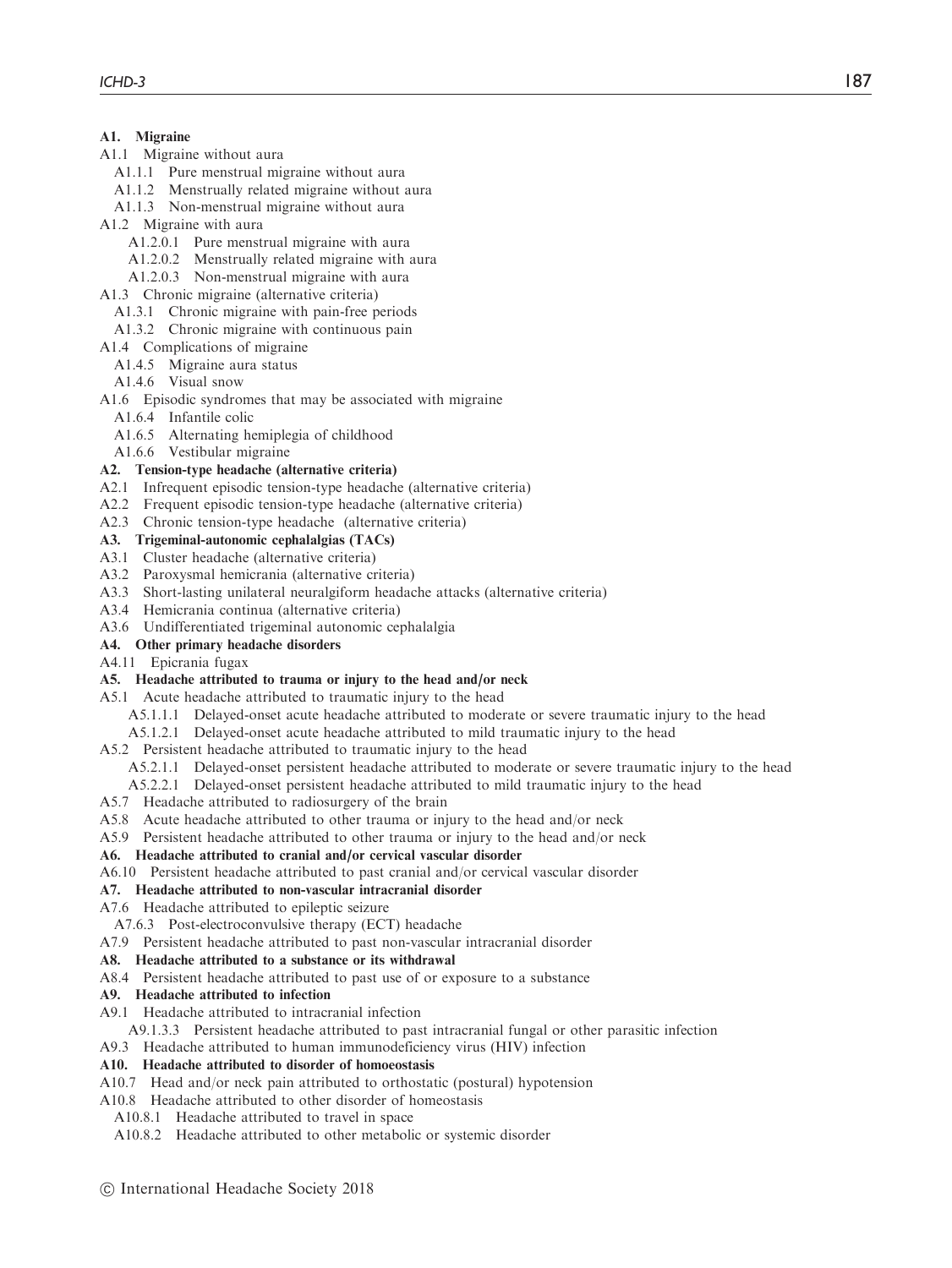A10.9 Persistent headache attributed to past disorder of homoeostasis

### A11. Headache or facial pain attributed to disorder of the cranium, neck, eyes, ears, nose, sinuses, teeth, mouth or other facial or cervical structure

- A11.2 Headache attributed to disorder of the neck
- A11.2.4 Headache attributed to upper cervical radiculopathy
- A11.2.5 Headache attributed to cervical myofascial pain
- A11.3 Headache attributed to disorder of the eyes
- A11.3.5 Headache attributed to heterophoria or heterotropia
- A11.5 Headache attributed to disorder of the nose or paranasal sinuses
- A11.5.3 Headache attributed to disorder of the nasal mucosa, turbinates or septum

## A12. Headache attributed to psychiatric disorder

- A12.3 Headache attributed to depressive disorder
- A12.4 Headache attributed to separation anxiety disorder
- A12.5 Headache attributed to panic disorder
- A12.6 Headache attributed to specific phobia
- A12.7 Headache attributed to social anxiety disorder (social phobia)
- A12.8 Headache attributed to generalized anxiety disorder
- A12.9 Headache attributed to post-traumatic stress disorder (PTSD)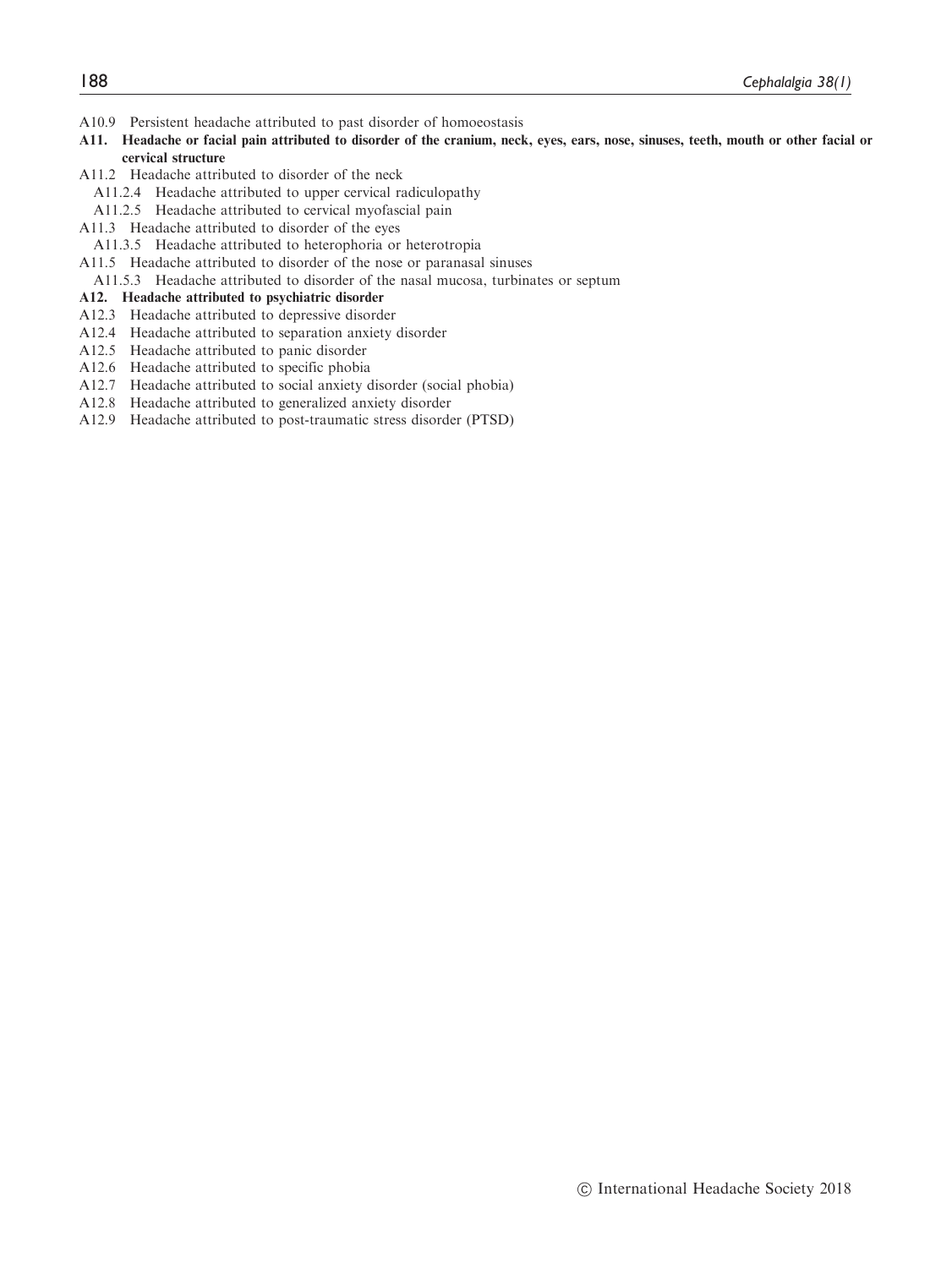### Introduction

An Appendix was first added to the second edition of The International Classification of Headache Disorders (ICHD-II). It had several purposes, which are retained in ICHD-3.

The primary purpose of the Appendix is to present research criteria for a number of novel entities that have not been sufficiently validated by research conducted so far. The experience of the experts in the Classification Committee, and publications of variable quality, suggest that there are still a number of diagnostic entities that are believed to be real but for which better scientific evidence must be presented before they can be formally accepted. Therefore, as has happened between ICHD-II, ICHD-3 beta and ICHD-3, it is anticipated that some disorders now in the Appendix will move into the main body of the classification at the next revision.

In a few places, the Appendix presents alternative sets of diagnostic criteria to those in the main body of the classification. This is again because clinical experience and a certain amount of published evidence suggest that the alternative criteria may be preferable, but the Committee does not yet feel that the evidence is sufficient to change the main classification.

Finally, the Appendix is used as a first step in eliminating disorders historically included as diagnostic entities in previous editions of ICHD, but for which sufficient evidence has still not been published.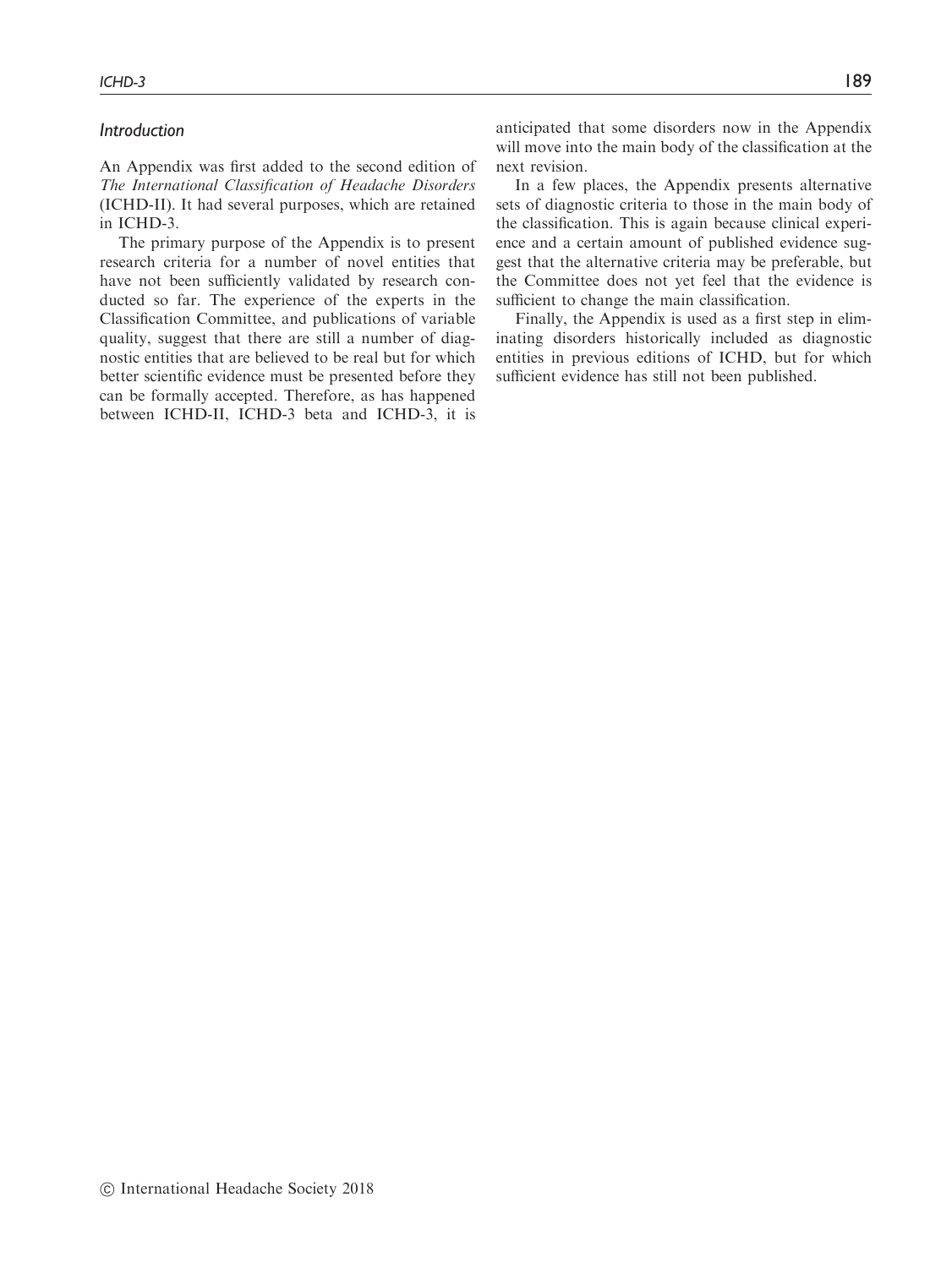# A1. Migraine

## A1.1 Migraine without aura

A1.1.1 Pure menstrual migraine without aura

## Diagnostic criteria:

- A. Attacks, in a menstruating woman, $<sup>1</sup>$  fulfilling cri-</sup> teria for 1.1 Migraine without aura and criterion B below
- B. Occurring exclusively on day  $1 \pm 2$  (i.e. days  $-2$  to  $(1+3)^2$  of menstruation<sup>1</sup> in at least two out of three menstrual cycles and at no other times of the cycle.<sup>3</sup>

### Notes:

- 1. For the purposes of ICHD-3, menstruation is considered to be endometrial bleeding resulting either from the normal menstrual cycle or from the withdrawal of exogenous progestogens, as in the use of combined oral contraceptives or cyclical hormone replacement therapy.
- 2. The first day of menstruation is day 1 and the preceding day is day  $-1$ ; there is no day 0.
- 3. For research purposes a prospective diary is recommended, but this is not mandatory for clinical diagnosis of A1.1.1 Pure menstrual migraine without aura.

## A1.1.2 Menstrually related migraine without aura

## Diagnostic criteria:

- A. Attacks, in a menstruating woman, $\frac{1}{1}$  fulfilling criteria for 1.1 Migraine without aura and criterion B below
- B. Occurring on day  $1 \pm 2$  (i.e. days  $-2$  to  $+3$ )<sup>2</sup> of menstruation<sup>1</sup> in at least two out of three menstrual cycles, and additionally at other times of the cycle.<sup>3</sup>

## Notes:

- 1. For the purposes of ICHD-3, menstruation is considered to be endometrial bleeding resulting either from the normal menstrual cycle or from the withdrawal of exogenous progestogens, as in the use of combined oral contraceptives or cyclical hormone replacement therapy.
- 2. The first day of menstruation is day 1 and the preceding day is day  $-1$ ; there is no day 0.
- 3. For research purposes a prospective diary is recommended, but this is not mandatory for clinical diagnosis of A1.1.2 Menstrually related migraine without aura.

### A1.1.3 Non-menstrual migraine without aura

### Diagnostic criteria:

- A. Attacks, in a menstruating woman, $<sup>1</sup>$  fulfilling cri-</sup> teria for 1.1 Migraine without aura and criterion B below
- B. Not fulfilling criterion B for A1.1.1 Pure menstrual migraine without aura or A1.1.2 Menstrually related migraine without aura.

### Note:

1. For the purposes of ICHD-3, menstruation is considered to be endometrial bleeding resulting from either the normal menstrual cycle or from the withdrawal of exogenous progestogens, as in the use of combined oral contraceptives or cyclical hormone replacement therapy.

Comments: This subclassification of 1.1 Migraine without aura is clearly applicable only to menstruating women as defined above.

Menstrual migraine attacks are mostly without aura. The importance of distinguishing between A1.1.1 Pure menstrual migraine without aura and A1.1.2 Menstrually related migraine without aura is that hormone prophylaxis is more likely to be effective for the former.

Many women over-report an association between attacks and menstruation; for research purposes, diary-documented, prospectively recorded evidence over a minimum of three cycles is necessary to confirm the diagnosis.

The mechanism(s) of migraine may be different with endometrial bleeding resulting from the normal menstrual cycle and bleeding due to the withdrawal of exogenous progestogens (as occurs with combined oral contraception and cyclical hormone replacement therapy). For example, the endogenous menstrual cycle results from complex hormonal changes in the hypothalamic-pituitary-ovarian axis resulting in ovulation, which is suppressed by use of combined oral contraceptives. Therefore, research should separate these distinct subpopulations even though the diagnostic criteria do not. Management strategies may also differ for these subpopulations.

There is some evidence that menstrual migraine attacks, at least in some women, result from oestrogen withdrawal, although other hormonal and biochemical changes at this time of the cycle may also be relevant. When pure menstrual migraine or menstrually related migraine is considered to be associated with exogenous oestrogen withdrawal, both codes A1.1.1 Pure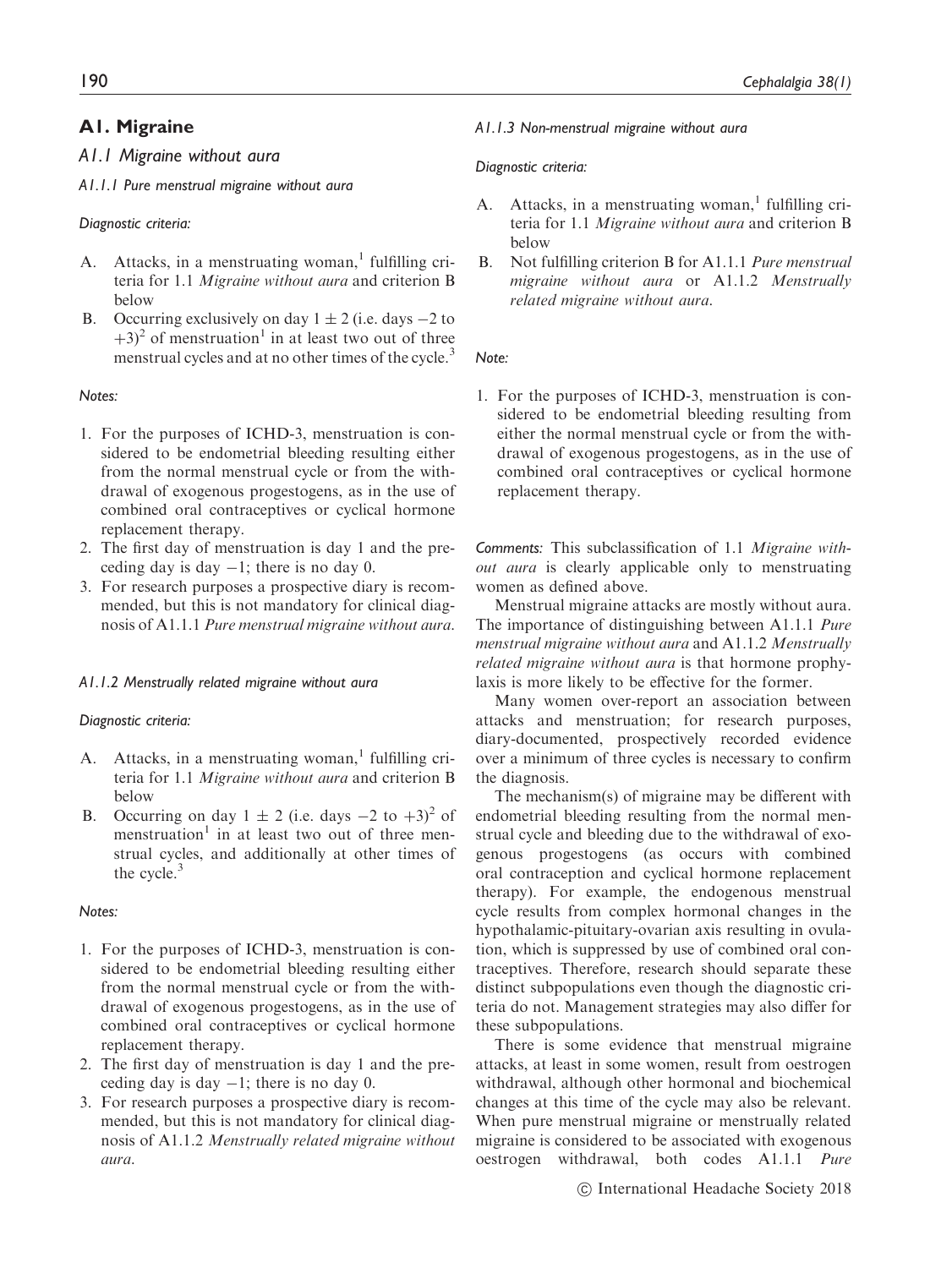menstrual migraine without aura or A1.1.2 Menstrually related migraine without aura and 8.3.3 Oestrogen-withdrawal headache should be used.

The menstrual relation may change over a woman's reproductive lifetime.

### A1.2 Migraine with aura

### A1.2.0.1 Pure menstrual migraine with aura

#### Diagnostic criteria:

- A. Attacks, in a menstruating woman,<sup>1</sup> fulfilling criteria for  $1.2$  Migraine with aura and criterion B below
- B. Occurring exclusively on day  $1 \pm 2$  (i.e. days  $-2$  to  $(1+3)^2$  of menstruation<sup>1</sup> in at least two out of three menstrual cycles and at no other times of the cycle.<sup>3</sup>

#### Notes:

- 1. For the purposes of ICHD-3, menstruation is considered to be endometrial bleeding resulting either from the normal menstrual cycle or from the withdrawal of exogenous progestogens, as in the use of combined oral contraceptives or cyclical hormone replacement therapy.
- 2. The first day of menstruation is day 1 and the preceding day is day  $-1$ ; there is no day 0.
- 3. For research purposes a prospective diary is recommended, but this is not mandatory for clinical diagnosis of A1.2.0.1 Pure menstrual migraine with aura.

### A1.2.0.2 Menstrually related migraine with aura

### Diagnostic criteria:

- A. Attacks, in a menstruating woman,<sup>1</sup> fulfilling criteria for 1.2 Migraine without aura and criterion B below
- B. Occurring on day  $1 \pm 2$  (i.e. days  $-2$  to  $+3$ )<sup>2</sup> of menstruation<sup>1</sup> in at least two out of three menstrual cycles, and additionally at other times of the cycle.<sup>3</sup>

### Notes:

- 1. For the purposes of ICHD-3, menstruation is considered to be endometrial bleeding resulting either from the normal menstrual cycle or from the withdrawal of exogenous progestogens, as in the use of combined oral contraceptives or cyclical hormone replacement therapy.
- 2. The first day of menstruation is day 1 and the preceding day is day  $-1$ ; there is no day 0.
- 3. For research purposes a prospective diary is recommended, but this is not mandatory for clinical diagnosis of A1.2.0.2 Menstrually related migraine with aura.
- ! International Headache Society 2018

### A1.2.0.3 Non-menstrual migraine with aura

#### Diagnostic criteria:

- A. Attacks, in a menstruating woman, $<sup>1</sup>$  fulfilling cri-</sup> teria for 1.2 Migraine with aura and criterion B below
- B. Not fulfilling criterion B for A1.2.0.1 Pure menstrual migraine with aura or A1.2.0.2 Menstrually related migraine with aura.

#### Note:

1. For the purposes of ICHD-3, menstruation is considered to be endometrial bleeding resulting from either the normal menstrual cycle or from the withdrawal of exogenous progestogens, as in the use of combined oral contraceptives or cyclical hormone replacement therapy.

Comments: This subclassification of 1.2 Migraine with aura is clearly applicable only to menstruating women as defined above.

Menstrual attacks of migraine are mostly without aura. These criteria for A1.2.0.1 Pure menstrual migraine with aura and A1.2.0.2 Menstrually related migraine with aura are included to allow these uncommon subforms to be better characterized. Criteria for A1.2.0.3 Non-menstrual migraine with aura are included for completeness.

Many women over-report an association between attacks and menstruation; for research purposes, diary-documented, prospectively recorded evidence over a minimum of three cycles is necessary to confirm the diagnosis.

The mechanism(s) of migraine may be different with endometrial bleeding resulting from the normal menstrual cycle and bleeding due to the withdrawal of exogenous progestogens (as occurs with combined oral contraception and cyclical hormone replacement therapy). For example, the endogenous menstrual cycle results from complex hormonal changes in the hypothalamic-pituitary-ovarian axis resulting in ovulation, which is suppressed by use of combined oral contraceptives. Therefore, research should separate these distinct subpopulations even though the diagnostic criteria do not.

### A1.3 Chronic migraine (alternative criteria)

### Alternative diagnostic criteria:

- A. Headache (migraine-like or tension-type-like) on  $\geq$ 15 days/month for >3 months and fulfilling criteria B and C
- B. Occurring in a patient who has had at least five attacks fulfilling criteria B–D for 1.1 Migraine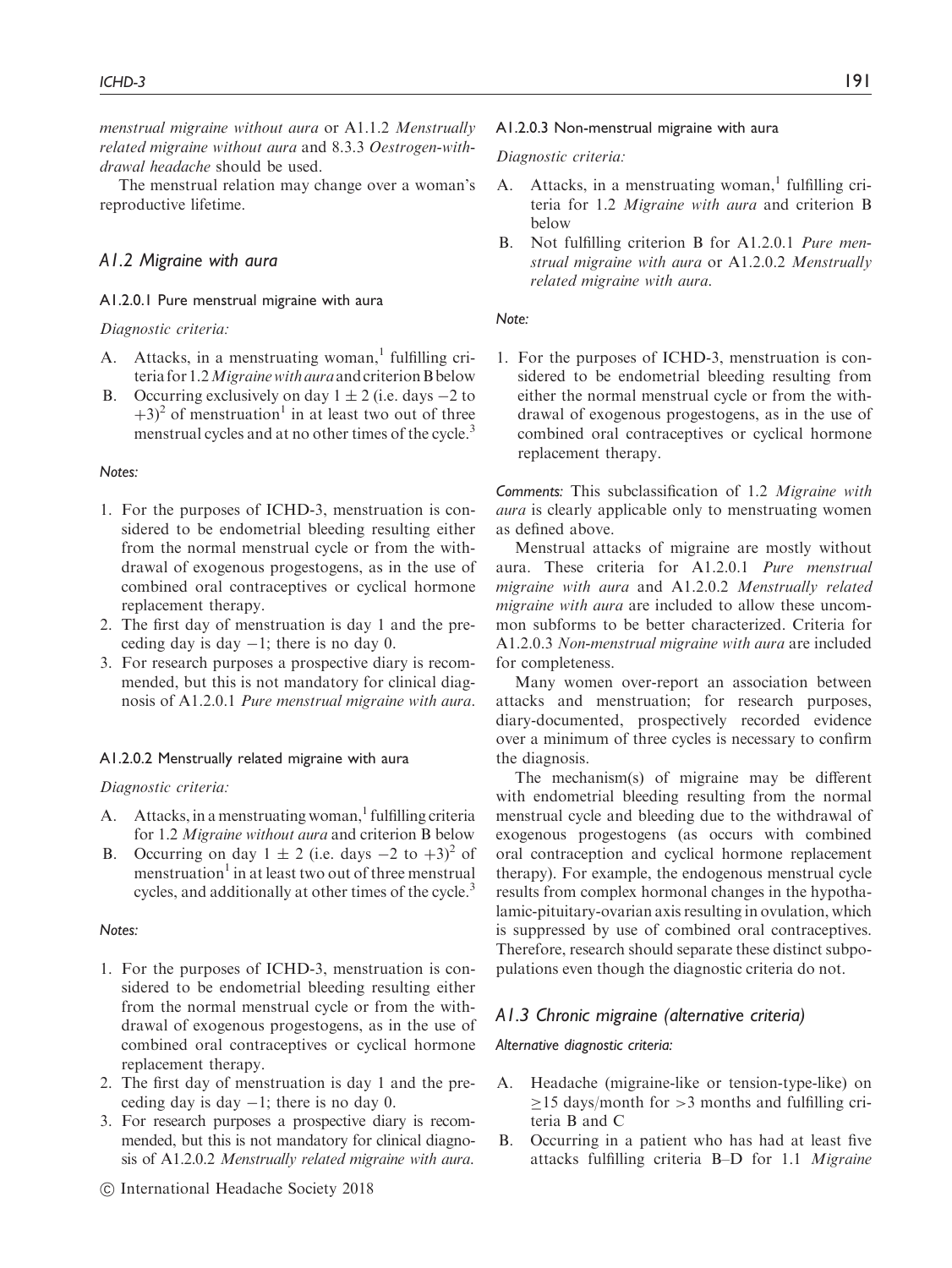without aura and/or criteria B and C for 1.2 Migraine with aura

- C. On  $\geq$ 8 days/month for  $>$ 3 months fulfilling any of the following:
	- 1. criteria C and D for 1.1 Migraine without aura
	- 2. criteria B and C for 1.2 Migraine with aura
	- 3. criteria A and B for 1.5 Probable migraine
- D. Not better accounted for by another ICHD-3 diagnosis.

### A1.3.1 Chronic migraine with pain-free periods

### Diagnostic criteria:

- A. Headache fulfilling criteria for 1.3 Chronic migraine and criterion B below
- B. Interrupted by pain-free periods of  $>3$  hours on  $\geq$ 5 days/month, which are not attributed to drug treatment.

### A1.3.2 Chronic migraine with continuous pain

### Diagnostic criteria:

- A. Headache fulfilling criteria for 1.3 Chronic migraine and criterion B below
- B. Not interrupted by pain-free periods of  $>3$  hours on  $\geq$ 5 days/month unless these are attributed to drug treatment.

## A1.4 Complications of migraine

### A1.4.5 Migraine aura status

### Diagnostic criteria:

- A. Migraine fulfilling criteria for 1.2 Migraine with aura or one of its subtypes
- B. At least three auras occur over a period of three days.

Comment: Other neurological disorders including reversible cerebral vasoconstriction syndrome, posterior reversible encephalopathy syndrome and arterial dissection should be excluded by appropriate investigation.

#### A1.4.6 Visual snow

### Diagnostic criteria:

A. Dynamic, continuous, tiny dots across the entire visual field,<sup>1</sup> persisting for  $>$ 3 months

- B. Additional visual symptoms of at least two of the following four types:
	- 1. palinopsia $<sup>2</sup>$ </sup>
	- 2. enhanced entoptic phenomena<sup>3</sup>
	- 3. photophobia
	- 4. impaired night vision (nyctalopia)
- C. Symptoms are not consistent with typical migraine visual aura<sup>4</sup>
- D. Symptoms are not better accounted for by another  $disorder<sup>5</sup>$

### Notes:

- 1. Patients compare visual snow to television static ('television snow'). The dots are usually black or grey on a white background and grey or white on a black background, but also reported are transparent dots, white flashing dots and coloured dots.
- 2. Palinopsia may be visual after-images and/or trailing of moving objects. Visual after-images are different from retinal after-images, which occur only after staring at a high-contrast image and are in complementary colour.
- 3. These phenomena, arising from the structure of the visual system itself, include excessive floaters in both eyes, excessive blue field entoptic phenomenon (uncountable little grey/white/black dots or rings shooting over the visual field of both eyes when looking at homogeneous bright surfaces such as the blue sky), self-lighting of the eye (coloured waves or clouds perceived when closing the eyes in the dark) and spontaneous photopsia (bright flashes of light).
- 4. As described under 1.2.1 Migraine with typical aura.
- 5. Normal ophthalmology tests (corrected visual acuity, dilated-pupil fundoscopy, visual field examination and electroretinography) and no intake of psychotropic drugs.

Comments: A1.4.6 Visual snow is newly included in the Appendix of ICHD-3. It may not per se be part of the migraine spectrum but appears to be epidemiologically associated with 1.2 Migraine with aura. Further research is needed into whether these disorders share pathophysiological mechanisms causing visual symptoms but, meanwhile, it is hypothesized that cortical hyperexcitability plays a role in both. Patients with 1. Migraine have an increased prevalence of palinopsia and heightened visual sensitivity outside attacks: A1.4.6 Visual snow features both palinopsia and photophobia. Patients with A1.4.6 Visual snow and comorbid 1. Migraine more often have palinopsia, spontaneous photopsia, photophobia, nyctalopia and tinnitus than those without comorbid migraine.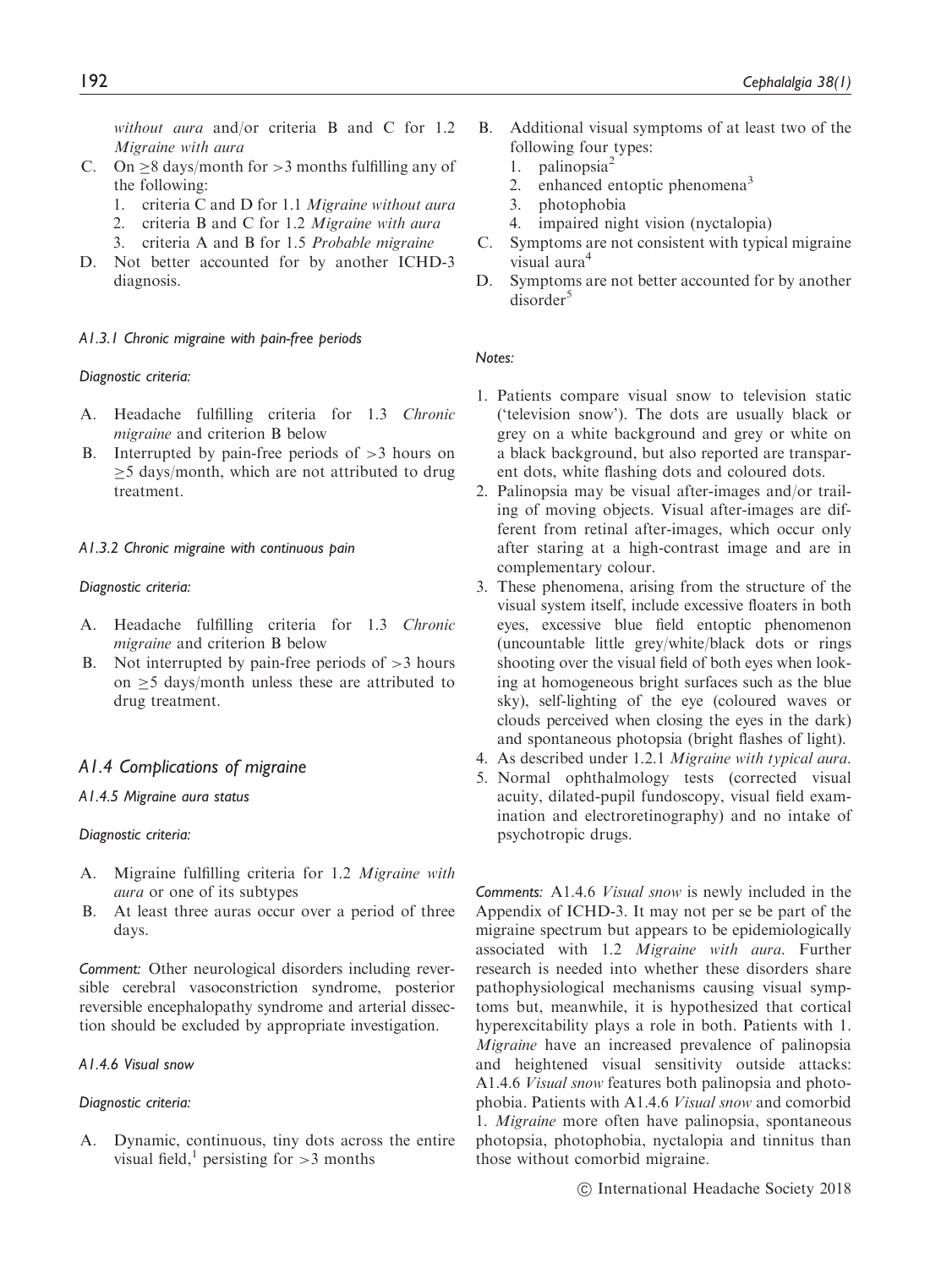Two other reasons support inclusion of A1.4.6 Visual snow in ICHD-3. First, it creates awareness of this condition, and aids physicians in recognizing it. Patients complaining of visual snow as a symptom often have (a history of) 1. Migraine; physicians unaware of A1.4.6 Visual snow may misinterpret its symptoms as persistent visual aura. Second, in a similar argument applied to research, future studies on persistent visual symptoms need homogeneous study groups; inclusion of criteria for A1.4.6 Visual snow makes it clear to researchers how this disorder is currently defined.

## A1.6 Episodic syndromes that may be associated with migraine

### A1.6.4 Infantile colic

Description: Excessive, frequent crying in a baby who appears to be otherwise healthy and well fed.

### Diagnostic criteria:

- A. Recurrent episodes of irritability, fussing or crying from birth to four months of age, fulfilling criterion B
- B. Both of the following:
	- 1. episodes last for  $\geq$ 3 hours/day
	- 2. episodes occur on  $\geq$ 3 days/week for  $\geq$ 3 weeks
- C. Not attributed to another disorder.<sup>1</sup>

### Note:

1. In particular, failure to thrive has been excluded.

Comments: Infantile colic affects one baby in five.

Infants with colic have a higher likelihood of developing 1.1 Migraine without aura or 1.2 Migraine with aura later in life. Mothers with 1. Migraine have been found to be 2.5 times more likely to have infants with colic than mothers without. For fathers with 1. Migraine, the likelihood of an infant with colic increases twofold.

#### A1.6.5 Alternating hemiplegia of childhood

Description: Infantile attacks of hemiplegia involving each side alternately, associated with a progressive encephalopathy, other paroxysmal phenomena and mental impairment.

### Diagnostic criteria:

- A. Recurrent attacks of hemiplegia alternating between the two sides of the body and fulfilling criterion B
- ! International Headache Society 2018
- B. Onset before the age of 18 months
- C. At least one other paroxysmal phenomenon associated with the bouts of hemiplegia or occurring independently
- D. Evidence of mental and/or neurological deficit(s)
- E. Not attributed to another disorder.

### Note:

1. Such as tonic spells, dystonic posturing, choreoathetoid movements, nystagmus or other ocular motor abnormalities and/or autonomic disturbances.

Comment: This is a heterogeneous neurodegenerative disorder. A relationship with migraine is suggested on clinical grounds. The possibility that it is an unusual form of epilepsy cannot be ruled out. Mutations in the  $ATPIA3$  gene (encoding the sodium-potassium [Na<sup>+</sup>/  $K^+$ ] ATPase  $\alpha$ 3 subunit) are likely to be responsible for at least 70% of cases.

#### A1.6.6 Vestibular migraine

Previously used terms: Migraine-associated vertigo/ dizziness; migraine-related vestibulopathy; migrainous vertigo.

### Diagnostic criteria:

- A. At least five episodes fulfilling criteria C and D
- B. A current or past history of 1.1 Migraine without aura or 1.2 Migraine with aura<sup>1</sup>
- C. Vestibular symptoms<sup>2</sup> of moderate or severe intensity, $3$  lasting between five minutes and 72 hours<sup>4</sup>
- D. At least half of episodes are associated with at least one of the following three migrainous features<sup>5</sup>:
	- 1. headache with at least two of the following four characteristics:
		- a) unilateral location
		- b) pulsating quality
		- c) moderate or severe intensity
		- d) aggravation by routine physical activity
	- 2. photophobia and phonophobia
	- 3. visual aura
- E. Not better accounted for by another ICHD-3 diagnosis or by another vestibular disorder.<sup>6</sup>

#### Notes:

- 1. Code also for the underlying migraine diagnosis.
- 2. Vestibular symptoms, as defined by the Bárány Society's International Classification of Vestibular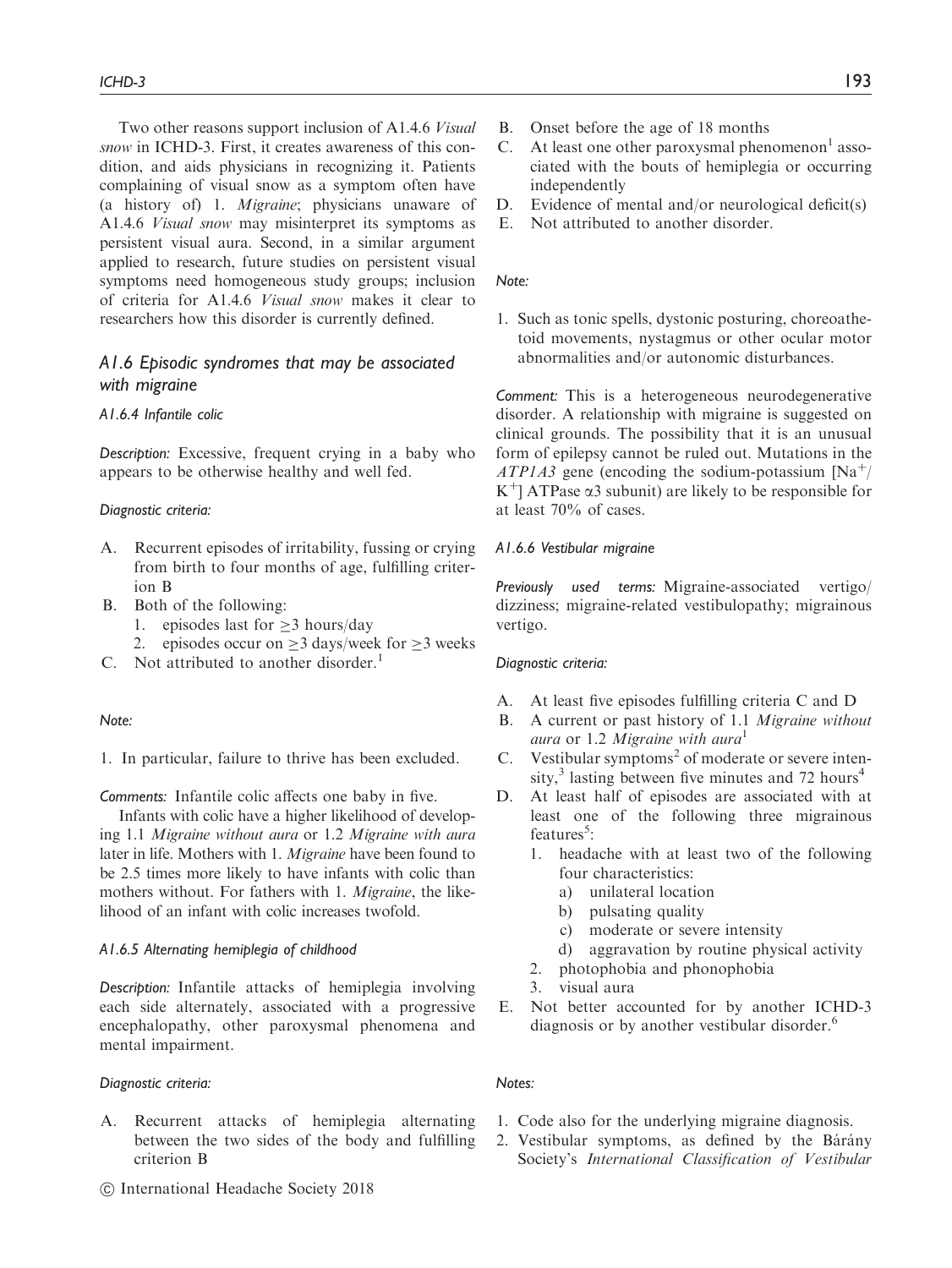Disorders and qualifying for a diagnosis of A1.6.6 Vestibular migraine, include:

- a) spontaneous vertigo:
	- i. internal vertigo (a false sensation of selfmotion)
	- ii. external vertigo (a false sensation that the visual surround is spinning or flowing)
- b) positional vertigo, occurring after a change of head position
- c) visually induced vertigo, triggered by a complex or large moving visual stimulus
- d) head motion-induced vertigo, occurring during head motion
- e) head motion-induced dizziness with nausea (dizziness is characterized by a sensation of disturbed spatial orientation; other forms of dizziness are currently not included in the classification of vestibular migraine).
- 3. Vestibular symptoms are rated moderate when they interfere with but do not prevent daily activities and severe when daily activities cannot be continued.
- 4. Duration of episodes is highly variable. About 30% of patients have episodes lasting minutes, 30% have attacks for hours and another 30% have attacks over several days. The remaining 10% have attacks lasting seconds only, which tend to occur repeatedly during head motion, visual stimulation or after changes of head position. In these patients, episode duration is defined as the total period during which short attacks recur. At the other end of the spectrum, there are patients who may take four weeks to recover fully from an episode. However, the core episode rarely exceeds 72 hours.
- 5. One symptom is sufficient during a single episode. Different symptoms may occur during different episodes. Associated symptoms may occur before, during or after the vestibular symptoms.
- 6. History and physical examinations do not suggest another vestibular disorder or such a disorder has been considered but ruled out by appropriate investigations or such a disorder is present as a comorbid condition but episodes can be clearly differentiated. Migraine attacks may be induced by vestibular stimulation. Therefore, the differential diagnosis should include other vestibular disorders complicated by superimposed migraine attacks.

Comments: A surprisingly high prevalence of A1.6.6 Vestibular migraine of 10.3% was recently described among migraine patients in Chinese neurological departments.

### Other symptoms

Transient auditory symptoms, nausea, vomiting, prostration and susceptibility to motion sickness may be associated with A1.6.6 Vestibular migraine. However, since they also occur with various other vestibular disorders, they are not included as diagnostic criteria.

### Relation to migraine aura and migraine with brainstem aura

Both migraine aura and migraine with brainstem aura (formerly: basilar-type migraine) are terms defined by ICHD-3. Only a minority of patients with A1.6.6 Vestibular migraine experience their vertigo in the time frame of 5–60 minutes as defined for an aura symptom. Even fewer have their vertigo immediately before headache starts, as required for 1.2.1.1 Typical aura with headache. Therefore, episodes of A1.6.6 Vestibular migraine cannot be regarded as migraine auras.

Although vertigo is reported by more than 60% of patients with 1.2.2 Migraine with brainstem aura, ICHD-3 requires at least two brainstem symptoms in addition to visual, sensory or dysphasic aura symptoms for this diagnosis. Fewer than 10% of patients with A1.6.6 Vestibular migraine fulfil these criteria. Therefore, A1.6.6 Vestibular migraine and 1.2.2 Migraine with brainstem aura are not synonymous, although individual patients may meet the diagnostic criteria for both disorders.

### Relation to benign paroxysmal vertigo

While A1.6.6 *Vestibular migraine* may start at any age, ICHD-3 specifically recognizes a childhood disorder, 1.6.2 Benign paroxysmal vertigo. The diagnosis requires five episodes of vertigo, occurring without warning and resolving spontaneously after minutes to hours. Between episodes, neurological examination, audiometry, vestibular functions and EEG must be normal. A unilateral throbbing headache may occur during attacks but is not a mandatory criterion. 1.6.2 Benign paroxysmal vertigo is regarded as one of the precursor syndromes of migraine. Therefore, previous migraine headaches are not required for diagnosis. Since the classification of A1.6.6 Vestibular migraine does not involve any age limit, the diagnosis can be applied in children when the respective criteria are met, but only children with different types of vertigo attacks (e.g. short-duration episodes of less than five minutes and longer-lasting ones of more than five minutes) should receive both these diagnoses.

#### Overlap with Menière's disease

1. Migraine is more common in patients with Menière's disease than in healthy controls. Many patients with features of both Menière's disease and A1.6.6 Vestibular migraine have been reported. In fact, migraine and Menière's disease can be inherited as a symptom cluster. Fluctuating hearing loss, tinnitus and aural pressure may occur in A1.6.6 Vestibular migraine, but hearing loss does not progress to profound levels. Similarly, migraine headaches,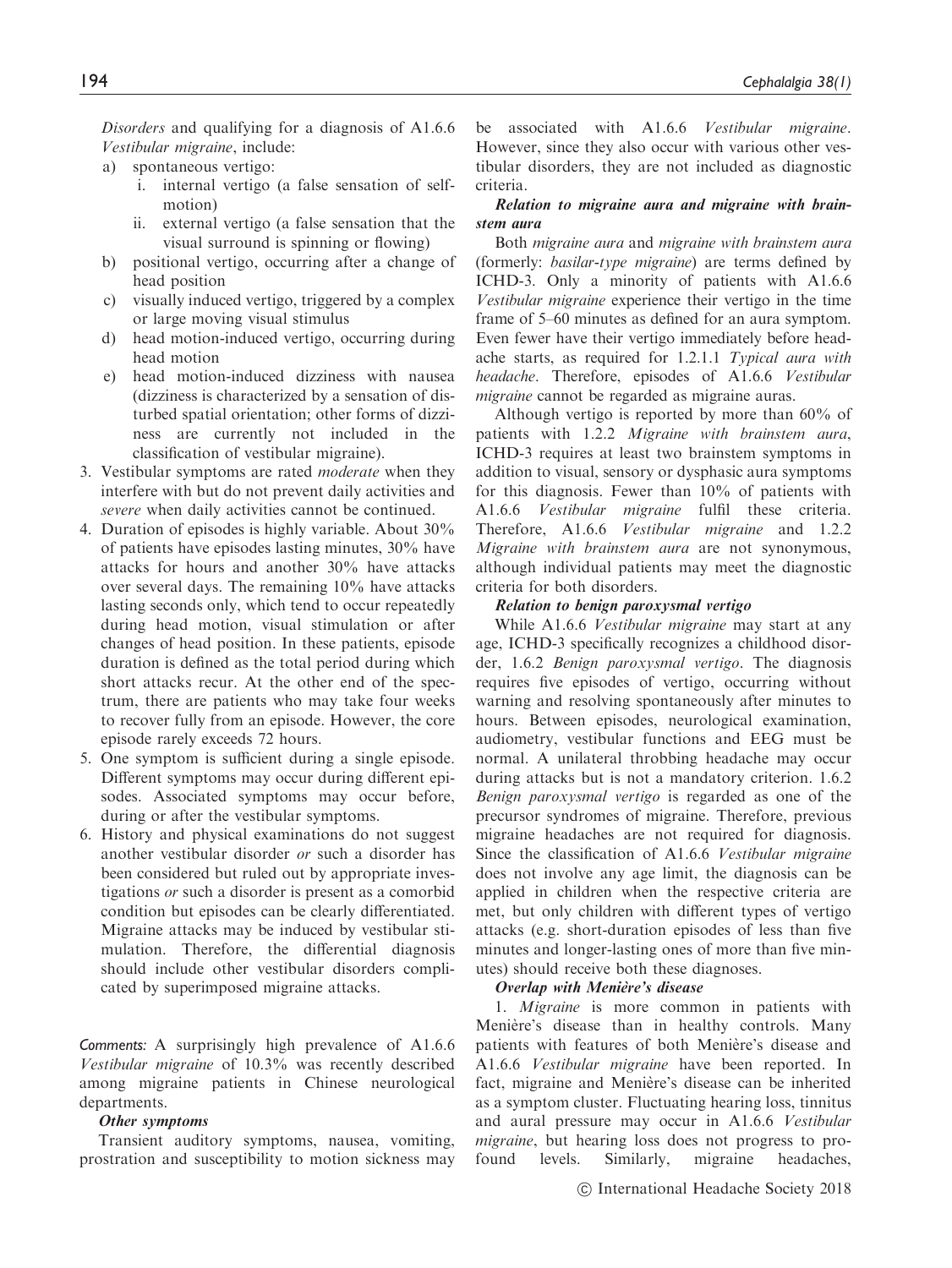photophobia and even migraine auras are common during Menière attacks. The pathophysiological relationship between A1.6.6 Vestibular migraine and Menière's disease remains uncertain. In the first year after onset of symptoms, differentiation between them may be challenging, since Menière's disease can be monosymptomatic with only vestibular symptoms in the early stages of the disease.

When the criteria for Menière's disease are met, particularly hearing loss as documented by audiometry, Menière's disease should be diagnosed, even when migraine symptoms occur during the vestibular attacks. Only patients who have two different types of attacks, one fulfilling the criteria for A1.6.6 Vestibular migraine and the other for Menière's disease, should be diagnosed with both disorders. A future revision of ICHD may include a vestibular migraine/Menière's disease overlap syndrome.

## **Bibliography**

- Belcastro V, Cupini LM, Corbelli I, et al. Palinopsia in patients with migraine: a case–control study. Cephalalgia 2011; 31: 999–1004.
- Bisdorff A, von Brevern M, Lempert T, et al.; on behalf of the Committee for the Classification of Vestibular Disorders of the Bárány Society. Classification of vestibular symptoms: towards an international classification of vestibular disorders. J Vestib Res 2009; 19: 1–13.
- Brantberg K and Baloh RW. Similarity of vertigo attacks due to Meniere's disease and benign recurrent vertigo both with and without migraine. Acta Otolaryngol 2011; 131: 722–727.
- Cass SP, Ankerstjerne JKP, Yetiser S, et al. Migrainerelated vestibulopathy. Ann Otol Rhinol Laryngol 1997; 106: 182–189.
- Cho SJ, Kim BK, Kim BS, et al. Vestibular migraine in multicenter neurology clinics according to the appendix criteria in the third beta edition of the International Classification of Headache Disorders. Cephalalgia 2016; 36: 454–462.
- Cutrer FM and Baloh RW. Migraine-associated dizziness. Headache 1992; 32: 300–304.
- Dieterich M and Brandt T. Episodic vertigo related to migraine (90 cases): vestibular migraine? J Neurol 1999; 246: 883–892.
- Heinzen EL, Swoboda KJ, Hitomi Y, et al. De novo mutations in *ATP1A3* cause alternating hemiplegia of childhood. Nat Genet 2012; 44: 1030–1034.
- Jäger HR, Giffin NJ and Goadsby PJ. Diffusion- and perfusion-weighted MR imaging in persistent migrainous visual disturbances. Cephalalgia 2005; 25: 323–332.
- ! International Headache Society 2018
- Lempert T, Olesen J, Furman J, et al. Vestibular migraine: diagnostic criteria. Consensus document of the Bárány Society and the International Headache Society. J Vestib Res 2012; 22: 167–172.
- Li D, Christensen AF and Olesen J. Field-testing of the ICHD-3 beta/proposed ICD-11 diagnostic criteria for migraine with aura. Cephalalgia 2015; 35: 748–756.
- Liu GT, Schatz NJ, Galetta SL, et al. Persistent positive visual phenomena in migraine. Neurology 1995; 45: 664–668.
- Neff BA, Staab JP, Eggers SD, et al. Auditory and vestibular symptoms and chronic subjective dizziness in patients with Ménière's disease, vestibular migraine and Ménière's disease with concomitant vestibular migraine. Otol Neurotol 2012; 33: 1235–1244.
- Neuhauser H, Leopold M, von Brevern M, et al. The interrelations of migraine, vertigo, and migrainous vertigo. Neurology 2001; 56: 436–441.
- Neuhauser H, Radtke A, von Brevern M, et al. Migrainous vertigo: prevalence and impact on quality of life. Neurology 2006; 67: 1028–1033.
- Oh AK, Lee H, Jen JC, et al. Familial benign recurrent vertigo. Am J Med Genet 2001; 100: 287–291.
- Perenboom M, Zamanipoor Najafabadi A, Zielman R, et al. Visual sensitivity is more enhanced in migraineurs with aura than in migraineurs without aura. Cephalalgia 2015; 35(Suppl): 1224–1226.
- Radtke A, Neuhauser H, von Brevern M, et al. Vestibular migraine – validity of clinical diagnostic criteria. Cephalalgia 2011; 31: 906–913.
- Schankin CJ, Maniyar FH, Digre KB, et al. 'Visual snow' – a disorder distinct from persistent migraine aura. Brain 2014; 137: 1419–1428.
- Schankin CJ, Maniyar FH, Springer T, et al. The relation between migraine, typical migraine aura and "visual snow". Headache 2014; 54: 957-966.
- Versino M and Sances G. Dizziness and migraine: a causal relationship? Funct Neurol 2003; 18: 97–101.
- Vetvik KG, Benth JS, MacGregor EA, et al. Menstrual versus non-menstrual attacks of migraine without aura in women with and without menstrual migraine. Cephalalgia 2015; 35: 1261–1268.
- Vetvik KG, Macgregor EA, Lundqvist C, et al. Prevalence of menstrual migraine: a populationbased study. Cephalalgia 2014; 34: 280–288.
- Vetvik KG, MacGregor EA, Lundqvist C, et al. A clinical interview versus prospective headache diaries in the diagnosis of menstrual migraine without aura. Cephalalgia 2015; 35: 410–416.
- Zhang Y, Kong Q, Chen J, et al. International Classification of Headache Disorders 3rd edition beta-based testing of vestibular migraine in China: demographic, clinical characteristics, audiometric findings and diagnosis statues. Cephalalgia 2016; 36: 240–248.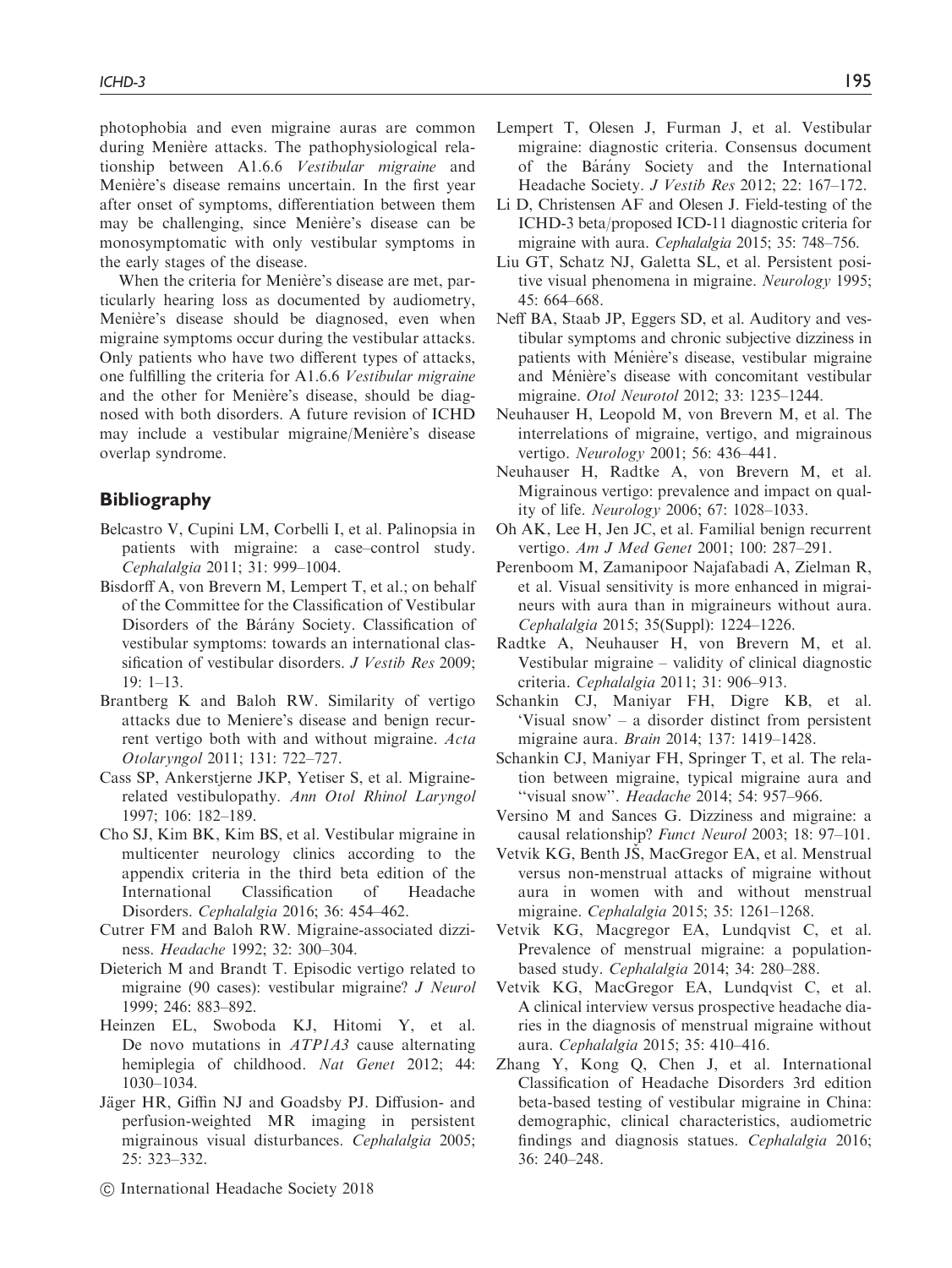# A2. Tension-type headache (alternative criteria)

The following alternative criteria may be applied to A2.1 Infrequent episodic tension-type headache, A2.2 Frequent episodic tension-type headache and A2.3 Chronic tensiontype headache. They define a core syndrome of tensiontype headache. In other words, these criteria are very specific but have low sensitivity.

## Alternative diagnostic criteria:

- A. Episodes, or headache, fulfilling criterion A for [whichever of 2.1 Infrequent episodic tension-type headache, 2.2 Frequent episodic tension-type headache or 2.3 Chronic tension-type headache] and criteria B–D below
- B. Episodes, or headache, fulfil criterion B for [whichever of 2.1 Infrequent episodic tension-type headache, 2.2 Frequent episodic tension-type headache or 2.3 Chronic tension-type headache]
- C. Headache has at least three of the following four characteristics:
	- 1. bilateral location
	- 2. pressing/tightening (non-pulsating) quality
	- 3. mild or moderate intensity
	- 4. not aggravated by routine physical activity such as walking or climbing stairs
- D. No nausea, vomiting, photophobia or phonophobia
- E. Not better accounted for by another ICHD-3 diagnosis.

# **Bibliography**

Chu MK, Cho SJ, Kim JM, et al. Field testing the alternative criteria for tension-type headache proposed in the third beta edition of the international classification of headache disorders: results from the Korean headache-sleep study. J Headache Pain 2014; 15: 28.

# A3. Trigeminal-autonomic cephalalgias (TACs)

## A3.1 Cluster headache (alternative criteria)

Alternative diagnostic criteria:

- A. At least five attacks fulfilling criteria B–D
- B. Severe or very severe unilateral orbital, supraorbital and/or temporal pain lasting 15–180 minutes (when untreated) $<sup>1</sup>$ </sup>
- C. Either or both of the following:
	- 1. at least one of the following symptoms or signs, ipsilateral to the headache:
		- a) conjunctival injection and/or lacrimation
		- b) nasal congestion and/or rhinorrhoea
		- c) eyelid oedema
		- d) forehead and facial sweating
		- e) forehead and facial flushing
		- f) sensation of fullness in the ear
		- g) miosis and/or ptosis
	- 2. a sense of restlessness or agitation
- D. Occurring with a frequency between one every other day and eight per day<sup>2</sup>
- E. Not better accounted for by another ICHD-3 diagnosis.

## Notes:

- 1. During part, but less than half, of the active timecourse of A3.1 Cluster headache, attacks may be less severe and/or of shorter or longer duration.
- 2. During part, but less than half, of the active timecourse of A3.1 Cluster headache, attacks may be less frequent.

Comment: Opinion is divided on inclusion of (e) and (f) in criterion C1. Experts in the working group believe it improves sensitivity without significant loss of specificity, but formal field testing has not confirmed this.

## A3.2 Paroxysmal hemicrania (alternative criteria)

## Alternative diagnostic criteria:

- A. At least 20 attacks fulfilling criteria B–E
- B. Severe unilateral orbital, supraorbital and/or temporal pain lasting 2–30 minutes
- C. Either or both of the following:
	- 1. at least one of the following symptoms or signs, ipsilateral to the headache:
		- a) conjunctival injection and/or lacrimation
		- b) nasal congestion and/or rhinorrhoea
		- c) eyelid oedema
		- d) forehead and facial sweating
		- e) forehead and facial flushing
		- f) sensation of fullness in the ear
		- g) miosis and/or ptosis
	- 2. a sense of restlessness or agitation
- D. Occurring with a frequency of  $>5$  per day<sup>1</sup>
- E. Prevented absolutely by therapeutic doses of indomethacin<sup>2</sup>
- F. Not better accounted for by another ICHD-3 diagnosis.

! International Headache Society 2018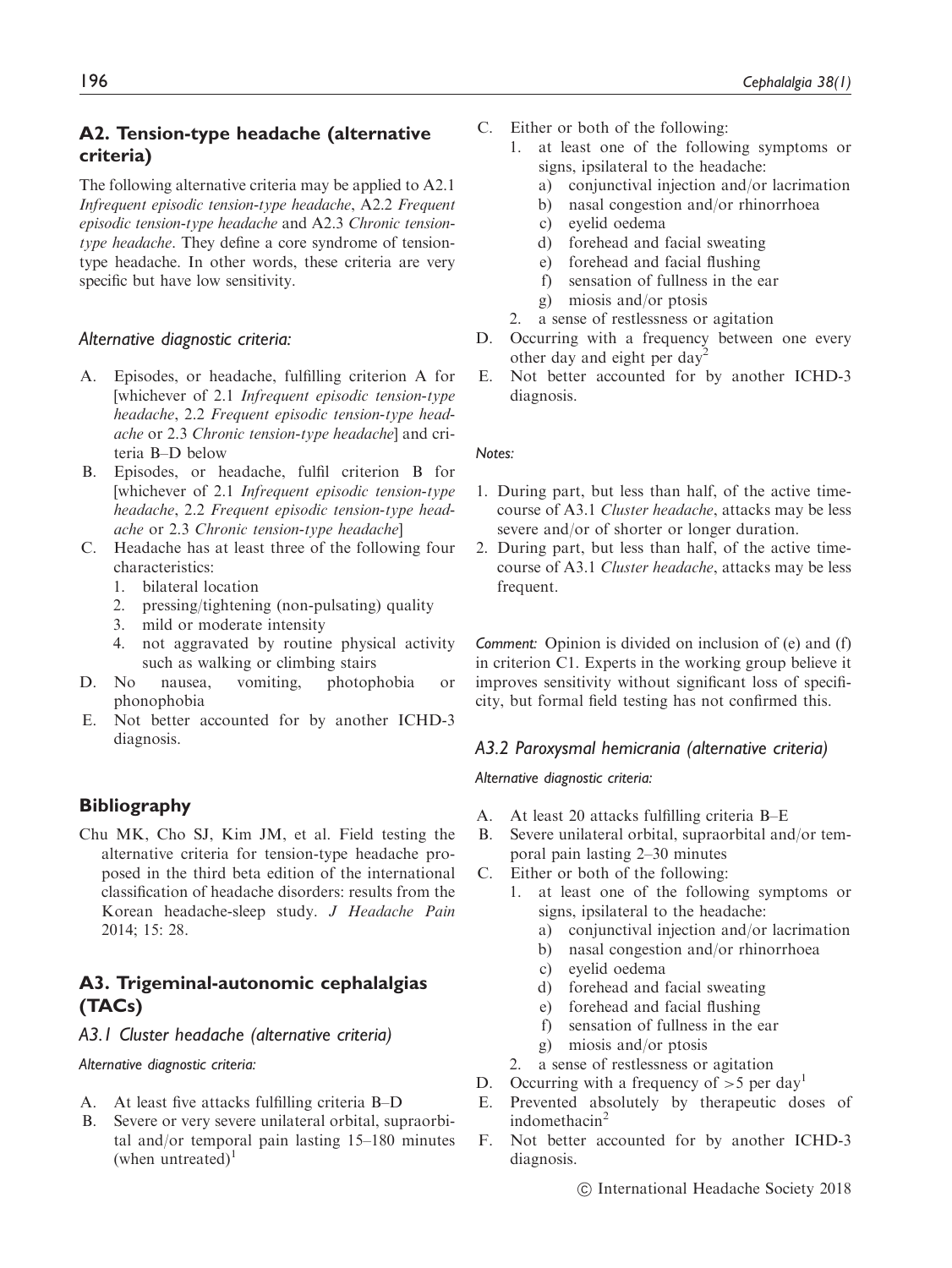### Notes:

- 1. During part, but less than half, of the active timecourse of A3.2 Paroxysmal hemicrania, attacks may be less frequent.
- 2. In an adult, oral indomethacin should be used initially in a dose of at least 150 mg daily and increased if necessary up to 225 mg daily. The dose by injection is 100–200 mg. Smaller maintenance doses are often employed.

Comment: Opinion is divided on inclusion of (e) and (f) in criterion C1. Experts in the working group believe it improves sensitivity without significant loss of specificity, but formal field testing has not been performed to support the change in criteria.

## A3.3 Short-lasting unilateral neuralgiform headache attacks (alternative criteria)

### Alternative diagnostic criteria

- A. At least 20 attacks fulfilling criteria B–D
- B. Moderate or severe unilateral head pain, with orbital, supraorbital, temporal and/or other trigeminal distribution, lasting for 1–600 seconds and occurring as single stabs, series of stabs or in a saw-tooth pattern
- C. At least one of the following cranial autonomic symptoms or signs, ipsilateral to the pain:
	- 1. conjunctival injection and/or lacrimation
	- 2. nasal congestion and/or rhinorrhoea
	- 3. eyelid oedema
	- 4. forehead and facial sweating
	- 5. forehead and facial flushing
	- 6. sensation of fullness in the ear
	- 7. miosis and/or ptosis
- D. Occurring with a frequency of at least one a  $day<sup>1</sup>$
- E. Not better accounted for by another ICHD-3 diagnosis.

#### Note:

1. During part, but less than half, of the active timecourse of A3.3 Short-lasting unilateral neuralgiform headache attacks, attacks may be less frequent.

Comment: Opinion is divided on inclusion of C5 and C6. Experts in the working group believe it improves sensitivity without significant loss of specificity, but formal field testing has not been performed to support the change in criteria.

! International Headache Society 2018

## A3.4 Hemicrania continua (alternative criteria)

#### Alternative diagnostic criteria:

- A. Unilateral headache fulfilling criteria B–D
- B. Present for >3 months, with exacerbations of moderate or greater intensity
- C. Either or both of the following:
	- 1. at least one of the following symptoms or signs, ipsilateral to the headache:
		- a) conjunctival injection and/or lacrimation
		- b) nasal congestion and/or rhinorrhoea
		- c) eyelid oedema
		- d) forehead and facial sweating
		- e) forehead and facial flushing
		- f) sensation of fullness in the ear
		- g) miosis and/or ptosis
	- 2. a sense of restlessness or agitation, or aggravation of the pain by movement
- D. Responds absolutely to therapeutic doses of indomethacin<sup>1</sup>
- E. Not better accounted for by another ICHD-3 diagnosis.

#### Note:

1. In an adult, oral indomethacin should be used initially in a dose of at least 150 mg daily and increased if necessary up to 225 mg daily. The dose by injection is 100–200 mg. Smaller maintenance doses are often employed.

Comment: Opinion is divided on inclusion of (e) and (f) in criterion C1. Experts in the working group believe it improves sensitivity without significant loss of specificity, but formal field testing has not been performed to support the change in criteria.

# A3.6 Undifferentiated trigeminal autonomic cephalalgia

Description: A trigeminal autonomic cephalalgia-like disorder occurring in children and adolescents with characteristics of the disorder not fully developed.

Comments: Incomplete brain development may alter the presentation of trigeminal autonomic cephalalgias (TACs). Patients coded A3.6 Undifferentiated trigeminal autonomic cephalalgia would, typically, be children or adolescents whose headaches have characteristics strongly suggestive of a TAC, but mixed and incomplete; for example, they may have lateralized headache attacks lasting 30 minutes with autonomic features, but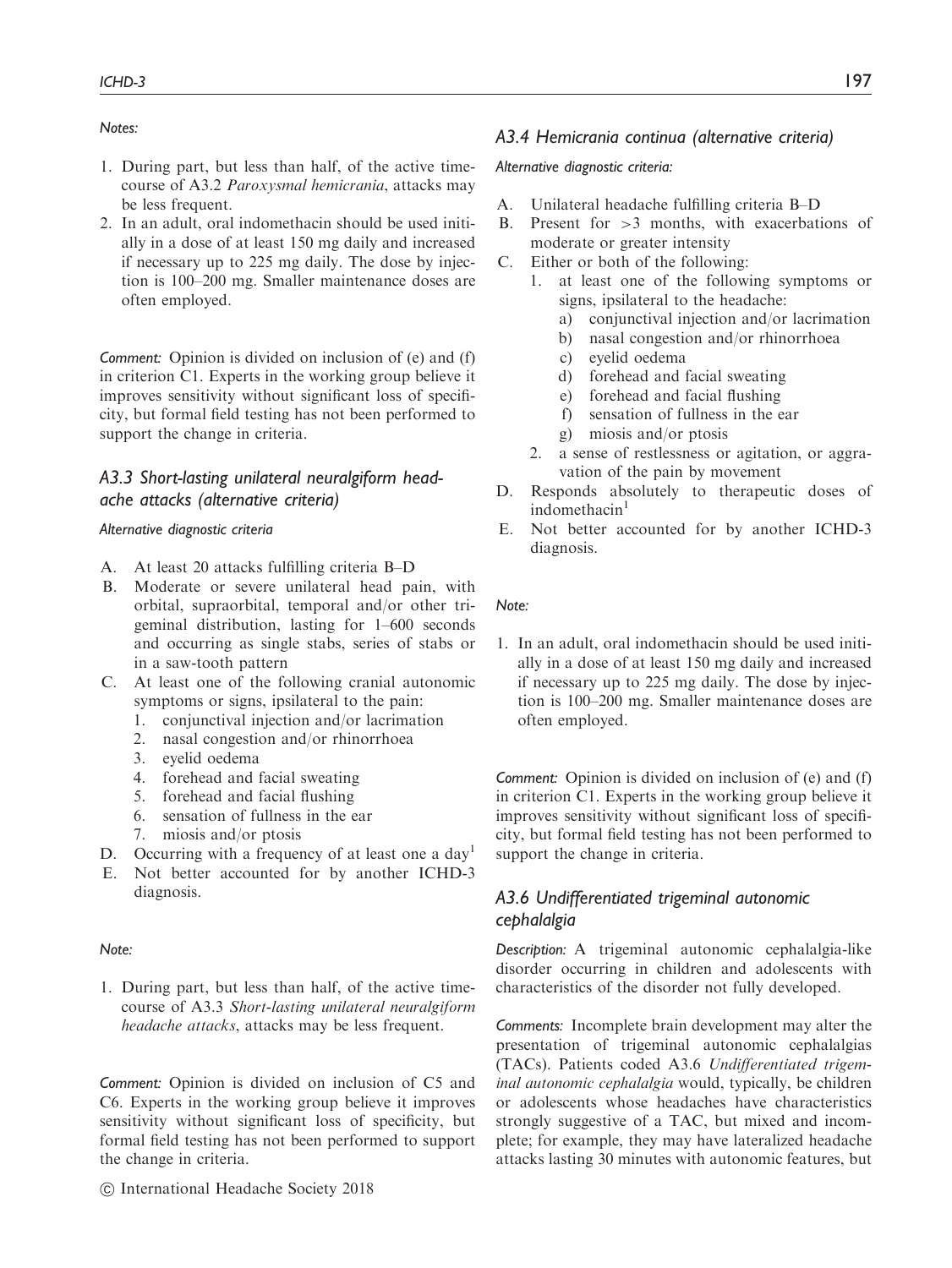without the expected responses to indomethacin, oxygen or triptans.

Longitudinal studies are required to understand these presentations better and in order to propose criteria for their diagnosis.

## **Bibliography**

De Coo IF, Wilbrink LA, Haan J, et al. Evaluation of the new ICHD-III beta cluster headache criteria. Cephalalgia 2016; 36: 547–551.

### A4. Other primary headache disorders

#### A4.11 Epicrania fugax

Description: Brief paroxysmal head pain, with stabbing quality, describing a linear or zigzag trajectory across the surface of one hemicranium.

### Diagnostic criteria:

- A. Recurrent stabbing head pain attacks lasting 1–10 seconds and fulfilling criterion B
- B. Pain moving with a linear or zigzag trajectory across the surface of one hemicranium, commencing and terminating in the distributions of different nerves
- C. Not better accounted for by another ICHD-3  $diagonosis.<sup>1</sup>$

#### Note:

1. A structural lesion must be excluded by history, physical examination and, when appropriate, investigation.

Comments: Patients with A4.11 Epicrania fugax describe their pain in terms of its trajectory between two distant points on the head surface, with motion from onset to termination taking just a few seconds. Such dynamic topography is a distinctive attribute that differentiates A4.11 Epicrania fugax from other epicranial headaches and neuralgias. The onset and termination points remain constant in each patient, with pain usually moving forward from a posterior hemicranial area towards the ipsilateral eye or nose, but backward radiation is also possible from a frontal or periorbital area towards the occipital region. In all cases, pain is strictly unilateral, although some patients have shifting sides.

At the end of attacks, ipsilateral autonomic signs such as lacrimation, conjunctival injection and/or rhinorrhoea may occur.

Although attacks are mostly spontaneous, they may occasionally be triggered by touch on the point of onset, which may remain tender between attacks.

## **Bibliography**

- Cuadrado ML, Gómez-Vicente L, Porta-Etessam J, et al. Paroxysmal head pain with backward radiation. Will epicrania fugax go in the opposite direction? J Headache Pain 2010; 11: 75–78.
- Cuadrado ML, Guerrero AL and Pareja JA. Epicrania fugax. Curr Pain Headache Rep 2016; 20: 21.
- Guerrero AL, Cuadrado ML, Porta-Etessam J, et al. Epicrania fugax: ten new cases and therapeutic results. Headache 2010; 50: 451–458.
- Herrero-Velázquez S, Guerrero-Peral AL, Mulero P, et al. Epicrania fugax: the clinical characteristics of a series of 18 patients. Rev Neurol 2011; 53: 531–537.
- Mulero P, Guerrero AL, Herrero-Velázquez S, et al. Epicrania fugax with backward radiation: clinical characteristics of nine new cases. J Headache Pain 2011; 12: 535–539.
- Pareja JA, Álvarez M and Montojo T. Epicrania fugax with backward radiation. J Headache Pain 2012; 13: 175.
- Pareja JA, Cuadrado ML, Fernández-de-las-Peñas C, et al. Epicrania fugax: an ultrabrief paroxysmal epicranial pain. Cephalalgia 2008; 28: 257–263.

## A5. Headache attributed to trauma or injury to the head and/or neck

# A5.1 Acute headache attributed to traumatic injury to the head

Comment: The current stipulation that headache must begin (or be reported to have begun) within seven days of head injury (or awareness of the injury) is somewhat arbitrary. Some data suggest that headache may begin after a longer interval. In the following suggested diagnostic criteria, the maximal time interval between the head injury and headache onset is set at three months, but it is presumed that headaches that begin in closer temporal proximity to the injury are more likely to be accurately attributed to the injury. Future studies should continue to investigate the utility of these and alternative diagnostic criteria for A5.1 Acute headache attributed to traumatic injury to the head that allow for headache to begin beyond seven days and up to three months after the injury.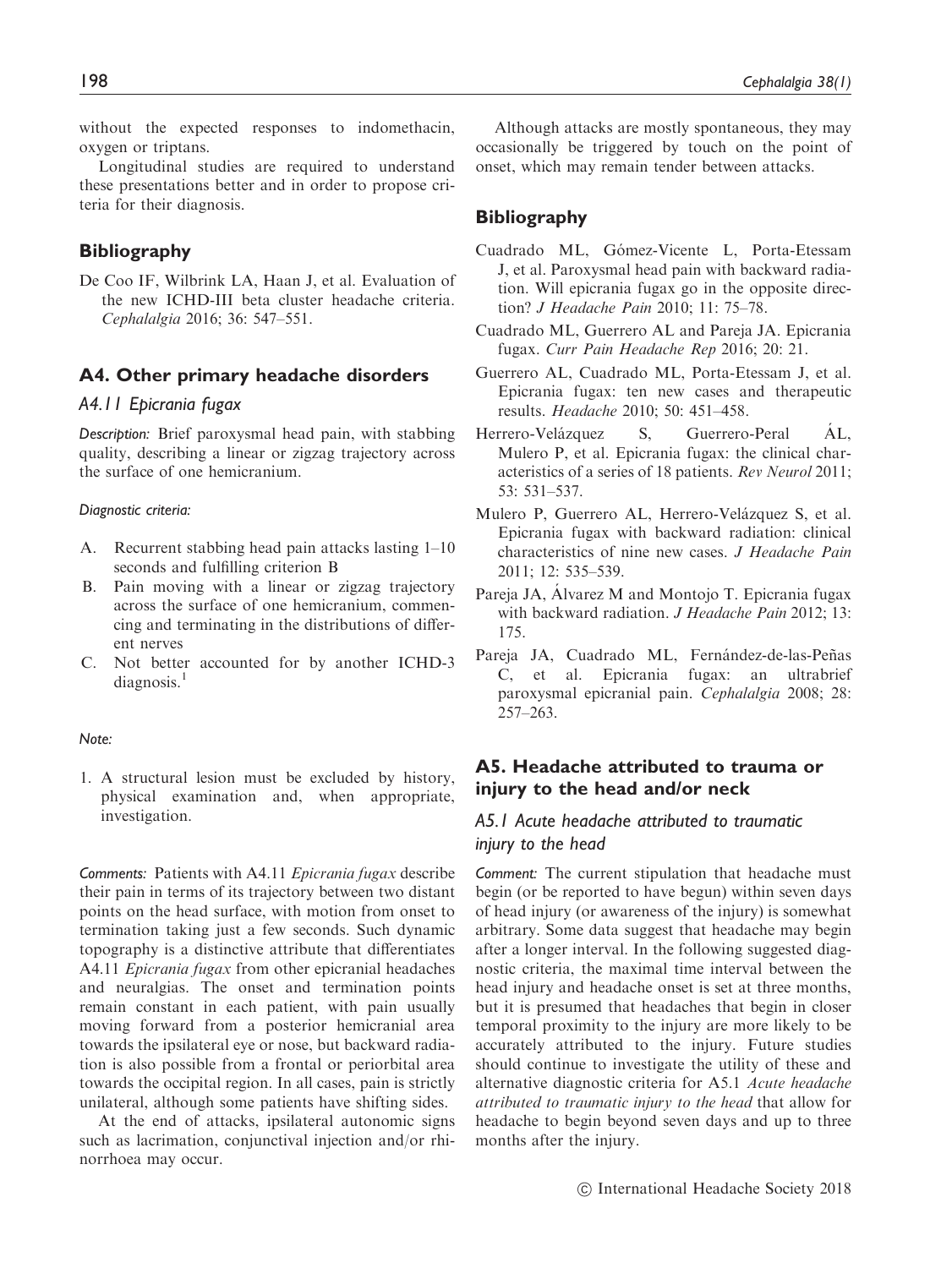A5.1.1.1 Delayed-onset acute headache attributed to moderate or severe traumatic injury to the head

### Diagnostic criteria:

- A. Any headache fulfilling criteria C and D
- B. Traumatic injury to the head has occurred, associated with at least one of the following:
	- 1. loss of consciousness for >30 minutes
	- 2. Glasgow Coma Scale (GCS) <13
	- 3. post-traumatic amnesia lasting >24 hours
	- 4. alteration in level of awareness for >24 hours
	- 5. imaging evidence of a traumatic head injury such as skull fracture, intracranial haemorrhage and/or brain contusion
- C. Headache is reported to have developed between seven days and three months after all of the following:
	- 1. the head injury
	- 2. regaining of consciousness following the head injury (when applicable)
	- 3. discontinuation of medication(s) impairing ability to sense or report headache following the head injury (when applicable)
- D. Either of the following:
	- 1. headache has resolved within three months after its onset
	- 2. headache has not yet resolved but three months have not yet passed since its onset
- E. Not better accounted for by another ICHD-3 diagnosis.

A5.1.2.1 Delayed-onset acute headache attributed to mild traumatic injury to the head

#### Diagnostic criteria:

- A. Any headache fulfilling criteria C and D
- B. Traumatic injury to the head has occurred, fulfilling both of the following:
	- 1. associated with none of the following:
		- a) loss of consciousness for >30 minutes
			- b) Glasgow Coma Scale (GCS) <13
			- c) post-traumatic amnesia lasting  $>24$  hours
			- d) altered level of awareness for >24 hours
			- e) imaging evidence of a traumatic head injury such as skull fracture, intracranial haemorrhage and/or brain contusion
	- 2. associated, immediately following the head injury, with one or more of the following symptoms and/or signs:
		- a) transient confusion, disorientation or impaired consciousness
		- b) loss of memory for events immediately before or after the injury
- c) two or more other symptoms suggestive of mild traumatic brain injury:
	- i. nausea
	- ii. vomiting
	- iii. visual disturbances
	- iv. dizziness and/or vertigo
	- v. gait and/or postural imbalance
	- vi. impaired memory and/or concentration
- C. Headache is reported to have developed between seven days and three months after all of the following:
	- 1. the head injury
	- 2. regaining of consciousness following the head injury (when applicable)
	- 3. discontinuation of medication(s) impairing ability to sense or report headache following the head injury (when applicable)
- D. Either of the following:
	- 1. headache has resolved within three months after its onset
	- 2. headache has not yet resolved but three months have not yet passed since its onset
- E. Not better accounted for by another ICHD-3 diagnosis.

# A5.2 Persistent headache attributed to traumatic injury to the head

Comment: The current stipulation that headache must begin (or be reported to have begun) within seven days of head injury (or awareness of the injury) is somewhat arbitrary. Some data suggest that headache may begin after a longer interval. In the following suggested diagnostic criteria, the maximal time interval between the head injury and headache onset is set at three months, but it is presumed that headaches that begin in closer temporal proximity to the injury are more likely to be accurately attributed to the injury. Future studies should continue to investigate the utility of these and alternative diagnostic criteria for A5.2 Persistent headache attributed to traumatic injury to the head that allow for headache to begin beyond seven days and up to three months after the injury.

## A5.2.1.1 Delayed-onset persistent headache attributed to moderate or severe traumatic injury to the head

## Diagnostic criteria:

- A. Any headache fulfilling criteria C and D
- B. Traumatic injury to the head has occurred, associated with at least one of the following:
	- 1. loss of consciousness for >30 minutes
	- 2. Glasgow Coma Scale (GCS) <13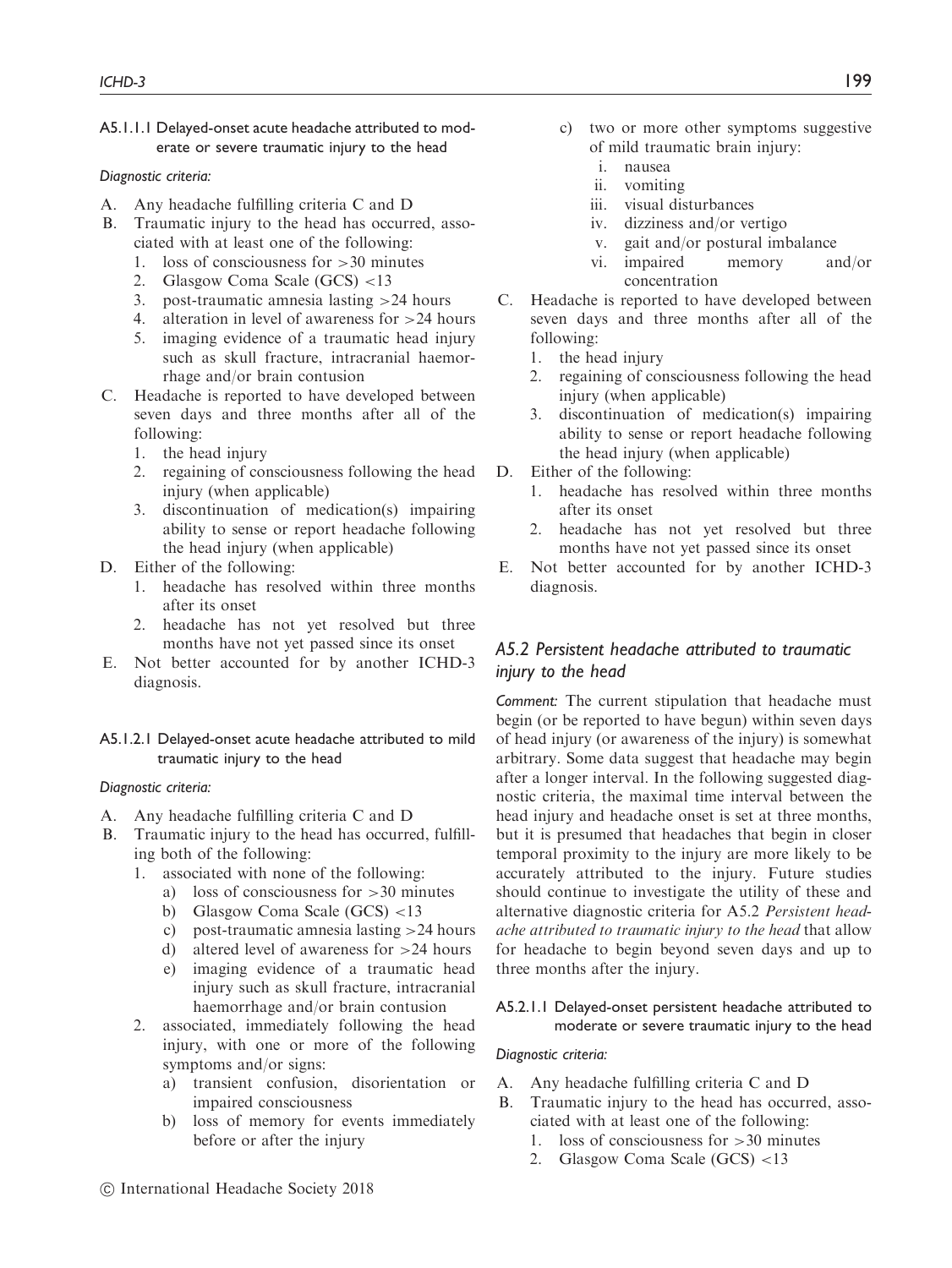- 3. post-traumatic amnesia lasting >24 hours
- 4. alteration in level of awareness for >24 hours
- 5. imaging evidence of a traumatic head injury such as skull fracture, intracranial haemorrhage and/or brain contusion
- C. Headache is reported to have developed between seven days and three months after all of the following:
	- 1. the head injury
	- 2. regaining of consciousness following the head injury (when applicable)
	- 3. discontinuation of medication(s) impairing ability to sense or report headache following the head injury (when applicable)
- D. Headache persists for  $>3$  months after its onset
- E. Not better accounted for by another ICHD-3 diagnosis.
- A5.2.2.1 Delayed-onset persistent headache attributed to mild traumatic injury to the head

### Diagnostic criteria:

- A. Any headache fulfilling criteria C and D
- B. Traumatic injury to the head has occurred, fulfilling both of the following:
	- 1. associated with none of the following:
		- a) loss of consciousness for  $>30$  minutes
		- b) Glasgow Coma Scale (GCS) <13
		- c) post-traumatic amnesia lasting >24 hours
		- d) altered level of awareness for >24 hours
		- e) imaging evidence of a traumatic head injury such as skull fracture, intracranial haemorrhage and/or brain contusion
	- 2. associated, immediately following the head injury, with one or more of the following symptoms and/or signs:
		- a) transient confusion, disorientation or impaired consciousness
		- b) loss of memory for events immediately before or after the injury
		- c) two or more other symptoms suggestive of mild traumatic brain injury:
			- i. nausea
			- ii. vomiting
			- iii. visual disturbances
			- iv. dizziness and/or vertigo
			- v. gait and/or postural imbalance
			- vi. impaired memory and/or concentration
- C. Headache is reported to have developed between seven days and three months after all of the following:
	- 1. the head injury
- 2. regaining of consciousness following the head injury (when applicable)
- 3. discontinuation of medication(s) impairing ability to sense or report headache following the head injury (when applicable)
- D. Headache persists for  $>3$  months after its onset
- E. Not better accounted for by another ICHD-3 diagnosis.

## A5.7 Headache attributed to radiosurgery of the brain

#### Diagnostic criteria:

- A. Any new headache fulfilling criterion C
- B. Radiosurgery of the brain has been performed
- C. Evidence of causation demonstrated by both of the following:
	- 1. headache has developed within seven days after radiosurgery
	- 2. headache has resolved within three months after radiosurgery
- D. Not better accounted for by another ICHD-3 diagnosis.

Comment: Although de novo headache has been described after radiosurgery, most studies do not provide detailed descriptions of its clinical characteristics, neither is it usually clear whether headache occurring after radiosurgery represents an exacerbation of an underlying headache disorder or a new headache. In cases where a previous history of headache was not present, the headache syndrome was short-lived, occurred more than a year after the procedure and resembled migraine or thunderclap headache. Therefore, causal relationships between these headaches and the radiosurgical procedures preceding them were highly doubtful. Carefully controlled prospective studies are necessary to determine whether A5.7 Headache attributed to radiosurgery of the brain exists as an entity and, if so, how it is related to the type and location of the lesion being irradiated and/or the dosage and radiation field employed.

## A5.8 Acute headache attributed to other trauma or injury to the head and/or neck

### Diagnostic criteria:

- A. Any headache fulfilling criteria C and D
- B. Trauma or injury to the head and/or neck of a type not described above has occurred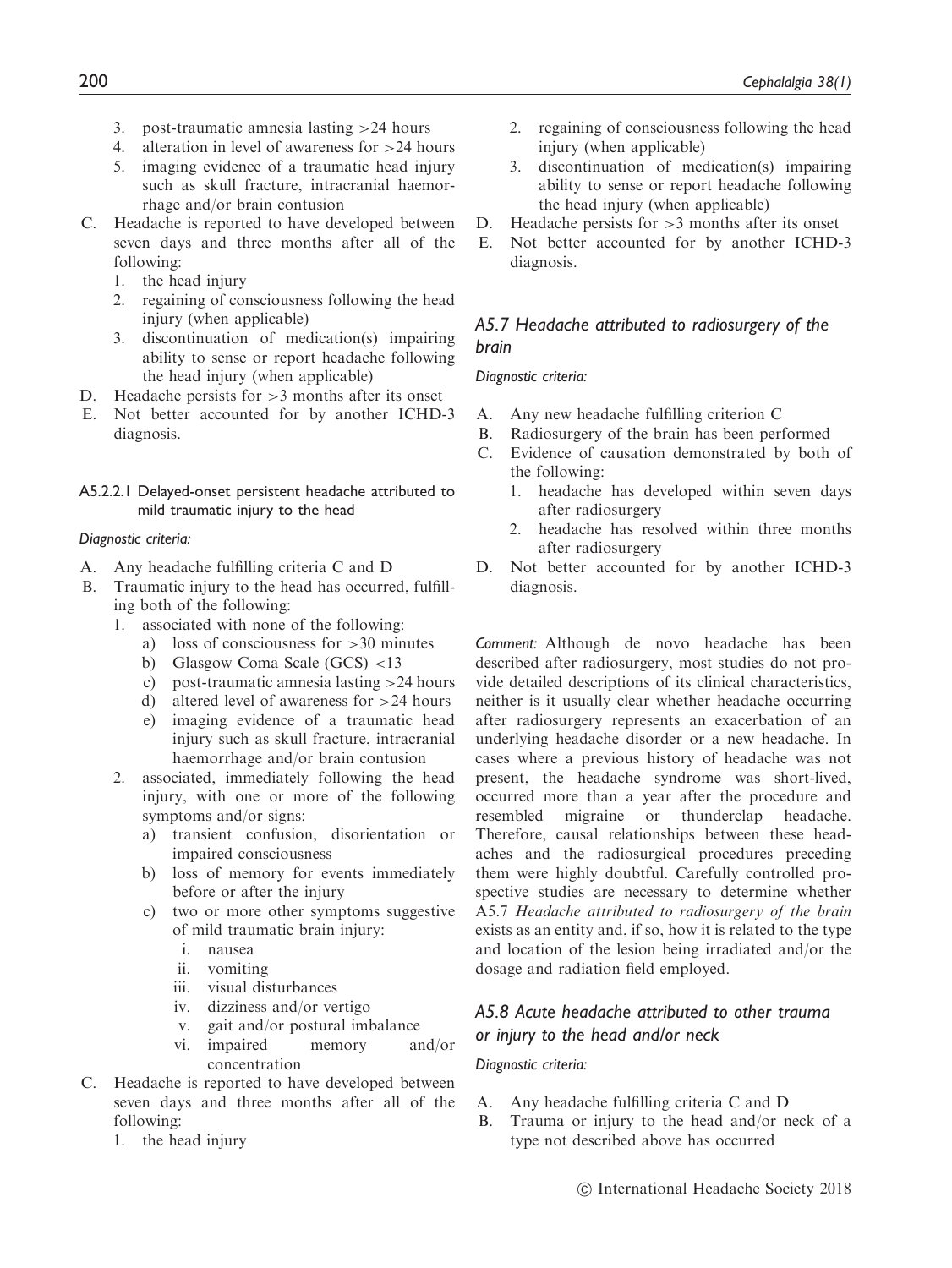- C. Evidence of causation demonstrated by either or both of the following:
	- 1. headache has developed in close temporal relation to the trauma or injury
	- 2. other evidence exists of causation by the trauma or injury
- D. Either of the following:
	- 1. headache has resolved within three months after its onset
	- 2. headache persists but three months have not yet passed since its onset
- E. Not better accounted for by another ICHD-3 diagnosis.

# A5.9 Persistent headache attributed to other trauma or injury to the head and/or neck

### Diagnostic criteria:

- A. Any headache fulfilling criteria C and D
- B. Trauma or injury to the head and/or neck of a type not described above has occurred
- C. Evidence of causation demonstrated by either or both of the following:
	- 1. headache has developed in close temporal relation to the trauma or injury
	- 2. other evidence exists of causation by the trauma or injury
- D. Headache persists for  $>3$  months after its onset
- E. Not better accounted for by another ICHD-3 diagnosis.

## Bibliography

- Lucas S, Hoffman JM, Bell KR, et al. Characterization of headache after traumatic brain injury. Cephalalgia 2012; 32: 600–606.
- Lucas S, Hoffman JM, Bell KR, et al. A prospective study of prevalence and characterization of headache following mild traumatic brain injury. Cephalalgia 2014; 34: 93–102.
- Olesen J. Problem areas in the International Classification of Headache Disorders, 3rd edition (beta). Cephalalgia 2014; 34: 1193–1199.
- Theeler BJ and Erickson JC. Post-traumatic headaches: time for a revised classification? Cephalalgia 2012; 32: 589–591.
- Theeler BJ, Flynn FG and Erickson JC. Headaches after concussion in US soldiers returning from Iraq or Afghanistan. Headache 2010; 50: 1262–1272.

Theeler B, Lucas S, Riechers RG, et al. Post-traumatic headaches in civilians and military personnel: a comparative, clinical review. Headache 2013; 53: 881–900.

# A6. Headache attributed to cranial and/ or cervical vascular disorder

## A6.10 Persistent headache attributed to past cranial and/or cervical vascular disorder

- A. Headache previously diagnosed as 6. Headache attributed to cranial and/or cervical vascular disorder or one of its types, subtypes or subforms, and fulfilling criterion C
- B. The cranial or cervical vascular disorder causing the headache has been effectively treated or has spontaneously remitted
- C. Headache has persisted for  $>3$  months after effective treatment or spontaneous remission of the vascular disorder
- D. Not better accounted for by another ICHD-3 diagnosis.

Comment: A6.10 Persistent headache attributed to past cranial and/or cervical vascular disorder is poorly documented; if it exists, research is needed to establish better criteria for causation.

# A7. Headache attributed to non-vascular intracranial disorder

### A7.6 Headache attributed to epileptic seizure

A7.6.3 Post-electroconvulsive therapy (ECT) headache

### Diagnostic criteria:

- A. Recurrent headache fulfilling criterion C
- B. A course of electroconvulsive therapy (ECT) has been given
- C. Evidence of causation demonstrated by all of the following:
	- 1. headache has developed after  $\geq 50\%$  of ECT sessions
	- 2. each headache has developed within four hours after ECT
	- 3. each headache has resolved within 72 hours after ECT
- D. Not better accounted for by another ICHD-3 diagnosis.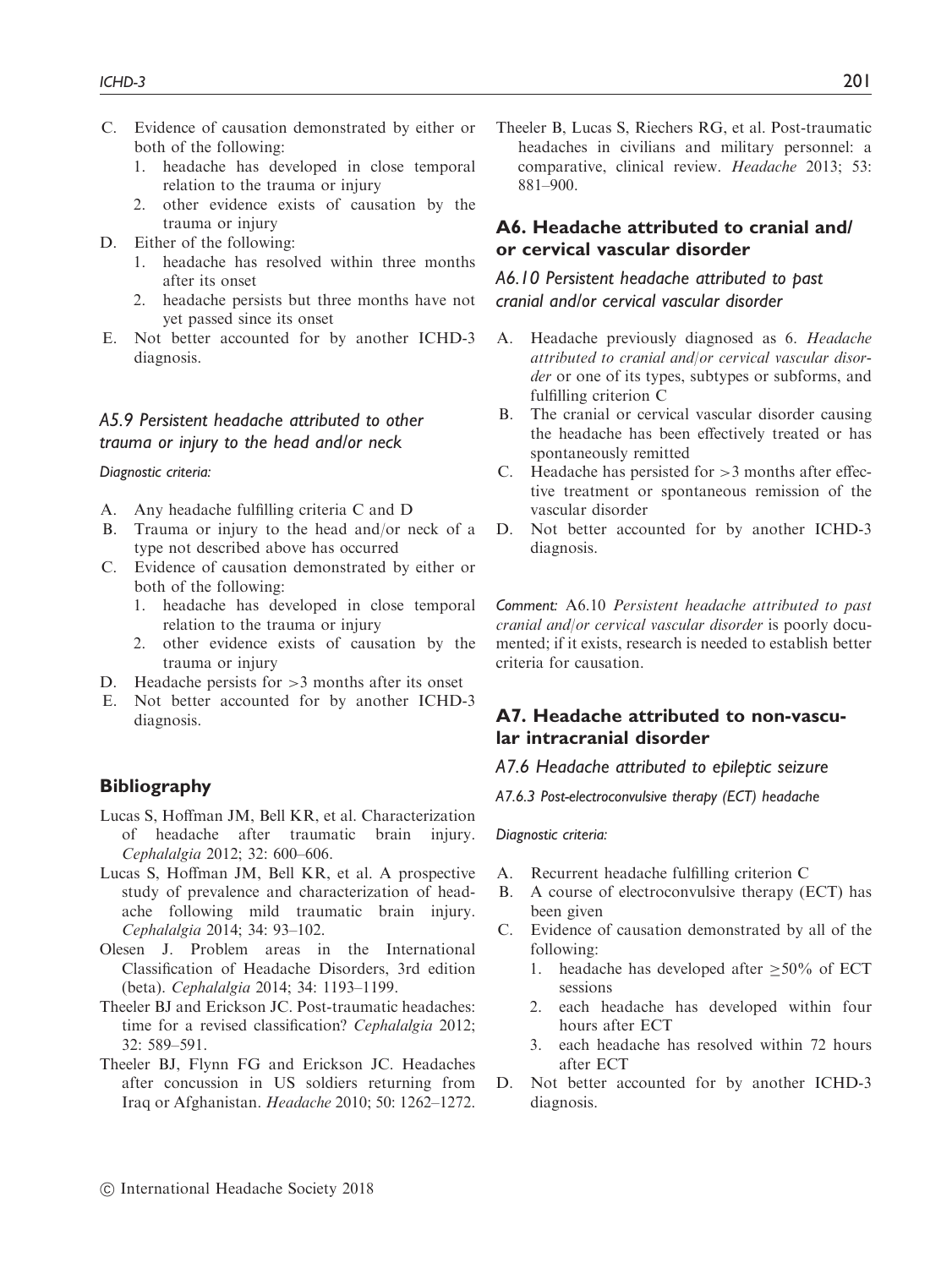Comments: Clear descriptions of headache associated with electroconvulsive therapy are sparse. In a singleblind comparator trial of eletriptan and paracetamol, 20 of 72 patients (28%) complained of headaches, but these were not well characterized (only location and quality of pain were assessed).

Published data are not adequate to define A7.6.3 Post-electroconvulsive therapy (ECT) headache operationally and there have been no validation studies of these proposed criteria since ICHD-3 beta was published.

## A7.9 Persistent headache attributed to past nonvascular intracranial disorder

#### Diagnostic criteria:

- A. Headache previously diagnosed as 7. Headache attributed to non-vascular intracranial disorder or one of its types, subtypes or subforms, and fulfilling criterion C
- B. The non-vascular intracranial disorder causing the headache has been effectively treated or has spontaneously remitted
- C. Headache has persisted for  $>3$  months after effective treatment or spontaneous remission of the non-vascular disorder
- D. Not better accounted for by another ICHD-3 diagnosis.

Comment: It is known from clinical experience that persistent headache can occur after a past (and resolved) non-vascular intracranial disorder; to some extent such headache has been demonstrated after 7.1.1 Headache attributed to idiopathic intracranial hypertension and 7.2.3 Headache attributed to spontaneous intracranial hypotension. However, A7.9 Persistent headache attributed to past non-vascular intracranial disorder is poorly documented. Research is needed to establish better criteria for causation.

## **Bibliography**

- Belcastro V, Striano P, Kasteleijn-Nolst Trenité DGA, et al. Migralepsy, hemicrania epileptica, post-ictal headache and ''ictal epileptic headache'': a proposal for terminology and classification revision. J Headache Pain 2011; 12: 289–294.
- Canuet L, Ishii R, Iwase M, et al. Cephalic auras of supplementary motor area origin: an ictal MEG and  $SAM(g<sub>2</sub>)$  study. Epilepsy Behav 2008; 13: 570–574.
- Dinwiddie SH, Huo D and Gottlieb O. The course of myalgia and headache after electroconvulsive therapy. J ECT 2010; 26: 116–120.
- Kertesz DP, Trabekin O and Vanetik MS. Headache treatment after electroconvulsive treatment: a single-blinded trial comparator between eletriptan and paracetamol.  $J ECT$  2015; 31: 105–109.
- Mendez MF, Doss RC, Taylor JL, et al. Relationship of seizure variables to personality disorders in epilepsy. J Neuropsychiatry Clin Neurosci 1993; 5: 283–286.
- Parisi P, Striano P, Kasteleijn-Nolst Trenité DGA, et al. 'Ictal epileptic headache': recent concepts for new classification criteria. Cephalalgia 2012; 32: 723–724.
- Schweder LJ, Wahlund B, Bergsholm P, et al. Questionnaire study about the practice of electroconvulsive therapy in Norway. J ECT 2011; 27: 296–299.
- Siegel AM, Williamson PD, Roberts DW, et al. Localized pain associated with seizures originating in the parietal lobe. Epilepsia 1999; 40: 845–855.
- Young GB and Blume WT. Painful epileptic seizures. Brain 1983; 106: 537–554.

## A8. Headache attributed to a substance or its withdrawal

A8.4 Persistent headache attributed to past use of or exposure to a substance

Coded elsewhere: 8.2 Medication-overuse headache.

### Diagnostic criteria:

- A. Headache previously diagnosed as 8.1 Headache attributed to use of or exposure to a substance or one of its subtypes, and fulfilling criterion C
- B. Use of or exposure to the substance has ceased
- C. Headache has persisted for >3 months after exposure has ceased
- D. Not better accounted for by another ICHD-3 diagnosis.

## A9. Headache attributed to infection

A9.1 Headache attributed to intracranial infection

A9.1.3.3 Persistent headache attributed to past intracranial fungal or other parasitic infection

### Diagnostic criteria:

- A. Headache previously fulfilling criteria for 9.1.3 Headache attributed to intracranial fungal or other parasitic infection, and fulfilling criterion C
- B. Intracranial fungal or other parasitic infection has resolved

! International Headache Society 2018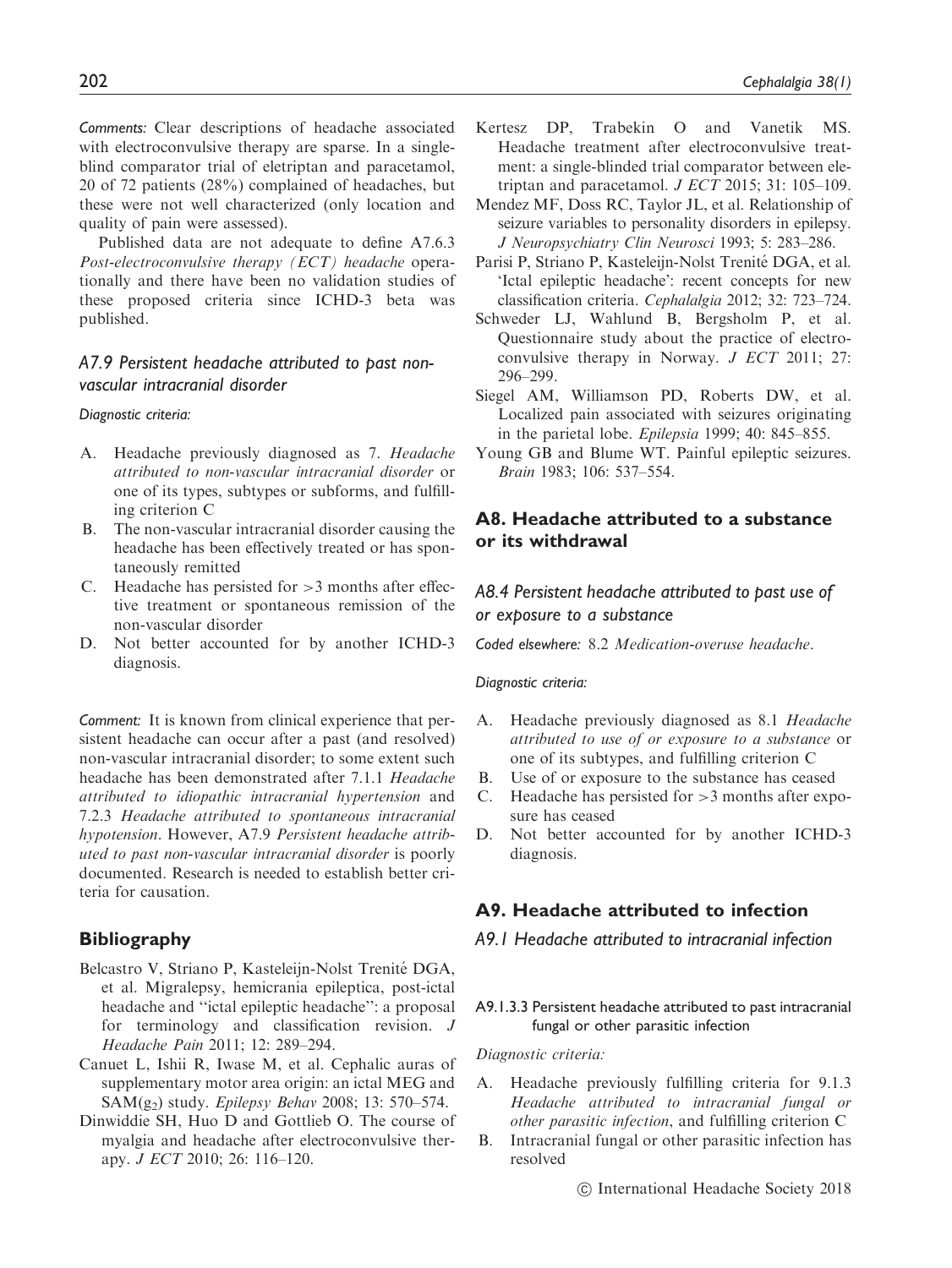- C. Headache has persisted for  $>3$  months after resolution of the intracranial fungal or other parasitic infection
- D. Not better accounted for by another ICHD-3 diagnosis, and hydrocephalus has been excluded by neuroimaging.

# A9.3 Headache attributed to human immunodeficiency virus (HIV) infection

Coded elsewhere: Headache occurring in patients with HIV infection but caused by a specific opportunistic infection should be coded according to the latter. Headache caused by use of antiretroviral drugs should be coded as 8.1.10 Headache attributed to long-term use of non-headache medication.

#### Diagnostic criteria:

- A. Any headache fulfilling criterion C
- B. Both of the following:
	- 1. systemic HIV infection has been demonstrated
	- 2. other ongoing systemic and/or intracranial infection has been excluded
- C. Evidence of causation demonstrated by at least two of the following:
	- 1. headache has developed in temporal relation to the onset of HIV infection
	- 2. headache has developed or significantly worsened in temporal relation to worsening of HIV infection as indicated by CD4 cell count and/or viral load
	- 3. headache has significantly improved in parallel with improvement in HIV infection as indicated by CD4 cell count and/or viral load
- D. Not better accounted for by another ICHD-3 diagnosis.

Comments: The rationale for separating A9.3 Headache attributed to human immunodeficiency virus (HIV) infection from headaches attributed to other infections is threefold:

- a) HIV infection is always both systemic and within the central nervous system
- b) the central nervous system infection may progress independently of the systemic infection
- c) HIV infection is still not curable.

Headache is reported by more than half of people infected by HIV/acquired immune deficiency syndrome (AIDS), and may be a part of the symptomatology of

! International Headache Society 2018

both acute and chronic HIV infection (through aseptic meningitis and similar mechanisms). Nevertheless, A9.3 Headache attributed to human immunodeficiency virus  $(HIV)$  infection remains within the Appendix because it is extremely difficult to distinguish headache attributed purely to HIV infection from the primary-like headaches reported by most HIV patients. Application of these criteria in prospective studies may provide more conclusive evidence.

In most cases, A9.3 Headache attributed to human immunodeficiency virus (HIV) infection is dull and bilateral, or has the features of a primary headache disorder (1. Migraine or 2. Tension-type headache). Headache severity, frequency and attributed disability seem to be associated with severity of HIV infection as indicated by CD4 cell count and/or viral load, but not with the duration of HIV infection or the number of prescribed antiretroviral medications.

Only a minority of HIV patients have headache attributable to opportunistic infections, probably as a consequence of the availability of highly active antiretroviral therapy.

During HIV infection, secondary meningitis and/or encephalitis associated with opportunistic infections or neoplasms can develop. The most common intracranial infections associated with HIV infection and causing headache are toxoplasmosis and cryptococcal meningitis. Headache occurring in patients with HIV infection but attributed to a specific opportunistic infection should be coded to that infection.

Antiretroviral drugs can also cause headache. In these cases, the headache should be coded as 8.1.10 Headache attributed to long-term use of non-headache medication.

## **Bibliography**

- Berger JR. Pearls: neurologic complications of HIV/ AIDS. Semin Neurol 2010; 30: 66–70.
- Brew BJ and Miller J. Human immunodeficiency virusrelated headache. Neurology 1993; 43: 1098–1100.
- Denning DW. The neurological features of HIV infection. Biomed Pharmacother 1988; 42: 11–14.
- Evers S, Wibbeke B, Reichelt D, et al. The impact of HIV infection on primary headache. Unexpected findings from retrospective, cross-sectional, and prospective analyses. Pain 2000; 85: 191–200.
- Hollander H and Strimgari S. Human immunodeficiency virus-associated meningitis. Clinical course and correlations. Am J Med 1987; 83: 813–816.
- Kirkland KE, Kirkland K, Many WJ Jr, et al. Headache among patients with HIV disease: prevalence, characteristics, and associations. Headache 2011; 52: 455–466.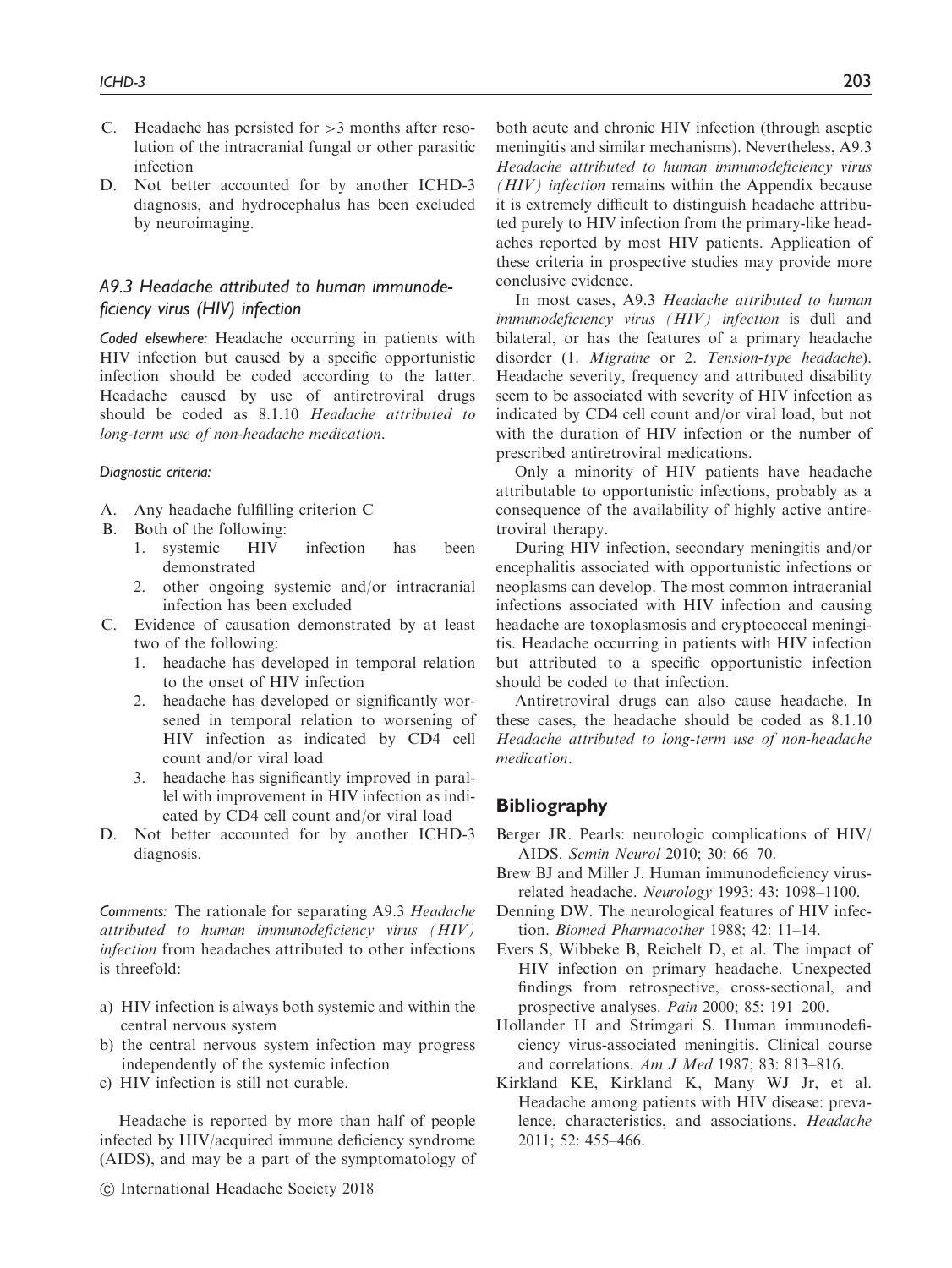- Mirsattari SM, Power C and Nath A. Primary headaches in HIV-infected patients. Headache 1999; 39: 3–10.
- Norval DA. Symptoms and sites of pain experienced by AIDS patients. S Afr Med J 2004; 94: 450–454.
- Rinaldi R, Manfredi R, Azzimondi G, et al. Recurrent ''migraine-like'' episodes in patients with HIV disease. Headache 2007; 37: 443–448.
- Valcour V, Chalermchai T, Sailasuta N, et al.; on behalf of the RV254/SEARCH 010 Study Group. Central nervous system viral invasion and inflammation during acute HIV infection. J Infect Dis 2012; 206: 275–282.
- Weinke T, Rogler G, Sixt C, et al. Cryptococcosis in AIDS patients: observations concerning CNS involvement. J Neurol 1989; 236: 38–42.

# A10. Headache attributed to disorder of homoeostasis

## A10.7 Head and/or neck pain attributed to orthostatic (postural) hypotension

Description: Pain, mostly in the back of the neck but sometimes spreading upwards to the occipital region ('coathanger' distribution), attributed to postural hypotension and developing only in upright posture.

## Diagnostic criteria:

- A. Headache fulfilling criterion C
- B. Orthostatic (postural) hypotension has been demonstrated
- C. Evidence of causation demonstrated by at least two of the following:
	- 1. headache develops exclusively during upright posture
	- 2. headache spontaneously improves in horizontal posture
	- 3. headache is mostly in the back of the neck, sometimes spreading upwards to the occipital region ('coathanger' distribution)
- D. Not better accounted for by another ICHD-3 diagnosis.

Comment: When specifically asked, 75% of patients with orthostatic hypotension reported neck pain.

## A10.8 Headache attributed to other disorder of homoeostasis

### A10.8.1 Headache attributed to travel in space

Description: Non-specific headache caused by travel in space. The majority of headache episodes are not associated with symptoms of space motion sickness.

### Diagnostic criteria:

- A. Any new headache fulfilling criterion C
- B. The subject has travelled through space
- C. Evidence of causation demonstrated by both of the following:
	- 1. headache has occurred exclusively during space travel
	- 2. headache has spontaneously improved on return to earth
- D. Not better accounted for by another ICHD-3 diagnosis.

Comment: Of the 16 male and one female astronauts who participated in a survey, 12 (71%) reported at least one headache episode experienced while in space, whereas they had not suffered from headache when on earth.

# A10.8.2 Headache attributed to other metabolic or systemic disorder

Headaches attributed to the following disorders may occur, but are not sufficiently validated:

anaemia, adrenocortical insufficiency, mineralocorticoid deficiency, hyperaldosteronism, polycythaemia, hyperviscosity syndrome, thrombotic thrombocytopaenic purpura, plasmapheresis, anticardiolipin antibody syndrome,Cushing'sdisease,hyponatraemia,hyperthyroidism, hyperglycaemia, hypercalcaemia, systemic lupus erythematosus, chronic fatigue syndrome, fibromyalgia.

Well-controlled, prospective studies are needed to define more clearly the incidence and characteristics of headaches that occur in association with these disorders. In each case, only those patients who meet wellestablished diagnostic criteria for the disorders themselves should be evaluated.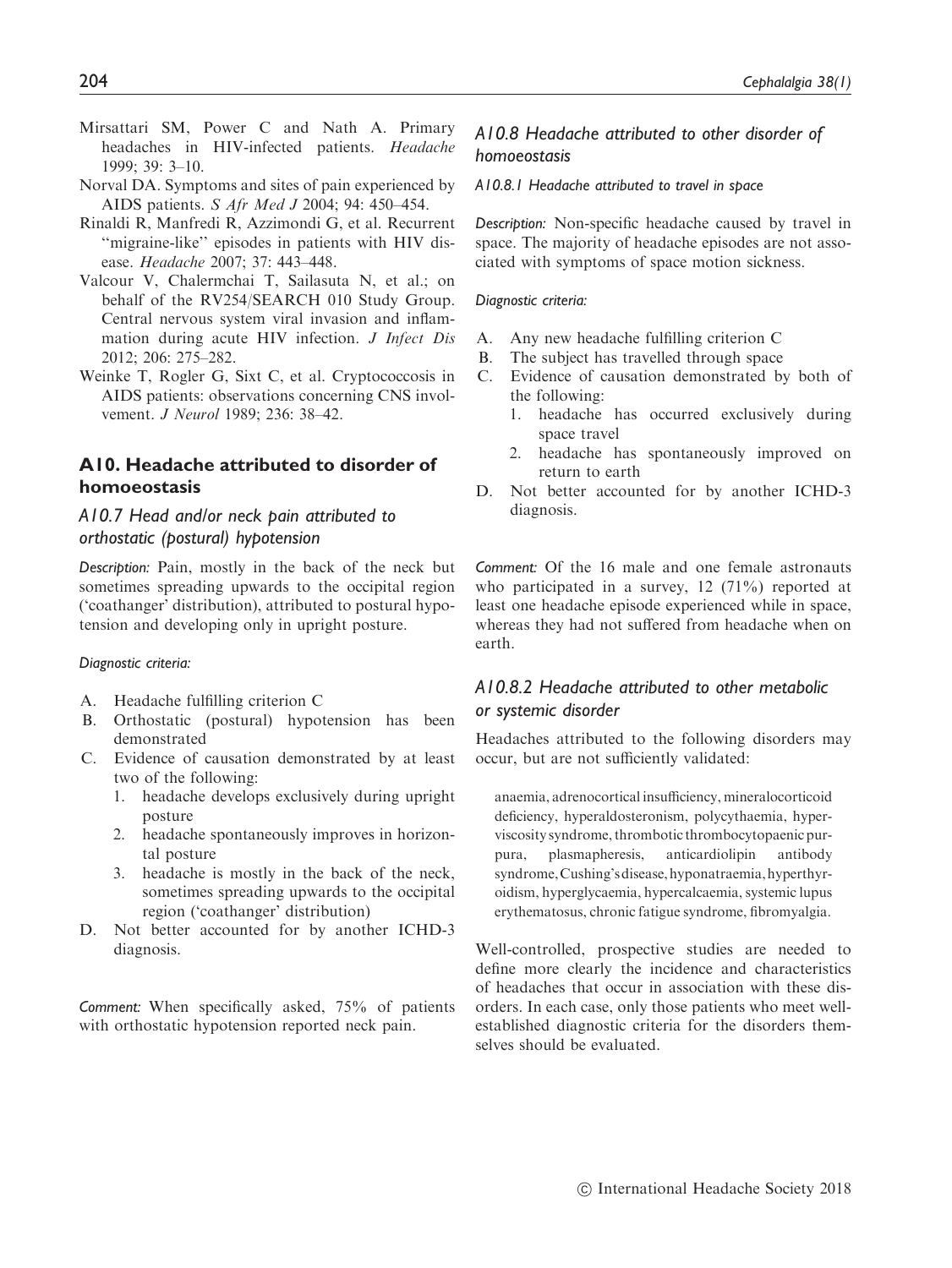## A10.9 Persistent headache attributed to past disorder of homoeostasis

### Diagnostic criteria:

- A. Headache previously diagnosed as 10. Headache attributed to disorder of homoeostasis, and fulfilling criterion C
- B. The disorder of homoeostasis causing the headache has been effectively treated or has spontaneously remitted
- C. Headache has persisted for  $>3$  months after effective treatment or spontaneous remission of the disorder of homoeostasis
- D. Not better accounted for by another ICHD-3 diagnosis.

# Bibliography

- Cariga P, Ahmed S, Mathias CJ, et al. The prevalence and association of neck (coat-hanger) pain and orthostatic (postural) hypotension in human spinal cord injury. Spinal Cord 2002; 40: 77–82.
- Mathias CJ, Mallipeddi R and Bleasdale-Barr K. Symptoms associated with orthostatic hypotension in pure autonomic failure and multiple system atrophy. J Neurol 1999; 246: 893–898.
- Vein AA, Koppen H, Haan J, et al. Space headache: a new secondary headache. Cephalalgia 2009; 29: 683–686.

# A11. Headache or facial pain attributed to disorder of the cranium, neck, eyes, ears, nose, sinuses, teeth, mouth or other facial or cervical structure

A11.2 Headache attributed to disorder of the neck

A11.2.4 Headache attributed to upper cervical radiculopathy

#### Diagnostic criteria:

- A. Head and/or neck pain fulfilling criterion C
- B. Clinical, electrodiagnostic or radiological evidence of a C2 or C3 radiculopathy
- C. Evidence of causation demonstrated by both of the following:
	- 1. at least two of the following:
		- a) pain has developed in temporal relation to onset of the radiculopathy, or led to its discovery
		- b) pain has significantly improved or significantly worsened in parallel with
- ! International Headache Society 2018

improvement in or worsening of the radiculopathy

- c) pain is temporarily abolished by local anaesthesia of the relevant nerve root
- 2. headache is ipsilateral to the radiculopathy
- D. Not better accounted for by another ICHD-3 diagnosis.

Comment: Pain is usually posterior but may radiate to more anterior regions. Often there are lancinations of pain in one of the areas subserved by the upper cervical roots on one or both sides, generally in the occipital, retroauricular or upper posterior cervical regions.

### A11.2.5 Headache attributed to cervical myofascial pain

#### Diagnostic criteria:

- A. Head and/or neck pain fulfilling criterion C
- B. A source of myofascial pain in the muscles of the neck, including reproducible trigger points, has been demonstrated
- C. Evidence of causation demonstrated by at least two of the following:
	- either or both of the following:
		- a) pain has developed in temporal relation to onset of the cervical myofascial pain disorder
		- b) pain has significantly improved in parallel with improvement in the cervical myofascial pain disorder
	- 2. tenderness is elicited by pressure on the implicated cervical muscles
	- 3. pain is temporarily abolished by local anaesthesic injections into trigger points, or by trigger point massage
- D. Not better accounted for by another ICHD-3 diagnosis.

Comment: Myofascial pain and its relation to so-called 'trigger points' is controversial. It has been difficult consistently to demonstrate supposed trigger points, and response to treatment varies.

## A11.3 Headache attributed to disorder of the eyes

### A11.3.5 Headache attributed to heterophoria or heterotropia

Description: Headache caused by latent or persistent strabismus (squint), usually occurring after prolonged visual tasks.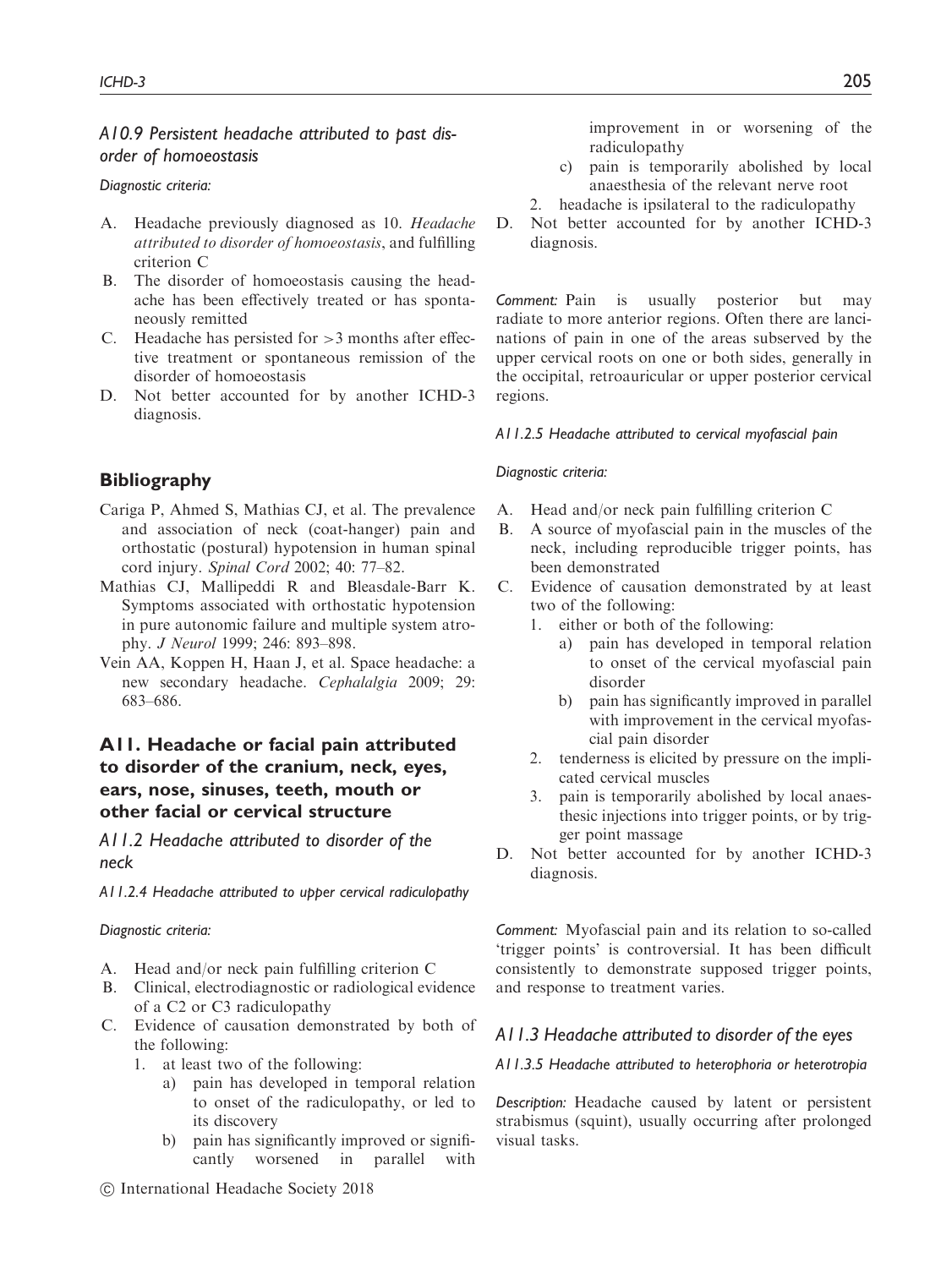### Diagnostic criteria:

- A. Headache fulfilling criterion C
- B. Heterophoria or heterotropia has been identified, with at least one of the following symptoms:
	- 1. blurred vision
	- 2. diplopia
	- 3. difficulty switching from near to far focus and/or vice versa
- C. Evidence of causation demonstrated by at least two of the following:
	- 1. headache has developed in temporal relation to the onset of heterophoria and/or heterotropia, or led to its discovery
	- 2. headache has significantly improved after correction of the heterophoria and/or heterotropia
	- 3. headache is aggravated by sustained visual tasks
	- 4. headache is alleviated by closing one eye and/ or discontinuation of the visual task
- D. Not better accounted for by another ICHD-3 diagnosis.

Comments: There are a number of supportive cases for A11.3.5 Headache attributed to heterophoria or heterotropia but otherwise little evidence for this cause of headache. It has therefore been moved to the Appendix pending more formal study.

Patients with 11.3.5 Headache attributed to heterophoria or heterotropia, if it exists, are likely to seek advice from an ophthalmologist.

# A11.5 Headache attributed to disorder of the nose or paranasal sinuses

A11.5.3 Headache attributed to disorder of the nasal mucosa, turbinates or septum

### Diagnostic criteria:

- A. Any headache fulfilling criterion C
- B. Clinical, nasal endoscopic and/or imaging evidence of a hypertrophic or inflammatory process within the nasal cavity<sup>1</sup>
- C. Evidence of causation demonstrated by at least two of the following:
	- 1. headache has developed in temporal relation to the onset of the intranasal lesion, or led to its discovery
	- 2. headache has significantly improved or significantly worsened in parallel with improvement in (with or without treatment) or worsening of the nasal lesion
- 3. headache has significantly improved following local anaesthesia of the mucosa in the region of the lesion
- 4. headache is ipsilateral to the site of the lesion
- D. Not better accounted for by another ICHD-3 diagnosis.

Note:

1. Examples are concha bullosa and nasal septal spur.

# A12. Headache attributed to psychiatric disorder

### Introduction

Headaches are commonly associated with various psychiatric disorders, but evidence of a causal relationship is mostly lacking. In the vast majority of cases, probably, headache associated with these disorders reflects common underlying risk factors or aetiologies rather than a causal relationship. However, in order to make any of the diagnoses listed below, a causal relationship between the headache and the psychiatric disorder in question must be established. Thus, the headache either develops simultaneously with the psychiatric disorder or significantly worsens after the psychiatric disorder becomes evident.

Definite biomarkers and clinical proof of headache causation are difficult to obtain, and the diagnosis will often be one of exclusion. For example, in a child with separation anxiety disorder, headache should be attributed to this disorder only in those cases where it occurs exclusively in the context of actual or threatened separation, without any better explanation. Similarly, in an adult with panic disorder, headache should be attributed to the disorder only in those cases where it occurs exclusively as one of the symptoms of a panic attack.

The following are offered as candidate criterion sets to facilitate research into the possible causal relationships between certain psychiatric disorders and headache. It is not recommended that they be used routinely in clinical practice to describe associations between headache and comorbid psychiatric disorders.

## A12.3 Headache attributed to depressive disorder

### Diagnostic criteria:

- A. Any headache fulfilling criterion C
- B. Major depressive disorder (single episode or recurrent) or persistent depressive disorder has been diagnosed according to DSM-5 criteria
- C. Headache occurs exclusively during depressive episodes

! International Headache Society 2018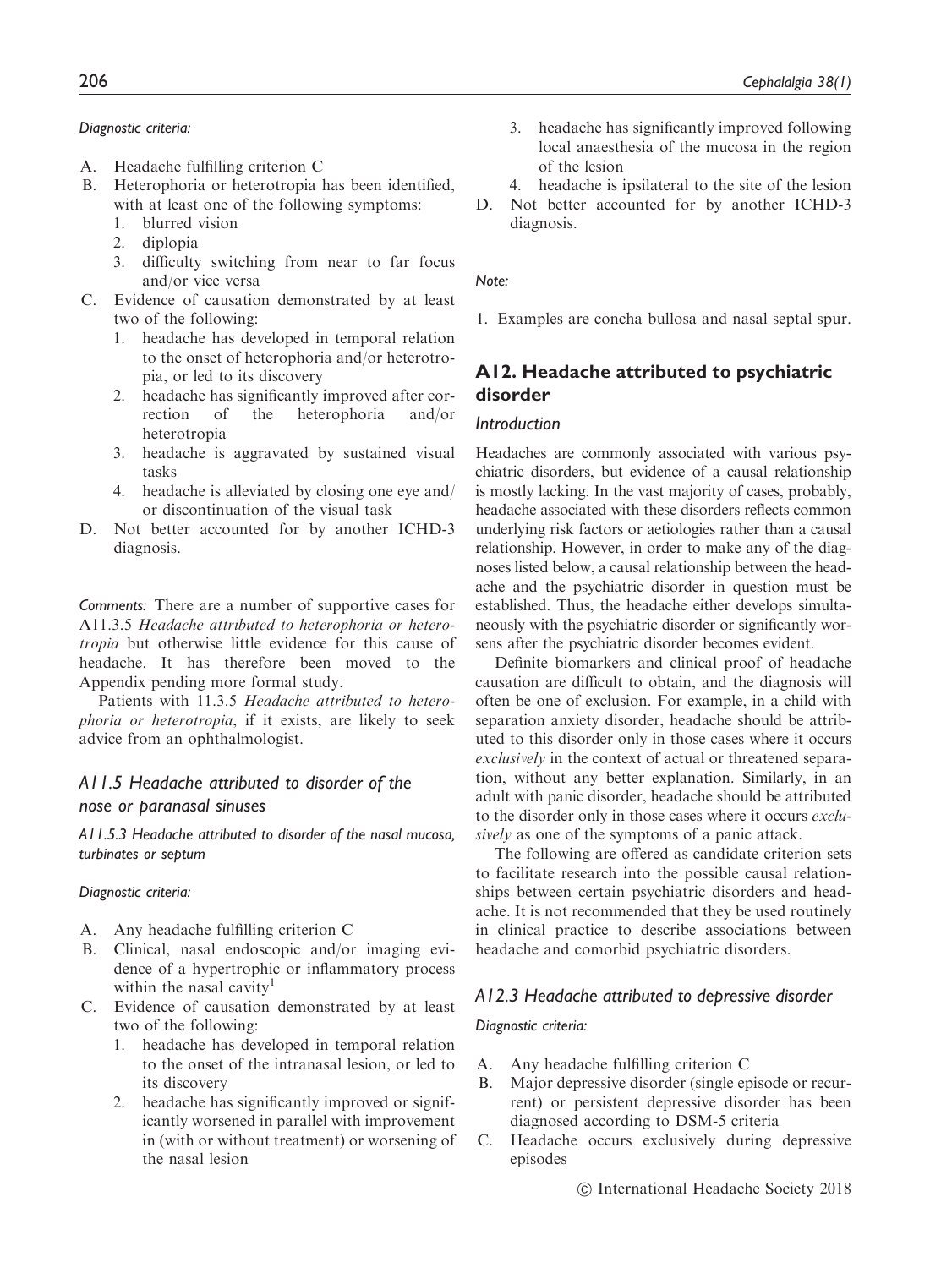D. Not better accounted for by another ICHD-3 diagnosis.

Comment: Many antidepressants, especially tricyclic antidepressants, are effective against headache disorders even when depression is not present. This makes it difficult to determine whether remission of or improvement in a headache disorder associated with depression and treated with a tricyclic antidepressant is, in fact, evidence of causation. Remission of headache is more suggestive of a psychiatric cause when a major depressive disorder improves under treatment with other types of antidepressant shown to be less effective in headache treatment.

## A12.4 Headache attributed to separation anxiety disorder

#### Diagnostic criteria:

- A. Any headache fulfilling criterion C
- B. Separation anxiety disorder has been diagnosed according to DSM-5 criteria
- C. Headache occurs exclusively in the context of actual or threatened separation from home or from major attachment figures
- D. Not better accounted for by another ICHD-3 diagnosis.

Comment: Separation anxiety disorder is persistent, typically lasting at least six months, although shorter durations may be consistent with diagnostic criteria in cases of acute onset or exacerbation of severe symptoms (e.g. school refusal, or complete inability to separate from home or attachment figures). The disorder causes clinically significant distress and/or impairment in social, academic, occupational and/or other important areas of functioning.

## A12.5 Headache attributed to panic disorder

#### Diagnostic criteria:

- A. Any headache fulfilling criterion C
- B. Recurrent unexpected panic attacks fulfilling DSM-5 criteria for panic disorder
- C. Headache occurs exclusively during panic attacks
- D. Not better accounted for by another ICHD-3 diagnosis.

## A12.6 Headache attributed to specific phobia

#### Diagnostic criteria:

- A. Any headache fulfilling criterion C
- B. A specific phobia has been diagnosed according to DSM-5 criteria
- C. Headache occurs exclusively when the patient is exposed or anticipating exposure to the phobic stimulus
- D. Not better accounted for by another ICHD-3 diagnosis.

Comment: Specific phobias typically last for six months or more, causing clinically significant distress and/or impairment in social, occupational and/or other important areas of functioning.

# A12.7 Headache attributed to social anxiety disorder (social phobia)

#### Diagnostic criteria:

- A. Any headache fulfilling criterion C
- B. Social anxiety disorder (social phobia) has been diagnosed according to DSM-5 criteria
- C. Headache occurs exclusively when the patient is exposed or anticipating exposure to social situations
- D. Not better accounted for by another ICHD-3 diagnosis.

Comments: In social anxiety disorder (social phobia), there is marked fear or anxiety about one or more social situations in which the individual is exposed to possible scrutiny by others. The fear or anxiety is out of proportion to the actual threat posed by the social situation. Examples include social interactions (e.g. having a conversation), being observed (e.g. eating or drinking) or performing in front of others (e.g. giving a speech). The person fears that he or she will act in a way or show anxiety symptoms that will cause him or her to be negatively evaluated (e.g. be humiliated, embarrassed or rejected) or that will offend others. In children, the fear or anxiety may be expressed by crying, tantrums, freezing, clinging, shrinking or failure to speak in social situations.

The disorder is persistent, typically lasting for six months or more.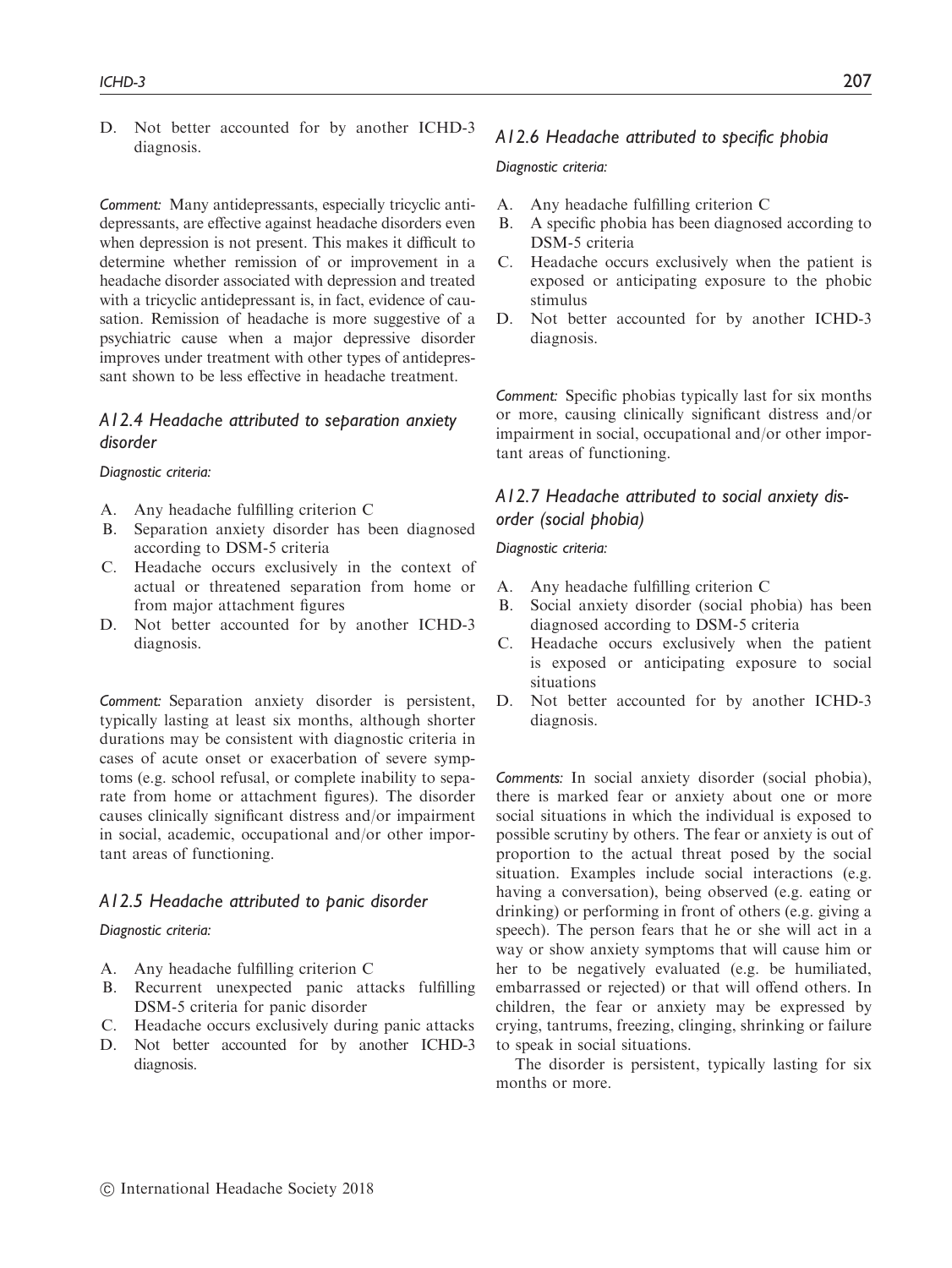## A12.8 Headache attributed to generalized anxiety disorder

### Diagnostic criteria:

- A. Any headache fulfilling criterion C
- B. Generalized anxiety disorder has been diagnosed according to DSM-5 criteria
- C. Headache occurs exclusively during periods of anxiety
- D. Not better accounted for by another ICHD-3 diagnosis.

Comment: Patients with generalized anxiety disorder present excessive anxiety and worry (apprehensive expectation) about two (or more) domains of activities or events (e.g. family, health, finances, school/work difficulties), on more days than not, for three months or more. Symptoms may include restlessness or feeling excited, tense or nervous, and muscle tension. Behaviours associated with this disorder include avoidance of activities or events with possible negative outcomes, marked investment of time and effort in preparing for activities or events with possible negative outcomes, marked procrastination in behaviour or decision-making because of worries, and repeatedly seeking reassurance because of worries.

## A12.9 Headache attributed to post-traumatic stress disorder (PTSD)

#### Diagnostic criteria:

- A. Any headache fulfilling criterion C
- B. Post-traumatic stress disorder (PTSD) has been diagnosed according to DSM-5 criteria
- C. The headache first developed after exposure to the trauma stressor and occurs exclusively in the context of other symptoms of  $PTSD<sup>1</sup>$
- D. Not better accounted for by another ICHD-3 diagnosis.<sup>2</sup>

#### Notes:

- 1. For example, headache occurs upon exposure to reminders of the trauma.
- 2. In particular, A12.3 Headache attributed to depressive disorder.

Comments: Exposure to actual or threatened death, serious injury or sexual violation may occur directly by experiencing the event, or it may occur indirectly: by witnessing the event; by learning that the event occurred to a close family member or friend; by experiencing repeated or extreme exposure to aversive details of the event (e.g. first responders collecting human remains; police officers repeatedly exposed to details of child abuse). This is not true of exposure through electronic media, television, movies or pictures, unless this exposure is work-related.

Given the high rate of comorbid depression with post-traumatic stress disorder (PTSD), the diagnosis of A12.9 Headache attributed to post-traumatic stress disorder should be reserved for patients whose headache is not explained by comorbid depression (i.e. cases of headache attributed to PTSD in patients without comorbid depression).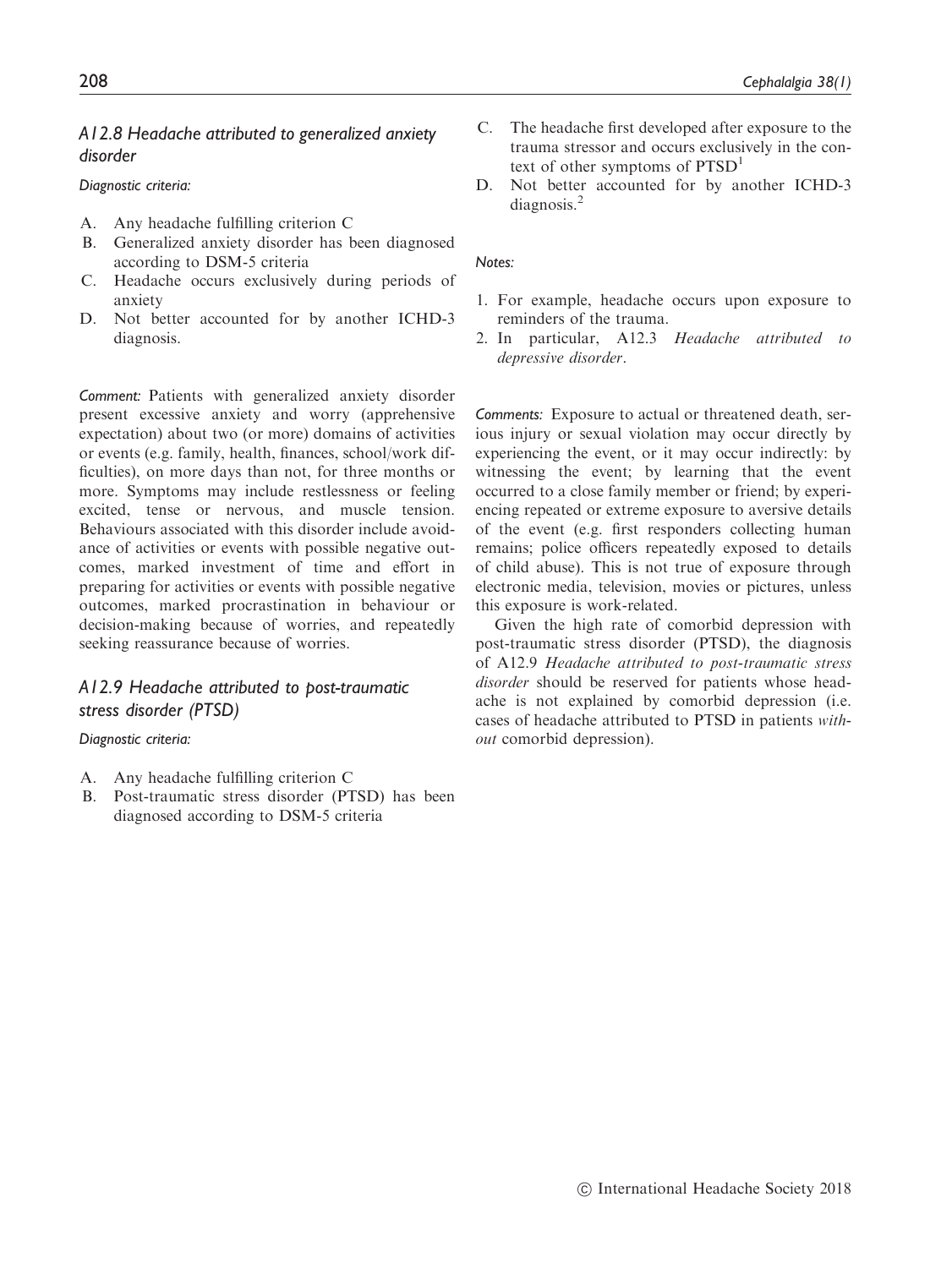## Definitions of terms

Accompanying symptoms: Symptoms that typically accompany rather than precede or follow headache. In migraine, for example, the most frequent accompanying symptoms are nausea, vomiting, photophobia and phonophobia.

Allodynia: Sensation of discomfort or pain (qv) arising from a stimulus that would not normally be sufficient to have this effect. It is distinguished from hyperalgesia (qv).

Anorexia: Lack of appetite and dislike for food to a mild degree.

Attack of headache (or pain): Headache (or pain) (qv) that builds up, remains at a certain level for minutes, hours or days, then wanes until it has resolved completely.

Attributed to: This term in ICHD-3 describes the relationship between a secondary headache (qv) and the disorder believed to cause it. It requires fulfilment of criteria establishing an accepted level of evidence of causation.

Aura: Early symptoms of an attack of migraine with aura, believed to be the manifestations of focal cerebral dysfunction. The aura typically lasts 20–30 minutes and precedes the headache (qv). See also: Focal neurological symptoms, Premonitory symptoms, Prodrome and Warning symptoms.

Central neuropathic pain: Pain (qv) caused by a lesion or disease of the central somatosensory nervous system (see also Neuropathic pain).

Chronic: In pain terminology, chronic signifies longlasting, specifically over a period exceeding three months. In headache terminology, it retains this meaning for secondary headache disorders (notably those attributed to infection) in which the causative disorder is itself chronic. In this usage, chronic is distinguished from persistent (qv). For primary headache disorders that are more usually episodic (qv), chronic is used whenever attacks of headache (qv) occur on more days than not over a period longer than three months. The trigeminal autonomic cephalalgias are the exception: in these disorders, chronic is not used until the disorder has been unremitting for more than one year.

Close temporal relation: This term describes the relation between an organic disorder and headache. Specific temporal relations may be known for disorders of acute onset where causation is likely, but have often not been studied sufficiently. For chronic disorders the temporal relation as well as causation are often very difficult to ascertain.

Cluster headache attack: One episode of continuous pain lasting 15–180 minutes.

Cluster period: The time during which cluster headache attacks occur regularly and at least once every other day (also referred to as cluster bout).

! International Headache Society 2018

Cluster remission period: The time during which attacks cease to occur spontaneously and cannot be induced with alcohol or nitroglycerine. To be considered a remission, the attack-free period must exceed three months.

Duration of attack: Time from onset until termination of an attack of headache (or pain) (qv) meeting criteria for a particular headache type or subtype. After migraine or cluster headache, a low-grade non-pulsating headache without accompanying symptoms may persist, but this is not part of the attack and is not included in duration. If the patient falls asleep during an attack and wakes up relieved, duration is until time of awakening. If an attack of migraine is successfully relieved by medication but symptoms recur within 48 hours, these may represent a relapse of the same attack or a new attack. Judgement is required to make the distinction (see also Frequency of attacks).

Enhanced entoptic phenomena: Visual disturbances arising from the structure of the visual system itself, including excessive floaters in both eyes, excessive blue field entoptic phenomenon (uncountable little grey/white/black dots or rings shooting over the visual field of both eyes when looking at homogeneous bright surfaces such as the blue sky), self-lighting of the eye (coloured waves or clouds perceived when closing the eyes in the dark) and spontaneous photopsia (bright flashes of light).

Episodic: Recurring and remitting in a regular or irregular pattern of attacks of headache (or pain) (qv) of constant or variable duration. Through long usage the term has acquired special meaning in the context of episodic cluster headache, referring to the occurrence of cluster periods (qv) separated by cluster remission periods (qv) rather than to attacks. Similar usage has been adopted for paroxysmal hemicrania and short-lasting unilateral neuralgiform headache attacks.

Facial pain: Pain below the orbitomeatal line, anterior to the pinnae and above the neck.

Focal neurological symptoms: Symptoms of focal brain (usually cerebral) disturbance such as occur in migraine aura (qv).

Fortification spectrum: Angulated, arcuate and gradually enlarging visual disturbance typical of migrainous visual aura, which can be coloured or black and white.

Frequency of attacks: The rate of occurrence of attacks of headache (or pain) (qv) per time period (commonly one month). Successful relief of a migraine attack with medication may be followed by relapse within 48 hours. The IHS Guidelines for Controlled Trials of Drugs in Migraine: Third Edition, recommend as a practical solution, especially in differentiating attacks recorded as diary entries over the previous month, to count as distinct attacks only those that are separated by at least 48 hours headache-free.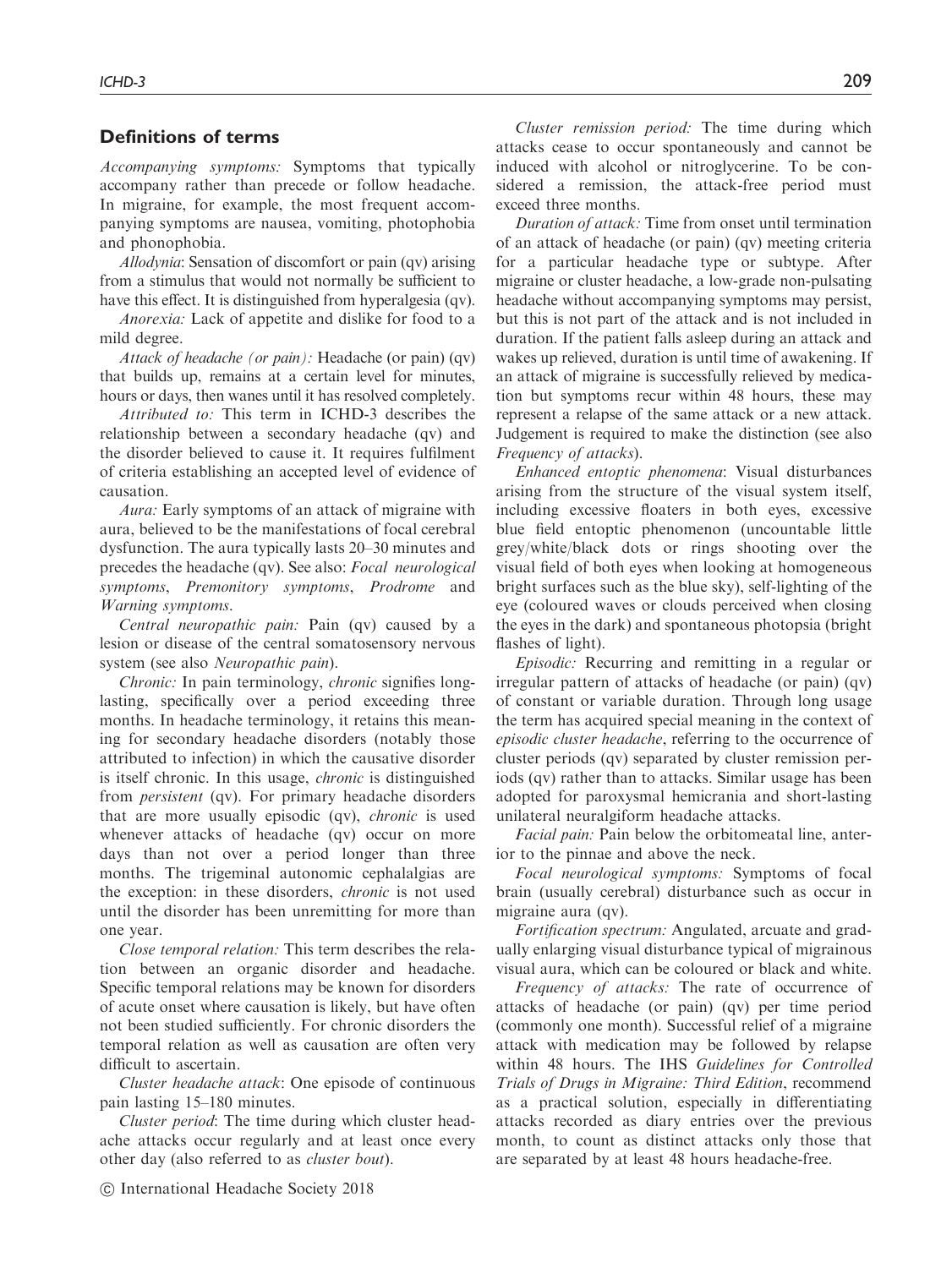Headache: Pain (qv) located in the head, above the orbitomeatal line and/or nuchal ridge.

Headache days: Number of days during an observed period of time (commonly one month) affected by headache for any part or the whole of the day.

Heterophoria: Latent strabismus (squint).

Heterotropia: Manifest strabismus (squint).

Hypalgesia: Diminished perception in response to a stimulus expected to be painful.

Hyperalgesia: Heightened perception in response to a stimulus expected to be painful. Hyperalgesia is distinguished from allodynia (qv), arising from a stimulus not expected to be painful.

Intensity of pain: Level of pain (qv), usually scored on a four-point numerical rating scale  $(0-3)$  equivalent to no, mild, moderate and severe pain, or on a visual analogue scale (commonly 10 cm). It may also be scored on a verbal rating scale expressed in terms of its functional consequence: 0, no pain; 1, mild pain, does not interfere with usual activities; 2, moderate pain, inhibits but does not wholly prevent usual activities; 3, severe pain, prevents all activities.

Lancinating: Brief, electric-shock-like character of pain (qv), along a root or nerve distribution.

Neuralgia: Pain (qv) in the distribution(s) of a nerve or nerves, presumed to be due to dysfunction or injury of those neural structures. Common usage has implied a paroxysmal or lancinating (qv) quality, but the term neuralgia should not be reserved for paroxysmal pains.

Neuritis: A special case of neuropathy (qv); the term is now reserved for inflammatory processes affecting nerves.

Neuroimaging: CT, MRI, positron emission tomography (PET), single-photon emission computed tomography (SPECT) or scintigraphy, including functional modalities where applicable, usually of the brain.

Neuropathic pain: Pain (qv) caused by a lesion or disease of the peripheral or central somatosensory nervous system.

Neuropathy: A disturbance of function or pathological change in a nerve or nerves (in one nerve: mononeuropathy; in several nerves: mononeuropathy multiplex; when diffuse and bilateral: polyneuropathy). The term *neuropathy* is not intended to cover neurapraxia, neurotmesis, axonotmesis, section of a nerve, disturbances of a nerve due to transient impact such as a blow, stretching or epileptic discharge (the term neurogenic applies to pain attributed to such temporary perturbations).

New headache: Any type, subtype or subform of headache (qv) from which the patient was not previously suffering.

Not sufficiently validated: Of doubtful validity as a diagnostic entity judged from the experience of the classification committee members and/or controversy in the literature.

Nuchal region: Dorsal (posterior) aspect of the upper neck, including the region of insertion of neck muscles on the cranium.

Nyctalopia: Impaired night vision.

Pain: According to the IASP definition: an unpleasant sensory and emotional experience associated with actual or potential tissue damage, or described in terms of such damage (see also: Neuropathic pain, Central neuropathic pain and Peripheral neuropathic pain).

Palinopsia: Visual disturbances in the form of afterimages and/or trailing images of moving objects (to be distinguished from retinal after-images, which occur, in complementary colour, after staring at a high contrast image).

Pericranial muscles: Neck and occipital muscles, muscles of mastication, facial muscles of expression and speech, and muscles of the inner ear (tensor tympani, stapedius).

Peripheral neuropathic pain: Pain (qv) caused by a lesion or disease of the peripheral somatosensory nervous system (see also Neuropathic pain).

Persistent: This term, used in the context of certain secondary headaches, describes headache, initially acute and caused by another disorder, that fails to remit within a specified time interval (usually three months) after that disorder has resolved. In many such cases, the headache is recognized as a distinct subtype or subform, with evidence of causation depending upon earlier fulfilment of the criteria for diagnosis of the acute type, and persistence of the same headache.

Phonophobia: Hypersensitivity to sound, even at normal levels, usually causing avoidance.

Photophobia: Hypersensitivity to light, even at normal levels, usually causing avoidance.

Postdrome: A symptomatic phase, lasting up to 48 hours, following the resolution of pain in migraine attacks with or without aura. Among the common postdromal symptoms are feeling tired or weary, difficulty with concentration and neck stiffness.

Premonitory symptoms: This term has been used with different meanings, often synonymously with *pro*drome (qv) but also, less specifically and somewhat ambiguously, for a range of symptoms believed to forewarn of (but possibly the initial phase of) a migraine attack. The term is better avoided.

Pressing/tightening: Pain (qv) of a constant quality, often compared to a tight band around the head.

Previously used term: A diagnostic term that has been used previously with a similar or identical meaning to the classified term or is subsumed within it. Previously used terms are often ambiguous and/or have been used differently in different countries.